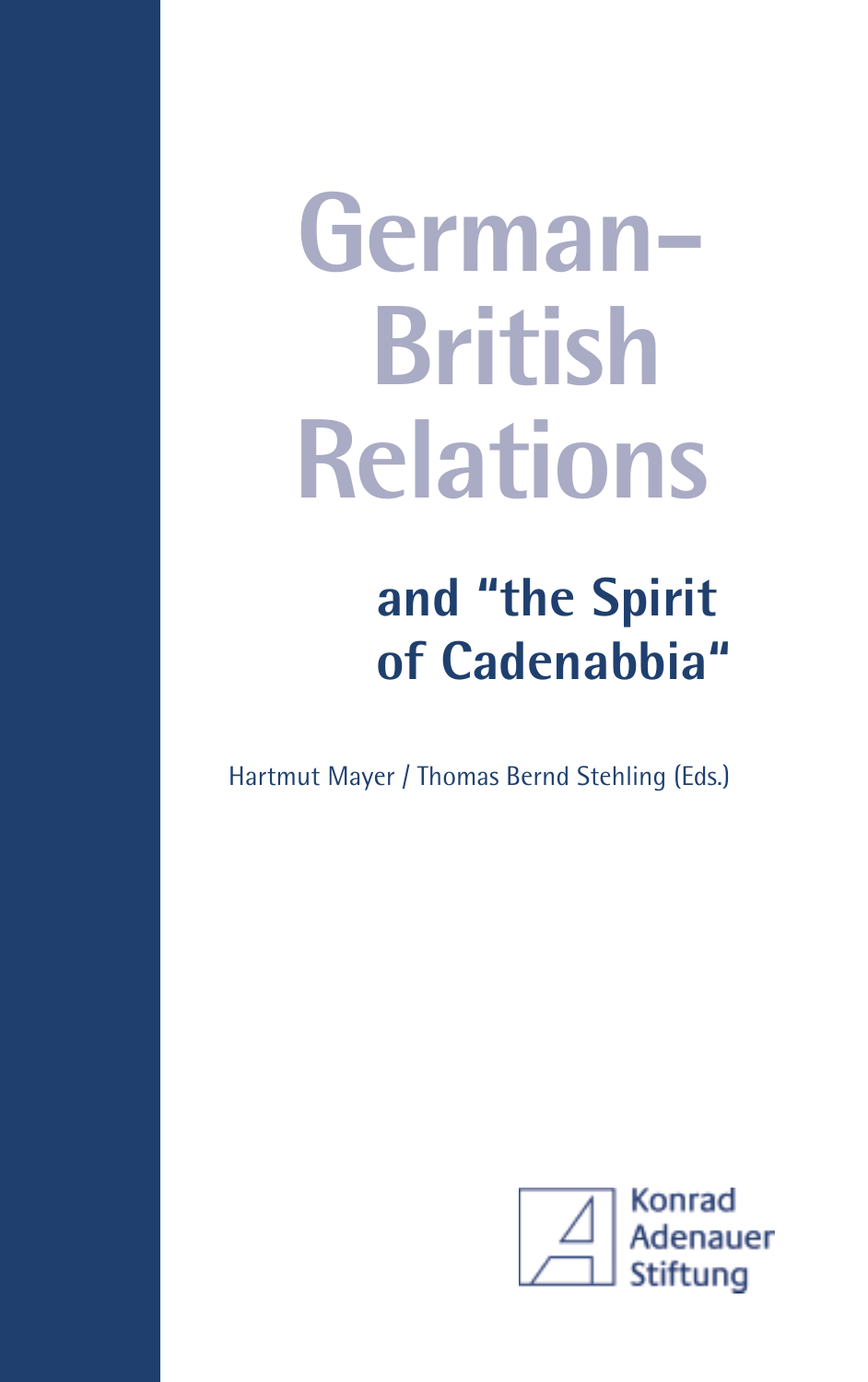Hartmut Mayer / Thomas Bernd Stehling (Eds.) German-British Relations and "the Spirit of Cadenabbia"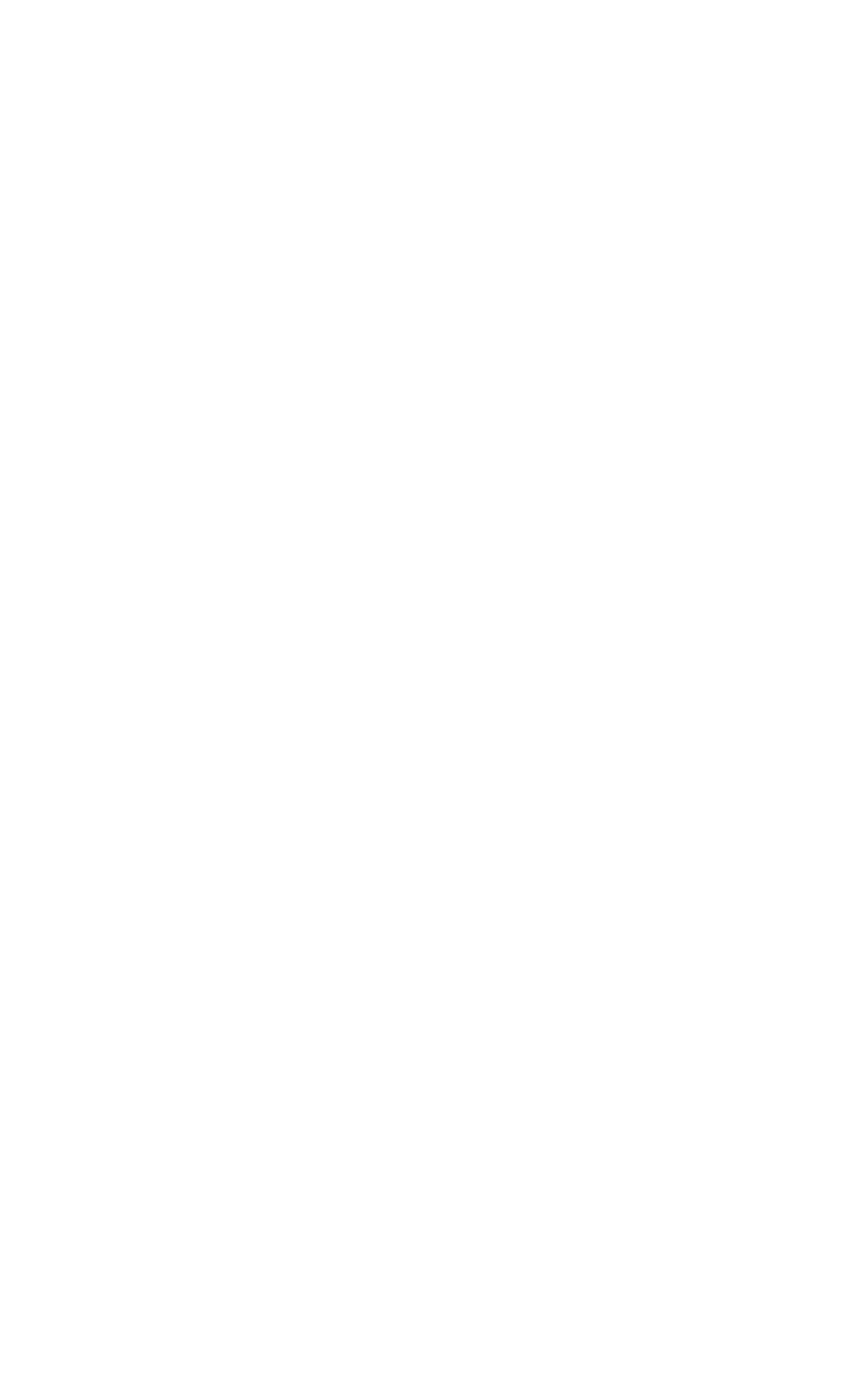**Hartmut Mayer / Thomas Bernd Stehling (Eds.)**

## **German-British Relations**

**and ''the Spirit of Cadenabbia"**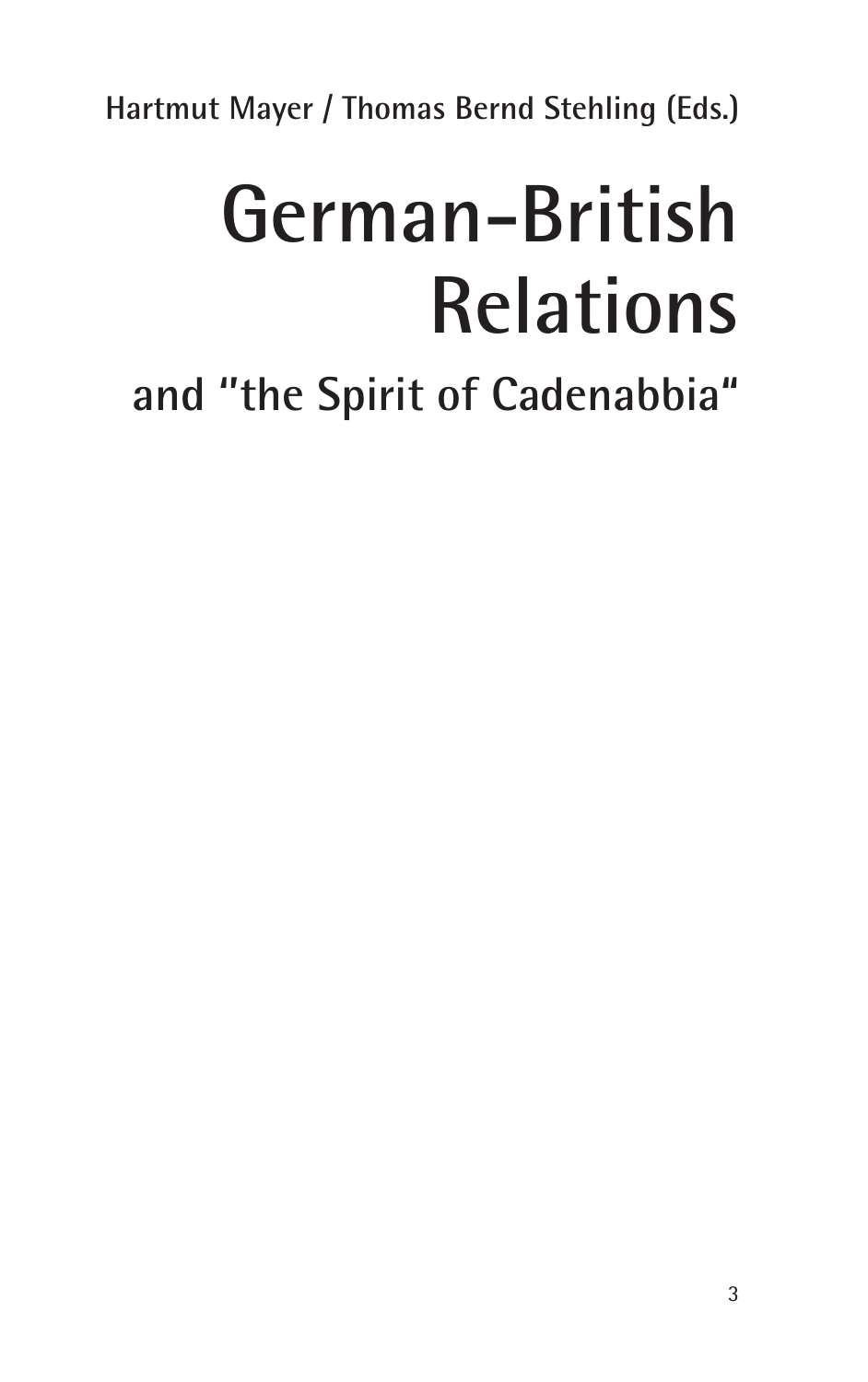#### **Impressum**

Layout and printed by Druckerei Franz Paffenholz GmbH, Bornheim Translation:

Christiane Ferdinand-Gonzales

© 2005, Konrad-Adenauer-Stiftung e.V., Sankt Augustin / Berlin

All rights reserved.

No part of this book may be reproduced or utilised in any form or by any means, electronical or mechanical, without permission in writing from the publisher.

Printed in Germany.

This publication was printed with financial support of the Federal Republic of Germany.

www.kas.de

ISBN 3-937731-58-X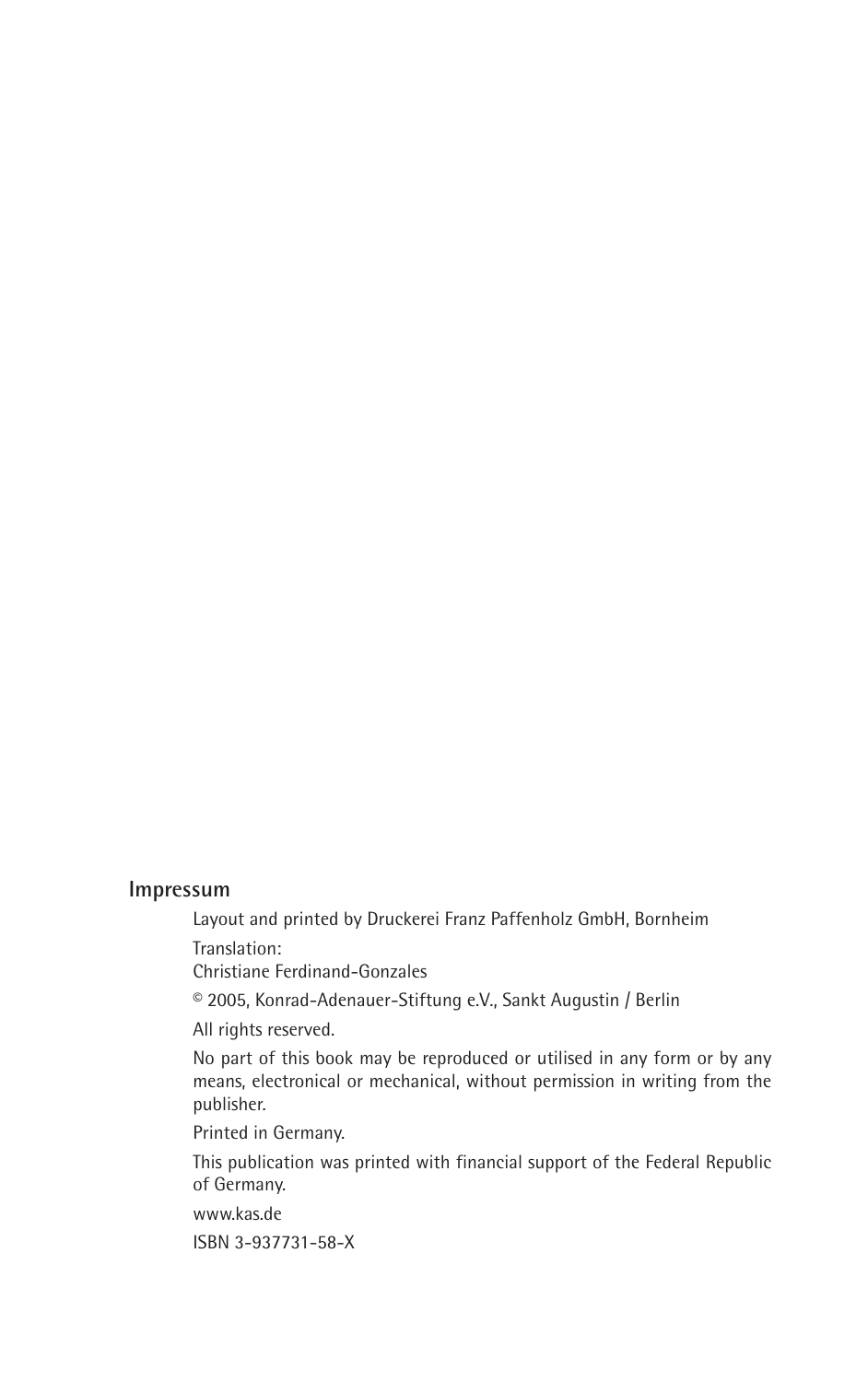## **Table of Contents**

| List of Contributors                                                                                                    | 9  |
|-------------------------------------------------------------------------------------------------------------------------|----|
| Prefaces by the Leaders of the Christian Democratic Union<br>(CDU) and the British Conservative Party                   |    |
| Angela Merkel                                                                                                           | 13 |
| Michael Howard                                                                                                          | 21 |
| Introduction                                                                                                            |    |
| Hartmut Mayer/Thomas Bernd Stehling                                                                                     | 23 |
| Part I: Participants remember<br>20 Years of the Cadenabbia British-German Parliamentary<br>Meeting                     |    |
| Chapter 1<br>David Hunt<br>Our Cadenabbia                                                                               | 35 |
| Chapter 2<br>Norbert Lammert<br>The Myth which is Cadenabbia                                                            | 48 |
| Part II: Parliamentarians speak<br>Domestic and International Challenges for Britain and<br>Germany                     |    |
| <b>Section II.1. Domestic Challenges</b>                                                                                |    |
| Chapter 3<br>David Curry<br>Devolution in the United Kingdom                                                            | 59 |
| Chapter 4<br>Roland Koch<br>German Federalism and British Devolution:<br>Two Sides of a European Debate                 | 76 |
| Chapter 5<br><b>David Willetts</b><br>Conservatism and Christian Democracy:<br>Three Principles of Public Sector Reform | 83 |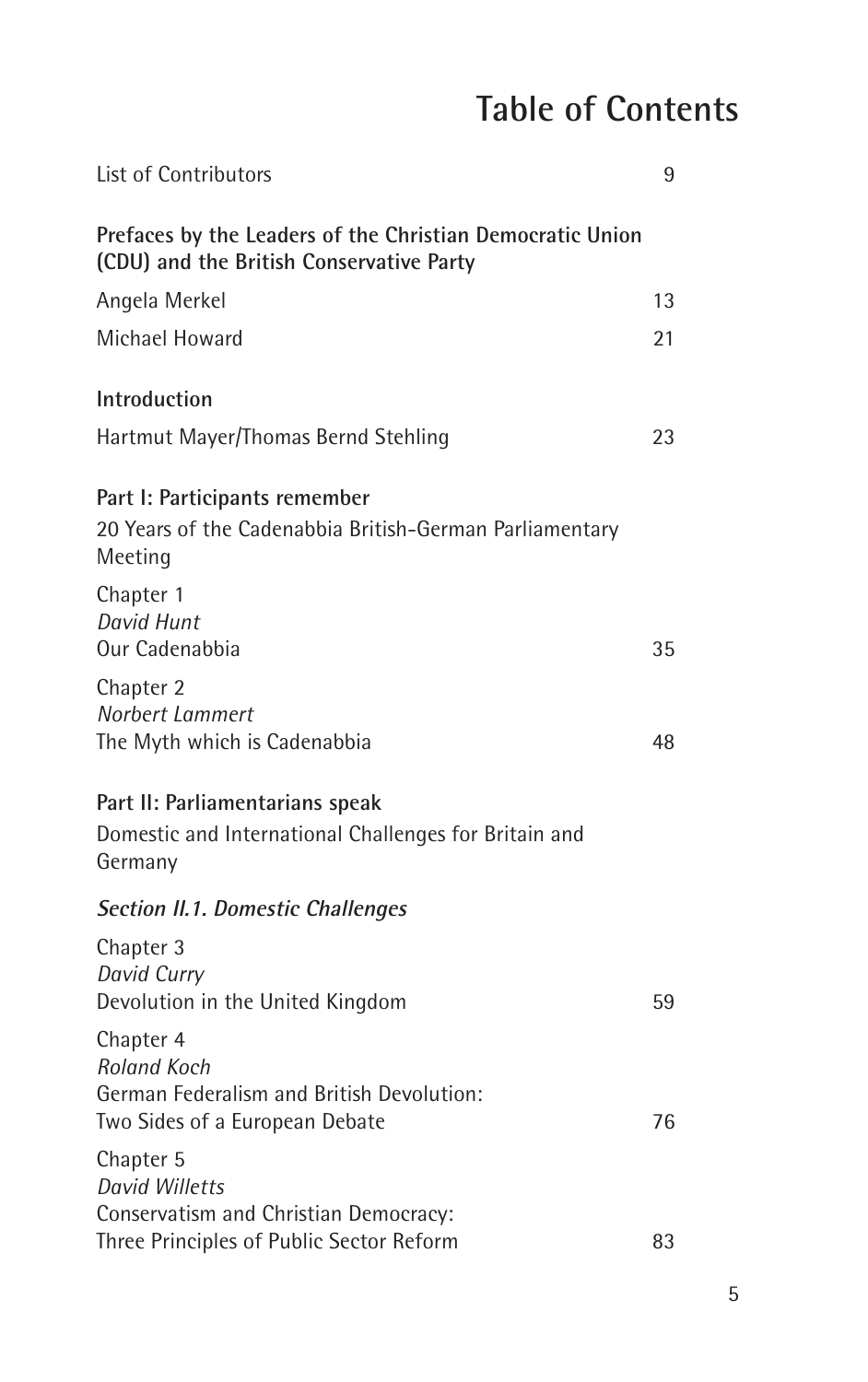| Chapter 6<br>Matthias Wissmann<br>The Challenge of Public Sector Infrastructure:<br>Overcoming the Back-Log of Investment<br>in a Partnership with Private Enterprise | 99  |
|-----------------------------------------------------------------------------------------------------------------------------------------------------------------------|-----|
| Chapter 7<br><b>Christian Wulff</b><br><b>Future Tasks for Germany</b>                                                                                                | 112 |
| Chapter 8<br>Tim Yeo<br>The Challenge of Public Service Reform:<br>Transport, Health and Education                                                                    | 126 |
| Chapter 9<br>Peter Müller<br>Integration and Migration in Germany -<br>Challenges for an Immigration Policy for the Future                                            | 133 |
| <b>Section II.2: International Challenges</b>                                                                                                                         |     |
| Chapter 10<br>Douglas Hurd<br>The German Unification Process -<br>a Special Episode in Anglo-German Relations                                                         | 147 |
| Chapter 11<br>Wolfgang Schäuble<br>The London - Paris - Berlin Axis and the Question of<br>Europe                                                                     | 153 |
| Chapter 12<br><b>Francis Maude</b><br>German-British Relations as Part of the European Triangle<br>London - Paris - Berlin                                            | 167 |
| Chapter 13<br>Friedbert Pflüger<br>German-British Relations and the Transatlantic Alliance:<br>Old Partners, New Challenges                                           | 178 |
| Chapter 14<br><b>Michael Ancram</b><br>The Axis Berlin - London within the Transatlantic<br>Partnership                                                               | 190 |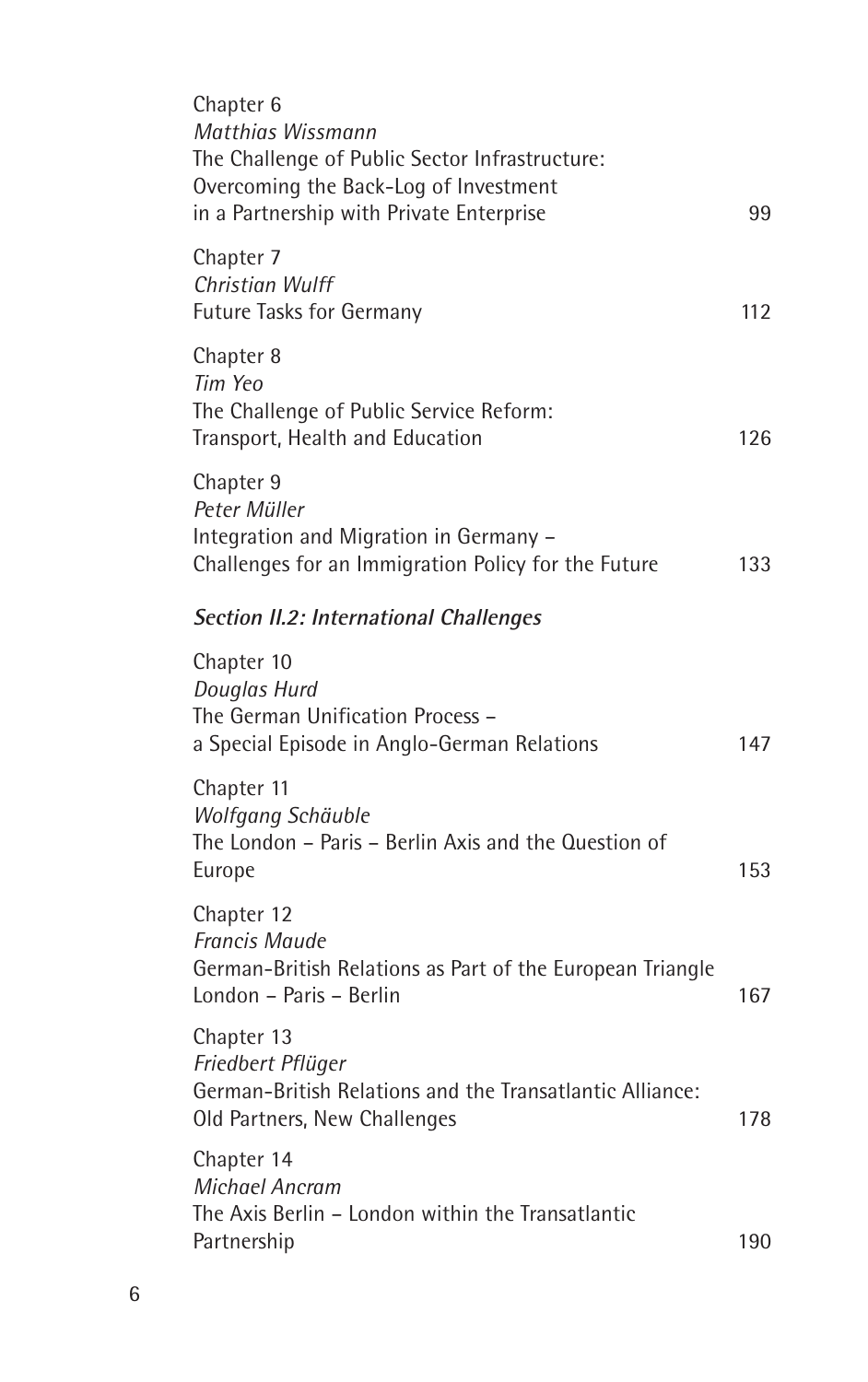| Chapter 15<br><b>Friedrich Merz</b><br>Germany in the Age of Globalisation       | 197 |
|----------------------------------------------------------------------------------|-----|
| Part III: Experts reflect                                                        |     |
| Chapter 16<br>Frank Bösch<br>The CDU – Development of a Successful Model         | 217 |
| Chapter 17<br><b>Tim Gardam</b><br>The Closed World of Modern British Television | 236 |
| Chapter 18<br><b>Michael Rutz</b><br>The Power of the Fourth Estate              | 252 |
| Conclusion                                                                       |     |
| Hartmut Mayer/Thomas Bernd Stehling                                              | 261 |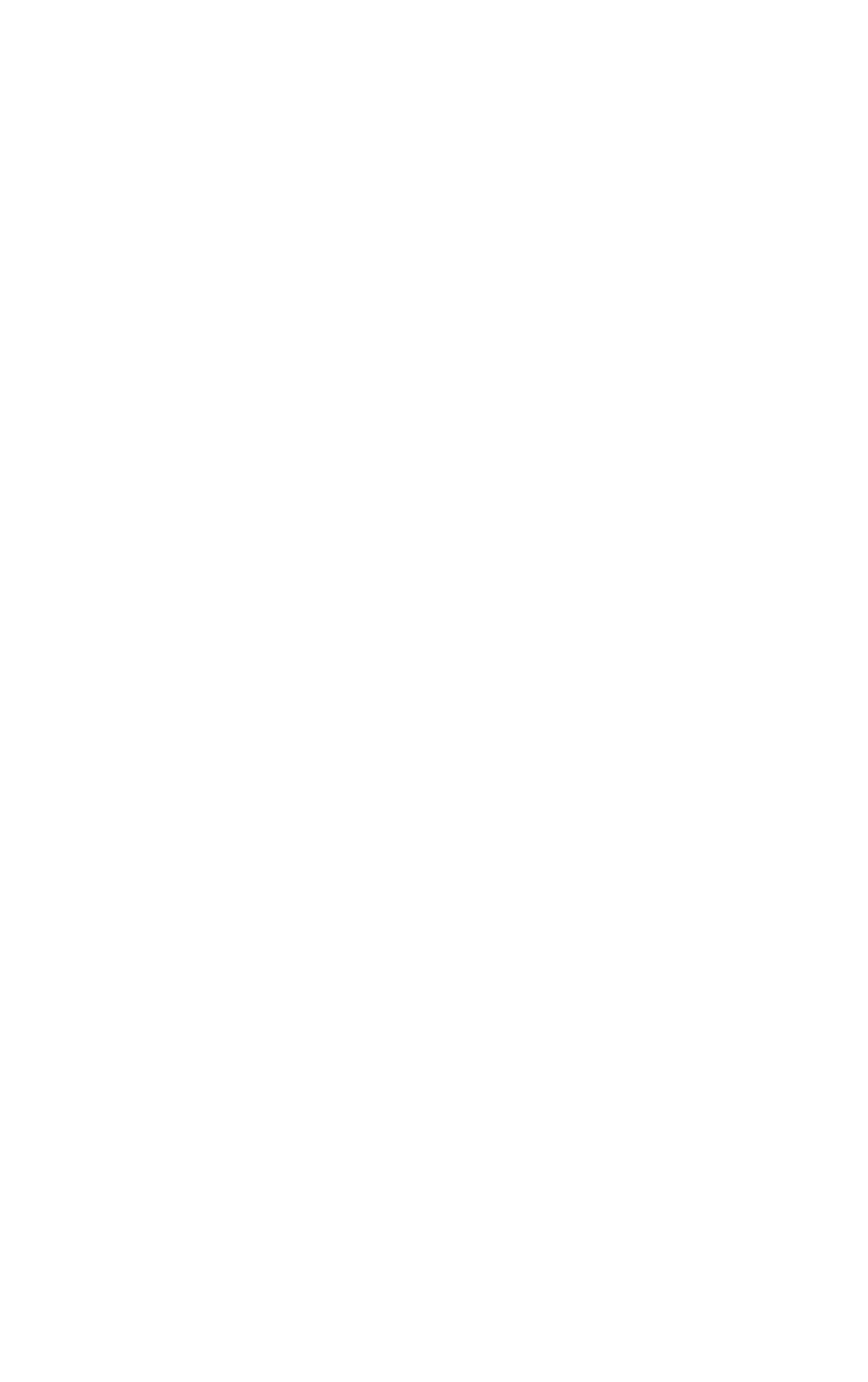## **List of Contributos**

**Michael Ancram** MP for Devizes, Deputy Party Leader of the Conservative Party Shadow Defence Secretary

**Frank Bösch** Junior Professor of Media History at Ruhr University of Bochum

**David Curry** MP for Skipton & Ripon

**Tim Gardam** Principal of St Anne's College, University of Oxford

**Michael Howard** MP for Folkstone & Hythe, Leader of the Conservative Party

**David Hunt** House of Lords, Lord Hunt of Wirral

**Douglas Hurd** House of Lords, Lord Hurd of Westwell

**Roland Koch** Prime Minister of the State of Hesse

**Norbert Lammert** Member of Parliament (MdB) for Bochum 1, Vice President of the German Bundestag

**Francis Maude** MP for Horsham, Chairman of the Conservative Party

**Hartmut Mayer** Fellow and Lecturer in Politics at St Peter's College, University of Oxford

**Angela Merkel** Leader of the Christian Democratic Union (CDU), Member of Parliament (MdB) for Stralsund – Nordvorpommern – Rügen

**Friedrich Merz** Member of Parliament (MdB) for Hochsauerlandkreis

**Peter Müller** Prime Minister of the State of Saarland

**Friedbert Pflüger** Member of Parliament (MdB) for Stadt Hannover II, Foreign Policy Spokesperson of the CDU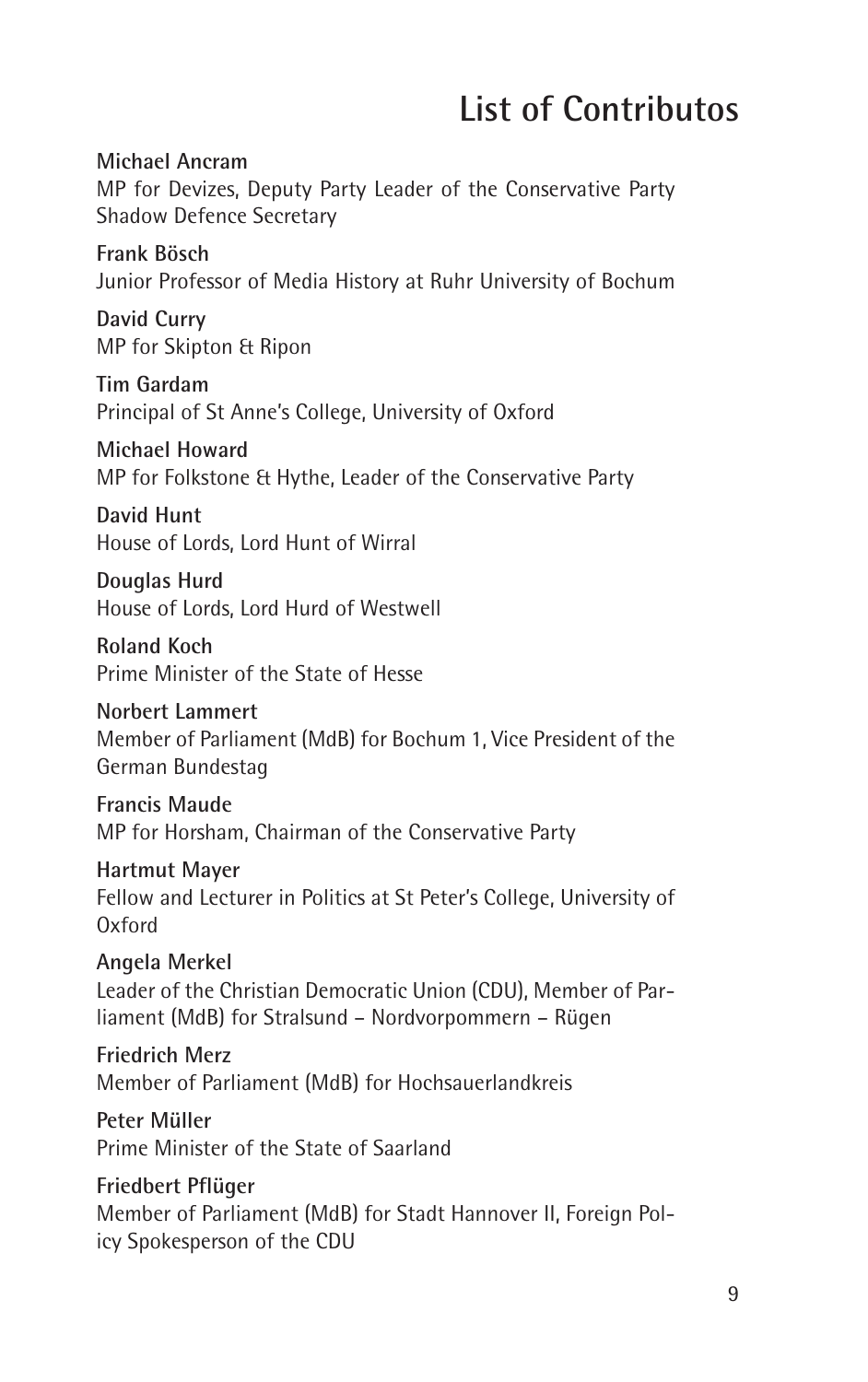**Michael Rutz** Editor in Chief of *Rheinischer Merkur*

#### **Wolfgang Schäuble**

Member of Parliament (MdB) for Offenburg, Deputy Leader of the CDU Parliamentary Group in the German Bundestag

#### **Thomas Bernd Stehling**

Director of the Konrad-Adenauer Foundation in London

#### **David Willetts**

MP for Havant, Shadow Secretary of State for Trade & Industry

#### **Matthias Wissmann**

Member of Parliament (MdB) for Ludwigsburg, Leader of the Committee for the Economy and Technology of the German Bundestag

**Christian Wulff** Prime Minister of the State of Lower Saxony

**Tim Yeo** MP for South Suffolk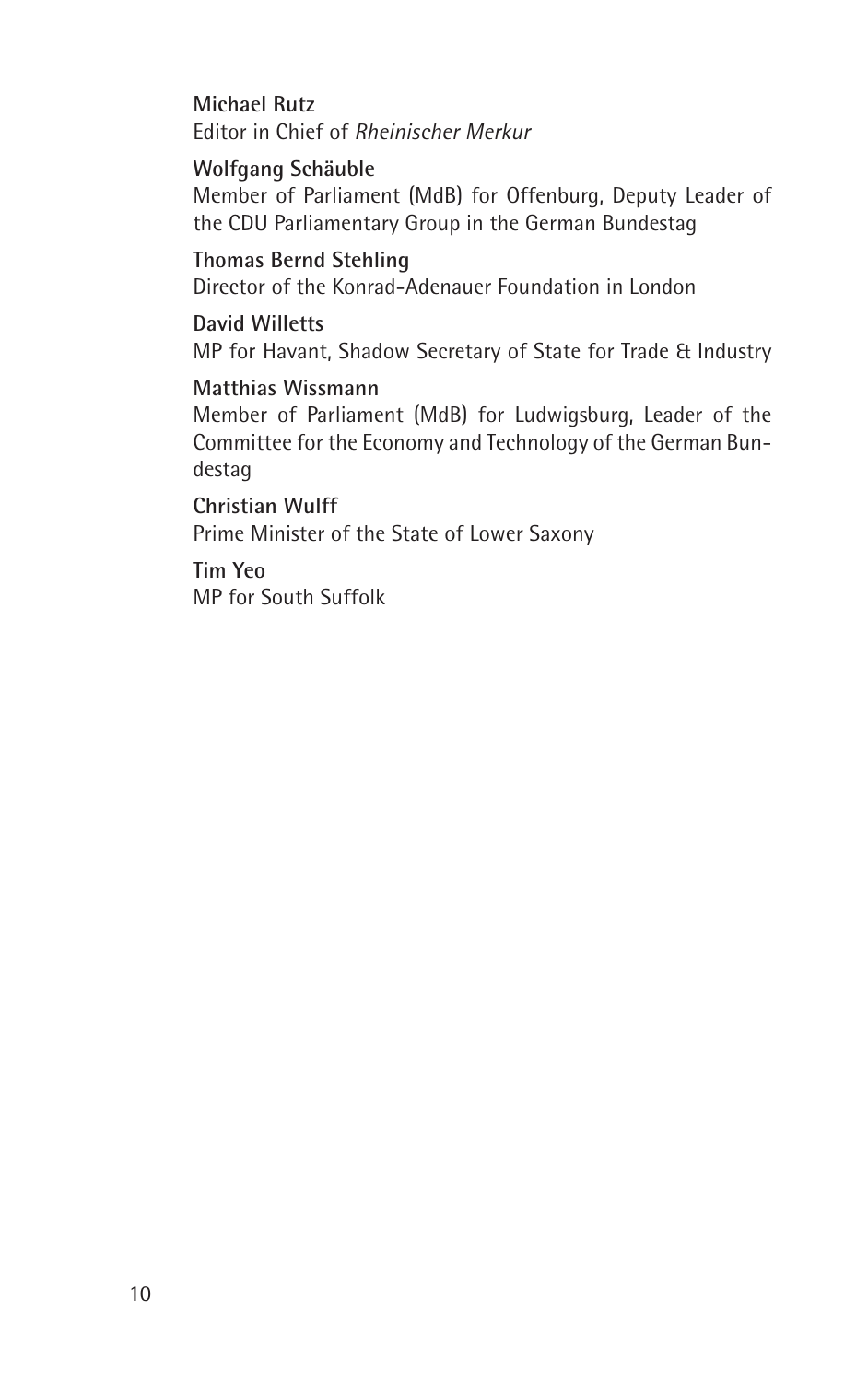## **Prefaces by the Leaders of the Christian Democratic Union (CDU) and the British Conservative Party**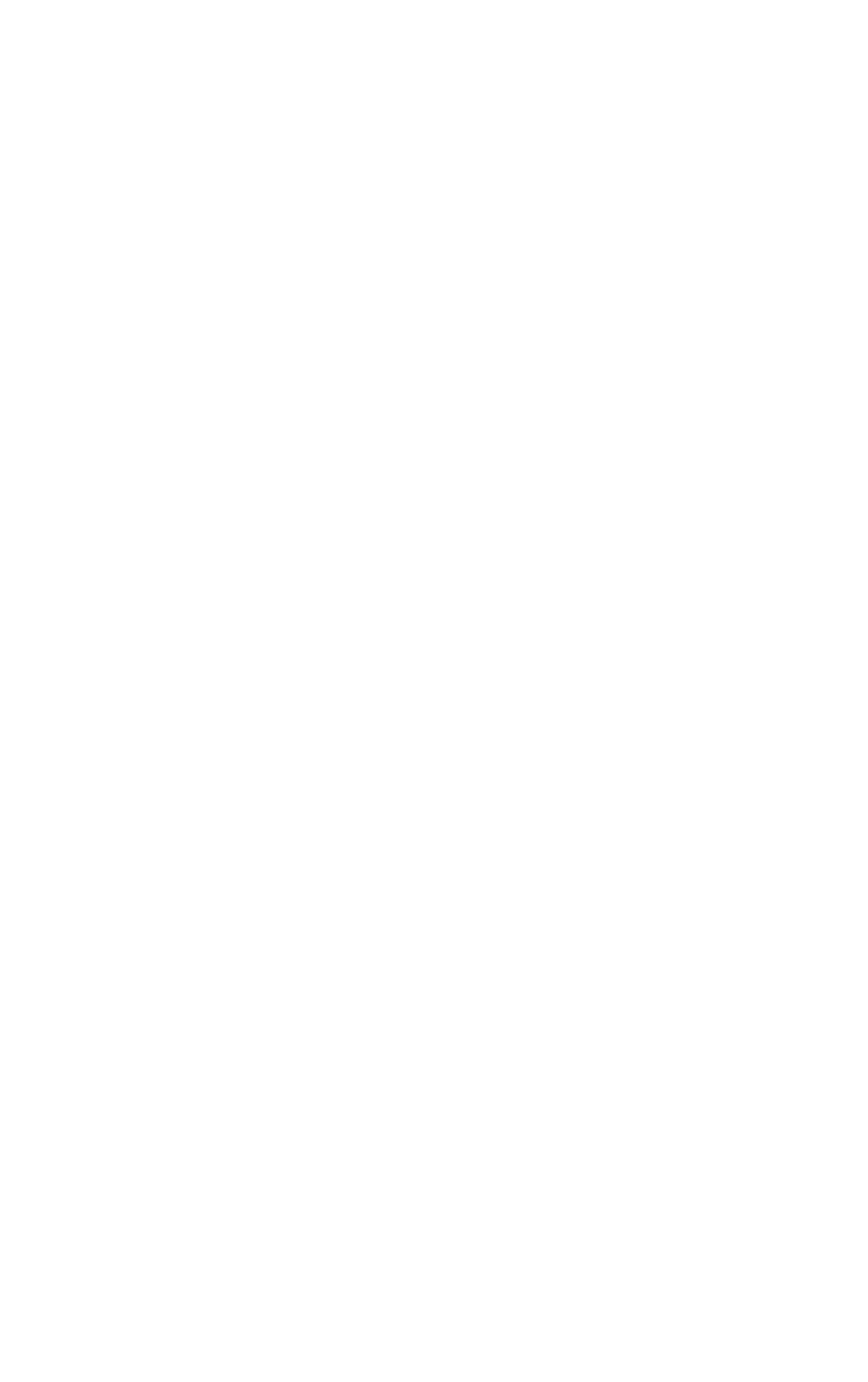#### **Shaping a Free Europe together**

In the last century, the relations between Germany and the United Kingdom have had a chequered history. After our nations faced each other as enemies in frightful wars in the first half of the 20th century, we have, in the decades since, walked the path towards a peaceful and united Europe side by side.

It was none other than the great British statesman Winston Churchill who, after the experience of two World Wars, in his Zurich speech on September 16, 1946, envisioned a united Europe as a guarantor of peace and freedom. It is necessary, said the Conservative Party leader, "to provide (the European family) with a structure  $\lceil \cdot \ldots \rceil$  under which it can dwell in peace, in safety and in freedom. We must build a kind of United States of Europe." At the time, Churchill believed that Germany and France should be the main forces in charge of creating such an order while he saw his own country and the United States in the role of "friends and sponsors of the new Europe". This British position – rooted in history and geography – of keeping a certain distance to continental Europe has remained unchanged until today, at least as far as Britain's political mentality is concerned. Reality, however, tells a different story: Over the years, Great Britain has become a reliable and important part of the European structures of integration. From Konrad Adenauer to Helmut Kohl, Germany has been promoting this development.

Especially after Great Britain became a member of the European Community in 1973, German-British relations developed mostly on the basis of common activities in the European Community and later the European Union, but also in NATO. Both sides have always considered the debate about the progress of European integration to be the key issue. Although there were disagreements regarding this issue, it has always been German policy to keep Great Britain aboard the European steamer in spite of major and minor differences of opinion.

The relationship between the German Christian Democrats and the British Conservatives has always played a special role in this context. In 1979, the Conservative Party under Margaret Thatcher came to power. Three years later, the Chairman of the Christian Democratic Union (CDU), Helmut Kohl, was elected Chancel-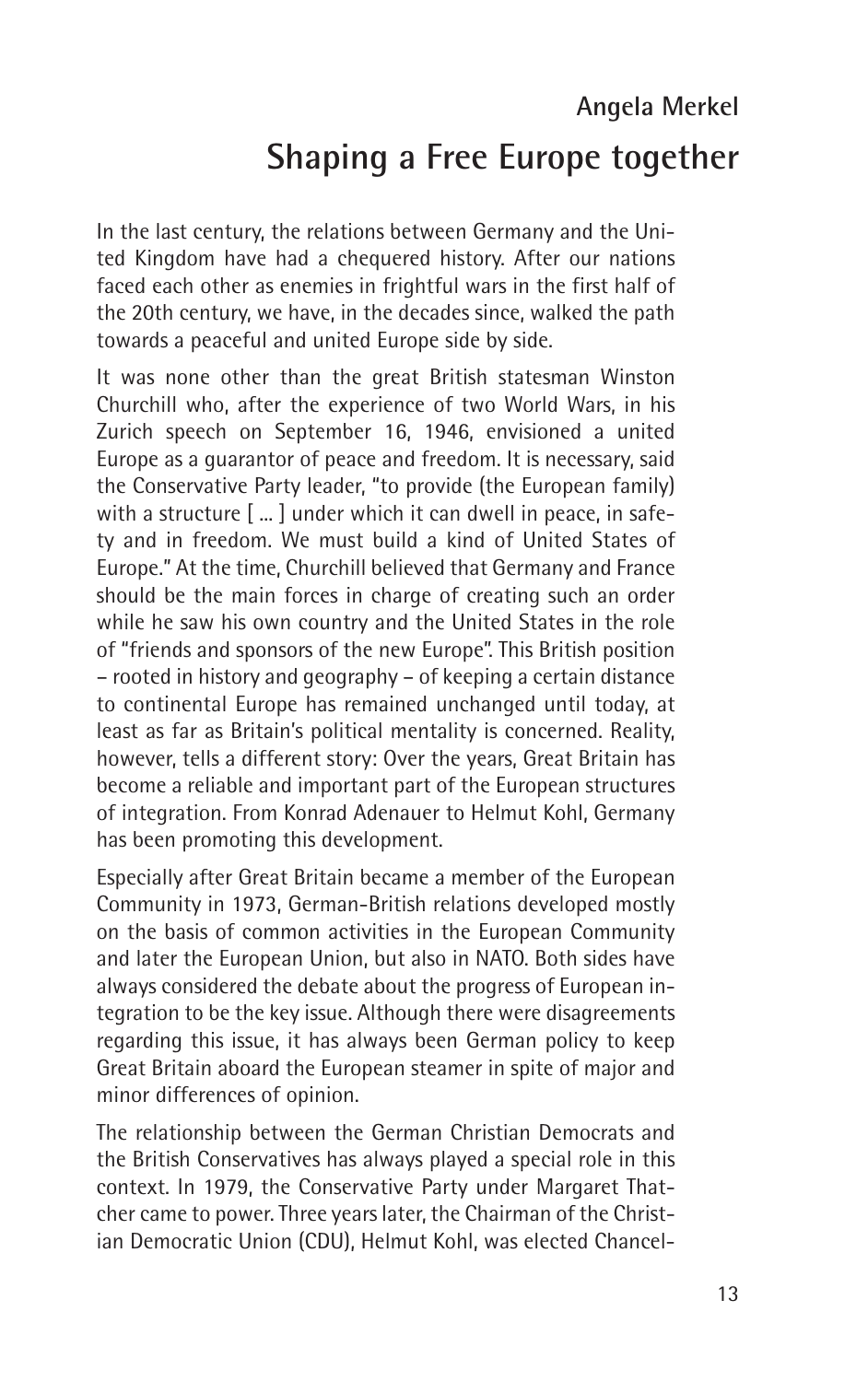lor. As, from the German perspective, it was essential in the following years to come to an agreement with Great Britain with regard to all important defence and European policy decisions, maintaining contact between the CDU and the Conservative Party became increasingly important.

Apart from the contacts at party leadership and government level, useful relationships developed between parliamentarians of both countries: Exchanges took place between British-German groups of parliamentarians of both national parliaments, the cooperation between Christian Democrats and Conservatives in the European Parliament was strengthened, and last but not least the regular Cadenabbia meetings of British and German parliamentarians were established twenty years ago. It was at these meetings in particular that mutual understanding and personal trust have been built, which helped to steer British-German controversies regarding European policy issues and German reunification towards constructive solutions.

The German CDU and the British Conservative Party share social and political convictions and values: The CDU as well as the Conservative Party view themselves as people's parties to whom it is important to defend national traditions and institutions, to preserve individual freedom and to limit government interference in the economy. The CDU is pursuing concepts that will certainly sound familiar to British Conservatives. Our goal is to protect private ownership and free entrepreneurial activities as the foundation of growth and prosperity, while at the same time preserving social stability – ideas related and familiar to the basic values of the Conservative Party.

Christian Democrats and British Conservatives not only share similar views on economic, financial and social policies, but also on foreign and defence policies, and on the essential questions of European policy. We share the belief that the United States must remain anchored in Europe through the North Atlantic Alliance; we support the recent expansion by 10 new members of the EU; we have an interest in free and open European markets; and we insist on the principle of subsidiarity as the underlying regulatory system of the EU.

Together, Germany and Great Britain face the task of designing an economic model for our countries that is in line with the conditions of the 21st century. Our social and economic order is challenged as never before. The knowledge and information society,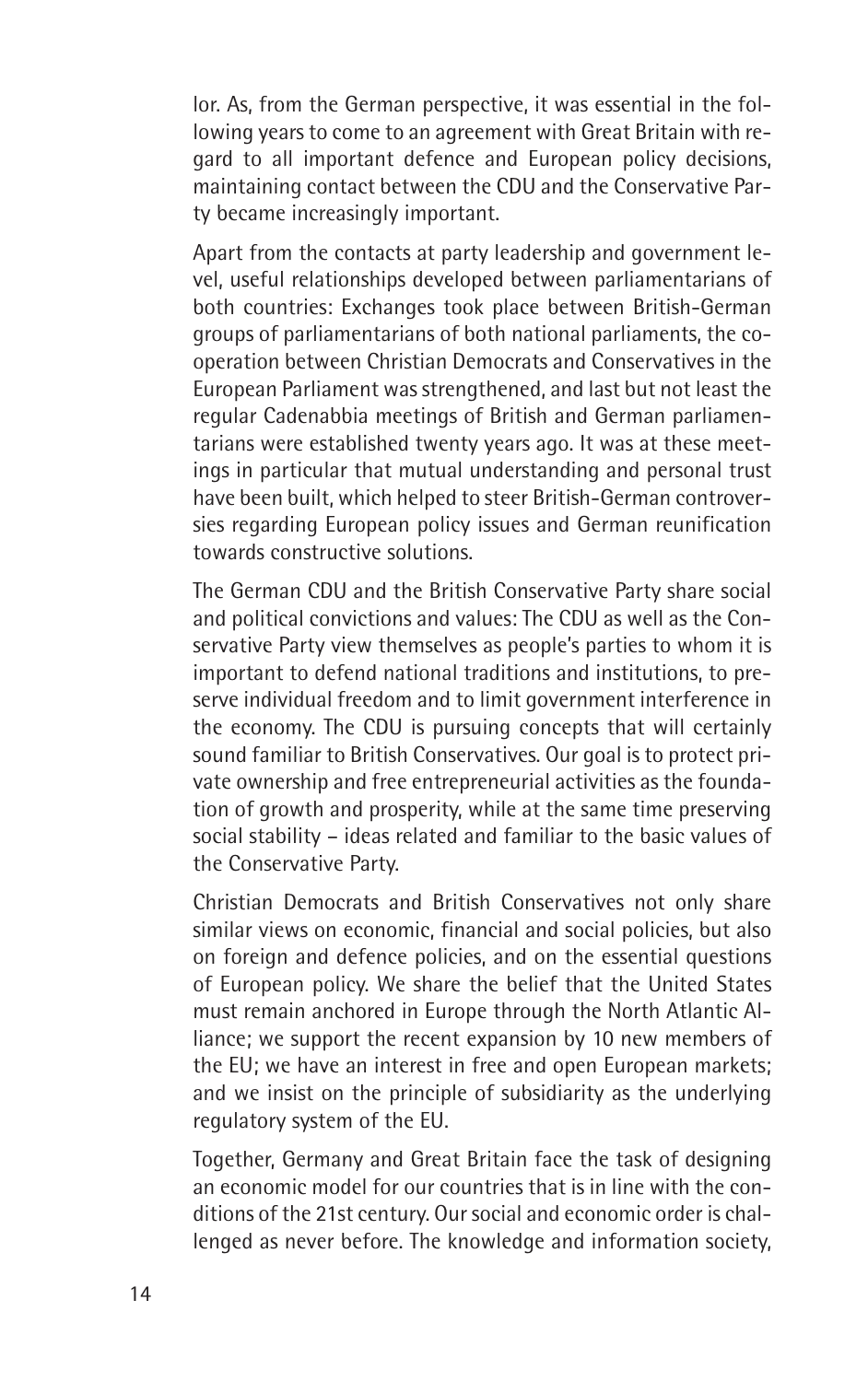new technologies, globalisation and demographic change are some of the catchwords describing these complex changes. In the future, comprehensive competition between companies and between locations and the struggle to attract the best brains worldwide will shape the conditions for political action.

All European countries are affected by these changes, but Germany as the major economic force in the EU has a particular responsibility to enact necessary reforms. In our country, as in Great Britain, the whole arena of social security systems and the rules of the labour market is under considerable pressure to reform. This presents a particular challenge to our parties. We now have the opportunity, as we did in the late 1970s and early 1980s, to shape the inevitable transformation on the basis of freedom and individual responsibility. This is also true at the European level. Here too we must strengthen the market forces and reduce overregulation. As a part of this effort we must welcome the competition which has increased due to EU expansion, instead of trying to stifle it with new regulations. There is no doubt that the lower tax rates in the new EU member states will put pressure on other countries to introduce reforms. This should be regarded as a challenge to improve the conditions which will be needed to achieve the desired upturn in our countries.

In view of the difficult ratification processes across Europe, including Britain, with regard to the "Treaty Establishing a Constitution for Europe", it will be necessary to have a comprehensive debate between German Christian Democrats and British Conservatives about the future of the European Union. Once again, we must convince people that the destiny of Europe must be shaped within the Union.

For Germany, the growing together of Europe has never been an end in itself. By joining the precursors of the EU and the Western Defence Alliance after the catastrophe of two World Wars, Germany took a conscious decision in favour of peace in liberty. This decision also was and remains to be based on practical German interests: It is easier to guarantee safety within and without if we stand together, and our export-orientated economy will benefit from free trade in a large single market.

Over the last few years, the validity of these motives in favour of EU membership has been reinforced: In an era of globalisation, we need a large and strong single market to remain internation-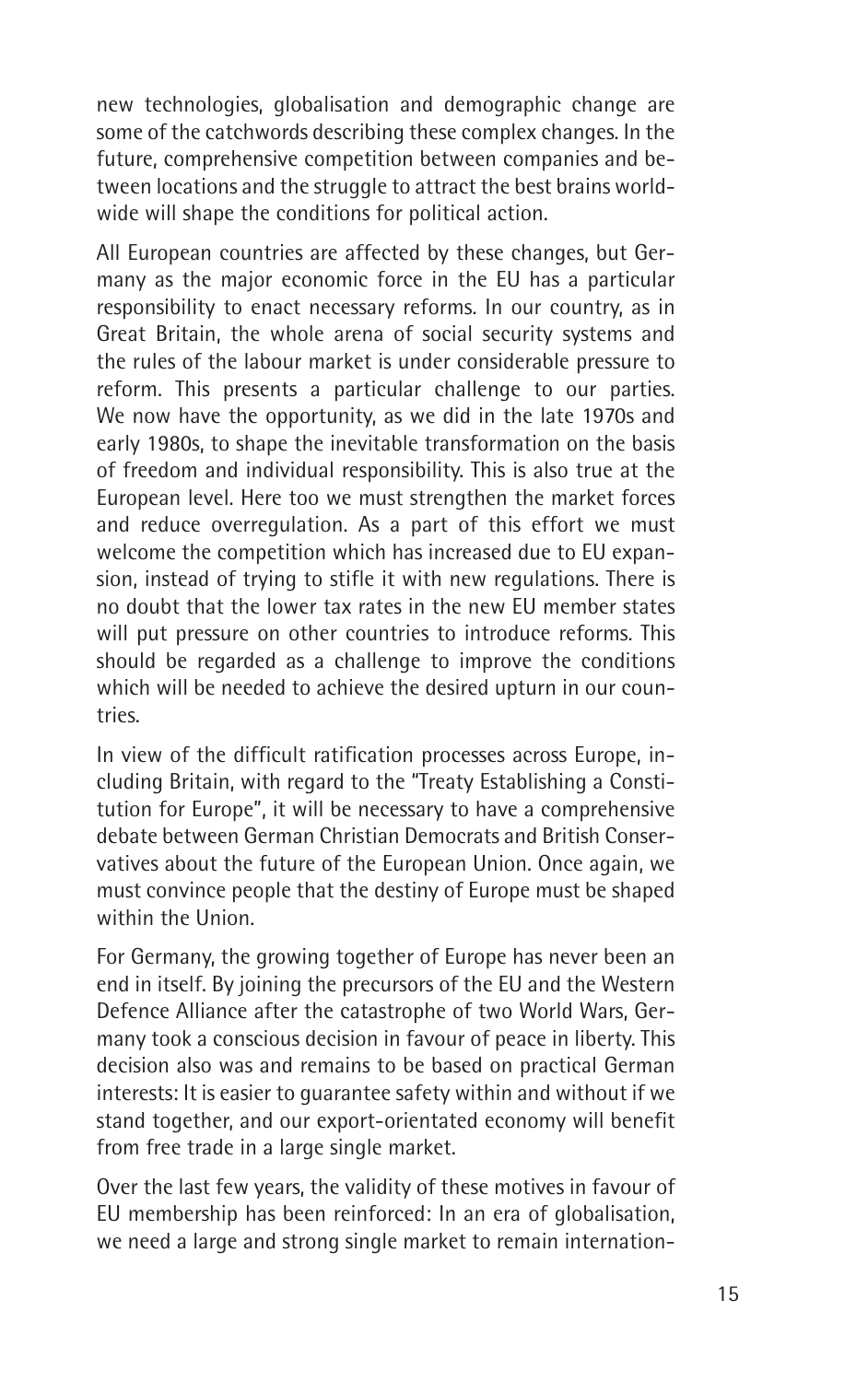ally competitive. The threat of Islamist-fundamentalist terrorism and other security risks require the European nations to stand united more than ever. These new developments present many new challenges to Europe and the Western world as a whole: There are economic challenges – caused by instability in particular in the Middle East – as well as security challenges based on the danger of terrorist attacks and the uncontrolled spread of weapons of mass destruction, and, finally, the threat to our common values and lifestyle.

One answer to these new challenges is the expansion of the EU by ten new member states: We have increased the area of peace, security and prosperity, thereby strengthening the position of Europe. The dimensions of the expansion are fascinating: The EU now comprises 25 nations; 450 million people form one of the largest single markets in the world; the mobility of people, goods, services and knowledge improves the opportunities for innovation and growth. Expansion will increase the trade volume in the old and new member states and provide positive economic stimuli in the entire EU. Having caught up economically in an exemplary fashion, the new member states are now growth markets whose dynamic development will benefit all of Europe, not least of all trade and export nations such as Germany and Great Britain.

If the EU wants to remain able to act and make full use of its potential in terms of economic and security policy, it needs an appropriate structure. For this reason, it made sense to restructure the treaties that Europe is based on. Together with the expansion of the European Union, the Treaty Establishing a Constitution for Europe is the answer to the grave problems confronting all European nations at the beginning of the 21st century. The CDU is convinced that Europe will need the Constitutional Treaty if only for the simple reason that a Union of 25 and possibly more member states in the future will require a reliable institutional framework to be able to take necessary actions and decisions; it will also need clarity, transparency and democratic legitimacy in its policies. Europe needs the Constitutional Treaty because a united Europe, i.e. a Community that is bound by a common destiny, common values and a common sense of responsibility, can only succeed if it becomes a truly political union. Finally, Europe needs the Constitutional Treaty because it may be able to contribute to the definition of a common European identity, thus adding a spiritual dimension to the political union.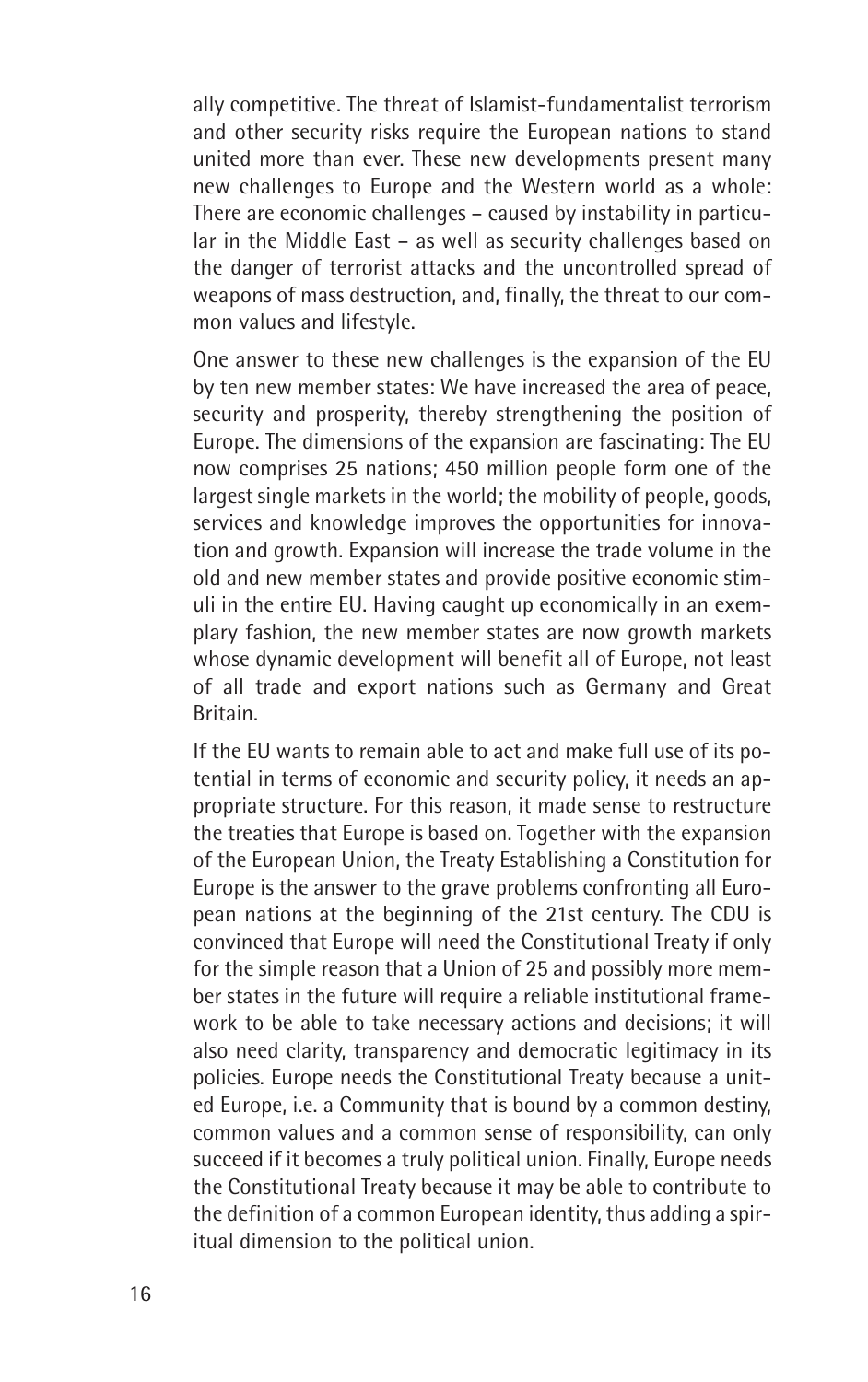Over the last few years, the CDU and the Conservative Party have always agreed on one point: All of this would not be guaranteed on the basis of the treaties signed in Amsterdam and Nice alone. For this reason, the Constitutional Treaty should always be viewed as an urgently needed correction of the existing legal basis of EU structures which, as we all agree, has its shortcomings. Therefore, we should not try to use the criticism of some parts of the EU Constitutional Treaty, justified as it may be, as grounds to reject it altogether. Instead, we should emphasize that, all in all, the Constitutional Treaty will be an improvement to the structures and mechanisms of the EU, compared with the present state of affairs.

It must be understood that the Constitutional Treaty is not about creating a European state in the classical sense of the word. We do need strong European institutions to be able to guarantee the ability of the European Union to act efficiently in areas such as security policy and the single market. What we do not want is a European "super state" with a centralist "super bureaucracy" imposing its ideas of cultural or social policy from above without taking into account how our citizens feel about it. The nation state with its cultural and constitutional traditions is and will remain the prime conveyor of identity and democratic legitimacy. By signing the Treaty Establishing a Constitution for Europe, member states do not only retain their identity as a nation, but also their sovereignty. This means that, while some rights can be transferred to the European level, the authority of the state as a whole cannot. This is precisely what is guaranteed by the EU Constitutional Treaty to be ratified. At the same time, it safeguards the rights of national parliaments within the framework of EU legislation.

The CDU believes that, in line with the concept of subsidiarity, the Treaty Establishing a Constitution for Europe should ensure that on the one hand, the EU will be more active in areas where individual member states would be hampered if they tried; on the other hand, EU action should be clearly restricted in areas where the national state can act faster in a way that is closer to its citizens and therefore more target-orientated. Specifically, this means that the EU should focus on the single market, a joint foreign and defence policy and some questions concerning domestic security and refugee policy. However, sectors such as employment, education, health care and culture should remain within the domain of the member states.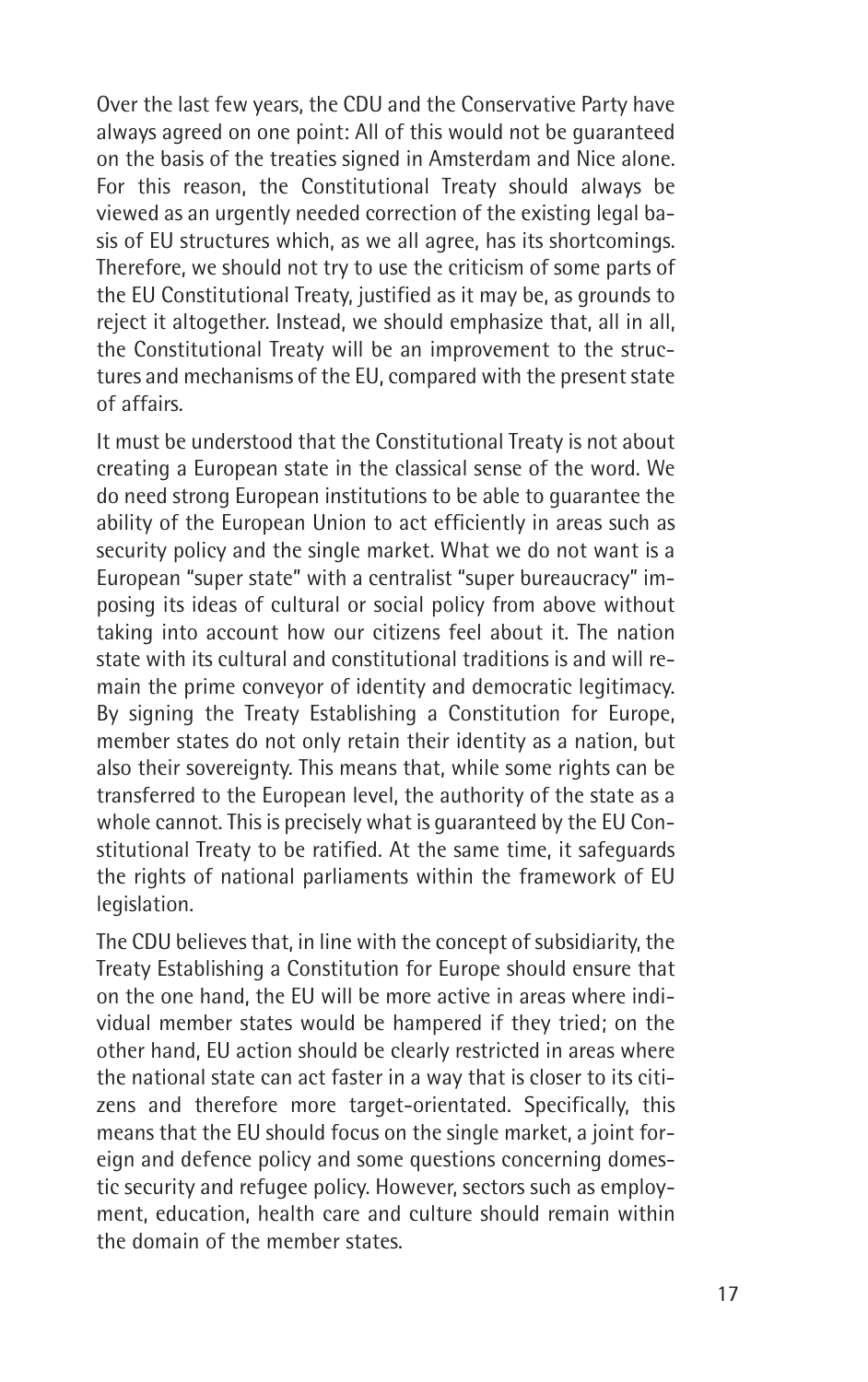We need greater European competence, in particular in the field of foreign and security policies. Europe must be willing to take on more responsibility for peace, freedom, law and justice in the world – both politically and militarily. There is still a considerable disparity between Europe's importance on the foreign policy stage and its economic strength. One of the reasons is that, in the past, the foreign policy competencies of the EU have been split up. It is distributed between the sitting Council President, the Secretary General of the EU Council, different commissioners and, ultimately, the foreign ministers of the member states. The Constitutional Treaty plans a greater integration of EU foreign policy competencies – a necessary step if Europe is to speak with one voice. Europe must also be enabled to take military action in crisis situations. To this end, the establishment of a European Rapid Reaction Force should be pushed ahead and adequately funded. We must also examine how we can use such a force in the fight against international terror.

However, setting up an efficient EU security policy with its own defence component must never be directed against the partnership with the United States, but must instead serve to strengthen transatlantic relations. For, in spite of the revolutionary changes of 1989/1990, a close relationship between Europe and the United States remains indispensable in order to guarantee European security and deal with global challenges. The stronger and more united the European Union presents itself, the better equipped will it be to be an active partner and ally of the United States.

Put in a nutshell: Europe cannot do without Great Britain; but at the same time, Britain will benefit from a united Europe. The following applies to all European countries, including Great Britain: A weak European Union will not be helpful to anyone, neither in the security nor in the economic policy sector. The problems of today's world can only be dealt with if we join forces. Globalisation, poverty, the spread of AIDS, climate change, migration and especially terrorism do not stop at our national borders. Neither Germany nor Great Britain alone will be able to bear the burden posed by these challenges which will determine our destiny.

In the long run, the European nations will be able to sustain freedom, peace and prosperity only if they succeed in creating an economically and politically united Europe with efficient and legitimate democratic institutions. No single European nation will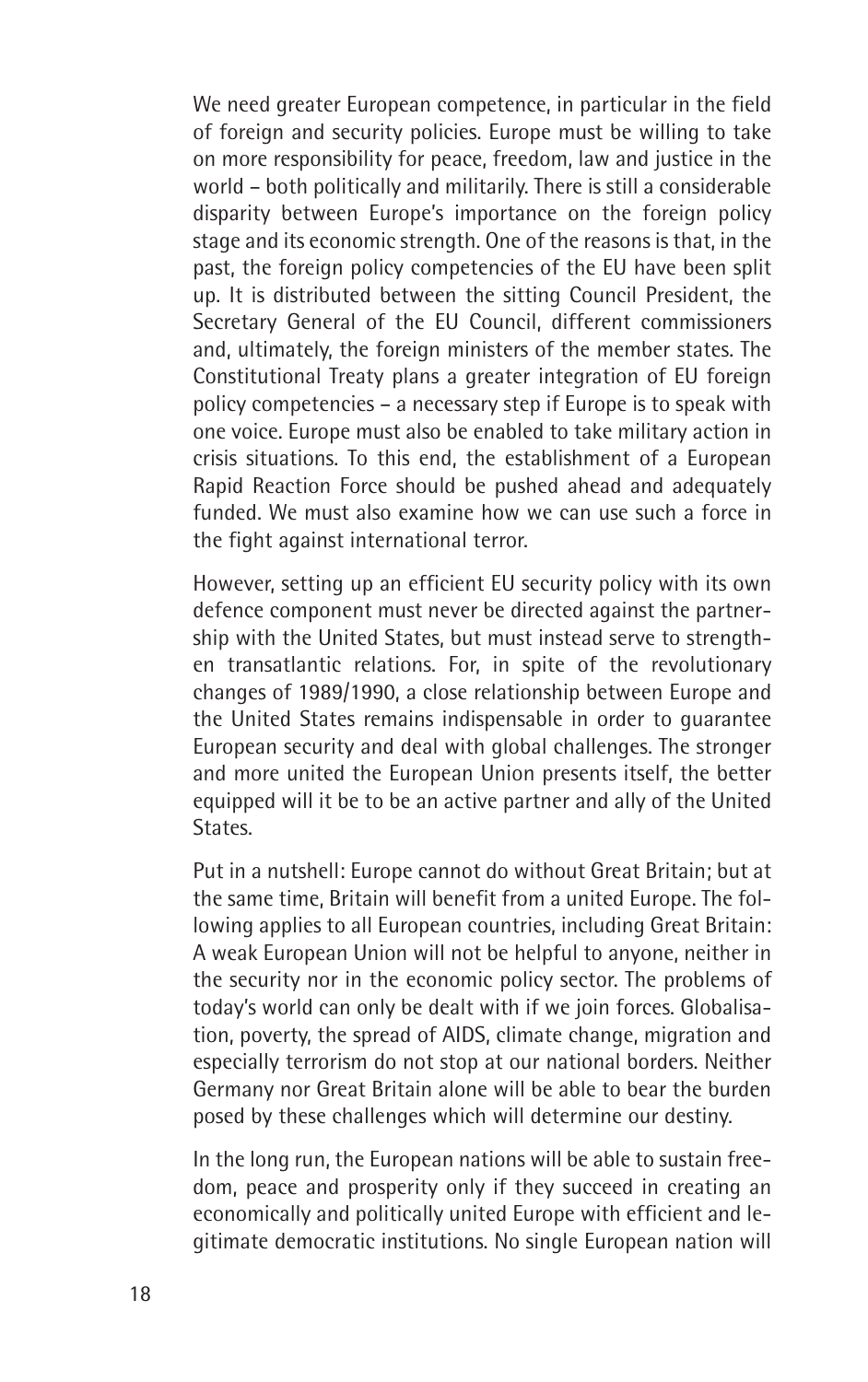be able to deal with today's global challenges standing alone – but together we can. A united and strong Europe can make an important contribution to a better world; this united and strong Europe will also be better able to do justice to our values, our interests and our responsibilities in the world of the 21st century. German Christian Democrats and British Conservatives are called upon to continue working as partners to shape this Europe of the future.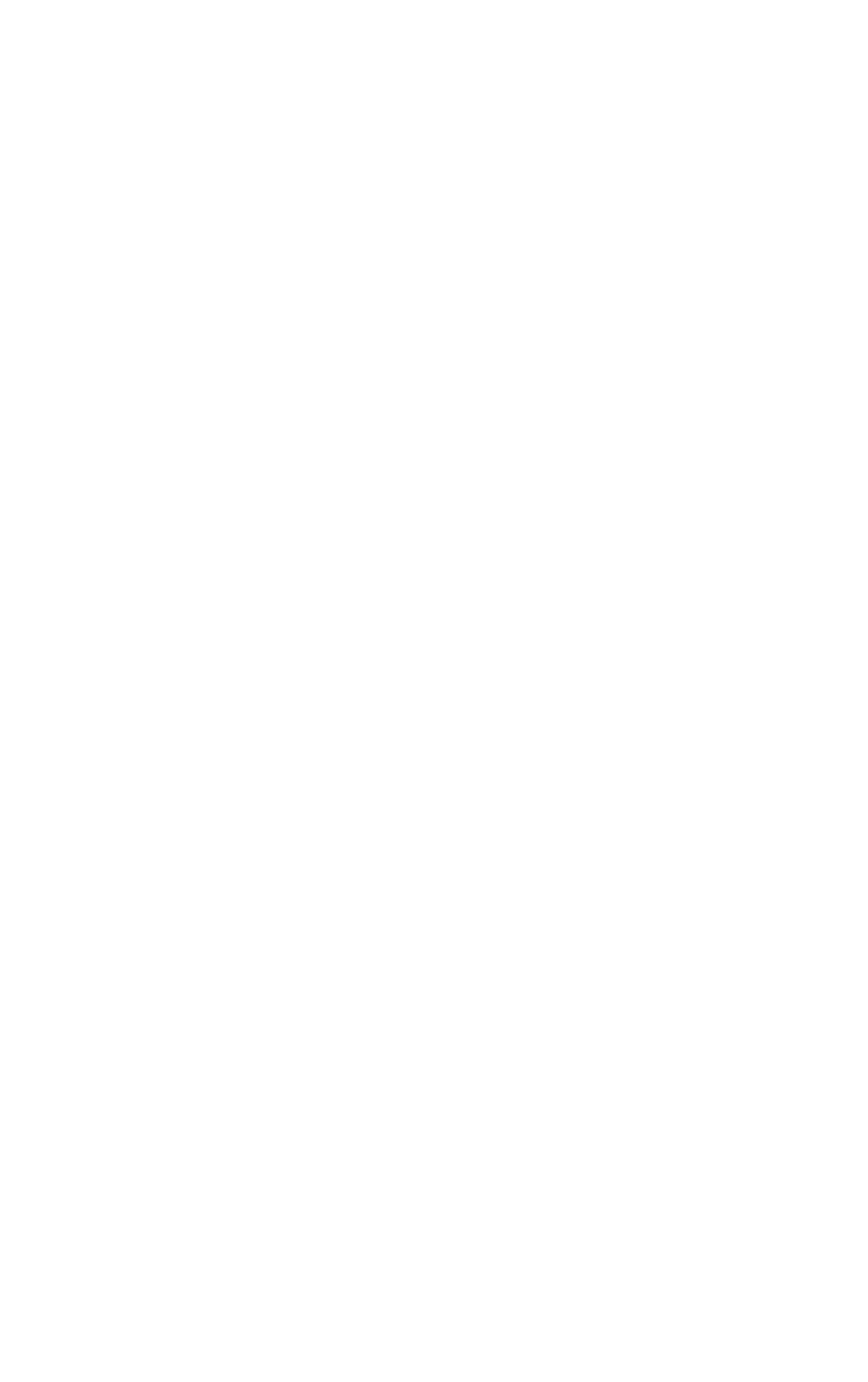## **Michael Howard Anglo-German Relations**

Twenty years ago Cadenabbia hosted its first British-German Parliamentary Meeting. Since then, through these meetings, many of our MPs from both countries have met and discussed their political views in a constructive way. This has helped create the mutual respect and friendship that marks the relationship between the German CDU and Conservative Party today; and I am delighted and honoured to have been asked to write a few words for the series of essays that celebrate that anniversary.

Naturally enough for two parties from two countries with very different histories, we have not always agreed on everything; but our disagreements take place against the background of an understanding and a basic belief in shared fundamental values – of democracy, the rule of law, freedom for the individual. We both believe in market economies based on enterprise and choice with the minimum of regulation and red tape. We both believe that Europe and America would be the poorer and the weaker without a strong transatlantic relationship, and that those who put short term political gain ahead of that long-term relationship are putting at risk the new century's prosperity and stability.

I take great satisfaction in the way that our parties have worked so well together to promote our shared aims in the EU. We have a common understanding that, without economic reform, European countries will fall behind our competitors in the rest of the world. The EU cannot insulate us from changes beyond Europe but it can help us meet those challenges.

Today the relationship between the German CDU and the Conservative Party, and between Dr Merkel and myself, is a strong one – and Cadenabbia has certainly played its part in that.

It was to Berlin, thanks to an invitation from the Konrad Adenauer Stiftung, that I first went to set out my vision for Europe's future in 2004 – a vision for a Europe of twenty five members, which provides the flexibility to suit each Member State. We need to understand that different nations will have different aspirations and the European Union can and must be strong enough to embrace that variety confidently.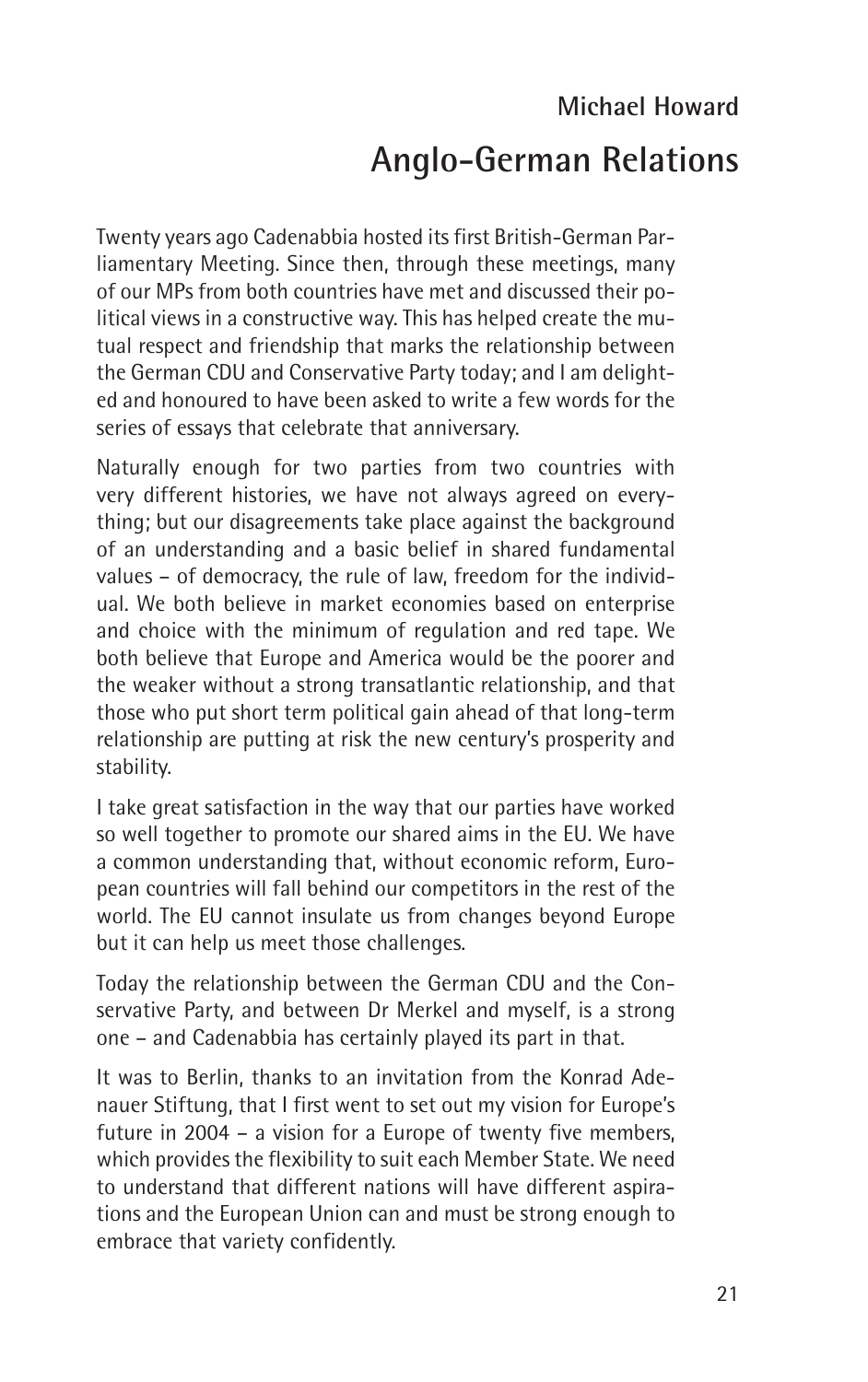If the European Union stands for anything, it is for the healing of our continent from the horrors of the past – war, fascism and communism. That central mission of the European Union could never be complete without enlargement, and both Germany and Britain, and the Conservative Party and the CDU, can be proud that we have been among the first and strongest supporters of that process.

I have long been an admirer of the CDU. Through its many achievements – from the rebuilding of democracy in Germany to the intellectual creativity we see today – the CDU has made an outstanding contribution to European politics. Both the CDU and the British Conservative Party are prepared, where other parties are not, to face up to the challenges facing our countries today. For us in Britain, one major challenge is public service reform. Parents and patients have waited too long for the right to choose in education and in health care. For Germany, unemployment and economic reform are questions that must be tackled in order to secure the bright future which Germany deserves. Over the past few years the SPD government has shown itself incapable of meeting Germany's needs. Germany's friends look forward in hope to the next CDU government.

I have no doubt that the next twenty years will see the warm cooperation and the fruitful sharing of ideas between our two great parties continue, in which this book will take a fitting place.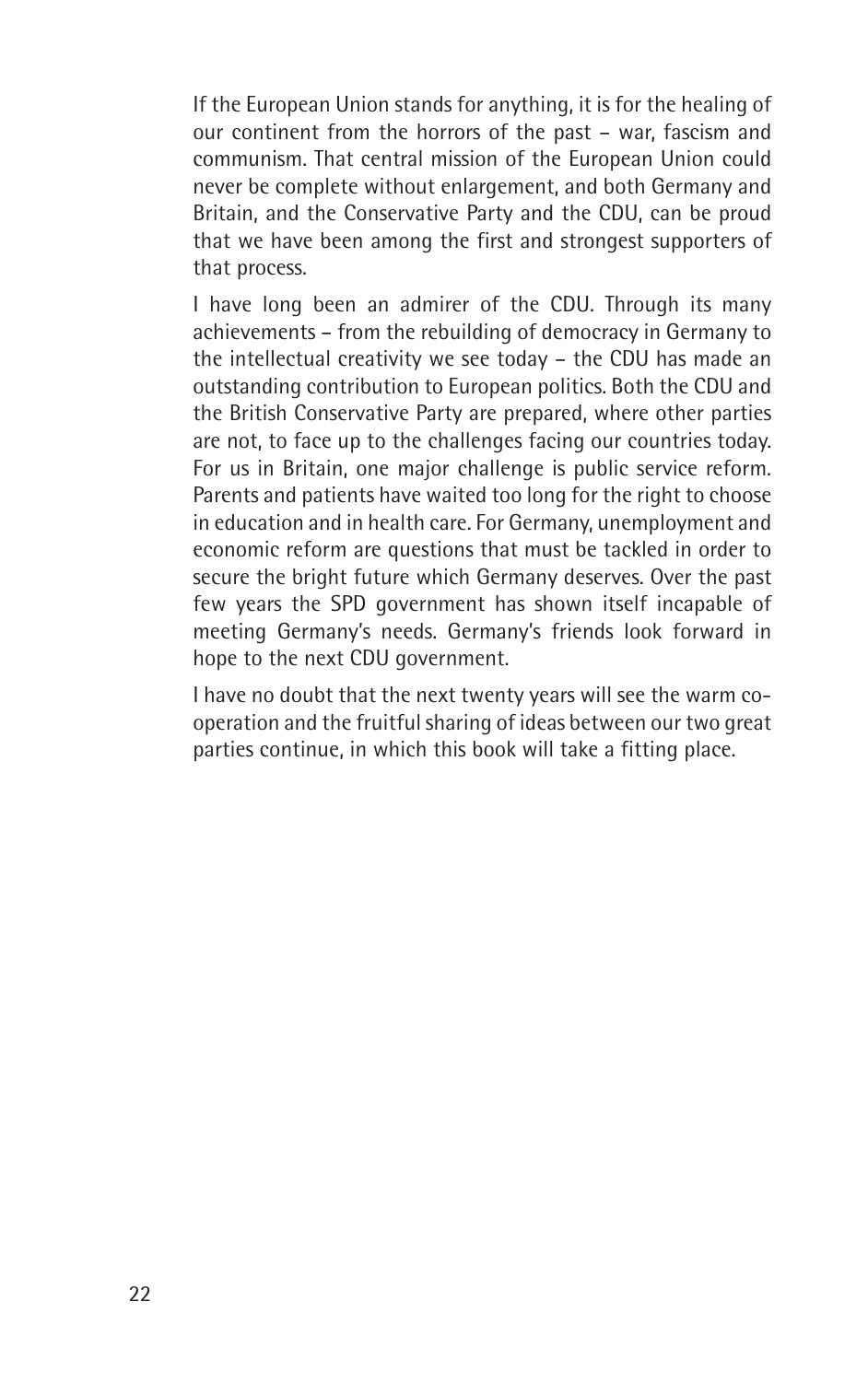#### **Hartmut Mayer/Thomas Bernd Stehling**

#### **Introduction**

The *Festschrift* is a wonderful academic tradition. Having been started in Germany it spread gradually and became the model for other academic cultures. On the occasion of major, mostly late, birthdays of notable scholars and public figures those who have been associated with them for a long time, students and colleagues present them with a book in their honour. They reflect upon their work as well as look back over their career with personal comments, memories and anecdotes. The charm of these works rests in the close personal bonds between the authors, something that goes beyond the text and will be apparent first to those who have lived and worked with the person honoured in it.

This collection of papers is such a *Festschrift*. However, in contrast to its classical form this one celebrates an institution rather than a person and a very early birthday instead of a late one. The book marks the 20<sup>th</sup> anniversary of the meetings between German and British parliamentarians in Cadenabbia, a unique and fascinating form of Anglo-German encounter. Since 1984 parliamentarians of the German CDU/CSU fraction and the British Conservatives have been meeting once a year in Konrad Adenauer's famous holiday resort in order to exchange views and thoughts as well as maintain old friendships and foster new ones. In a relaxed atmosphere and surroundings of matchless beauty they have for the last twenty years examined the fundamental values they share and searched for answers to the political questions of our time; they have compared strategies and solutions for similar problems; they have quarrelled vehemently about their differences and striven for an understanding of positions incompatible with their own and have finally all come together again over a glass of red wine.

The authors of this volume don't just want to celebrate "Cadenabbia" and strengthen their personal friendships through their contributions but – as many of them imply – also to express their thanks for what has been achieved. The Cadenabbia meetings are without doubt the flagship of the London branch of the Konrad-Adenauer Foundation and its varied and successful work. Private foundations and publicly funded ones, cultural institutes and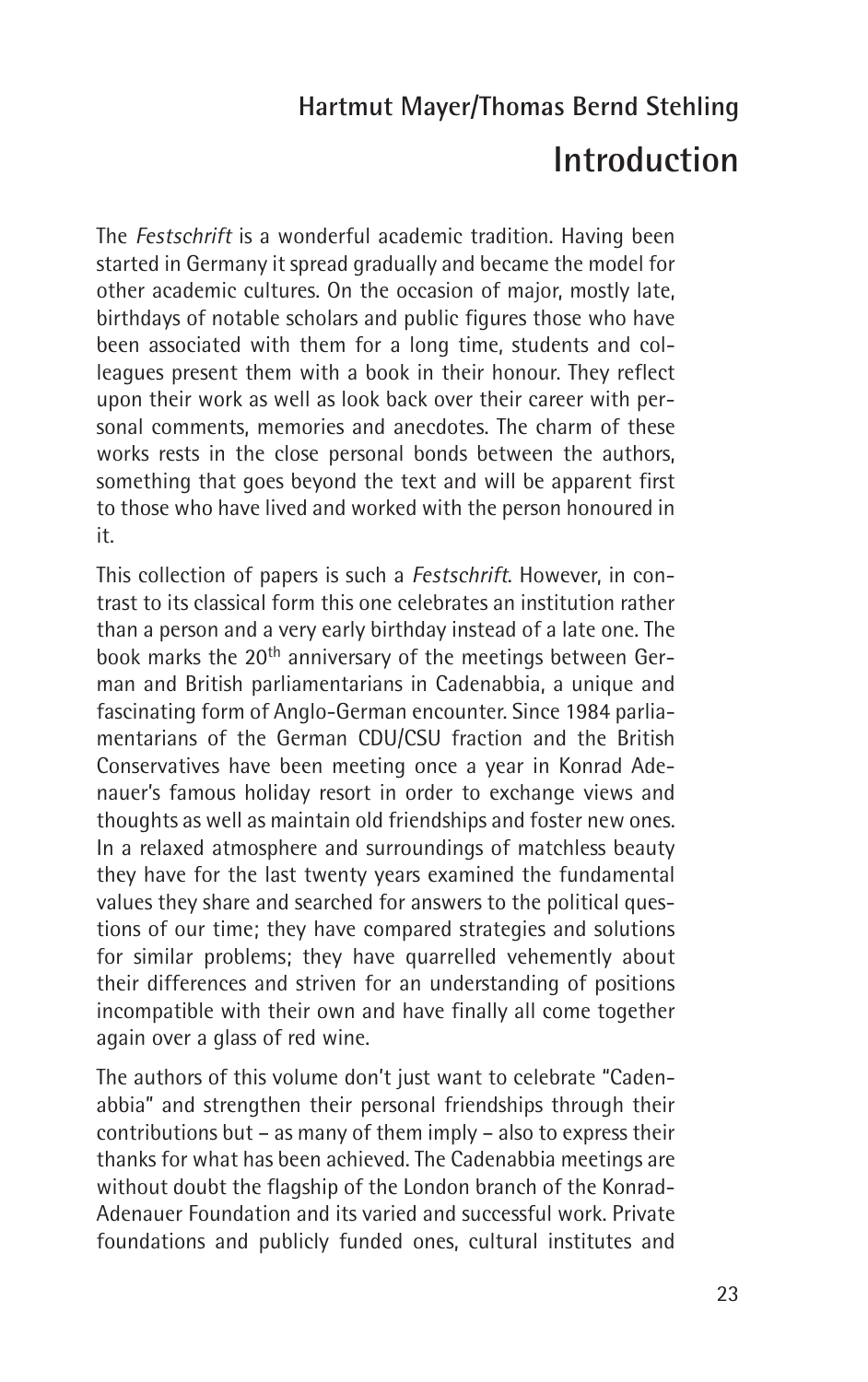civic forums make invaluable contributions to the mutual understanding between Great Britain and Germany and to their increasing rapprochement. Among these the Konrad-Adenauer-Foundation naturally, albeit by no means exclusively, focuses on the fostering of friendship between the German Christian Democrats and the British Conservatives and forms an important link in the Anglo-German network without which a successful understanding between the political elites of Germany and Great Britain would be unthinkable.

This collection of papers endeavours to recreate what has constituted the particular attraction of the Cadenabbia – Meetings: friendship, first of all, mutual exchange and overall agreement on common values and aims with variations in the content.

Consequently the volume divides into three parts. Part 1 is primarily for remembering the good old days, celebrating and thanking. Two of the most constant and important participants of the Cadenabbia-Meetings, David Hunt and Norbert Lammert invite the reader to participate in the "Cadenabbia Myth". These contributions link personal anecdotes with a historical analysis of the developments undergone by both parties and marked gratitude for that which they learned from each other. They also show how a particular generation of then comparatively young parliamentarians experienced a part of their political socialisation and gained their insights into the respective other country and the needs of the sister party through "Cadenabbia". Both texts will undoubtedly give great pleasure to all those who were present, but they also address themselves to anybody interested in this process as well as all those who as members of parliament will participate in future and continue the "Cadenabbia Myth".

Part 2 of the volume reflects all those matters that were central to the dialogues in Cadenabbia. German and British parliamentarians together analyse political questions and problems, describe and evaluate what is specific to the respective national point of view and compare it to the one of the partner country and the sister party. The first half of Part 2 deals with internal reform processes in both countries, the second part with the old and new challenges of international politics.

To begin with the papers by David Curry and Roland Koch examine the fundamental questions of the respective democratic systems, namely the relationship between the central executive and the regional and local tiers of decision making. The more cen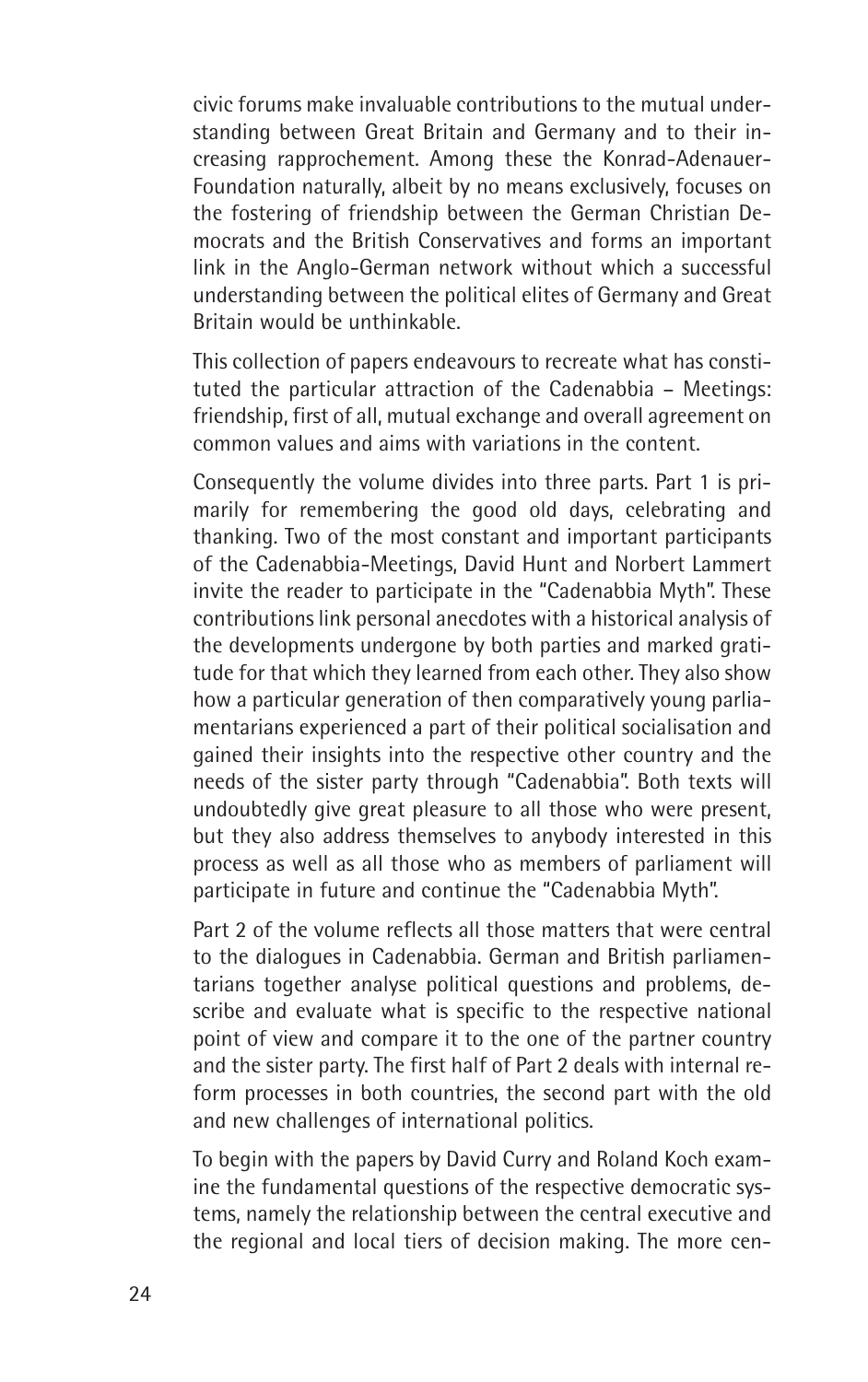tralised democracy of Great Britain as well as the federal system of the Federal Republic of Germany are expressions of the entirely individual histories of the two countries and represent their two very different political cultures. It is a familiar cliché of the Anglo-German dialogue that both Britons and Germans may use the same concepts – whether "federalism", subsidiarity, "Brussels" or "regionalism"- but constantly talk at cross purposes with each other because the connotations and fears each of them connects with these terms are so much at variance. Roland Koch and David Curry help us disentangle the familiar confusion. Curry explains the path of British "devolution" since 1997, Koch the history the current state and potential future of German federalism. A moderate re-ordering of the present relationship between central and regional centres of decision making is seen as unavoidable in both countries. The changes driven by the process of European integration and the newly developing multi-level system of political decision making within the EU as well as between the EU and its member states, the challenges posed by globalisation to national democracies and the desire of their inhabitants for regional identities and transparent political decisions all make such reforms necessary. Common to both authors is the desire to preserve what is tried and tested and successful in their countries and adapt it to new requirements.

The analysis of British devolution and of the reform of German federalism, for many the mother of all reforms in the Federal Republic, is followed by a topic which has dominated public debate in both countries for years: the state and future of the welfare state and of the Public Services. There is no other area, it seems, in which Germany and Great Britain can learn quite so much from each other. It is one of the ironies of Anglo-German relations during the last twenty years that the images of the two social models have been reversed. While many Britons in the 1980s saw the German way as the model for a stable and efficient economic power with high social security and an excellent infrastructure, now many Germans see in Great Britain the most promising European answer to the challenge of economic globalisation. David Willetts and Matthias Wissmann take up the topic in the best Cadenabbia tradition comparing the steps taken on the way to reform in Great Britain and Germany and carefully weighing the advantages and disadvantages of one system against the other. It is astonishing how open they are about the weaknesses of their own respective systems and how sympathe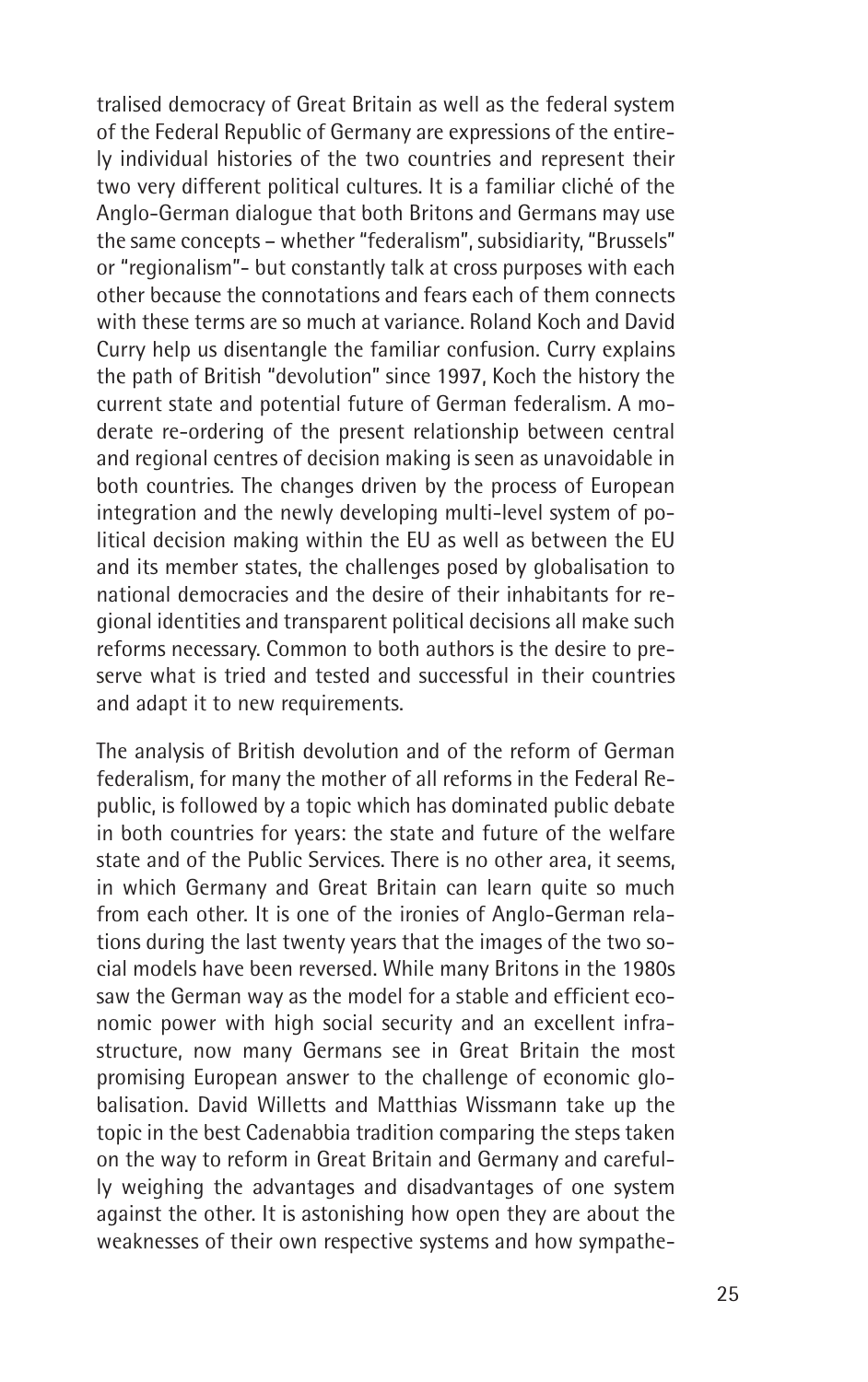tic to the concerns of the other one. Using the Public Service Reform as an example David Willetts also manages to depict the conceptual and historic differences between continental European Christian Democrats and British Conservatives and to make them intelligible. Matthias Wissmann examines how the German infrastructure – which in the international comparison is still rated as excellent – can be preserved and improved in view of the empty coffers of the public purse. He is particularly interested in the tool of the private-public partnership for which the United Kingdom is seen as the trailblazer in Europe. The experiences made with it in Britain, both positive and negative ones, can, therefore, act as a guide for the use of similar reform instruments in Germany.

It is also primarily the future that Christian Wulff looks to. In a broadly based paper covering a number of political sectors he analyses the most urgent tasks for reform in Germany, i.e. the return to more economic growth, the fight against unemployment, the maintenance of an affordable welfare state as well as a solution acceptable to those affected by it of all those challenges arising from the changes in the age pyramid. He criticises the "Agenda 2010" put forward by the Schröder government for not being far-reaching enough, while admitting that it is necessary to create trust among the citizens and to maintain it whatever the reforms.

Following Christian Wulff's general survey Tim Yeo for the United Kingdom and Peter Müller for Germany examine specific details in selected problem areas. Tim Yeo describes the challenges faced by his country in the areas of traffic, health and education and places them into the context of the overall changes which have taken place since 1945. Peter Müller reflects on Germany's immigration policy with a view to the future. In a very sensitive essay he demonstrates why immigration is bound to become a test case for political culture and national identity in Germany. He pleads for the immigration debate in Germany to be de-emotionalised and tries to find a sound middle course between the fears of many people who feel threatened by it and the objective chances for Germany to derive great gains from immigration.

The topic of immigration and national identity leads from the national into the international policy debates in our volume. It is, in fact, primarily the conditions found in the international economic and political environment that cause increasing numbers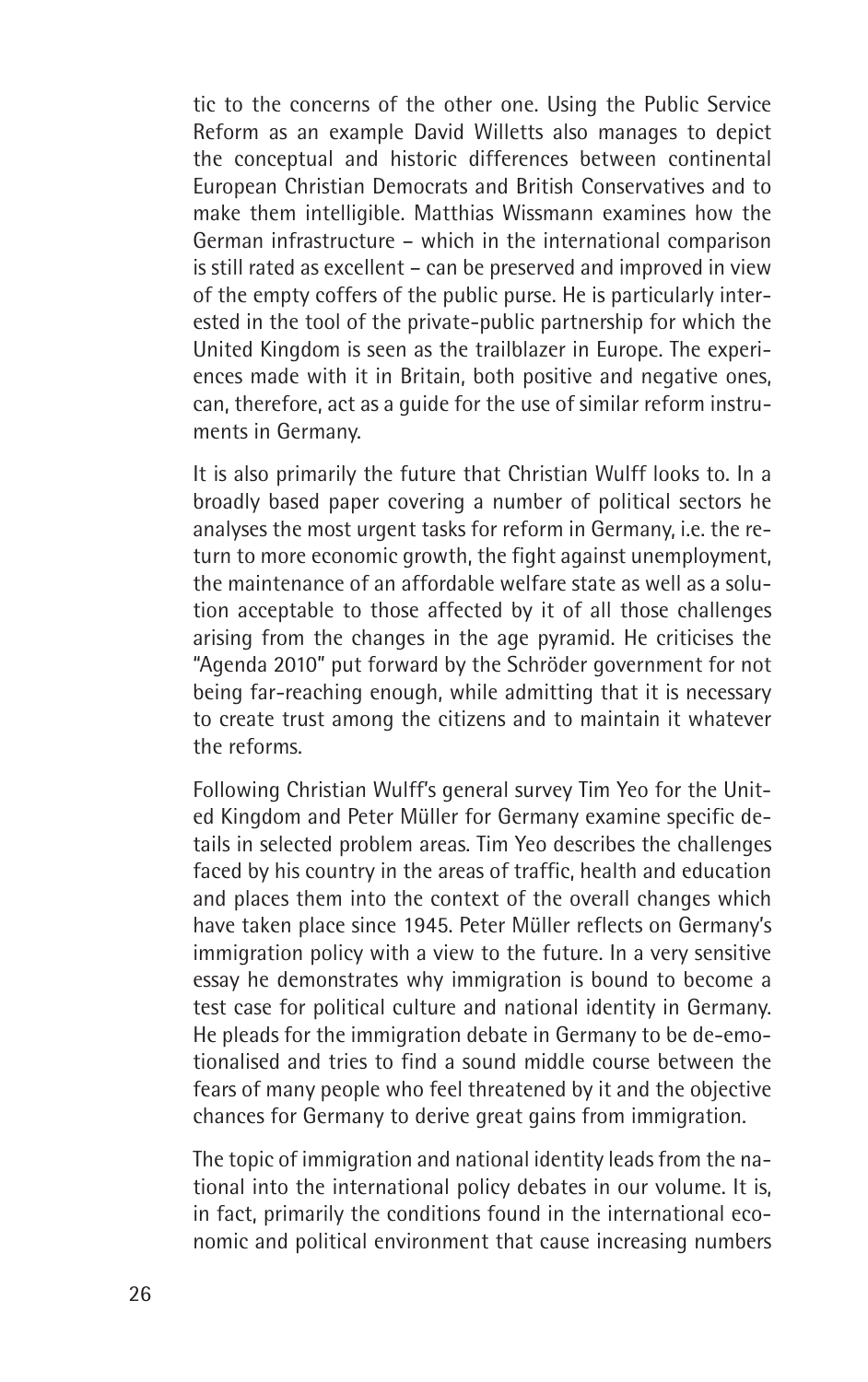of people to immigrate into Europe, conditions like new wars, political persecution, human rights violations, economic inequalities, epidemics and natural disasters. The old continent, for centuries itself a war zone and crisis areas, today is a centre of stability in a still fragile world order.

Who would dispute that – despite all the differences between the German and the British position on the European project – this stability is a success resulting from the European process of integration which Germany and Great Britain, Christian Democrats and Conservatives have helped to create and to fashion in such different ways. In the course of 20 years of Cadenabbia Europe was always a special concern, albeit often also a dangerous minefield. Indeed, the often opposite positions on European integration and the frequently less than smooth cooperation between the Christian Democrats and the Conservatives in the European Parliament were the reason for calling into being the Cadenabbia talks in this form in 1984.

Above and beyond this the forum was, however, always also interested in the wider strategic questions of worldwide international politics. Together they made the move from the second climax of the Cold War under Ronald Reagan to the fast rapprochement with Michael Gorbachev, observed the revolutions in Eastern Europe and shaped the changes resulting from the upheavals of 1989 which for Germany brought unity within a united Europe. In the 1990s they quarrelled about the consolidation and the enlargement of the European Union and NATO which were to lead the way to the now so successful integration of the Central- and Eastern European states into the West's structures for security and stability. They also shared their hopes for a new peaceful world order after the end of its bipolarity, and together they were quickly disillusioned as they faced new ethnic conflicts around the world. Especially the wars in the former Yugoslavia which were particularly painful for Europe and the search for ways and means of overcoming the crisis in the Balkans created a bond between British and German politicians involved in foreign affairs. The terrorist threat after 11 September 2001, the war in Iraq, the tensions in the transatlantic relationship, the unresolved problems in the Middle East as well as the international integration and liberalisation of China remain challenges which Germans and Britons will be able to meet only in cooperation. The authors of the foreign policy part of the book deal with a large number of these topics.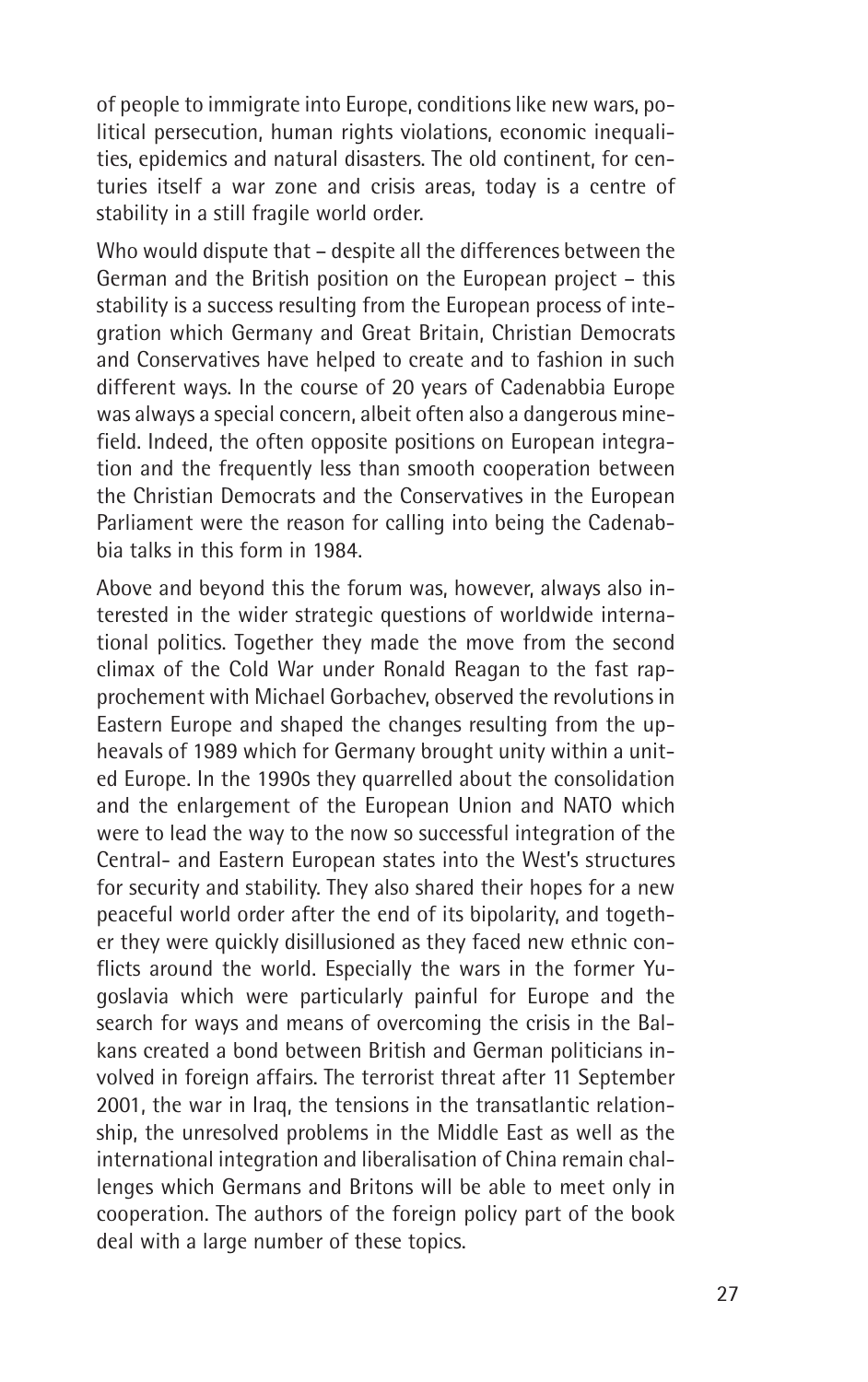One event of the past twenty years still stands out: the German unification. For those who witnessed that time it would be impossible not to remember the tensions in Anglo-German relations in the years 1989/1990 when the Federal Government under Helmut Kohl created the internal and external conditions for the peaceful unification of the two German states against the opposition of Prime Minister Margaret Thatcher. Relations between Helmut Kohl and Margaret Thatcher were never particularly warm, but rarely were they as bad as during the most important months of Kohl's chancellorship. As a result of the now common personalisation of politics – and what better opportunity for it than the clash between Kohl and Thatcher – many of us are not aware of the fact that Great Britain played a very important and constructive part in the process of German unification in the 2+4 negotiations. In this volume Douglas Hurd, the British Foreign Secretary of the time and one of Germany's most knowledgeable and best friends, in a very personal and open review of the time elucidates the British political stance in the process of German unification. In its own way it is a document of contemporary history.

This is followed by Wolfgang Schäuble's analysis of Anglo-German relations within the triangle of the three major capitals London, Paris and Berlin. He writes about the particular potential for close cooperation between those three in and for Europe. He defines the combined efforts of Britain, France and Germany as the dynamic hub or motor of Europe and expresses the hope that a common European identity will be able to rein in national egotisms in future. Despite the existing problems politicians should neither denigrate what has been achieved nor be dazzled by it. Schäuble emphasises that Europe must achieve an even greater degree of communality, particularly in view of the worldwide threats, in order to be a player in world politics and to fashion its own future in the global order.

Francis Maude in his contribution concentrates on the increasing closeness of British-German relations and traces the development of the last 20 years. He proposes the thesis that the best political analysis may possibly be gained from examining the attitudes of the senior politicians. Therefore he focuses on the personalities and attitudes of Margaret Thatcher, John Major and Tony Blair.

Friedbert Pflüger and Michael Ancram apply themselves to the transatlantic relations which are so important for both countries.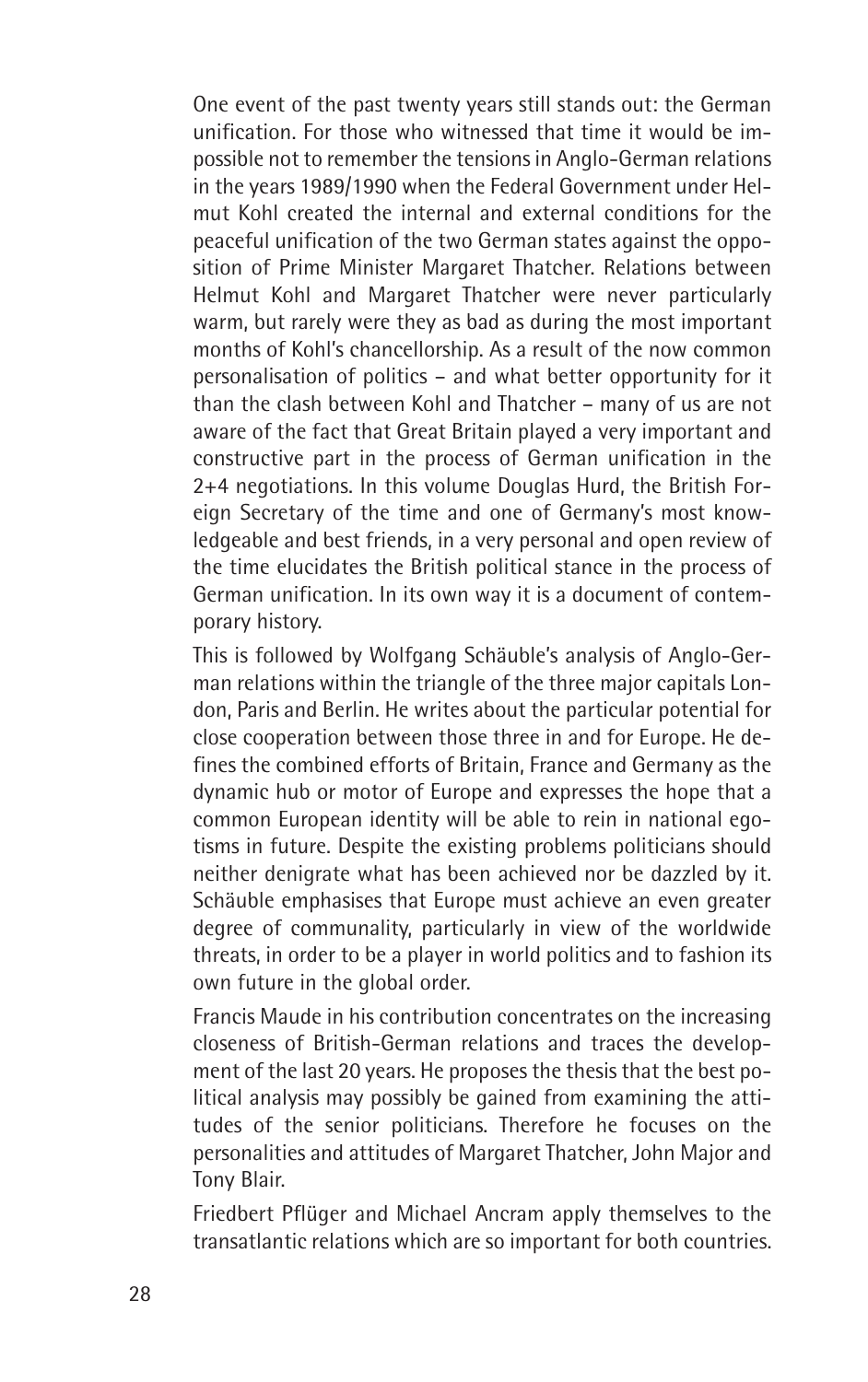They ask with some justification whether Europe and the USA continue to sing from the same hymn sheet at the beginning of the 21st century and in doing so will carry on to implement the most important lesson of the  $20<sup>th</sup>$  century, i.e. the necessity for the free world to cooperate. Pflüger makes it clear that a new generation of politicians who did not experience the Second World War or the Cold War have to be won over for the transatlantic partnership again and again, that NATO has to be revitalised and Europe has to accept its global responsibilities more wholeheartedly. What is needed on both sides, he claims, is a transatlantic "we-feeling", and he believes that British-German cooperation could contribute to developing this indispensable identity and strengthen it.

Michael Ancram stresses that the USA are undoubtedly the heart of our geopolitical environment. Europe should always act as a partner rather than a rival to the United States. Germany has a key role to play in this, in his opinion, and ought to help to keep Europe on the course of a close transatlantic cooperation. He believes that a close union of Great Britain, the USA and Germany must inevitably be a goal if the global threats are to be repulsed, and that a triple alliance of Washington-London-Berlin would serve to unite Europe and America as opposed to dividing them, as was unfortunately the case with the Iraq crisis.

In the concluding contribution of the international part of the book Friedrich Merz poses the question, how Germany should reposition itself in the globalised economic order. He views globalisation in Schumperter's interpretation as a dynamic process of destruction and renewal. He emphasises the opportunities arising from the worldwide division of labour. Countries that are afraid of the destruction and renewal of their traditional structures could, however, quickly join the ranks of the losers of globalisation according to Merz. This is why it is important, in his view, for Germany to accelerate the process of structural changes, since any delay would cost the country dearly. He sees globalisation as both fate and opportunity for Germany, and he advises that Germany must be made fit for the transition from traditional industrial nation to global information and technology society without delay.

Part 3 of our volume opens up the dialogue with outside experts. Parliamentarians are always dependent on exchanges of ideas with scientists, captains of industry, the media, as well as repre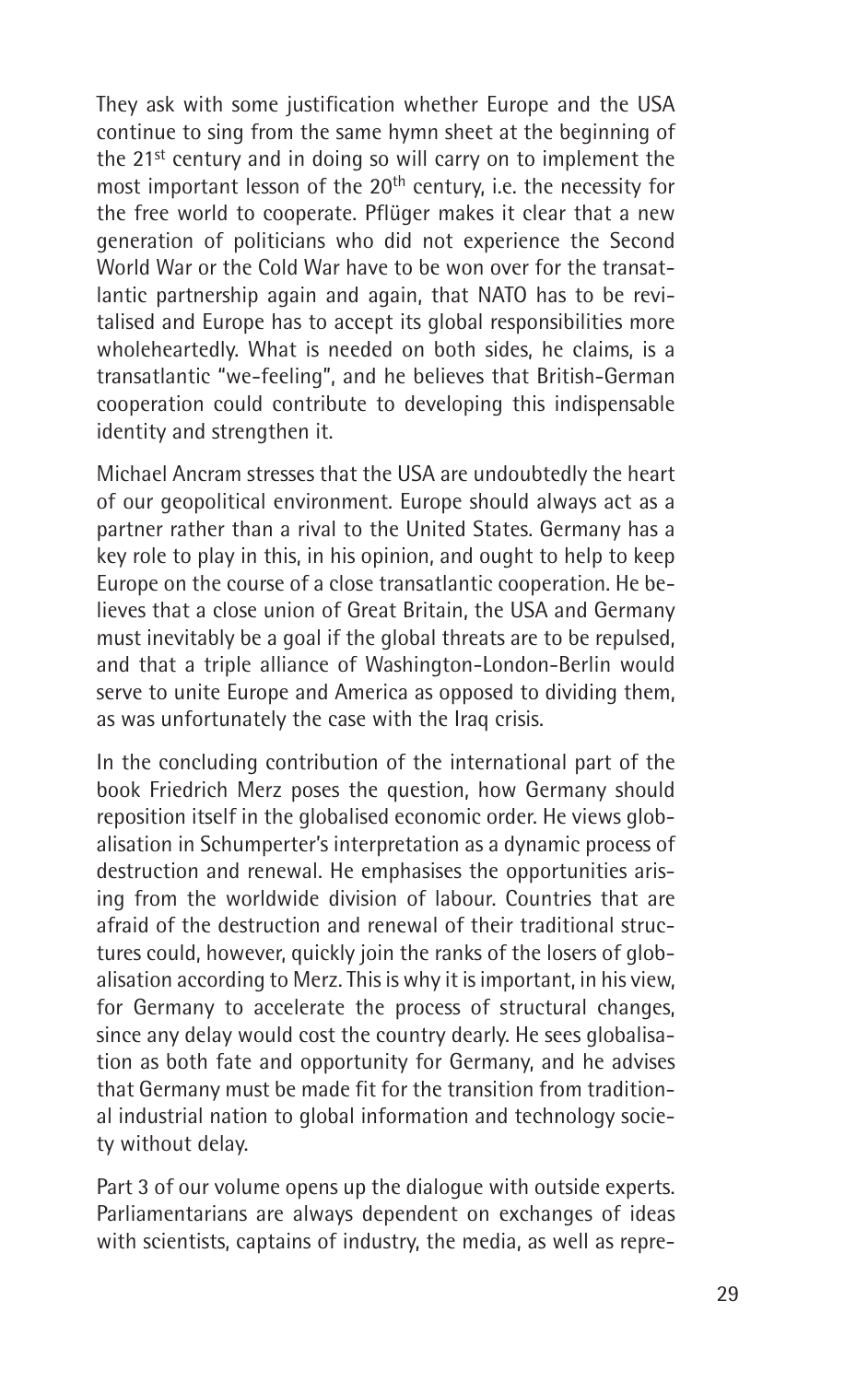sentatives of the churches and civic groups. Three papers serve as examples for this transfer of knowledge which have enriched the Cadenabbia gatherings. Frank Bösch, a young historian, traces the history of the CDU over the past 20 years. He argues that the Christian Democrats have undergone a continuous liberalisation during this period without the kind of drastic changes that may have to be faced by the British Conservatives. He explains the success of the CDU at recent elections as a result of this – in contrast to the Tories – low-profile and gradual form of inner renewal.

In conclusion two prominent representatives of the media, Tim Gardam and Michael Rutz, examine the changes which have transformed the media during the past 20 years and the effect they have had on the conditions for political life in both countries. Tim Gardam analyses the far-reaching changes in the electronic media in Great Britain. He regrets that the content of British television has become increasingly impoverished and that it has abandoned its rightful task as cultural and social catalyst. Michael Rutz enquires into the way the power of the media is organised in modern societies and asks whether we might not already be living in a time of the breathless pursuit of the insubstantial when the fast-moving media business overdoes the staging of politics and thereby creates resentment against politics instead of transmitting and controlling politics. Rutz sees the danger of a power struggle between the political elites and the media elites which might prove detrimental to the entire democratic system. In an important and well-balanced paper Rutz connects with universal thinkers like Rousseau, Weber and Luhmann in explaining the reasons why it is of such vital importance for the functioning of democracy to think long and hard about the role of the media.

The concluding reflections of the editors finally place the key points made in the individual texts into the broader context of German-British relations during the last 20 years. They also risk a preview of topics to be discussed by the Cadenabbia participants in future. A brief preliminary remark may be permitted here. Regrettably one repeatedly hears the view in some academic circles that purely bilateral dialogues, be they on politics, economics, diplomacy or the civil society, are in fact, out-dated in an increasingly integrated Europe. In view of the closely interlinked relations between the rich democracies of Europe and the normal professional interchanges between their elites, they believe,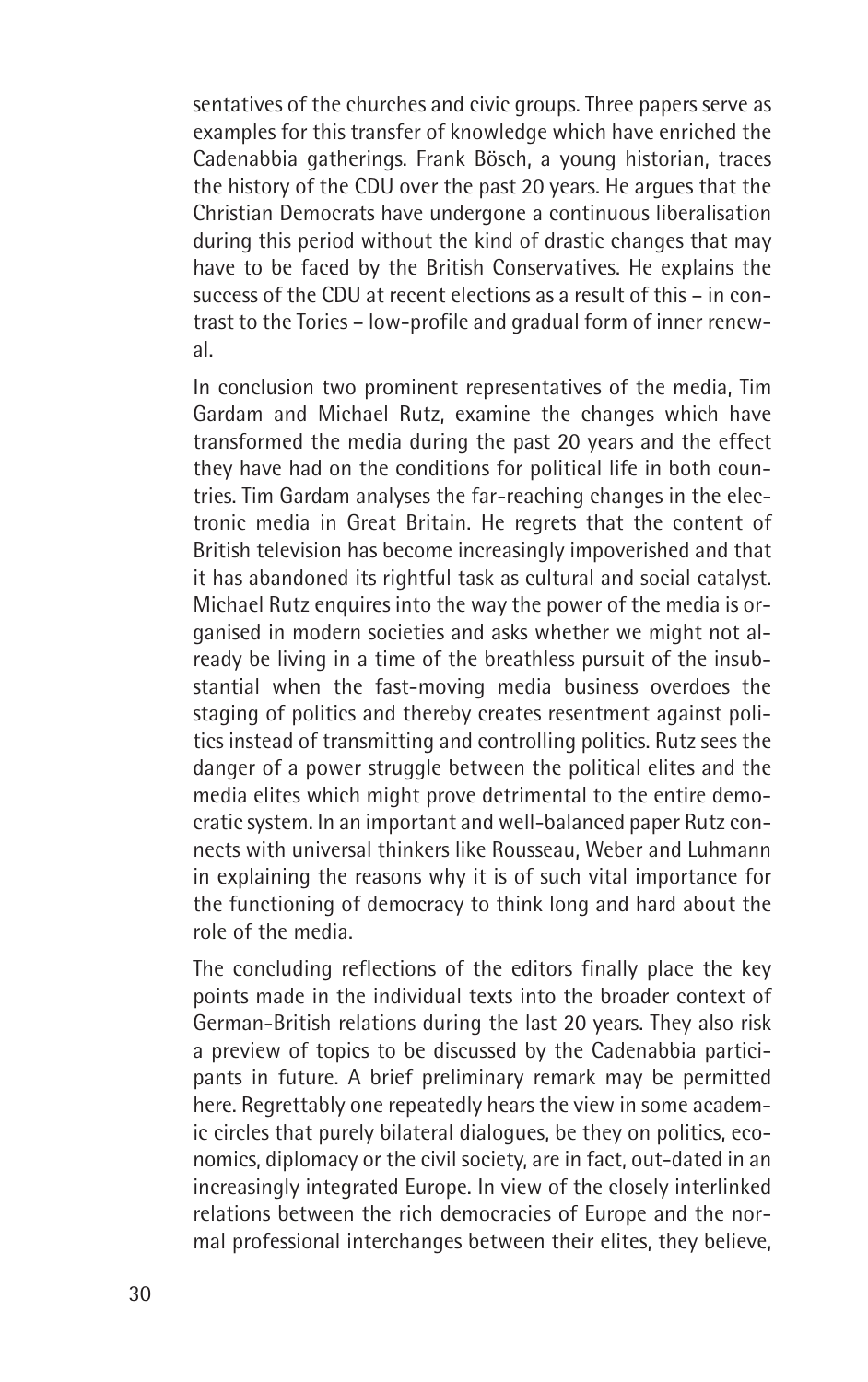that bilateral forums produce only marginal gains for the countries involved, apart from the personal enjoyment of the participants. Increasingly scarce resources should be used for larger European forums, in their opinion, for exchanges with the new EU member states or for the dialogue with the global regions and religions. This volume clearly shows that such views fall far short of the reality. The strengthening of classical bilateral relations and new multilateral and interregional forums are not mutually exclusive, instead, they complement each other. The trust between the decision makers of the big European states has always formed the basis for progress in Europe as well as for common answers to the global questions of the time.

The value of a 20 year long dialogue between German Christian Democrats and British Conservatives cannot be measured exactly, nor would anybody want to demand or wish such a thing. However, all the authors in this volume bear witness with their contributions to their high estimation of what has been achieved in the past 20 years. The relations between the German Christian Democrats and the British Conservatives, between the non-socialist parties in the European Parliament and between Germany and Great Britain would have developed differently and certainly more problematically. This key message links all the texts in this volume. It binds together the book and the "Cadenabbia Myth".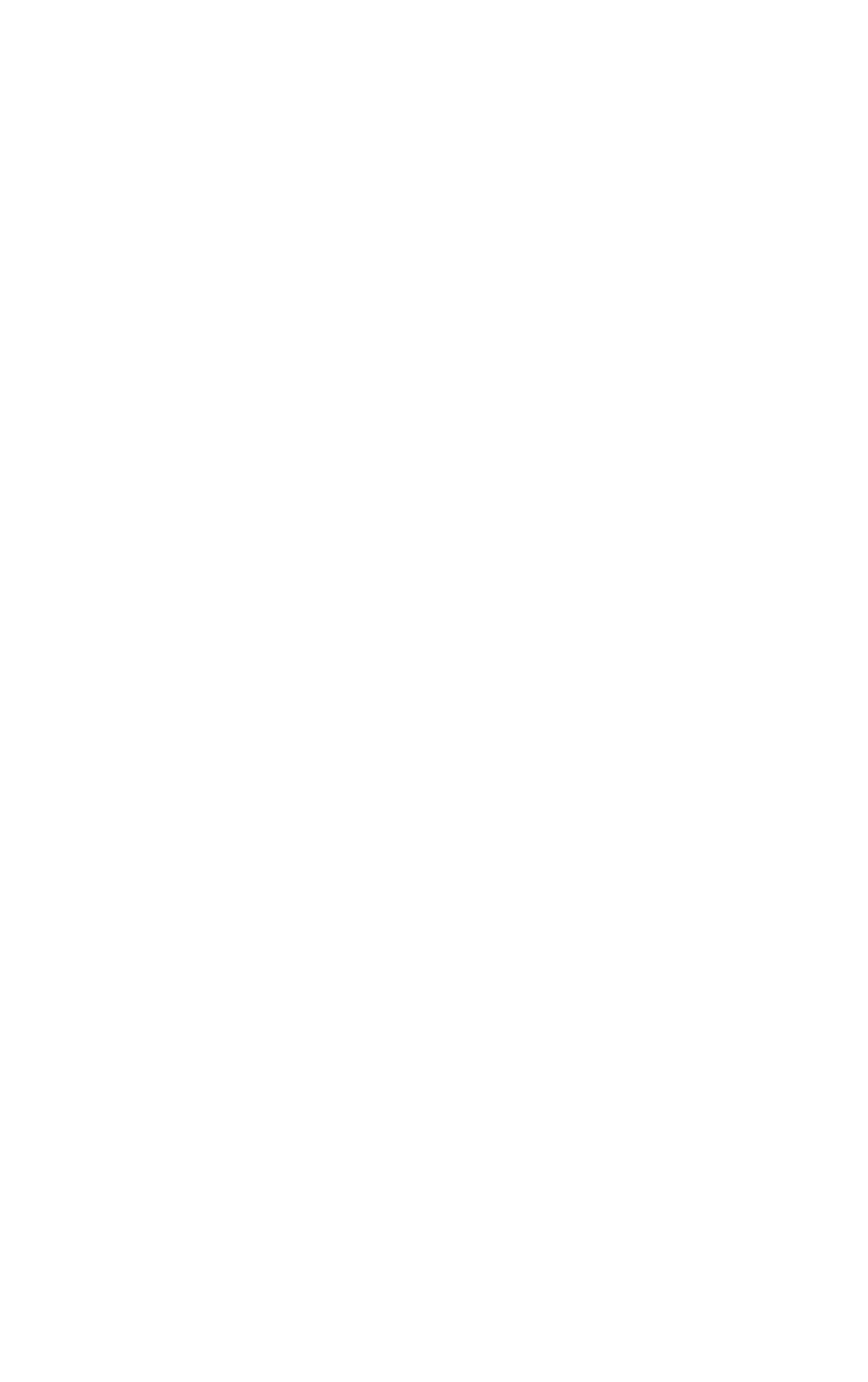## **Part I: Participants remember**

#### **20 Years of the Cadenabbia British-German Parliamentary Meeting**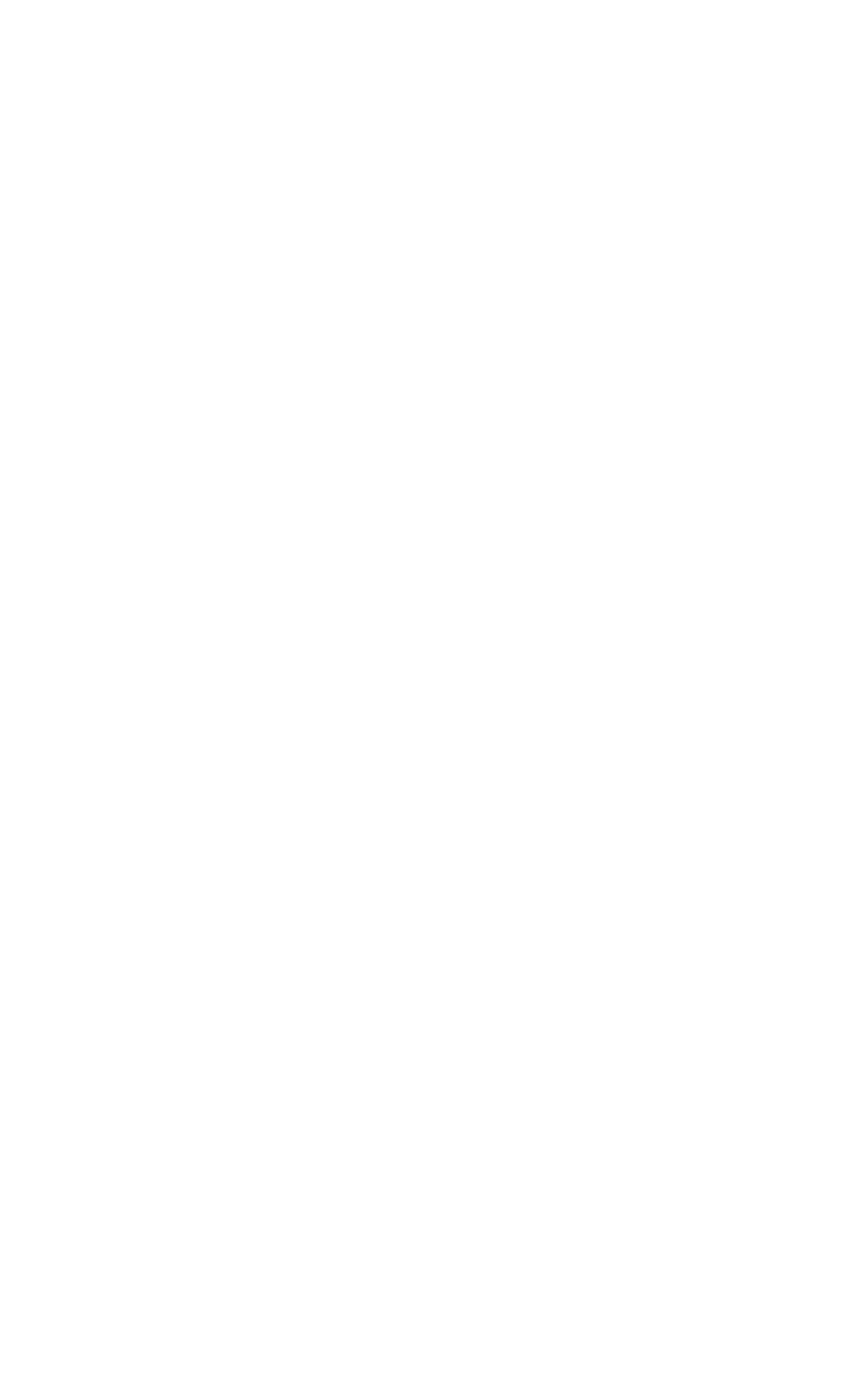### **Chapter 1**

#### **David Hunt**

#### **Our Cadenabbia**

It has been an enormous pleasure and privilege to participate in the British-German Round-Table events organised by the Konrad Adenauer Foundation over the past twenty years for parliamentarians from our two countries. Thanks to the good work of the foundation, a generation of Conservative and Christian Democratic politicians in the United Kingdom and Germany was able to develop together – to grow up together politically. In the late Thatcher and Major years, when Helmut Kohl also held sway in the Federal Republic, cabinet-ranking ministers in our two countries were not only colleagues. They were genuinely friends too – and all thanks to the good work of the Konrad Adenauer Foundation. I was delighted when I was asked to contribute to this book, but also a little nervous: I tend to think of our gatherings not as a series of anecdotes, but as a seamless process of deliberation and renewal. Nonetheless, it is healthy and worthwhile to mark such anniversaries with a period of reflection and I hope that my own recollections (interspersed with helpful promptings from friends and colleagues – anything inaccurate must of course be blamed on them!) will add something.

Konrad Adenauer was a towering figure, both in the death throes of the Weimar Republic and in the birth of the Federal Republic of Germany (FRG) and the Christian Democratic Union (CDU). His politics were heavily influenced both by his strong Christian principles and by his experiences of the First World War and the recession of the 1920s and 1930s. Anyone whose signature appeared on a banknote for a billion Reichsmarks was unlikely to be untroubled by the experience. As President of the German Catholic Assembly, leader of the Catholic Centre Party and Mayor of Cologne, Adenauer always sought to ally his strong beliefs in traditional conservative virtues with his religious convictions. He urged a Keynesian response to the mass unemployment caused by the world recession that began with the Wall Street Crash, and he refused to fly the Nazi flag on the Town Hall in Cologne. By the end of 1933 he had been relieved of his position as Mayor and was in internal exile, initially in a monastery and then in a series of safe houses. During the war he even found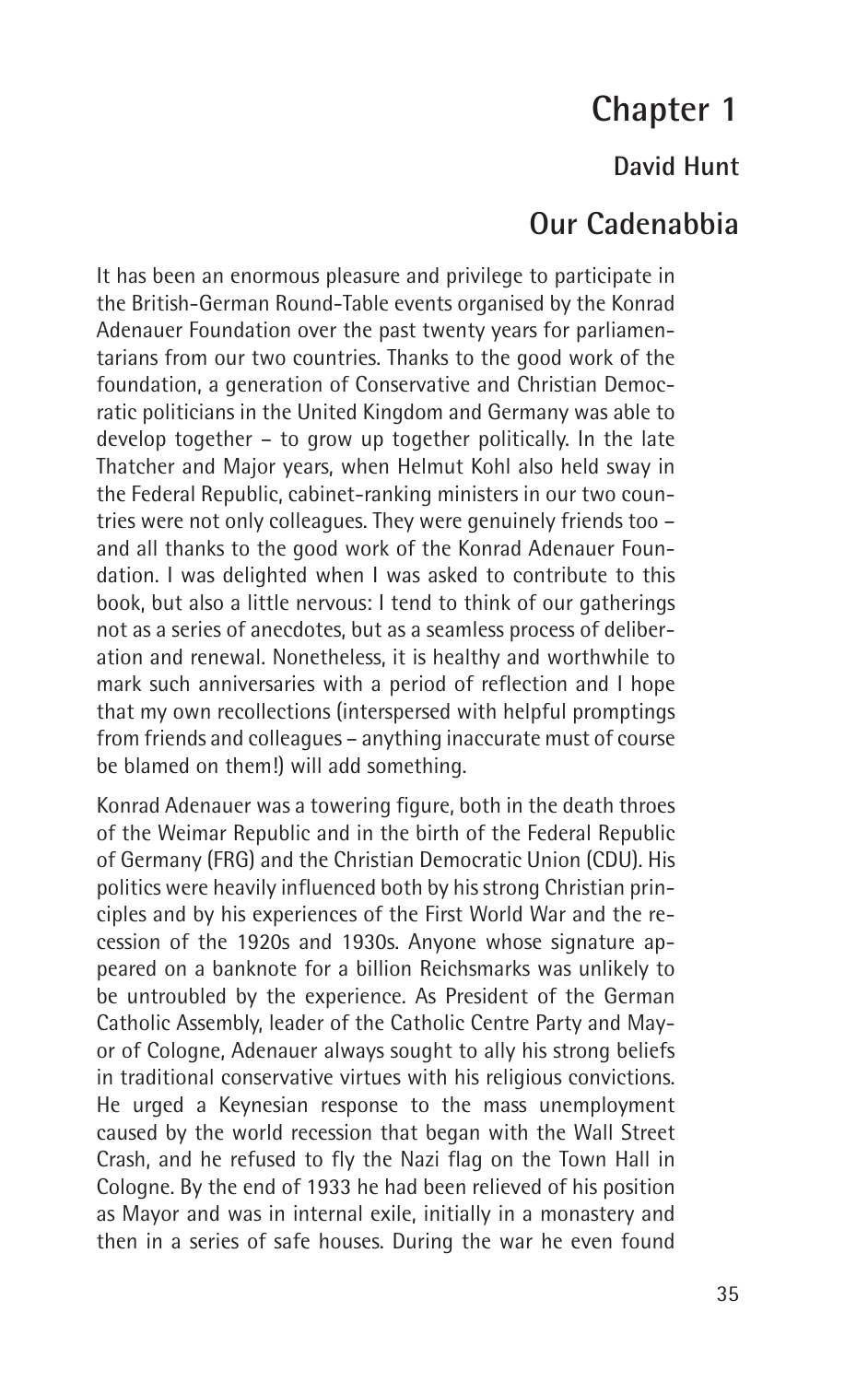himself in a concentration camp for a time, facing possible deportation. He did well to survive.

Characteristically, Konrad Adenauer did not waste those years. He immersed himself in political and religious thinking and refined his analysis of the policies that Germany would need once the shadow of Hitler had passed. As he pondered everything from papal encyclicals to his own personal observations, rooted in decades of front-line, hands-on political experience, he gradually forged a new political fusion. He rejected the tired dialectic of the struggle between classes and subscribed instead to notions of social solidarity and civic responsibility – and the "de-proletarianisation of the proletariat" (a word with this many syllables surely works better in the original German). Elsewhere in mainland Europe, others who were equally appalled by the scourge of Nazism – Schuman, Monnet, Fanfani – came to similar conclusions. The policy formulae they concocted were, in truth, remarkably similar to what we in the United Kingdom know as "One Nation" Conservatism. This curious blend of social market economics, social services, *noblesse oblige* and good old public service may not make a great deal of sense on paper, but it works very well in practice.

It is worth noting that Adenauer himself earned something of a reputation for being less than enthusiastic about the British. Shortly after the US occupying forces had re-appointed him as mayor of Cologne, the British sacked him and even exiled him from the city – supposedly for incompetence but in reality because they regarded him as politically capricious and unreliable. It was an unpropitious start to a new era in Anglo-German relations and soon proved to be untenable. Once again, Adenauer reacted to adverse conditions not by lapsing into self-pity, but by organising. He was one of the first German statesmen to recognise the practical necessity of bringing together the French, US and British zones of Western and Southern Germany into a single, federal arrangement. Like his fellow countrymen, of course he wished to see Germany truly united, but he had no illusions about the likely intentions of Marshal Stalin and what the future held for the Eastern part of Germany under Soviet occupation. He was lambasted as a "cold warrior" and perhaps, in a sense, he was. If so, it was just as well for us all that he was. He also saw the need for a rapid economic integration between France, Germany and Belgium and encouraged Robert Schuman to take forward proposals for the European Coal and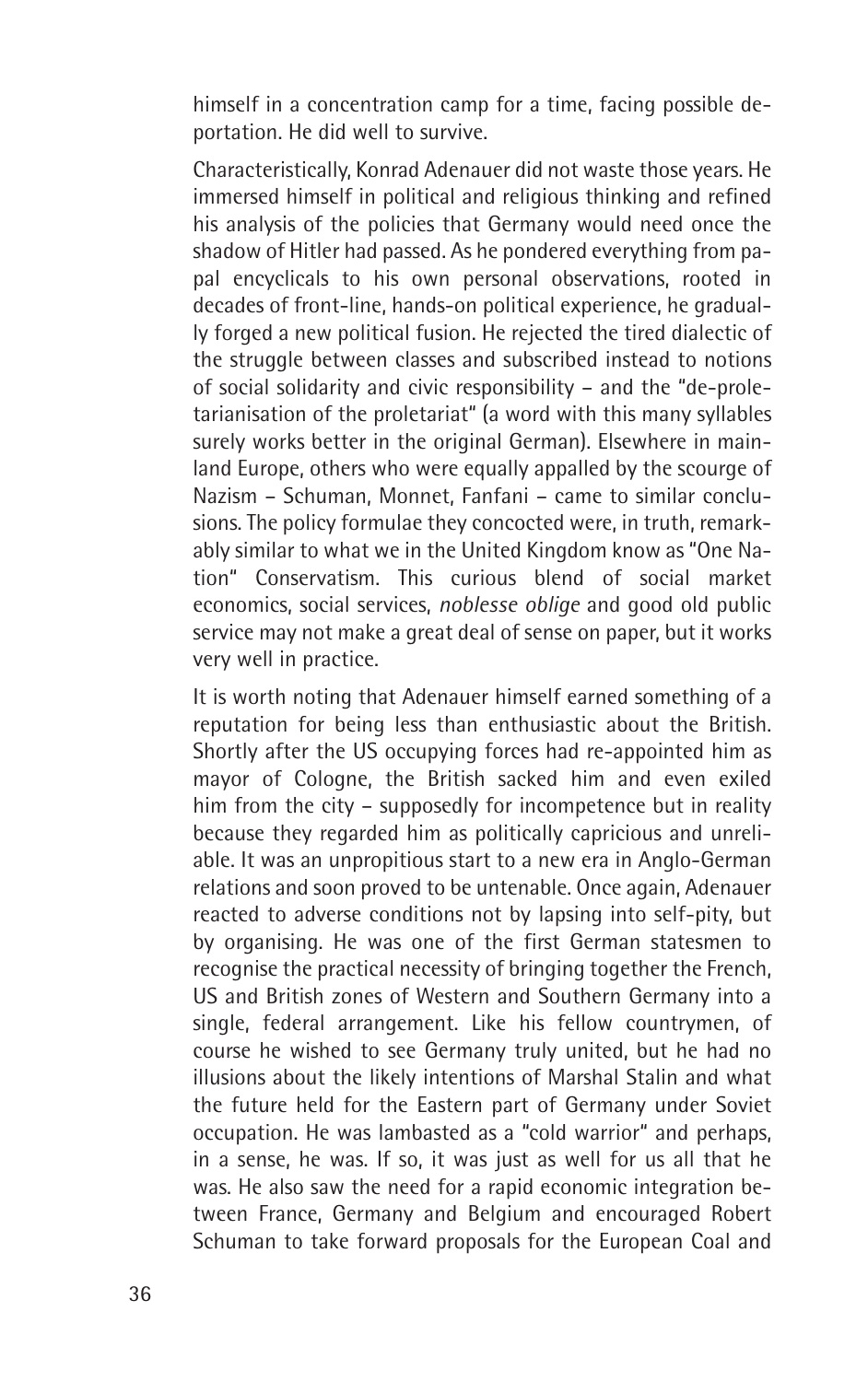Steel Community (ECSC) and then for the Messina Conference and the EEC.

Adenauer was a visionary and, with the help of his some-time ally Ludwig Erhard, it was he who led the German people back onto the path of peace and prosperity. I hope I won't be thought excessively partisan in noting that, as it happens, most of his problems in dealing to the UK were with the Labour Government led by Clement Attlee (though he never much liked Harold Macmillan either). Adenauer always felt that Labour went out of its way to favour the newly reformed SPD over the CDU and, understandably, he took a dim view of such behaviour. There was another problem too, of course. Unfortunately he spent rather too much time with General de Gaulle and went along with French opposition to British accession to the EEC. It fell to a later generation of leaders, in both France and Germany, to play their part in building that crucial political bridge across the English Channel. All of us who have been to Cadenabbia can attest to the fact that Adenauer's erstwhile party has latterly proved very warm and welcoming towards colleagues from the United Kingdom.

Adenauer was twice widowed and sought consolation both in the company of his children and in places that offered a sense of tranquillity and sheer beauty. He discovered Cadenabbia on Lake Como in 1957 and, thereafter, regularly held court there, using it as his base for extended breaks in both the spring and the autumn, usually in the company of one or more of his devoted daughters. Within two years he had alighted upon the Villa Collina, up in the hills with its commanding views over town and bay. He fell in love with the place at once and, for weeks or even months at a time thereafter, the Federal Republic of Germany would be effectively run from within the walls of this beautiful building and over the years ahead the Grand Old Man summoned to it statesmen of every description, as well as family and friends. It was here, in 1964, that Konrad Adenauer at last began to labour in earnest on his much talked-about memoirs and also, in 1966, where he spent his last ever holiday. The place is positively dripping with history and, despite the advent of large-scale tourism in the town, for those of us lucky enough to be invited there by the foundation that bears Adenauer's name, it remains a place of magic and enchantment, where politics for once implies engagement and friendly rivalry rather than animosity, and where confidences can be shared in the certain knowledge they will go no further.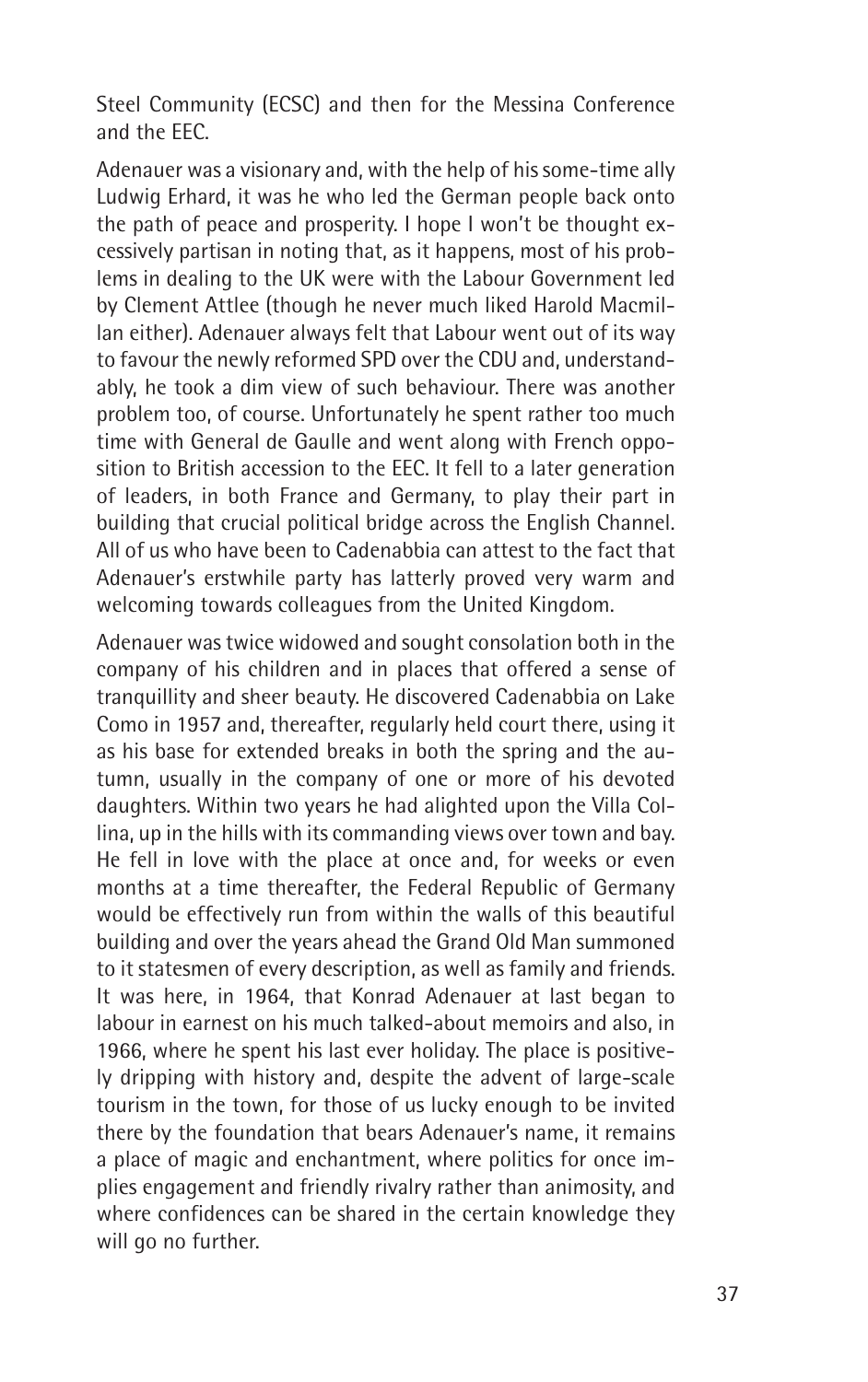The particular success of Cadenabbia was always built upon secure foundations. Many of us in the United Kingdom and Germany grew up in the twin Young Conservative (UK) and Young Christian Democrat (FRG) organisations in the 1960s and 1970s. There was always some communication between the two groups, but until the UK's historic accession into the EC in 1973 there were relatively few forums in which we could meaningfully pursue shared interests or objectives. We could discuss our common problems – inflation and unemployment, social upheavals and the ominous shadow of the Russian Bear – but there wasn't a great deal any of us could do about it all. We didn't let that get in the way of good times and robust, lasting friendships. After all, the mood in the UK from the mid 1960s on was pretty much unmistakable: sooner or later (and ideally sooner) we would end our costly isolation in Europe by becoming members of the EEC, as we should have been from the outset. Once we were in, we would need friends and allies within the other member states.

Both Volker Rühe and Matthias Wissmann became President of the Junge Union and I was National Chairman of the Young Conservatives. We also became officers of what was known as the Conservative and Christian Democratic Youth Community (which traded under the slightly unfortunate acronym COCDYC), which later became DEMYC. We had therefore already to some degree grown up together in politics when, in the early 1980s, we found ourselves poised for lengthy periods in Government when all of us were on a rising curve in our parliamentary careers. After the Conservative Party under Margaret Thatcher came into office in 1979, we kept in close touch with our Christian Democrat colleagues and it seemed only natural that we should all accept Volker Rühe's invitation in 1984 to John Gummer (who was then chairman of the Conservative Party) to travel to Bonn for a meeting with Helmut Kohl, who had become *Bundeskanzler* two years earlier. To justify our visit we had a seminar and we have followed that pattern virtually every year since.

Before embarking on that first trip, we were told very firmly that the Chancellor could spare us only half an hour out of his busy schedule. In the event, however, he effortlessly gave us an extended and majestic *tour d'horizon* and all of two hours flashed by in a thoroughly enjoyable meeting. It is indiscreet of me, but I do recall that Dr Kohl was rather less commanding when it came to the *minutiae* of policy. Tim Eggar asked him about the Eurofighter and he did a rather poor job of concealing the fact that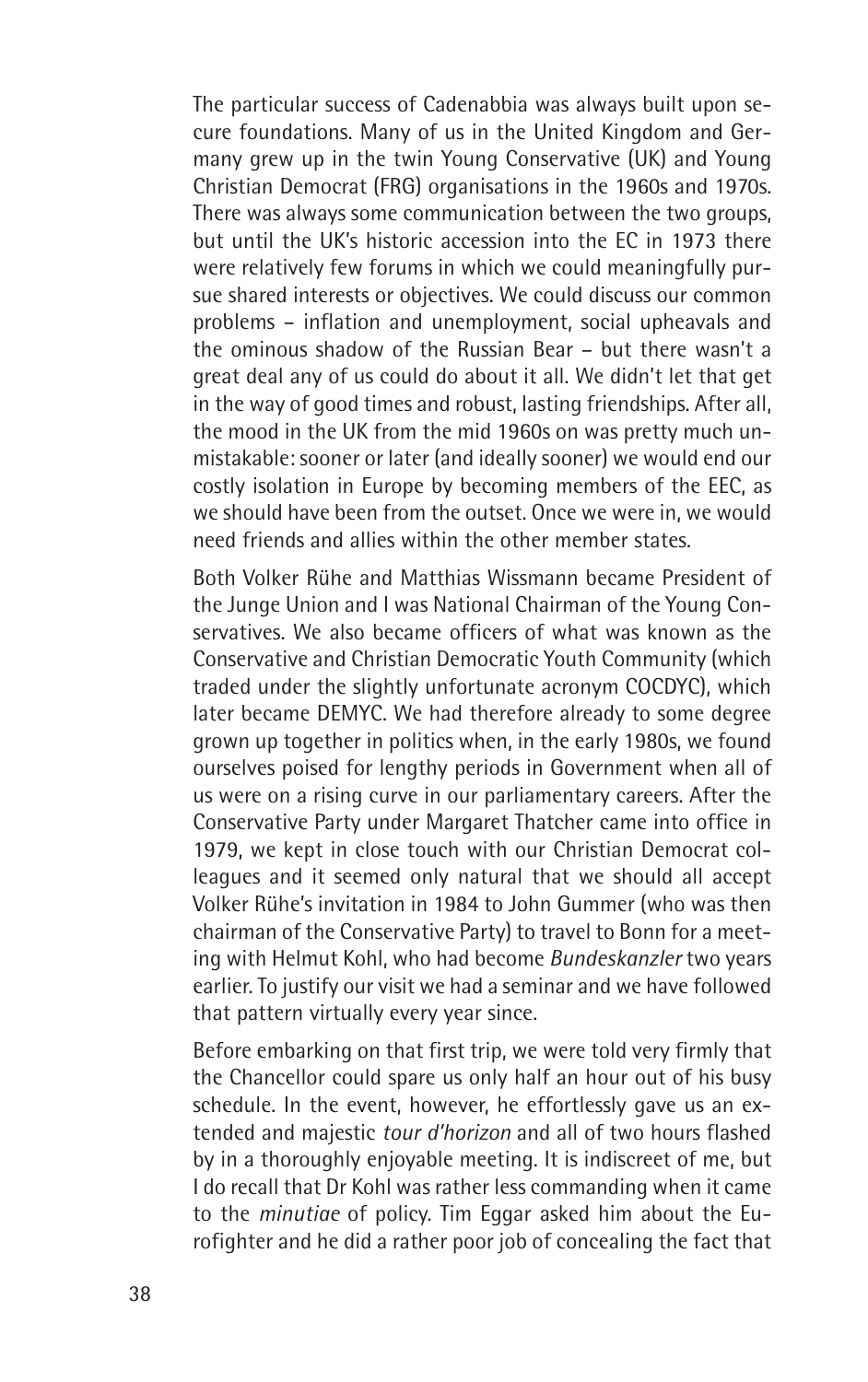he knew nothing whatsoever about it. We Brits quickly learned at that meeting that the marvellous simultaneous translation provided by the *Stiftung* could make light of any language difficulties. Our indefatigable and endlessly cheerful translators, led by Ute Kirstein Moog and Jutta Merz, have really been indispensable and integral parts of the team. That first seminar was held in Bonn and, for a year or two, we became political itinerants, going hither and thither for our gatherings. Then, the Anglo-German parliamentary meetings organised by the Konrad Adenauer Foundation really came home at last – to Cadenabbia.

It's quite impossible to recapture the magical moment of first seeing the Villa Collina. Suffice it to say that the place is truly idyllic, as well as historic. For all of us now it also has so many personal memories. I recall particularly vividly the occasion when a delegation from the revived CDU in the German Democratic Republic – the old East Germany – joined us for the first time. The CDU in the East had long been colonised by the Communist regime and populated with its fellow travellers as a means of giving some appearance of democratic legitimacy to the regime; and our new colleagues were part of a new generation of CDU leaders who were attempting to bring the party back to its moderate centrist-conservative, ecumenical roots. Some of them had never travelled outside the grey, socialistic confines of the old GDR before and Cadenabbia must have presented them with a fairly profound culture shock. As we sat outside in the magnificent gardens of the Villa Collina one sunny summer evening, being serenaded by a quartet of singers from *La Scala*, one of the East Germans whispered to me that this was like a "different world". I was in the Government whips' office at the time and, at one session that year, the representatives from the GDR asked me about the methods we employed to bring wavering MPs into line. I gave them a few examples. Jim Spicer recalls that they emerged whitefaced and shell-shocked from that session, one of them muttering to Jim that "these Government whips sound even worse than the Stasi".

Another feature of the Cadenabbia visits has been the walk to the little chapel on the hillside. Alistair Burt, a keen footballer and later Michael Howard's parliamentary private secretary, was always the fittest, although I like to think that even he had to be on his mettle to see off challenges from me, David Curry and Quentin Davies. Our German colleagues usually thought better of joining the mad Brits for this morning constitutional and pre-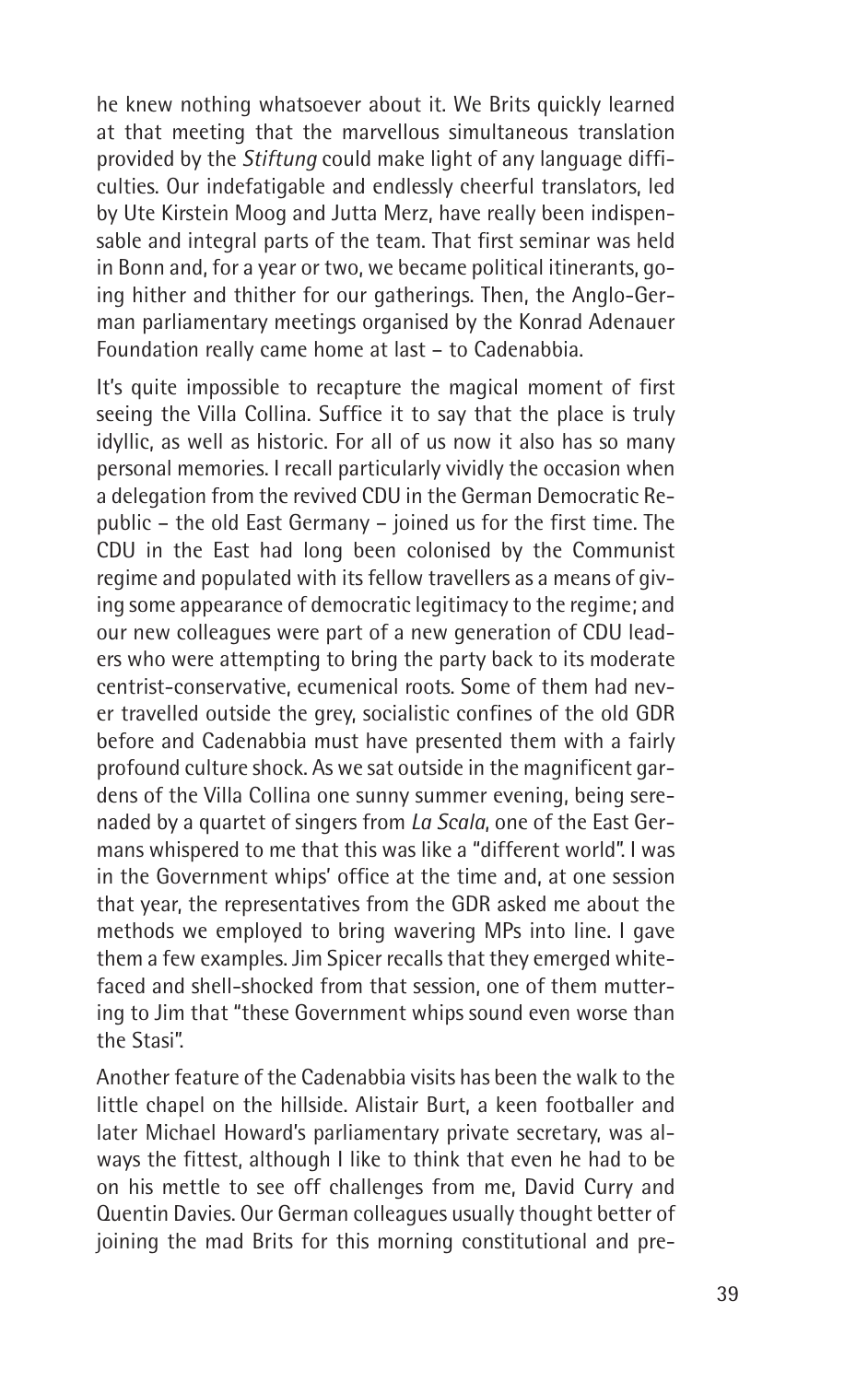ferred to remain behind, sipping coffee over breakfast. Quentin may not have been the fastest among us, but he was certainly the most dogged, almost invariably undertaking a longer walk than the rest of us could face. Every Saturday afternoon we would take a boat on Lake Como, going sedately across to Bellagio and the lakeside villages.

Solidarity is often the order of the day. On one notable occasion, I found to my horror that, having been whisked through the VIP facilities at Heathrow, I had forgotten my passport. As we approached Milan Malpensa Airport, I shared the problem with my then fellow Minister, Peter Bottomley, who was at the time Parliamentary Under-Secretary of State in the Northern Ireland Office. Peter just said "leave it to me". As we approached Customs, I saw Peter being met by the *Carabinieri* with a substantial military escort. I saw them pointing in my direction. Peter called me over. "This is my personal security man", he explained. I received a comradely nod from Italian security. "Follow me," said Peter and so I entered and left Italy without a passport, doing my best to look official and slightly martial. My final problem was overcome when I was met by my driver on the return journey to Heathrow Airport and he was holding my passport.

No mention of our Saturday afternoon experiences on Lake Como would be complete without noting the fact that at the beginning of the excursion every year, a supposedly far-sighted, knowledgeable and intelligent group of politicians could invariably be seen in an undignified tussle for the very back seats of the boat. This is in defiance of the fact that, whenever there is anything like a breeze on the lake, it is always those seats that bear the brunt of it, their occupants being liberally splashed by wind and wave. I am told that there are some excellent photographs of the then Chancellor of the Exchequer, Ken Clarke, manfully attempting to retain his jocularity and poise whilst being utterly soaked through. Elmar Brok, not a difficult target for either wind or wave, was often to be seen selflessly protecting his colleagues from the elements by absorbing as much as possible of what they were hurling at us.

Sometimes the boat required another form of protection on board, notably when Volker Rühe was federal defence minister and seemed to have half the vessel filled with his security force. It is never easy to combine summer dress with a concealed weapon, however, and on one occasion, Alistair Burt was alarmed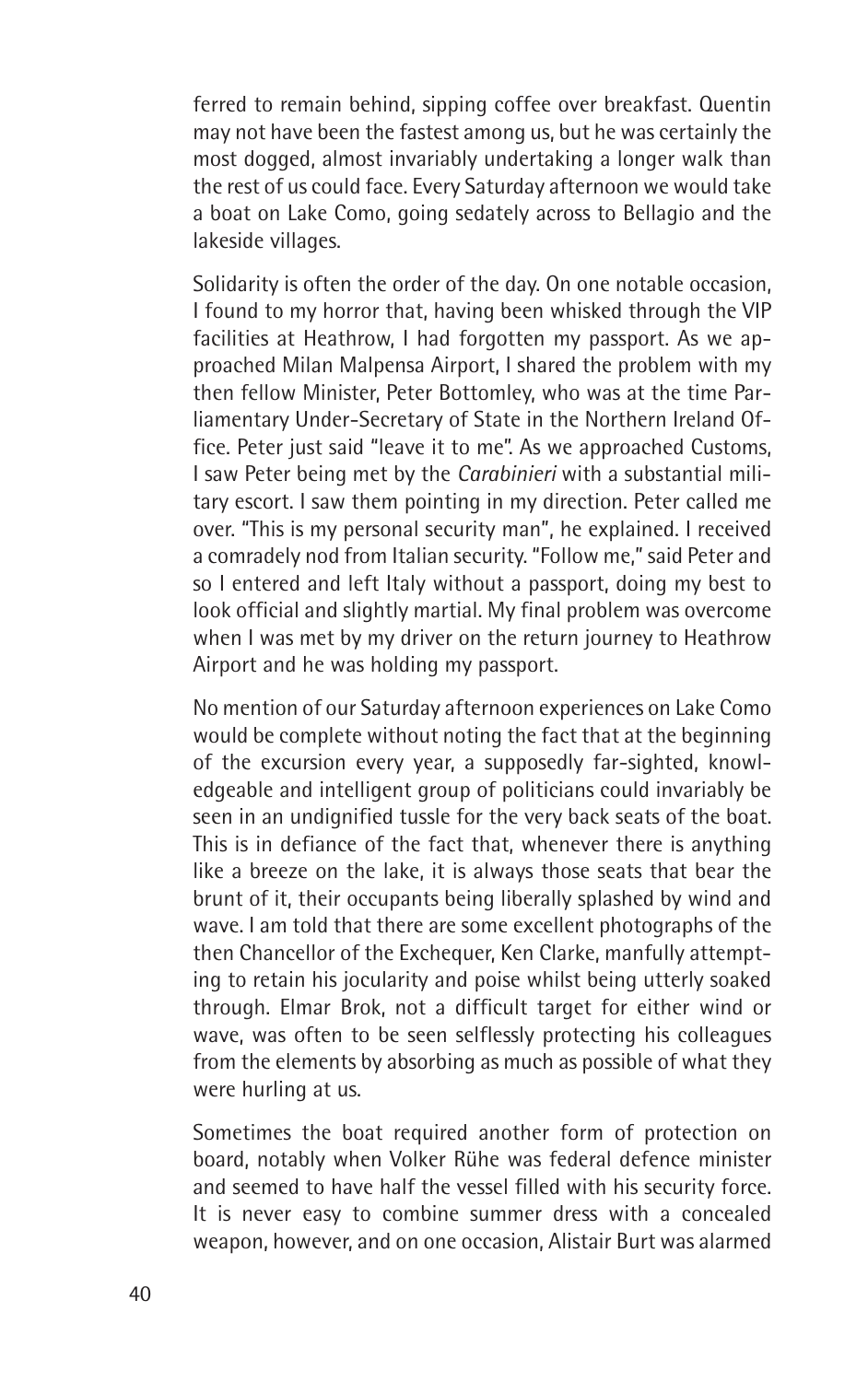to see, as he followed one of the protection officers, that his light jacket had ridden up, revealing his holster and pistol. Always one for action rather than words. Alastair tugged the jacket down gently – just having the time to explain in gesture what he had done as the policeman turned sharply with an initial demeanour suggesting that a by-election might be imminent!

As the years went by, the *Stiftung's* iconic man in London, Ludger Eling, began to experiment more and more. Different combinations of people were given the opportunity of meeting their German opposite numbers both at Cadenabbia and in Germany; it is only unfortunate that the heavy Conservative defeats in 1997 and 2001 have deprived us of a new, younger generation of politicians who could usefully be given the opportunity to breathe in the rarefied atmosphere alongside Lake Como. Yet all the way through, the "old crowd" continued to gather. Some people have been more or less "ever-presents" at Cadenabbia, even as they have established their public reputations outside. It is impossible to imagine the gatherings without thinking of Norbert Lammert, Elmar Brok and Karl Lamers on the German side and Jim Spicer, John Gummer and Quentin Davies for the Brits. All have served their homeland with particular distinction, as have my old friends Matthias Wissmann and Volker Rühe. At the height of his political powers, Matthias of course served as federal transport minister, while Volker became a notable federal defence minister. Simultaneously back in the UK, I had the privilege of serving in the cabinet under both Margaret Thatcher and John Major and several other Cadenabbia colleagues ran their own departments in the UK too. As the process of European integration continued, our areas of common interest became expanded and the opportunity to engage in informal, bilateral discussions with colleagues from Germany often enabled us to short-circuit the sometimes bureaucratic and time-consuming routines of Brussels and its ministerial meetings.

When I arrived at the Department of Employment in the spring of 1993, the domestic debate about the Maastricht Treaty and its social chapter was at its height. The Conservative Party was split badly over Europe: we had been forced to leave the Exchange Rate Mechanism of the EMS and John Major had felt obliged to negotiate "opt-outs" for the UK from the proposed single currency and the social chapter. Within a few weeks, I had to wind up a critical debate for the Government on the social chapter (or protocol as it had become when it was removed from the main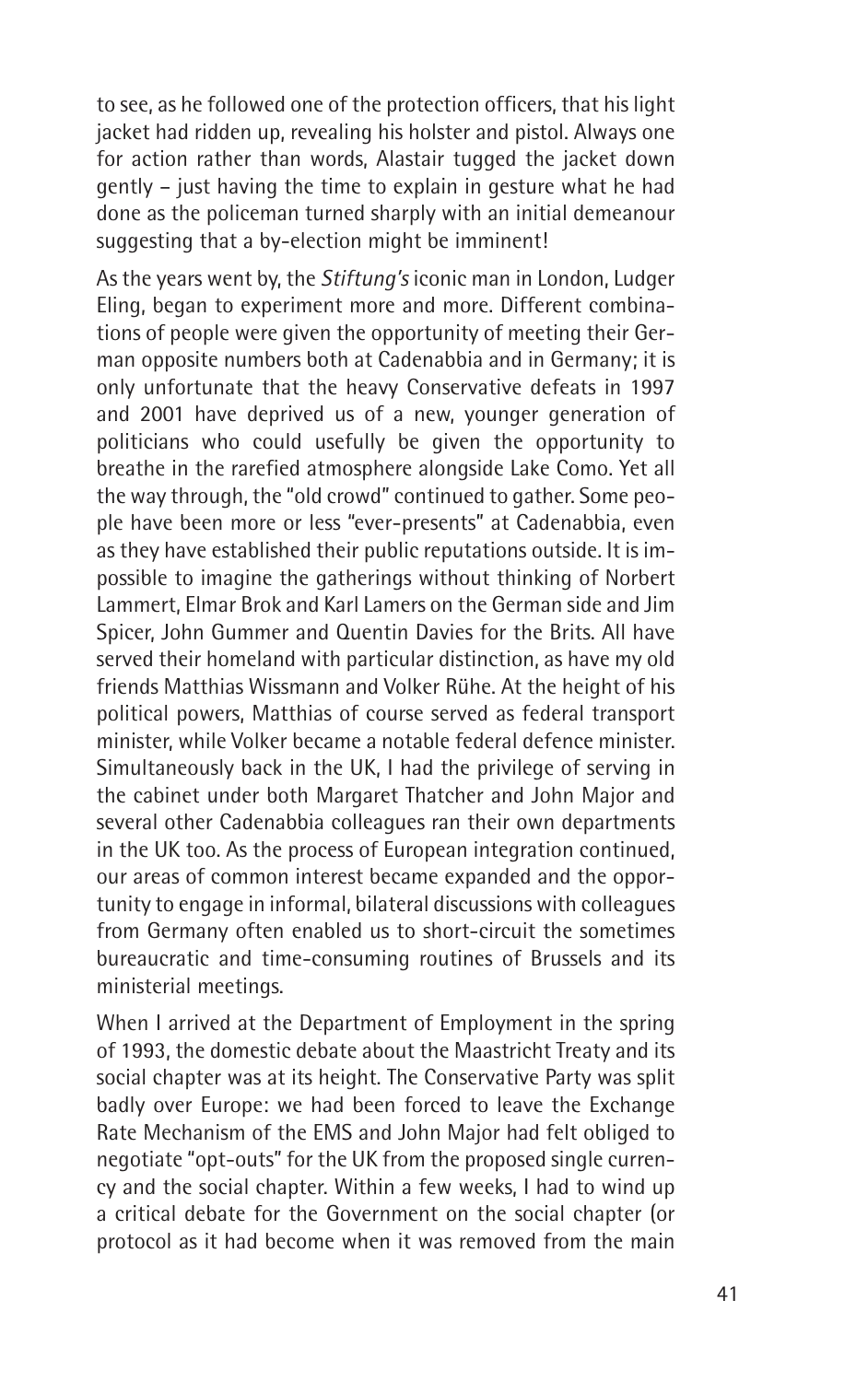body of the Maastricht Treaty at our insistence). I confess now that I felt very uncomfortable. I knew how disappointed our friends in Germany were with our refusal to sign up to the whole package at Maastricht, but I knew also, thanks to the marvellous lines of communication that Ludger Eling and the Adenauer Foundation had established, that our German allies at least understood the difficulties we were in and had no desire to exacerbate them for us in any way. Nonetheless, there was no disguising the strength of feeling about the way in which the Conservative Party, which had taken us into the EEC in the first place, appeared to have turned its back on Europe. The Government lost that day and we were forced into a vote of confidence 24 hours later. It was arguably the death knell of the Major Government.

A more amusing episode from my time as Secretary of State for Employment does not involve Cadenabbia as such, but it demonstrates how the crucial influence of the Konrad Adenauer Foundation extends far beyond the confines of even so distinguished a location. It came when officials were preparing me for my first ministerial meeting in Brussels. I was told that I must not expect to meet my German opposite number, Norbert Blüm MdB, because he was in the habit of sending his deputy for these meetings. This seemed odd and I enquired further. Under pressure, my officials informed me that Norbert, who had held the office of labour minister since Helmut Kohl had first been elected a decade before, hadn't attended a single one of these meetings in some four years and none of my predecessors had ever clapped eyes on him. Neither had any of the civil servants. The Konrad Adenauer Stiftung had made me proud of my excellent links with CDU/CSU colleagues, however, and I was determined that this situation must not be allowed to stand. One of my senior officials actually bet me that I would never manage to meet Norbert, and that was a red rag to a bull. I put my special adviser, Michael Mc-Manus, a German speaker, onto the case. He discovered from Ludger Eling that the CDU were planning to hold a special preelection conference in Hamburg the following February and, after some lobbying on my behalf, Michael succeeded in eliciting an invitation for him and me to attend as fraternal delegates from the Conservative Party.

On a frozen late winter's day, we flew to Hamburg's beautiful new airport and were whisked off to the conference centre. We listened to a couple of sessions, while Ludger drew on all his diplomatic skills to get at Norbert Blüm, who was ensconced on the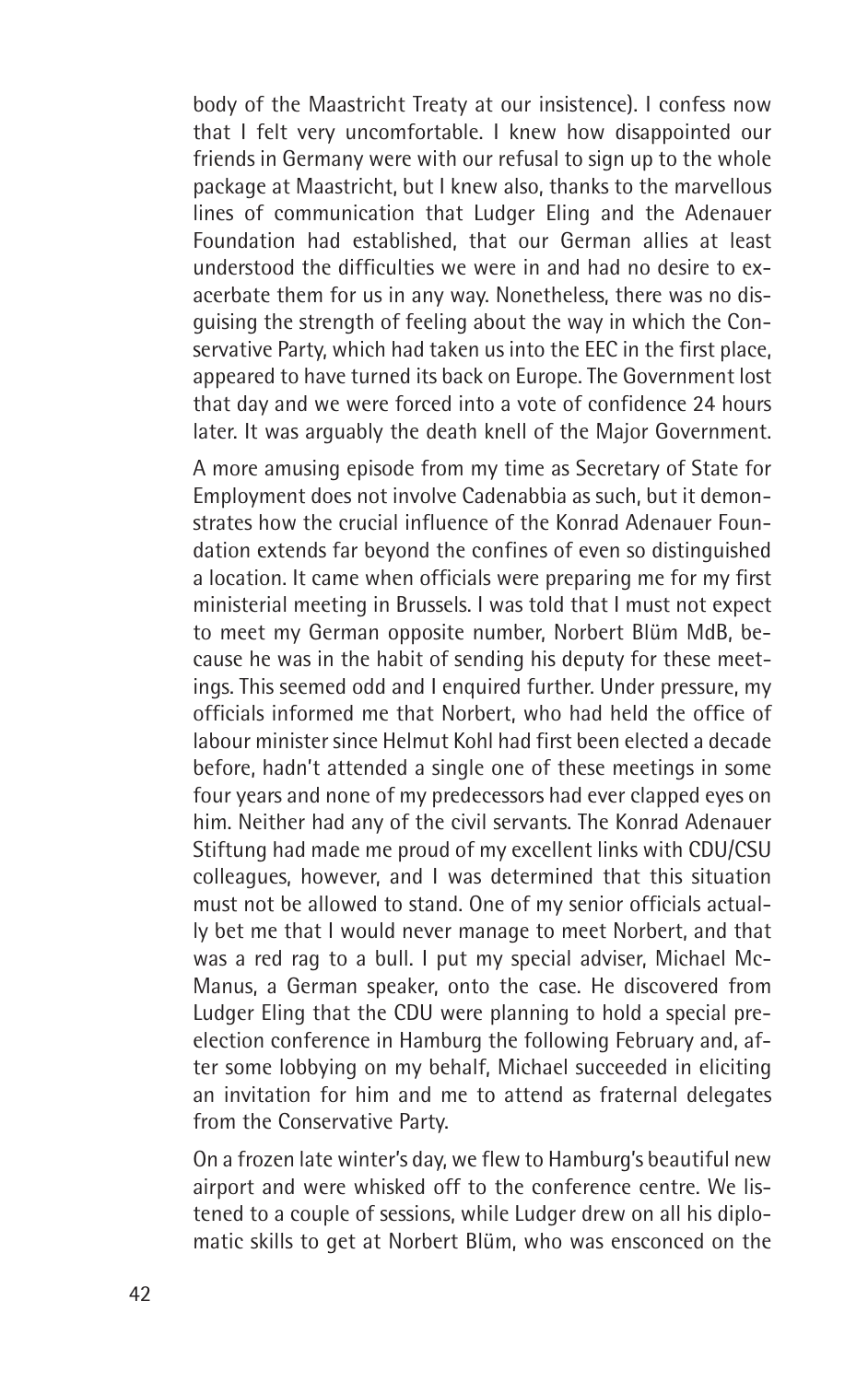platform. At tea-time we met at last and got on like a house on fire. Indeed Norbert even invited me back onto the platform with him. Ludger took a series of photographs of the two of us together there, one of which was circulated throughout the Department once we returned, to general amazement. It was a real moment of history – all thanks to the good offices of the *Stiftung.* On a more sober note, the conference itself was deeply impressive, demonstrating how even a party in government can re-mint and reinvent itself, replacing tiredness with energy and staleness with freshness. The trip was hugely worthwhile: I was deeply impressed by the evident determination of the CDU leadership to hold onto the reins of power. I was also pleased to have got one over my civil servants by meeting Norbert, though I did decide against causing a minor scandal by donning the CDA lapel pin he had given me when I next went to Cadenabbia.

I returned from Hamburg to London reinvigorated and attempted to spread this message to various of my ministerial colleagues, suggesting that the Conservative Party might attempt something similar. There was no response. Perhaps, though I had not apprehended it myself, there was already something of a death wish plaguing the party by then. When the patient is already preparing to die, there is little point in attempting to discuss possible treatments with him. A look at the agendas for Cadenabbia in the mid 1990s shows how both our parties were coming slowly and painfully out of denial about the period in opposition we would soon all be facing. We pushed back the evil day in 1992, as Helmut Kohl did in 1994, but 1997-98 ushered in dark times for us all. Looking back to that period when the British Conservative Party gave up the ghost but the CDU pulled itself together for one more stint in government, I think the new policy platform adopted in a freezing-cold Hamburg in February 1994 really does stand up amazingly well today.

It was the occasion on which the party opted for an "ecological" as well as "social" market and I'm convinced the Conservative Party in the UK must sooner or later follow suit. We need to restate the "social" in order to give the lie to suggestions that we are all about selfishness and don't believe in society; and, faced with a predominantly urban Labour government that seems positively determined to ruin our countryside, we need to be far more "ecological" in our outlook. After all, if we are supposed to be Conservatives, then it's important that we have a least some policies that would involve conserving something. I also think we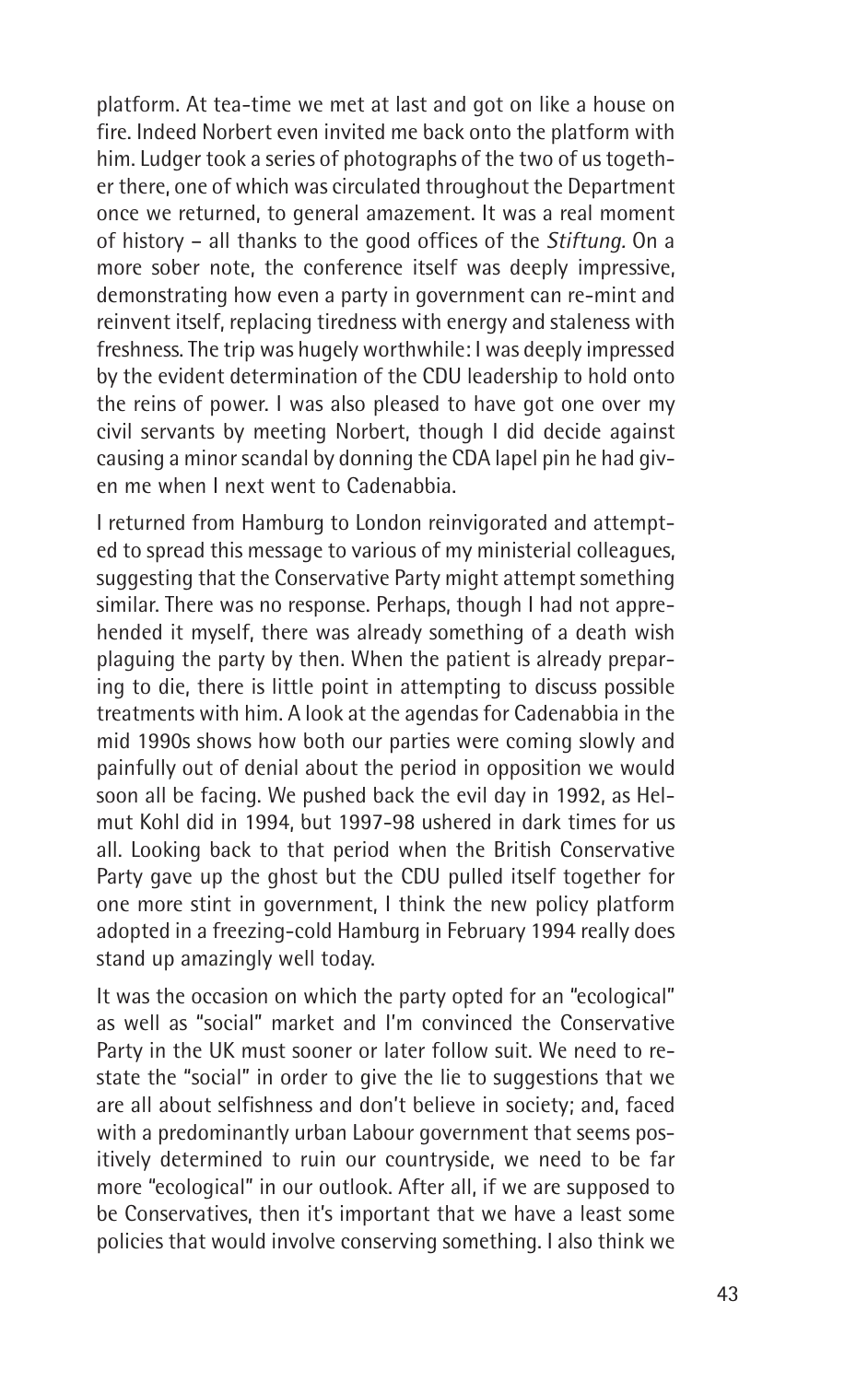should learn something from the clear philosophical approach that underpins CDU policy:

"Our community exists on the foundation of spiritual principles which are neither self-evident nor secured for all time. It is the special, self-imposed responsibility of the CDU to protect and strengthen the essentially Christian basic values of our liberal democracy. This fundamentally differentiates us Christian Democrats from socialist, nationalist or liberalist ways of thinking. The basis and orientation of our political dealings are the Christian understanding of humanity and the those basic values, such as freedom, solidarity and justice, which derive from it. Our fundamental values support and define each other. They are indivisible and valid regardless of national frontiers. We must always be ready to re-evaluate them, ensuring they are relevant to the political challenges of our time.

As a socially responsible being, the individual is able to take decisions and act in a reasonable and responsible way. It is the task of politics to ensure that the individual has the necessary freedom. Freedom encompasses both rights and responsibilities. He who demands freedom for himself must recognise the freedom of his fellow citizens. The liberty of the individual finds its boundaries in the freedom of others and in the shared responsibility for future generations and for the protection of creation".

The policy lessons we have been able to exchange at our Cadenabbia meetings were not academic abstractions. I like to think all of us are serious and practical politicians, who would have had little or no interest in a mere talking shop. Our discussions have played a crucial part in taking forward our shared values in Government. In the early years it was perhaps those of us on the British side of the table who had more lessons to pass on. We had three more years' experience of government and we were already into the pre-election autumn of 1982 when Helmut Kohl swept the SPD from office. By the time of the first British-German Round-Table meeting, we had been in office for five years and had already been handsomely re-elected once, with an increased majority. For a decade it seemed as though both our parties had discovered a form of political alchemy as we watched the social market economy flourish in Europe while state socialism collapsed. By the end of the 1990s, however, we were concerned not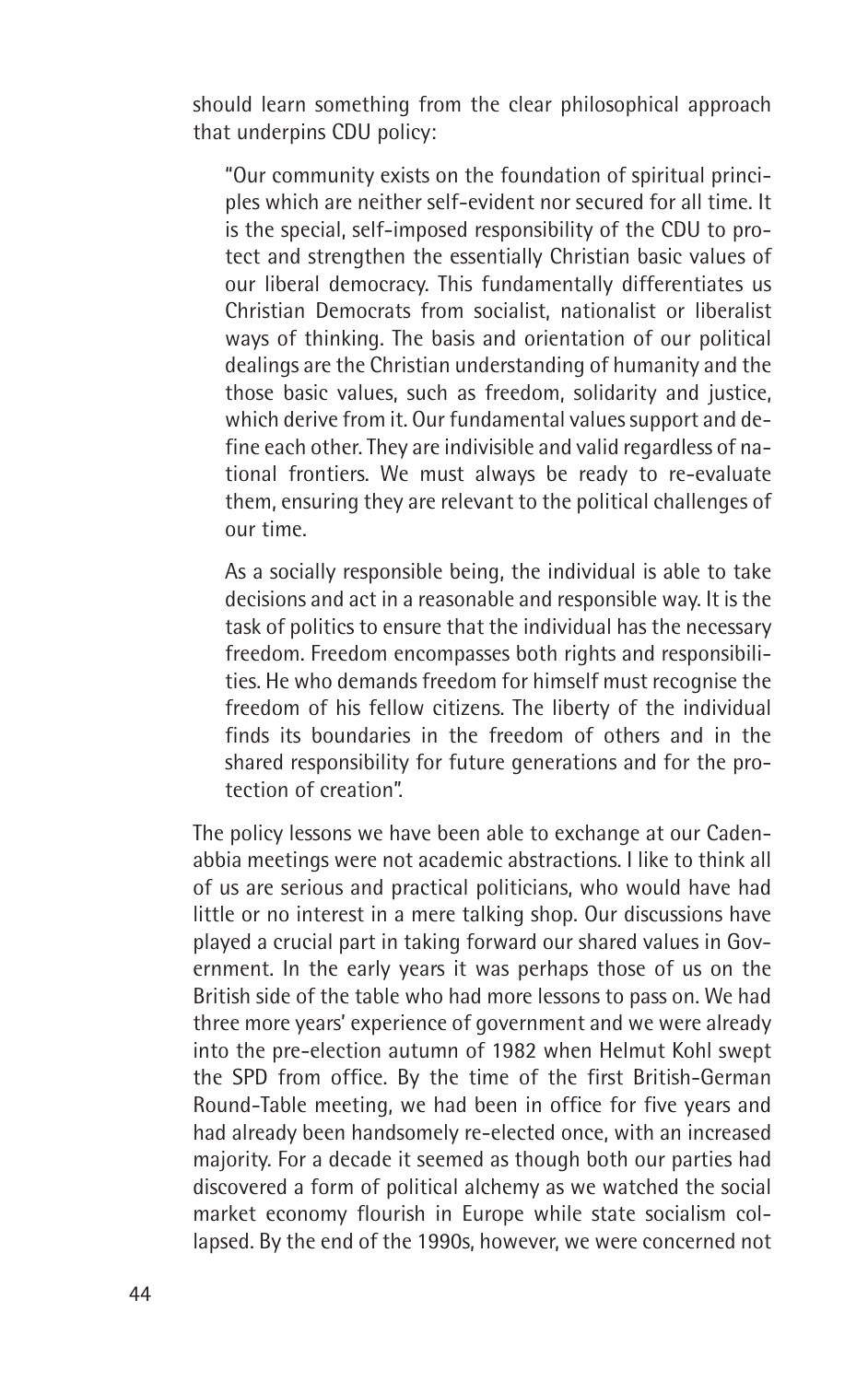with the immediate problems of government, but with how to turn ourselves into effective parties of opposition. In the spring of 2000 a joint working party of Conservative and CDU politicians and academics produced a discussion document "A New Constitution of Liberty and Responsibility – Political Principles for a Social Market Economy", under the auspices of the Adenauer Foundation. It provided the basis for some of the most interesting sessions we have ever had at Cadenabbia. I won't claim that "the recovery started there", but we did all head for home with a renewed sense of purpose and unity. We felt better about ourselves and our parties.

Perhaps the most important section in that document, which was enthusiastically received by the "Cadenabbia gang", was the powerful restatement of the connection between economic liberty and social and political liberty that lies at the very core of the social market ideal. Whatever Tony Blair and Gerhard Schröder may proclaim, I remain convinced that this insight, this ideal even, belongs fundamentally to the parties of the centreright. To quote the pre-amble of that important document:

"Perhaps the clearest distinction between our parties and the Third Way is our belief in the intrinsic connection between political and economic liberty. We believe that the social market economy is not merely a source of economic efficiency … [it] is the foundation on which the politics of liberty and responsibility are built".

It is possibly rather disreputable of a politician to quote himself or herself, but I was inspired a decade ago by our Cadenabbia Round-Tables to commit some of my own thoughts to paper, in the shape of a pamphlet, *Right Ahead,* which was published by the Conservative Political Centre. It inspired Ralph Harris into a protracted denunciation and it prompted Joe Rogaly, one of the few leading journalists of that time to wish the Major Government well, to proclaim that "it should be read". Even if I say so myself, it wasn't a bad bit of work, though the task of formulating a lasting synthesis of German Christian Democratic thinking with whatever the Tory Party is endorsing has not got any easier with the passing of the years. I think I would still feel pretty comfortable with the broad conclusions I drew back then:

"The great insight of the first Christian Democrats to endorse the social market economy was that those people who are economically active and make a success of their lives are the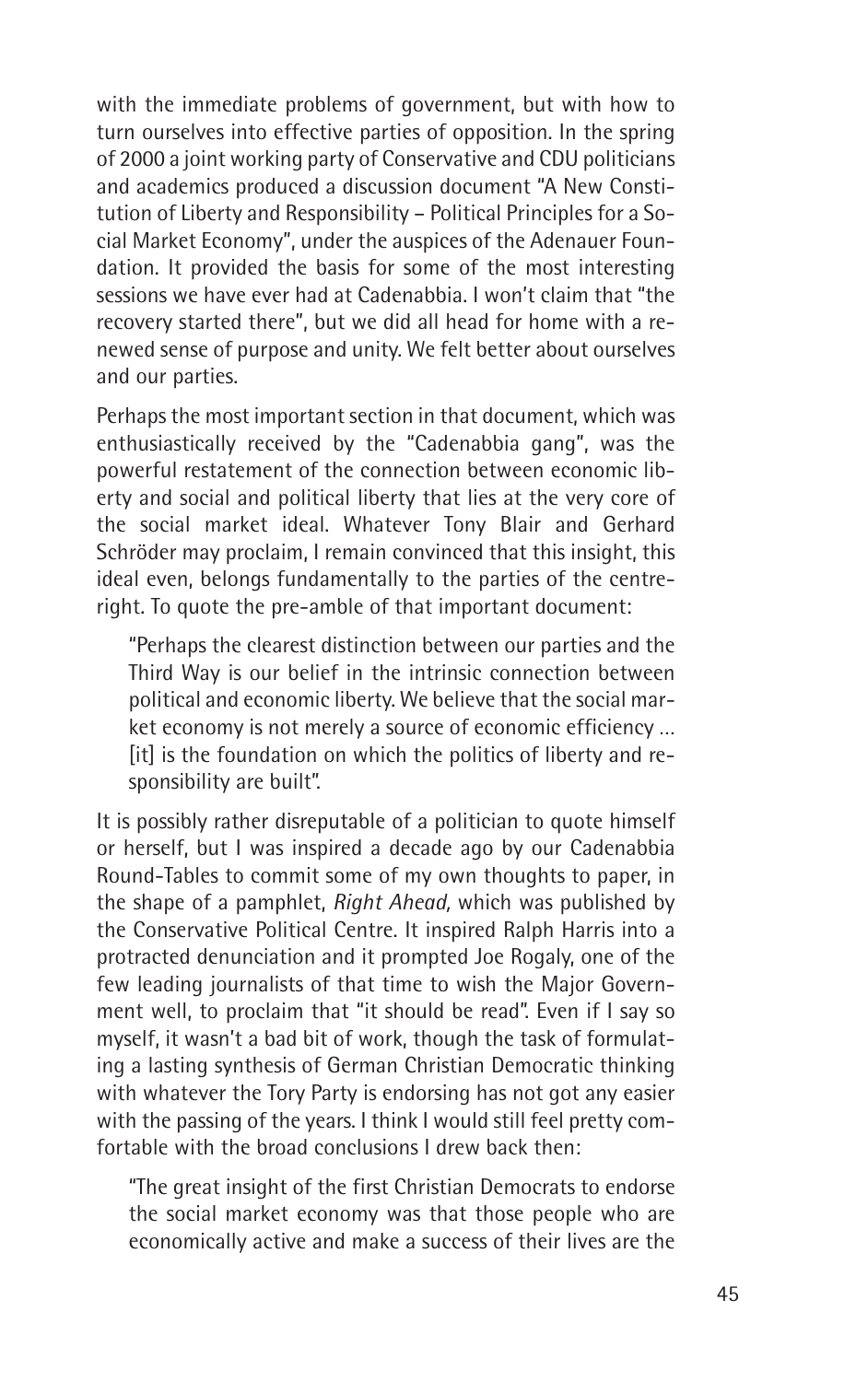very people who contribute most to community life too, through providing jobs and opportunities and through voluntary work and other positive activities. Successful capitalism does *not* breed selfishness … we rule by consent, we are of the people, and we must always show how our policies go with the grain of the people, offering practical answers to their needs, their fears and their aspirations – whoever they are, wherever they live and whatever their background."

I like to think that these sentiments belong in the absolute mainstream both of the best traditions of the Conservative Party and of the Christian Democratic tradition which has flourished in the past 60 years, bringing such success to mainland Europe. Under William Hague, Iain Duncan Smith and Michael Howard, British Conservative MEPs have worked closely with their EPP colleagues right across the board (though they have never taken the plunge and actually joined up) and I think the era of globalisation, with its accompanying challenges in the fields of migration, economics and the environment, has brought us closer together. We have never become full members of the EPP family in the European Parliament – our different histories have left us with a tricky legacy in terms of our parties' respective positions on that knotty old issue of European integration – but, through Cadenabbia and the good work of the Konrad Adenauer Foundation, we *are* family in a much more important way – friends and family.

The international work of the Konrad Adenauer Foundation has been an absolutely fundamental part of its mission from the very beginning. As I understand it, work outside Germany accounts for a round half of the foundation's total budget and, if my own experience is anything to judge by, that is money well spent. For over twenty years, the foundation's office in London has played an absolutely central and fundamental part in the political life of our capital city and the likes of Ludger Eling, Bernhard Lamers and Thomas Bernd Stehling have all done sterling work (no pun intended) in improving the relationship between our two countries – indeed more, perhaps, than any of our leading politicians can claim to have done. Konrad Adenauer, Ludwig Erhard, the CDU/CSU, the Foundation – all represent enlightened, mainstream German thinking at its best and its most effective. As we rightly celebrate the twentieth anniversary of the British-German Round-Table meetings, let us also celebrate the goals of the international work of the Konrad Adenauer Foundation more generally, which includes encouraging democracy and develop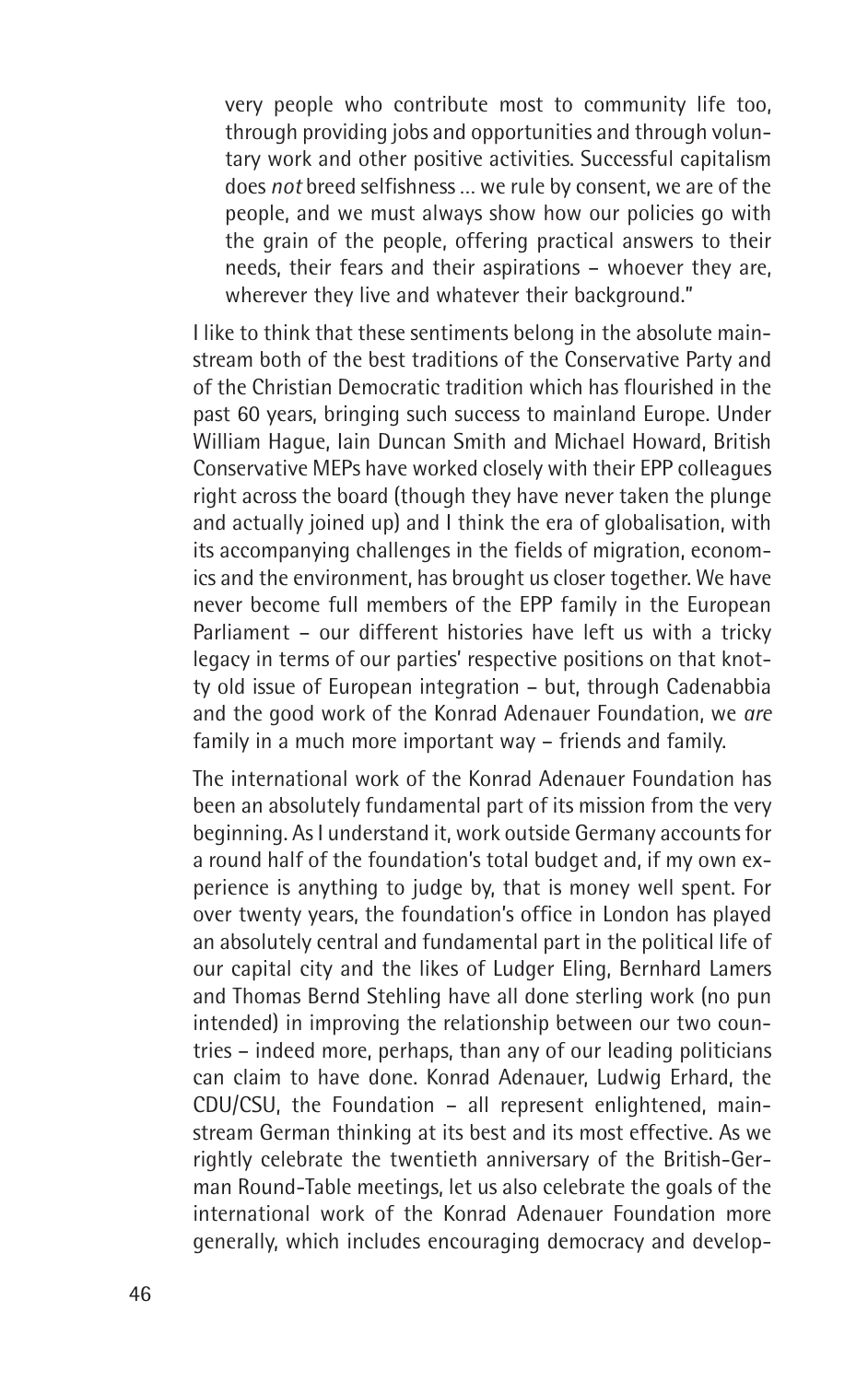ment, promoting mutual understanding across national and cultural boundaries, providing help towards self-help, and combating the root causes of poverty and environmental destruction and contributing to peace and freedom on a truly global scale.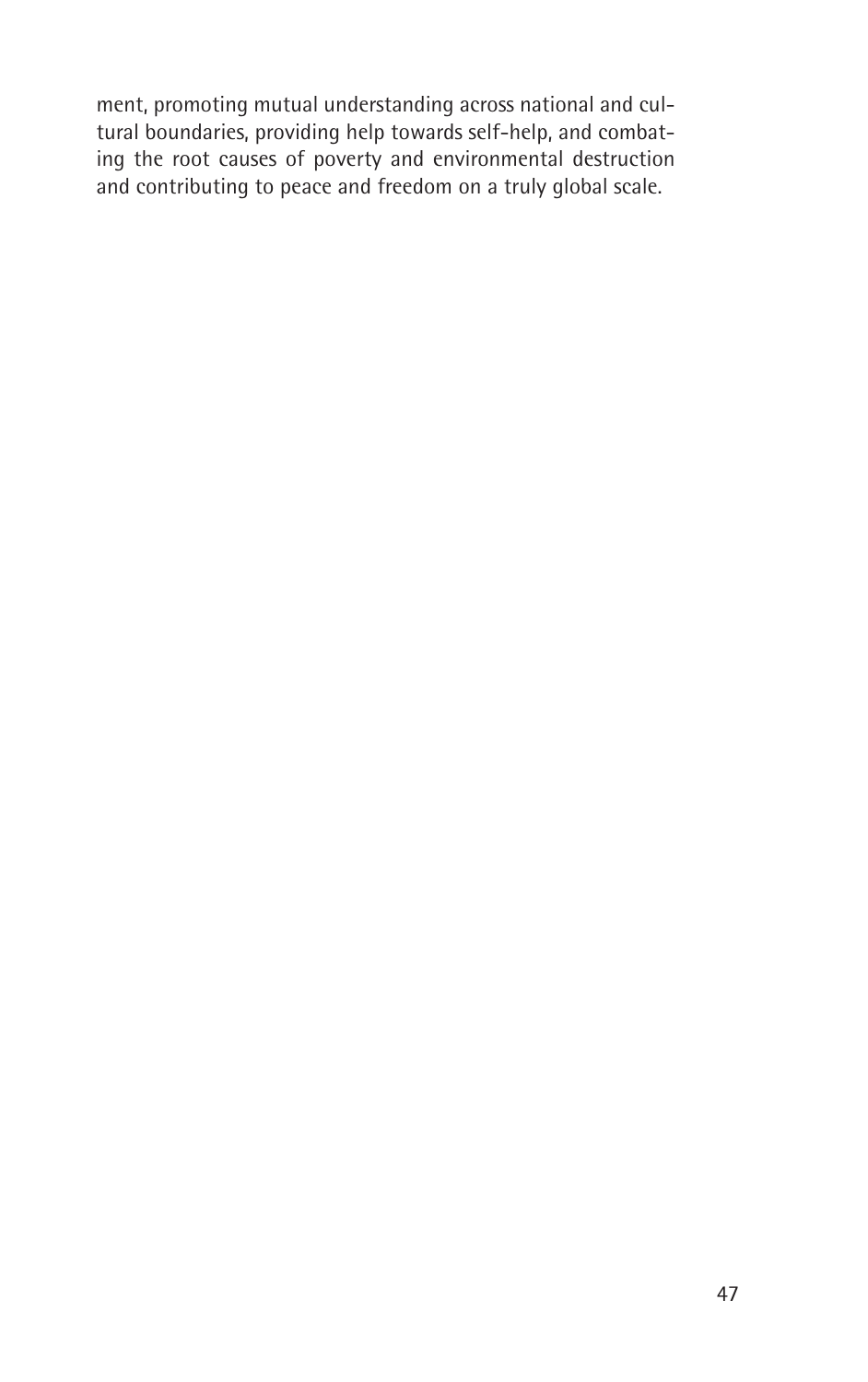## **Chapter 2:**

#### **Norbert Lammert**

### **The Myth which is Cadenabbia**

Lake Como is a tradition-rich centre of European civilisation. The contribution made by this region to art and cultural history goes back many centuries. Numerous poets, artists, architects and musicians from all corners of Europe, together with leading figures from business, academic, church and political circles, have lived and worked here, either temporarily or permanently: Leonardo da Vinci, Giuseppe Verdi, Stendhal, Lord Byron, Franz Liszt, Hermann Hesse, the physician Alessandro Volta, art patron Heinrich Mylius, the German-Italian Vigoni family and the Brentano family of merchants.

For many decades, Cadenabbia was a small, charming, but littleknown place on Lake Como. Cadenabbia's fame was increased by Konrad Adenauer who transformed it into a magnet for visitors during his time in office through his legendary vacations here. It has now almost become a political myth, less so for Italians than for the Germans and the British.

#### **Meetings of German and British parliamentarians**

In the beginning there was Helmut Kohl. Or Ludger Eling. Upon close insepction, both. At any rate, the admirable tradition of meetings between German and British parliamentarians is equally closely linked with the date when Ludger Eling took over as representative of the Konrad Adenauer Foundation in London in 1981 as with the beginning of Helmut Kohl's chancellorship the following year. The Chancellor's suggestion that contacts in particular between younger parliamentarians from the CDU and the Conservative Party should be cultivated and intensified stemmed not only from the realisation of the usefulness of good German-British relations, but possibly also from the nature of the relationship between the German party leader and British Prime Minister Margaret Thatcher, which was, from the outset, rather strained. In 1983, the first meeting of hand-picked parliamentarians from both countries took place in Bonn. The climax was an encounter with Helmut Kohl at the Chancellery. Kohl's suggestion for a "Christian-Democratic Königswinter", inspired by the Ger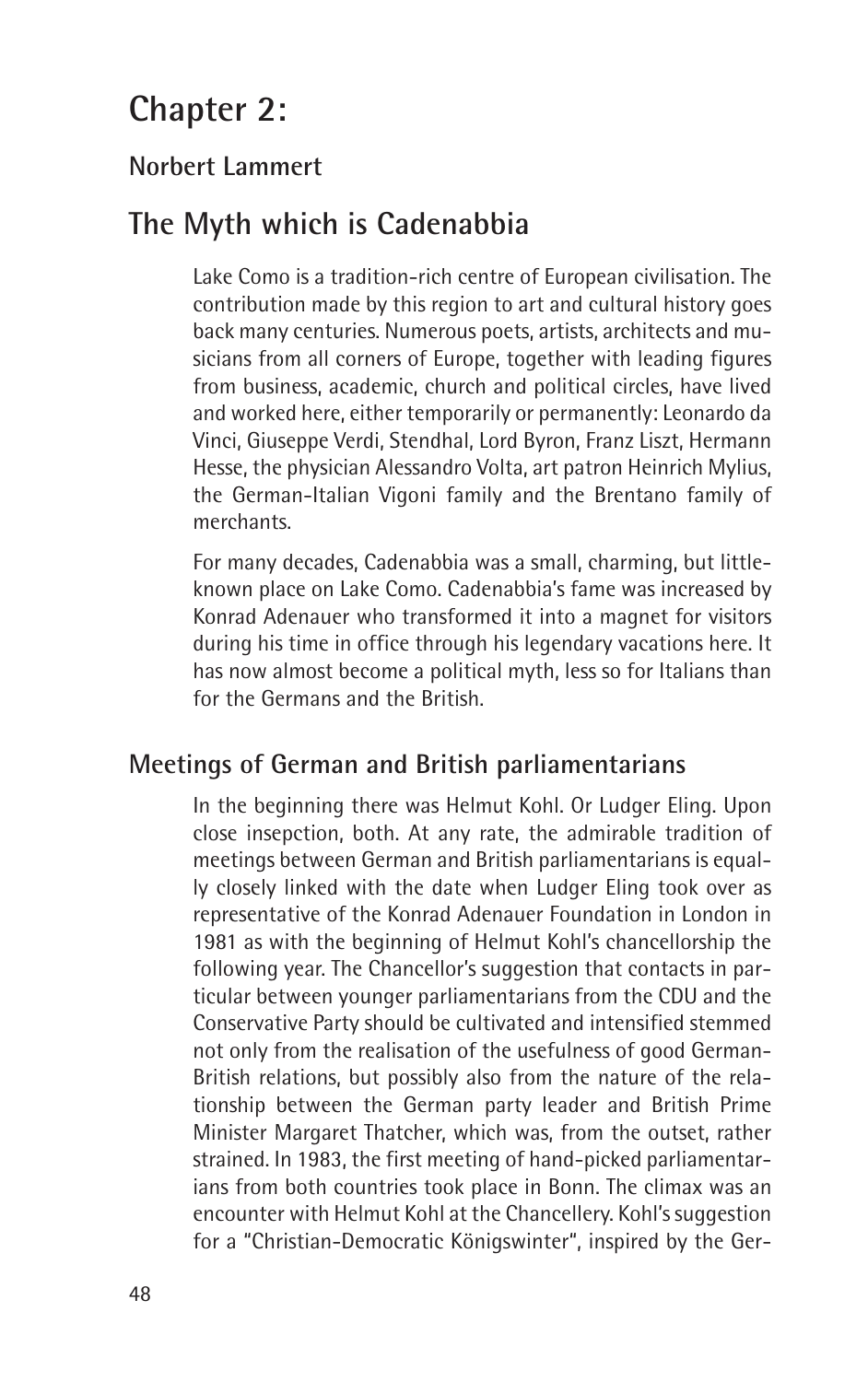man-British talks organised by the German-Anglo Society since March 1949, developed in a way which could not have been predicted at the time, but was certainly desired, into regular annual meetings in Adenauer's holiday villa on Lake Como. This tradition is now twenty years old.

The meetings were attended by a variety of young party hopefuls from both countries. They were familiar with history, but had not suffered personally as a result of the injuries inflicted by both sides. They were, and remain, interested in a joint future.

Alongside the political situation in Germany and the United Kingdom, the talks frequently centred on Europe and its perspectives for development, a subject on which opinions often did not concur. The two countries' relationships with Europe had been shaped in quite different ways by contemporary history: Germany was able to profit from its inclusion in the process of European integration to rebuild its economy, its political sovereignty, its moral reputation and, finally, its national unity. The UK, on the other hand, was still grappling with the relinquishment of its leadership role in the Commonwealth and was able to warm to the idea of an important, but not dominant, member of a Continental European community.

Since reunification, Germany has become the largest member state of this European community; its vital national interests have been secured and full political sovereignty achieved – thanks, amongst other things, to the partnership and friendship which unites Germany and the UK and of which the meetings of German and British politicians in Cadenabbia have become an established part, as Federal Chancellor Kohl wrote in his message of greeting for its tenth anniversary: "the German-British meetings of parliamentarians have helped to build up an exemplary network of contacts, which prove their worth in particular in difficult times".

The beginning of the meetings was facilitated in part by personal ties which already existed, such as those between Volker Rühe and David Hunt, who already knew and admired one another from their cooperation in the working group linking the Christian-Democratic and Conservative youth associations of Europe, the "Conservative International".

One of the initial achievements of the meetings of German and British parliamentarians was the consolidation of relations be-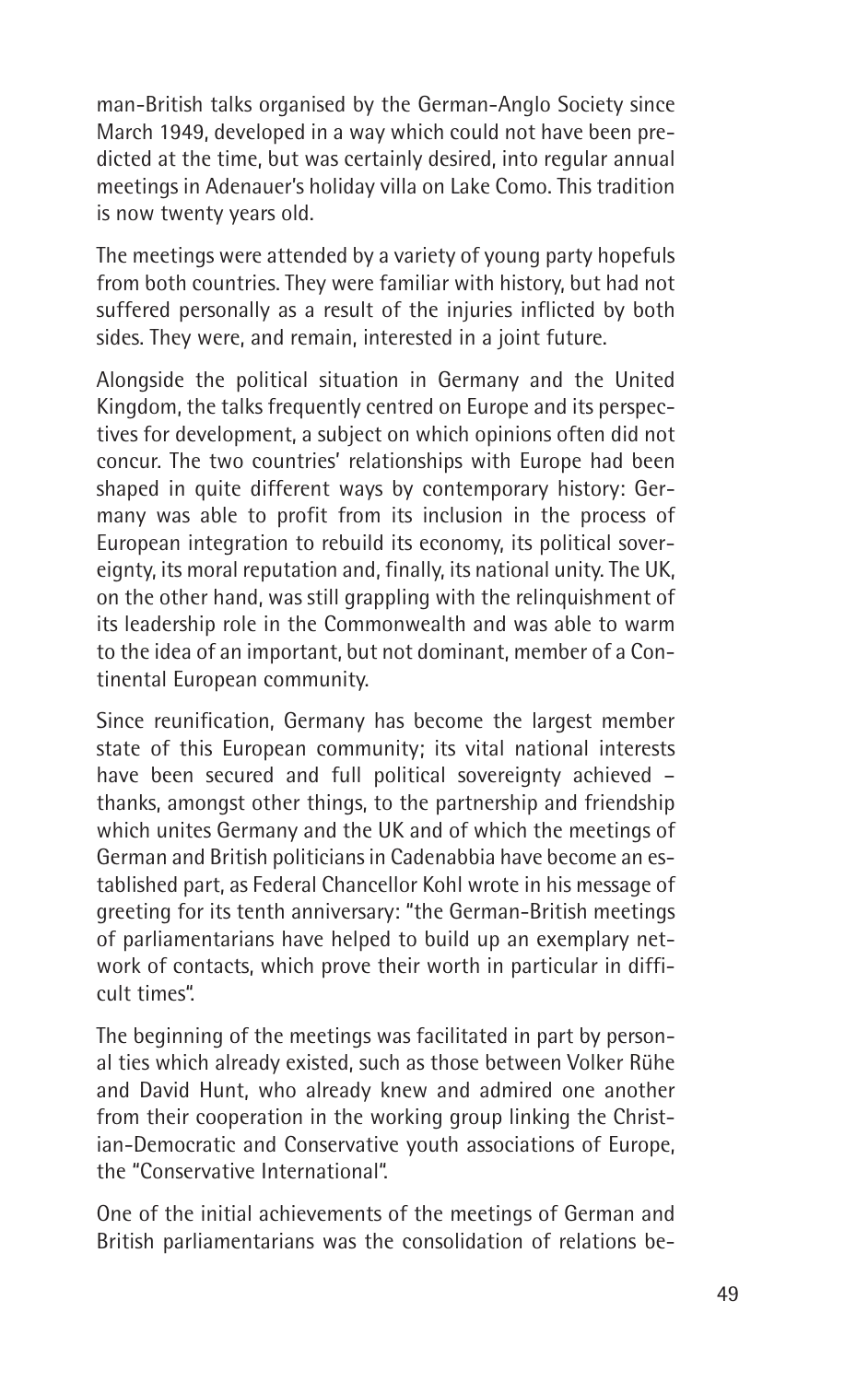tween the two parties in a framework of personal ties and trust; these strengthened relations took on increasing significance as members of the circle from both sides assumed important party and government offices over the years: David Hunt, Chris Patten, Volker Rühe, Matthias Wissmann, Angela Merkel, Lynda Chalker, Christine Lieberknecht, Arnold Vaatz, Ludolf von Wartenberg, Peter Hintze, Ian Taylor, William Waldegrave, Virginia and Peter Bottomley, Kenneth Clarke, David Curry, and many others. Over a considerable period, this not only shaped and facilitated relations between the two parties, but also occasionally government contacts, in the European Councils of Ministers, for example, during a significant part of the CDU/CSU's time in office. It is questionable whether the British Conservatives would ever have joined the European People's Party Group in the European Parliament had it not been for these personal ties established in Cadenabbia, indeed it seems unlikely that this would have been the case. And had relations not been thus cultivated, Prime Minister John Major would certainly not have uttered such positively euphoric words on bilateral party relations as he did in 1991:

*"The Conservative Party already enjoys immensely warm and profitable relations with the CDU. It is a special kind of relationship, closer I think than with any other party. Politicians of my generation know our Christian Democratic colleagues well. Much of the credit for this belongs to the Konrad Adenauer Foundation. In the ten years the Foundation has been in London it has become part of our Conservative political family. We value its work enormously (…). As like-minded parties we can achieve great things together in Europe and for Europe. Our MEPs co-operate ever more closely in the European Parliament: I would like to see that relationship develop further."* (The Evolution of Europe, Speech to the Konrad Adenauer Foundation in Bonn on 11 March 1991).

One of the essential factors which contributed to the success of the meetings was the unique atmosphere of a landscape which was formed in the Ice Age, but radiated an inspirational beauty and warmth capable of transforming the most austere of conferences into a feast for the senses. Joint games of boccia, evening concerts performed by members of the Milan Scala, high-spirited boat trips on Lake Como: all of this helped create an environment which strengthened feelings of solidarity, even when opinions on policy issues differed. Furthermore, trust was nurtured, for in discussions in Cadenabbia, participants were able to reveal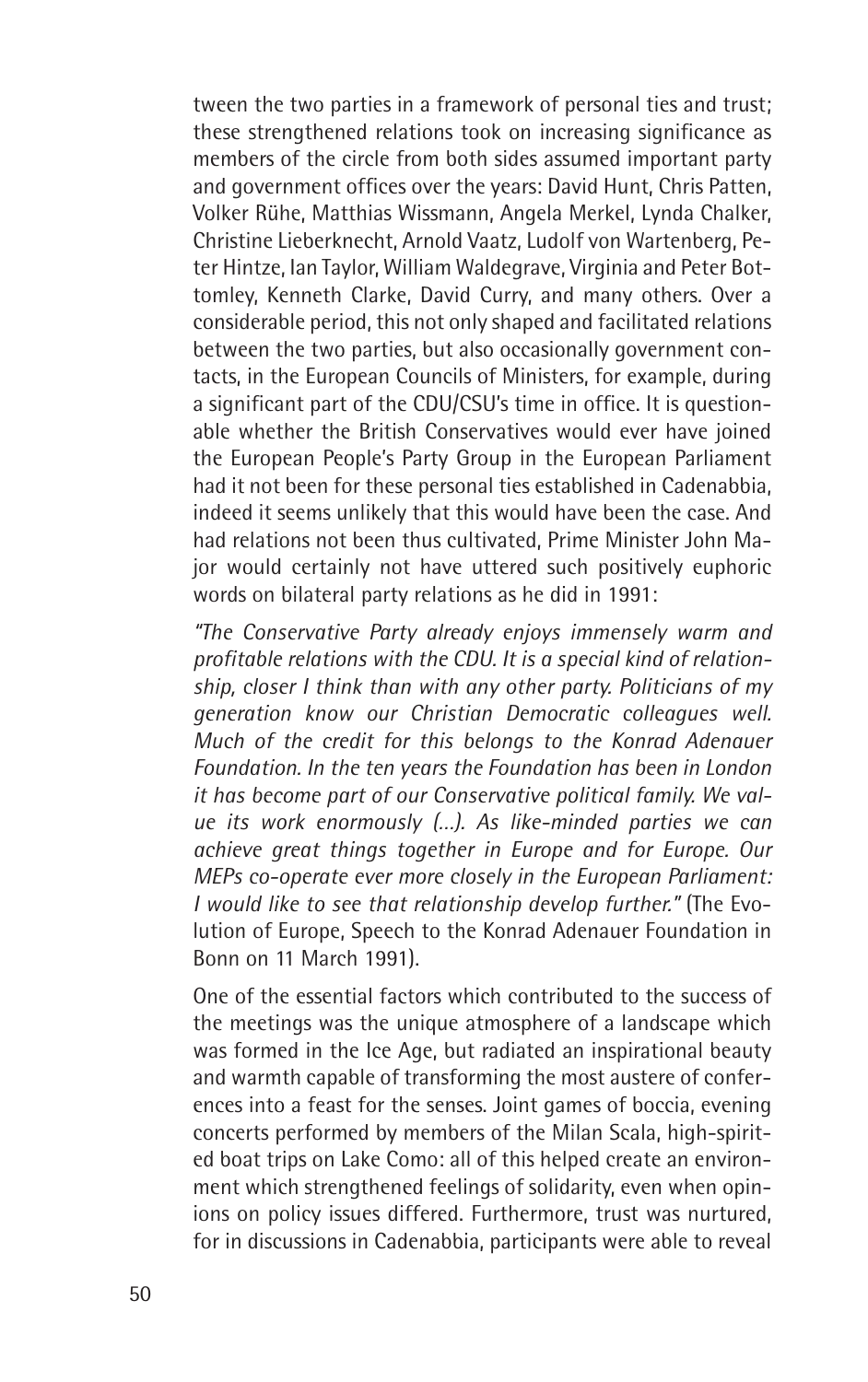chinks in their party's armour without reservations, a need to protect themselves or the fear of being quoted in the media in their home countries. Participants were frequently more open, direct and authentic in describing the political situation in Germany and the UK during Cadenabbia, than they would have dared to be at home. This meant that, often, in the ensuing debates, the Germans made more precise recommendations for the strategy which the Conservative Party ought to adopt than they had for their own strategy, whilst the British participants did the same for the German side – an interesting division of responsibilities – in particular when the General-Secretary of the CDU or the Conservative Party Chairman was amongst those present.

Ludger Eling, who played a central role in initiating and developing these meetings, represented the Konrad Adenauer Foundation brilliantly in London for a whole 16 years, making him a rare and positive exception to the general rule. The farewell ceremony hosted by the British Chancellor at 11 Downing Street for the highly decorated Eling was attended by half the British cabinet, along with numerous Members of the House of Commons and House of Lords, of whom many had become personal friends. These friendships had developed partly as a result of Eling's skill in selecting participants for the meetings of parliamentarians. There was a saying that "Ludger picks the winner", for he had regularly succeeded in selecting British Cadenabbia participants later to be found in important party and government offices. The existence of a cause-and-effect relationship, though not proven, is taken as read by the participants.

In 1997, Bernd Lamers succeeded Ludger Eling as London representative of the Konrad Adenauer Foundation. During his threeyear term in office, Lamers also invested an equal amount of energy in the Cadenabbia meetings. During this time, it became obvious that UK policy under Blair was shaped by similar doubts about further steps towards political integration to those which existed in the policy of previous British governments – at any rate doubts about deeper cooperation are generally expressed more openly than the belief in the necessity of such cooperation.

Thomas Bernd Stehling, in turn, took over from Bernd Lamers the agreeable but challenging task of bringing together British and German parliamentarians to discuss paths for the UK "at the very heart of Europe" (John Major, 1991). Stehling, introduced new ideas and approaches and showed the same commitment as his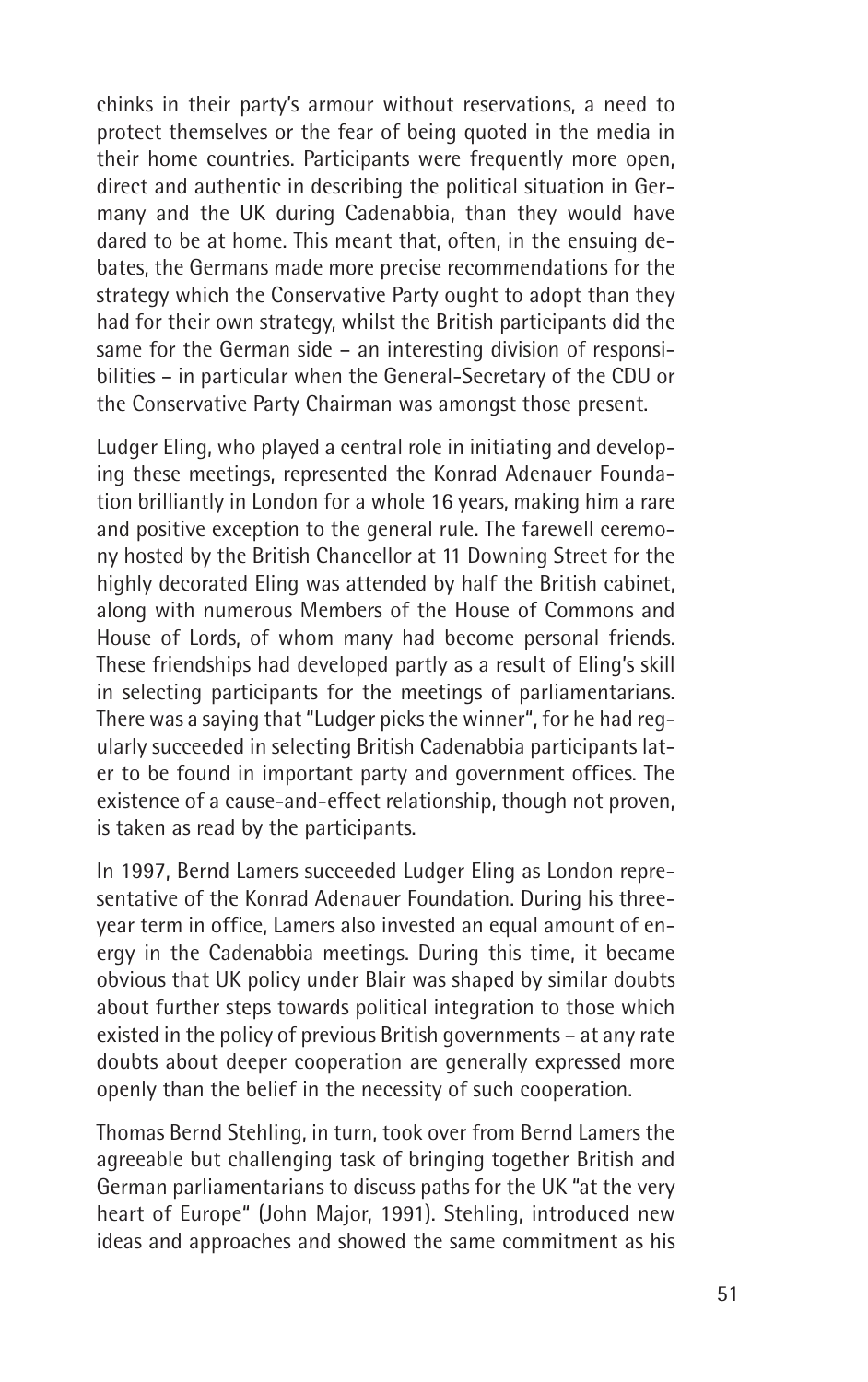predecessors to this project, one which has not been made any easier to manage as a result of changed circumstances: neither the Conservatives nor the Christian Democrats were in government and the closer the idea of a united Europe has come to being achieved, the more it has lost its popular appeal, at least in comparison with the early years in its development. The "United States of Europe" which Winston Churchill called for in his 1946 Zurich speech and from which Harold Macmillan formally distanced himself when the UK first applied for EEC membership in 1961, was also removed from the German party programmes many years ago. This means that bilateral relations between large EU Member States in particular now take place in a changed, but probably more important, context.

Today, almost fifty years after the signature of the Treaty of Rome and over thirty years after the UK's accession to the European Union, we have moved further forward politically than we imagined at the time, yet not as far as is necessary for the future. The EU is larger than ever before, but not necessarily stronger. Its economic strength is as unsatisfactory as its institutional structure is controversial. Following the European elections 2004 and the signing of the Constitutional Treaty for Europe by the heads of state and government, German-British relations once again take on particular importance. The words of Helmut Kohl in his message of greeting for the 10th Cadenabbia meeting still apply today: "So long as consensus exists on the vital questions of our joint security and our joint responsibility for peace, freedom and prosperity in Europe and worldwide, differing approaches to and positions on the odd individual question are no reason for the kind of bleak prognoses on the future of European integration which appear to be coming back into fashion."

Cadenabbia isn't a fashion – it's a cult. When Vittorio, the only Italian present, long since adopted by both the Germans and British, performs, with his inimitable charm, the role of impresario and master of ceremonies, Peter Bottomley takes up his flute and floods the magnificent park of the Villa Collina with enchanting melodies, Robert Jackson sings romantic songs by German composers, accompanied by his wife on the grand piano, Chancellor Kenneth Clarke turns his skilled eye to events around the world and in the UK, a defence minister like Volker Rühe feels so at ease as to dispense with his bodyguards, Elmar Brok holds forth on the historic nature of the European integration process, British colleagues (whose names have naturally slipped my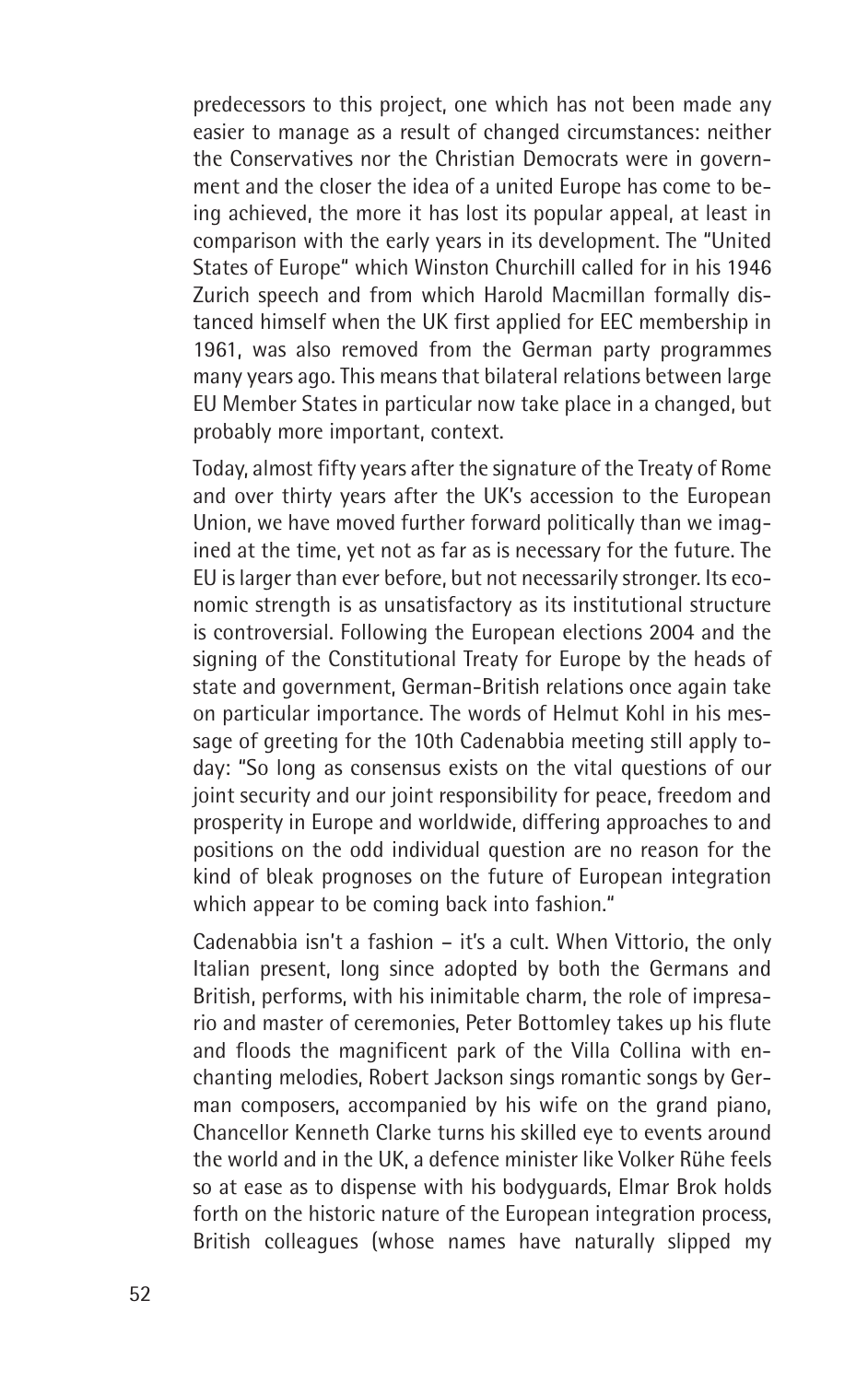mind...) complain of their own government's narrow-minded approach to Europe, German and British participants embrace each other enthusiastically outside the conference room, proclaiming that their concept of "modern conservatism" is the true core of the new Europe: we know this has to be Cadenabbia. A myth. Forever.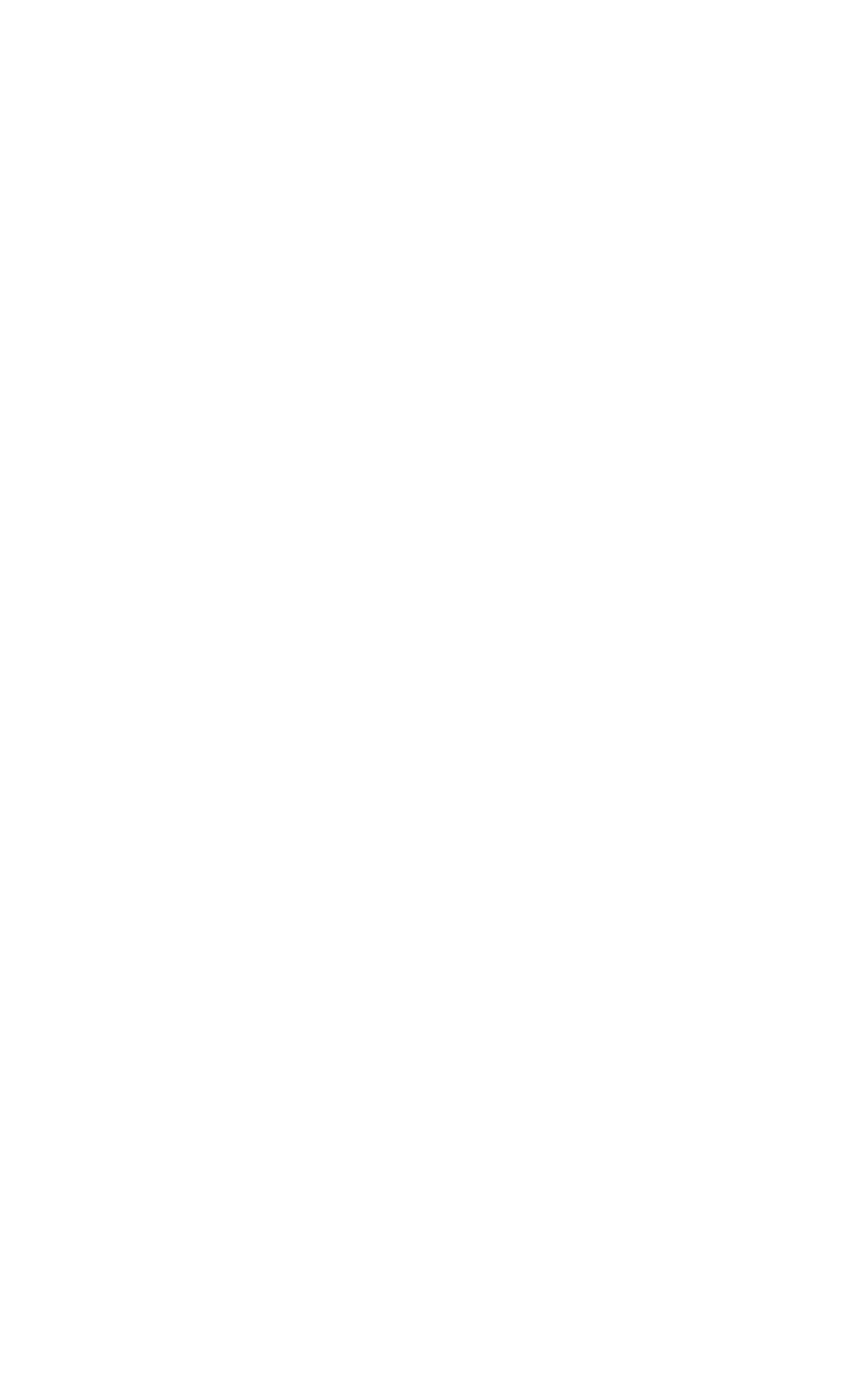# **Part II: Parliamentarians speak**

## **Domestic and International Challenges for Britain and Germany**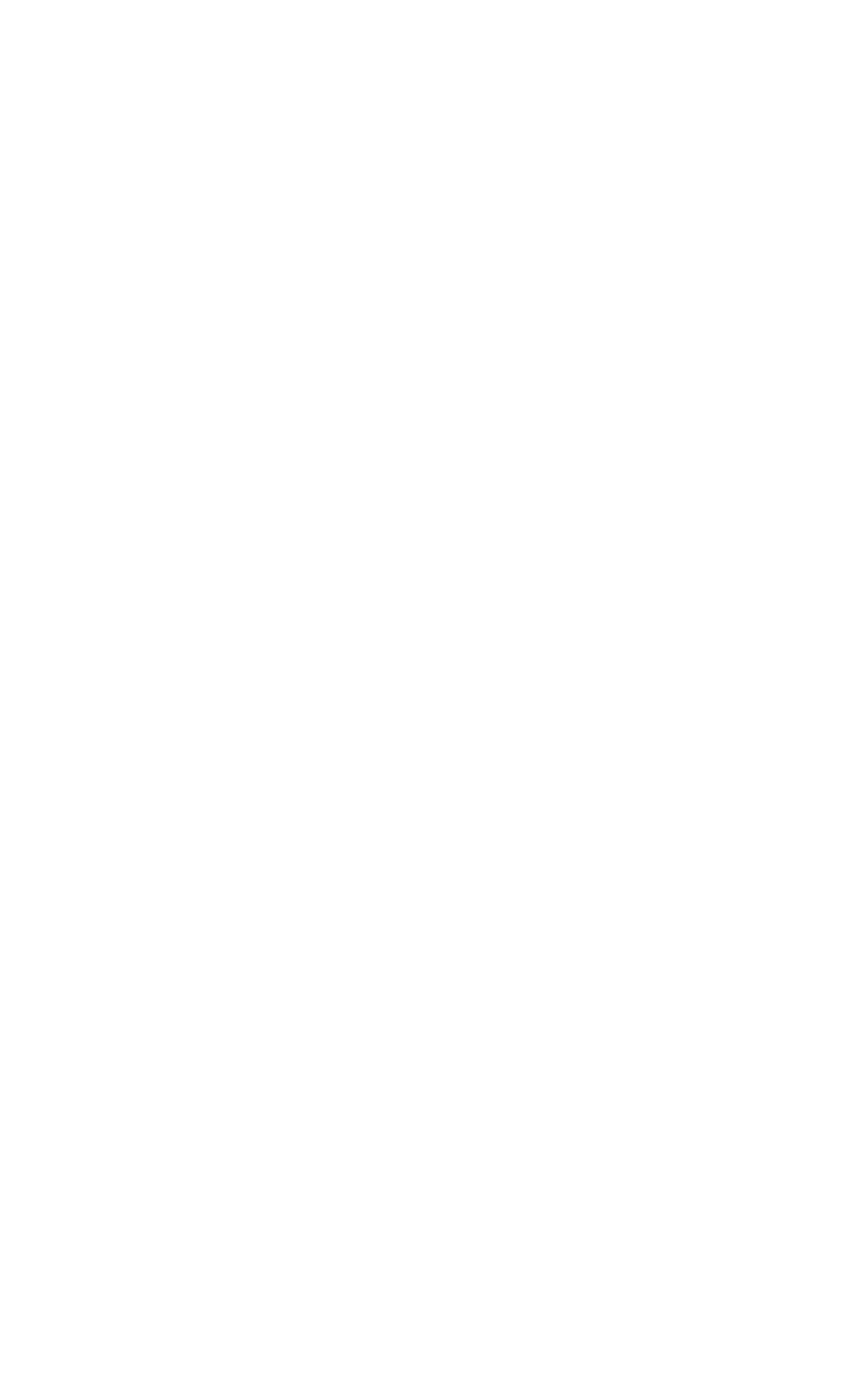# **Section II.1. Domestic Challenges**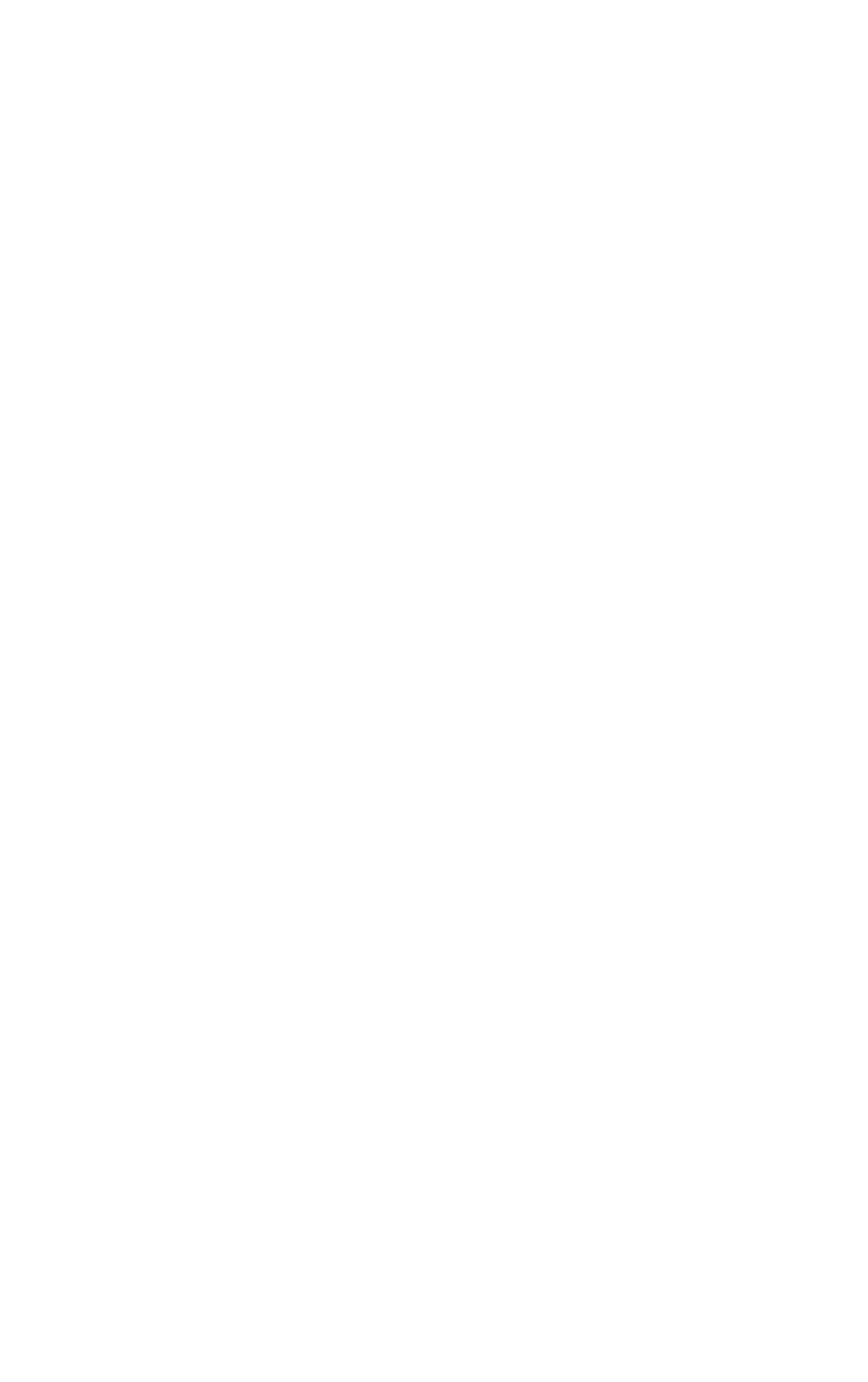# **Chapter 3**

### **David Curry**

### **Devolution in the United Kingdom**

Britain has become a quasi-federal state. Since it came to power in 1997 the Labour Government has created national legislatures in Scotland, Wales and Northern Ireland and has created a London government under the leadership of a directly –elected mayor. As part of the constitutional agenda is has removed all but 92 hereditary peers from the House of Lords. Further progress on this agenda is hampered by the conflict between the advocates of a directly-elected second chamber and the proponents of an entirely nominated chamber (and enthusiasts for various points between the two.)

In parallel with formal devolution there is a process of administrative regionalisation. The nine English Government Offices for the Regions crown this edifice – in fact the creation of the previous Conservative Government seeking to bring the various departmental offices under one roof as a "one stop shop." Each region has a regional development agency and regional bodies with strategic and consultative responsibility for, variously, planning, waste, transport, learning and skills. Fire and Rescue services have joined the list of bodies subject to regional strategic supervision but in all cases the ultimate decision-taking authority remains with the Government. Nonetheless the "creeping regionalisation" is under attack both from local authorities from which some of the strategic powers are drawn and residents and community groups who complain about the role of non-elected quangos.

Devolution in Britain is asymmetrical. There is no standard model. The Scottish Parliament and Welsh Assembly resemble each other only in being unicameral chambers elected by the additional member system of proportional representation. Westminster retains important "reserve" powers in the case of Scotland and all legislative competence in the case of Wales.

The assemblies have brought a new politics to the UK. The construct of the Northern Ireland assembly is deliberately intended to require a power-sharing executive representing the main unionist, nationalist and social democratic strands of political allegiance. Scotland has been governed by a Labour-Liberal coali-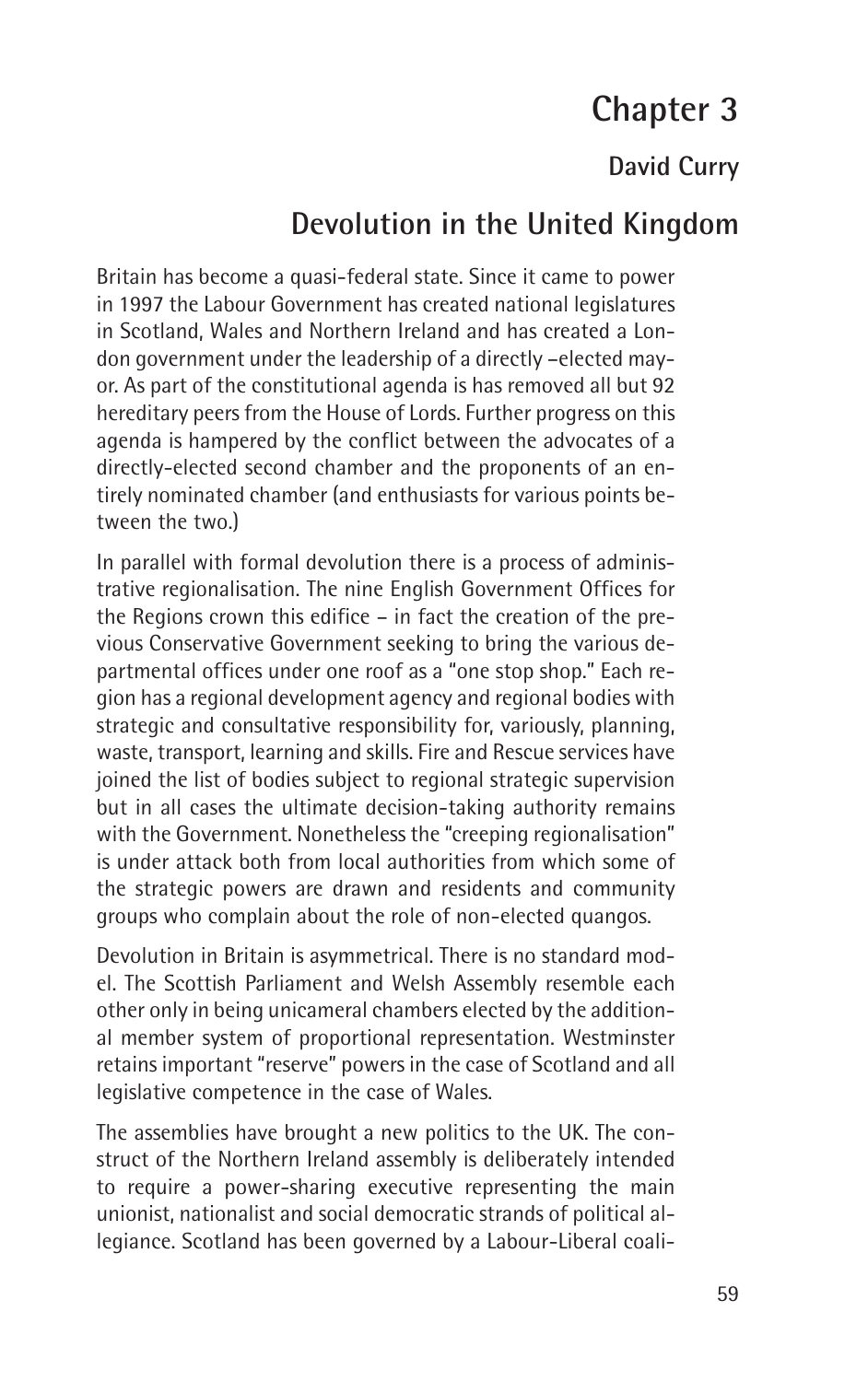tion since the formation of the Parliament; Wales by coalition or a minority Labour administration.

The new politics have, inevitably, left some ragged edges between Westminster and the devolved parliaments. Most political argument has revolved around the role at Westminster of MPs from parts of the UK where powers have been devolved to national assemblies. Scottish MPs at Westminster, for example, can vote on policies for England when they have no say on exactly equivalent matters in Scotland – dubbed the West Lothian question. The Government has responded by reducing the number of Scottish Westminster constituencies in the 2005 general election. The Conservative Party argues that a constitutional issue inevitably arises when a policy which will apply in England but not in Scotland is carried against the majority vote of English MPs. It is suggesting a system whereby the Speaker would certify which matters were of purely English interest and where, in consequence, Scottish MPs would not vote. The problem here would be the definition of a "purely" English interest. If English universities charge "top-up" fees is the knock-on effect on Scottish universities with no such powers a legitimate Scottish interest?

One of the main arguments used by Labour MPs representing Welsh seats at Westminster against granting more powers to the Welsh Assembly is that it would mean a scaling down of Welsh representation in London. The issue has delicate implications for Northern Ireland where the British Government remains the guardian of the peace process with the power to suspend the devolved Executive and resume direct rule from London – the current situation.

There have been some unintended consequences of devolution. The Conservative Party, which voted consistently against devolution, came out of the 1997 general election without a single parliamentary seat in Scotland or Wales. In 2001 it won a solitary Scottish seat, in 2005 two seats. But thanks to the list element of the electoral system for the devolved assemblies it has achieved a political resurrection in both countries. The same system has forced Labour into coalition or minority government. Continental politics are perhaps being born in the devolved administrations of Britain!

The English response to devolution is un-finished business. The Labour Government originally proposed devolution to English regions and offered assemblies in the three northern regions. It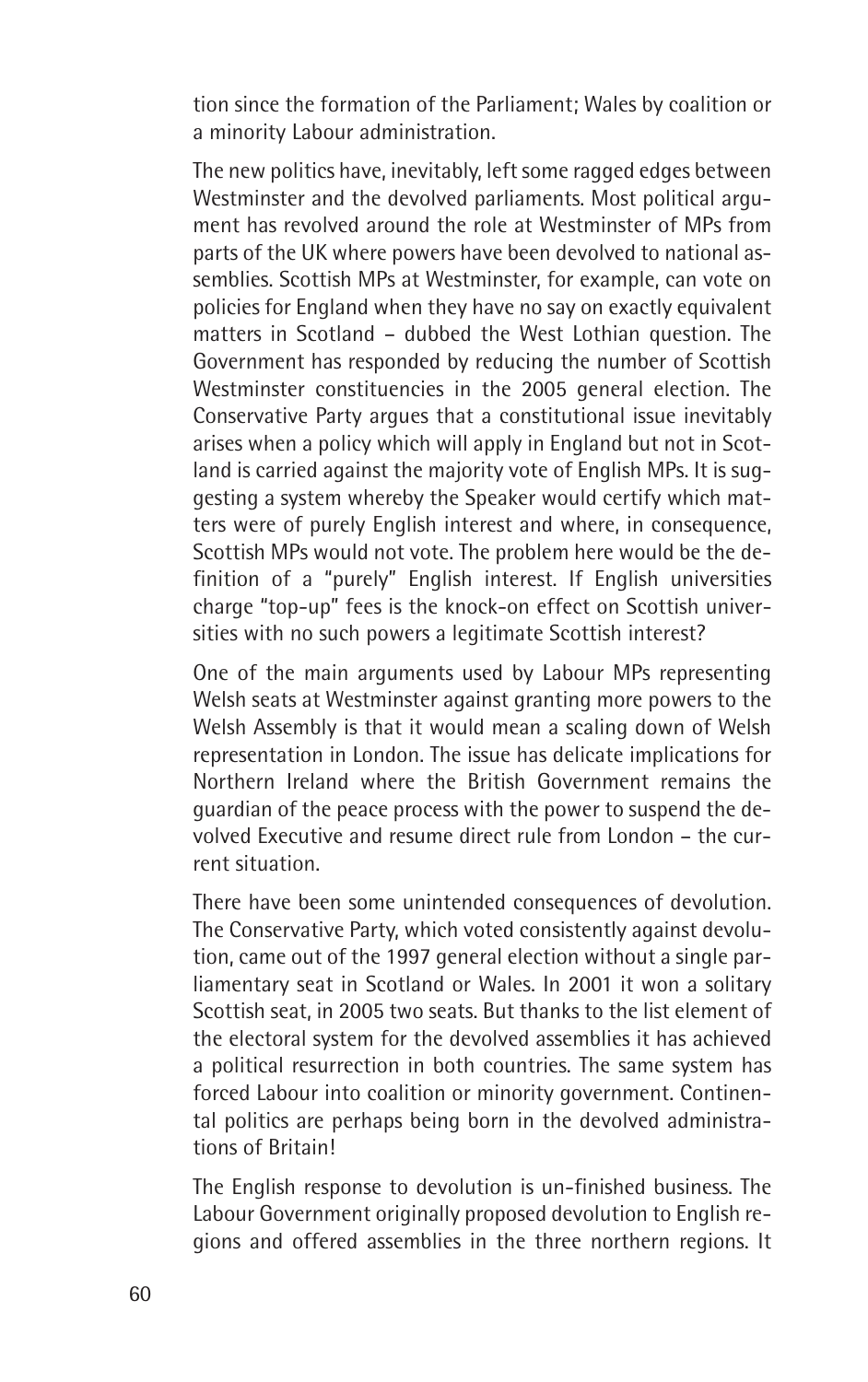then decided to hold only one referendum in the North East due to public apathy and growing resistance from Labour MPs. The Liberal Democrats would build much stronger directly elected regional governments though some regions are either very heterogeneous in economic character (the South West for example) or lack in any real sense of coherence of identity (the South East.) The Tory policy of "English votes for English matters" may run into serious practical difficulties. The issue will only come to a head if a government can only be sustained in London by the votes of MPs from Scotland (since the Welsh Assembly has no legislative powers the same issue does not arise.) Even then it will only be relevant to issues subject to devolution and it may be possible to manage these through Parliamentary "understandings" which eventually crystallise into convention.

Policies are, of course, diverging. Scotland has always had its own legal system and distinct education policies. Now health policy is departing from the English direction and CAP reform of the EU will be implemented in different ways in the constituent parts of the UK. Even with powers over policy application as opposed to legislation the Welsh Executive is differentiating itself from its fraternal Labour Party in Westminster.

It is becoming more common to speak of the "nations" of Britain. The English may not identify themselves in political terms – demands for an English Parliament are still voices from the outer fringes of politics – but the sporting identity is gaining strength. The Football World Cup in Japan; the Rugby World Cup in Australia; the European Football Championships – all have seen the flag of St George remorselessly displace the Union Jack. God Save the Queen is now an English (and, depending on politics) a Northern Irish anthem but Flower of Scotland and, with more conviction, Land of our Fathers rule in Edinburgh and Cardiff respectively.

Even the most passionate nationalist would be hard put to claim that devolution has struck a deep chord of loyalty in the breasts of the Scots or Welsh. The escalation of the cost of the Scottish Parliament building from £40m to £440m is probably the bestknown fact about devolution north of the border while the Welsh Assembly, which came into existence on a wafer-thin referendum majority (and, ironically, sits in a location which voted solidly No!) has won scant respect and little affection. The spirit of the age is one of scepticism about politics and cynicism about politicians.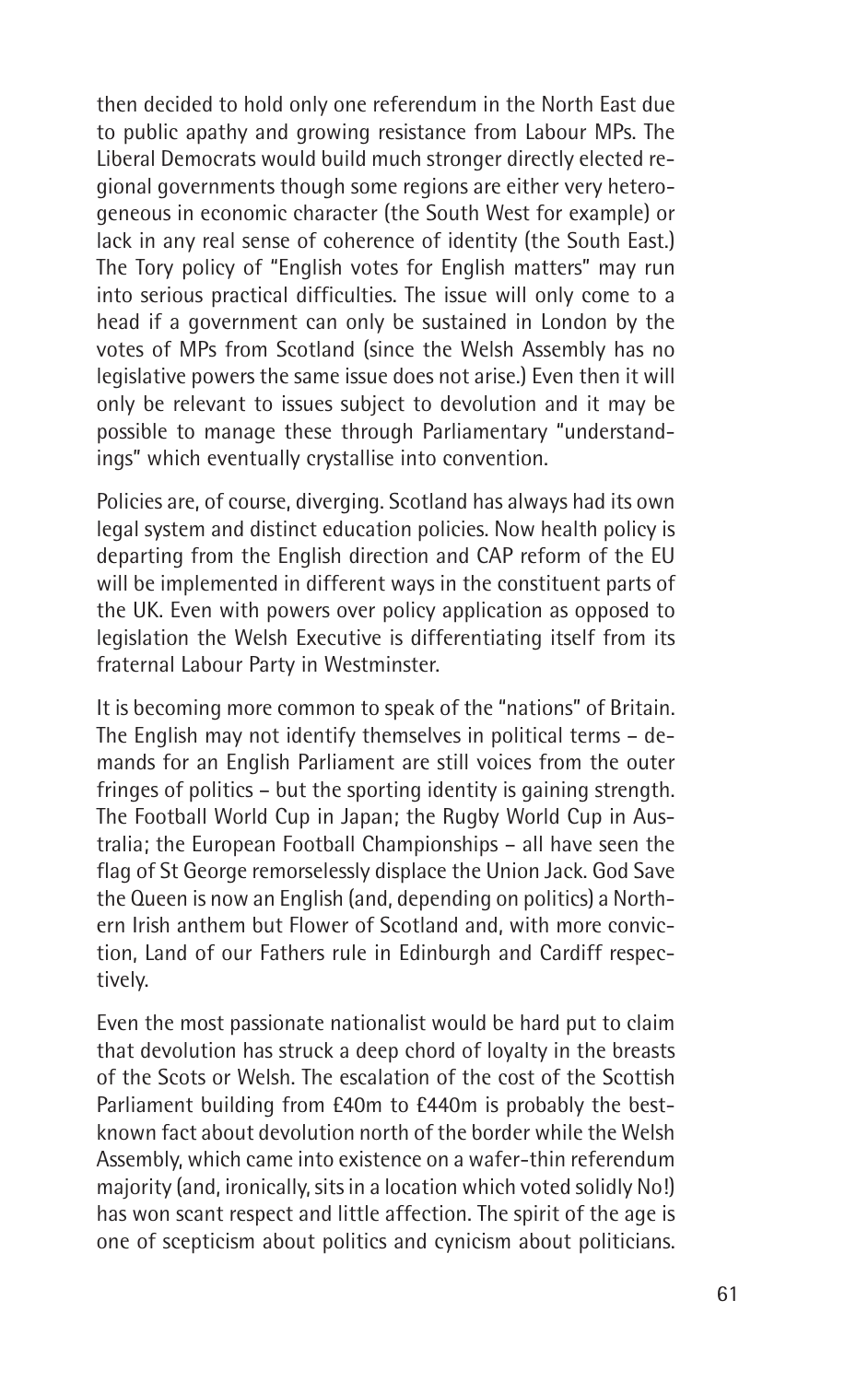No party is committed to un-doing devolution but there is no evidence yet that devolution will buck the trend of declining voter turn-out or political engagement.

Nonetheless the fact that devolution is irreversible shows how far we have come since the first attempt to create a parliament in Scotland crumbled with few tears shed in the face of voter indifference.

This chapter deals with devolution in Britain. Northern Ireland is excluded less because the sheer complexity of the background could command a volume in its own right than because the attempt to achieve a power-sharing executive in Northern Ireland must be seen within the long continuum of Anglo-Irish politics stretching back to Gladstone and beyond. It is separate from and different to devolution in the three nations of mainland Britain.

### **Scotland: a kind of independence**

At the beginning of this chapter I described the UK as a "quasifederal state." It is important to understand what that term means. Britain is not creating a federal structure in the German sense. The German regional governments and parliaments enjoy autonomous constitutional legitimacy. The devolved parliaments in Britain do not. The Government's White Paper published in 1997 setting out its plans for a Scottish Parliament states: "The UK Parliament is and will remain sovereign in all matters: but as part of the Government's resolve to modernise the British constitution, Westminster will be choosing to exercise that sovereignty by devolving legislative responsibility to the Scottish Parliament without in any way diminishing its own powers."

This is crucial constitutional doctrine. Westminster endows the devolved assemblies with power; they exercise authority by grace of Westminster; and Westminster can draw back those powers if it wishes to. In practice devolution is irreversible in any foreseeable circumstances – hence the designation quasi-federal.

Scotland and England have had a common sovereign since James VI of Scotland ascended the English throne on the death of Elizabeth I in 1603. Elizabeth had ordered the execution of his mother Mary Queen of Scots: it was, perhaps, Scotland's revenge to provide England with probably the most incompetent dynasty ever to rule over it – the Stuarts.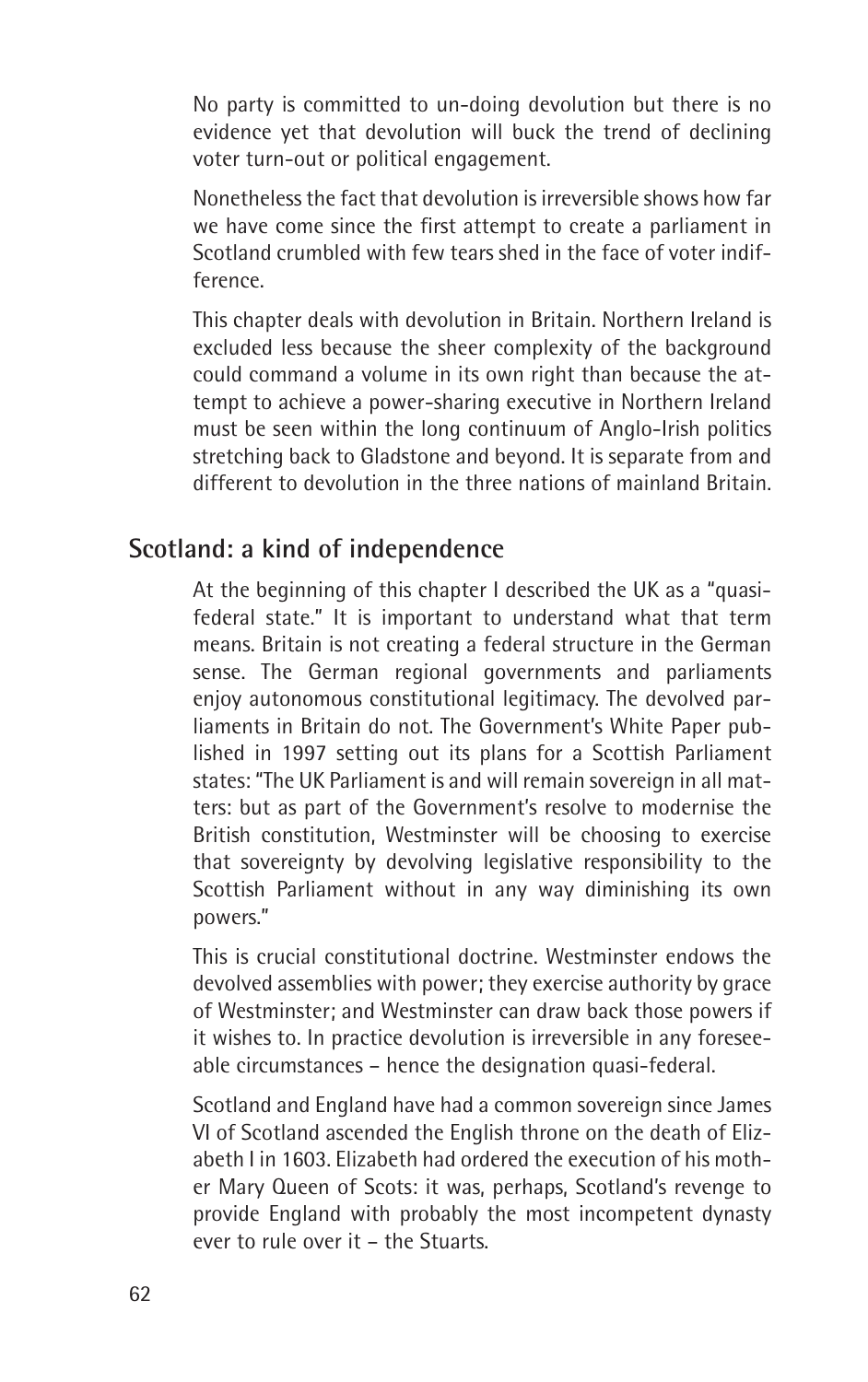In 1707 the Act of Union brought (or, perhaps, more accurately bought) a single parliament. From that date to the end of the 20<sup>th</sup> century Scotland furnished the UK with nine of its 51 prime ministers, provided disproportionately the soldiers and colonisers who conquered an empire on which the sun never set, and more than its share of the engineers and scientists who fuelled the industrial revolution.

Devolution has a long pedigree. In the decades up to the First World War Liberal governments sought to quell rebellion in Ireland (and deadlock in Westminster) by providing "Home Rule" for Ireland provoking Unionist revolt in Ulster. The 1916 Easter uprising in Dublin furnished Irish nationalism with its necessary heroes and myths. Independence for the southern (Catholic) counties of Ireland followed in the early 1920s and was the occasion for a bloody civil war.

It is easily forgotten that a Scottish Home Rule Bill had passed its second reading before being overtaken by the war. One of its sponsoring MPs was the Liberal member for Dundee – Winston Churchill. This was the period when the "white" imperial possessions – Canada, Australia, New Zealand and South Africa – were obtaining self-rule over internal matters and at least rights to be consulted over imperial policy in the shape of Dominion Status. The notion of devolution within the UK sat relatively comfortably with that concept except in the violent political and social circumstances of Ireland. A form of administrative devolution for Scotland had already been established in 1885 when a Scottish Office, headed by a Cabinet minister, was created as a department of UK Government assuming responsibility for many of the issues which in England and Wales were dealt with by Whitehall departments like health, education, justice, agriculture, and fisheries.

The issue of devolution began to emerge again in the 1970s when the Scottish National Party began to threaten the traditional Labour hold on Scotland. The Labour Government of James Callaghan – already in its death throes in 1979 – held a referendum on the creation of a Scottish assembly. Opponents of the project had managed to insert into the legislation the requirement that, to be valid, the Yes vote had to represent 40 per cent of the Scottish electorate. In the event the Yes vote mustered only 33 per cent and the devolution momentum drained away. Prime Minister Thatcher, entering office in 1979, had no time for devolution, but the Conservative Government's economic re-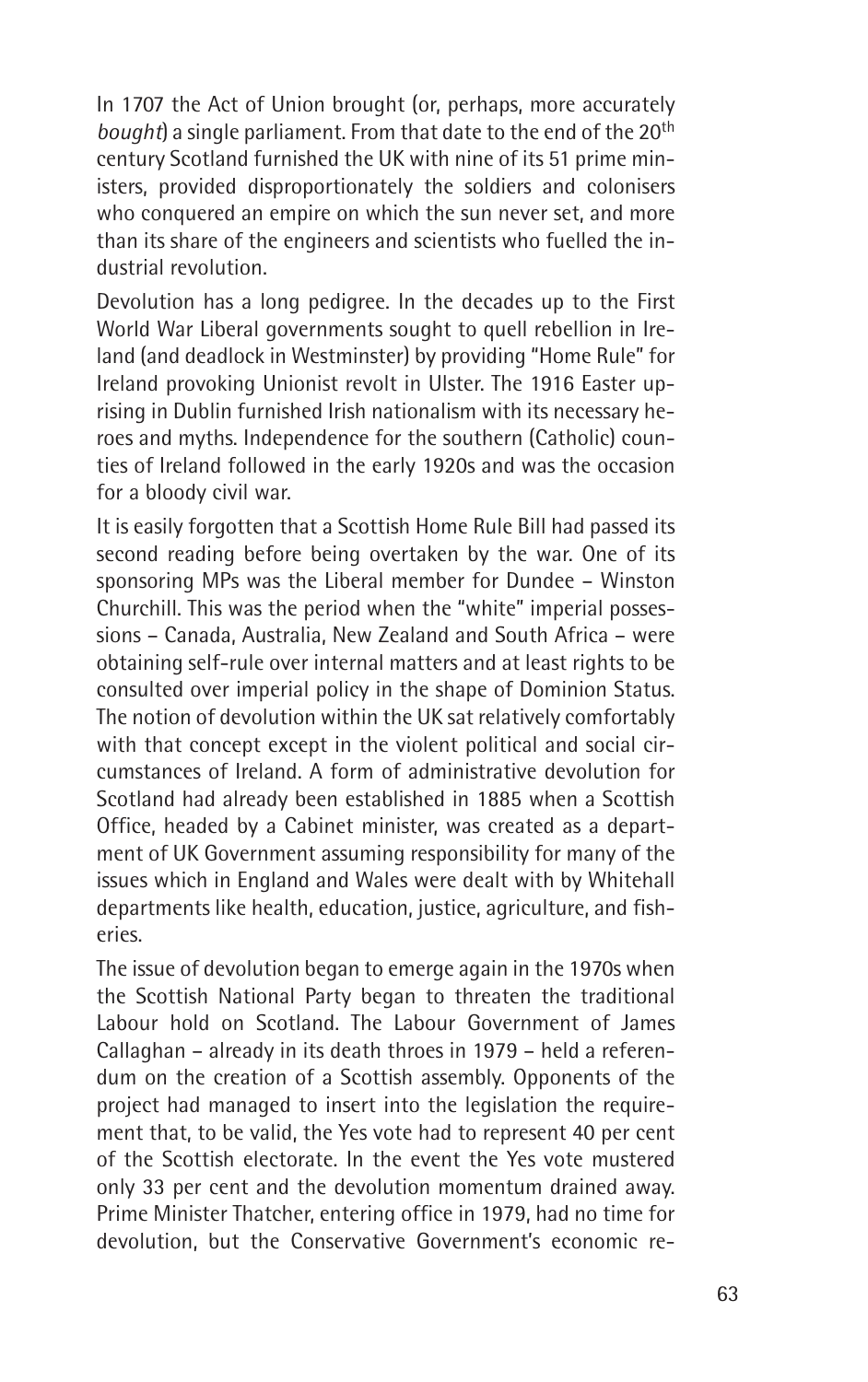forms and refusal to bail out "sunset" industries caused a haemorrhage of electoral support leading to the loss of every single Tory seat in Wales and Scotland in 1979.

In 1989 Labour, and Liberal Democrats, together with representatives of civil Scotland – churchmen to the fore – came together in a Scottish Constitutional Convention to draw up a blueprint for a directly elected Scottish Parliament with wide legislative powers. The Scottish National Party ended up supporting the broad proposals as a stepping stone to its ambition for total independence. The convention's proposals, published in 1995, formed the basis of the White Paper published by the incoming Labour Government in 1997.

A referendum took place on September 11, 1997, exactly 700 years to the day from William Wallace's victory over the English at the Battle of Stirling Bridge – one of the rare Scottish triumphs in the long history of Anglo-Scottish conflict. The referendum posed two questions: "should there be a Scottish Parliament?" and "should the Parliament have tax-varying powers?" On a turnout of just over 60 per cent 74.3 per cent voted in favour of a Parliament and 63.5 per cent in favour of allowing the Parliament to increase or decrease the basic rate of tax by up to 3 per cent.

Following the passage of the necessary legislation in Westminster the Scottish Executive and Parliament were convened on July 1, 1999, a date which marks the transfer of powers in devolved matters previously exercised by the Secretary of State for Scotland and other ministers to Edinburgh.

Westminster retains specific "reserved" powers, of which the most important are constitutional matters, foreign policy, defence, Britain's EU functions, macro-economic policy and taxation, overseas trade, employment and social security policies, energy, immigration and nationality, most transport matters and broadcasting. The devolved powers embrace health, education and training, local government, social work, housing, planning, economic development and financial assistance to industry local transport, law and home affairs, the police and fire service, the environment, agriculture forestry and fishing and sport and the arts. A Memorandum of Understanding asserts the authority of Westminster to legislate on any issue, devolved or not, but accepts the convention that it would only normally do so with the consent of the devolved parliaments.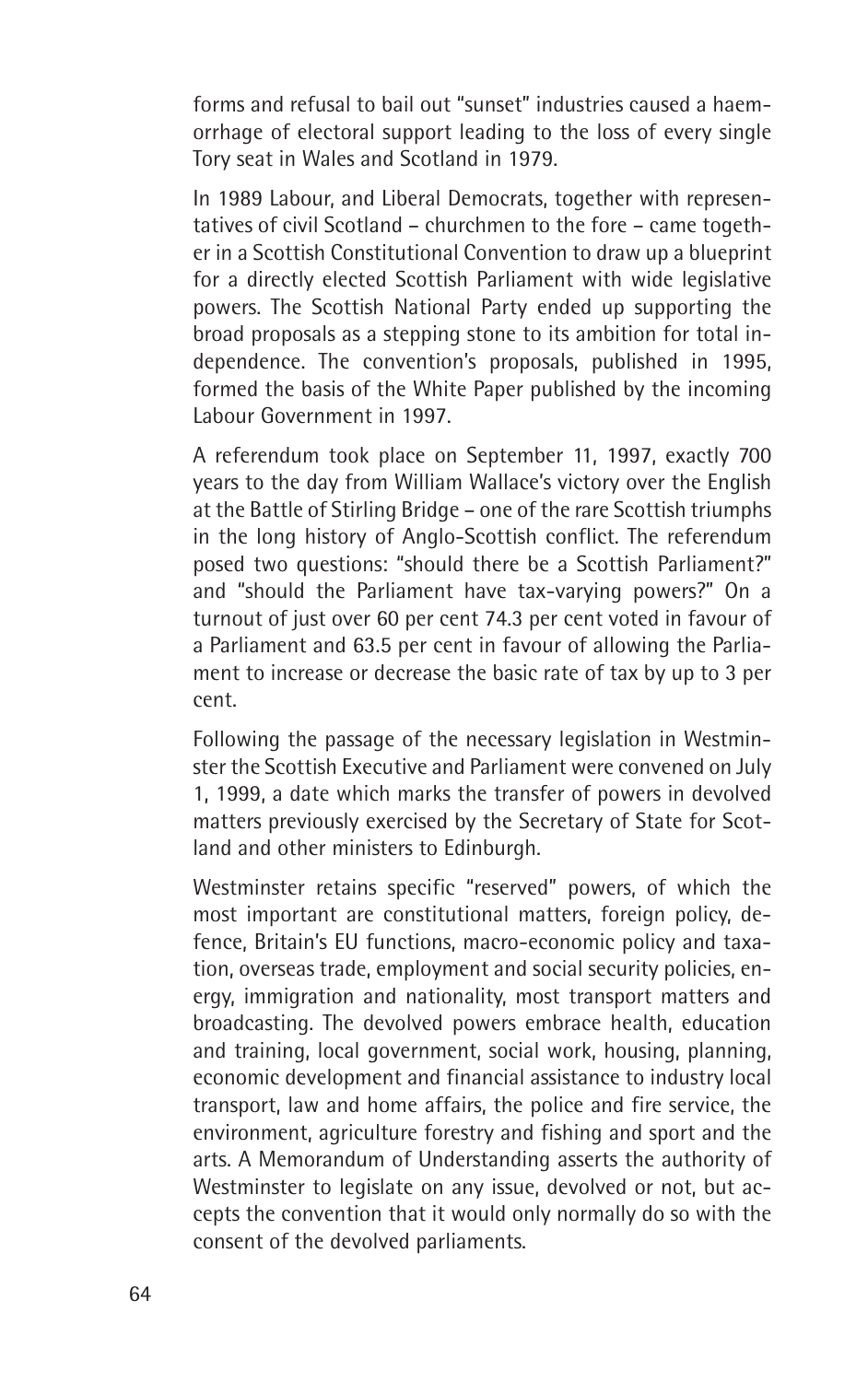Inevitably, policy areas cannot be isolated with clinical precision. National ministers consult their devolved counterparts on issues where establishing a common view makes sense – for example, the UK position on European issues. Individual departments have negotiated "concordats" with the devolved administrations under an over-arching Memorandum of Understanding. So a nonstatutory framework of practical co-habitation is growing alongside the formal framework. On top of that there is formal machinery for joint discussions under a Joint Ministerial Committee.

The devolved administrations are largely funded by block grant from the UK Government. In the case of Scotland increases to the block grant have been determined by a formula devised in 1978 and christened the Barnett formula after its author. It applies to Scotland a proportionate share of any increase (or decrease) in comparable English spending programmes based on population shares. The practical effect is to ensure for Scotland a higher per capita share of public spending than England – a cause of constant grievance within England which none of the national political parties has yet shown any inclination to address for fear of jeopardising Scottish support.

Scotland has a Parliament of 129 members (MSPs) of whom 73 are constituency members elected by first-past-the-post with seats exactly (with two exceptions) co-terminous with Westminster constituency boundaries elected by first-past-the-post and 56 drawn from on regional lists. The 2005 British general election saw the number of Scottish Westminster MPs reduced to take account of devolution.

Elections are on a four-year fixed term basis and the Parliament operates a four year sessional sitting cycle rather than the annual cycle used at Westminster. It has an 11 strong ministerial executive under a First Minister but, unlike Westminster, the committees perform both scrutiny and legislative functions since they can prepare and introduce their own bills.

The election results show just how different the voting system has made Edinburgh from Westminster. Labour dominates the constituency section of Parliament. In 1999 it took 53 of the 73 seats, a total topped up to 56 from the regional list. The Scottish Nationalists came second, but 28 of their 35 MSPs owed their election to the list. The Liberals, traditionally strong in the western and northern parts of the country, garnered 12 constituency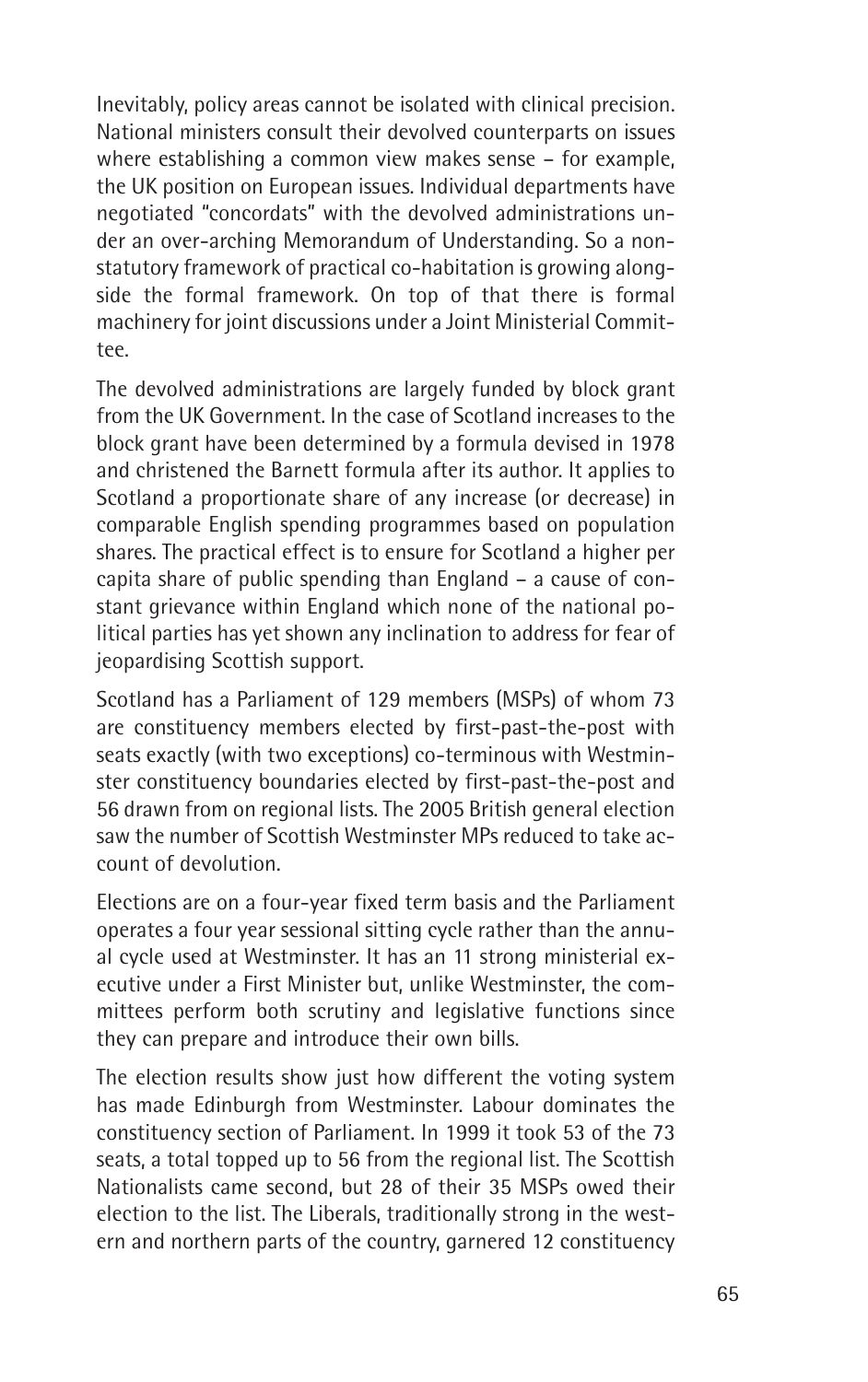seats and 5 list members. The Conservatives managed no wins at all in constituencies but owed their entire strength of 18 to the list. With no party large enough to govern alone Labour formed a coalition with the Liberal Democrats which has proved durable if not always harmonious whilst the Conservatives and Scottish Nationalists – very unlikely bedfellows – have co-operated informally in opposition.

The second elections took place in May 2003. Labour gained 35 per cent of the constituency votes (46 seats) and 29 per cent on the list (an additional four members). The Conservatives won their first constituency seats (3) but remained at 18 overall while the Liberal Democrats also remained unchanged gaining one constituency seat and losing one list MSP. The Scottish Nationalists had a bad day dropping to 27 MSPs overall as their decline in vote bit into their list entitlement. The Scottish Socialist Party, entering the fray to re-assert the national Socialist tradition against Labour's broad social democracy owed its 6 seats to the list whilst the Greens collected 7 list MSPs.

Scottish and English policies increasingly diverge. In the first Parliament the two strikingly distinct Scottish policies were the abolition of university tuition fees (there will be no top-up fees either) and the provision of free personal care for the elderly. In the current Parliament the Executive has agreed in principle to introduce proportional representation for local government (the single transferable vote in multi-member constituencies).Scottish schools have never been faced with the demands for testing English-style. The single farm payment will be applied differently than in England under the EU's CAP reform. Scotland will not create "foundation hospitals" (partially independent) on the English model: indeed, the Scottish Executive shows little inclination to follow the Labour Government's move to introduce more market mechanisms into public services under the banner of consumer choice.

Devolution to Edinburgh had long roots in Scotland's distinct sense of national identity and more immediate origins in Labour's fear that its traditional hegemony north of the border was under assault from the Scottish Nationalists. The Nationalists continue to argue that full independence could bestow the sort of benefits that Ireland has enjoyed with its role in the EU and "Celtic tiger" economic status. But the party seems, for the moment at least, to have lost momentum and is finding it difficult to con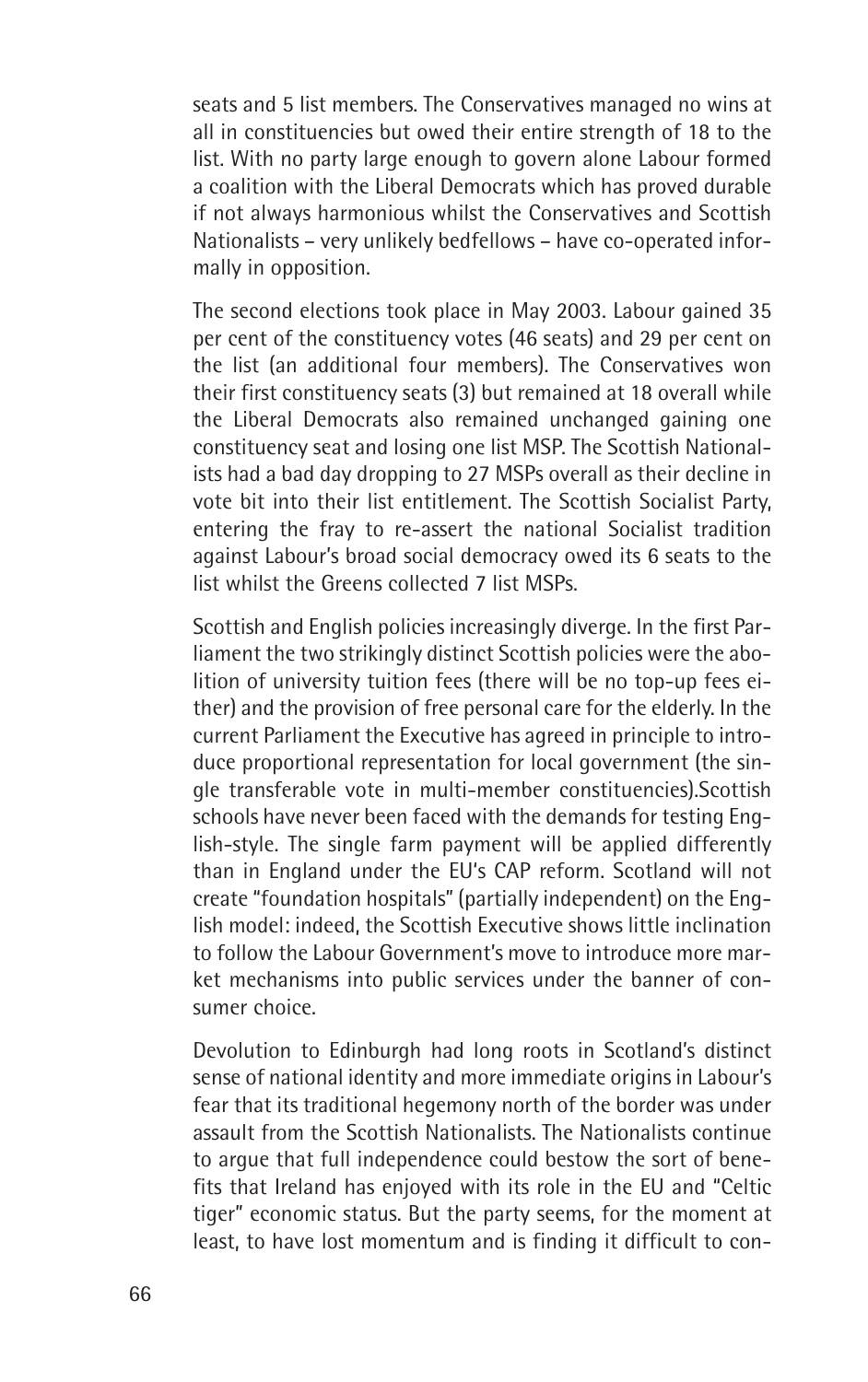vert from the party of protest to the role of parliamentary opposition. The Liberals have tasted government for the first time in well over half a century but, ironically given the traditional Liberal advocacy of proportional representation, have not done as well from it as they might have expected. In particular Liberal voters have been willing enough to vote for the party in constituencies but have strayed on the vote for the list. The Greens stood in no constituencies but based their campaign entirely on urging the electorate to give the party their second (i.e. list) vote.

Nor has Labour particular cause for rejoicing. The PR system has made it possible for Nationalist or Socialist MSPs to range over Labour-held constituencies waging guerrilla war against its strongholds. Obliged to govern in coalition, Labour has sought to differentiate itself from the UK Government.

The biggest winner in absolute terms is the Conservative Party – that most inveterate of all opponents of proportional representation. PR has given it life after death. Annihilated in 1997 it has re-branded itself as the Scottish Conservative Party and is comfortable in the role of opposition. In the 2001 general election it won one Westminster seat, in 2005 it managed to win two – hardly a triumph but at least a new beginning.

What happens next? In the medium term there is at least a possibility that the electoral system will change so as to eliminate the list system. It is unpopular with Labour MSPs in Edinburgh and with Scottish Labour MPs at Westminster because of the political marauding it allows to parties of protest. A single transferable vote in multi-member constituencies would preserve the proportional system within the constituency framework.

#### **Wales: a modified dependence**

When the Scottish Parliament came into existence it could be argued that Scotland was simply reclaiming a political nationality which had never been extinguished. The same could not be said of Wales. The Welsh Assembly stuttered into existence and has limped along in the face of public indifference and scepticism about its activities. There are three main reasons for this: the bare legitimacy of its birth; the deficiency of its powers; and the pretty unremitting hostility of the Welsh establishment in the shape of its Westminster MPs.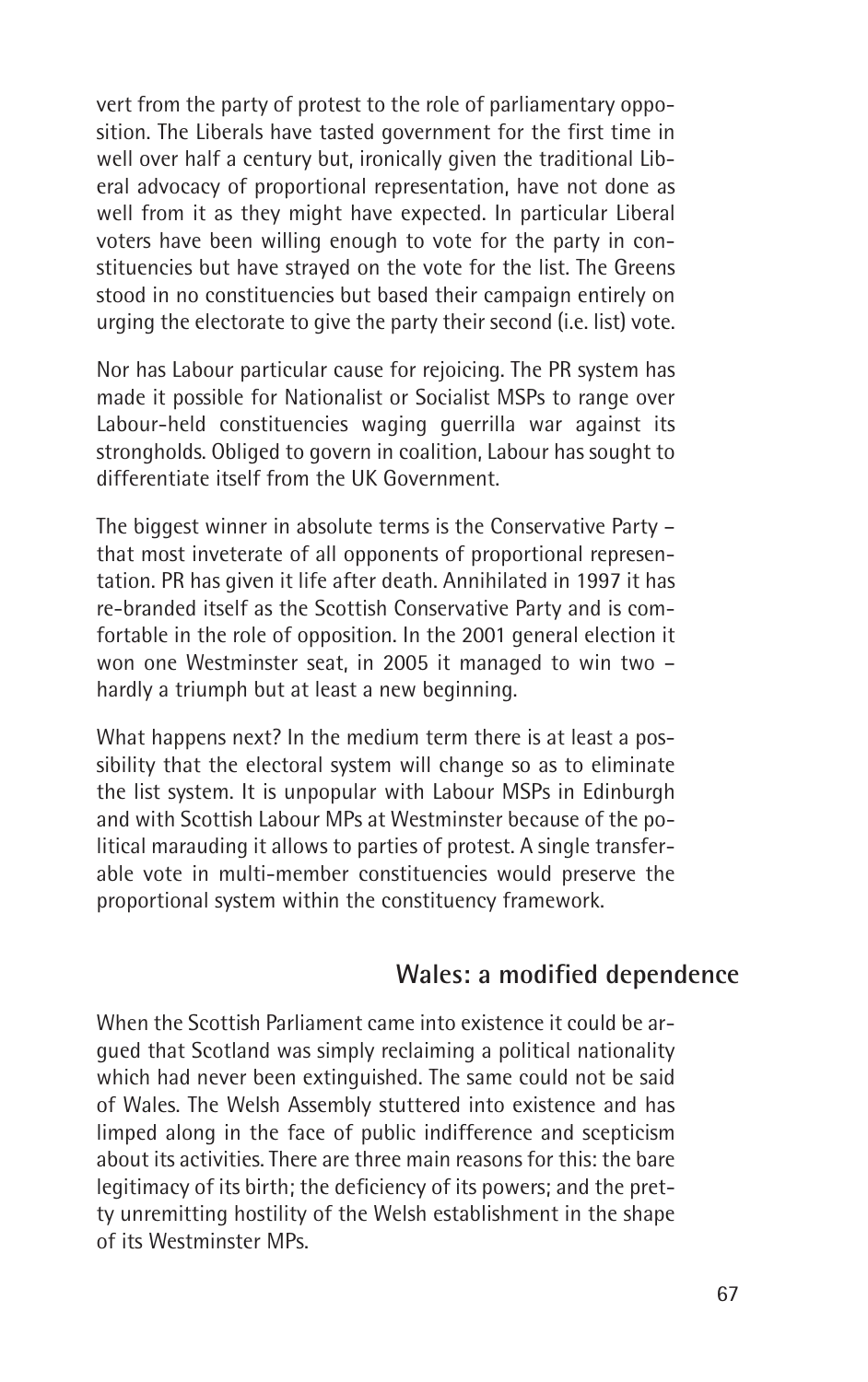Wales had been governed from London since the end of the thirteenth century when King Edward I subjugated a country which had, until then, been a half conquered land under the Norman and Angevin kings. The Statute of Rhyuddlan codified the settlement and saw the imposition of English common law in the principality on all matters except land claims. The great string of Plantagenet castles – Beaumaris, Caernarfon, Conway, Harlech – formed a ring of stone to hold down the conquered principality. English settlers, enticed by free land grants and the jurisdiction of their own law, brought the authority of the English church. Edward arranged for his son to be born in Caernarfon and the future Edward II became the first Prince of Wales in 1301.

Wales was formally brought into the Union by two acts passed in 1536 and 1542 under Henry VIII. Amongst other things they forbid the use of the Welsh language in the administration of the country. In 1746 an act of Parliament stated that that any law passed by Parliament that referred to England automatically included Wales. It remained law until 1967.

As in Scotland, the Callaghan Government held a referendum on devolution for Wales. The country voted NO by 956,330 votes to 243,048.

The industrial changes of the Thatcher years saw the demise of the Welsh industrial heartland based on coal and steel. The only challenge to the virtual one-party Labour monopoly in Wales was Plaid Cymru, the Welsh Nationalist Party. But although a Campaign for a Welsh Assembly was formed the Welsh Labour Party would have nothing to do with it and established instead its own policy commission. The Government set out its plans for Welsh devolution in July 1997 and held a referendum on September 18, 1997, one week later than the Scottish referendum.

In a turnout of just 50 per cent 559,419 voted for an assembly and 552,698 against – a majority of 0.6 per cent. The consequent legislation provided for an Assembly of 60 seats, two-thirds elected in constituencies and 20 from regional lists. In the 1999 elections Labour won 28 seats, all but one in constituencies, Plaid Cymru 17 including 9 constituency wins, the Conservatives 9 of which 8 were list seats and the Liberal Democrats 6. Fewer than half the electorate voted. Labour sought to govern as a minority party under a leader condemned as a London placeman but was defeated in a vote of no confidence and he resigned. It was re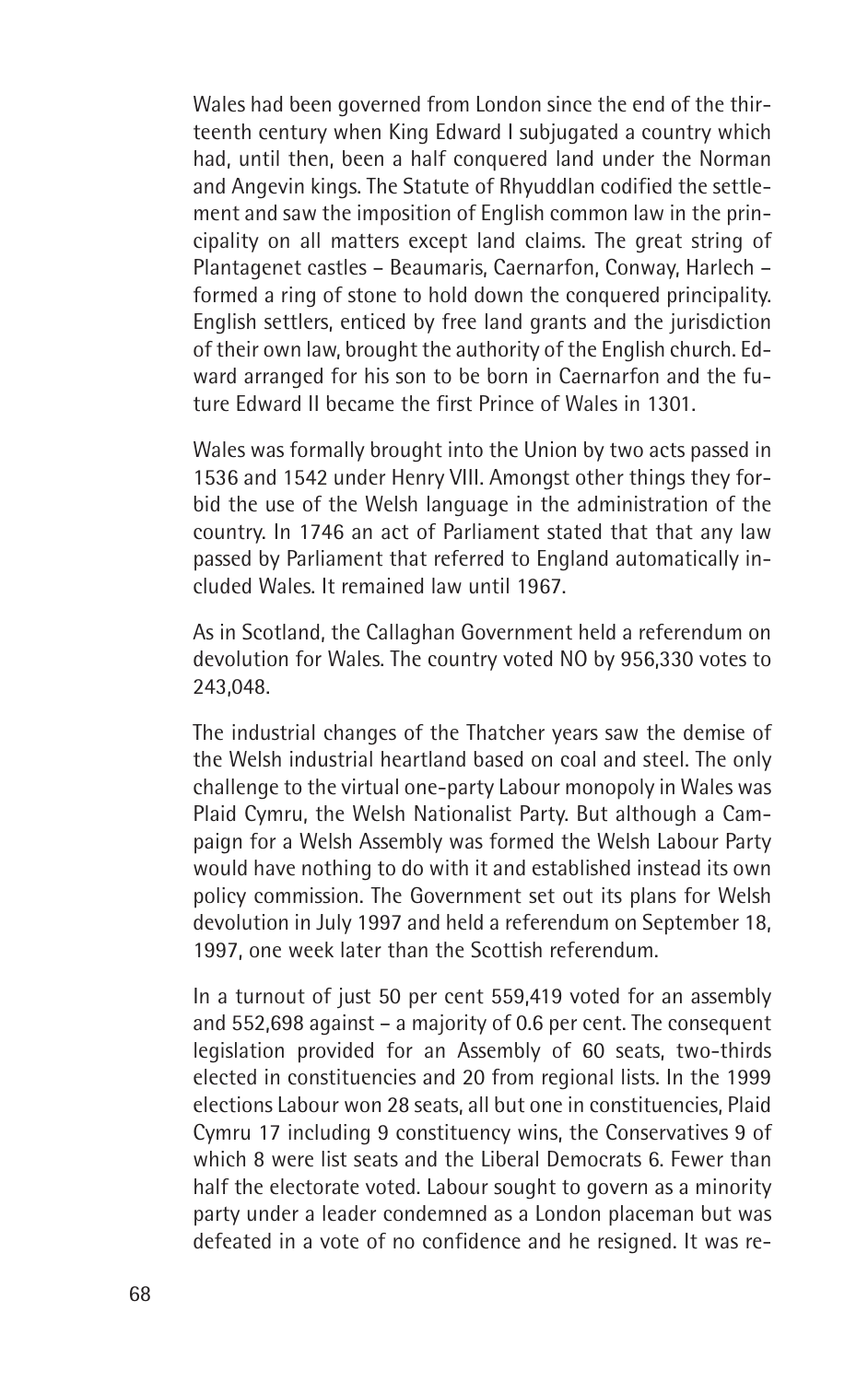placed by a Labour-Liberal coalition under a First Minister and eight other portfolio holders.

The second set of elections in 2003 saw a turnout of just 38.2 per cent. Labour gained two seats to hold exactly half the assembly total – all in individual constituencies. Plaid Cymru slipped to 12 and saw its share of the vote fall by 9 per cent mirroring the decline of the Scottish National Party. The Conservatives edged up to 11. Labour has formed a one-party administration.

The Welsh Assembly is a pallid body compared with the Scottish Parliament. It does not have full law making powers and cannot initiate primary legislation. Ministerial powers and functions over secondary legislation have been transferred to the Assembly. The Assembly delegates the executive powers to the First Secretary, who appoints a "cabinet" from the Assembly and these members sit on the relevant subject committees which have a policy-making and scrutiny role. From the beginning, then, the notion of executive and parliament is much more blurred than in Scotland even though the tendency has been to try to establish a clearer identity as the Welsh Assembly Government by separating legislative and executive functions and promoting the scrutiny power of backbenchers. There is no bar on the First Minister or cabinet members holding ministerial office in a UK Government.

The legislation setting up the Assembly also shows starkly the differences with Scotland. Whereas the legislation for Scotland listed the powers reserved to London, the Welsh act lists the responsibilities devolved: agriculture and fisheries; culture; economic development; education and training; environment; health; highways; housing; industry; local government; social services; sport and tourism; town and country planning; transport; water; and the Welsh language. The Assembly exercises its power by passing subordinate legislation made under an Act of Parliament.

So whereas the Scottish Parliament can make Scottish law the Welsh Assembly can only apply Westminster law. This is not to dismiss the role of the Assembly, but it does mean that Welsh administrations define themselves more by differentiation from the policies of the Labour Government in London than by creating an autonomous programme. So Wales is resisting bringing new providers into public services. It has abandoned the English panoply of tests in schools; it has its own structure of CAP reform. And, like the Scottish Parliament, the Assembly has almost complete freedom over how to spend the devolved budget.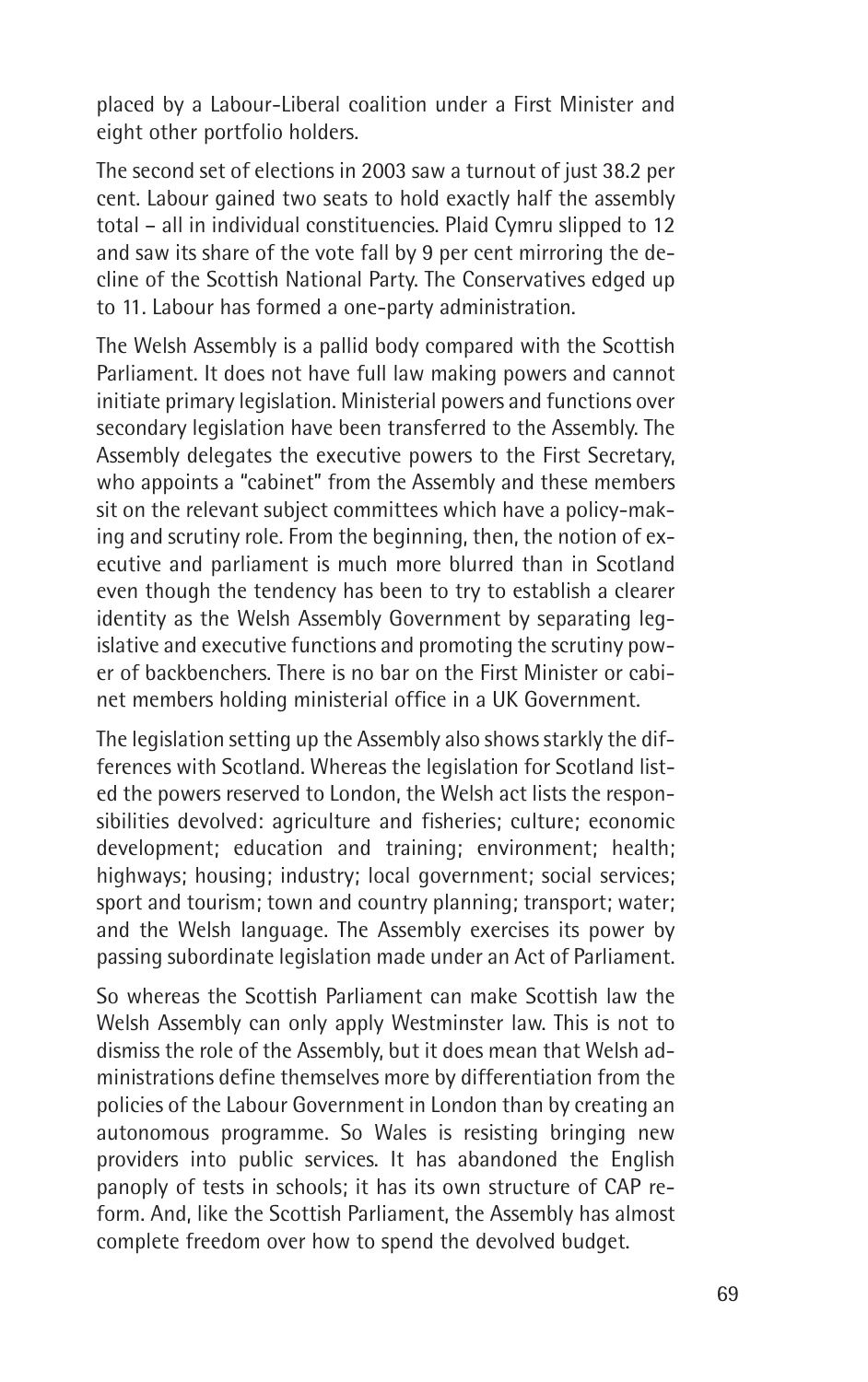In July 2002 the Assembly set up a commission under Lord Richard of Ammanford (a former UK commissioner in Brussels) to review the scope of the Assembly's powers and the number and method of election of Assembly members. It reported in the spring of 2004. It recommended that Wales should have a legislative Assembly, preferably with tax-varying powers. To meet the tasks of handling primary legislation its size should increase to 80 members and the Assembly should be reconstituted as a separate legislature and executive. The electoral system should change to one of single transferable vote. Pending these changes – which should be in place by 2011 – the competence for delegated powers should be extended.

The report makes important points about the difficulties of depending on the UK parliament for primary legislation. While the Assembly had persuaded Westminster to pass the primary legislation necessary to meet its most urgent priorities the time the process took to deliver change was frustrating. Having to make arrangements for Wales was a complication for Whitehall departments.

The problem was particularly acute in Westminster where substantial policies for Wales initiated by the Assembly executive might receive little scrutiny: the UK Government timetabled all legislation in Westminster and opposition parties were unlikely to focus on Welsh affairs in the time they allocated to scrutiny of different parts of the bill concerned, especially if the bulk of it referred to England. Because "real-life" problems rarely fitted into the definitions of the devolved powers the executive had been pushing against the limits of its powers and whilst those close to government had got to grips with what the Assembly could and could not do it still represented a major barrier to real accountability to the people.

Such changes could only come about, of course, by Act of Parliament at Westminster.

The official response of the Welsh government is still to come. But the enthusiasm has not been contagious. The Assembly is caught in the classic problem of the chicken and the egg. It cannot, its partisans say, really establish its political legitimacy and identity without new powers. But, say its detractors, it does not deserve new powers until it has proved that it can discharge effectively its present role and win public esteem.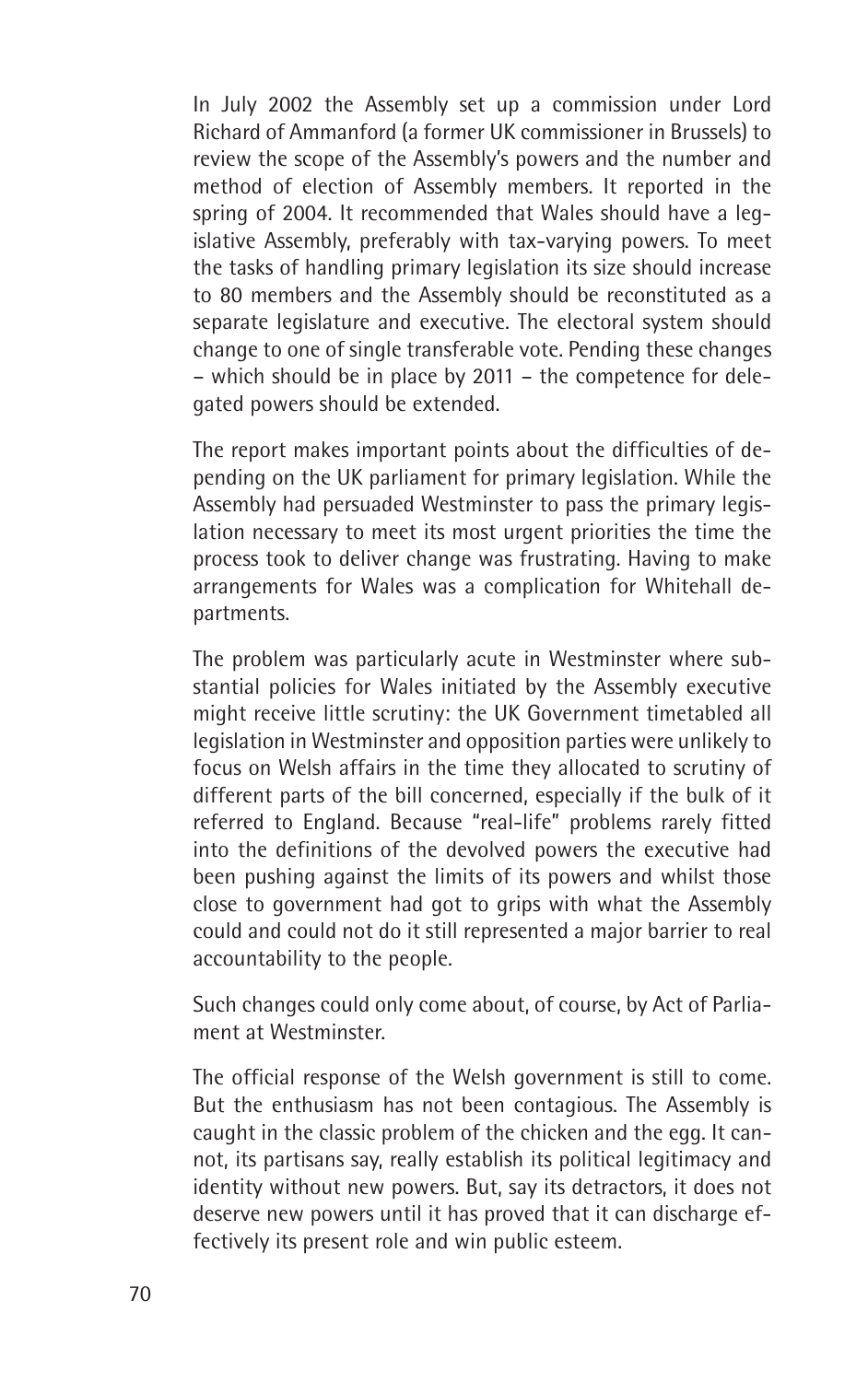The Conservatives have taken cautious refuge behind the argument that any significant change to the Assembly's competence would have to be approved in a referendum. Plaid Cymru and the Liberal-Democrats reacted broadly favourably to the proposals. The real vitriol has come from Labour's Welsh contingent at Westminster. Already unsympathetic to the Assembly and the activities of its members the bulk of them oppose additional powers and additional Assembly members because it would have the inevitable and necessary consequence of cutting the number of Welsh Westminster MPs (as will occur in Scotland at the general election.) The heavy over-representation of Welsh (overwhelmingly Labour) MPs at Westminster could not survive the loss of Westminster's legislative role for Wales. It would be a brave – and perhaps foolhardy- government in Westminster which embraced the Richard conclusions. If ever there was a candidate for that most valuable of golfing metaphors – the long grass – this is it.

### **The English patient**

What is the English response to Scottish and Welsh devolution? Devolution has turned the UK Government into a de facto government for England in many respects. If Scotland and Wales have been endowed politically with a national identity, what about England?

One answer is that there is no need to invent a problem. There is no indication of burning English resentment: as the vast majority of the inhabitants of the UK they are confident and secure. Another is to argue the case for an English Parliament, but this remains the proposition of a tiny fringe and is fraught with practical difficulty given the disproportionate size of England within the Union.

The Government's response was to argue the case for directly elected assemblies in the English regions. The Liberal Democrats, long-standing supporters of devolution, supported this policy on the grounds that whatever modest beginning Labour managed to engineer would inevitably grow with time. The Conservatives opposed it, preferring to argue for the return of as many regional functions as possible to local government and for a slimming down of Government regional machinery.

The White Paper "Your Region Your Choice" set out the basis for elected regional assemblies. It outlined fairly minimalist assemblies of 30 – 35 members elected by proportional representation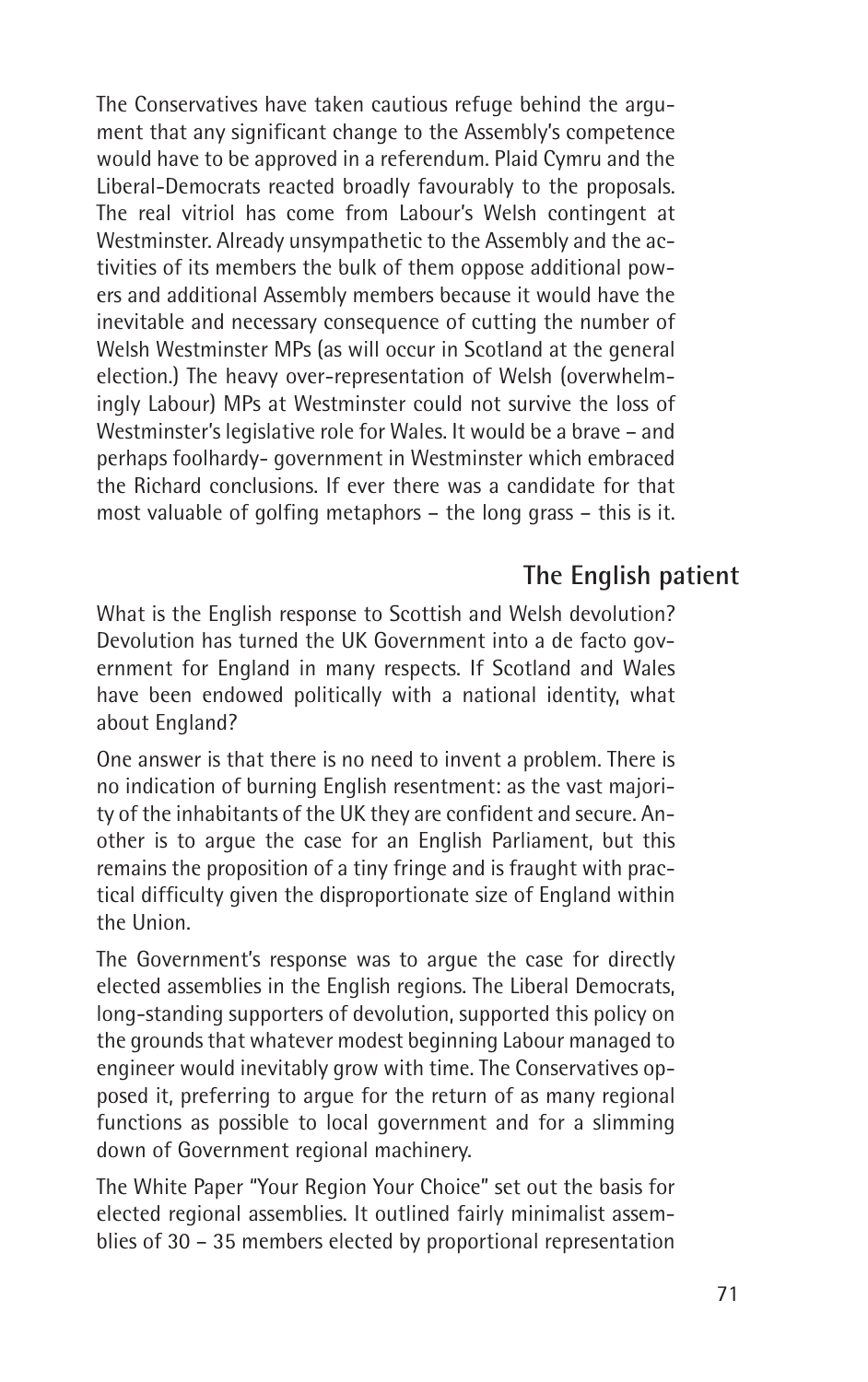on a single regional list with a broad over-view of planning, development and housing strategies but virtually no executive power. In order to counter the argument that this represented a new tier of government the Prime Minister pledged that if a regional voted for an assembly this would entail the abolition of two-tier structures of local government and their replacement by all-purpose unitary councils.

The Government took soundings to gauge the public appetite for assemblies and on the basis of what can only be described as a perfunctory response decreed that referendums would take place in the three northern regions – the North East; North West; and Yorkshire and the Humber. However, the first referendum on a regional assembly for the North East failed in November 2004. 77.9 per cent of the people voted No. The turn out was only 47.7 per cent. The two other referendums were subsequently cancelled.

The heart of the No campaign was to attack regional assemblies as adding a new tier of government, which is the case in areas already under unitary councils – between two thirds and 90 per cent of the population of the three regions. The assemblies, denied real power, would search for new competence, probably at the expense of existing local government whilst the elected members would have no discernible constituencies, no identity and no obvious accountability. Whilst the problems of the region were real enough, the assemblies would do nothing to answer them.

The Government's "public information" campaign rested on the proposition that taking strategic decisions locally will promote those policies which will narrow the economic divide between the regions and bring the legion of quangos under democratic control. It talked of regions taking control of their "destiny." The popular rejection was a blow to Deputy Prime Minister John Prescott – the real driving force behind regionalisation. But the overwhelming public response was one of apathy.

#### **London: Mr Livingstone I presume**

If devolution to Scotland and Wales can be described as policy departures, London is very much a case apart. A political identity for London dates from the 1888 creation of the London County Council (LCC, excluding the Corporation of the City of London – the Square Mile of the financial quarter) with 137 members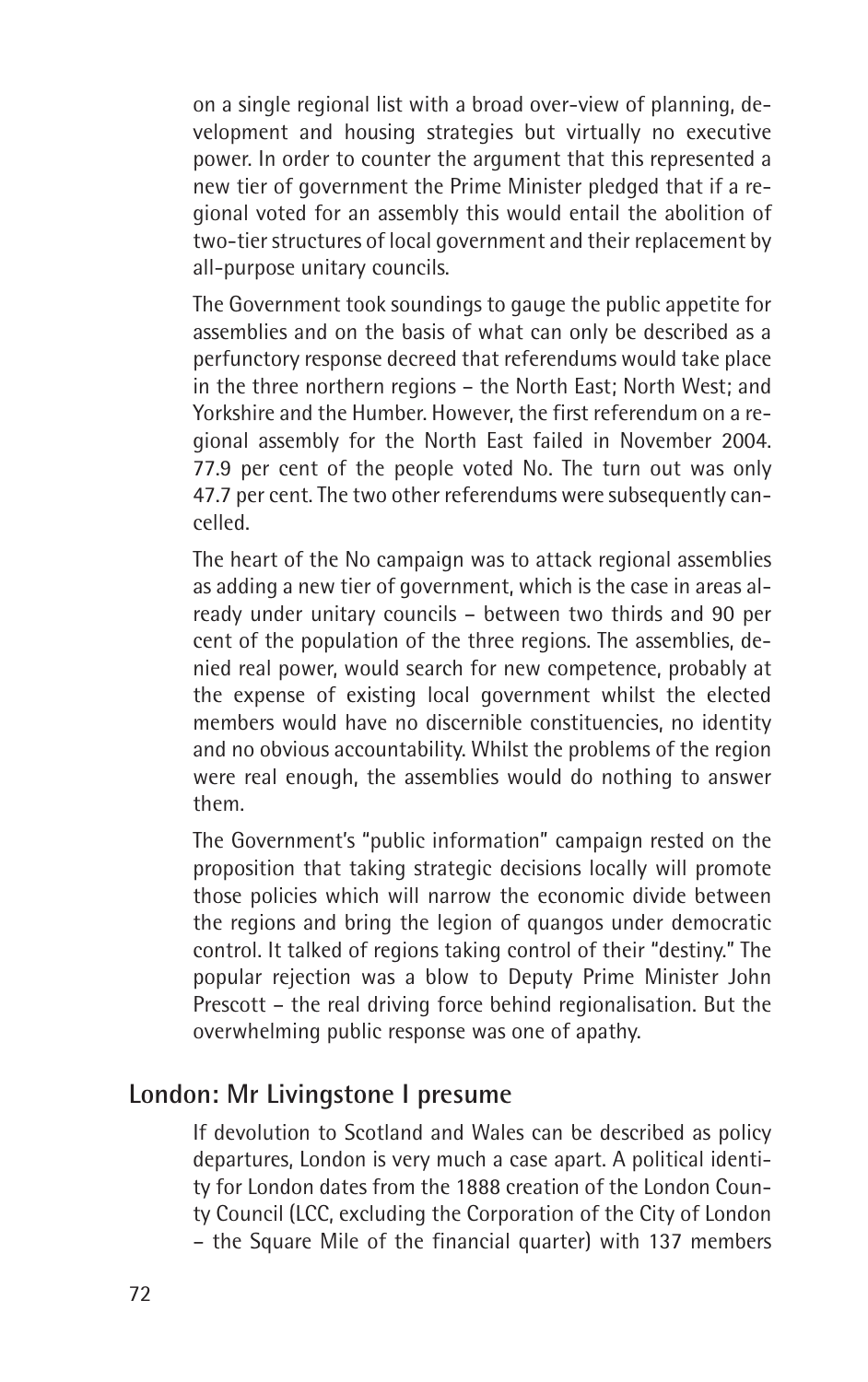governing 117 square miles. Its powers were limited – for example it had no power over Police or public utilities. It took over elementary education in 1905 though there were still 16 ad hoc bodies running services like Police, transport, the utilities and health. Meanwhile a lower tier of 28 boroughs were brought into existence in 1899. By 1939 the population of Greater London numbered 8.6m, and 20 per cent of the British population lived in it.

After much debate and a weighty Royal Commission the Greater London Council (GLC), taking London to its natural boundaries within the Green Belt, succeeded the LCC. An Inner London Education Authority assumed responsibility for education and the lower tier was reorganised into 33 boroughs.

The local elections of 1982 saw the Conservatives lose control of the GLC. Enter Ken Livingstone who, in an internal Labour Party coup, seized the leadership of the majority group. He took the GLC into heavy alternative politics – issue based activities which involved supporting causes as varied as IRA hunger-strikers, gay and lesbian groups, and striking miners. Unemployment figures were paraded on the façade of the grand GLC edifice immediately across Westminster Bridge from the House of Commons. In short, he set out to taunt the Thatcher Government. The era of the "loony left" council was born.

Mrs Thatcher was not accustomed to taking taunts in her stride. She decapitated the entire superstructure of London local government leaving in its place 33 all-purpose London boroughs. Mr Livingstone migrated to the House of Commons as MP for Brent East where he continued to practice alternative politics more to the discomfort of his own party than of the Conservative Government.

Labour came to power pledged to set up a strategic London authority. But it proceeded with immense caution – certainly tempted by nothing which could resemble the GLC. Its solution was to opt for a directly elected executive mayor with responsibilities for transport, economic development and Police (these competences took some time to devolve) and a Greater London Authority of 25 elected members.

The electoral arrangements put in place by the 1999 Act were complex. Voters pick a first and second choice for mayor, the second preferences being allocated until there is an overall winner. The boroughs are grouped into 15 first-past-the-post con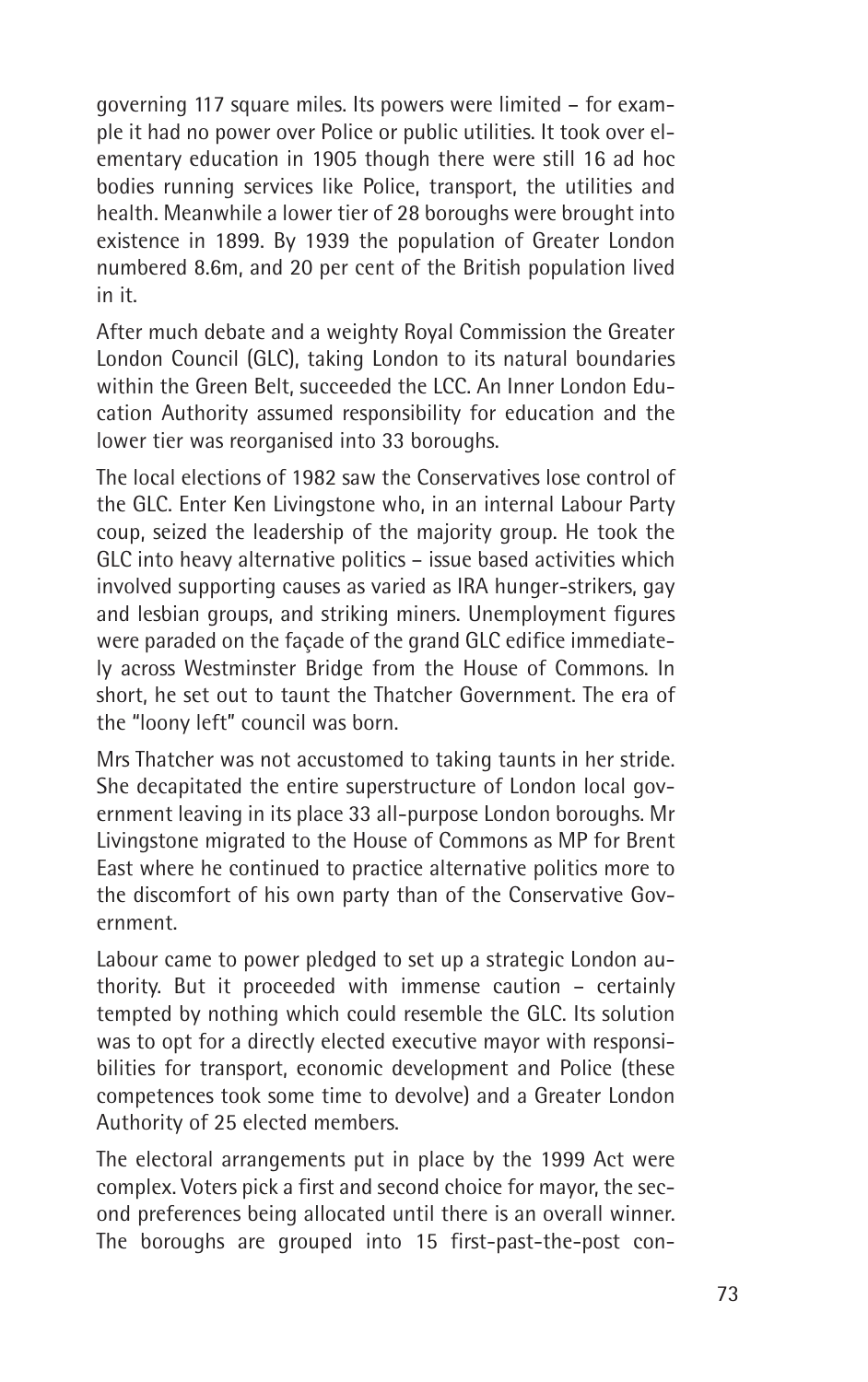stituencies to elect the members of the Assembly with a second list vote to top-up the total to 25 (as for Scotland and Wales). So each elector has four votes.

The Assembly's powers are largely confined to monitoring the GLA budget which is funded by a precept on the council tax collected by the boroughs.

Re-enter Mr Livingstone. Livingstone has made London almost synonymous with himself – helped by massive mishandling by the Labour Party. So determined was the Labour Government to keep Livingstone out of the mayoral job that it put up its own candidate. Livingstone stood as an independent in the first elections in 2000 and galloped to victory taking 39 per cent of the vote on the first ballot against 27 per cent for the Tory candidate and a miserable 13 per cent for the hapless Labour candidate. With second preferences counted Livingstone took nearly 58 per cent against 42 per cent for the Conservative. Significantly the turnout was just a third of the electorate. Labour and Conservatives tied at nine seats each for the Assembly followed by Liberal Democrats with 4 and Greens with three.

Livingstone proved no less a sore in Labour's side as he had for Mrs Thatcher. Leaving aside his spectacular disagreements with the Government on matters of foreign and domestic policy (Iraq, the Middle East, health and education policy) he waged a long war against Gordon Brown over the latter's insistence that London Underground modernisation had to be funded through a public-private partnership – a battle Livingstone finally lost. His most high-profile action has been the introduction of a £5 congestion charge for traffic within inner London during the working day.

Relations with the boroughs have been difficult largely because of the size of the budget demand. He has also spoken of merging the boroughs into five super-authorities: not something within his power. Both running costs and staffing have increased whilst the Government Office for London still retains an important role.

There is a debate about whether the mayoral powers are adequate, with calls for the devolution of powers over local government funding, health, higher and further education and housing finance. Livingstone argues that it would be inconsistent for the proposed regional assemblies to have competences he lacks – for example, housing, funding for sport and the arts and neighbour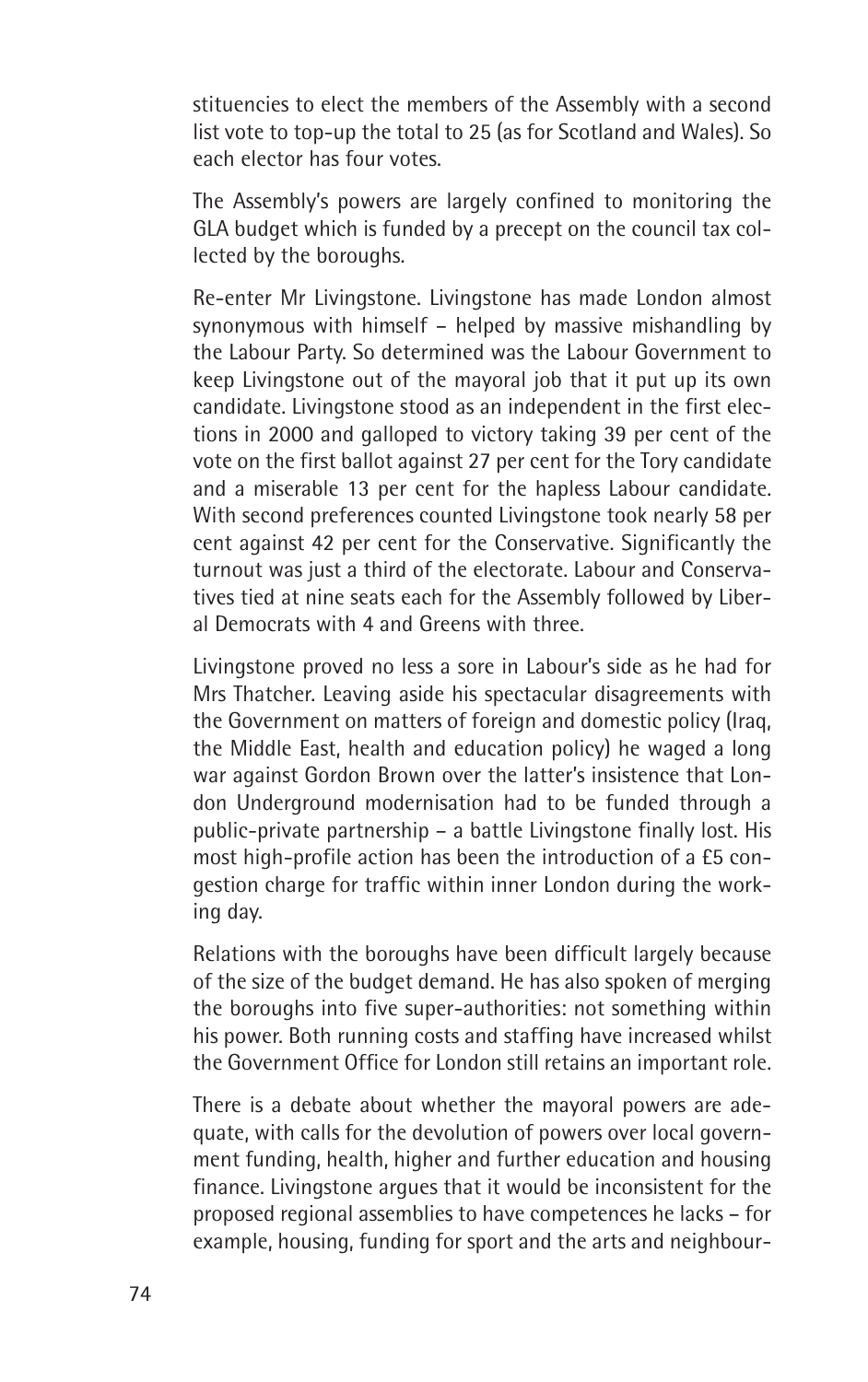hood renewal. But there is no sign that Labour is tempted by further devolution: indeed it has specifically rejected the idea of "piggy-backing" more powers for the London mayor on the legislation to set up the regional assemblies.

By the time of the second set of London elections in 2004 strange things had happened. Ken Livingstone had been readmitted into the Labour Party with the Prime Minister's praise tinkling if not ringing in his ears. His election literature required a microscopic examination to detect any mention of the Labour Party whilst his fierce opposition to the Iraq war and his helpful suggestion that the Saudi royal family should be strung up at the nearest lamppost indicated that the independent had come to the help of Labour rather than the other way round.

In the event he was returned as mayor with a reduced majority over the Conservative candidate. In the Assembly elections the Conservatives held at nine members, Labour slipped to seven, the Liberal Democrats gained one to five, Greens were down one at two while the United Kingdom Independence Party won two seats, the latter three parties owing their representation to the list. The changes made it possible that Livingstone would face more opposition over his budget and development plans than in the first mayoralty. It is not expected that this situation will achieve Livingstone's metamorphosis into a shining light of Labour loyalism.

#### **Conclusion**

Regionalism is a developing agenda in Britain. Top what extent regionalism is accompanied by devolution is the key question. No party has declared that it will abolish Labour's new structures. A question mark sits over the future of regional assemblies should they ever come into existence. The wider constitutional agenda, notably the future role and composition of the House of Lords, is still in the air. Britain remains a centralised state tempered with devolution. The tectonic plates of politics may not have shifted: there have been, nonetheless, a series of modest tremours. Since there is still no sign of Tony Blair delivering on his 1997 promise to reconcile Britain to an unequivocal engagement in Europe the changes in the governance of Britain may well stand as his eventual political legacy.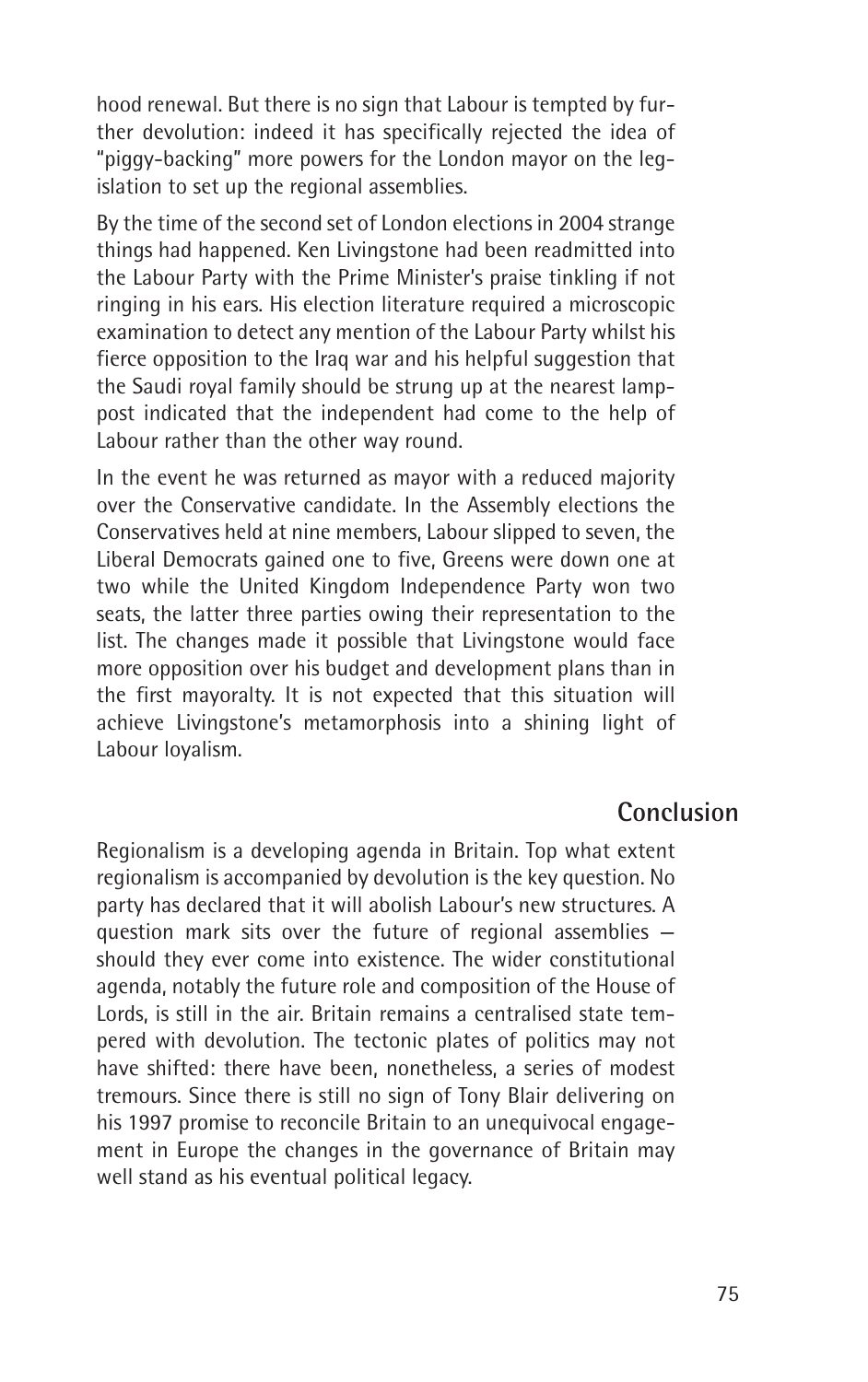# **Chapter 4**

#### **Roland Koch**

## **German Federalism and British Devolution: Tow Sides of a European Debate**

Within the member states of the European Union, the term "federalism" has different connotations. This is especially true of Great Britain and Germany. On the island, "federalism" is frequently used as a synonym for Brussels' inclination towards centralism and a European superstate. In Germany's political discourse, on the other hand, federalism is a familiar term which runs like a thread through the entire German constitutional history. It is also a symbol of the successful historical development of the Federal Republic of Germany after World War II, of cultural diversity and moderation. In Germany, federalism describes the relationship between the Federal Government and the Länder (Federal States) as formulated in the German Constitution, the 'Grundgesetz'. In this context, the term is used neutrally and indicates neither a pronounced federalist nor unitarian tendency. Federalism is a dynamic term. It describes a process between unity and diversity that helps to cope with the new challenges that the government is faced with, thereby contributing to a common identity. For this reason, the debate itself about German federalism and its British counterpart – devolution – is first of all a natural and necessary reaction to the challenges of change. This explains why the discussion has regained momentum with the largest expansion in the history of the European Union. In Great Britain, there is an on-going debate about the establishment of additional regional parliaments, and in Germany, a commission for the modernisation of the federal structure was set up in November 2003. As is known, it concluded in December 2004 without a result. However, the challenge remains. Among the core issues of these discussions are the relationship between citizens and the state, the legal balance between local authorities, the Federal States (Länder), the nation state and the supra-national unit as well as measures to safeguard livelihoods, the problemsolving competence of public agencies and – last but not least – competitiveness in an increasingly interlinked world. The terms 'federalism' and 'devolution' are the expression of an ordered system which exists between the various levels and, at the same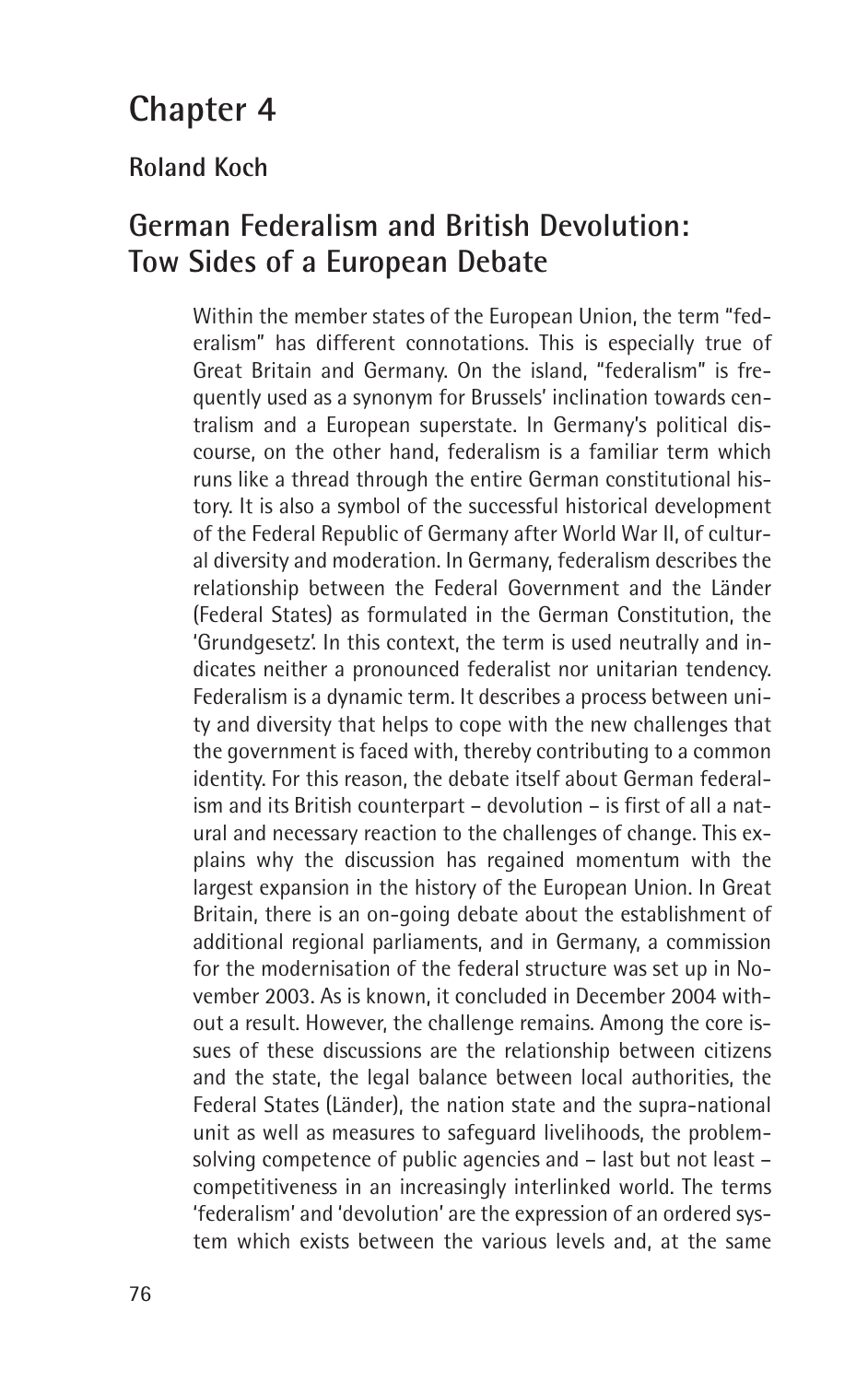time, help contribute to the solution of existing problems; they are the subject as well as the object of political discourse. Based on my six-year experience as Minister-President of the Land (Federal State) of Hesse, I will be referring primarily to the German example, without, however, losing sight of the British debate.

The debate about German federalism and British devolution is inextricably linked to the experiences that the Germans and the British have had with their respective governmental systems, with nation and nation state to how they feel about handing over state sovereignty to a higher as well as a lower level. At first, it seems easier to find differences than common ground. Unlike Great Britain or France, Germany has no historically evolved centre. In Great Britain and France, the birth of the nation occurred at a time when Germany still had no political sense of togetherness whatsoever. The principle of federalism pre-dates both the German nation state and its modern state structure. Federalism was a feature even of the Holy Roman Empire in the late middle ages. Imperial reform has been attempted many times since the late 15th century. It was needed as – due to the complex territorial situation – it was impossible for the Empire or any single large territorial state to guarantee the preservation of peace and law within and without against feuds and to ensure self-help. The Holy Roman Empire's political ability to act was closely linked to the dualism of the emperor ('Kaiser') and the estates represented in the Reichstag (Imperial Diet). This was even truer of the development after 1648.

Above all else, the *ius foederis* was an expression of territorial sovereignty while the powers of the Empire were rather limited. In his treatise "De statu Imperii Germanici", published in 1667 under a pseudonym, Samuel Pufendorf undertook a scathing analysis of the state of the Holy Roman Empire, and, measured by Aristotelian theories on the different types of state, spoke of an "irregular and monstrosity-like structure"; in the course of time, through "the negligence of the emperor, the ambition of the princes and the machinations of the clergy", it developed "from a regular monarchy into such a disharmonious form of state", into a monarchy that was limited in appearance, but that was not yet a federation of several states. Pufendorf called this interim phase a "permanent source for the deadly disease and the inner revolution of the Empire" so that G.W.F. Hegel in his treatise on the Constitution towards the end of the Holy Roman Empire would use the image of a tree that had lost its fruit.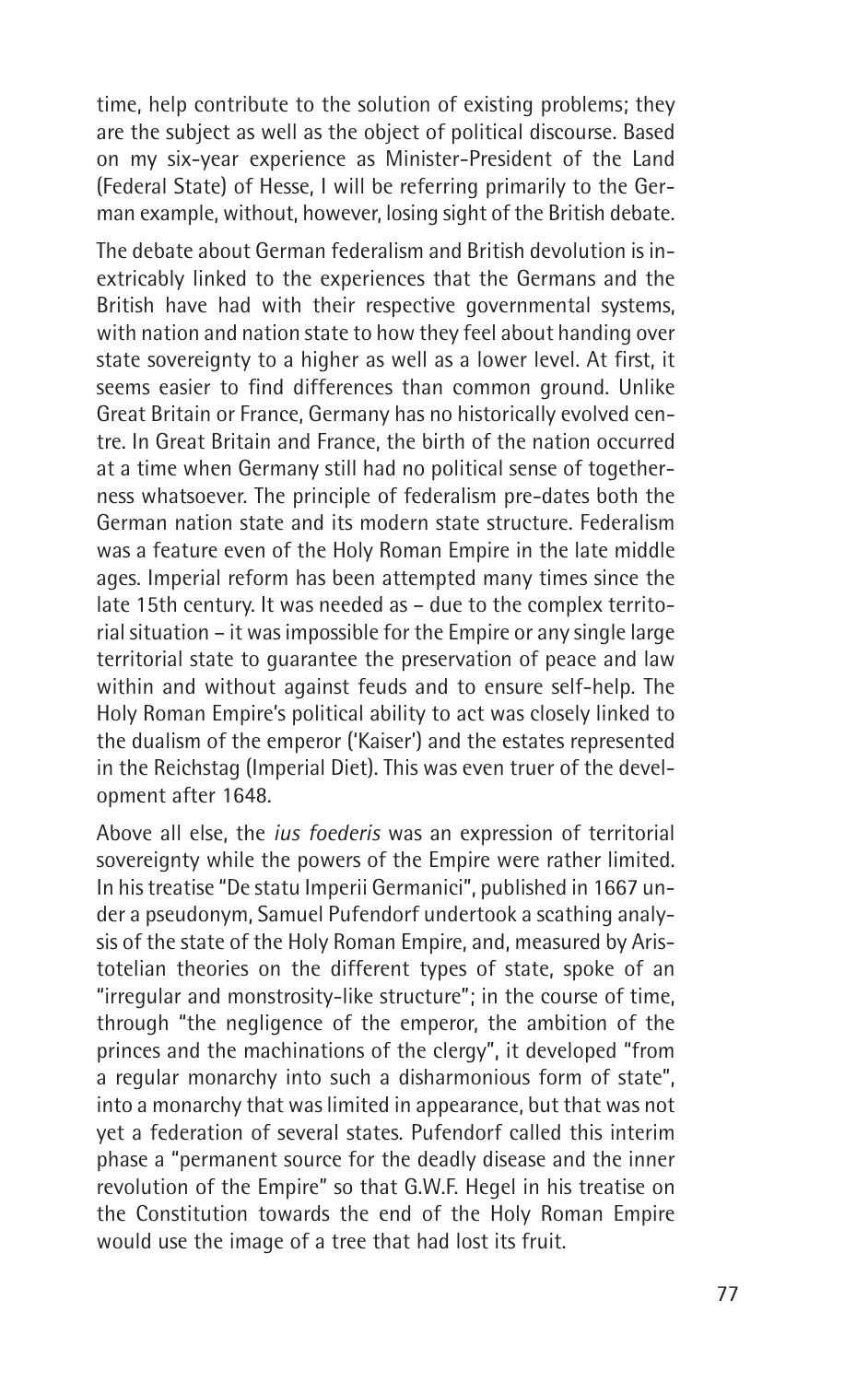It was not until the time of the French revolution, when the Germans first prepared to become a nation, that political hopes in Germany were associated with the term "federal". The German national movement was never so centralist as to be against an ancient traditional and regional pride. However, the model of the German Federation, created without consulting the people and from the top down, clearly shows the lacking problem-solving capability of confederate organisations. The issue of a federal state versus a confederation of states therefore was the subject of long and passionate debates in the 19th century. The bitter controversies in the Frankfurter Paulskirche (St. Paul's church in Frankfurt) in 1848 have become part of our collective memory. The problems of the German Empire of 1871 partially stemmed from its constitution which, in theory, was based on a confederation of states, whereas in reality it was more of a federal state, with Prussia in a hegemonic position. To achieve the right balance between unity and diversity was a challenge to the Weimar democracy and continues to remain one for the political order of the 'Grundgesetz' (German Constitution). Unitarism cannot explain the rise of Hitler, but it is significant that the destruction of the federal order was one of the first steps taken by the National Socialists once they had seized power.

During the almost six decades since the establishment of the Federal Republic of Germany in 1949, the federal system has served Germany well. The very origins of the 'Grundgesetz' were guided by clear federal principles. Although the historic and regional background was not always respected by the occupation forces in the Länder which they established, these Länder nevertheless managed to develop into reliable entities and political units with their own identity. From the outset, functioning federalism in the Federal Republic was linked to the participation of the Länder in shaping the federal government's political will. The independent existence of the Länder with their own legislative power and independent administration, and the decision to have a Federal Council (Bundesrat, Upper House of Parliament) representing the governments of the Länder, are an expression of this compromise. This is where any reform of federalism must start.

Since 1949, the system as defined by the 'Grundgesetz' has continuously shifted in favour of the central power. Simultaneously, the tasks of government action have changed. The European Union triggered a qualitative jump in this respect, which concerns all states. European unification is not conceivable without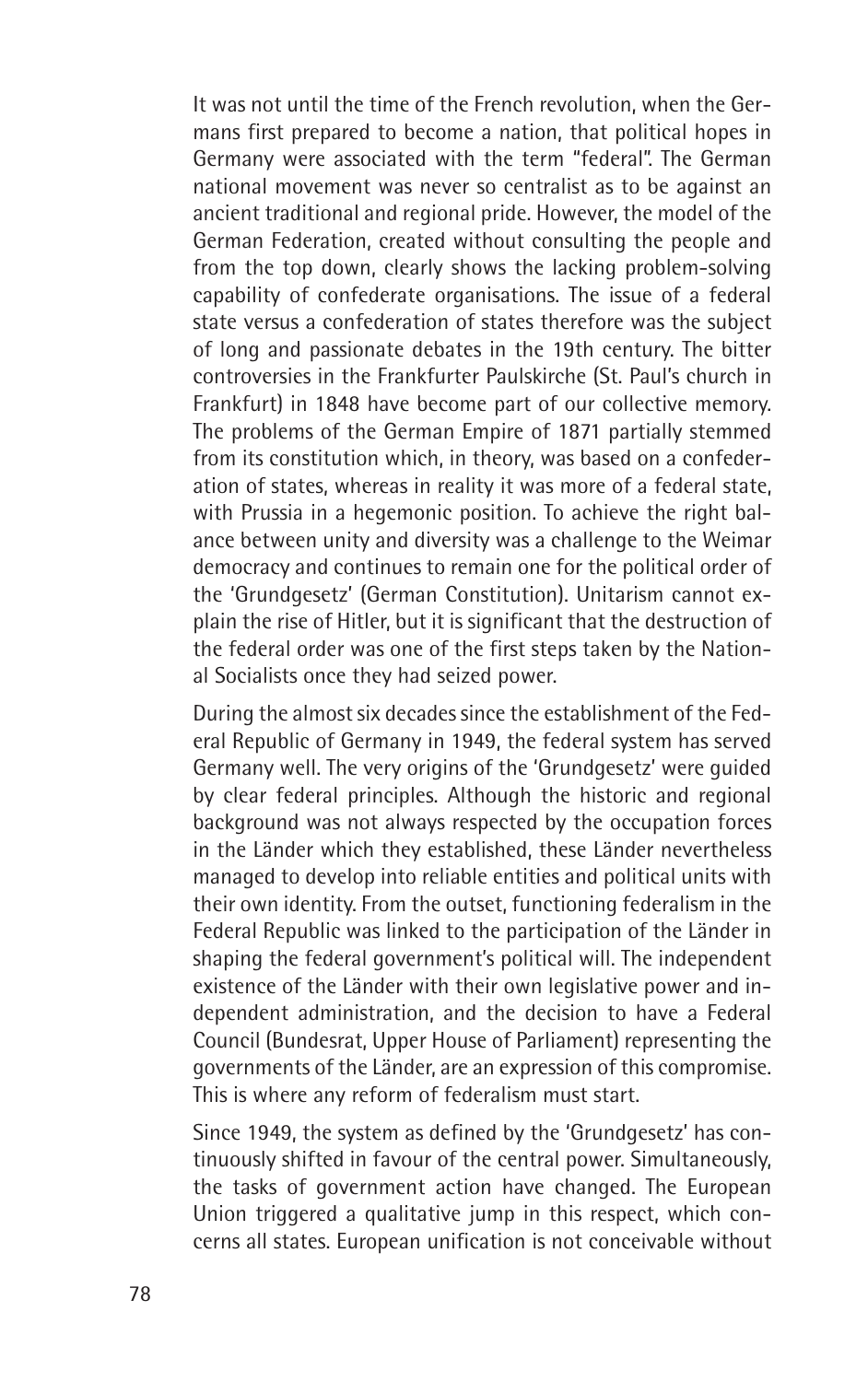handing over some sovereignty. There is no doubt that even today the European Union has some characteristics of state quality: It is an acknowledged subject of international law; it concludes international agreements; ambassadors from nations across the world are accredited to the EU, and it has independent organs.

Federalism cannot remain unaffected by these changes. The increasing transfer of sovereign powers to the European level, a higher level of conflicting legislation, the growing number of joint tasks – all these developments have diminished the autonomous responsibilities of the Länder, and the question of establishing a new balance must clearly be addressed urgently. The increasing disentanglement of tasks inherent in this makes it more and more difficult for the citizen to perceive and understand governmental action. However, this is no indication of a crisis of federalism. On the contrary – federalism has proved that it works well as a regulatory principle. What we have to decide on now are the rights of the Federal Council, the reduction of mixed financing, and on who is responsible for the implementation of EU law as a consequence of the present conditions.

By comparison, the term 'devolution' has a different meaning in the British constitution. It cannot be compared with the German experience. However, again it can only be understood in a European context. In British constitutional history, decentralisation does not have a long-standing tradition. Yet in the last few years, there were larger shifts in this area than were considered possible for a long time. The 1997 referenda have cleared the way for elections to independent parliaments in Scotland and in Wales, and the re-introduction of a parliament in Northern Ireland gave new impetus to a difficult debate. There remains a difference that has to do with constitutional law and goes beyond our different experiences: Federalism sees sovereignty as the sovereignty of the people, while in devolution, the term relates to the sovereignty of parliament. Devolution can thus be best understood as a decentralisation decision by the British Parliament without any guarantee that it will last. As in Germany, the devolution debate in Britain is used as a political instrument. The central state regards devolution as an instrument for stabilisation, the regions see it as a step on the way towards greater autonomy. However, there is no desire to bring the United Kingdom in line with German conditions. Devolution is no political panacea, but its con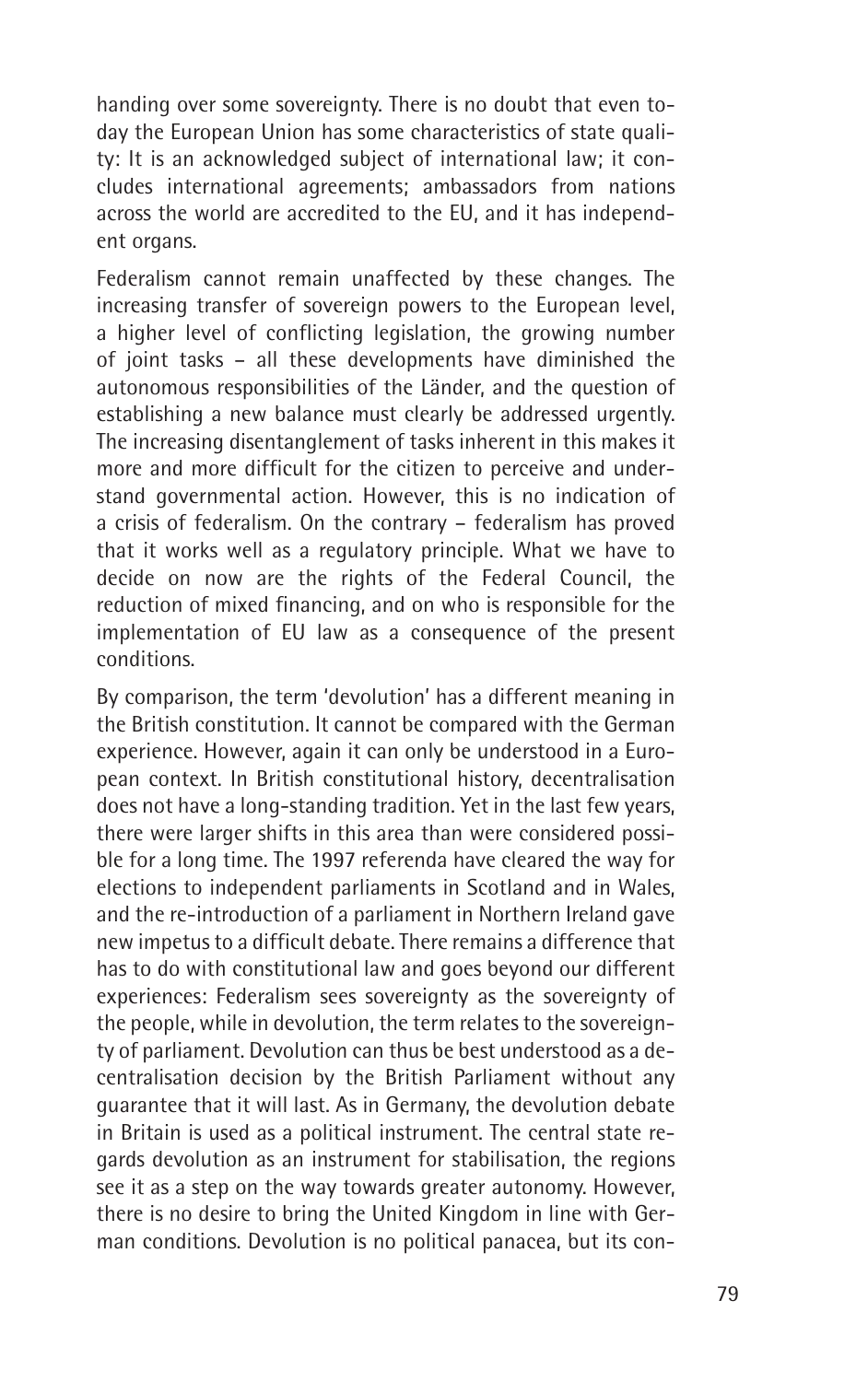sequences show – for example regarding the introduction of a second vote for regional lists – how quickly even well-proven traditions like the one-party system can end up under a microscope. In the end, the term 'devolution' describes the task of finding new ways of political participation.

The German term "Bürgernähe" (closeness to the citizens) is an incomplete description of what is at the heart of democratic legitimacy. Europe's political unity will not emerge on its own; it is not automatic. Quite the contrary: Europe as a political project needs a democratic legitimacy which continuously renews itself. Just as our nation states, Europe needs the approval of its people. This means that decisions must be made in close proximity to the citizens, i.e. at a level where these decisions have the utmost efficacy and credibility. Putting into practice the idea of subsidiarity will decide the success of the project of European integration. This idea takes us back to the issues that must be dealt with at the national level, i.e. with regard to the relationship between federal state and member state.

Regarding the German discussion, a critical analysis shows intensely interwoven decision-making levels of the Federal Government and the Länder. According to German constitutional law, joint tasks are those where the Federal Government and the Länder are jointly responsible for planning, decision-making and financing with regard to tasks that are mainly in the Länder's areas of competence. The extensive use of conflicting legislation, which the Federal Constitutional Court did nothing to prevent, has furthered this development. In accordance with Article 75 of the 'Grundgesetz', and on condition that "equal living conditions" are ensured or that legal and economic unity is maintained, the Federal Government is entitled to create a framework of regulations for the legislation of the Länder. This becomes even clearer when we look at the financial system. Article 104 a of the 'Grundgesetz' bans the Federal Government and the Länder from financing projects that do not necessarily fall within their purview ("principle of connexity"). It is the Federal Government that determines the level of tax and the different tax rates, thus limiting the options of the Länder to set up their own independent tax policies. As, in addition, a large amount of any additional tax revenue collected by the Länder is redistributed on the basis of the equalization law of revenue and costs between Government and Länder ("Länderfinanzausgleich"), tax-paying citizens are losing their influence on shaping the political will in their own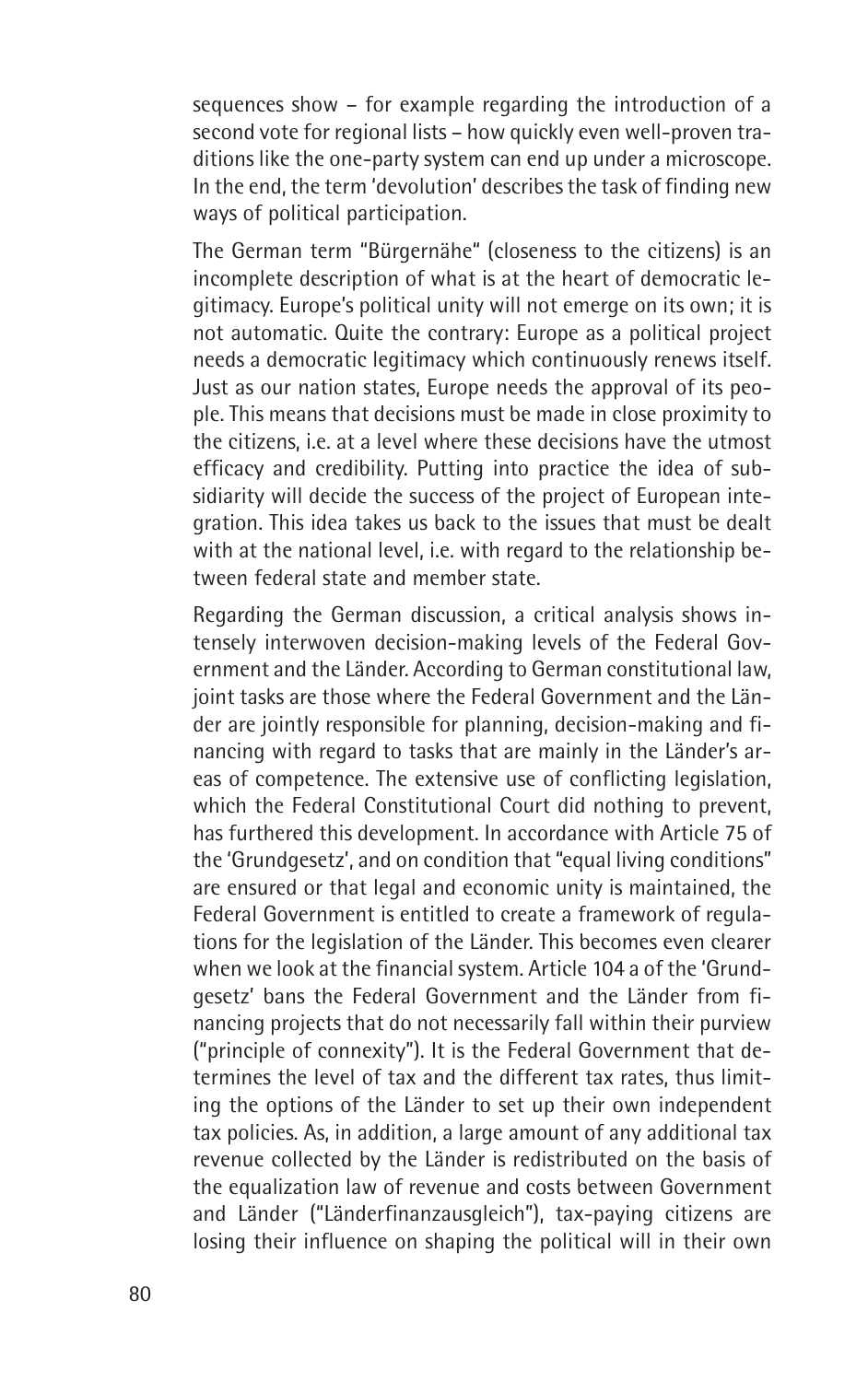Federal State since they are only indirectly able to hold those who decide on politics responsible for their actions.

Therefore, the issue at the centre of the present debate, in the Commission 2003-04 and beyond, about federalism reform in Germany is to set the right general conditions for more competition between the individual Länder, with the aim to disentangle the federal system and to strengthen the options of the Länder to determine their own legislative responsibilities. As a result, there has been a creeping shift of competencies from the Länder to the Federal Government as well as a growing entanglement of financial competences and an increase in allocations, joint tasks and tasks with mixed financing, with the Länder ending up with sole financial responsibility in the vertical relationship between Federal Government and Länder. This burden could be eased by taking several steps: the principle of subsidiarity should be strengthened by limiting the federation principle to "help to selfhelp", there should be a reduction of mixed financing, the Länder could have tax autonomy for example regarding general property tax, property acquisition tax and inheritance tax, and, finally, by reforming corporate, income, and corporation income tax.

This situation is the starting point for action. What needs to be done is to find new room for action without endangering the underlying balance. There are obvious parallels to the European Constitutional Convention. It is no coincidence that the issue of competence distribution was at the centre of the work on the draft of the European Constitution. Here too subsidiarity is the key. One of the key policy shaping issues of the future is whether it will be possible to maintain the balance in the new greater European Union. In order to achieve the right balance between unity and diversity, between plurality and integration, other levels such as political culture and general living conditions have to be considered. Up to now, Europe has fared well with this diversity. And every time Brussels has gone overboard with control mania – examples such as the regulation of tractor seats are well-known – , it rightly met with opposition. The German experience with regional plurality and highly diverse political cultures has been good. It is the *discordia concors* that has always been the charming side of German federalism. What works in a small context – for the diversity within the nation states – must also be true of the big context – the Europe of 25. Ultimately, the coexistence of phenomena that cannot really be compared such as "German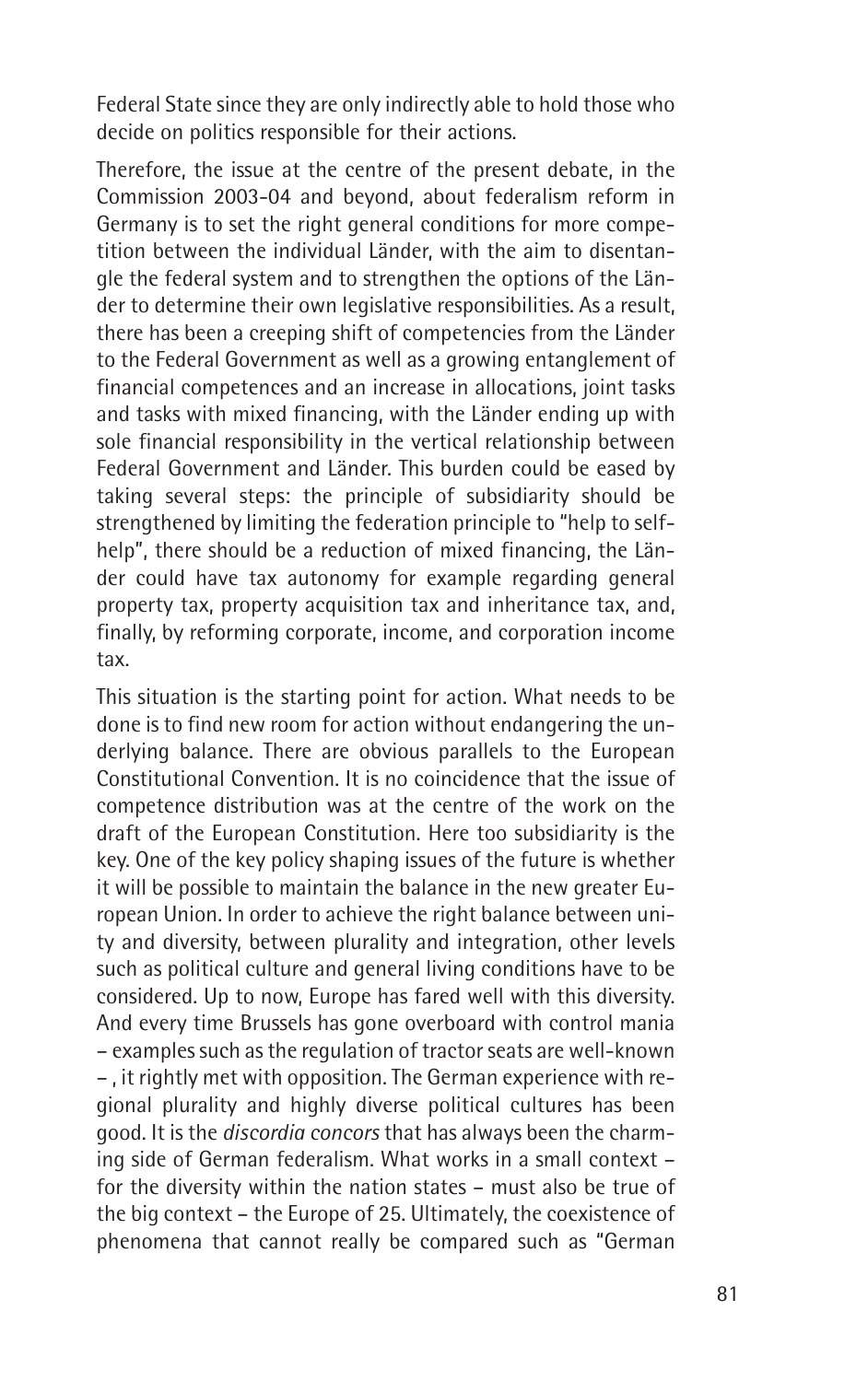federalism" and "British devolution" are proof of unity in diversity, Europe's secret recipe for success. The increasingly tight-knit Union and the qualitative and quantitative push of EU expansion are a particular challenge. Very British qualities will be in demand once again if we are to succeed in dealing with this challenge: common sense, tolerance, and the ability of never losing sight of the core issue of political union – the welfare of the people.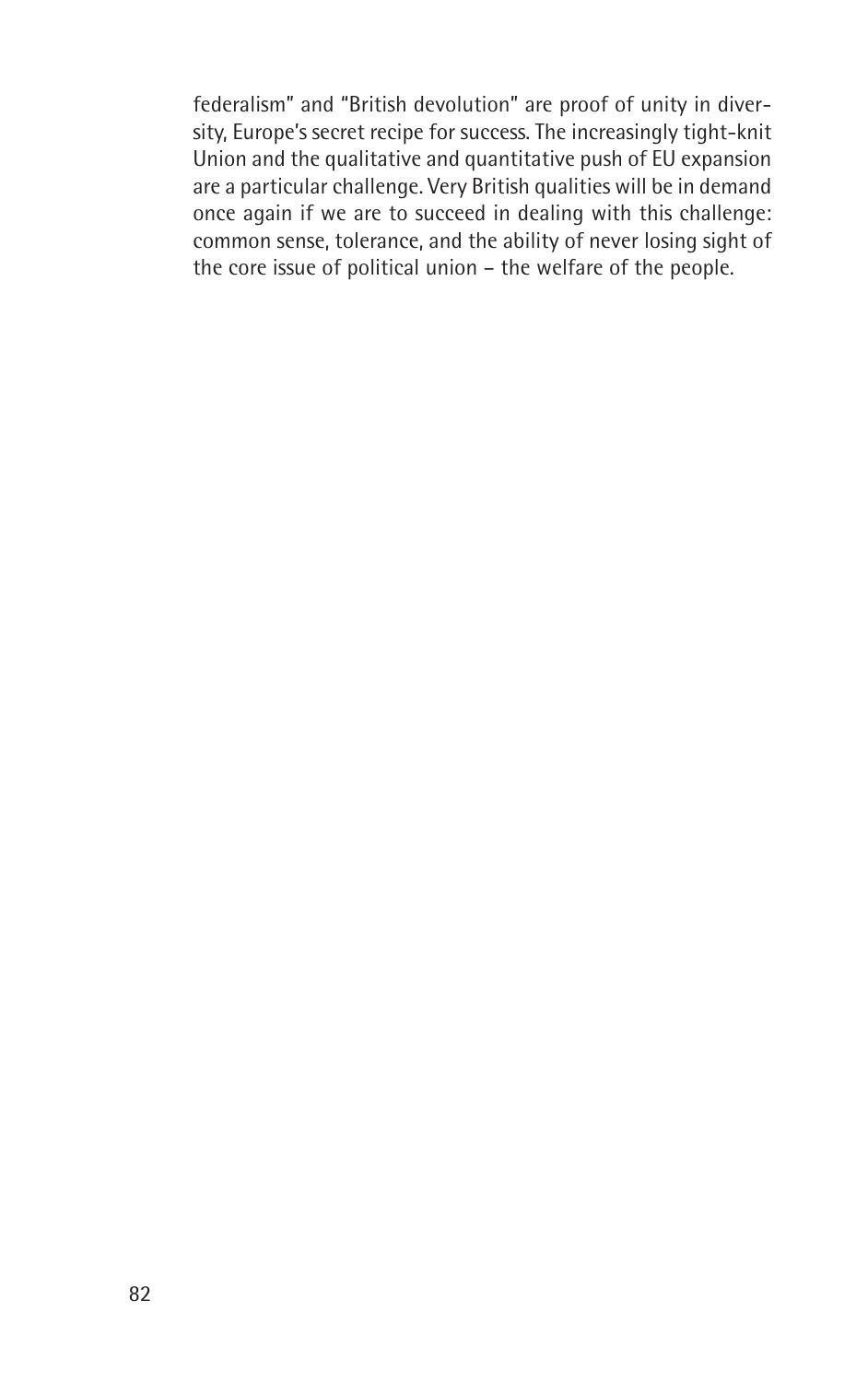# **Chapter 5**

### **David Willetts**

# **Conservatism and Christian Democracy: Three Principles of Public Sector Reform**

A contribution to a book on 20 years of Cadenabbia calls to do the obvious: to compare and contrast British Conservatism and continental Christian Democracy. I do so not as an academic exercise but because these differences help us to understand an issue that is at the heart of today's political debate in Britain – our public services.

It has become more and more clear that despite the many things that Great Britain has achieved it has under-performed catastrophically compared with other European countries in public services. Our healthcare system is rated by the World Health Organisation as less responsive to the needs of patients than most other advanced Western countries (17th behind the USA, France, Germany). Our educational system has its weaknesses too. 36 per cent of adults of working age lack basic school leaving qualifications, compared to 28 per cent in France and just 17 per cent in Germany. Something has gone wrong. This is where we in Great Britain have much to learn. I want to try to set out in this chapter what that might be. But first, some history.

British Conservatives used to pride ourselves on our political success, a striking contrast with much of the Continent. The Centre-Right was strong in Britain and in government for twothirds of the 20<sup>th</sup> century. Yet on much of the Continent the Centre-Right was weak and often out of power. A crucial reason for this weakness was that it was divided between several different political parties. Usually this division took the form of a rural, communitarian, traditionalist, Church Party and separately a liberal, rationalist anti-clerical pro-market Party. In Britain these different forces were held together within one mainstream political party. It remains to this day the clue to the distinctive identity of British Conservatism. To understand this contrast between the Continent and Britain we have to look right back into history.

The first distinctive continental European expressions of what one might regard as a Conservative disposition appear in the late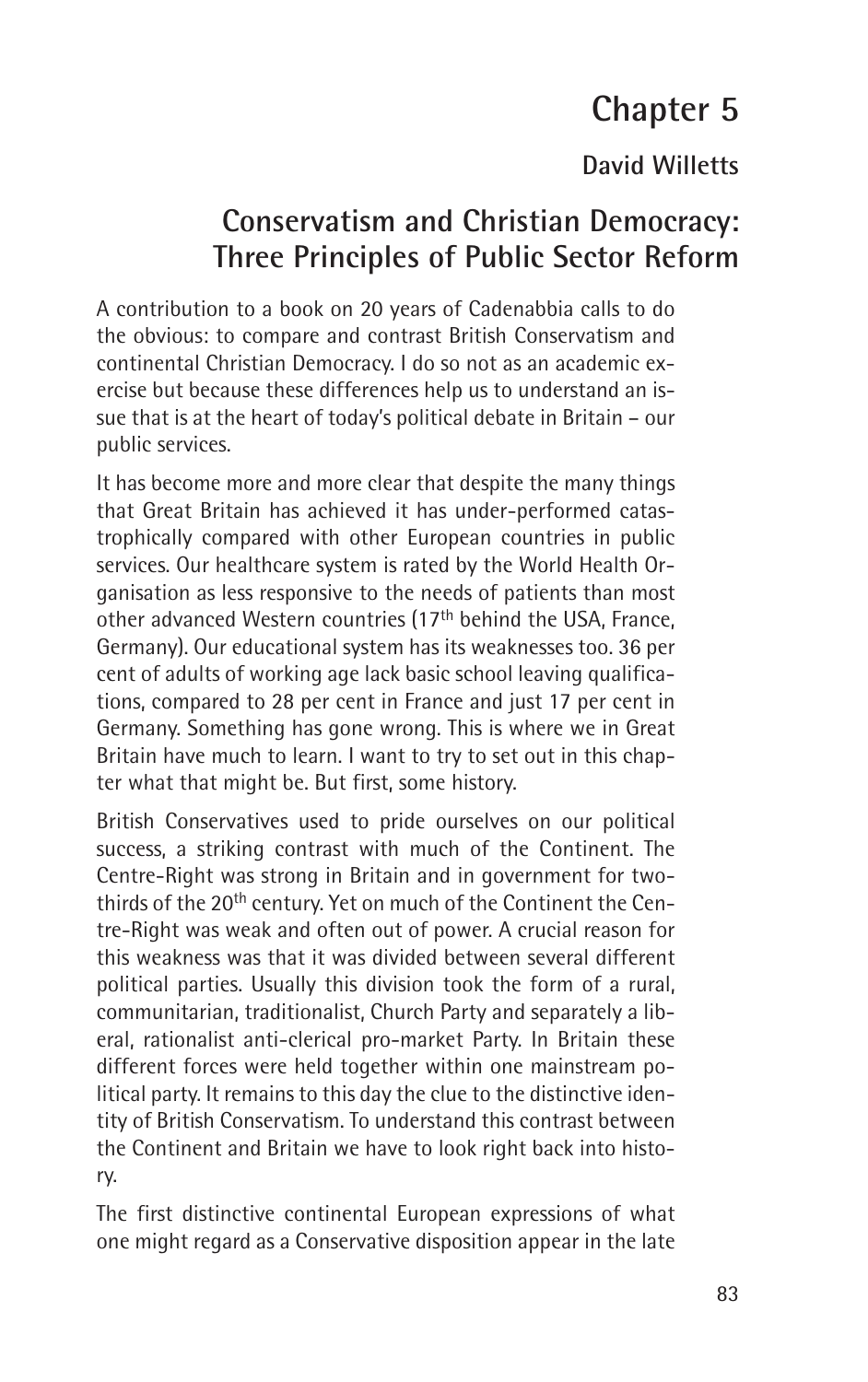18<sup>th</sup> century and early 19<sup>th</sup> century, when Europe first faced a revolutionary political doctrine. It was when Edmund Burke created what we now recognise as British Conservatism in his brilliant critique of the French Revolution and the radical view of the world on which it rested. On the Continent Conservatism first appeared slightly earlier and in a rather different context – opposing enlightened absolutism and the rationalist reform plans of powerful monarchs. That then easily became opposition to Napoleon, the most formidable enlightened despot of the lot. Napoleon tried to complete the process of destroying the medieval structure of principalities, autonomous cities, and loose federations which still survived across much of Europe. It is a rationalist, progressive arrogance which still lives on – one of Tony Blair's advisers reportedly commented on coming to power in 1997, that 'we inherited a medieval state and will turn it into a Napoleonic one.'

Jerry Miller's recent anthology of Conservatism includes the essays of Justus Möser of Osnabrück who spoke up in the 1770s and 1780s for small German principalities and the rights of traditional guilds against monarchs trying to break down local jurisdiction, social barriers and closed shops. This defence of local difference outraged the rationalists of the enlightenment. Voltaire mocked the patchwork of jurisdictions in which you could be guilty in one town of an offence which didn't exist in the next town. Karl Mannheim, in his great essay on Conservative thought, identifies this defence of the local and particular as one of the most distinctive feature of Conservatism. During the 19th and 20<sup>th</sup> centuries this strand of thought was represented on the Continent by rural or small town parties with links to the Church. In Germany it took the form of Catholic opposition to Prussian aggrandisement and bureaucracy in Bismarck's great *Kulturkampf*. That was the origin of what we now recognise as Christian Democracy.

During the nineteenth century Europe also saw the development of a very different political movement which was metropolitan and rationalist. It was often anti-clerical. It represented modernity and the market place. It was linked strongly to the business community. Rural areas were suspicious of its cosmopolitanism and failure to value their traditions. It often became a Liberal Party. There might even be a separate small town, small business party as well. Indeed, the eponymous Monsieur Poujade died only this year.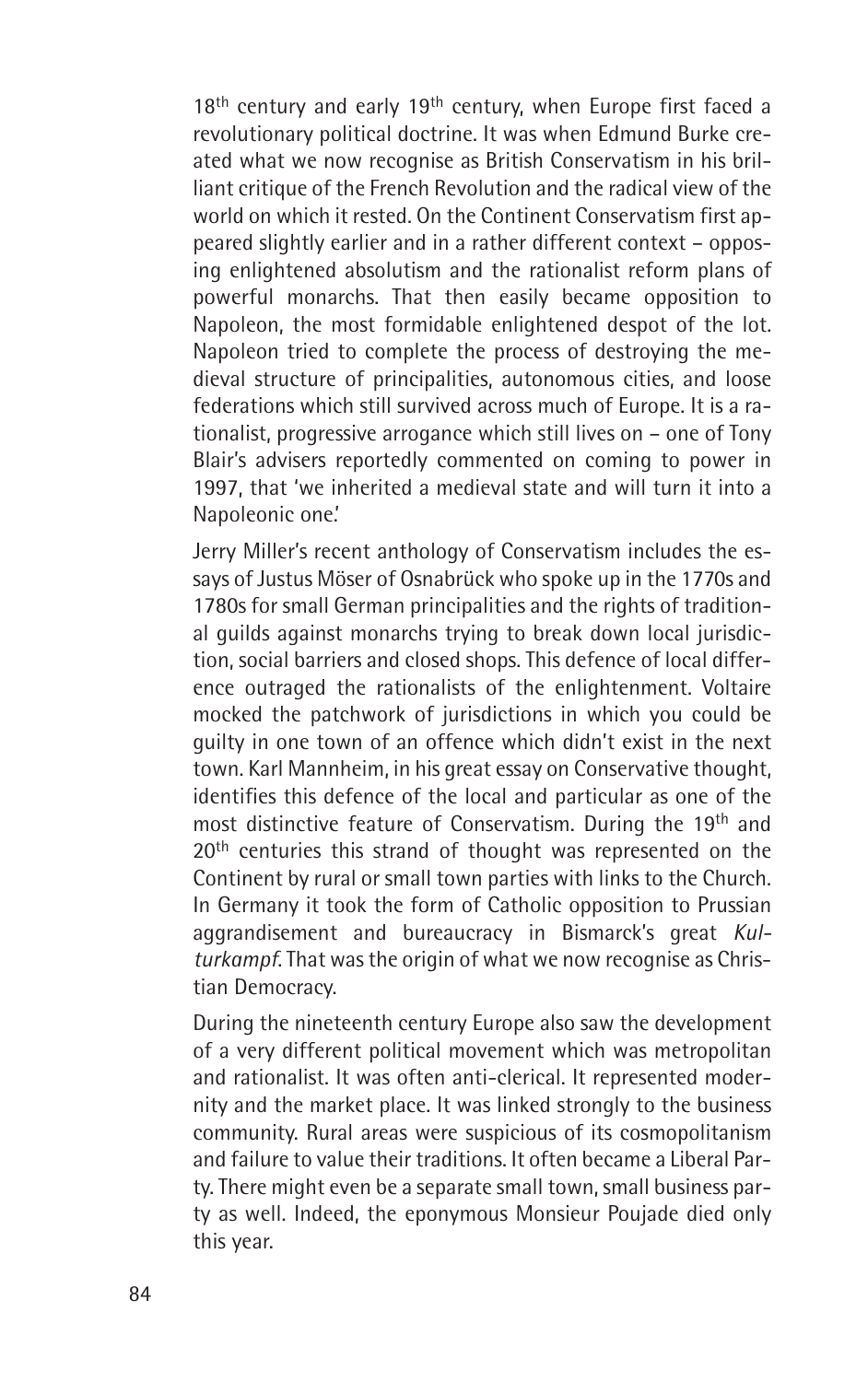This fragmentation on the Centre-Right left it vulnerable to a powerful challenge from organised labour and the Left. There was no clear and united centre-right alternative to socialism. Instead, a variety of political parties had to form coalitions in order to govern.

British Conservatism could have gone the same way. Edmund Burke brilliantly held together, not least through the sheer power of his writing, a strong commitment to personal freedom in the market place, whilst at the same time valuing order, tradition and the local community. But that distinctive mixture was unstable and split in the 1840s on the great issue of Protection when Sir Robert Peel left the Conservative Party on free trade. As a result the mid-19th century Conservative Party was the closest Britain has ever come to a continental European country party. If you look at a map of seats which the Conservatives represented in the mid 19th century they were almost entirely rural – and indeed a map of British Conservatism today after the triple defeats of 1997, 2001 and 2005 doesn't look very different. We could easily have been the Party which simply celebrated the distinct institutions and ways of life of the English countryside – beautiful, valuable, tinged with melancholy, and not enough to be a great governing party.

Disraeli had the vision to realise that this comfortable option was not enough. In a series of powerful speeches he committed the Conservative Party to the elevation of the condition of the people. And above all that meant the condition of the working classes in the great cities. He identified the party with social reform and took it from its rural heartland to start winning urban seats once more. He took us from being the party of rural England to a great national party with a governing mission. That message of social reform is at the heart of Conservative renewal today.

Disraeli secured one great election victory for the Party – in 1874 – but it was not enough to rival the Liberals. Then in 1886 the Liberal Party, having dominated British politics for nearly 50 years, split on Ireland. The Liberals who believed in the union with Ireland, the Liberal Unionists, moved into coalition with the Conservatives. That is why we are still officially to this day the Conservative and Unionist Party. Those Liberal Unionists brought with them crucial new groups – the City of London, big business, the big cities, Scotland – which had not been Conservative. That was when we took the crucial step fulfilling Disraeli's vision, avoiding the division of the Centre-Right on the Continent.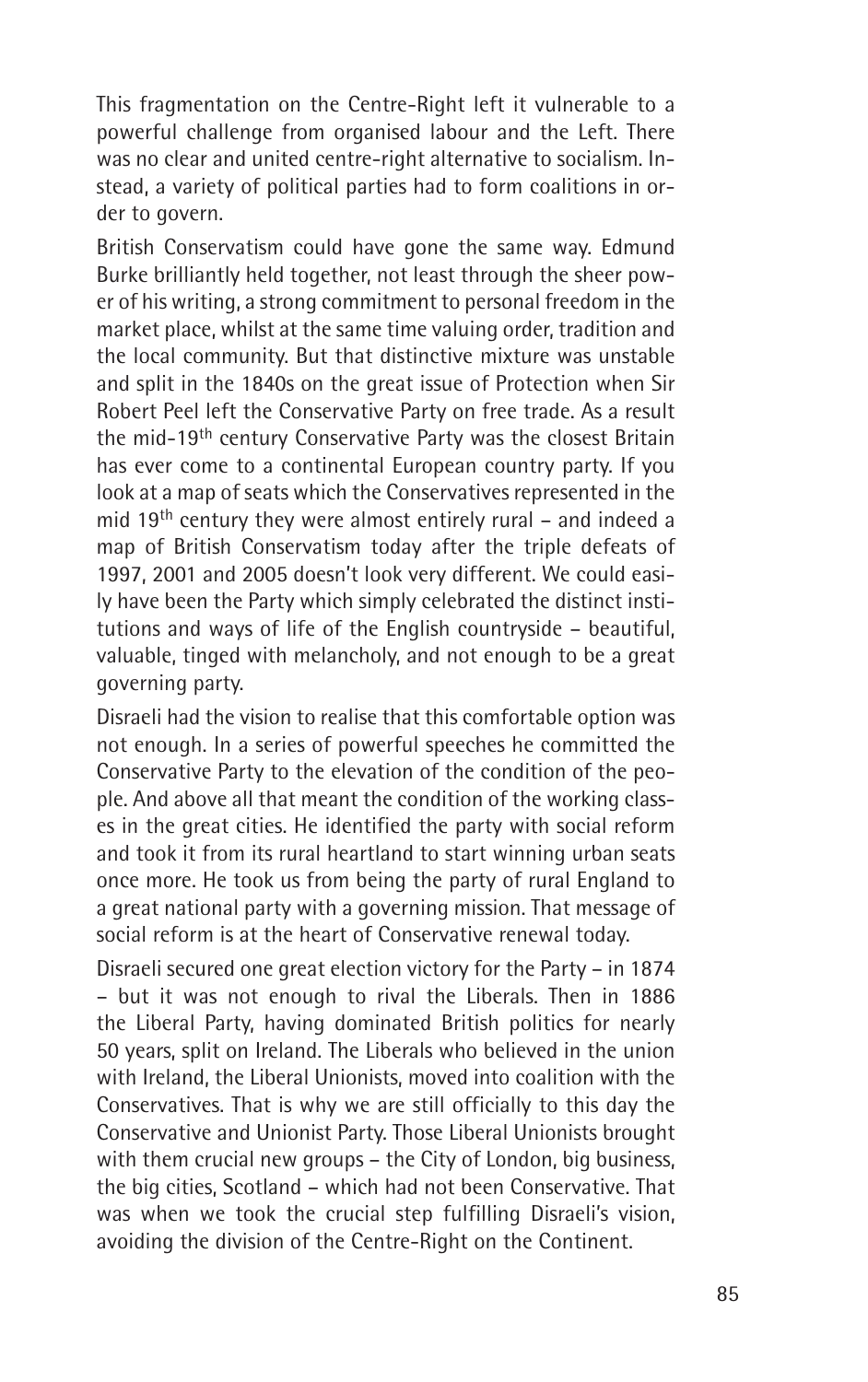I was brought up in Birmingham. It could not possibly have been a seat held by the Conservative Party in the mid-19<sup>th</sup> century. But the vigorous tradition of Chamberlainite social reform and urban renewal took that City from Liberalism to Unionism to Conservatism. My party will be back in government again when we once more hold seats like those in Birmingham which we used to hold throughout much of the 20<sup>th</sup> century.

The clue to the electoral success of British Conservatives throughout the 20<sup>th</sup> century is that we held together in one political party these two different political forces which were divided into two different parties on the continent. We are the party of tradition, the local community, often most powerfully embodied in the life of the countryside. But we are also the party of personal freedom, the market, social reform and enterprise.

Insofar as there is any coherence to what I have written about Conservatism over the past 15 years it is a belief that this combination held in creative tension is the distinctive strength of British Conservatism. It is as topical today as it ever was. It is not a simple, geographical divide, though you can see it in the pattern of constituencies we represent. The real reason it still strikes a chord to this day is that it is also a tension within everyone of us. On the one hand we all enjoy the power of the consumer in a modern, free-market economy – free, mobile, individualistic. We believe in a society based on contract, not status. It is innovative, restless and enterprising. But we want something else too – to know who we are, bound by ties of affinity. We want to feel we have roots and are not just leading a life which is a series of meaningless acts of consumption strung together. We want to be linked to the past through traditions and institutions that are far bigger than any individual. We want a society where there are thick local ties and lumpy local loyalties, not one which has been finely graded into individual grains moving frictionlessly past each other.

My Conservative Party was driven back to its mainly rural heartland in 1997 and 2001. Some urban seats were regained in 2005. The simple historical measure of the challenge which we face is that we have to regain the seats which the Liberal Unionists brought to us in 1886. We have lost most of our previous seats in London and the big cities, and in Scotland. At our time of maximum weakness after the 1997 and 2001 elections, Tony Blair dreamed of realigning British politics so that we could never re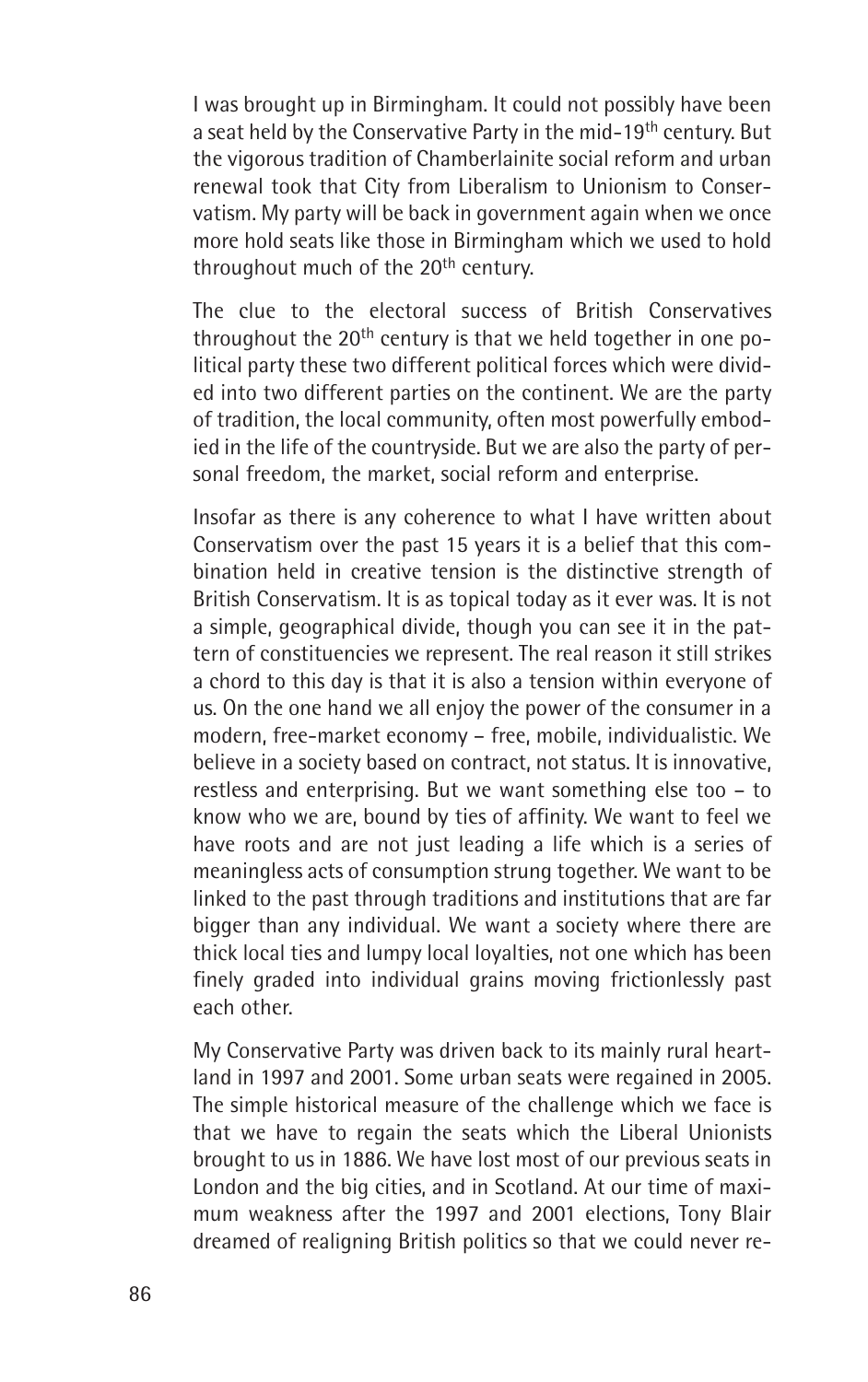build that Conservative Party again. The trouble was there was always a deep confusion about what this realignment might be. In the first model it was to be a Lib-Lab pact against the Conservatives. But the pendulum inevitably swings. No governing party can expect to rule indefinitely. Then more recently, as relations between the Liberals and Labour have deteriorated, so the realignment was supposed to be a new battle between Labour and Liberals in which Conservatives became irrelevant. But how can Liberals replace us when at the same time they are trying to locate themselves on the political spectrum to the left of Blair's Labour Party?

We can see our challenge very clearly. It is to break out from our rural heartland to the cities of England and once more to make gains in Scotland and Wales. We can do so by rediscovering that Conservative tradition which Disraeli embodied so powerfully – the elevation of the condition of the people. That means a distinctive Conservative approach to poverty, to welfare reform, and above all to transforming our public services. This is sometimes seen as being a Conservative agenda for the inner cities. But it is not just the inner cities; it is urban life as a whole. It is places where the shape of the community is not conveniently defined by the boundary where houses end and fields begin. Instead there is a community shaped as much by the school run and the nearest shops. It still seems rather odd to me if you look out of a bedroom window and see blackness rather than comforting rows of sodium lights stretching out into the distance. Representing as I do one of the Conservative Party's most socially mixed seats, I am absolutely clear that it is suburban Britain we need to represent once more.

Meanwhile, what about continental Christian democracy? Conservatives have been wary of European Christian Democracy because it lacked the spice and dynamism of a belief in the market economy. We Conservatives have been slow to recognise what has been happening to the centre-right in Europe. I hope those days of a Continental Centre-Right divided between a Christian Democratic party and a pro-market liberal party are coming to an end. The collapse of Communism has led to convulsions in party political structures across Europe. In Italy and France the Communist party disappeared. In Italy it took old Christian democracy with it. In Spain a new post-Fascist political system has emerged. In much of Europe we can see a new sort of centreright party. Angela Merkel in Germany has expressly recognised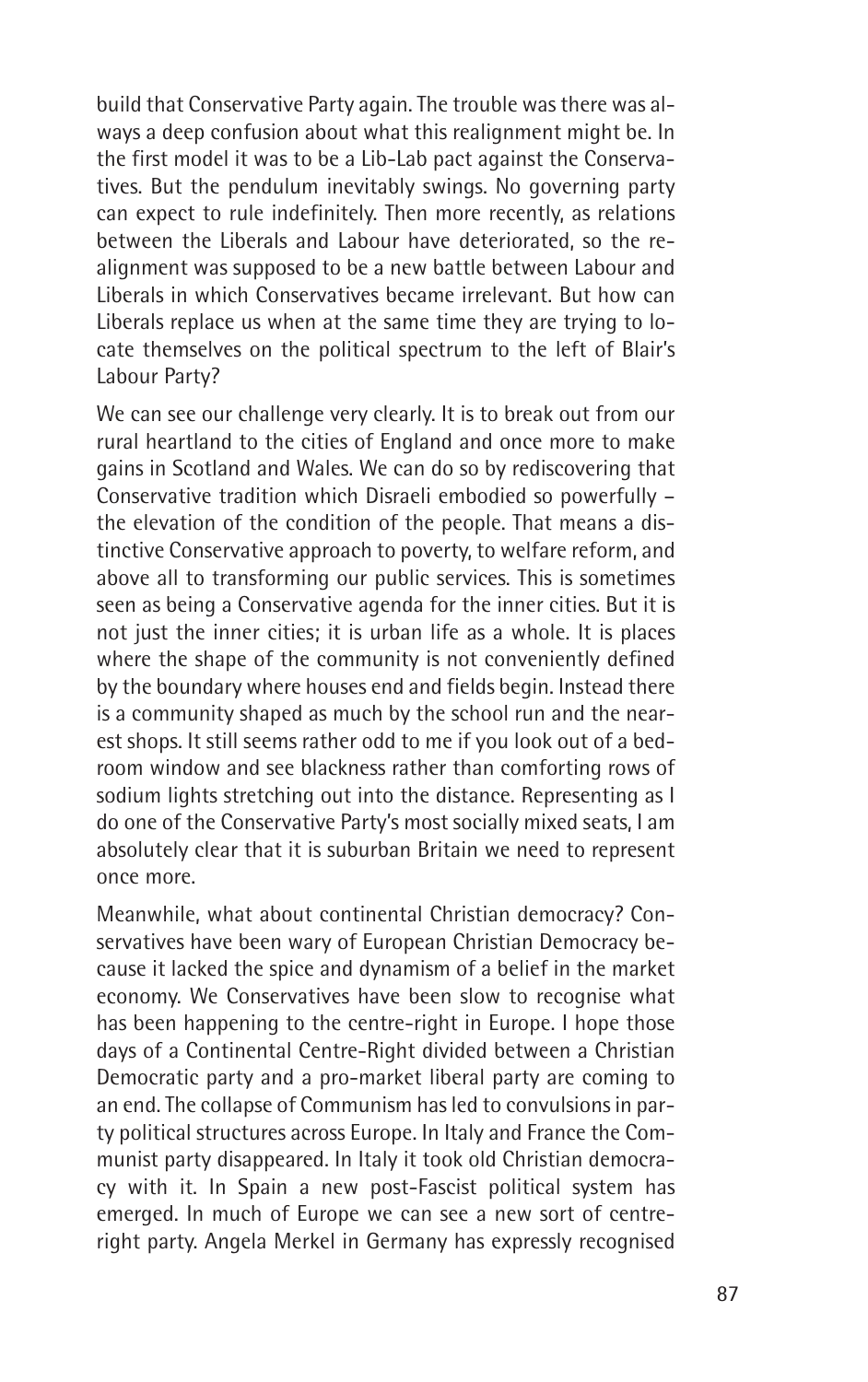that Germany needs economic reform and has criticised the Schröder Government for not going far enough. No longer will the CDU be leaving a shrunken FDP as the voice of business and market reform in Germany. In France the old battles between the more rural Gaullists and the liberal, rational Giscardians, seem to have been resolved in a united centre-right. We could see the effects with a Prime Minister, Raffarin, trying to deliver an economic reform programme. The former Secretary-General of the EPP-ED Group, Klaus Welle, has described this process as "completion." By that he meant breaking free from the old interest group corporatism of traditional Christian democracy and instead creating new, broad-based Centre-Right parties. These look much more like, dare one say it, British Conservatism, aiming at a broad social base, and combining respect for a country's traditions and institutions with a commitment to economic reform.

I don't wish to imply that all this is a sudden desire by Continental parties to copy British Conservatism. Looking back in post-war Europe one can find Continental examples of such a combination. Perhaps the most powerful and attractive is the post-war Germany created by Konrad Adenauer and Ludwig Ehrhard. Adenauer represented Catholic small-town Germany. Ehrhard represented Protestant, rational free market economics. Together they embodied exactly that alliance which I see as lying at the heart of successful Conservatism. I am not claiming it is uniquely British.

I myself have become aware how Continental Christian Democracy is changing through my role as my party's spokesman on pensions and welfare issues in the years after 2001. It used to be so simple. We prided ourselves that Britain had achieved a great post-war success in creating a mixed economy in pensions whereas on the Continent pensioners were too dependent on the state for their incomes. Now all that is changing. In Britain we have seen the collapse of our funded pensions, and our social security pension is being overtaken by means-tested welfare. Soon three-quarters of pensioners will be claiming means-tested welfare and reporting to officials the details of their personal circumstances down to the last few pounds. This is an enormous, expensive and intrusive role for the state which we wish to reverse.

Meanwhile, on the Continent the first steps are being taken towards serious reforms of pensions and welfare. Germany intro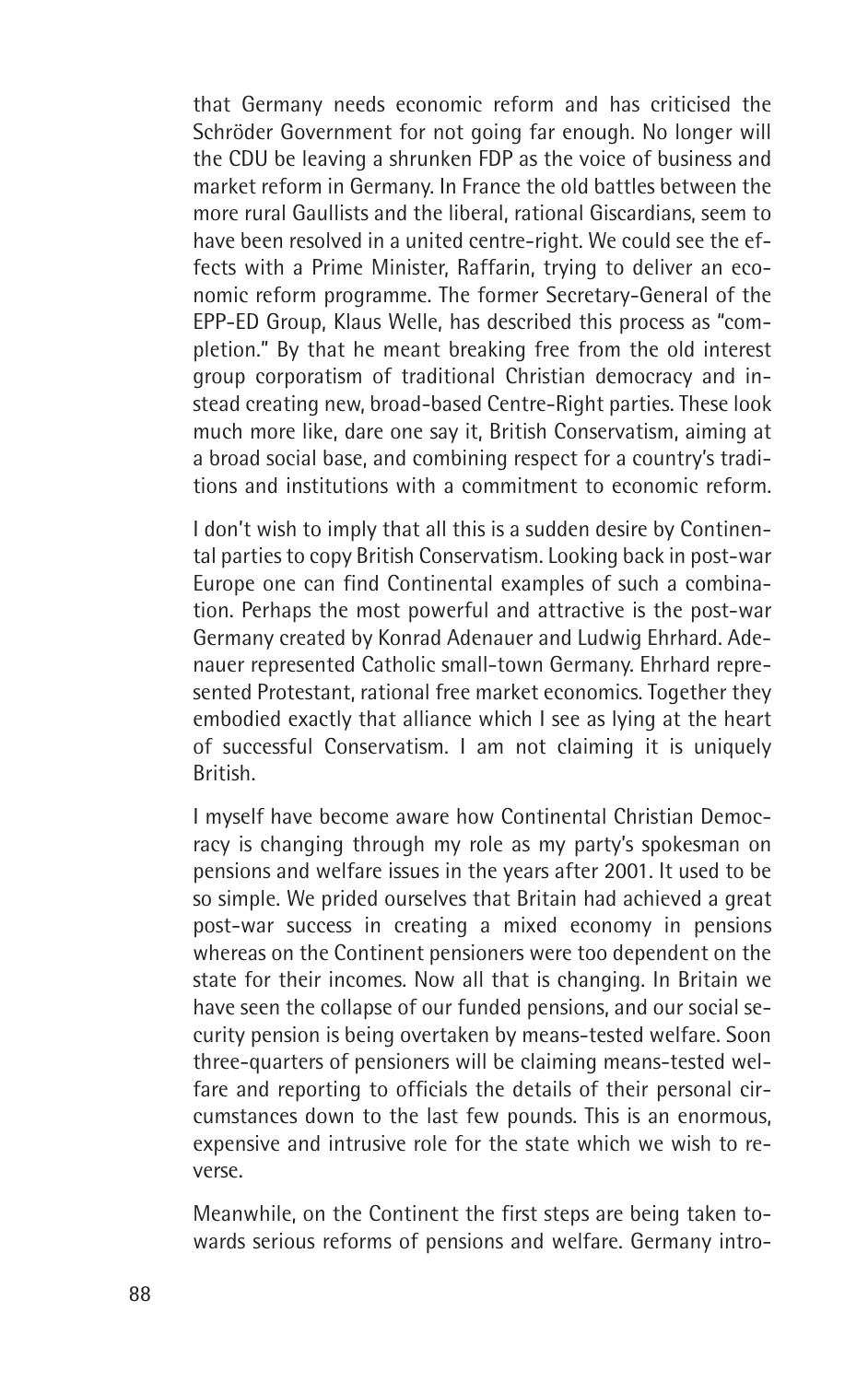duced the Riester reforms which cut the value of social security benefits and for the first time gave tax relief for personal pension contributions. Sadly, they have not stimulated personal pensions as was hoped. Later the Rürup Commission put forward bolder proposals for further reductions in the value of social security benefits and an increase in the pension age. The CDU's Herzog Commission looked at even more radical proposals for reform of the welfare state. Italy has implemented one set of proposals for pension reform already. They were a small step in the right direction. The Government is already looking at a further round of reforms. In France Prime Minister Raffarin tried to tackle the central issue in French pensions – the cost of public service pensions. I am not saying that suddenly Continental Europe's pension problems have been resolved but I do detect a strong impetus for reform coming from centre-right parties both in Government and opposition. Meanwhile, in Britain we are hiding behind absurdly optimistic forecasts of future public spending on pensions which just don't capture the long-term costs of welfare dependency. At current rates of progress, continental pension arrangements and Britain's will converge. We will face declining funded pensions with more dependence on means-tested benefits, whilst on the Continent we will see cuts in public pensions and a gradual shift towards funded pensions instead.

I hope we can see an increasing interplay of ideas between British Conservatives and the centre-right parties of the continent. There is already a Centre-Right think-tank, the European Ideas Network, devoted to precisely this task.

What can we British Conservatives learn from this? The obvious area is public service reform. Not only do German trains run on time but hospitals are cleaner and state schools more rigorous. This is not just a matter of managerial competence though that may be part of it. We need to look deeper in the Continental tradition to find how it has produced these services that work so much better. I believe that at least in part the explanation is to be found in that central feature of the Christian Democrat tradition, the attachment to the local institution. This is easily dismissed as the corporatist element in Christian Democracy because, unlike in Britain, it has not always been leavened by a commitment to economic reform. Where Christian democracy has been strong is in the social element of Conservatism. After all the Catholic Christian democracy of Konrad Adenauer had developed in sturdy opposition to Prussian bureaucrats attacking their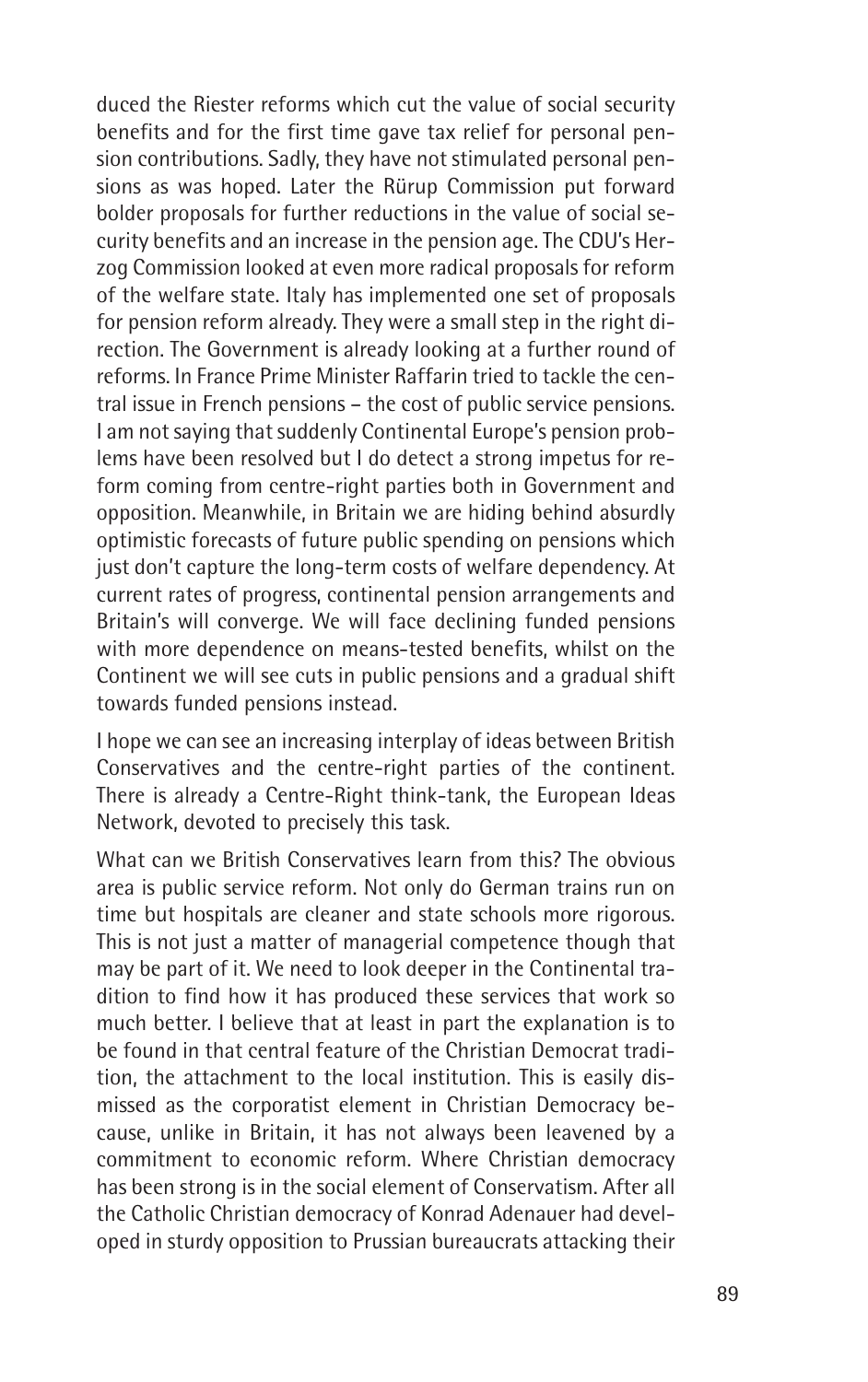local institutions. That original Conservative defence of traditional guilds against rational enlightened despotism has carried on for two centuries and left many parts of continental Europe with a much more intricate and diverse pattern of provision of social services than we have in Britain.

I recognise that we in Britain have often been uncomfortable with traditional Christian democracy's association with corporatism, and, as we see it, exercise sensitivity to the claims of interest groups. There are deep questions here. Is it perhaps that the very protection of these diverse local institutions has itself impeded economic efficiency? Must the pursuit of economic efficiency involve breaking down old interest groups? Mancur Olson warned that mature economies would enjoy lower and lower growth rates as interest groups gradually built up their power to block necessary economic reform. The heroic achievement of Thatcherism was to raise the underlying growth rate of a mature industrial economy – an incredibly difficult thing to do. Maybe the rich social networks that are an alternative to a big welfare state are also an impediment to economic dynamism? These are difficult issues which I have tried to tackle elsewhere. But I don't think they are impossible to resolve. One area where they clearly have been resolved more successfully on the Continent than in Britain is the public services. It is to that that I now wish to turn.

The experience of the Second World War left the State deeply tarnished on the Continent and the result was a further urge to strengthen the interest groups and corporations that stood between the individual and the state. They gave a richness and diversity to German public services and indeed civil society which we can now appreciate. That is why the German constitution protects the rights of families. That is why no-one would have dreamt that in reconstructing Germany after the War the central state should own and finance all the main public services. Churches were protected. Charities and sickness funds went way beyond the local community to be genuine alternative networks for financing and delivering social services.

Meanwhile, in Britain we learnt the opposite lessons from the war. A command economy had successfully fought and won a war against evil. The state appeared benign. Perhaps the military model which triumphed so successfully in the war could be applied more generally. The Fabians had mounted their first attack on the rich diversity of Victorian social provision at the time of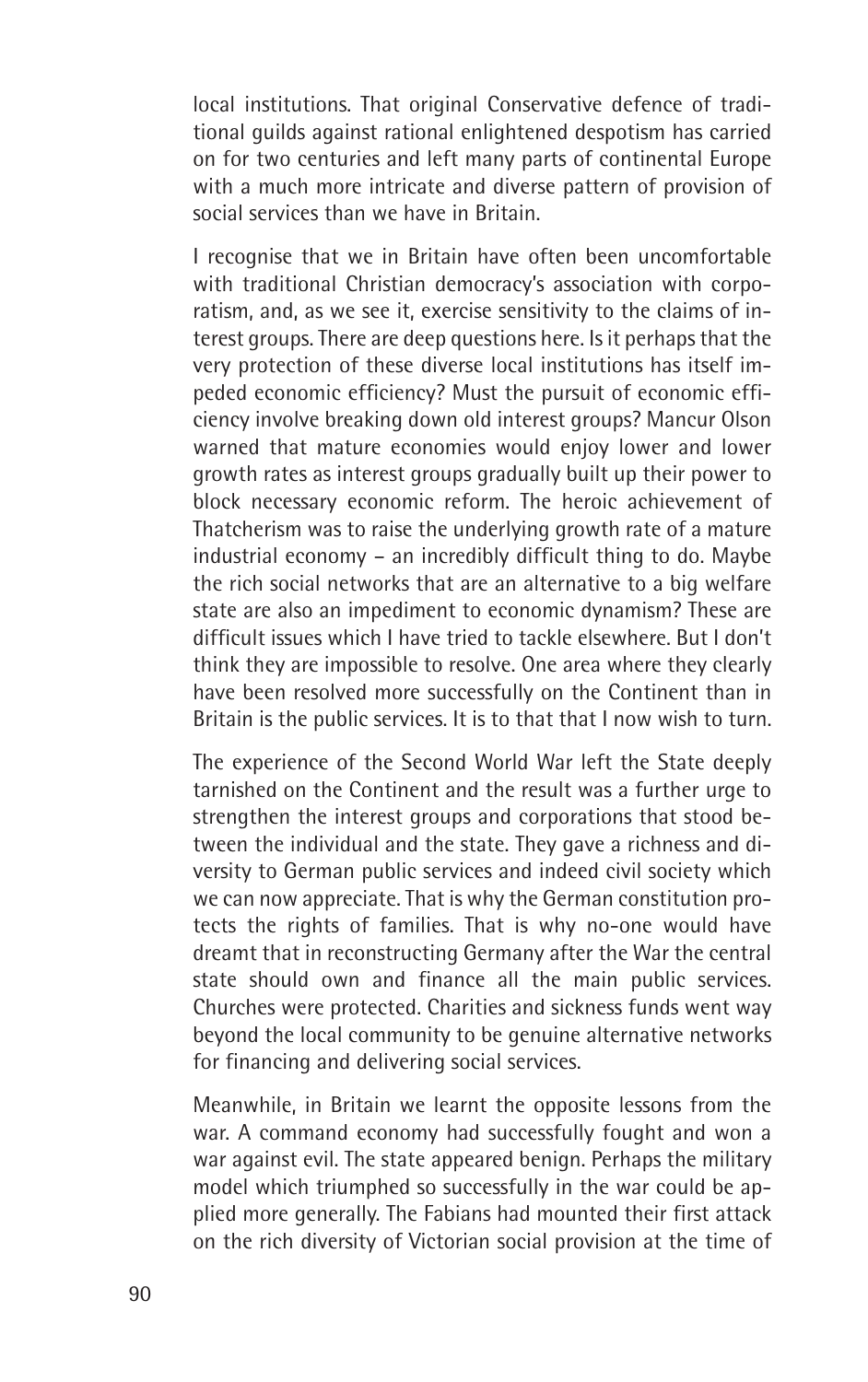the First World War. It was the Second World War and Attlee which finally did for the rest. Nowhere is this symbolised more vividly than in town planning. On the Continent bombed cities were painstakingly reconstructed to restore their original appearance. Even impoverished Poland rebuilt old Warsaw. The East Germans had a go at restoring Dresden. Meanwhile, in Britain we were determined to modernise and were busy knocking down many of the buildings which survived the War. Even the cities which were not heavily bombed looked as if they had been.

There was another powerful element in the mix as well – our experience of empire. The benign, rational, all-powerful District Commissioner came home after the Second World War, and his spirit lived on in post-war bureaucracies. Michael Frayn puts his finger on this brilliantly in his play, *Benefactors*, where the action takes place in a depressed inner city street called Basuto Road. Somehow the imperial mission was domesticated – only now the cities and neighbourhoods of our own country became the colonial outposts.

Conservatives were not blind to this. In 2003 I was appointed, to my great delight, the Chairman of the CRD, the old Conservative Research Department. One of the great Directors of the CRD, David Clark, wrote in 1947 a pamphlet called *'The Conservative Faith in the Modern Age'.* It is a deeply thoughtful critique of the Attlee welfare state. In it he draws a clear contrast between the Conservative approach to our public services shown in Butler's Education Act, and Labour's approach shown in Bevan's NHS. Butler's Education Act explicitly aimed to protect the distinct character of historic schools as well as also the religious character of Church schools. By contrast Bevan, in creating the NHS, nationalised the charity hospitals and took over many of the functions which had been carried out by local authorities. It was not a "Morrisonian" model at all because Morrison fought a losing battle to keep some role for local government in healthcare.

When we got back in 1951 we were committed to doing something about this. But we set off on the wrong track. Our attack focused entirely on the cost of the new welfare state. There were a range of Treasury studies in the early 50's – Gillebaud, Phillips and others aimed at trying to dismantle the Attlee welfare state on the grounds that we couldn't afford it. But as the economy surged forward during the 1950s this argument seemed weaker as every year passed. And although cost is a real problem there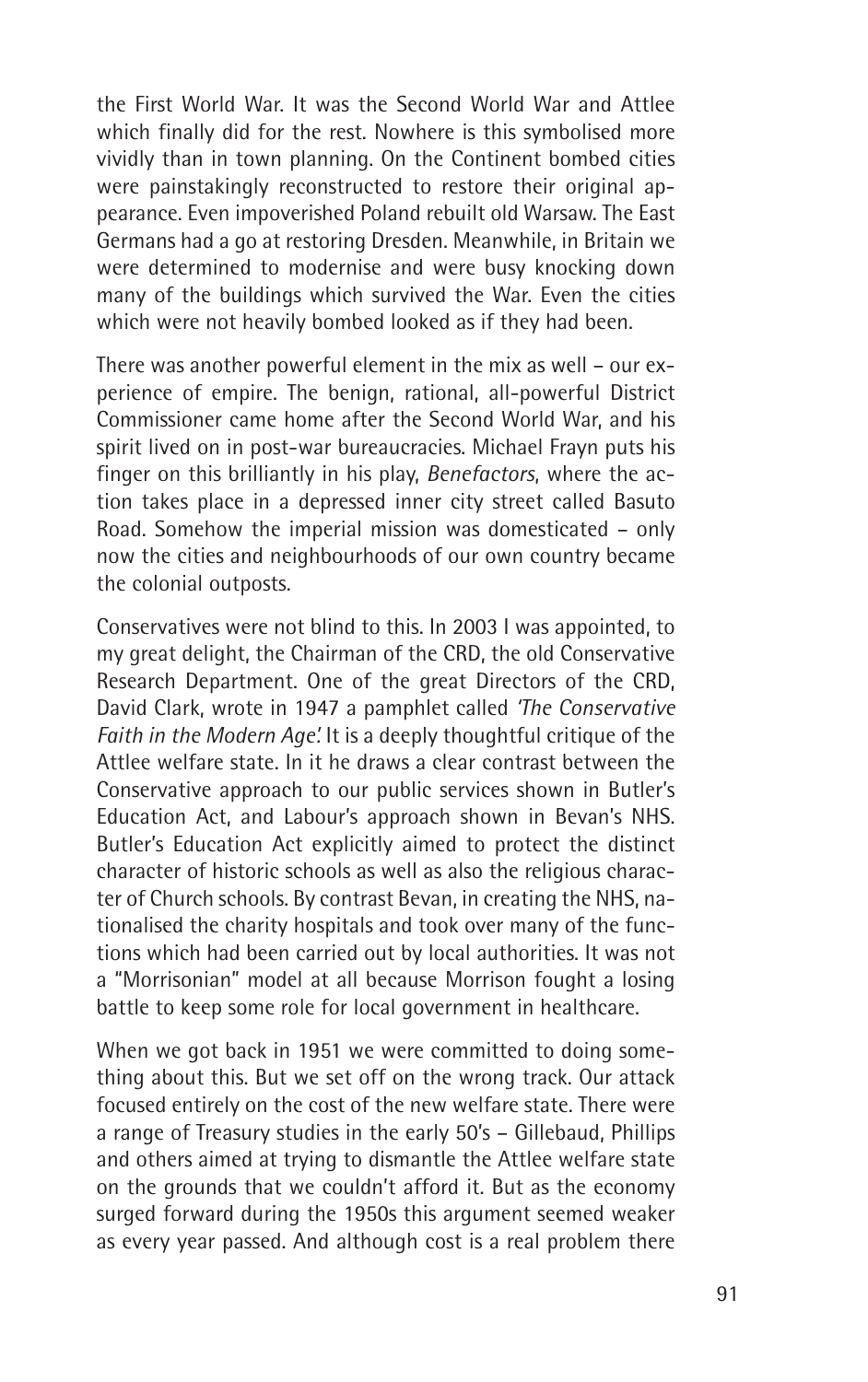are other problems too which can capture the public imagination. What really was happening was that something beautiful and precious and human in the pattern of our social services was being lost in the interests of iron uniformity.

Successive governments then started arguing about who could manage them better. The agenda became a manageralist one with organisations and re-organisations aimed supposedly at delivering central control better. Blair's Labour Government did not reverse this; it took it to its logical culmination. Here are the figures on what they have done which I have just calculated. Since 1997 they have produced more than 250 Acts of Parliament filling more than 15,000 pages. They have set about 900 targets. Government spending on public services is up 50 per cent. If laws and targets and public spending were the way to create a better society with better public services then we would be well on our way to utopia by now. But we aren't. Labour have failed to deliver reform and there is the beginning of a fascinating debate about what has gone wrong. The debate was and continues to be between the Prime Minister and his Chancellor. We can construct the debate out of their public utterances on the subject.

This is the real big conversation.

We know what the Prime Minister would say if he could put his thoughts on the website, because they have appeared in various obscure places.

I can construct the exchanges – like a classicist piecing together an ancient drama from a few surviving fragments. Here it is.

*Tony Blair: "On public services, we need to explore the usefulness of choice and contestability to extend opportunity and equalise life chances. Social Democrats must reconcile both the claims of choice and equity. We must develop an acceptance of marketorientated incentives with a modern re-invigorated ethos of public service. We should be far more radical about the role of the state as regulator rather than provider, opening up healthcare, for example, to a mixed economy under the NHS umbrella. We should also stimulate new entrants to the schools market and be willing to experiment with new forms of co-payment in the public sector."*

Note that final crucial clause. But then, the then Chancellor's Chief Economic Adviser comes back.

*"We have to have the confidence to accept that there is a limit to how far you can apply market principles … you run grave risks*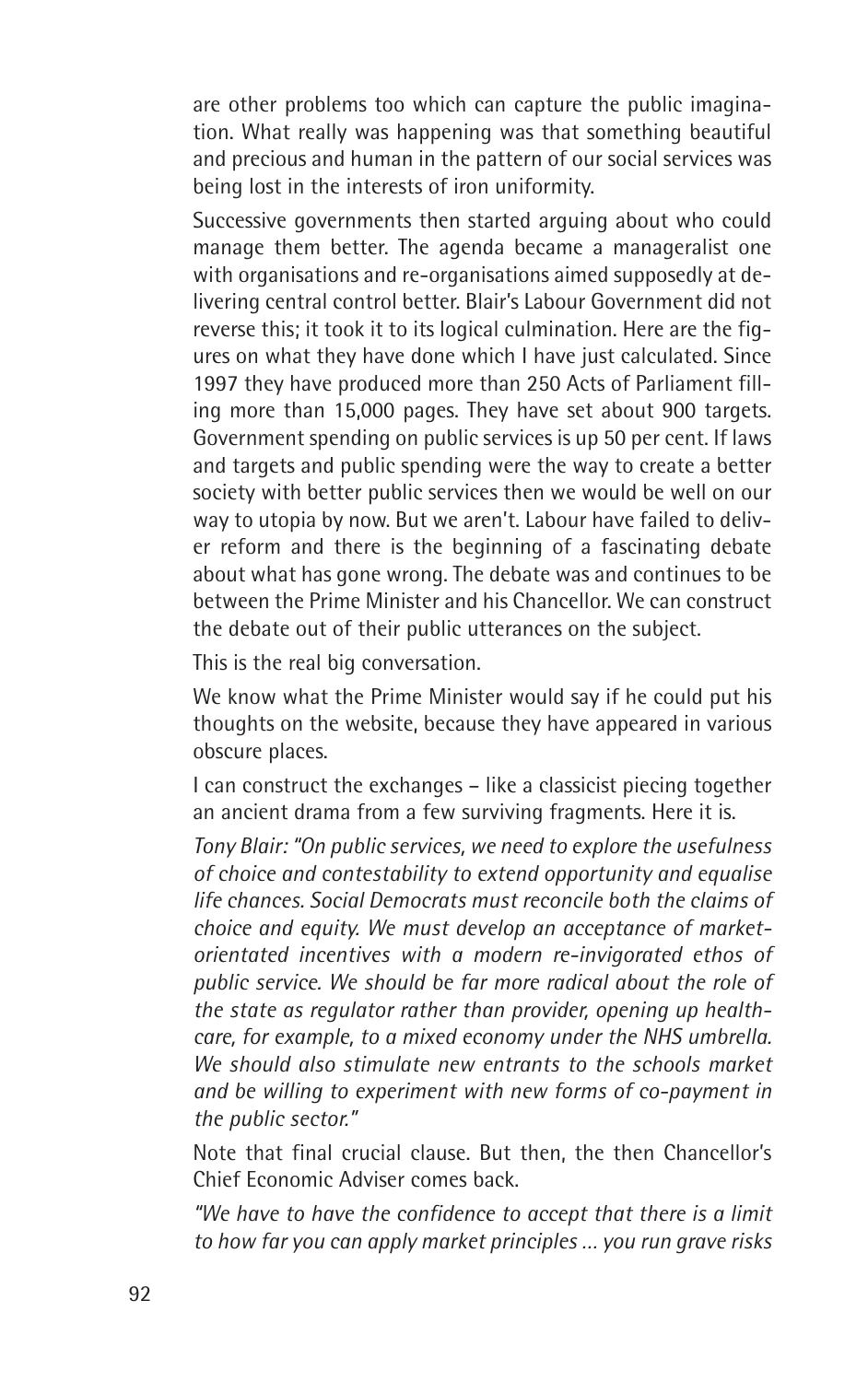*with the ethic of public service … if you go down the road of thinking you can apply market principles to a good like health, the evidence is that you end up with inefficiency and escalating costs, two-tierism and you can do grave damage to that ethic of public service … I think the same is true of education.*

(Ed Balls in an interview to The Guardian, November 4th 2002).

The Prime Minister then replies:

*"But unless we want the result to be poorer services, we need to address the balance between what the citizen pays individually or collectively."*

(Tony Blair in an article following speech to Progressive Governance Conference 11<sup>th</sup> July 2003)

Now the Chancellor comes back with the conventional socialist view.

*"The very same reason which leads us to the case for public funding of healthcare on efficiency as well as equity grounds also leads us to the case for public provision of healthcare."*

(Gordon Brown in Speech to Cass Business School, 3rd February 2003)

This is partly a clash between the two personalities at the heart of the Labour Government. But it is also an institutional clash as well. The Treasury ultimately believes in its macro control over the public spending totals. Its fear has always been that micro freedoms will end macro control. A Fabian command model for the public services is a useful tool for traditional Treasury control over public finance. Gordon Brown is just the latest exponent of this traditional Treasury view.

It is important to understand the forces pushing us towards ever greater centralisation in order successfully to reverse the trend. We are uncomfortable with local diversity. England is a unitary political culture with a national press and what one might call, following Labour's pretentious new initiative, a single national conversation. Whitehall remorselessly aims to implement total equality between different areas. It is very difficult to keep the spirit of local differences alive. The ultimate expression of this belief is the extraordinary theology that lies behind the structure of the rate support grant. The essential idea, though it is now much compromised in practice, is that a funding formula should ensure that £1 of extra local tax raised in one part of the country should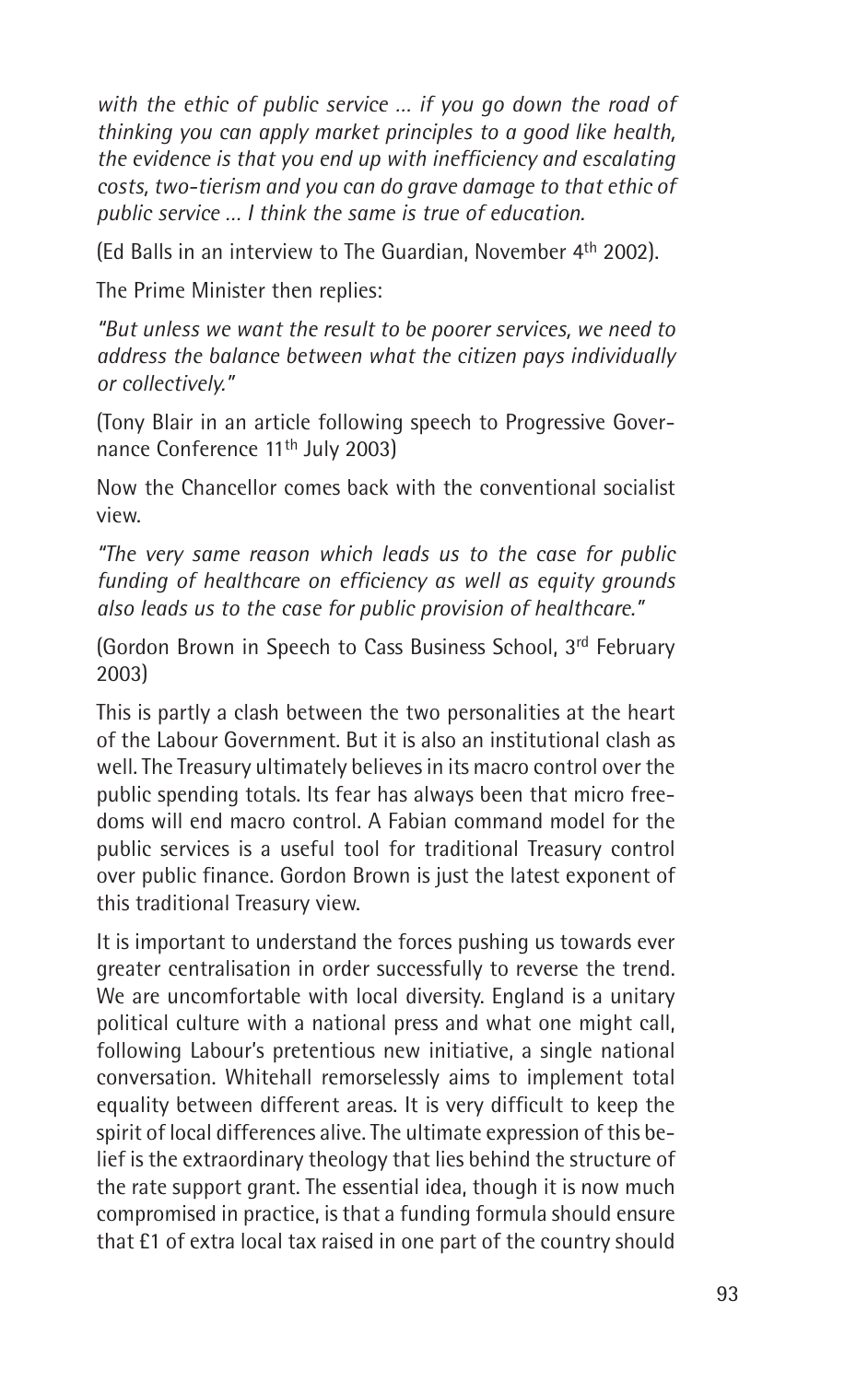have exactly the same impact on local services as £1 raised in another part of the country. I know of no other western country that has such an ambitious attempt at achieving perfect equality across the country.

There is another way we try to achieve this geographical equality, and it is rarely remarked on. Whitehall regularly remakes the boundaries of all the jurisdictions beneath it. The ward, the smallest administrative and governmental unit represented by a councillor, is not, as it ought to be, a bastion of stability in a changing world. Ward boundaries are endlessly being redrawn so as to help ensure everything from balance in elections to balance in finances. If there is one obscure statistic which captures the instability that is created by the endless pursuit of rational and equitable boundaries by Whitehall, it is that 75 per cent of all local boundary changes in the EU take place within the UK. Whitehall is actively destabilising local communities year by year.

There is another reason for central government involvement in a locality. That is the relentless pursuit of ministerial activism. Anyone who has been in government recognises the pressures on the Secretary of State for Health or Education or the Home Secretary if something goes wrong in any particular hospital or school or prison. It is very hard for them to say that they do not have responsibility. No government can really wash its hands of such matters. My colleague Nick Gibb has reminded us forcefully that politicians can't really wash our hands of responsibility for services which are publicly financed. We force the voters to pay the taxes – this gives them a say in how the money is spent. There has to be a framework which shows where responsibility lies. One of the problems we have in Britain is that we have become deeply confused about where we rightly expect national standards and where diversity should rule. We have national pay bargaining but computers in GP's surgeries and hospitals which can't talk to each other. We have standardised the wrong things. It must be an important part of any new political settlement for our public services that we think afresh about where we need standardisation and where we encourage diversity.

Let me now try to pull the threads together into key principles that shape our public services reform agenda. Back in 1979 we had a famous Conservative policy of the people's right to buy their council houses which they rented from the council. Our policy today seems to me to rest on three very important rights.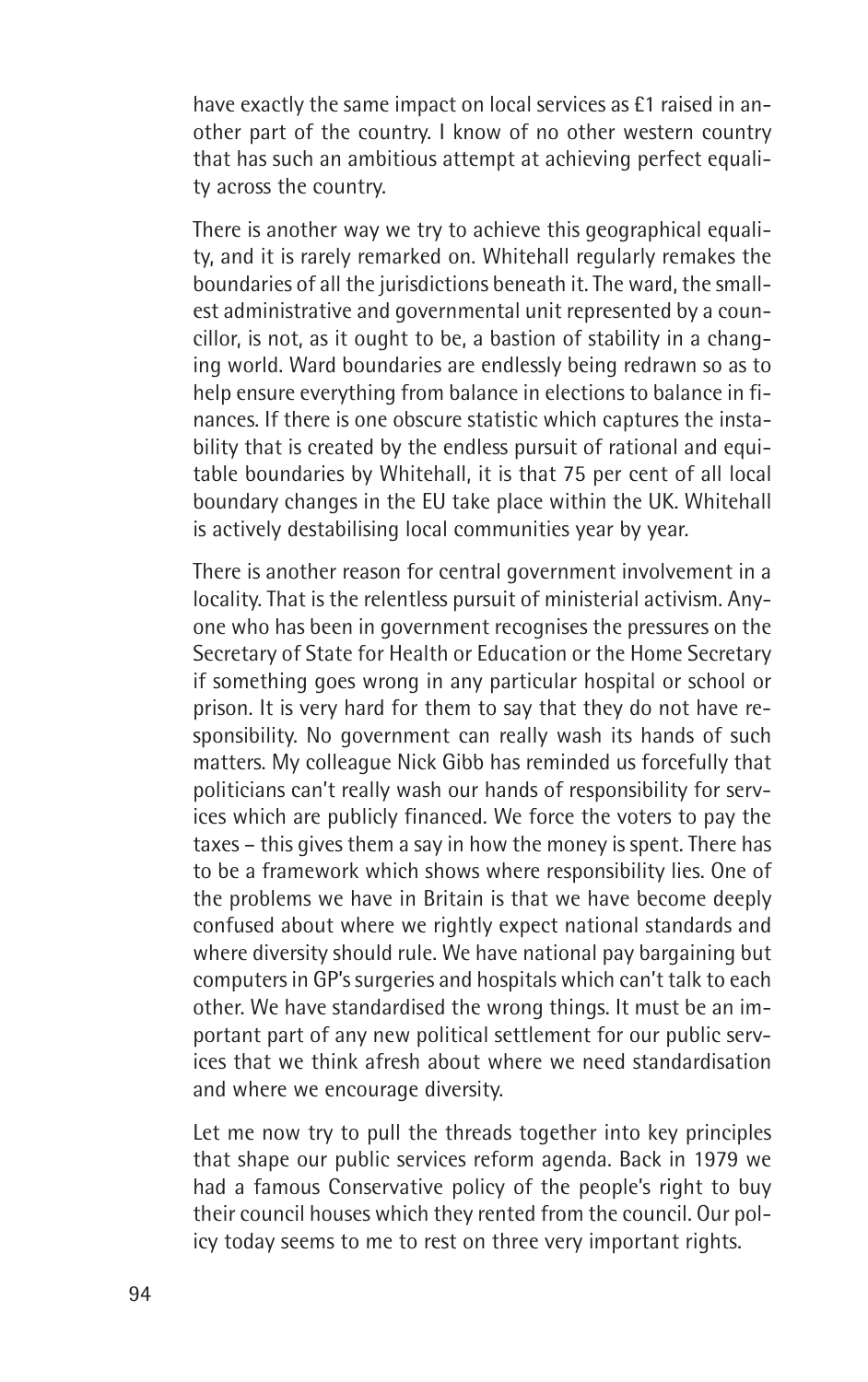First is the right to choose. There is nothing that beats the dynamism of individuals being able to choose better doctors or, advised by their GPs, to choose between hospitals, or to choose between schools for their children. We are sometimes told that this talk about choice is all very abstract and far removed from the reality of life in our toughest areas. The evidence disproves this. It shows enormous suppressed demand to choose. Of all secondary school admissions in England, parents appeal against 11 per cent of decisions about the school their child should attend. 76 per cent of these appeals are unsuccessful. This is striking evidence of a frustrated desire to choose. And what do we find in our poorest areas? Is this willingness to appeal against decisions some feature of fussy middle class behaviour? Far from it. According, to data from 2003, our poorest areas 19 per cent of parents, even more than average, appeal against the school allocation of their child. And a shocking 82 per cent of these appeals were unsuccessful. These figures show that the idea of choice is far from some empty abstraction.

But there has to be some ability for suppliers to respond to what people are choosing. One of the Government's problems at the moment is that they have increased expenditure on the main public services but because supply is so constrained, not least because of their own over-regulation, all this extra money goes into higher prices rather than into extra services. Unleashing choice could have the same effect as well unless supply is liberalised. We will just have large numbers of unhappy parents if we tell them they can choose their school but access to popular schools does not expand. So the right to choose has to be enforced with a second right, to which I now turn.

Second is the right to supply, without which choice becomes meaningless. Everybody focuses in Britain on the demand side of the equation – how much we spend. That is important and I am going to turn to it in a moment. But at least as important is what happens on the supply side – how easy it is to provide these services. In particular we have what the economists would call barriers to entry. A particular example of this is the pernicious surplus places rule in our schools. That means that a good school can't expand unless a less popular school in the area has shrunk. We need to think much more imaginatively about how we break down such barriers.

One of the shrewdest investigations of the problems of the Third World is Hernando de Soto's book *'The Other Path.'* It was an ac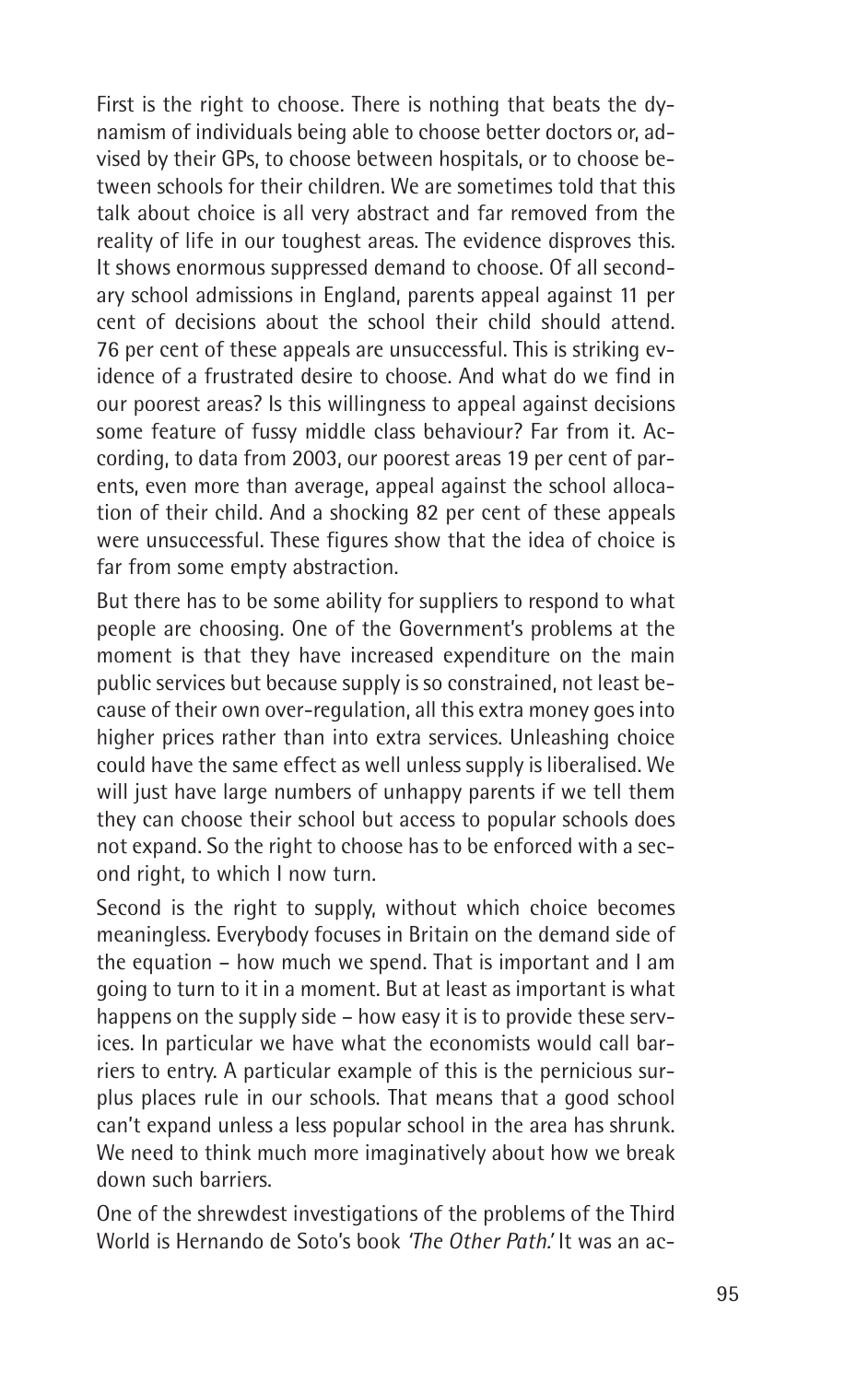count of what it was like to try to set up a legitimate small business in Peru. The story was appalling. There were so many different permits, rules and regulations that it was virtually impossible to create a new business within the legitimate economy. You could only really function if you paid bribes and kickbacks or just went straight into the black economy. If Hernando de Soto visited Britain today he could write a similar book on the obstacles in the way of someone trying to supply those key services that people most demand. How long would it take you to set up a new nursery anywhere in the South East? What if you did want to open a new school in Birmingham? What if you did wish to treat patients as a new GP practice in Manchester? The obstacles to supply are enormous. Tackling them is the solid unglamorous task of looking at how planning rules work or how long it takes to get people's names cleared by the Criminal Records Bureau or how many different inspectors come to call. Yet it is an important part of reforming our great public services.

There is one other important aspect of the provision of these great services. One of the mistakes we made with the Citizens Charter, in which I was involved as a member of John Major's Government, was that we focused so much on the rights of citizens as consumers that we forgot about the proud professions at the heart of many of our great public services. They have a distinctive ethos which is precious and worthy of respect. They are not simply the passive recipients of instructions from on high. Any government that tries to treat them like this, as this Government has, will find it is destroying something very precious indeed. So we need to protect professional status. Our legal and political system is good at protecting the rights of individuals but less good at protecting the rights of institutions and professions. We need to respect the professional status and look at ways in which this can be enhanced. A doctor who is the servant of his or her patient has a professional self-respect which is much greater than that of a doctor who is a servant of the state.

After the right to choose and the right to supply there is a third crucial right, the right to spend. It ought to be possible to mix public spending and personal spending in our great public services. This is not a matter of imposing charges – that is a negative and depressing way of looking at the problem. Instead it is a matter of making it easier for people to mix their personal money with state spending. There are limits to what can be done but where feasible we should be adding to the opportunities for peo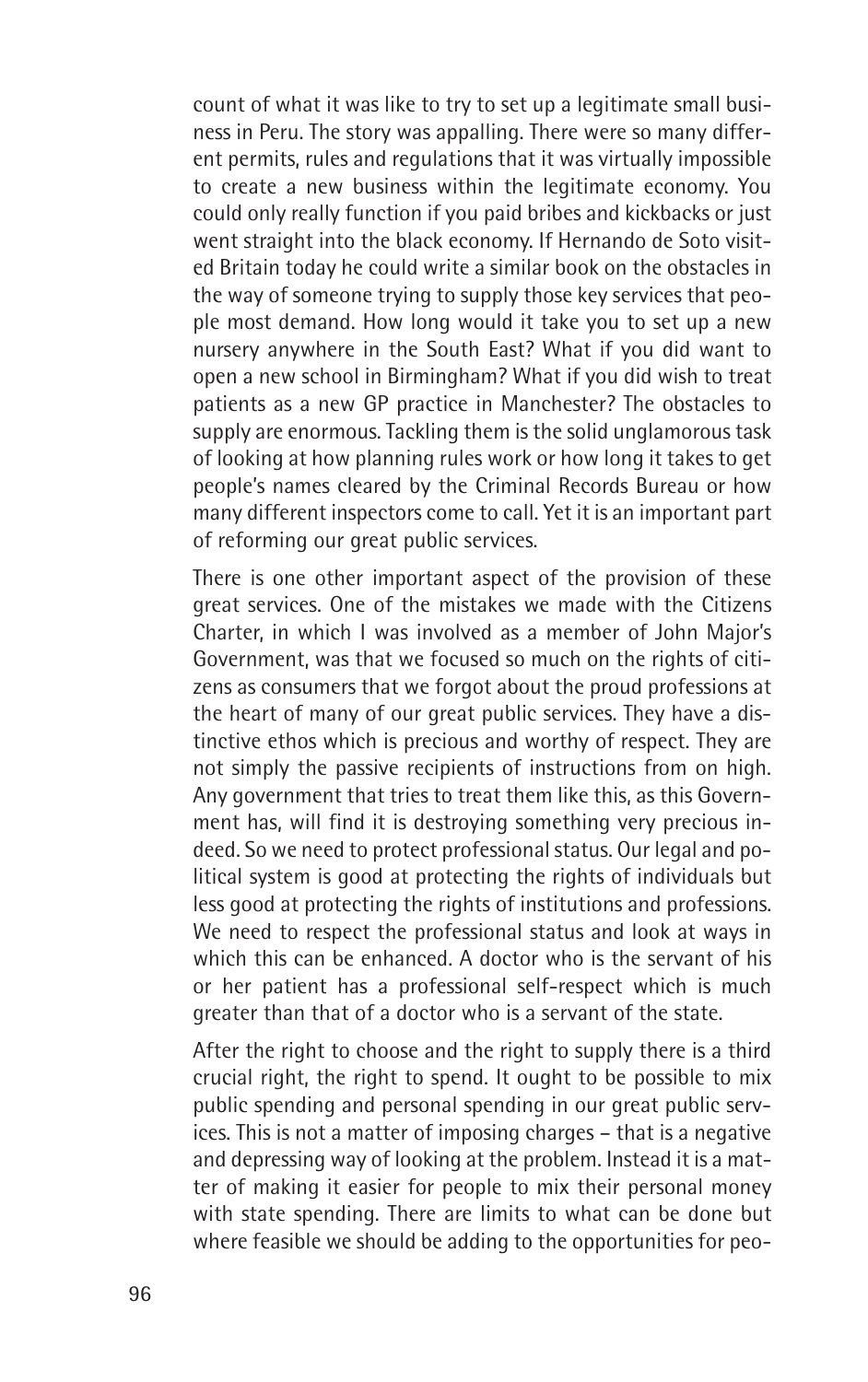ple to add their own spending to the state's. If we don't we will end up with a candy floss economy when you can't spend your own money on important things. Enabling them to mix is far better than the alternative which is more and more people leaving the system altogether and paying entirely for their own care.

These three principles – the right to choose, the right to supply, the right to spend – lie at the heart of our political agenda for improving our public services. They are the foundation of the major policies that we have announced and are developing further

We Conservatives are putting transforming the public services at the heart of our political agenda. It goes right back to Disraeli's belief in improving the condition of the people. It draws on the Conservative critique of the Attlee welfare state at the very time it was being implemented. It is heavily influenced as well by what we have seen on the Continent as we admire the diversity of both provision and finance in public services there.

But this agenda is not just about the public services. It gets to the heart of everything we believe about the role of the state in society. It has often been seen in Britain as an economic argument but what economics is it? Is it Cambridge economics or Austrian economics? I first learnt economics in the Cambridge style. There was a very clear and rigorous definition of perfect competition. It had an almost algebraic purity, it showed with mathematical force that a perfectly competitive market maximised human welfare. But this perfect competition was a very odd sort of thing. There were no transaction costs. There were no transport costs. There was no brand loyalty. There were no big players in a market. Everyone was a price-taker. It was a very abstract idea of perfect competition and after you had spent the first term learning it you spent the rest of the course being taught that in reality, competition was "imperfect" and this licensed all sorts of government intervention. You still hear it as part of the British Treasury's case for interfering in markets today. But there is a different sort of understanding of the market economy which comes from Austrian economics. This is not a matter of neat mathematical formulae. Instead it says that a market is a place where information and knowledge are dispersed and there is a relentless process of innovation and discovery. The real problem with government intervention is that planners can't possibly have all the information which is dispersed in a modern market economy. This way of thinking is by far the most contemporary way of setting out the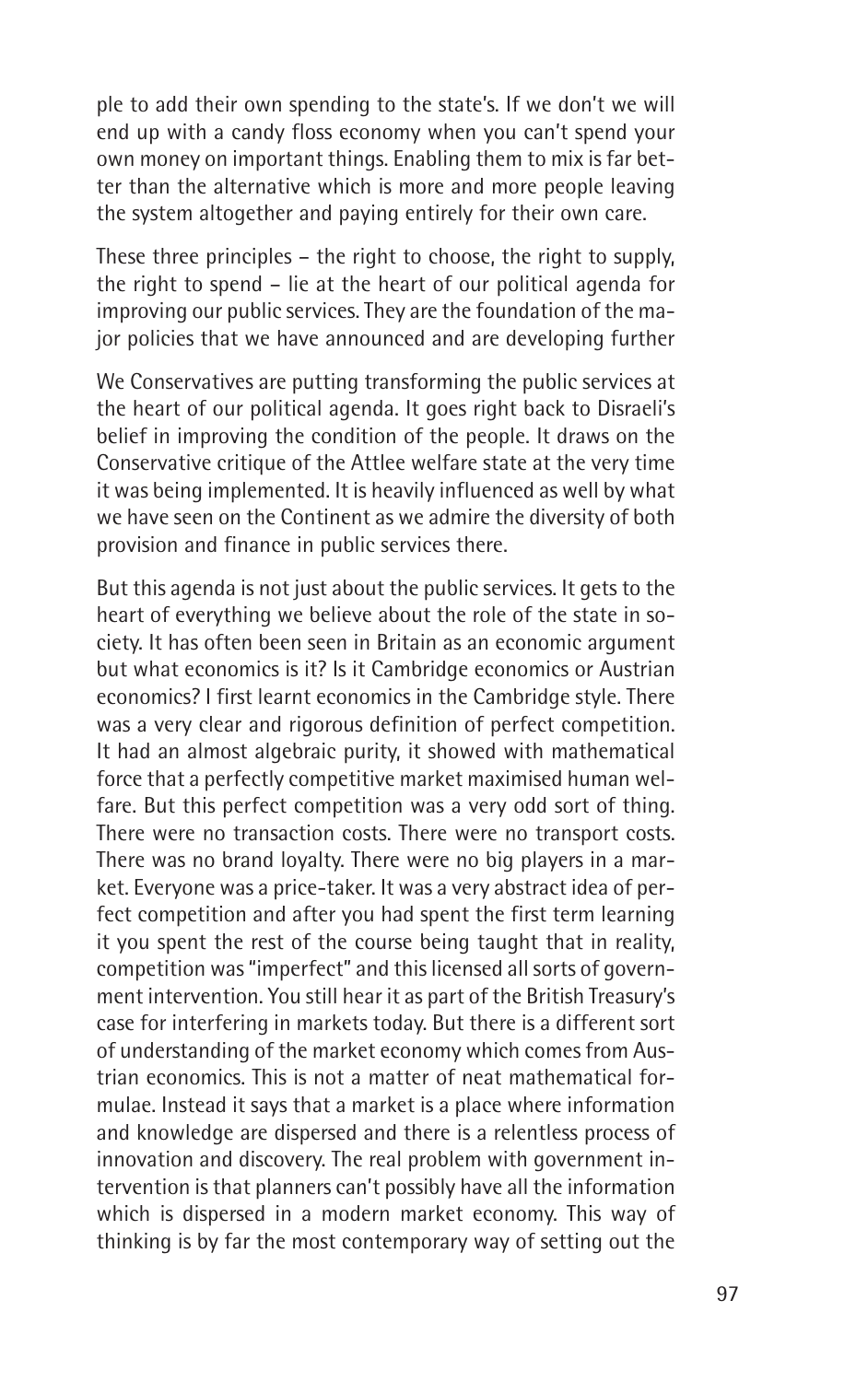case for a market economy and for reforming public services. It strikes a chord with everyone. The Government is still trying to operate a mainframe system when we all know that nowadays the future lies with a dispersed set of PCs and Apple Macs. It ties in with the way in which environmentalists argue their case as well. We wouldn't trust a planner now to say there was one genetically superior breed of sheep and all the rest should be eliminated so that we could focus on the best. We understand the importance of genetic diversity as nature endlessly experiments. It also ties in with our British love of the local and the particular. It is the way in which we can make common cause with Christian Democrats across Europe, despite the differences in our two traditions. It is the right way forward for all of us.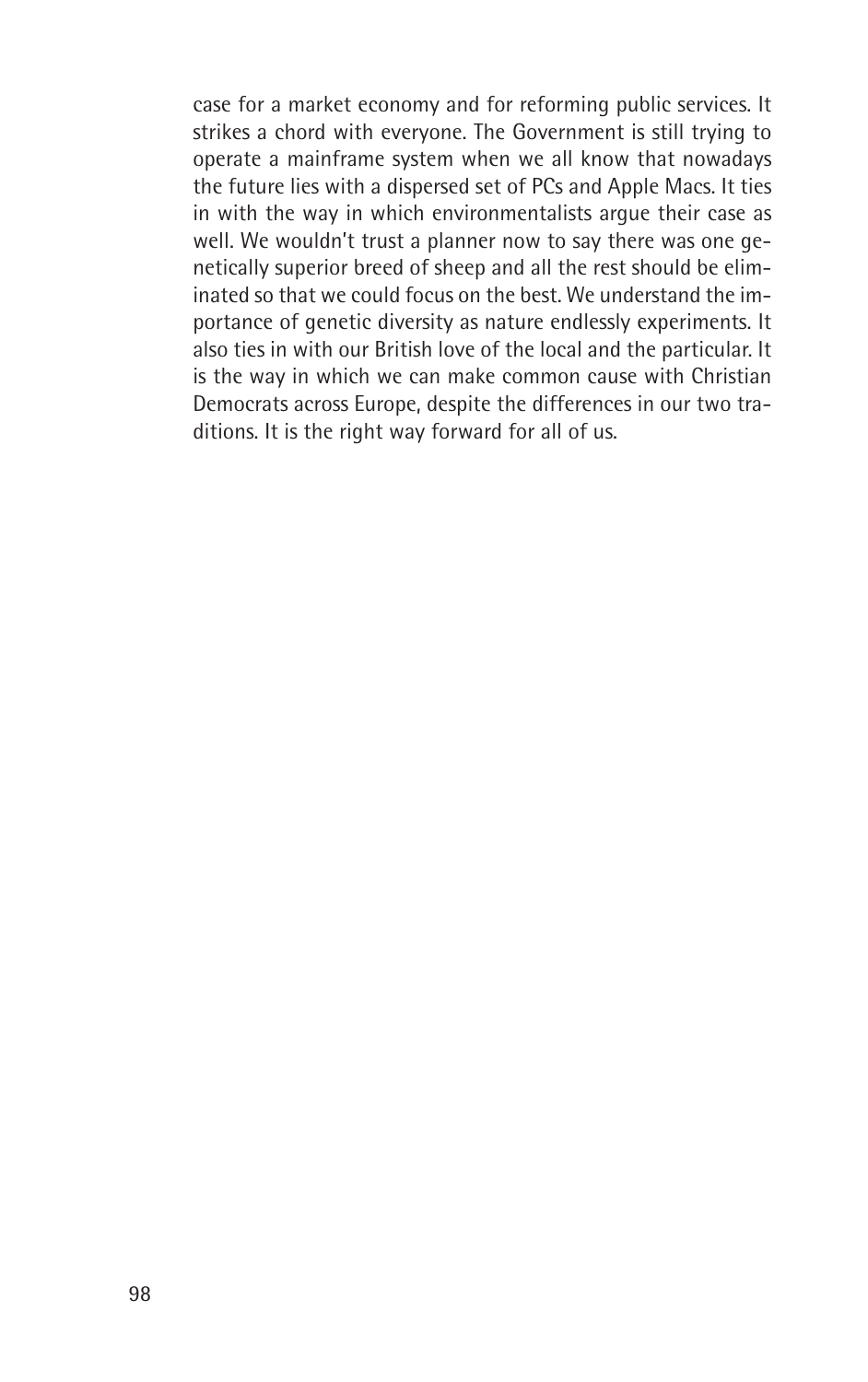# **Chapter 6**

### **Matthias Wissmann**

# **The Challenge of Public Sector Infrastructure: Overcoming the Back-Log of Investments in a Partnership with Private Enterprise**

Germany's infrastructure is one of the major locational advantages of the country, but the good image does not hold up under close scrutiny. Unfortunately, damaged road toppings, endless tailbacks and school buildings that are badly in need of repair are not isolated incidents. According to the "Deutsches Institut für Urbanistik" ("German Institute of Urban Affairs"), the German municipalities alone need investment to the tune of 670 billion euros between 2000 to 2009. In short: Germany is experiencing an investment back-log. Although over the last few years, important investments have been made in the former GDR within the reconstruction scheme for the new federal states (Länder), which generated a jump in quality in new public sector investments, the new as well as the old Länder continue to have an enormous need to invest not just in new infrastructure but also in restoring old infrastructures. In the near future, there is little hope of relief for the public authorities which are lumbered with excessive debt; the economic upturn needed to fix this problem is still not in sight, and without it, Germany remains stuck in the trap of public debt. If Germany wants to keep up with an expanded European union, if it wants to avoid being left behind in the age of globalisation, and if it wishes to reclaim its leading international position, the creeping process of investment cuts must be stopped. It is a frightening fact that in 1992, the municipalities' investment volume was ten billion euros higher than it is today; investments in municipal construction projects are gradually declining – even though it is common knowledge that economic success is not possible without modern and efficient infrastructure. Hence, it is high time to reconsider the actual tasks of public spending and embark on new directions. More than any other country, Great Britain has shown us how the involvement of private business can play an important role.

#### **Empty public coffers and a multitude of tasks**

Never before have public sector budgets in Germany faced such an enormous mountain of debt. And there is no change in sight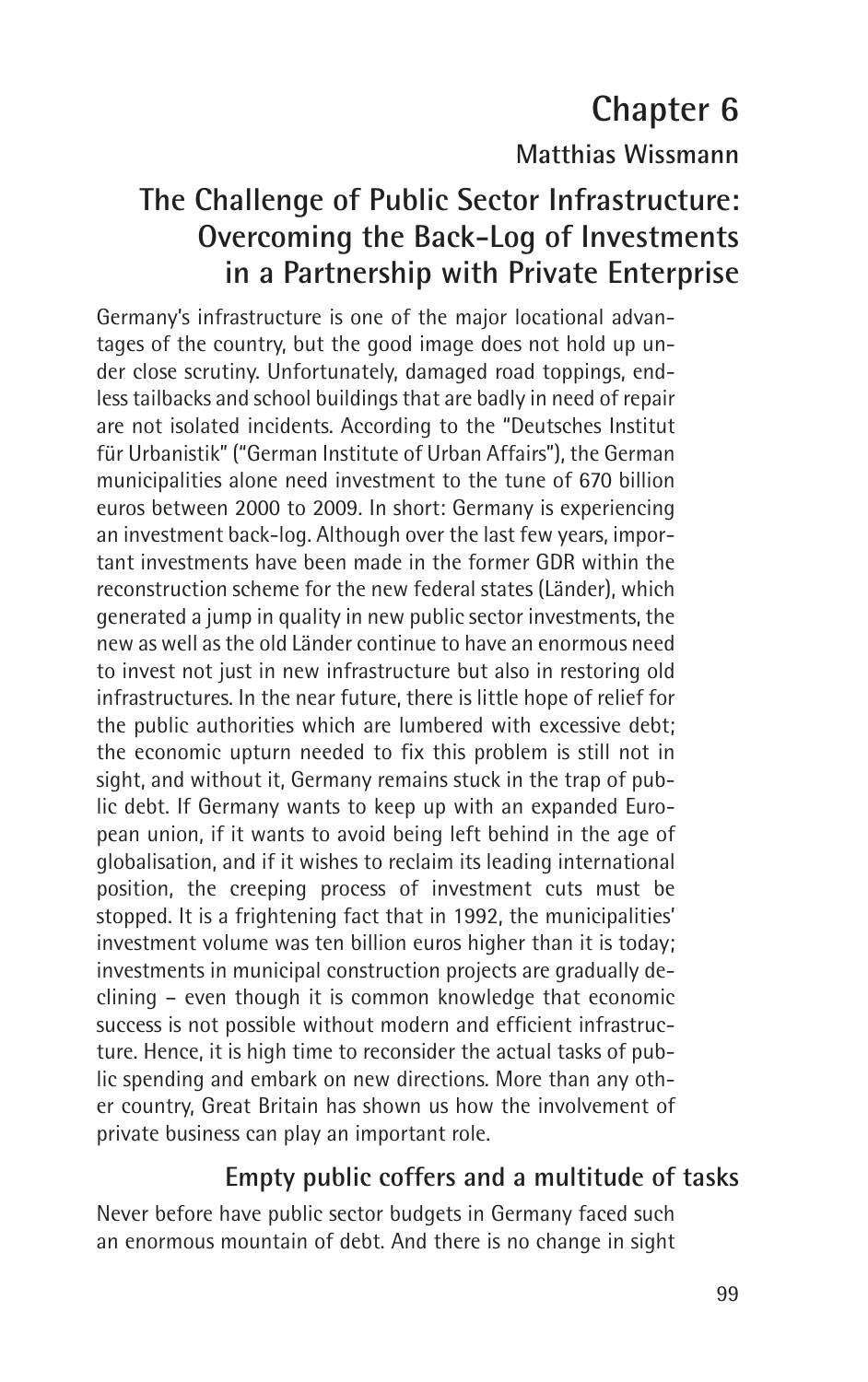– on the contrary: The huge new public sector borrowing in 2004 and, as things stand in 2005, does not leave sufficient room for investments. The sad result: Today, the amount spent on investments makes up barely half the amount of the accumulated debt. This means that the public sector is no longer capable of seeing to its multi-varied tasks. Therefore, we will now be facing some hard decisions: Should, for example, the running of a swimming pool really be the responsibility of a public body? What about sewage plants? The motto of municipalities, of the Länder and of the federal government must be to concentrate their efforts on essential things, on their core tasks. What is at stake is nothing less than a redefinition of the tasks undertaken by the public sector and an answer to the basic question of which tasks must actually fall into the domain of the state alone and where it makes more sense to use private involvement – in any form from volunteer support to assistance by companies. This involvement can take any form; it can range from a partnership-based approach such as Public Private Partnerships (PPP) to the actual privatisation of services. However, it is very important to weigh the risks implied very carefully – two negative examples show us how not to do it: the initial motorway toll fiasco in Germany and the debacle in the privatisation of the British railways system. Still, it would be a mistake to shy away from further cooperation projects with private enterprise. Opening fields of activity that used to be in the state's sole domain to private enterprise must no longer be taboo for any responsible government.

For it is a fact that the citizens' demands on public infrastructure have not decreased, in spite of empty public coffers: good roads, busses which run on time, clean schools and modern hospitals – Germans expect no less, and rightly so. Every citizen, independent of income and place of residence, should have access to adequate public institutions and services. Ever more Germans seem to realize that private enterprise should participate in delivering these services: In a 2004 survey, 61 per cent of the people asked said that they were in favour of involving private partners in the delivery and financing of public services. There are clear expectations linked with this wish: Less bureaucracy, cost reductions, more competition, and more efficiency are expected from Public Private Partnerships. As desirable as these goals may be – one must never forget that such cooperation between private business and the public sector can never do more than complement policies and public services. On the basis of their obligation to the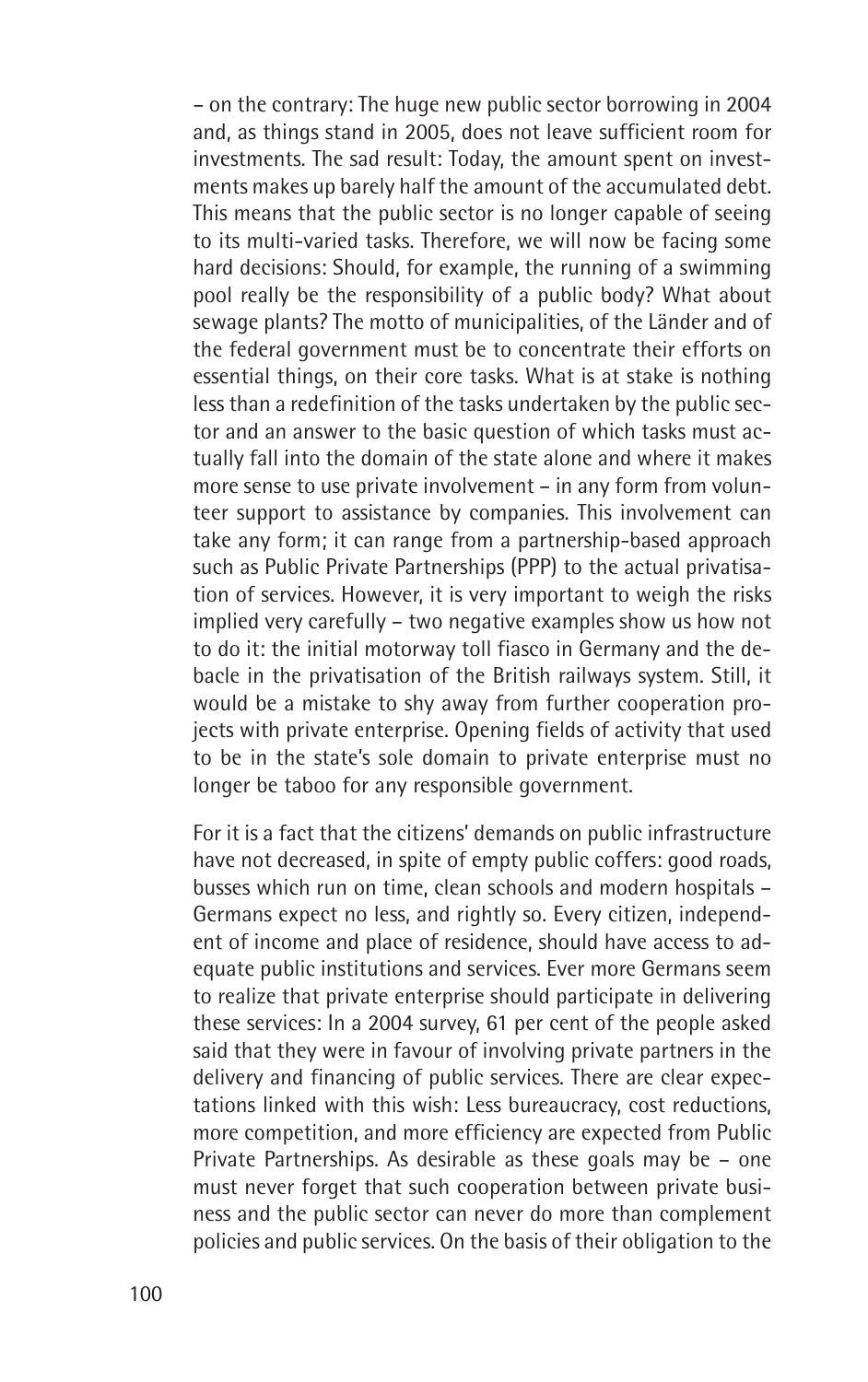common good, the federal government, the Länder and the municipalities will continue to be responsible for handling certain public tasks. This will and must not change with the future involvement of the private business sector.

### **Public Private Partnerships – an introduction**

Let us be very clear about one thing: Public Private Partnerships (PPP), or, as they are now sometimes called in German because of their gradually growing acceptance, "Öffentlich-Private Partnerschaften" (ÖPP), are no panacea and certainly not some super weapon against budget gaps. However, the close cooperation in a partnership between the public sector and private business represents one important alternative to the state's exclusive handling of the huge infrastructural tasks in Germany and can open up space for much-needed investments. It seems there will now be an increase in the number of Public Private Partnerships, but we must all be aware that they will be based on professionalism, on being prepared to take certain thoroughly considered risks, and on comprehensive planning, and not on magic.

The goals of implementing public infrastructure measures with the help of PPP are clear: The public-private cooperation is geared towards combining and trading finances and know-how to be able to achieve better results. More efficiency, more flexibility, cost cuts, the public sector focussing on its core competences – all these characteristics of PPP are precisely what Germany urgently needs. They fit into the movement towards reform and its target of modernising Germany and making it more competitive internationally.

Such partnerships between private business and the public sector are by no means a new invention. However, something that, as a basic principle, had been used to build the Suez Canal in the 19th century has for a long time been met with a lack of interest, which is particularly true for Germany. PPP are still so rare in Germany that they make headlines. Many European neighbour states or the United States were much quicker, as becomes evident when looking at the estimated level of worldwide investments made within the framework of PPP: almost a two-digit amount in billion euros. PPP obviously are no fleeting trend when it comes to the implementation of infrastructures.

One explanation is the versatility of the PPP approach. The PPP model is not limited to specific government departments. Often,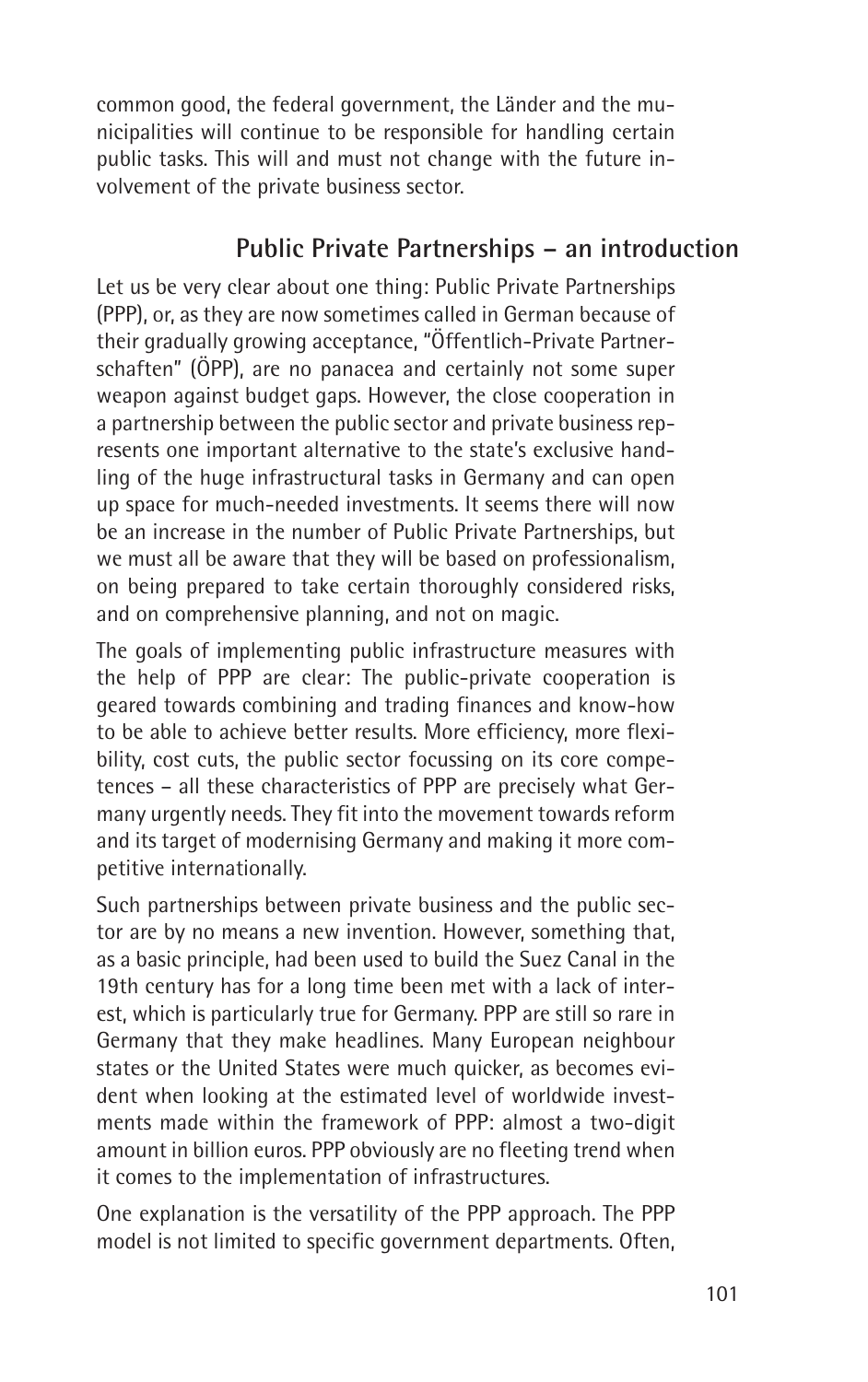there is a large share of PPP projects in the transport sector – in Great Britain, which has had much experience with PPP, the Department for Transport leads the way with one third of the PPP contracts awarded –, but it has become evident that the model is flexible enough to be used in other areas such as the school system, prisons, and health care. Examples of how it can be used are:

- operating models where private partners run public institutions completely or partially,
- franchise models where private partners are entitled to finance their costs directly by charging the end users of the infrastructure, as well as various
- cooperation models where private companies and the public sector establish a joint venture with a private legal form.

### **International overview of PPP – Great Britain leads the way**

From the Netherlands to France and Greece – it seems all of Europe has discovered the PPP model. However, other countries beyond the borders of Europe are also very interested in it – for example in Asia, where Japan has gained some PPP experience in more than 300 projects. The international trend towards PPP is almost always triggered by the same reason: empty public coffers. Spain, which has already had some PPP experience, is at present considering PPP especially in the transport sector, as is France. In the Netherlands, where public-private cooperation is relatively new, the idea of PPP fell on fertile soil. The country is now introducing PPP models for the construction of universities and in the health sector. However, the country that truly leads the way as far as PPP are concerned is Great Britain. Much earlier and with greater courage than other countries did John Major's conservative government approach the PPP issue. One reason is the Anglo-Saxon tradition according to which people do not necessarily assume that the state must deal with the handling of public tasks. As early as 1989, Major created the basis for involving private business capital for the financing of public projects by abolishing a number of regulations, which had previously prevented this. In 1992, a detailed concept was presented – PFI (Private Finance Initiative), a basic model which to this day serves as the basis for the majority of PPP projects in Great Britain. This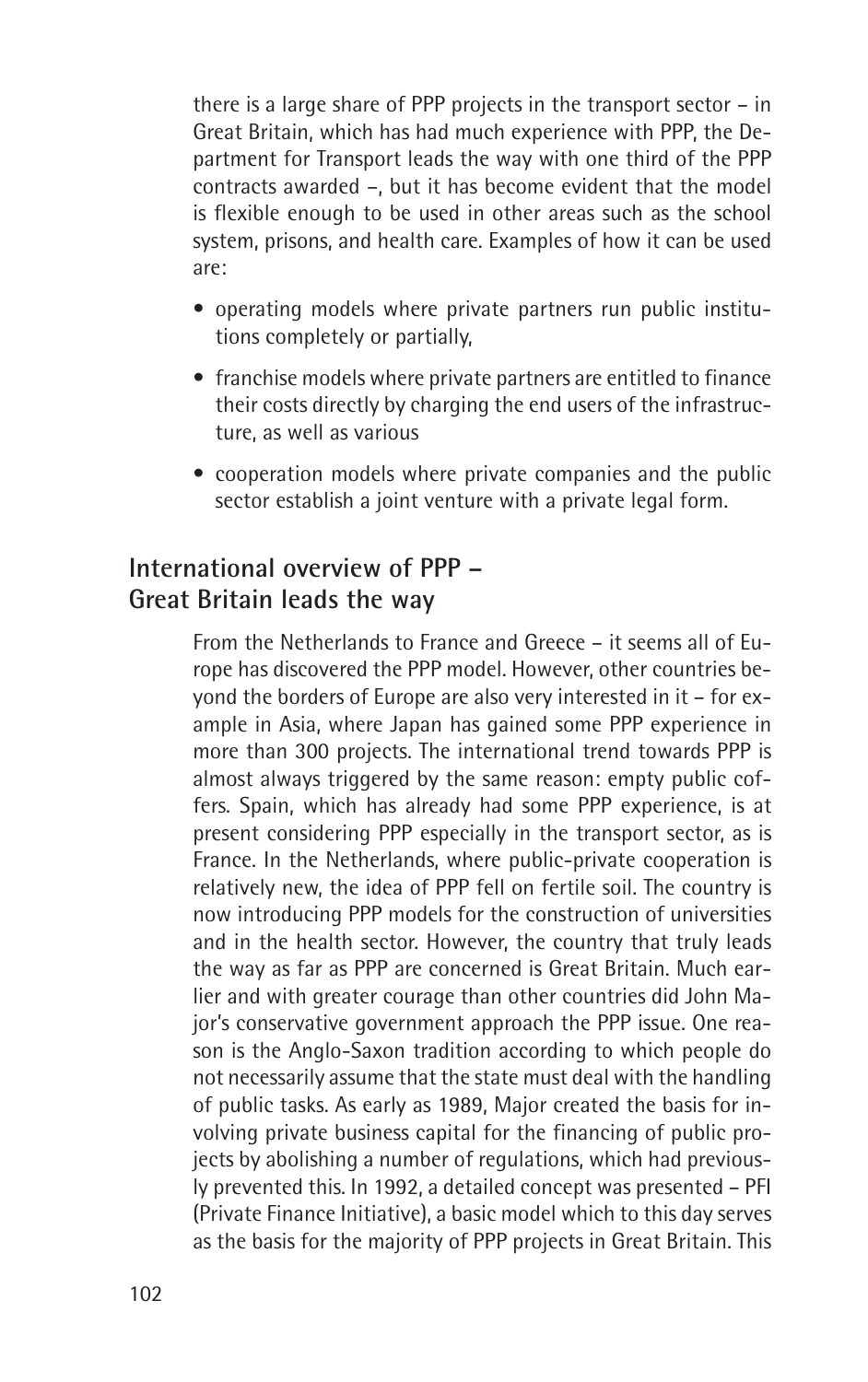is a model which takes into account the whole life cycle of an infrastructure from the planning stage through to its construction and operation, and it links the public sector's obligation for financing to the delivery of services. This means: The state buys the service from private suppliers and hands over essential tasks – design, construction, financing and operation – to private companies. Fees will be charged for the services rendered. After a longterm timeframe agreed on beforehand – in most cases between about 25 to 30 years – the infrastructure is returned to the public sector – naturally with an option of extending the contract.

Since the early PPP models have been introduced, many different approaches have been tried. Mistakes were made, corrections undertaken, experience was gained. The following figures clearly show that PPP will be here to stay and have become an integral part of the delivery and financing of public services in Great Britain:

- in excess of 530 PPP projects have been started so far; every year, at least 30-40 new transactions are added to that number;
- since the early 1990s, PFI projects to the tune of more than 24 billion British pounds have been signed;
- about 20 per cent of British net investments in the public sector are handled through PPP models, which amounts to an investment volume of about nine billion euros annually;
- according to the evaluation of the British National Audit Office (NAO), compared to conventional implementation, efficiency gains of 10-25 per cent could be established; for the fiscal year 1999/2000, this meant around one billion euros;
- due to PPP, an estimated amount of four billion British pounds is released for additional investments per annum.

There is no doubt that Great Britain has developed a certain routine as to the implementation of Public Private Partnerships. PPP are now considered as "safe bets" – in other words, as safe and reliable arrangements. The National Audit Office confirmed this; it carried out an assessment of the economic efficiency of PPP projects compared with projects operated by the public sector and found clear efficiency gains (average: 17 per cent). According to a study carried out in 2001, British authorities also seem to be content with the results of PPP projects: More than 80 per cent thought that the PPP cost-benefit ratio was at least satis-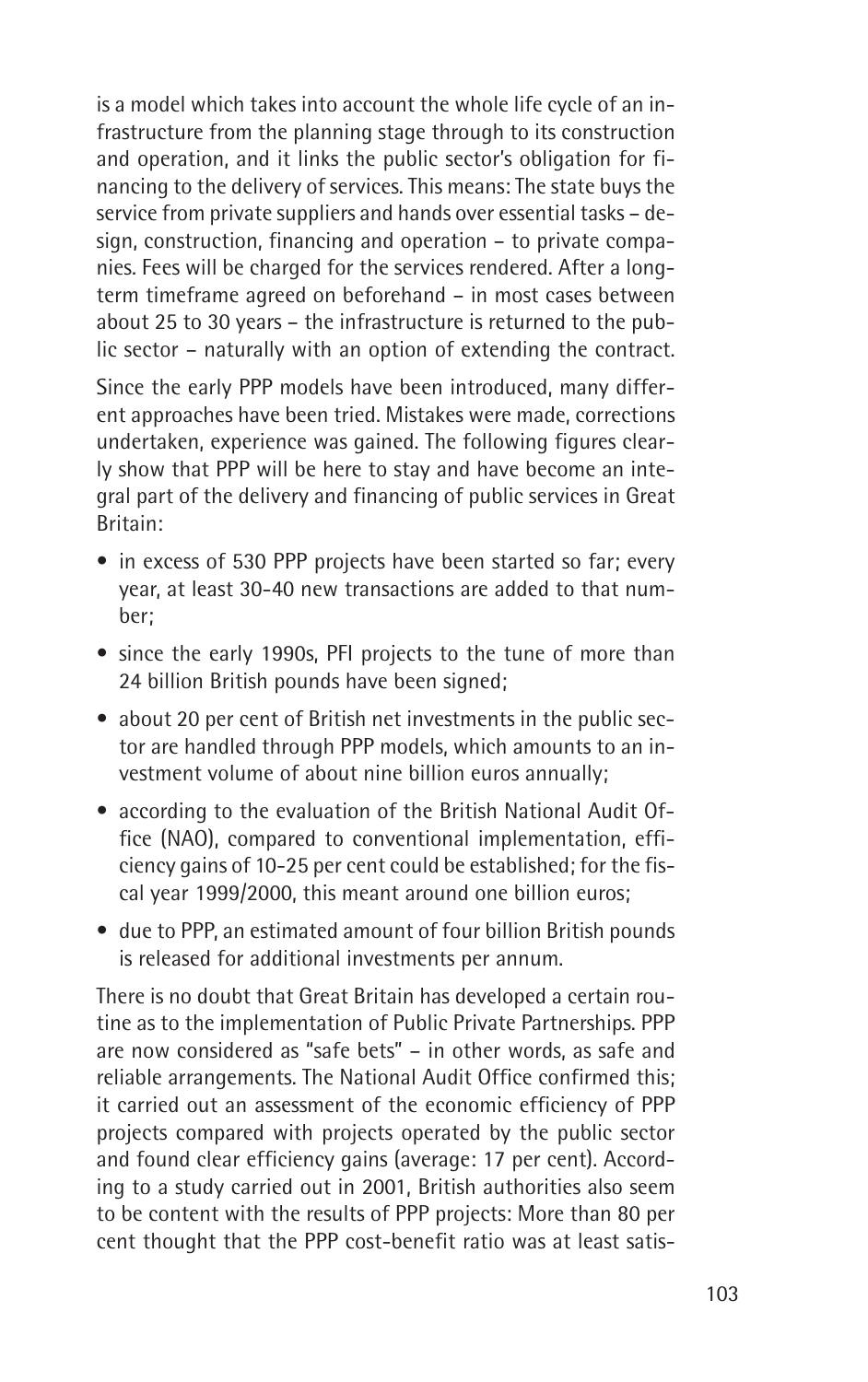factory. However, there is much more: PPP projects showed 70 per cent fewer price overruns and 66 per cent fewer delays in completion. These numbers, which describe a decade of PPP development in Great Britain, clearly indicate that cooperation between private enterprise and the public sector can work very well. Public Private Partnerships are worth the effort.

#### **Slow start in Germany**

Not least of all because of the positive results with PPP projects in Great Britain, interest in PPP increased in Germany as well. However, the development of PPP in Germany cannot be called anything but sluggish. While the British were busy correcting their PPP course, PPP in Germany were still in their infancy. By now, Germany has gained more experience with Public Private Partnerships, but, as yet, we are far from having a set routine yet. Before we move on to an analysis of the present state of affairs regarding PPP in Germany, it is worth to look briefly into the past in order to explain why Germany is lagging so far behind.

For several decades now, the German public has become accustomed to a high standard of public sector services. Germany's road and railway systems have enjoyed an excellent reputation for many years and provide tangible competitive advantages visà-vis neighbouring countries. At times of constant economic growth, the public sector – at the level of the municipalities, the Länder, and the federal government – had sufficient funds to deal with a wide variety of tasks. The principle of competition had no priority. This meant that private enterprise in Germany was practically excluded from the planning, financing, and operating of infrastructures, while in the 1980s, Great Britain already experienced its first wave of privatisation and was getting ready to integrate more private companies to provide public infrastructures. In the end, two factors brought about a financial transformation: the weakness of the economy and German reunification. However, it was at this point that Germany's sluggishness became obvious: The country hesitated for too long; the fear that public sector tasks would be privatised in a creeping and underhanded manner was too great, and a large number of public sector employees were too steeped in bureaucratic ways of thinking. For a long time, concepts such as efficiency and a "leaner state" were nothing but slogans; the decision-makers shied away from their implementation. In addition, many stakeholders needed to be considered at the various administrative levels in the municipal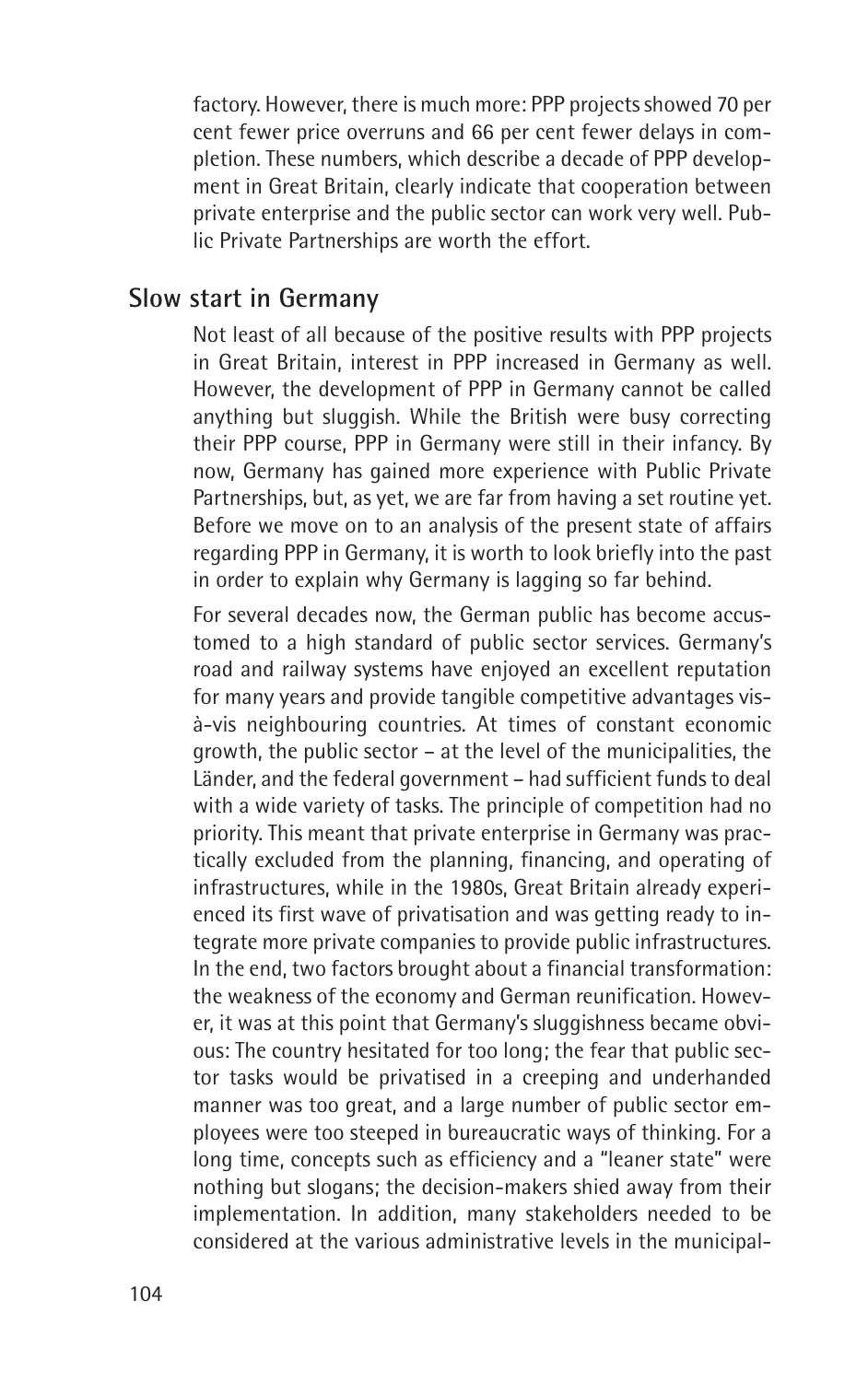ities, the Länder and the federal government. For these reasons, the idea of a close cooperation between the private und the public sector in Germany took a long time to get off the ground.

#### **Example – PPP in the transport sector**

As did other countries, Germany first tried public-private partnerships in the transport sector. When I was Minister of Transport in 1994, I had the opportunity to take one important step towards PPP: The law on the private financing of motorway construction created the legal basis for new operating models in Germany (the so-called F models named after the first letter of the law in German, Fernstraßenbauprivatfinanzierungsgesetz). Up to now, however, Germany has gained very little experience in this area. The law has been in force for ten years now, but the number of actually completed F model projects, on the basis of which tunnels, bridges, and mountain passes are built and operated privately, is still negligible. During that phase of PPP pilot projects, in some cases the model of private advance financing was tested. In the case of the much-used Engelberg tunnel in the federal state of Baden-Württemberg it became obvious that it was essential to implement this type of infrastructure projects quickly and not to delay them because of lacking budget capacities. However, the aspect of using private know-how to realize efficiency gains and cut costs only played a minor part at that time. Today, the situation has changed: The key goal of Public Private Partnerships is a win-win situation with maximum efficiency.

The initial heavy goods vehicle (HGV) toll fiasco in Germany, the initial introduction of which was delayed due to technical problems, clearly showed that PPP, in spite of everything now known about them, are still potentially risky undertakings where the devil is in the preparation and in the detail. The lesson to be drawn from this is: Only projects with realistic planning and risk assessment as well as a fair and intelligent distribution of risks can be successful. The toll example thus became an important factor delaying PPP. So it seems that instead of moving ahead at full speed, PPP are stuck in heavy traffic for the time being.

However, we can learn from the experiences which others have made in the past. Unfortunately, an example of a failure occurred in one of the new members of the European Union – in Hungary. There, the construction and operation of the motorway M5 had been handed over to an Austrian-French consortium. The major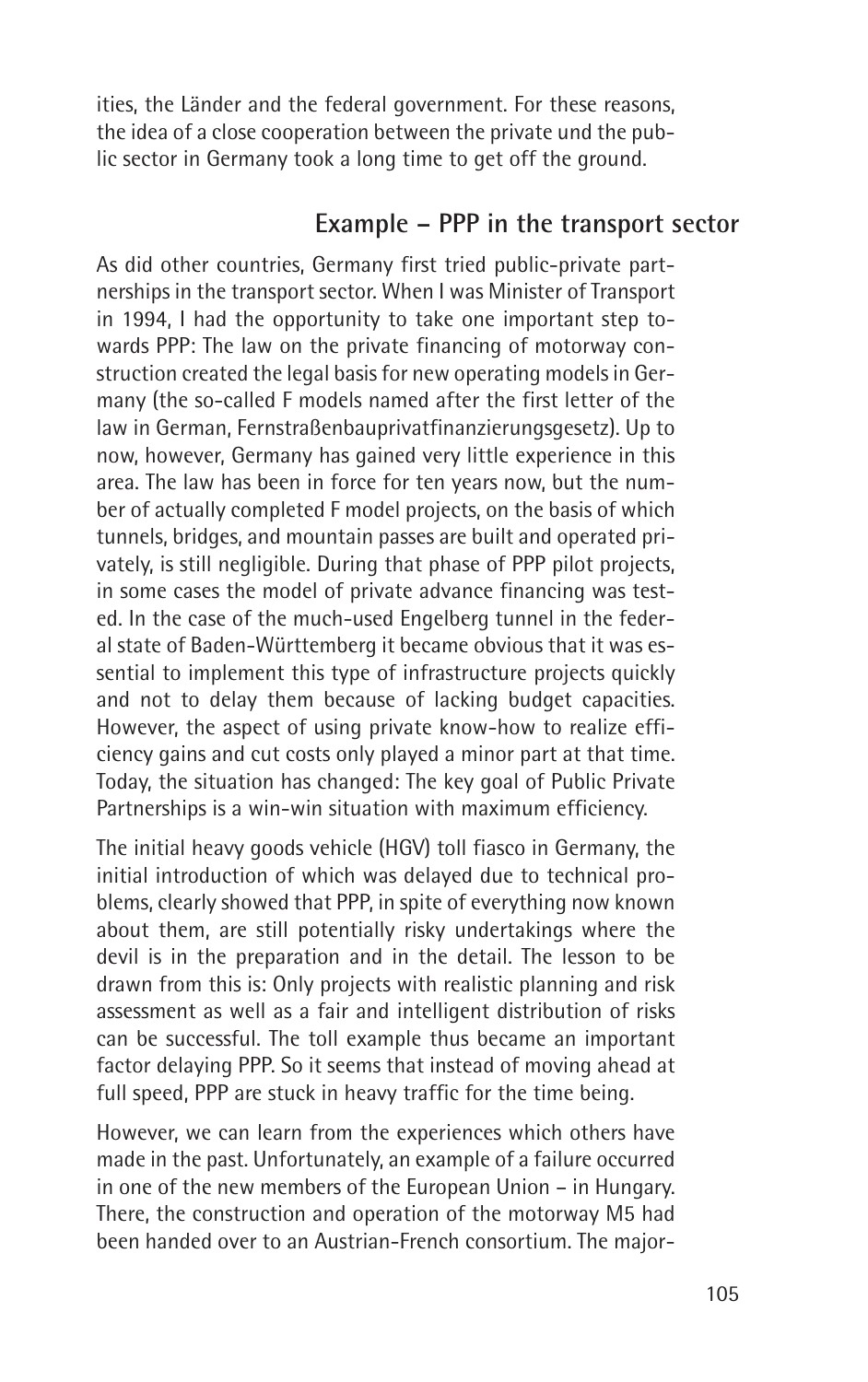ity of motorists ended up avoiding the toll by using minor roads. In the end, the state had to take over the company operating the road and nationalize this previously underused section of the motorway. The transport sector clearly shows that the operational efficiency factor must play a larger role if PPP are to be successful and found acceptable by private business. It must be understood that not any road construction project is suitable for a Public Private Partnership. A functioning cooperation between the public sector and private enterprise is possible only in those cases where taking part in a PPP is economically viable. Both sides will have to approach each other: In Germany, the federal government and the Länder must offer industry adequate projects, and industry must offer tailor-made and fair solutions.

#### **Laws & taxes**

Often, however, it is legal and tax issues which are still unresolved and prevent a successful cooperation between public and private sector. In this respect, political action is required. While in Great Britain many important legal barriers were abolished before the PFI initiative was actually embarked on, the corresponding procedure in Germany has been delayed. Pilot projects, which have already begun, are proof that the implementation of PPP projects in Germany is possible under the current legal conditions, but there are still a number of stumbling blocks – for example, with the regard to the laws regulating the budget, allocation, and taxes. These obstacles have by now been identified and must be removed as quickly as possible. It must not be forgotten that what this is all about is not preferential treatment for PPP models. Instead, it is about creating conditions that permit fair competition. Only if tax and legal insecurities and the specific disadvantages that the PPP approach is facing are removed, will the PPP concept become a success story in Germany as it has in Great Britain.

It is also important to keep in mind the European legal framework. Fortunately, there is progress to be reported in this area as well. In April 2004 the EU Commission presented a Green Paper as food for thought intended to start a debate about the PPP issue at European level. Since there is no special system for PPP in Community law, an adequate regulatory frame must be created at EU level. Within the framework of a public opinion survey, the subject of Community regulations for public contract award processes and for licensing are to be closely examined – a posi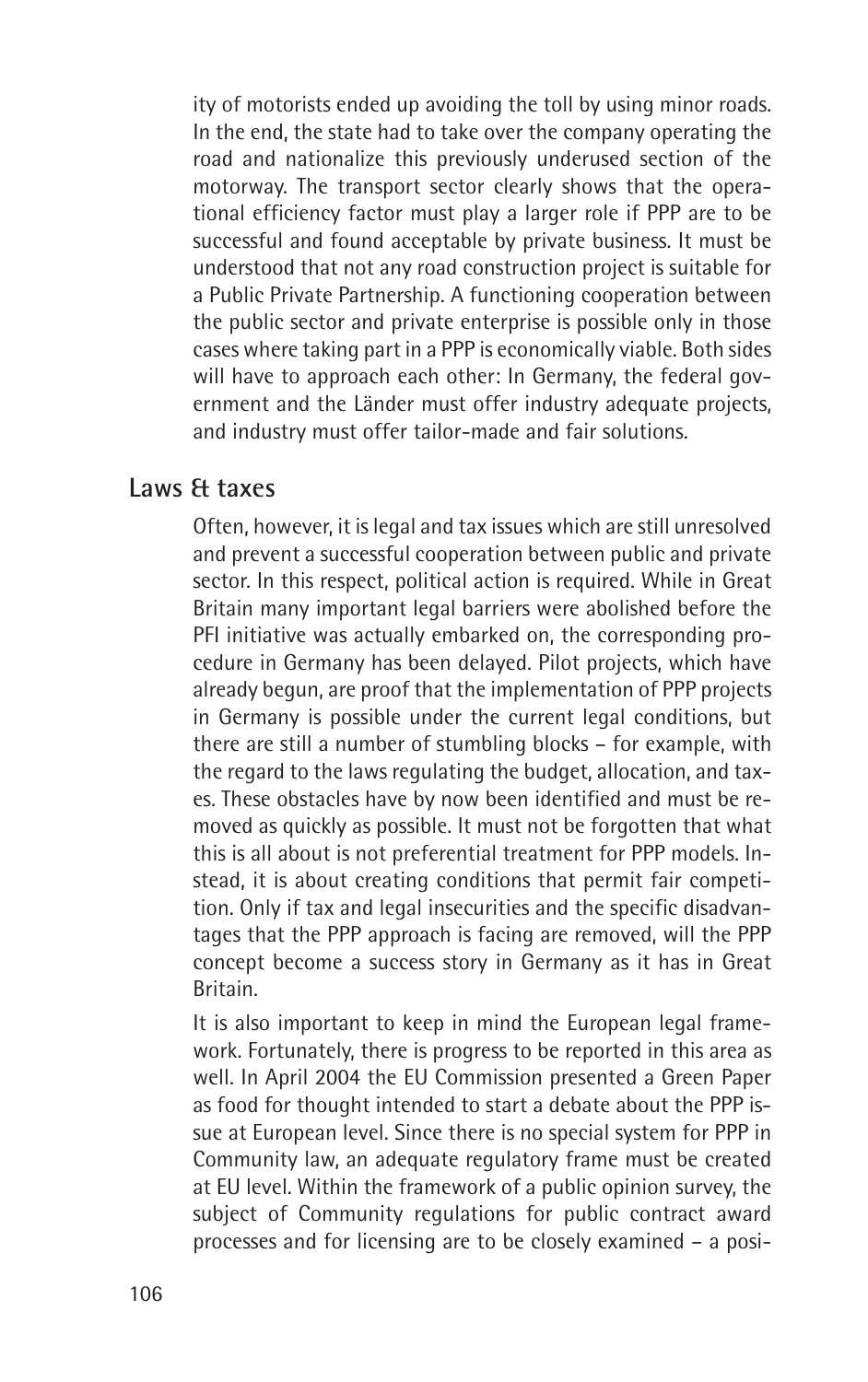tive sign for the development of PPP, since what is primarily at stake is the question in how far the existing legal framework may turn out to be an obstacle for business participants and how insecurities can be eliminated. This is a good opportunity to establish how rules and principles affect the day-to-day running of PPP, and at the same time it is an important step towards legal security in PPP projects.

#### **PPP – a matter of economic efficiency**

The target of PPP is efficiency gains. Therefore, a partnership between public sector and private enterprise must make economic sense when compared with the traditional creation of infrastructure. We have already seen that the issue of financing is not all that is involved in PPP projects; if decisions were based on finances alone, state financing almost always would be at an advantage because of its low interest rates. However, what is at stake is the entire life cycle of a project, and this leads to the issue of a suitable instrument to analyse economic efficiency. Such an instrument must be able to take into account such factors as construction costs in excess of original estimates; and operating costs, which make up almost 70 per cent of all costs of a property. It is obvious that without such an instrument, a fair comparison of economic efficiency will not be possible. In Great Britain, the so-called Public Sector Comparator (PSC) was developed for that very purpose: to provide a yardstick to compare the cash value of the cash flow of conventional implementation with one where a PPP model is used. Here again, Germany is lagging seriously behind: There still is no such yardstick. It is high time to close this important gap and add this vital link to the PPP chain.

The evaluation of efficiency is the key factor for the development of PPP. In Great Britain, the National Audit Office is not the only entity carrying out such an evaluation: A study conducted by the Institute for Public Policy Research (IPPR), for example, showed that the advantages of PPP were most obvious where prisons and transport are concerned. Other sectors – such as education and health – needed more innovation and flexibility, according to the IPPR. These are important results which show how individually tailored PPP models must be to achieve their greatest efficiency.

Another factor that needs to be pointed out is cost transparency. In Great Britain and in Germany, the economic efficiency of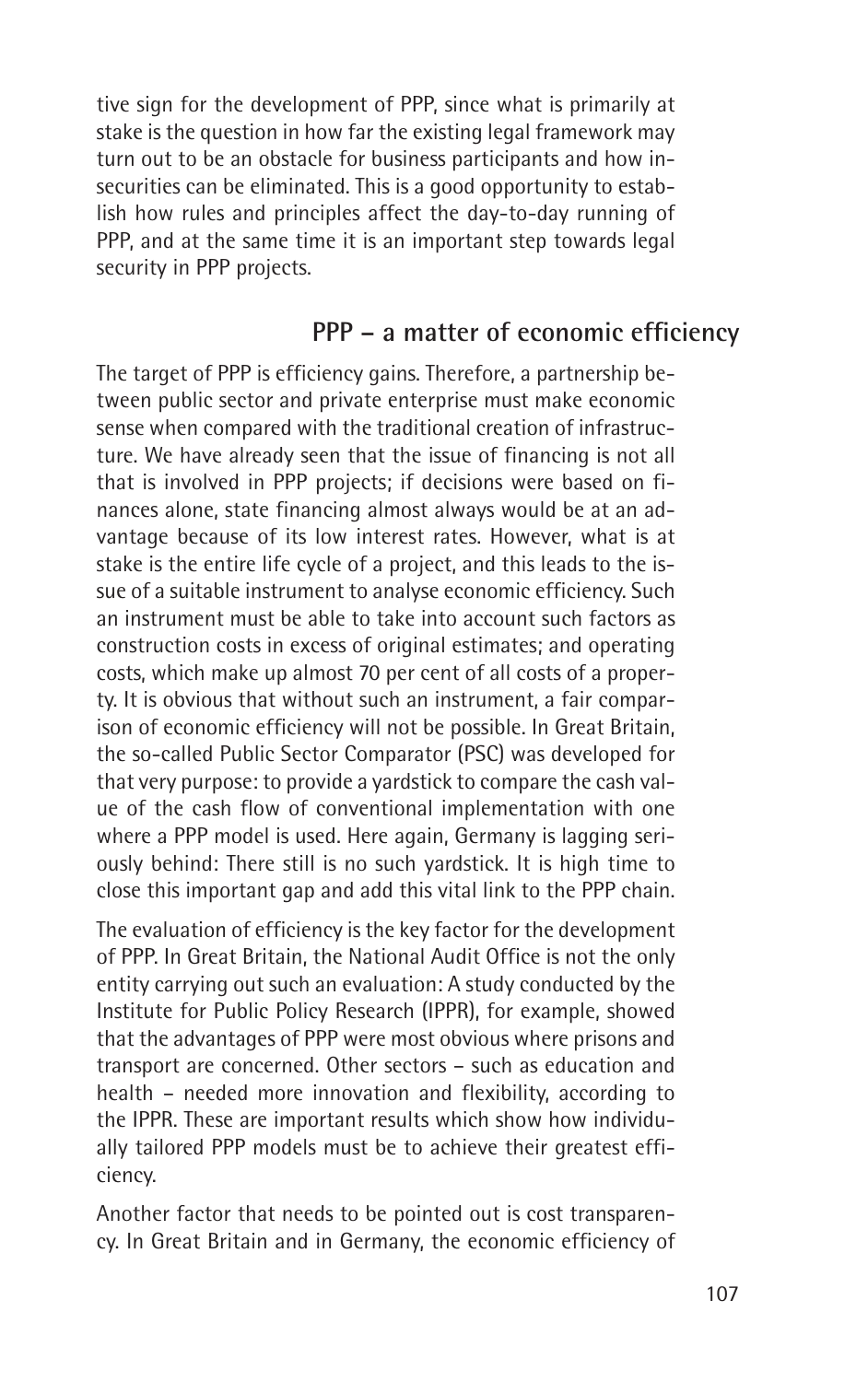the PPP model is not devoid of controversy. Some point to the risk of potential shadow budgets with mountains of debt that may accumulate unnoticed and burden future budgets. However, this can only happen if PPP are seen as a mere method of financing. The fact that the life cycle approach has become internationally accepted changes the picture altogether: Public Private Partnerships can create new transparency. The cost of financing is no longer the only factor taken into consideration, but also the considerable component of the operating costs of institutions, which frequently are much higher than the original financing costs. In this way, cost-intensive faulty cost estimates, which used to be fairly common, can now been avoided.

The importance of having an instrument to analyse economic efficiency as well as the holistic approach to the evaluation of PPP projects are indications that the evaluation of project efficiency is a lengthy and also a costly process. For this reason, many critics believe that this process takes up too much time and involves the use of too many expensive consulting firms. These time and cost factors must be included in the evaluation of the efficiency of a project and are absolutely necessary to be able to guarantee the efficiency of an entire project. A standardisation of PPP procedures can facilitate this process.

#### **Standardisation without loss of flexibility**

During the initial experimental phase of PPP in Great Britain, it soon became clear that planning and coordination are vital for the implementation of PPP. However, due to the initial euphoria over PPP, too many projects were started in too short a time. Instead of achieving efficiency gains in the first phase, it was quite frequently the opposite result that was achieved. Although Germany did not start PPP projects until later, similar mistakes were made: There simply were no standards for PPP. In many places, there was experimentation, but hardly any learning curve. As a result, many municipalities created their own PPP framework, which was often very time consuming and required a high level of personnel. The wheel was being rediscovered again and again. Especially in view of the enormous importance which PPP projects have because of their high investment volume and their long-term effect, it is essential to establish standards so that municipalities and Länder will have a secure basis for their work with PPP. There can be no blanket solutions in the PPP sector, and an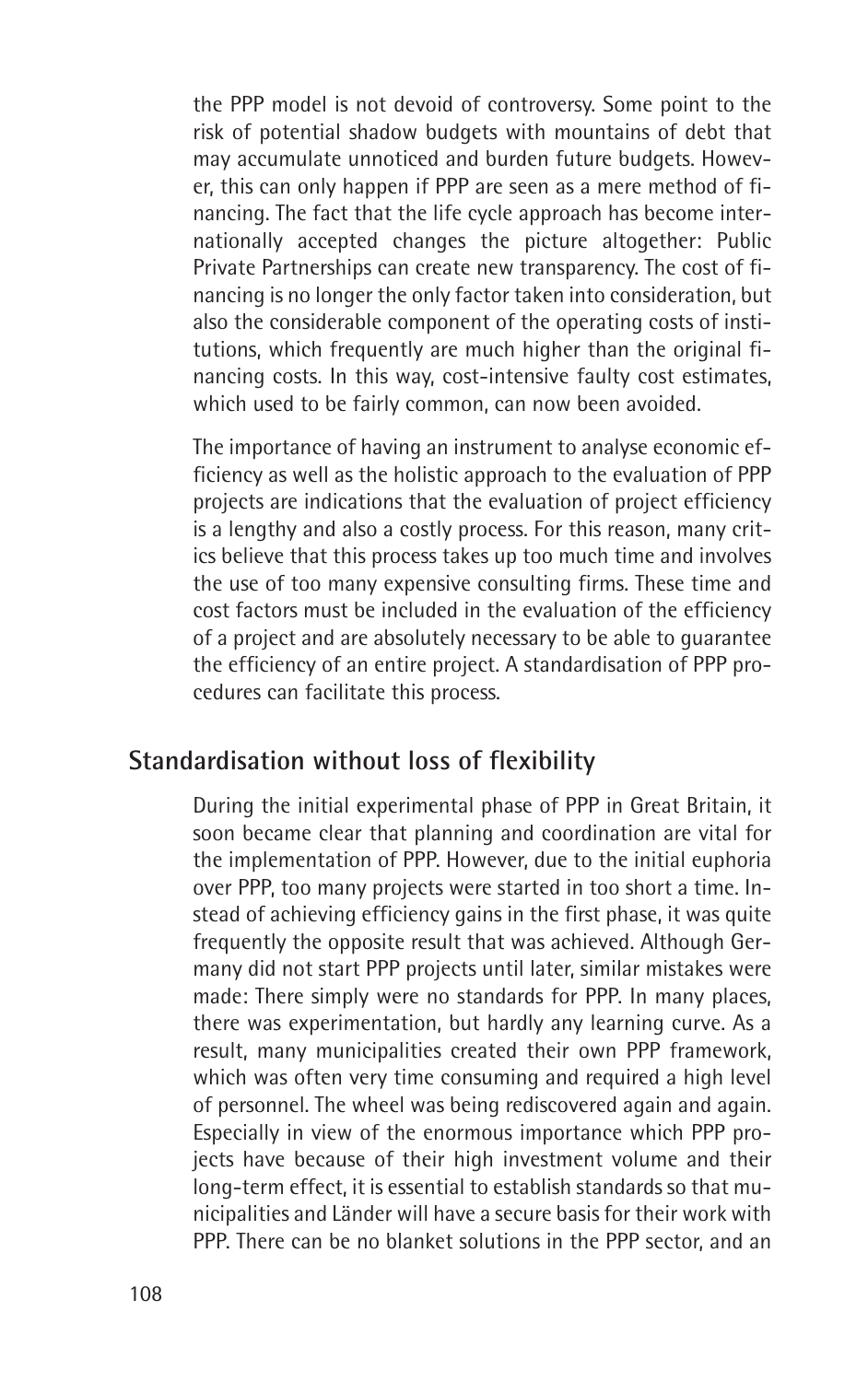individualised approach is generally needed; but a certain degree of standardisation could clearly improve the chances of implementing PPP in Germany.

In this field, Germany should have been quicker in learning from Great Britain where several years ago a PPP task force was set up which was to serve a broad range of tasks and functions: advice centre for private and public entities, gathering point for PPP experience, examination of legal and tax-related aspects, development of an instrument to compare economic efficiency, development of standards. Similar official state-run institutions also sprang up in other countries such as the Netherlands and Ireland. By now, in Germany too there are PPP units – at the federal as well as at the Länder level –, an arrangement which mirrors the federal structure of Germany. For example, there is a PPP initiative in North-Rhine Westphalia and another PPP competence centre in Berlin-Brandenburg. At the federal level, a steering committee was also set up in 2002 composed precisely of those who actually deal in their daily practice with the maintenance and creation of infrastructures: representatives of the Länder and the municipalities as well as members from the construction and banking industries and from the National Chamber of Architects (Bundesarchitektenkammer). The target is the establishment of a Federal Competence Centre which deals specifically with public sector building construction.

This development of competence centres is an important step towards a positive development of efficient PPP. Without the political will to back it up, the PPP approach cannot be successful. However, even here are traps to beware of: Without efficient harmonisation and cooperation of the various PPP initiatives in Germany, the desired learning effect will not materialise. At the same time, there is the danger of creating a new layer of bureaucracy. The tasks of a German PPP competence centre must be clearly outlined and limited to establishing sound foundations such as sample contracts and sample concepts for bid procedures. Basic standards and guidelines help both the public sector and private enterprise as they save time and money. However, any measures that exceed central specifications will lead to a loss in flexibility and to additional bureaucracy. In the late 1990s, the British PPP Task Force itself was turned into a Public Private Partnership – the "Partnership UK". In Germany too, it must be understood that PPP are a step towards a leaner and more efficient state. This must become the beacon which guides German policy.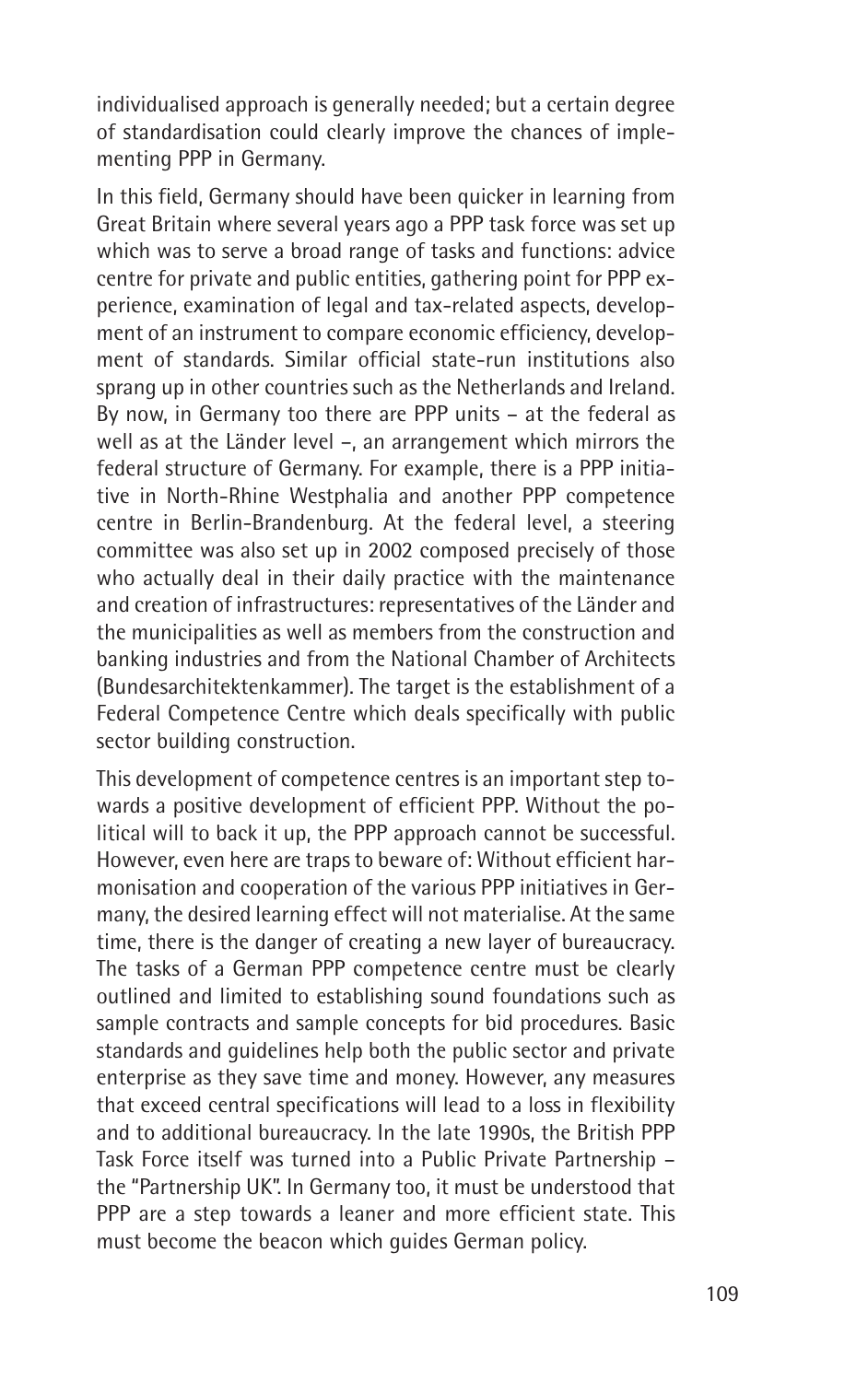#### **PPP in Germany – hope without illusions**

After a long lean period, it seems that finally, Public Private Partnerships are finally on their way in Germany. Obviously, a real push towards PPP will not develop without political initiative and political support. The example of Great Britain has been ample proof of that. A start has now been made in Germany, but apart from the politicians' important task of creating adequate framework conditions, everyone else involved must have sufficient information and must actually be willing to use the great potential that Public Private Partnerships have to offer. Politicians, the public administration, architects, construction industry entrepreneurs, providers of financial services – all of them will have to prove their flexibility and their will to take risks so that PPP can flourish in Germany too. Finally, we must not forget the end users of public infrastructure – the citizens without whom it will not be possible to have a true PPP culture in Germany. It must be clearly explained to them that Public Private Partnerships can never do more than supplement policies and public tasks. Today, more than half of all Germans expect a private provider to be better suited to carry out tasks that can be undertaken by the state as well as by a private sector enterprise. That fact gives rise to the hope that the PPP model does have potential for further growth in Germany.

We must succeed in Germany to see Public Private Partnerships as what they are: sophisticated cooperation schemes which can achieve significant efficiency gains – no more and no less. It is important to embark on PPP with optimism. In spite of positive approaches, we are sure to suffer repeated failures and setbacks, just as the PPP pioneers in Great Britain did. On the way to a successful implementation of PPP models we need stamina to ensure that the term "PPP" – Public Private Partnerships – does not come to stand for "Pleiten, Pech und Pannen" (bankruptcies, bad luck, breakdowns). At the same time, the expectations put in PPP should not be unrealistic. PPP are not a panacea. Great Britain is proof of this: After more than one decade of PPP projects, about one fifth of public investments today is based on PPP. Not every infrastructure project lends itself to the use of Public Private Partnership; however, where larger and integrated infrastructure measures are concerned, the PPP approach may show the way out of investment backlogs. Great Britain has shown us the way; now Germany must close the gap because, among other reasons,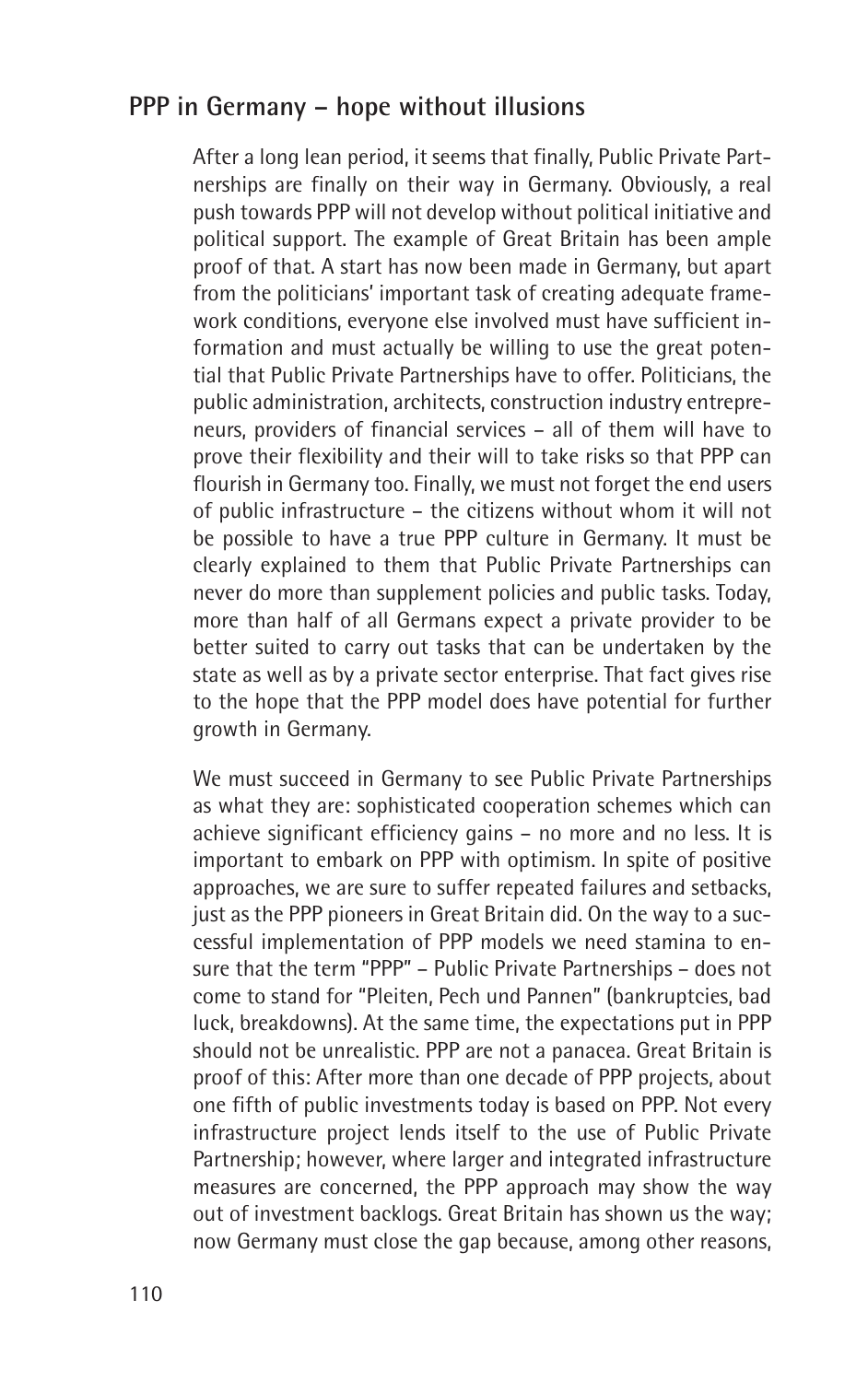the EU enlargement is opening up new possibilities to implement Public Private Partnerships which can also benefit German industry.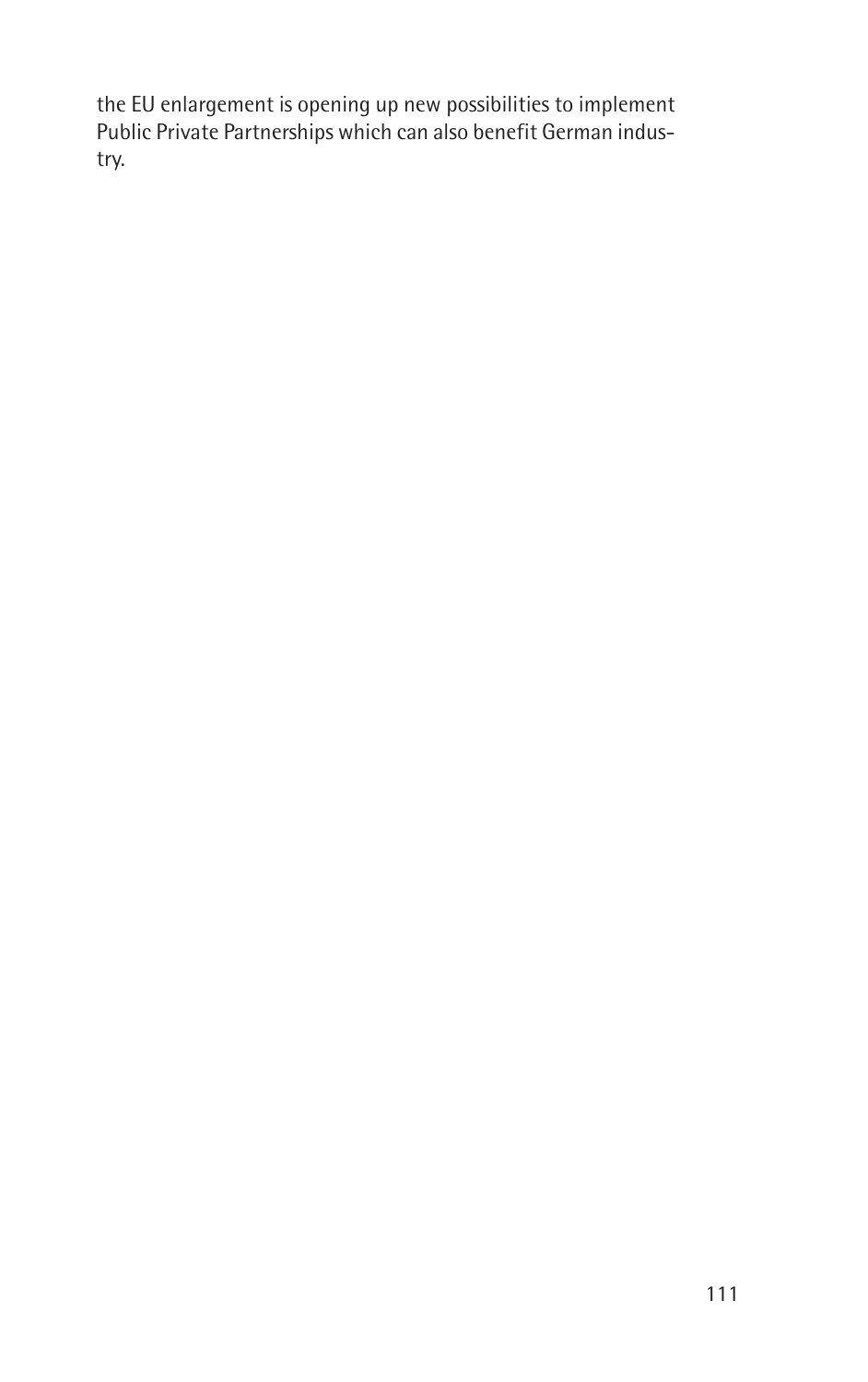# **Chapter 7**

## **Christian Wulff**

# **Future Tasks for Germany**

#### **Tasks for the future – current problems**

Anyone in Germany and elsewhere who is giving any thought to the tasks that lie ahead must be ready to face the question: "Have we actually undertaken the tasks that need urgent attention today? Have we solved the problems which are the focus of today's public debate?"

After careful consideration, that question must be answered with a clear "no" – in spite of health care reform and Hartz IV.

The situation in Germany today is not exactly encouraging. While the world economy is slowly recovering and an economic upturn is expected over the next months, the "German model" seems to be on the wrong track:

- We are lagging behind in our economic performance. In 2003 we were clearly below EU average for the first time. Our growth rate is no better. For years, Germany has been at the tail end in Europe. And while the world economy is gradually recovering, in 2005 we will once again be propping up the growth table in Europe – and this after years of stagnation to begin with. If the forecasts of the research institutes prove to be true, our growth will not be enough in the medium term to kick-start the economy and increase jobs with sufficient force.
- At over 40 per cent, social insurance contributions have reached an extent that destroys jobs. And the costs resulting from the demographic problems in pension and health insurance are still ahead of us. If conditions remain unchanged, they will cause further contribution hikes in social insurance.
- The number of unemployed, at over five million, remains almost unchanged. Those who are undergoing further education or training measures offered by the job centre are not even included in this figure. And if you add those who appear in no statistics because they have resigned and given up on employment, the actual level of unemployment in Germany is in excess of six million.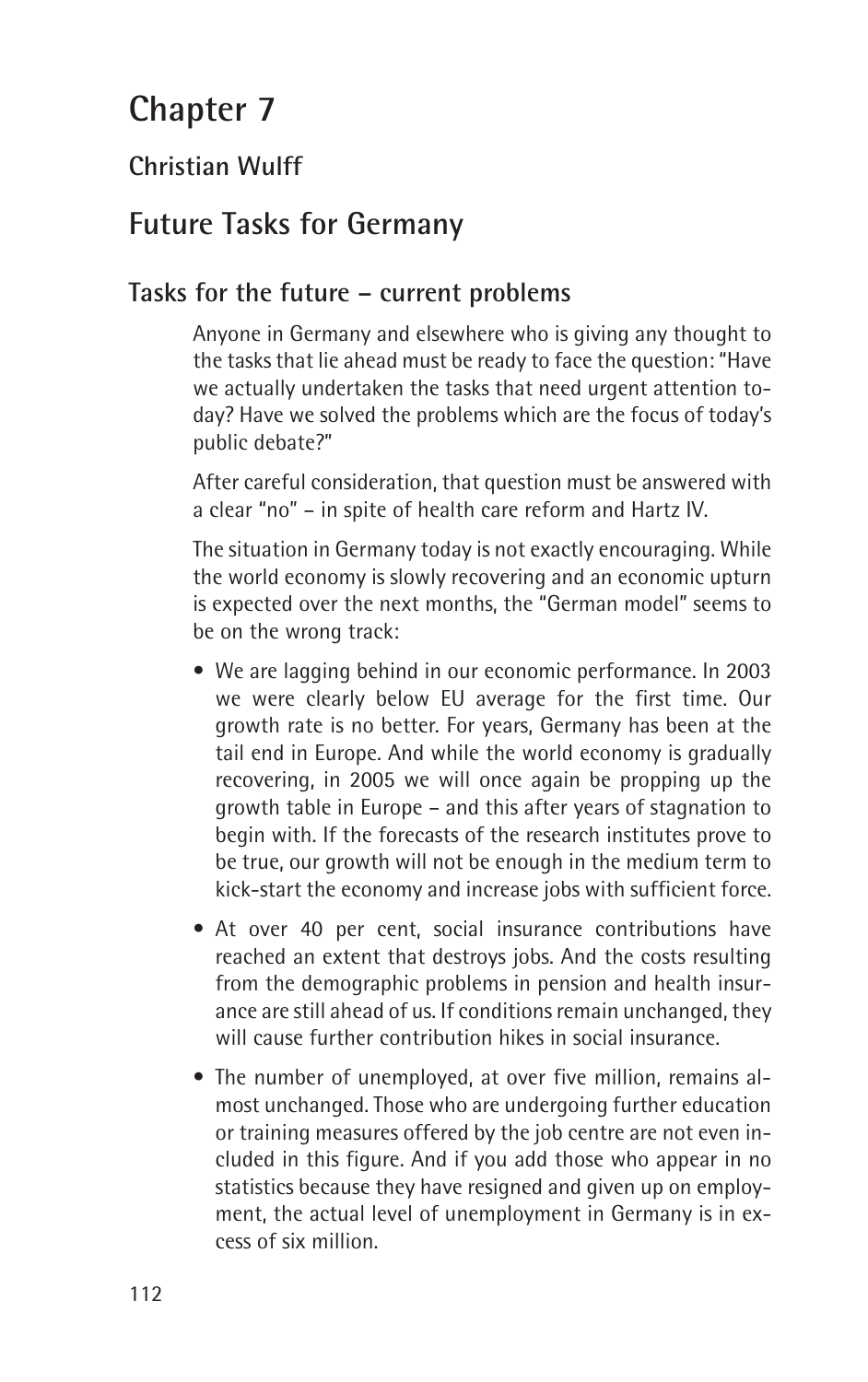- Even today, unemployment costs us more than 80 billion euros every year. An inconceivable amount. For social insurance alone, this means lower revenues of about 16 billion euros per year. The costs of the Federal Labour Agency are not even included in this.
- This shows very clearly that our social security systems will not work unless we acquire a grasp on the problems in the labour market. Or, put differently: if we cannot manage the growing incidental wage costs, we will not be able to solve the problems in the labour market.
- But that is not all: Over the last few years, the number of wage and salary earners has been in almost constant decline.
- We are, however, champions when it comes to accumulating debt. For several years now, Germany has surpassed the maximum budget deficit allowed by the growth and stability pact, which was set up at our instigation in 1997. If there are no changes in the growth rate in the near future, it can be safely assumed that we will once again knock down the bar of the deficit criterion in 2006.

This is not pessimism, but a realistic assessment of the actual state of affairs.

## **Future tasks for Germany**

Today's economic situation does not give cause for optimism when thinking about the tasks that lie ahead. No one contests the daunting size of these tasks any more.

On top of the great challenges of unemployment and the age structure of the population, there is globalisation and the intense competitive pressure resulting from it: From a purely economic viewpoint, globalisation means a growing international division of labour and a closer interlinking of national economies through trade with goods and services. It means increasing investments by companies between individual countries and growing international financial flows.

As an export nation, Germany has profited from this development in the last decades. Here in Germany, the per capita income has grown by almost 500 per cent since 1950 – from about 5,000 euros to approximately 24,600 euros.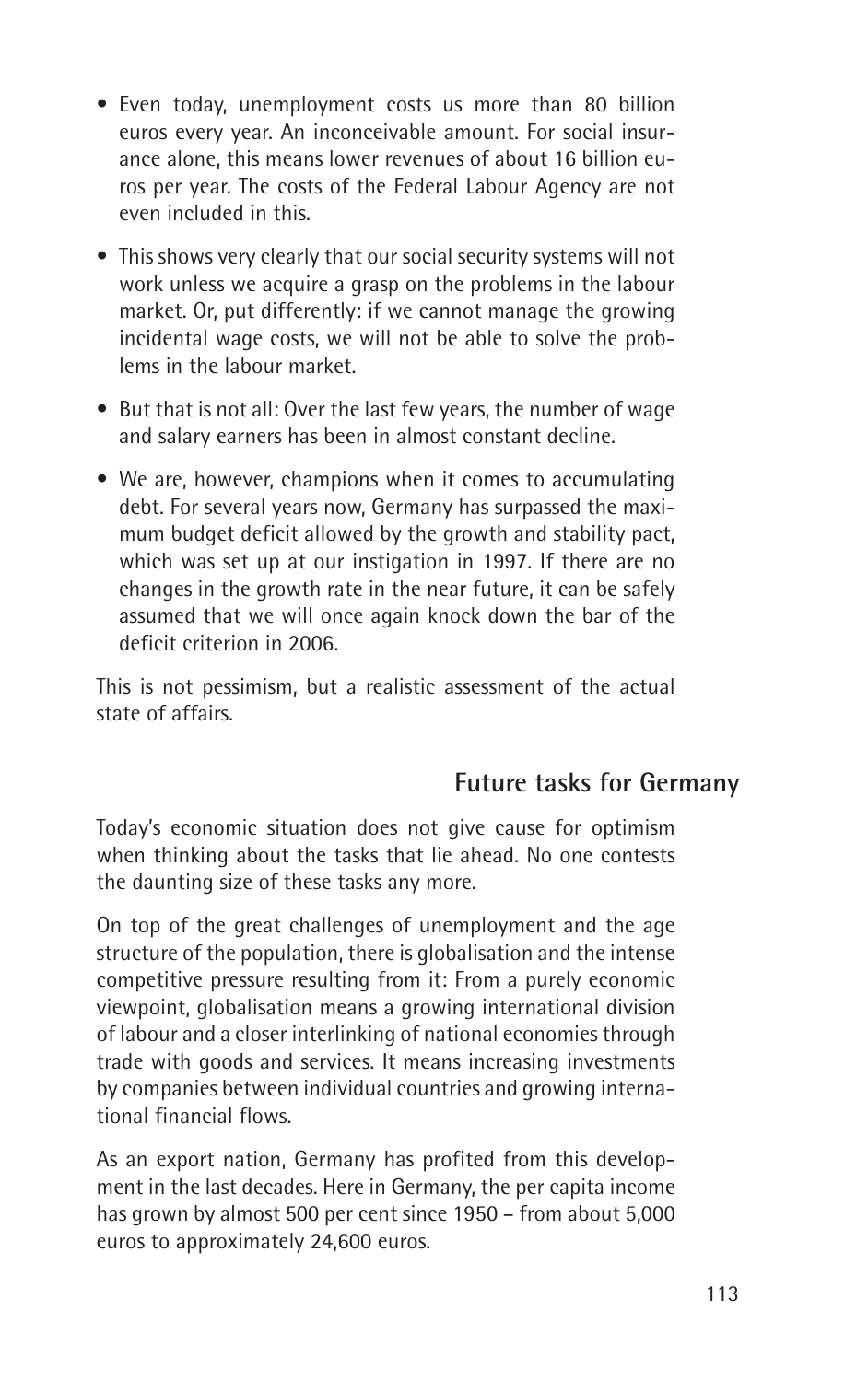However, globalisation stands for more than just economic growth. Globalisation has many faces. First and foremost, it means a free exchange of information, thoughts and ideas. It means much greater mobility. It is no exaggeration to say that globalisation has contributed to the dismantling of the Iron Curtain. At the same time, it has taken on new dynamics with the countries which were formerly on the other side of the Iron Curtain entering the worldwide economic stage.

Globalisation itself is neither good nor bad. It is rather a development that provides opportunities and involves risks and – as everywhere – there are winners and losers. The interlinking of countries will increase, whether we like it or not. Globalisation is not something that has developed only recently. It has always existed.

Entrepreneurs and workers are competing more than ever before. Therefore, one result of globalisation is the fact that companies turn their back on Germany and relocate to other countries. The jobs involved are lost.

We must stop this process without questioning globalisation as such. We must see to it that companies do not leave Germany but set up businesses and create jobs here. What is at stake for us is simply to make use of opportunities and to minimize the risks. Put in a nutshell: Globalisation requires political input.

One of the great challenges of the future is the ageing population. Not much needs to be said about this. The numbers speak for themselves.

- The number of the elderly and/or pensioners is steadily increasing. At the same time, the number of younger people and wage and salary earners keeps shrinking. This means that increasingly fewer younger people will have to pay for more and more older people.
- The population in Germany will stagnate in the near future and then decrease. The number of inhabitants of Germany is sinking – according to calculations of the Federal Statistical Office from almost 83 million today to 75 million in 2050.
- At present, only one out of four Germans is older than 60. In twenty to thirty years, this ratio will worsen dramatically at the expense of the younger generation.

The reasons for this are well known: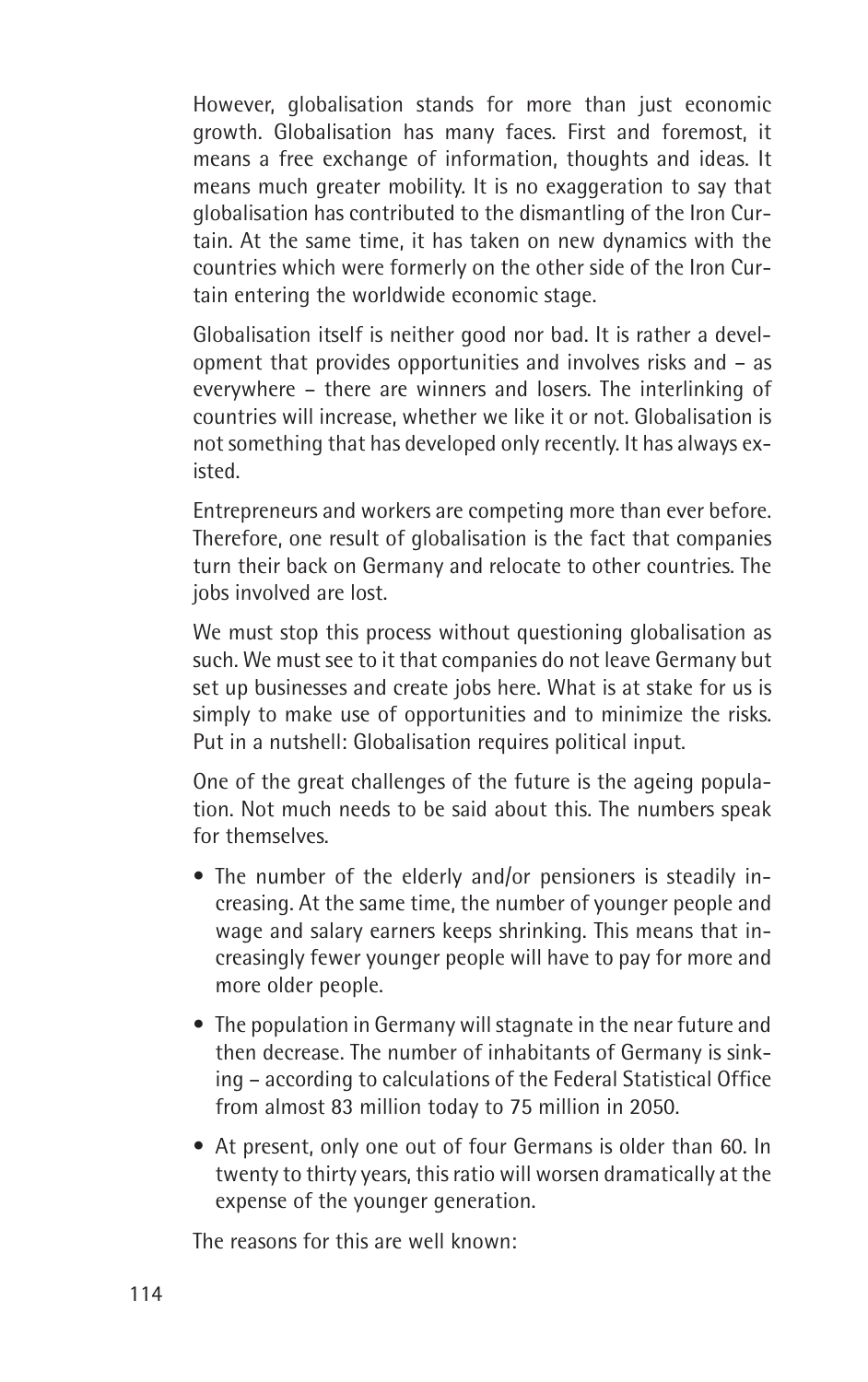- More and more people live to grow very old, which is surely a pleasant fact.
- At the same time, fewer and fewer couples decide to have children. Germany, together with Greece, has the lowest birth rate in Europe. On average, the birth rate per woman in Germany is barely 1.4 children. In other countries such as Sweden, France or the United States it is clearly higher.

At present, demographic changes are almost always discussed in the context of a reform of social insurance systems. Yet, they do not touch upon those alone, but upon almost all other areas of life as well. Even today, regions in the former East Germany are fighting a population decline.

In some areas in southern Lower Saxony, the situation is not much different:

- From 1990 to 2001, the population in the five districts of the Weserbergland and the Harz region, Holzminden, Osterode, Northeim, Goslar and Salzgitter, has shrunk by a total of 14,000 people. At twenty-one per cent, the number of senior citizens is four and a half per cent above the German average.
- In 2000, with 21.9 per cent of its total population over 65, Osterode was the "oldest" district in all of Germany. Forecasts assume that these southern districts of Lower Saxony are likely to shrink by approximately 18 per cent by 2020.

If these forecasts prove true, we will have fewer chances to celebrate the inauguration of schools and kindergartens. We will be more occupied with systematically reducing the number of buildings or even tearing down whole blocks of houses.

In spite of the changes ahead of us, I am convinced that we will be able to address the problems in our country. What we need most is courage and confidence. Future, after all, can be shaped. This is the essential difference between the past and the future: In principle, we can know everything about the past, but we cannot change it any more, while we know basically nothing about the future, but we can shape it.

But what must be done to be able to take on the tasks of the future? How can our country get out of its difficult position and be more dynamic? How do we prepare the ground in order to ensure that Germany will be able to return to the path of prosperity in the long term, and how can we secure this prosperity in the long run?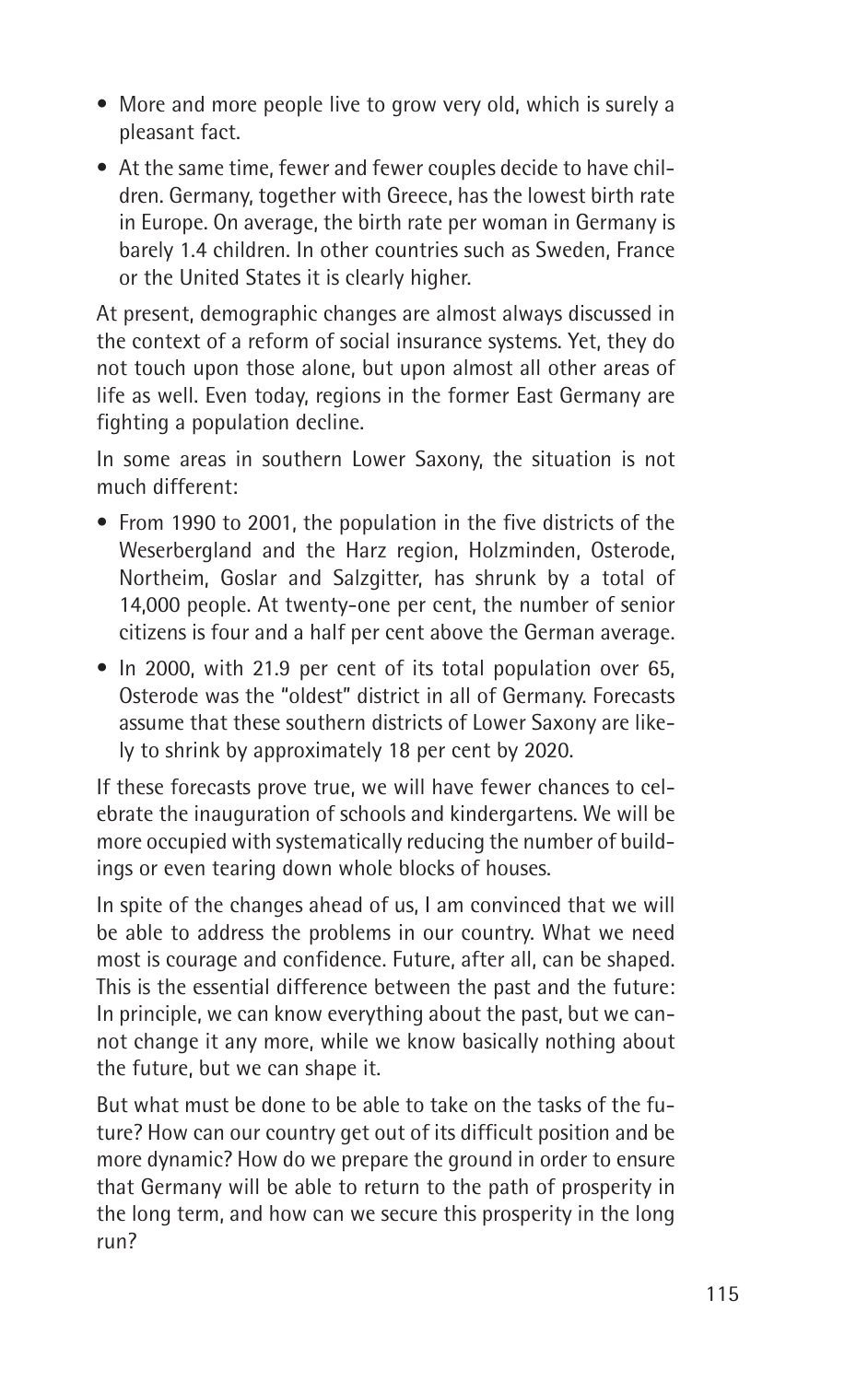### **Agenda 2010 is not enough**

Given the challenges ahead of us, one thing is clear: The Agenda 2010 is not sufficient to solve today's problems.

It is true that some of its steps are pointing in the right direction. However, these are merely first steps, and others, second and third steps, will have to follow. What is being discussed at the moment is barely enough to make up for the mistakes of the past years.

It is not enough to lower taxes gradually while a fundamental simplification of the tax laws is put off indefinitely. It is not enough to keep social insurance systems alive with ever new emergency operations while we are avoiding the much-needed structural reforms. It is not enough to hand over all long-term unemployed to a centralistic agency, which cannot even handle the unemployed for whom it was originally responsible. This will not be enough for the simple reason that in 2003, almost 40,000 companies in Germany went bust, and once again, many jobs were lost for Germany. Also in 2004 there was a very high number of insolvencies.

To make things worse, Germany has the highest energy costs. In part, this is due to government taxes and fiscal charges. Germany's energy policy should ensure energy prices that combine the general conditions of a competitive economy with a commitment to climate control. What is needed is less ideology and more determination.

It is alarming when people in Germany take to the streets in spite of the rather sluggish and insufficient reform process. In the summer of 2004 there were demonstrations for a fair republic in Leipzig, Magdeburg and other places in Germany. The "Monday demonstrators" were applauded. They had the support of the population, of the social associations, the churches, the trade unions, and also of Gregor Gysi and Oskar Lafontaine.

Also today, many believe the reforms go much too far. They do not agree with a policy of saving money and changing things. They think a lower increase in pensions is "indecent", many jobs are unacceptable to them, low wages and longer working hours are "unsocial". This is frequently the expression of an attitude that the state has to ensure the welfare of its citizens, and according to many, it is the state which must provide the necessary jobs.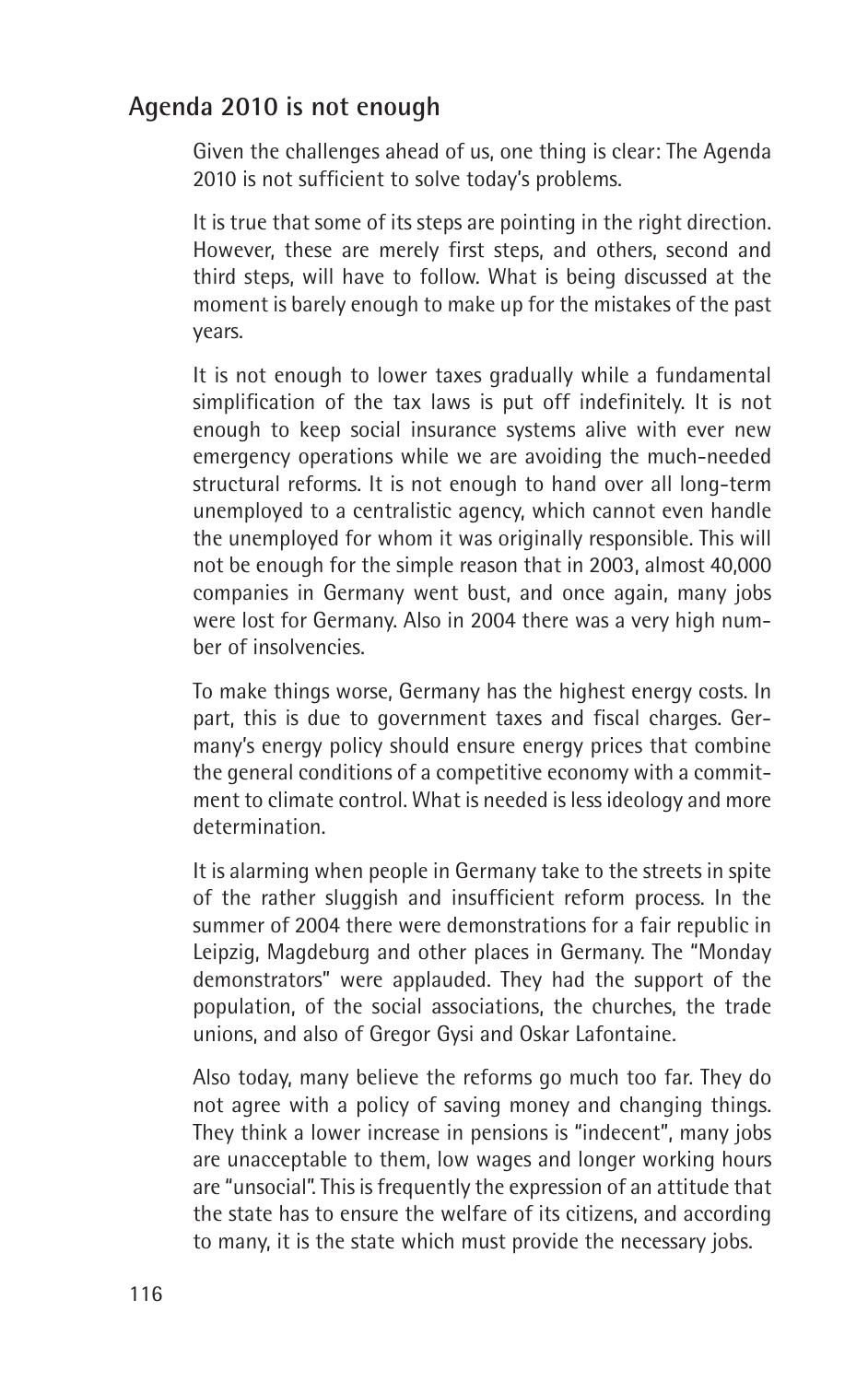To a degree, this behaviour is understandable. Who wishes to give up a privilege held for a long time? But this attitude does not solve any of the problems.

All of this is reminiscent of a situation that the French philosopher Alexis de Tocqueville described so well in his book "Democracy in America" in 1835: "Placed in the middle of a rapid stream, we obstinately fix our eyes on the ruins that may still be descried upon the shore we have left, while the current hurries us away and drags us backward towards the abyss."

# **Surmounting the weakness of growth**

To solve the tasks of the future, we must first solve the problems of the present. In Germany, this means: We must finally move Germany forward again and overcome the flat growth. It is not so very long ago that the term "growth" was hardly mentioned, even in speeches about the economy. Growth was frowned upon since the term was associated with the destruction of the environment, the exploitation of resources etc. The only thing considered tolerable was so-called "qualitative growth".

Today we know that growth is a decisive factor for the prosperity of a country and that of its citizens. The last three years – during which there was hardly any growth – have made this abundantly clear. All of us have now had the painful experience of what zero growth and stagnation actually mean in concrete terms.

The first people to feel it are the ones who have no more work or cannot find a training place. After that it is the wage and salary workers and pensioners whose incomes do not grow, or who even have to live with clear cutbacks, who notice it. Finally, the state feels it because it can no longer afford to do what is desirable and is hardly able to pay for what is necessary.

Only new growth will be able to create new jobs. And only new growth can consolidate the revenue base of the state, renew the foundations of the social insurance systems and secure the necessary investments in the future, in education and research, and in this way safeguard our children's future.

Therefore, efforts to create more growth in Germany must have absolute priority. To this end, we must use our potential. And here is another problem: For years, Germany has not used its growth potential. The world economy grows at an annual average of six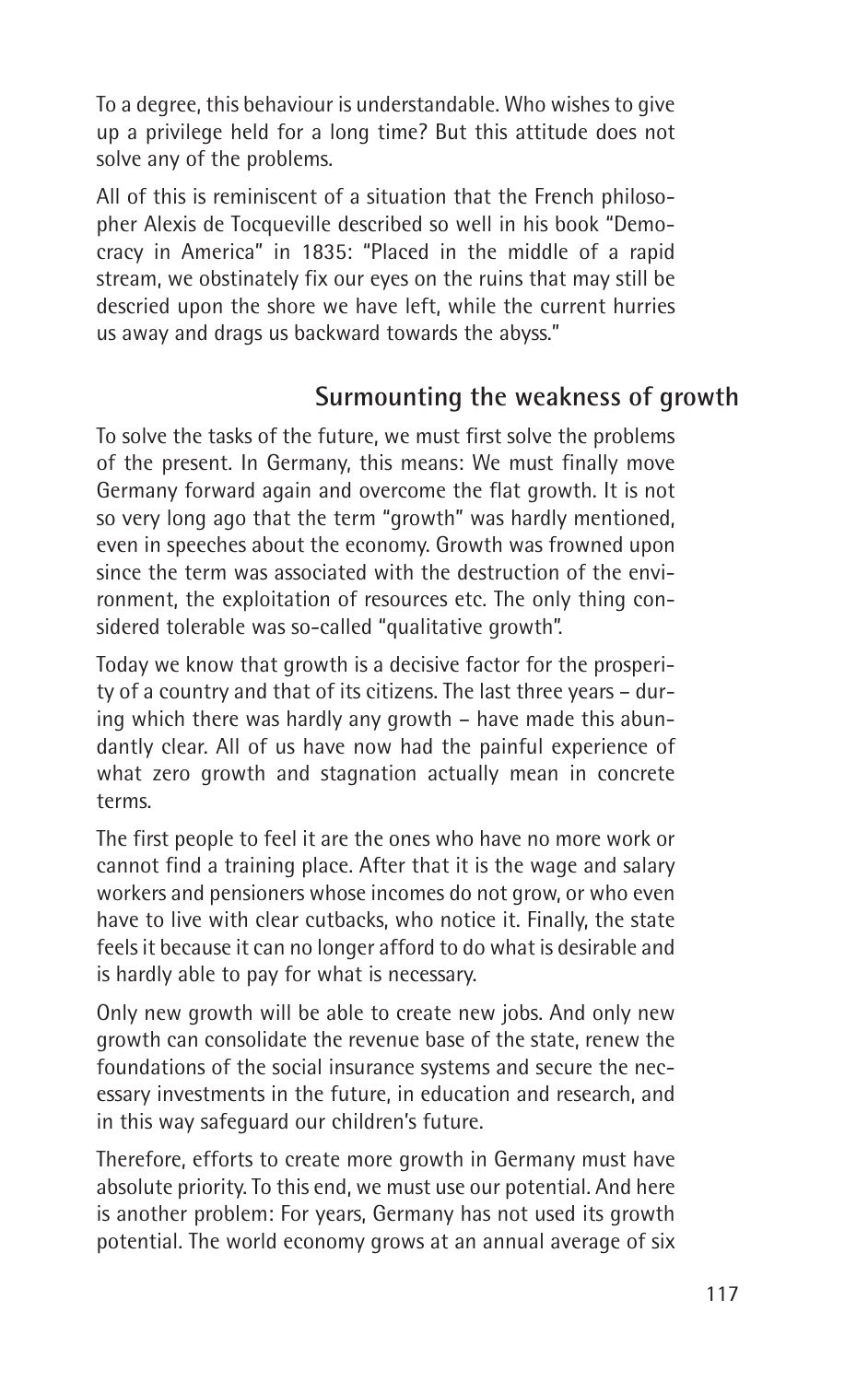and seven per cent. We should be able to profit from this in some way. Germany should be able to reach a growth of at least two and a half or three per cent. Then, we would finally have more employment again, since experts say the threshold for the creation of new jobs is a growth of approximately 1.8 per cent.

#### **Faith and confidence**

Growth does not create itself. Growth is like a tender plant that you must lavish care and attention on. To this end, we need reforms. These can be implemented only with the people, not against them. We must involve the people. Therefore, it is certainly counterproductive to tell horror scenarios which have very little to do with reality. This will not help us get ahead. It makes people insecure and hampers their will to reform. Pessimists will make people turn away from the necessary reform process with horror.

I fully agree with our former Federal President, Johannes Rau, who, in his final Berlin speech, said the following: "Where there is no trust, insecurity rules, even fear. Fear of the future is certainly not the way to win it. Fear paralyses our ability to act and blinds the eye to the fundamental changes that are needed to reform state and society, and to what needs to be adjusted to new conditions and what must be retained at any cost."

At the same time, we should beware of smooth talking the situation. It will not help to make people believe that the problems can be fixed with a few minor changes. This attitude must not be the basis for reform, let alone a political guideline. We have done this for too long, and this is the reason why Germany is stuck in a rut. People are entitled to know where they stand.

This extra in confidence that the former President expects from us does not happen overnight. Confidence is built only where people have faith in politics. This is where we have a problem. Politics today is considered as generally unreliable and dishonest; politicians are often labelled as liars or windbags. The gap between politics and citizens is getting wider and deeper.

It is true: These days, it is popular to speak of people's exasperation with politics. Those who publicly scold politicians are widely applauded. Scolding politicians has become an almost daily occurrence.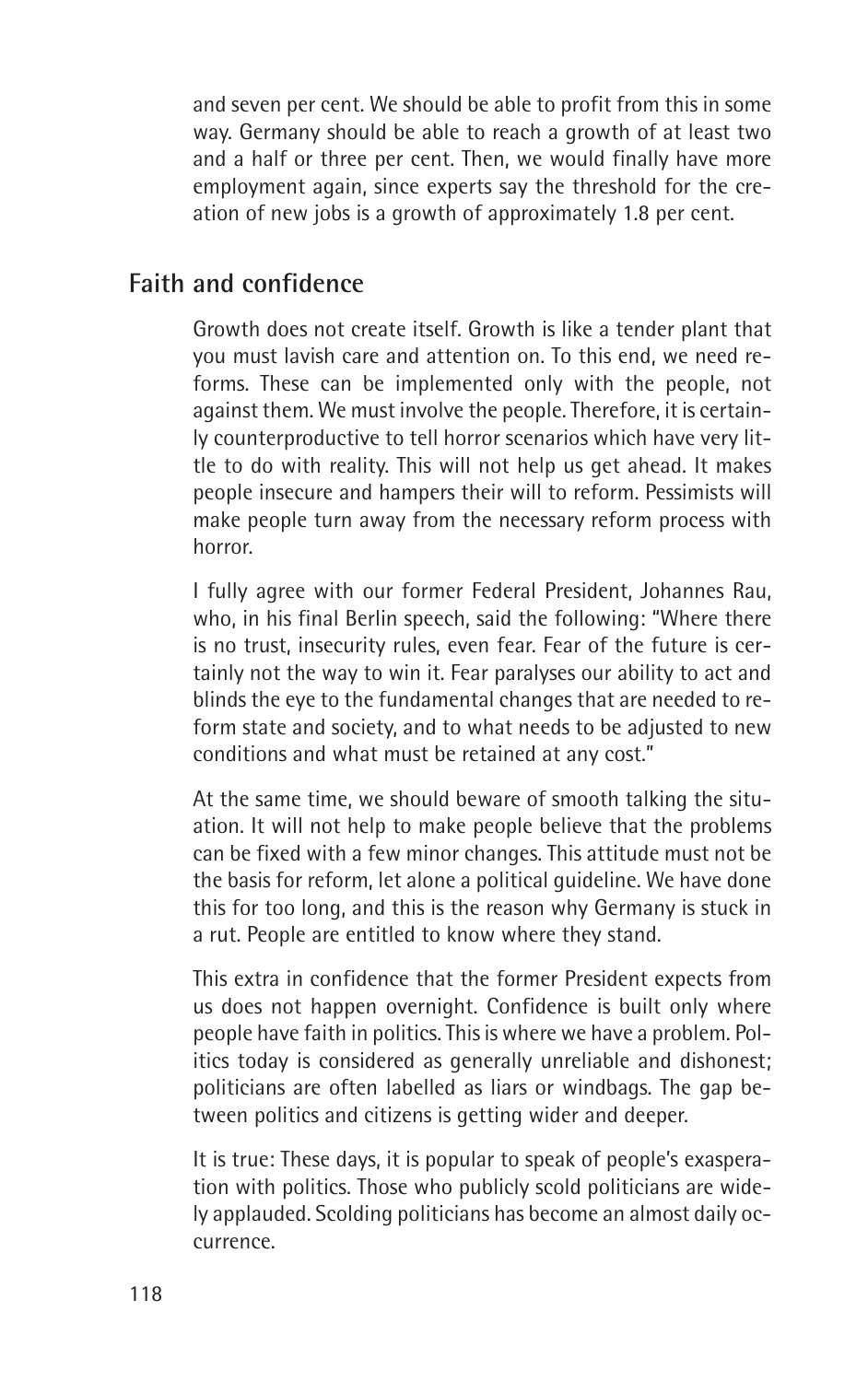It is not necessary to take everything that is said in these debates seriously. Certainly, some of the criticism is not justified. At the same time, politics is not totally without blame regarding this state of affairs.

After all, how can the citizens have trust in politics when they are told for years how important it is for the public purse to save money, and shortly afterwards, the opposite course is taken? The Federal Government under Schröder did many turn-arounds in fiscal policy. One should not forget that this was the second 180 degree turn after the resignation of former finance minister Lafontaine.

What is a citizen to think if he is told for years that there will be an easing of the tax burden and a simplification of tax laws, while the ensuing debates deal primarily with an increase of various taxes? Let me name but a few: the discussion about removing tax breaks for home owners, the increase in value-added tax, and the demand for the cancellation of the tax exemption status for Sunday and holiday premiums. How can citizens understand politics when just a few years ago they were told that, according to calculations, their pensions were safe and that there was no need to worry, while today, there are massive pension cuts and thoughts about raising the retirement age? Finally, why should anyone invest in the future without knowing where the journey will lead?

What is sorely missing in Germany is trust in politics. It must therefore be one of the major tasks of politics to win back the trust of the people. Only those who have trust in the political leaders, in the economy, and in society will once again be able to instil some trust in people. We must give a direction to politics, with clear targets and a clear course. People will accept change only if they see the light at the end of the tunnel.

It will not be possible to take the people along with us on the road to a good future unless they no longer associate the necessary reforms in the economy and in the social insurance systems with lower wages, the loss of social security and greater injustice, but instead see in them the prerequisite for more growth, a higher degree in social stability and a positive perspective for their own future. Only if this is achieved will they accept the challenges. Only then will they join us on our way and be prepared to lend their assistance. Only then will people invest in the future once again.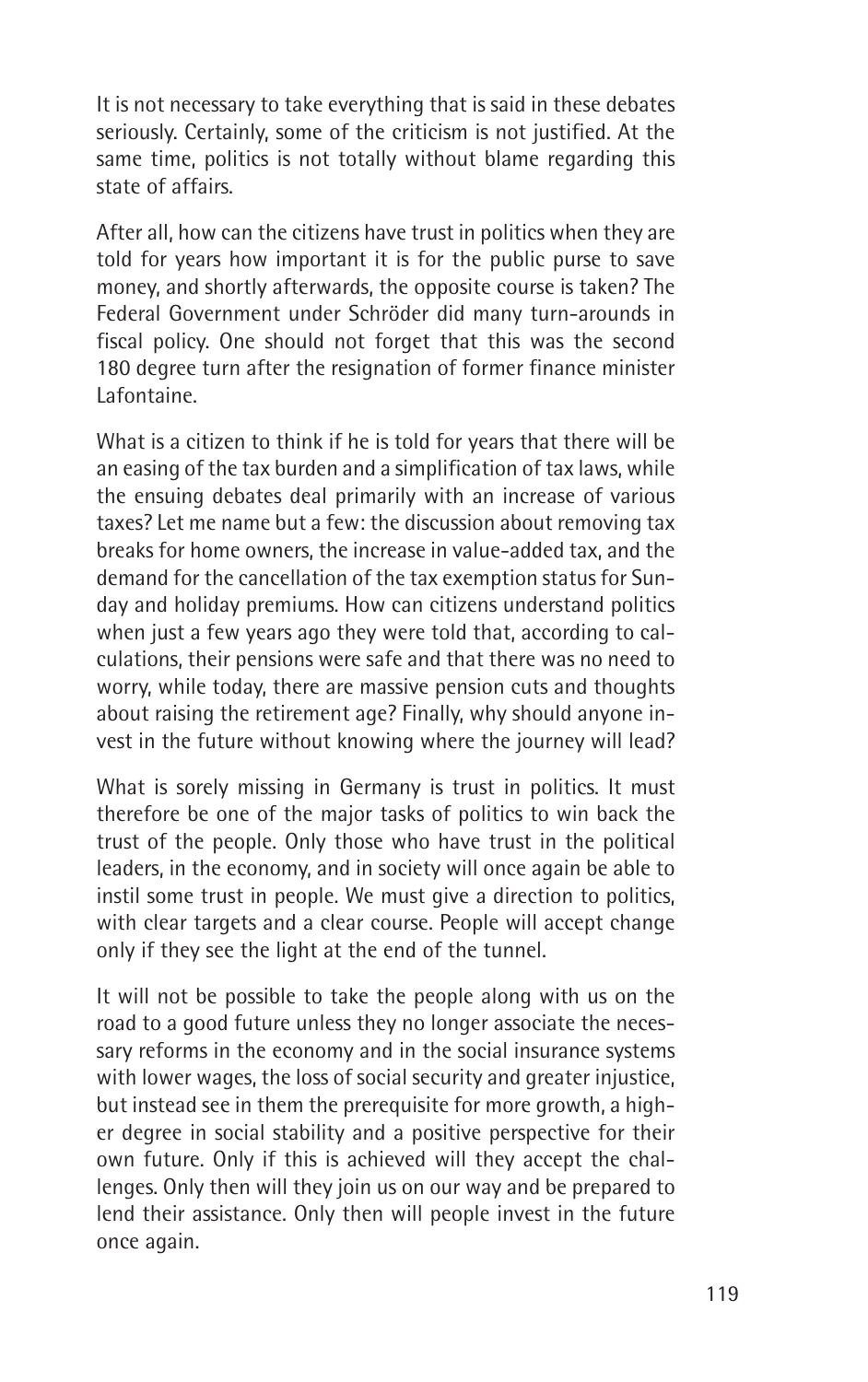#### **Urgent reforms are needed**

Overcoming today's flat growth is just one side of the coin. It is a necessary precondition to face up to the challenges of the future, but taken by itself, it will not be enough. Further reform is needed, above all, in the labour market, our tax system, and the social insurance systems.

We must create a climate in which companies once again invest more in Germany so that foreign companies set up shop in Germany and bring jobs back to the country. We have to implement a general concept with courage, consistency, and determination. And we must do it soon – former Federal President Roman Herzog made us take the following to heart years ago: "The world will not wait for us!"

#### **Reform of the labour market**

If we want more employment in Germany, we need, first and foremost, more flexibility in the labour market. This should be our starting point.

Together with the Social Democratic Federal Government we decided on a reform of the labour market which includes the combination of unemployment and social benefits. This was and is – in spite of the practical errors made in its implementation, and in spite of wide protests – the right way forward.

Some consider this path as an attack on human dignity or as poverty prescribed by law. But the alternative is: Further alimentation of people by unemployment or social benefits. And it does not alter the truth that after decades of taking care of people, on spending funds on qualifying and training measures, it is frightening to see how little has actually been achieved. There is probably no other country in the world with a labour market policy that is as expensive and as unsuccessful as the one in Germany. This was the easy route for a long time. However, in social terms, it has been extremely unfair.

Also, Hartz IV does not just make unreasonable demands on the unemployed, quite the contrary: there are also substantial improvements. A house used by an unemployed person for himself will remain untouched; the possibilities to earn extra income have been improved, there are premiums for children, and finally: The labour agency is paying social insurance contributions.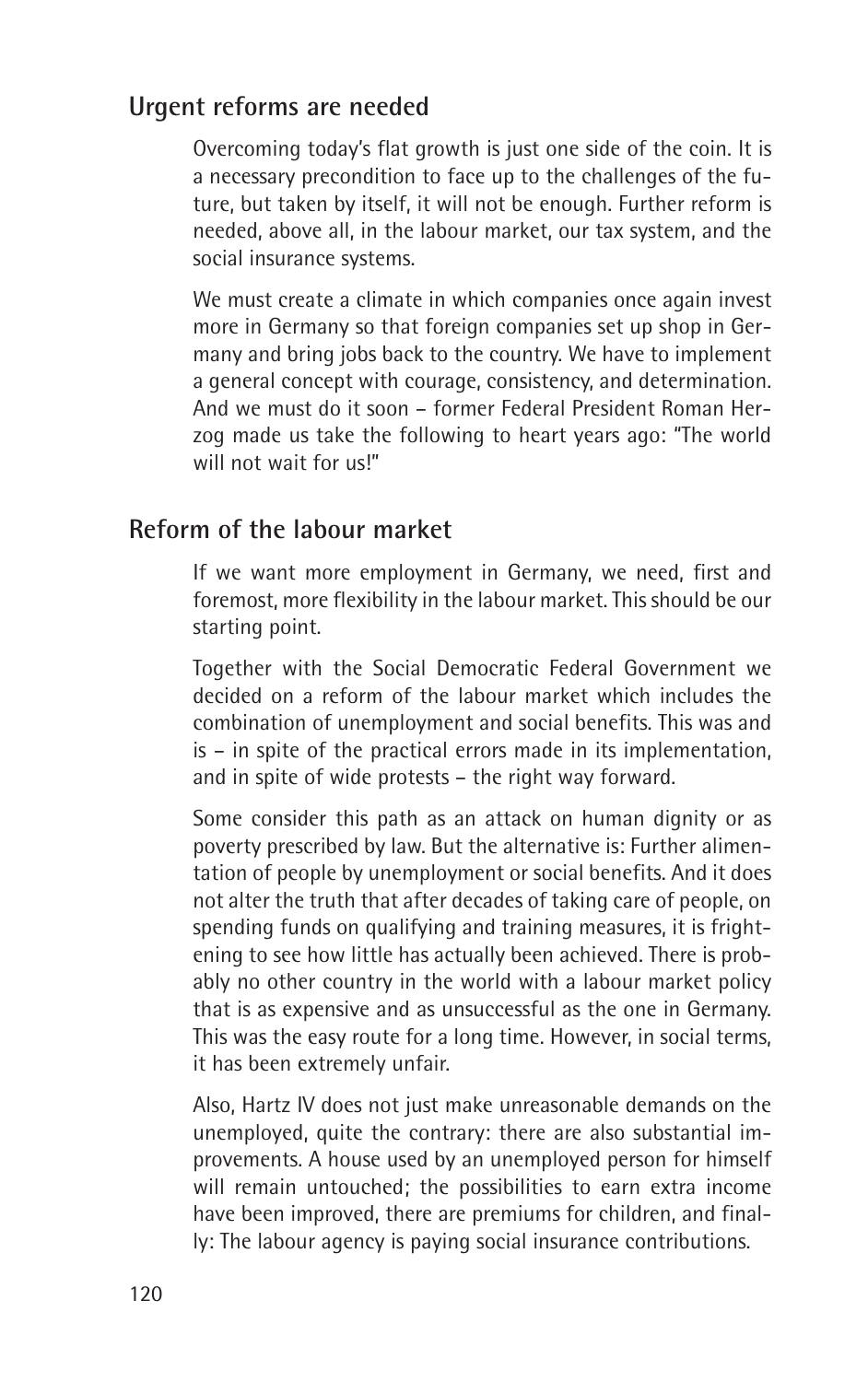Of course there are demands, too, but this is still a lot. What is crucial now is to offer, if at all possible, the opportunity to work – if necessary, even within the framework of jobs subsidized by the Government. And perhaps, more than before we will have to raise low wages to an appropriate level by adding on government subsidies.

Combining unemployment and social benefits in the new "Unemployment Benefit II" is not enough. Further reform will be needed if there is to be movement in the labour market once again:

- We must see to it that unions and management feel they have a responsibility for the unemployed. Their future decisions must take into consideration the high rates of unemployment in Germany.
- When a company is in trouble, everything should be done to guarantee that the company can go on and that jobs are kept. In times where many people are looking for work, this should be self-evident. For this reason, cooperation between employers and employees at company level must in principle be possible; within its framework, employers, the works council and employees should be in a position to arrange individual agreements. As in other countries it must be possible for German employees to support their company and, in this way, try to preserve their own jobs.
- At the same time, we need more flexibility regarding dismissal protection. Compared to the United States, it is three times more difficult in Germany to lose a job, but twelve times more difficult to find a new one. In other words: Once you are unemployed in Germany, it is damned difficult to find a new job. I think that too is unfair: Those who have work are well-protected and enjoy dismissal protection – probably the best in the world. The others are left out in the cold. They cannot find new employment, among others things, exactly because dismissal protection is so good. What employer will hire an unemployed worker if he is not sure what his order situation will be next year and cannot be certain whether he will be able to get rid of the employee? He will be on the safe side and not hire anyone in the first place, letting the others work overtime instead. This is particularly true of the older ones among us. Their chances of being re-employed are very low. This is why I believe dismissal protection should be relaxed. This is not to say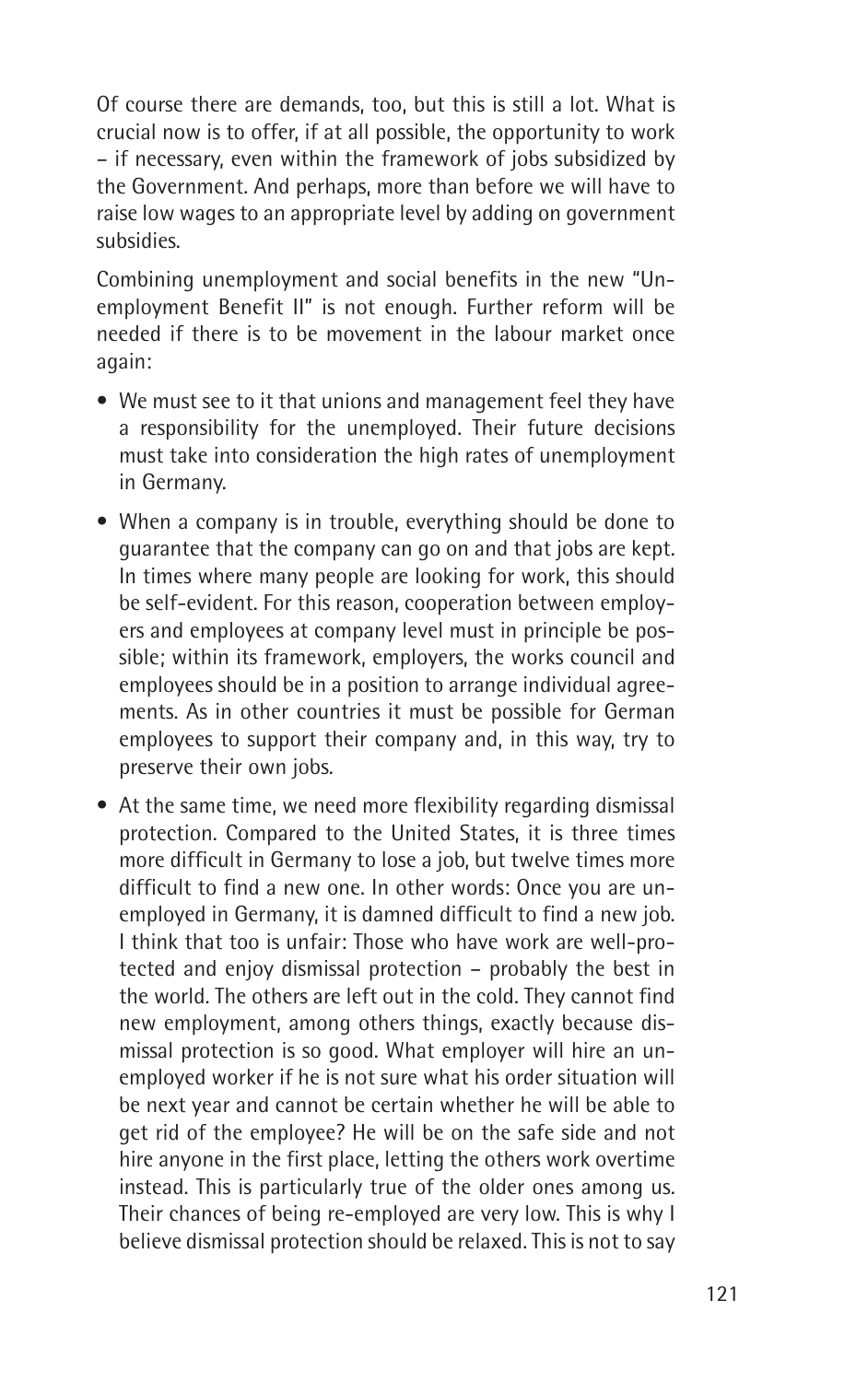that we should abolish it completely. Nor does it mean that the people who have employment should suffer. For them, everything should remain the same.

- If we initiate reforms in the labour market and lessen the burden for companies by doing so, we must lower the unemployment insurance contributions at the same time. I am convinced that, if unemployment insurance were to refocus on its core tasks, it should be possible to lower unemployment insurance contributions considerably. This would help to create new dynamics in the labour market and could also signal to the citizens: Look, if we just try hard enough, we will actually manage to lower incidental wage costs.
- First and foremost, we need a low wage sector in the labour market to be able to give unskilled workers a chance to work. In this area, we Germans have the largest deficits in Europe since the share of long-term unemployed in Germany has been rising almost constantly in the last few years. In Germany, about 1.7 million people are unemployed for longer than one year. By now, this is almost 40 per cent of all unemployed. A low wage sector is the key to more employment in this area. This is the issue we need to tackle if we want to cure the "the German disease" – as it is now called. If we do not proceed, we might as well give up and say: There is nothing we can do. I do not think it would be sufficient to introduce a low wage sector exclusively in the Federal States of the former East Germany, as some have demanded. It does not really matter whether they live in the old or the new Länder: For any person without work and without prospects it is always better to have a low-paying job than to remain permanently unemployed.
- And: We must return to longer working hours. In international rankings, our level of annual working hours is at the bottom of the list. Thirty-eight or thirty-five hours per week is not enough to be able to hold one's own in international competition. Just one more working hour per week means an additional growth of over one per cent. It would be fatal if we were to ignore this potential.

#### **Reform of the tax system**

In Germany, companies and consumers are burdened with high taxation and an overly complex tax system. This does considerable damage. The German tax legislation with its countless spe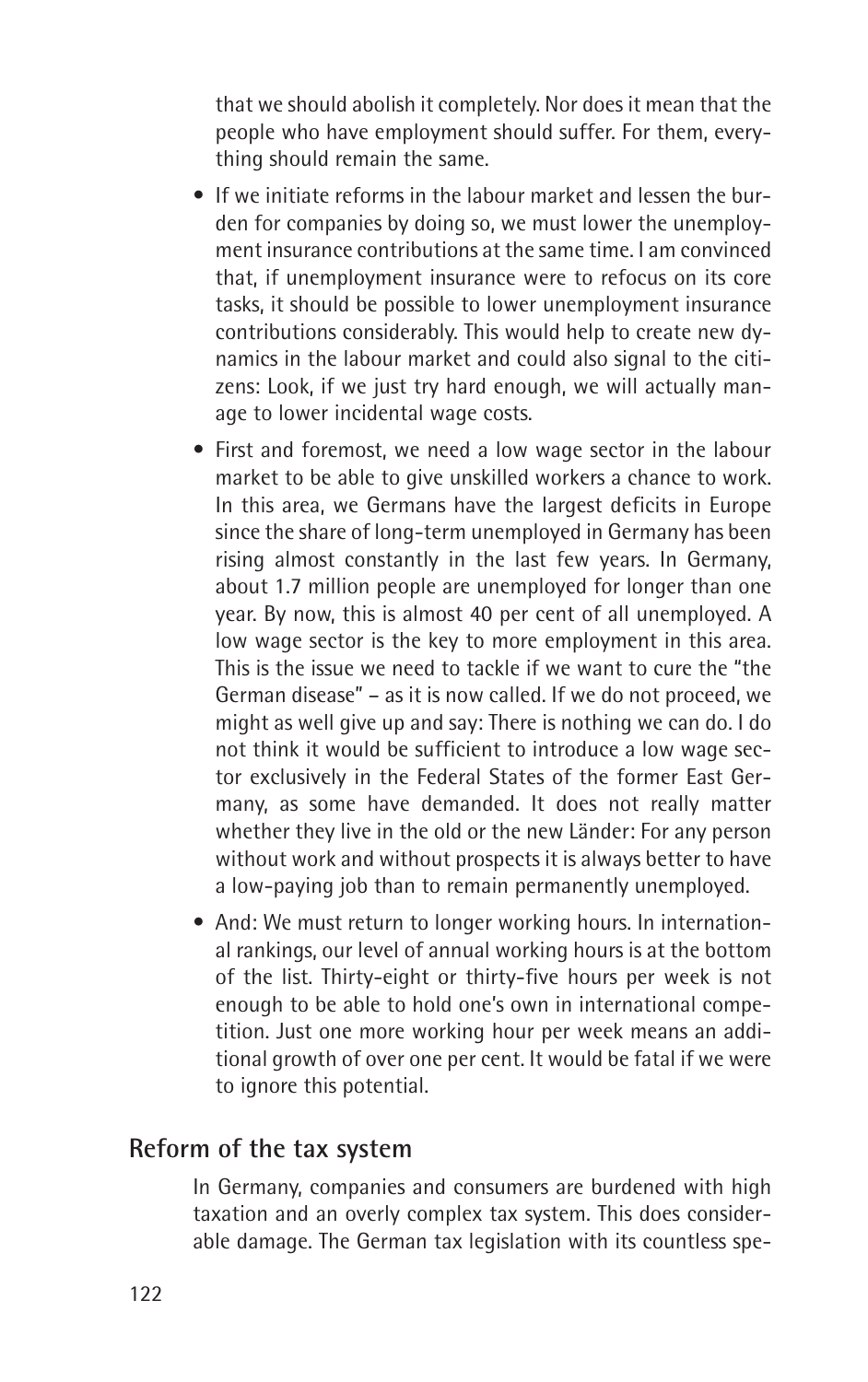cial and individual regulations is no longer accepted by the citizens, and even less understood. Tax laws which are so complicated because they are trying to please every- and anybody are no longer perceived as just by the citizens. They are simply too complicated and confusing. In the end, no one knows who contributes how much to tax revenues. It is seen as particularly unjust that the man in the street always ends up paying while, at the same time, year after year, profitable industrial heavyweights get off more or less without paying any taxes at all.

Therefore, we need a completely new approach to income and corporation tax. The target must be to have a massive simplification of tax laws and an easing of the tax burden:

- The tax system must become simpler: every taxpayer must be able to see why and to what extent he must pay taxes. For this reason, a completely restructured income tax law needs to be at the heart of any tax reform.
- The tax system must become fairer: To this end, all types of income must be recorded, while exemptions, subsidies, and privileges should be cut back systematically. This will increase the transparency of taxation, reduce the possibility of tax evasion and lead to greater fairness and therefore better acceptance in the population.
- Finally, the tax system must reward hard work. To this end, tax rates must be lowered permanently and across the board. We can call upon both entrepreneurs and employees to take on more responsibility only if, once more, they have more money in their pockets.

Time is of the essence. In view of the stagnation of our economy, the unemployment which is still way too high, and growing international competition, we can no longer afford to sit and wait for an improvement of the economic situation via a global economic upturn.

We must take control again – it is up to us, not to some "world" economy" or other "globalism", whether we will finally manage a breakthrough in this area.

#### **Reform of the social insurance systems**

Statutory additional wage costs still are the key factor that determines the profits or loss of a company and affects jobs in Germany. The Ifo Institute recently established that it is the high lev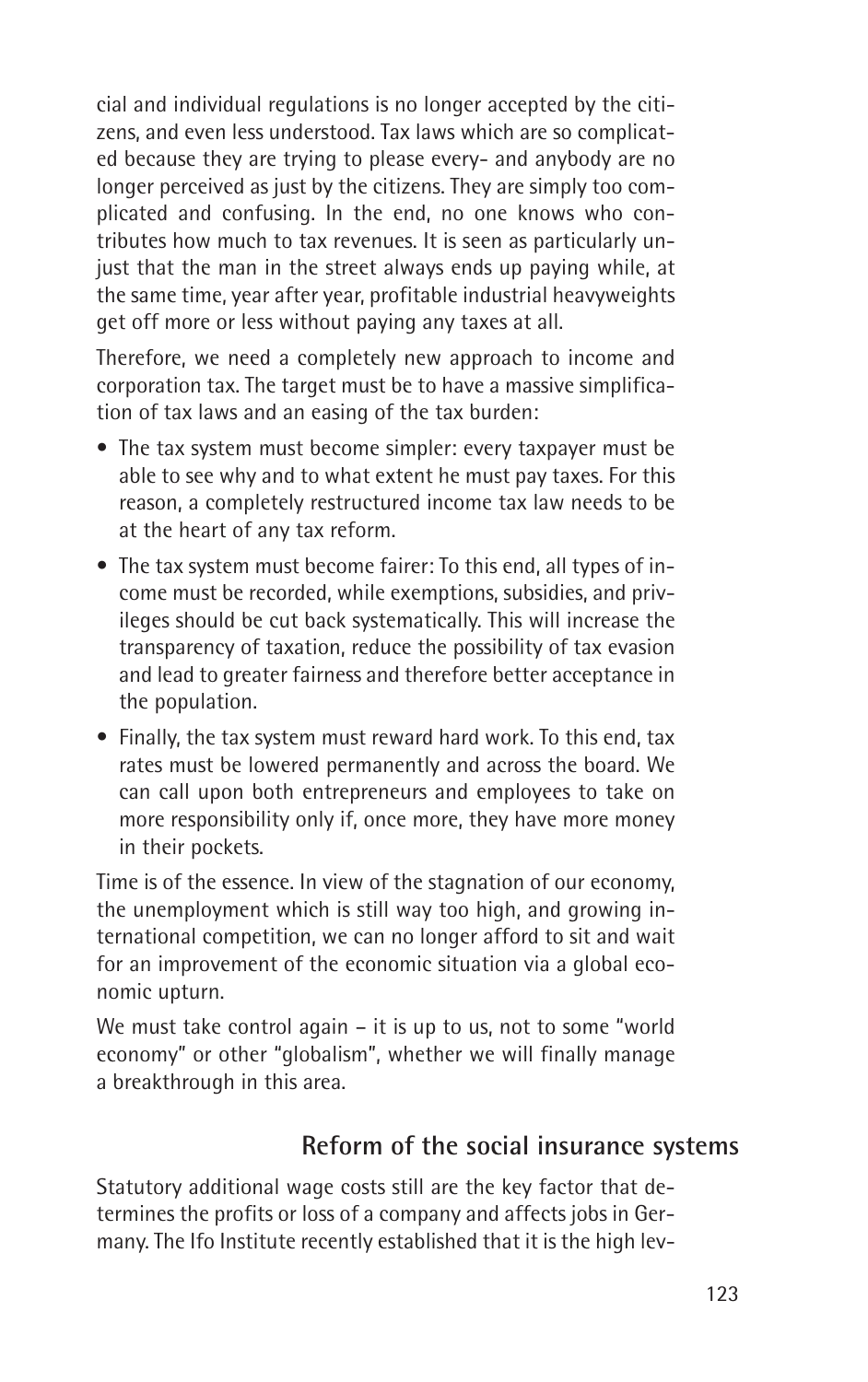el of incidental wage costs that plays a bigger role in a company's decision to relocate than the high tax burden. For this reason, we must try everything to lower statutory incidental wage costs on a permanent basis.

We took a first step with the health care reform, which we passed together with the Federal Government under Schröder. The first results are encouraging. The health insurance companies are still very hesitant in lowering their premiums, but if the trend continues, this too will show that the reform is working. The path embarked upon is the right one. However, the reform will give us just a little breathing space, no more. We may have won a little time before we start working on the fundamental reform of our health care system.

The reform of compulsory health insurance adopted is not the end but rather the beginning of a fundamental reform. Regarding both the financial side and the benefit side, we want to put compulsory health insurance on a new foundation by separating labour costs from health costs. We want to lower the statutory incidental wage costs considerably by introducing a type of health poll tax. Social balance will no longer be achieved through social insurance, but through the tax system. This is the only way to increase our chances of creating new jobs. If this model is implemented, the Federal Government's advisory council of experts expects up to 1.4 million new jobs!

No one denies the need to reform the statutory pension system any more. The decision of the Federal Government to reintroduce the demographic factor is a step in the right direction. This in itself, however, will provide neither security for the pensioners nor reliability for the young generation. I fear that we will have to start work on the next pension reform within a few years. For this reason, we should finally begin to put the statutory pension system on a solid and sustainable foundation. The so-called Riester pension also needs general revision. First of all, it must be made simpler.

There is a need for action regarding nursing care insurance as well. This does not only apply to the implementation of the ruling made by the Federal Constitutional Court to ease the strain on families with children. Here, the Federal Government is striving for a minimal solution, which will make no one happy. The necessary structural reform, on the other hand, is put off indefinitely once again. Social nursing care insurance shows new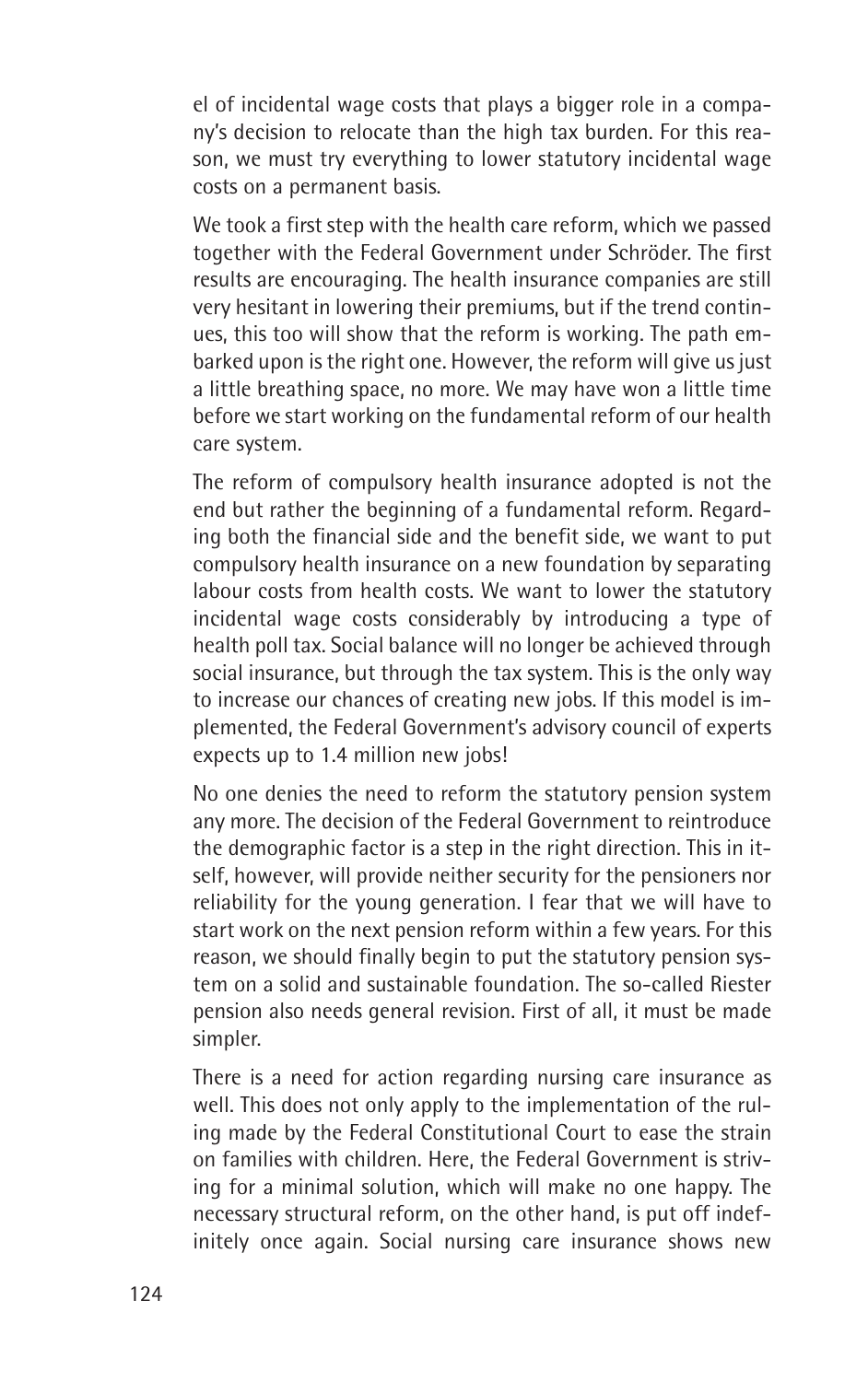deficits every year. For the time being, we can live off the reserves, but in 2007 at the latest, increases in contributions loom large, with the usual negative consequences for the economy and jobs. An increase in the contribution and thus in incidental wage costs would be poison for the stagnating economy and must be avoided at all cost. Nursing care insurance must remain a longterm central pillar of a social insurance system based on solidarity and financed by contributions. Yet, even here contributions must not increase either.

## **Trust needed for reforms**

In spite of the reforms that the Federal Government under Schröder instigated in the last few months with help from the CDU, immense tasks lie ahead of us. We must not make people feel insecure by conjuring up horror scenarios. On the other hand, we should not smooth talk the problems either. Those who want to solve the tasks of the future have to address the problems of the present first and will have to set the course accordingly. Much needs to be done. The most important thing is to overcome the flat growth rate. This will only be possible if people regain their trust in politics and in the elites. This will not happen overnight because trust needs to be earned.

Things must be fair. In our time and age, it is not fitting for employees to have to tighten their belt because their Christmas premium is cut or they are facing unemployment, while at the same time, entrepreneurs shamelessly help themselves to everything in order to get richer. Something is wrong in a country where the salaries of managers have gone up in spite of bad results, while at the same time the pensioners, the sick and the unemployed are facing considerable cuts. If a company is in bad shape, it cannot only be the workforce that suffers – it is only fair that management makes some sacrifice also. The same applies to the state: If it is in bad shape, all of us have to make a contribution – for what is the state but us?

We will get people's approval regarding the necessary reforms only if the majority of the population says: I do not like the cuts but I can see that it is not just me but also my neighbour and my colleagues who are affected by them. If everyone makes a contribution, then I too am willing to take part in this effort.

Let us begin to regain the trust of the people. Trust creates confidence. Ultimately, it is only with confidence that we can solve the tasks ahead of us.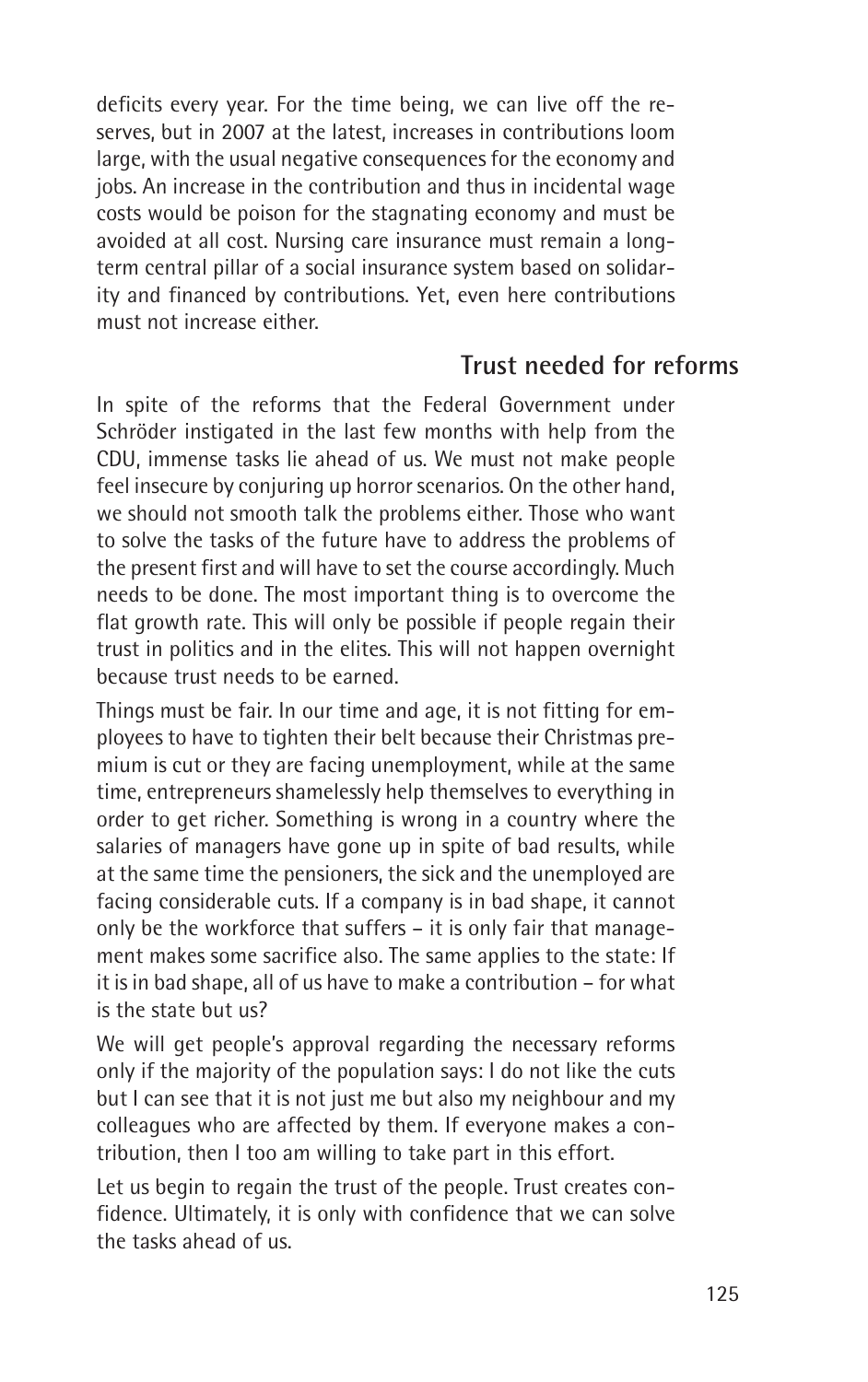# **Chapter 8**

#### **Tim Yeo**

# **The Challenge of Public Service Reform: Transport, Health and Education**

The period of peace after 1945 saw the European nations rebuilding their economies after the years of devastation. Social reform was part of the package. R. A. Butler's Education Act of 1944 shaped the pattern for the free schooling of 6 to 16 year olds for the rest of the century. The Beveridge reforms four years later created Britain's National Health Service, providing free healthcare for all at the point of use. Both of these reforms envisaged a protective state setting up monopoly structures to provide social benefit. They were widely welcomed by the public and accepted by both major political parties in the United Kingdom, Conservative and Labour. Indeed, health and education were arguably the two public services least affected by the Thatcher reforms of the 1980s.

The other public services included transportation, the utilities and the telecommunication and postal services. Looking back to the time when Margaret Thatcher took office, it is hard to remember that British Airways, itself an amalgamation of the British Overseas Airways Corporation and British European Airways, was under national control. So was the telephone service, now a successful private company called British Telecommunications and the model for many similar transfers from state to private ownership in the telecoms sector. The country's major airports were nationalised, too. So were the companies which generated and distributed electricity, the utility companies which supplied water and gas, the Post Office, and the National Coal Board which ran the UK's coalmines.

These services all fell within a model that rested on both social and economic assumptions. The social assumption was that service infrastructure belonged and should continue to belong to the state for the benefit of its citizens, and that only in this way could the public interest and quality of life be protected. Public ownership was held not to mean ownership by investing members of the public, but ownership by the Government of the day. The economic assumption was that such services needed to be support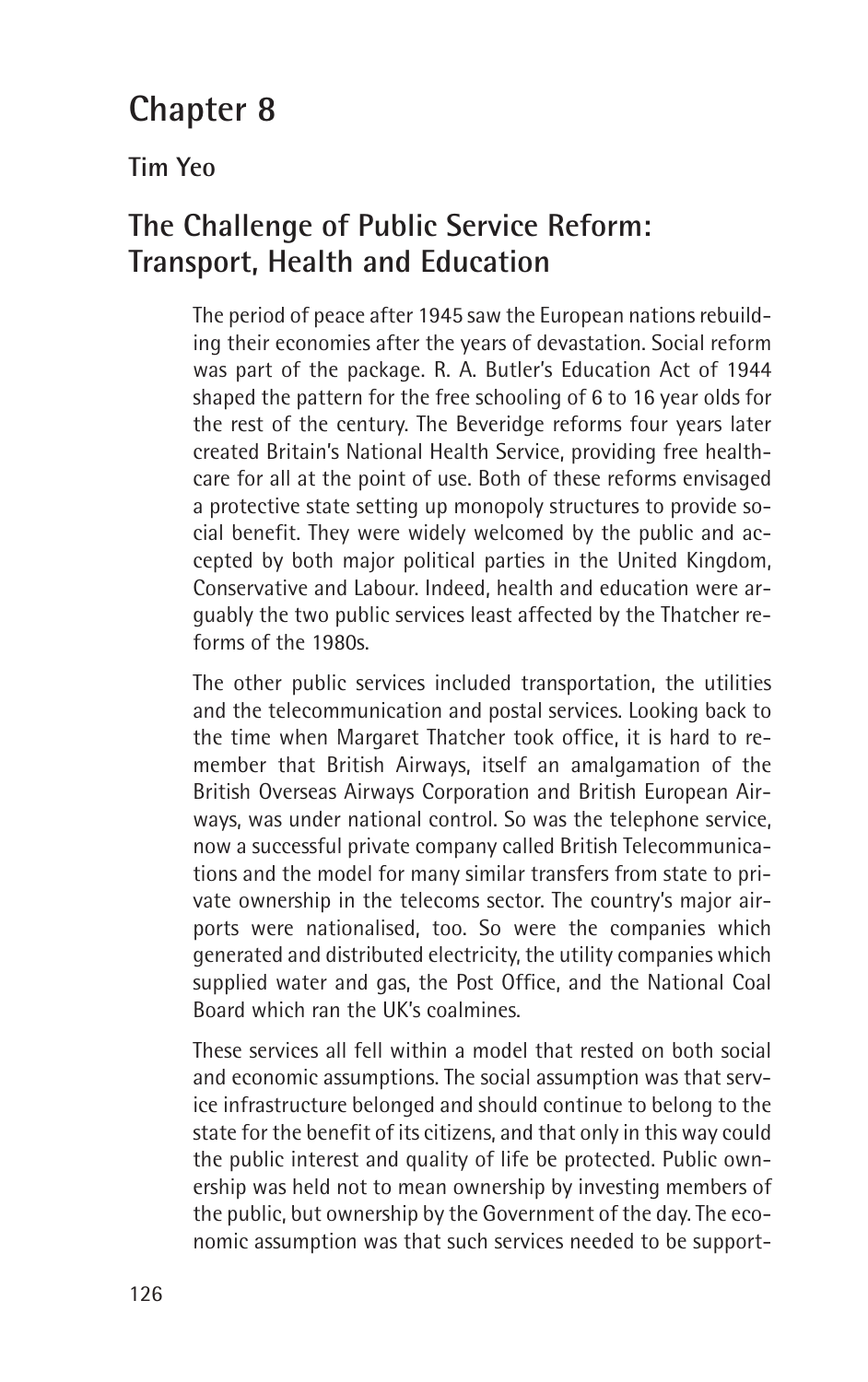ed by tax revenues. The notion that they could be run on commercial or competitive lines was anathema. Profits were felt for many of these industries to be unachievable or irrelevant and insofar as they might be earned, they were considered to belong to the state. The notion that profits might be earned by businessmen and shareholders out of what was a social entitlement for all was regarded by the left as being immoral.

For there was, of course, a political assumption, as well as social and economic assumptions. For thirty years after the resumption of peace, there was an unspoken concordat among people who thought of themselves as reasonable men or women of the centre. Quite simply, the idea that state ownership might be challenged was unthinkable.

The Thatcher achievement was that, for the first time in Britain, those who argued for privatisation won the intellectual debate. There were too many flaws in the existing system. The nationalised industries were inefficient. They were protected from competition. They did not offer choice to consumers. They set administered, rather than market, prices. They were run by two sets of managers: those in the business and the civil servants of Whitehall, each lobbying both the Treasury and their sponsoring Ministers for support. They were often at the mercy of unreformed and over-mighty trade unions whose leaders enjoyed their power politics more than improving the efficiency of their industries, and who did nothing to help managers break down many years of restrictive practices. These industries were a massive drain on the taxpayer, requiring cash injections for capital investment and to fund revenue losses.

The wave of privatisations under Margaret Thatcher resulted in massive consumer benefits in terms of price, choice and quality; a reduction in the public sector; greater labour market movement and flexibility, and a much needed increase in the dynamism of the industrial sector. Much of Europe, including Germany, followed Britain's lead, and the rewards are visible today in all the major European economies.

The move from public sector to private sector ownership has not been without risk. There was, initially, much anxiety that service and quality levels might be threatened by commercial pressures, including the need to give investors a return. In the early years after privatisation, some senior managers awarded themselves unreasonably high salary and bonus packages, but these abuses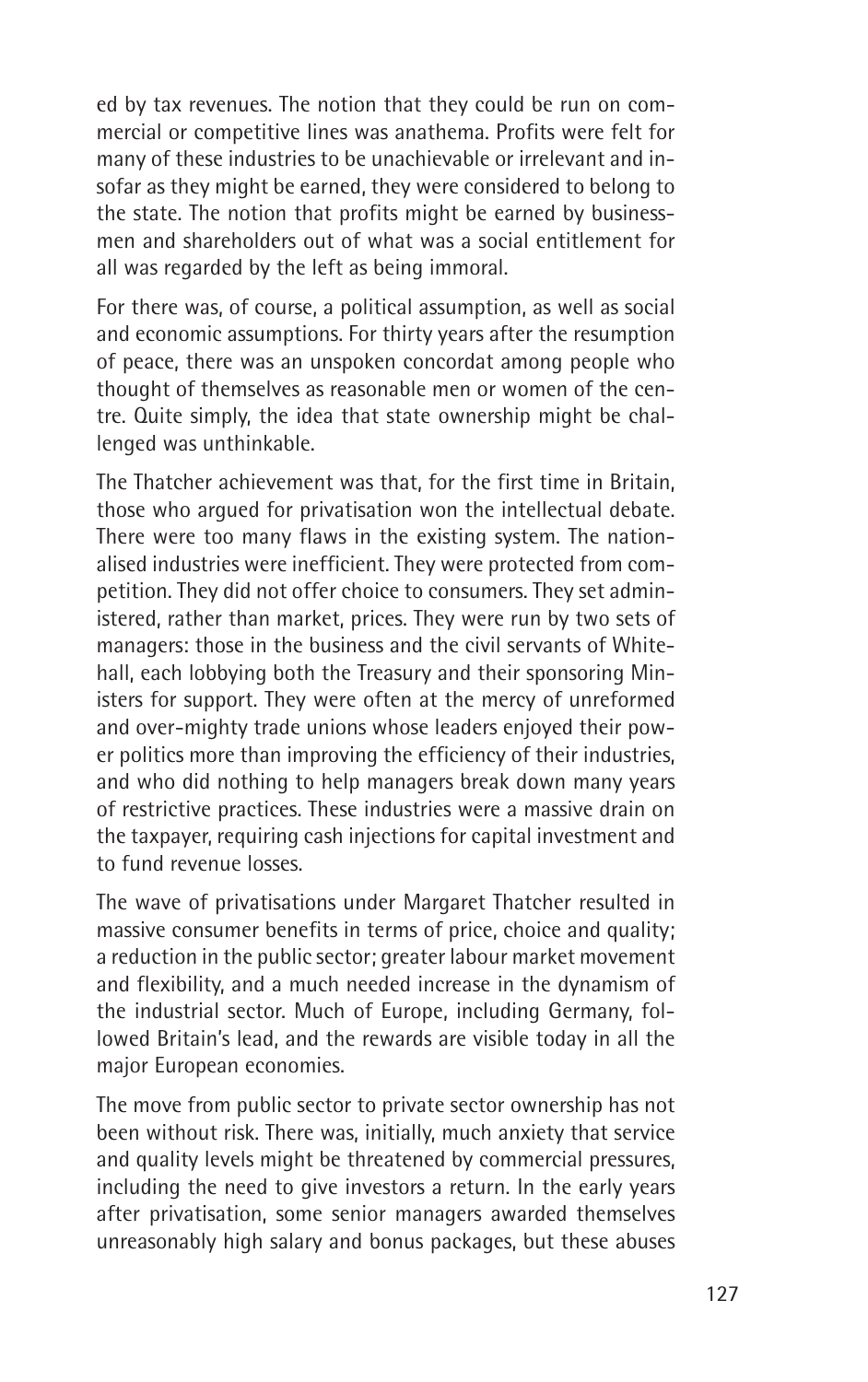were fairly short term, as the disciplines of the market were felt, including scrutiny by the media and pressure from powerful institutional shareholders.

More significantly, it was necessary for the Government to safeguard the public interest against monopoly abuse until market liberalisation had its full effect. Before the Thatcher reforms, nationalised industries were subject to efficiency reviews by the Monopolies & Mergers Commission. These reviews were intermittent, taking place only every few years; and partial, covering only specified aspects of the industry's operations. Most of the newly privatised industries were made statutorily subject to independent Regulators, who had responsibility for monitoring prices and efficiency, and in certain cases imposing a price regime.

Other concerns about the risks of moving from the public to the private sector included human safety and the environment. After the privatisation of British Rail and its break-up into smaller regional rail transportation groups, a small number of tragic accidents occurred involving injuries and some loss of life. Subsequent analysis showed that, contrary to public perception and to the claims made by some political opponents and trade unions, the safety record of the industry was no different under private ownership from what it had been before.

Today, five broad areas of public services remain in Government ownership. These are health, education, roads, the postal services and nuclear energy. Each of them poses particular challenges to the Conservative Party. It is convenient to deal with them in reverse order.

Britain's nuclear energy capability falls, for peaceful and civil purposes, within British Nuclear Fuels Limited (BNFL), a wholly state-owned business. BNFL has had an uncomfortable time under the present Labour Government which has been unwilling to give any commitment to supporting the industry after the present nuclear power stations reach the end of their natural life. Despite the merits of nuclear power as a means of achieving climate change targets, ministers have said little about where Britain's national energy will come from as North Sea oil reserves become depleted and the Government seems to be assuming that much of Britain's future energy needs can be met by imports of natural gas from Russia through pipelines across Germany, completely ignoring the strong strategic case for the UK, as an island na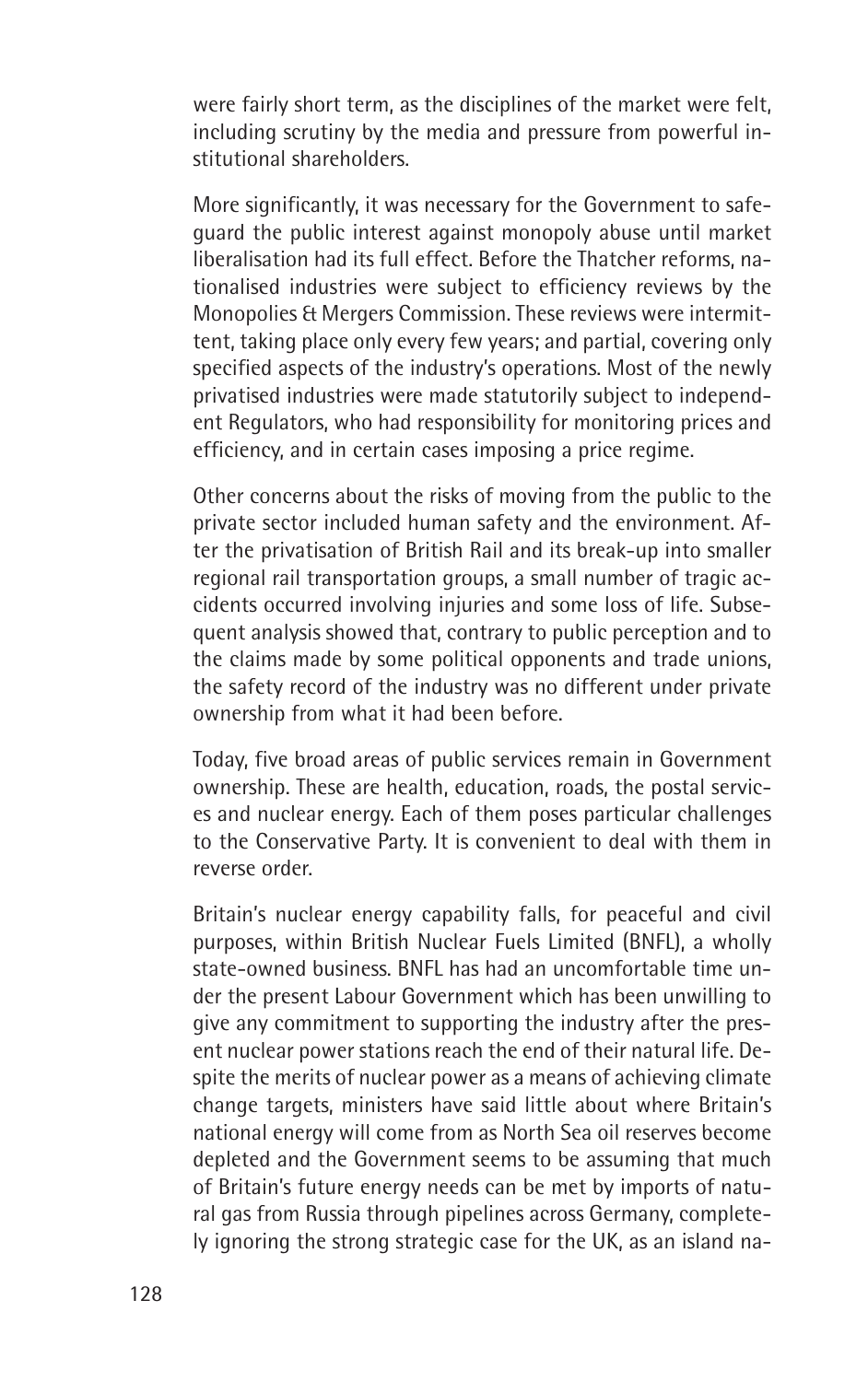tion and one of the world's largest economies, remaining substantially self-sufficient in its energy.

Two health issues arise from the generation of nuclear power. The first is the safety of generating plant post Chernobyl and the second is the safety of nuclear waste disposal. In both these cases, the science community has expressed confidence in current technology, despite the doubts of the green lobby. At present, Britain's energy strategy and the jobs of workers in the energy sector are blighted, and expert graduates and technicians are migrating to other countries. An assessment of the competing considerations and a clear-sighted strategy are needed.

Britain's postal services, which once led the world, have now sadly been reduced to a very poor state by government mismanagement. Under the last Conservative Government, the Post Office Corporation produced large annual surpluses for the Exchequer and service levels for the first and second class mail were high. After 1997 the Corporation collapsed into alarming losses. Faced with the liberalisation programme imposed from Brussels, the organisation failed to build on its past achievements.

The Government preferred spin to substance, re-branding the organisation as Consignia, a name which appeared to one critic as rather like left luggage on the Appian Way. The losses mounted and the Government installed new management who renamed the company the Royal Mail Group and reduced service levels. The industry Regulator judged that during the past year the Group failed to achieve every single one of its objectives and targets.

While the UK's postal services have been floundering, Germany's survived reasonably well, given recent economic and market conditions. Deutsche Post is now Europe's strongest postal service. Privatisation has enabled it to recruit expert commercial managers and provided it with quoted equity capital with which to make external acquisitions. The purchase of the international carrier DHL is notable example.

No such clarity is evident at Royal Mail. Indeed, the Group consists of two businesses that are entirely different in their characteristics. These are Royal Mail itself, primarily a national and international letter-post carrier, whose objective is to handle 80 million pieces of mail in the face of mounting competition, and Post Office Limited, responsible for about 17,000 retail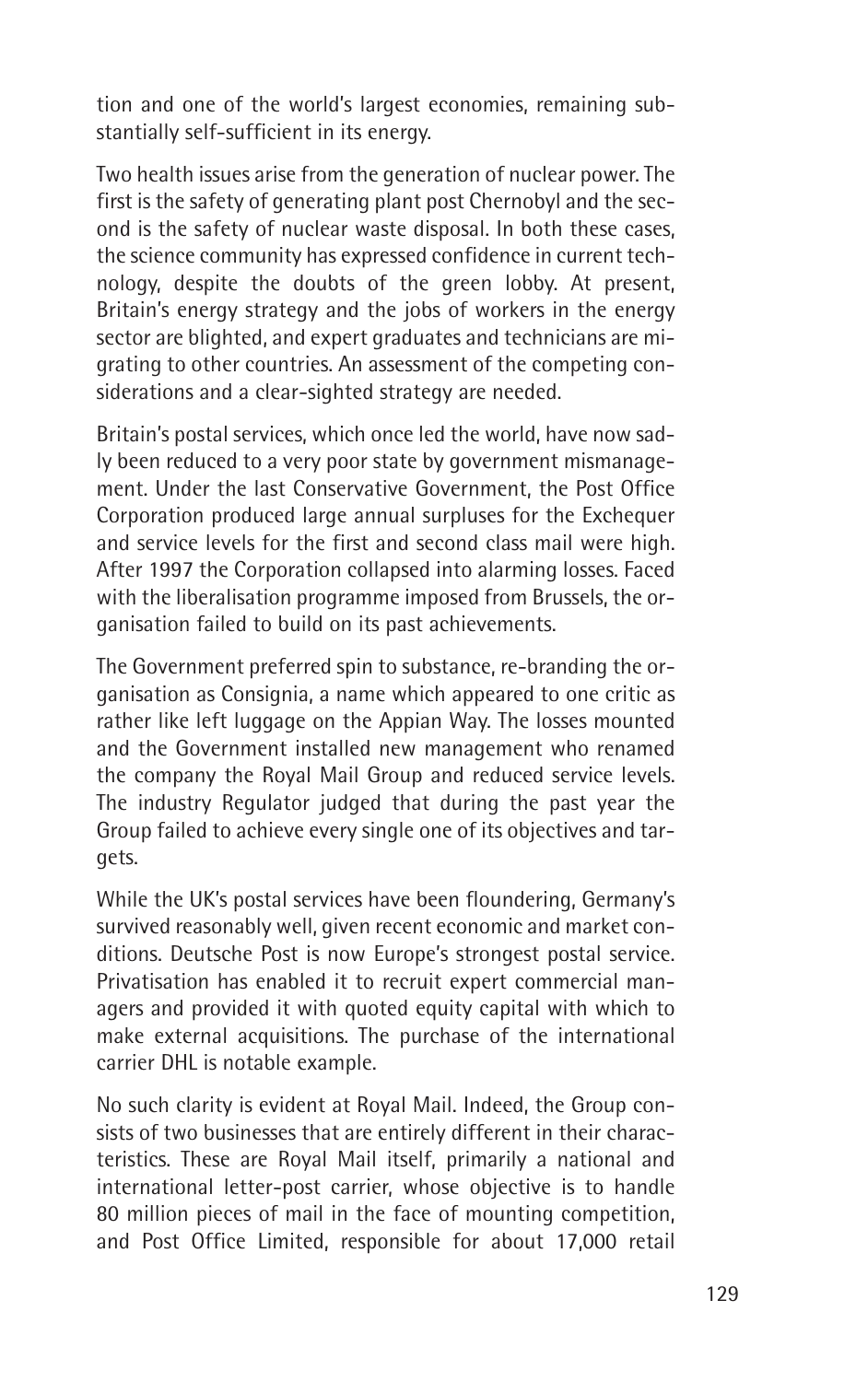branches, almost all of them under franchise to sub-postmasters, which provide government financial and administrative services in their local communities.

The challenge now is to equip these two businesses for the future. What is the right solution for one of them is not necessarily right for the other. Should they be left as two divisions of a single corporation or demerged as separate entities? Should they remain as nationalised industries or should one or both be privatised? The post office franchises are already owned by the subpostmasters. To what extent should the workforce of Royal Mail be allowed to participate as shareholders in their business, whether or not it receives a flotation? The public wants an appropriate balance being struck between public service and greater efficiency and effectiveness. In the twenty-first century, it is more important to have high standards of service delivery and quality, acceptable choice and low cost, than to support a particular ideology about ownership.

Roads are part of essential national infrastructure, as vital as water, energy and telecommunications, for they are one of the nation's lifelines through which products, as well as people, flow. Britain's road building and maintenance programme over recent years has left much to be desired. Currently, virtually all the road network is funded from general taxation. In Switzerland, private and commercial users from outside the country make a financial contribution through a licence fee to Swiss roads. In other European countries, motorway access is conditional upon road tolls. Whether one or other of these approaches is the best way to encourage the necessary increase in investment in roads remains to be decided but it is beyond doubt that if Britain is to remain economically competitive its transport infrastructure must be modernised.

Finally, there are the two great public service areas of education and health. It is now roughly sixty years since the present education and health systems were established. They have done immense good to the country, and the British people are rightly proud of them. But their shortcomings are becoming increasingly clear. Each has become expensive to run and, under the Labour government, excessively centralised and bureaucratic. Ministers and civil servants have tried to micro-manage schools and hospitals, setting hundreds of targets and monitoring results in such detail that the impact has become counter-productive. The user,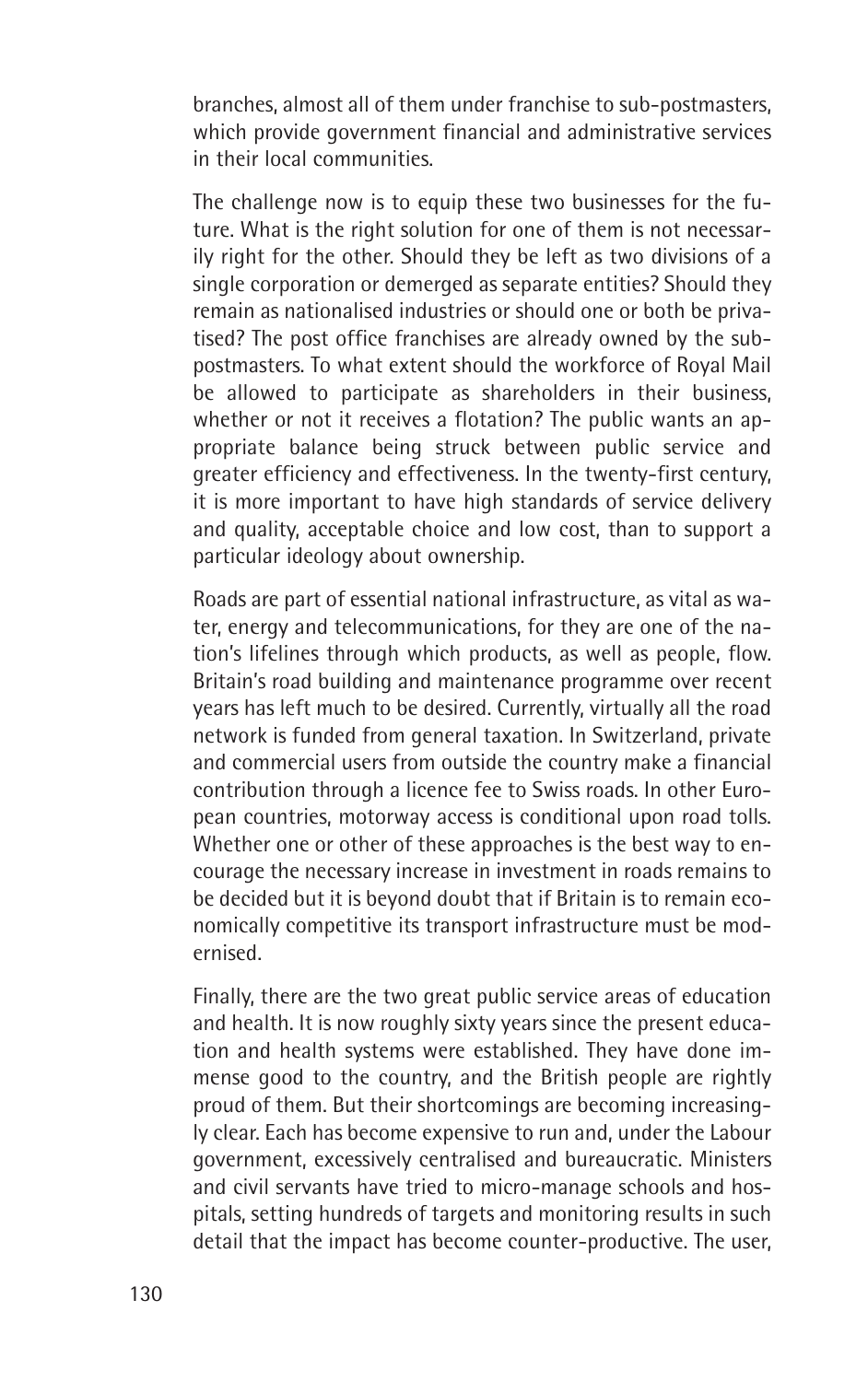whether parent, pupil or patient, is trapped by a monopoly bureaucracy. Teachers, doctors, nurses and managers are compelled to meet administrative, rather than professional objectives, and to report on them in painful detail. The challenge now is how to build on the good, while introducing the better.

There are many ingredients to be considered, but the over-riding question concerns choice. Conservatives believe that the exercise of real choice leads to lasting economic and social benefit. If service users and providers are given greater freedom of choice, then benefits will flow in the form of higher standards, more competition, and greater capacity. If choice is to deliver benefit in terms of better value with better quality and service, then there has to be extra capacity, too. The 1940s model envisaged state monopolies, protective and self-protecting. The 21<sup>st</sup> century model must look for a dynamic partnership between publicsector and private-sector provision.

So, the Conservative Party in Britain is committed to giving parents more choice in the selection of schools for their children, as a means of driving standards up. To create this choice, it will be necessary to provide extra school places, both at existing schools and through the provision of new schools. It will be necessary to free the governors and head teachers from petty rules which limit their ability to expand good, popular schools, and to encourage qualified entrepreneurs and voluntary and religious bodies to create new schools. Choice, diversity and excellence are the objectives.

Similarly in the field of health, the inert state monopoly must give way to change. Conservatives are thinking of a national health system, involving the best of public and private sector care, rather than a National Health System that is purely inwardlooking. Under Conservative proposals all patients will have the right to make an informed choice, assisted by a qualified clinician, about their programme of treatment or care. This will apply not only to those who require elective surgery in hospital, but also to those suffering from chronic diseases. In addition doctors, consultants, nurses and managers will be freed from the present plethora of government targets and directives to use their professional skill and judgment more effectively.

Within the new national health system, as in the schools system, funds will follow the individual, not the institution. This practical exercise in consumer democracy will discourage poor stan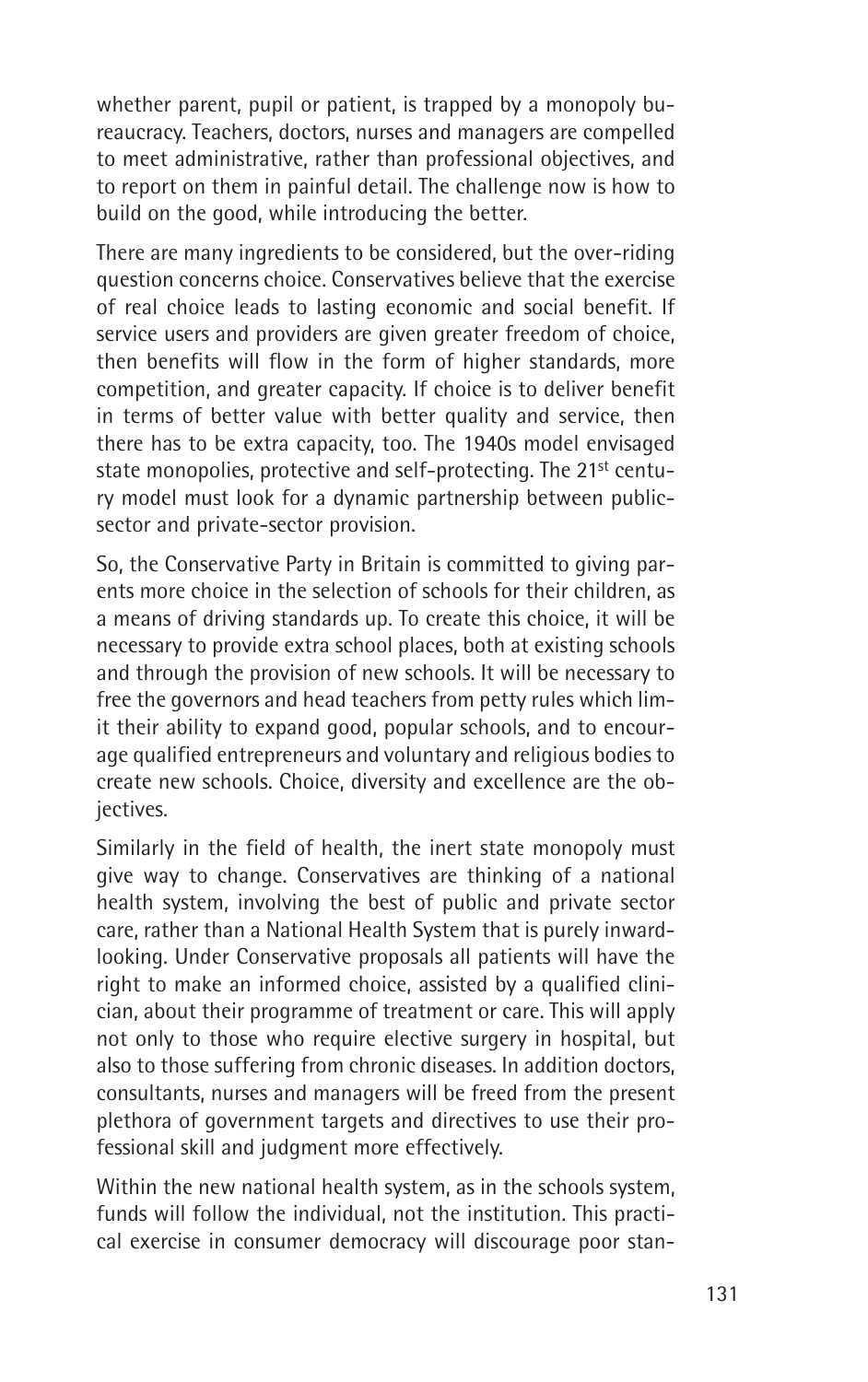dards and top-down bureaucracy. It will force mediocre providers to improve. It will encourage good providers to become the best. This will be no quick fix, but a programme to deliver lasting excellence in the public services. This will be one of the greatest challenges of the 21st century for the Conservative Party in Britain.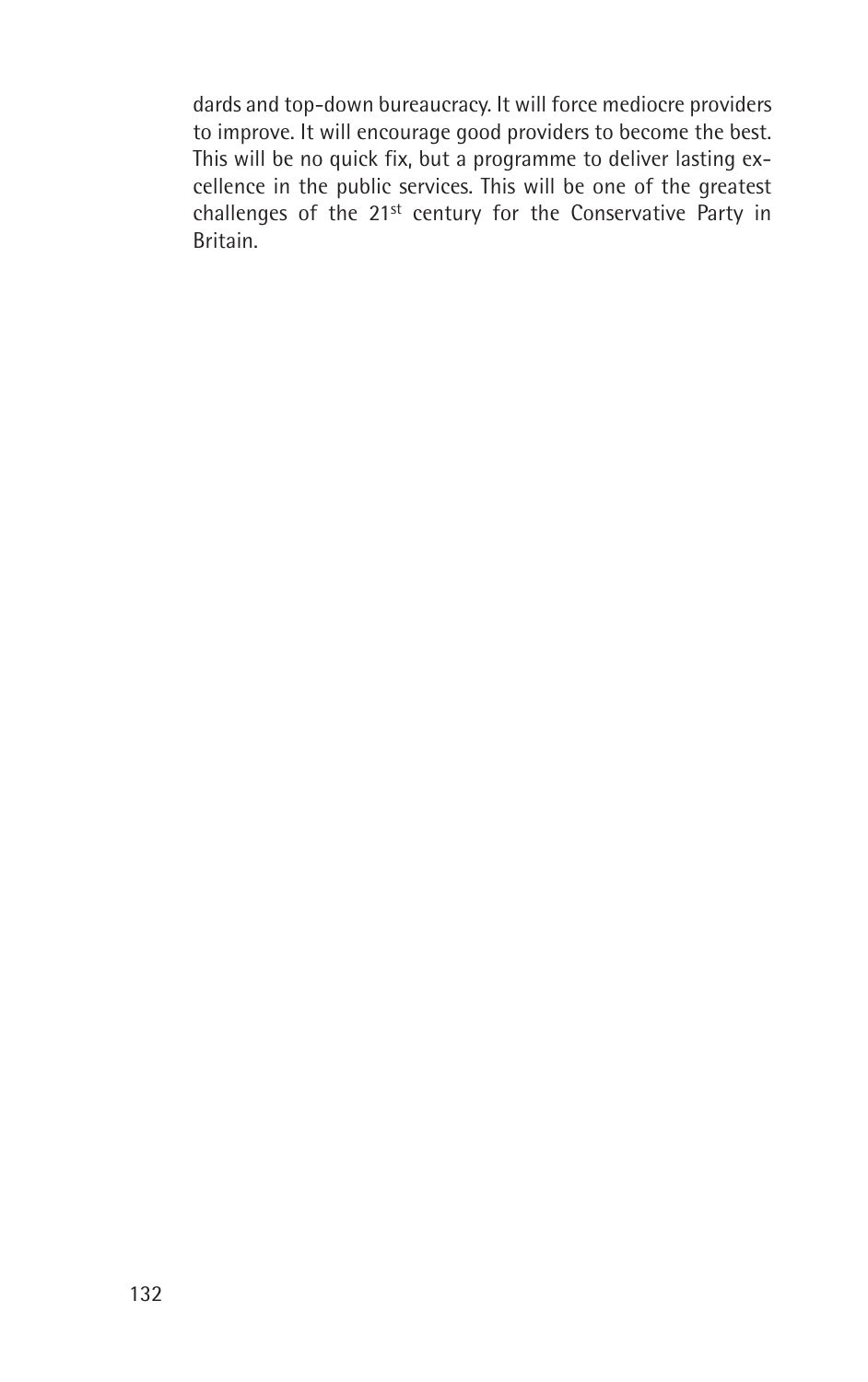# **Chapter 9**

## **Peter Müller**

# **Integration and Migration in Germany – Challenges for an Immigration Policy for the Future**

## **Immigration – a test case for our country's political culture**

There is hardly any other political issue in Germany that attracts such a level of emotional outpourings and frequently downright hysterical prejudices as the debate about our national identity. From the historians' dispute to the Goldhagen debate and to Martin Walser, the personified literary scandal residing on the shores of Lake Constance, – every conflict involving semantics, science or the aesthetics of literature seems to open up old political wounds which are in some way connected to the constitutive inner core of our democratic identity in Germany. What political and ethical obligations can be derived from our historical view of ourselves as the Federal Republic of Germany and what is subsequently our attitude towards the national interests of Germany in an age of Europeanization and globalisation? Do we now have a well-developed and robust understanding of democracy lending us a feeling of identity, and where is the line between a healthy sense of national identity and irresponsible historical oblivion? The many-voiced crowd of those who wish to forget the past at last and to return to so-called normalcy seems to be growing every year.

The debate about the influx of immigrants into Germany seems to oscillate between irrational exaggeration and illusionary trivialization and is typical of the problem we have with our identity, our lack of national sovereignty and inner calm. It is with longing melancholy that we Germans look to the natural selfconfidence of our French neighbours who are proud of their "Grande Nation", of their naturally grown French "Leitkultur" (lead culture), its 'Civilisation Française'. Wolf Biermann, in the daily "Die Welt", asked: "How can one love a people that despises itself? .... We are not at ease with ourselves... . In this, peoples probably resemble individuals: Those who are sure of themselves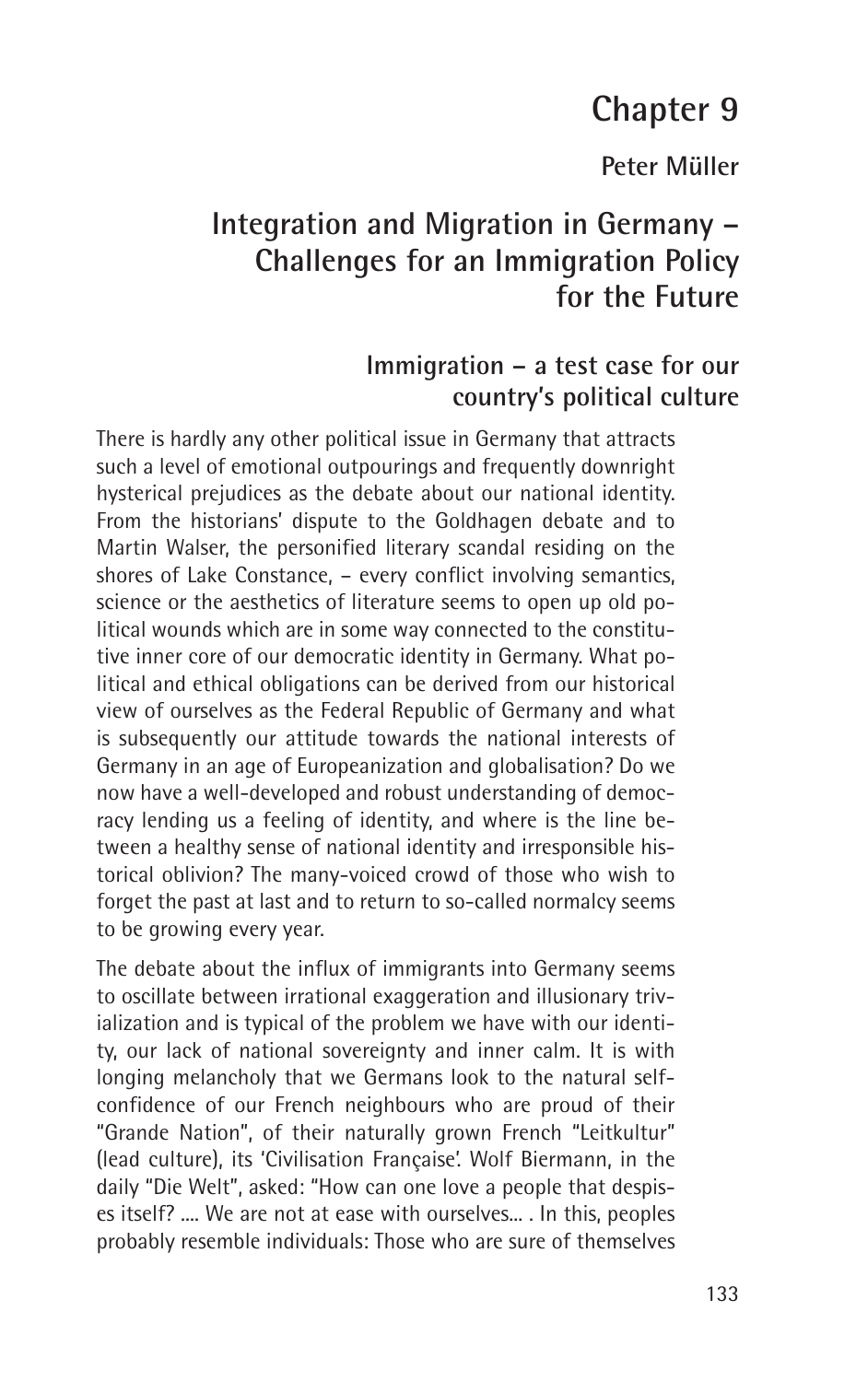have the calm confidence needed to get involved with others." And right he is! Having Biermann's calm confidence would be a great blessing when adopting a practical approach to the social, economic, political and cultural consequences of immigration in our country. There are two reasons why migration problems have become a litmus test for our political culture: Firstly, the problems and burdens of a largely uncontrolled immigration and the worries this causes people must be taken more seriously than before, and secondly, at the same time it must be conveyed that immigration offers a wonderful opportunity to enrich our society – and not just in economical terms.

The discussion about a German "Leitkultur" ("lead culture") has shown how difficult it is in Germany to find a sound middle ground between multicultural indifference and expectations, based on a fixation on identity, for migrants to assimilate. Yet, the person who coined this political term, Islam expert Bassam Tibi from Göttingen, did not refer to a German, but a "European" leading culture, and helped create a useful political differentiation: He is neither interested in the cultural domination of immigrants by the German receiving society, nor the tolerance – let alone promotion of – 'parallel' i.e. separate Islamic societies to be accepted on the basis of the principle of tolerance stipulated by the German 'Grundgesetz' (constitution); he is undoubtedly right in speaking out against both a multicultural feel-good naivety, and a bigoted assimilation by force based on the so-called "leading culture".

The debate shows: As far as integration policy in Germany is concerned, it takes a certain effort to speak out in favour of a healthy compromise that takes into account the population's fears on the one hand and the chances for enrichment on the other. As an answer to the fundamentalist threat to the liberal Western societies, Bassam Tibi, university professor with a German passport and of Syrian-Muslim descent, recommends a return to the integrative bond of common European values: "Putting reason before religious revelation or other absolute truths, individual human rights before the rights of groups; promoting religious freedom, democracy, pluralism, tolerance." It seems to me that this is still not enough for a comprehensive integration policy that takes into consideration the justified expectations of the migrants as well as the social, cultural, and economic interests of the receiving society. Although this academic contribution may have been very helpful and important in making the debate more objective, it is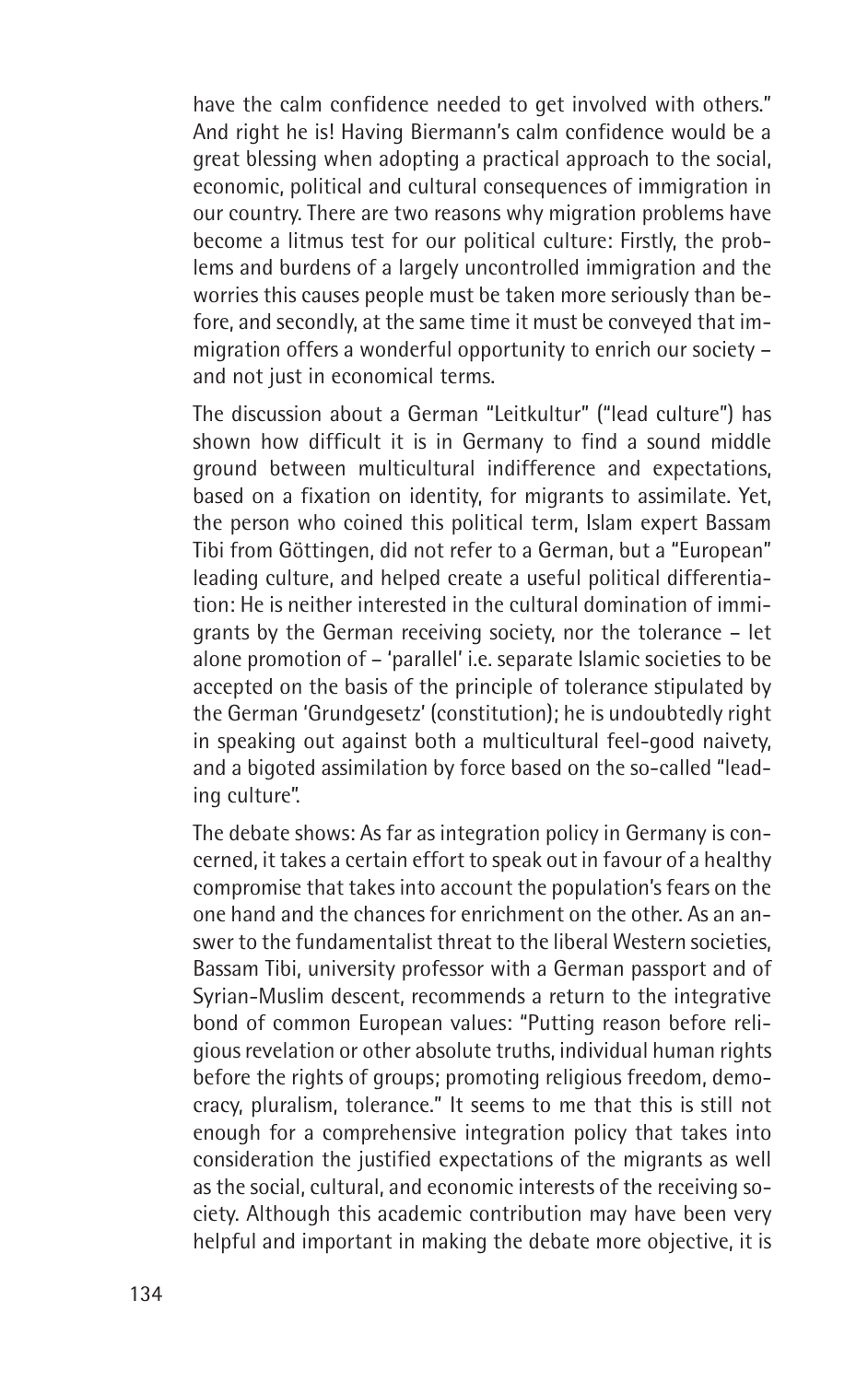doubtful whether such a civil society consensus, whether constitutional conformity and cultural pluralism alone will be sufficient for a workable and modern integration policy in 21st century Germany.

# **Foreigners in Germany – between exclusion and self-exclusion**

The debate would be much more objective if the different ideological sides were finally willing to acknowledge the migratory realities in this country. It is simply a fact that Germany has been an immigration country for some time now, and that this trend will continue with the Eastern enlargement of the EU. In early1999, an excess of seven million foreigners and 4.5 million ethnic Germans, who had arrived from Eastern European countries, were living in Germany. Foreign nationals make up approximately nine percent of the entire population. Based on generally long periods of residence, foreign residents have become an integral part of the German population. For example, at the end of 1997, 30 percent of all migrants had lived in Germany for twenty years or more; 40 percent had been here longer than fifteen years and 50 percent longer than ten years. The average length of stay of foreign workers and their families from the countries that Germany formerly used as recruiting ground is even longer: Almost two thirds of all Turks and Greeks, 71 percent of Italians and 80 percent of Spaniards have lived in Germany for ten years or longer.

In spite of these long stays, the social and economic living conditions, especially for immigrants from non-EU countries, often remain unsatisfactory. One main reason is that since immigration to Germany has up to now not been properly regulated, the question of whether the migrants are ready, able and given the opportunity to integrate into our economy, society and culture has been given way too little consideration. The extent of immigration is not the only problem; another huge problem is the social and demographic profile of many immigrants, who have specific deficits in language competence, professional qualifications, work mentality and readiness to integrate. The negative results of this lack of integration and adjustment to the German way of life are reflected in the statistics.

- Above average share of foreign nationals in criminal activity (ca. 20 per cent)
- Above average unemployment among foreigners (ca. 20 per cent)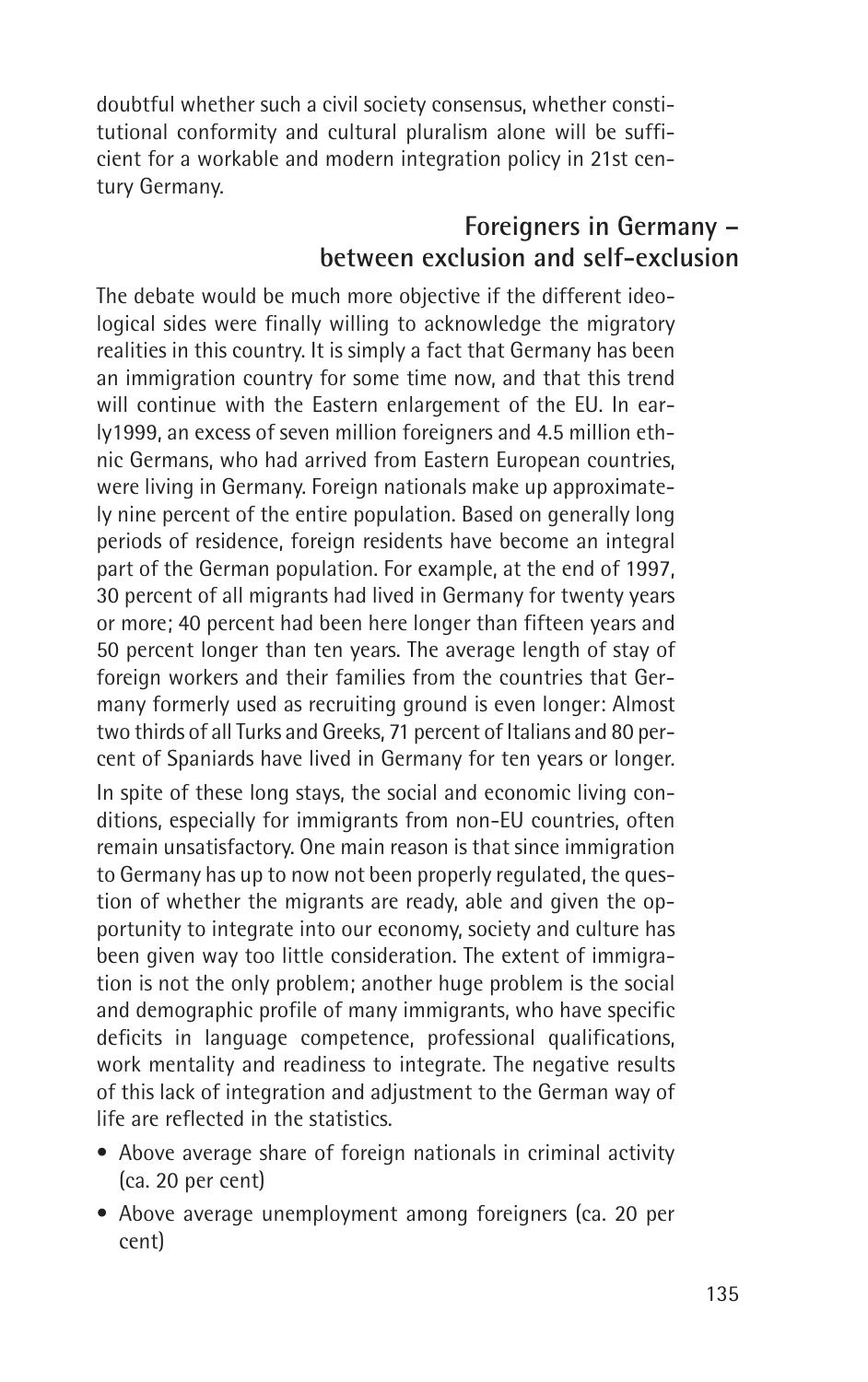• Above average proportion of foreign nationals getting social benefits (poverty trap)

Hence, it does not come as a surprise that many Germans see the current, largely unregulated immigration not as an enrichment but as a threat. On the part of the immigrants – just as understandably – there has been a process of isolation and self-exclusion, which has been labelled "re-ethnicisation". This interplay of exclusion and self-exclusion leads to a growing tendency to form ghettos and to establish isolated niche cultures, which is above all apparent in large German cities and here in particular among the Turkish immigrants.

In the meantime, immigration history in Germany has created a specific migrant infrastructure, which permits for example the Turkish part of the population to live a quasi autonomous life that is completely detached from German society. Due to Turkish shops, discos, and service providers – from Turkish doctors to Turkish solicitors – it is possible to lead an every-day life with almost no contact with the German population. Another established component of this infrastructure is the immigrants' own media, so that in principle, there is hardly any need to adapt to the receiving society (this frequently makes it just about impossible to integrate female immigrants, given the often patriarchal structure of family life). Overall, this leads to the creation of a clearly separate socio-cultural environment, which even big companies have now discovered as an attractive clientele that they try to reach by putting large ads, for example in Turkish newspapers. There can therefore be no doubt that parallel societies have come into being – and not only Turkish ones. A similar process can be observed with regard to the ethnic Germans from Eastern European countries who, although they are of German origin, are not accepted as such by society.

To solve these problems, simply complaining about the lacking willingness or ability to integrate will not be sufficient. For decades, politics and society in Germany have dealt with the problem of integration. The level of ideological energy spent on this issue is in reverse proportion to the practical results of integration policy efforts to date. It was only at the start of the new millennium that – across all parties and political camps – the realization took hold that, not least in view of the decline in population and our ageing society, a successful integration policy is of considerable national interest. We need a modern, multi-dimensional integration concept as today's immigration process do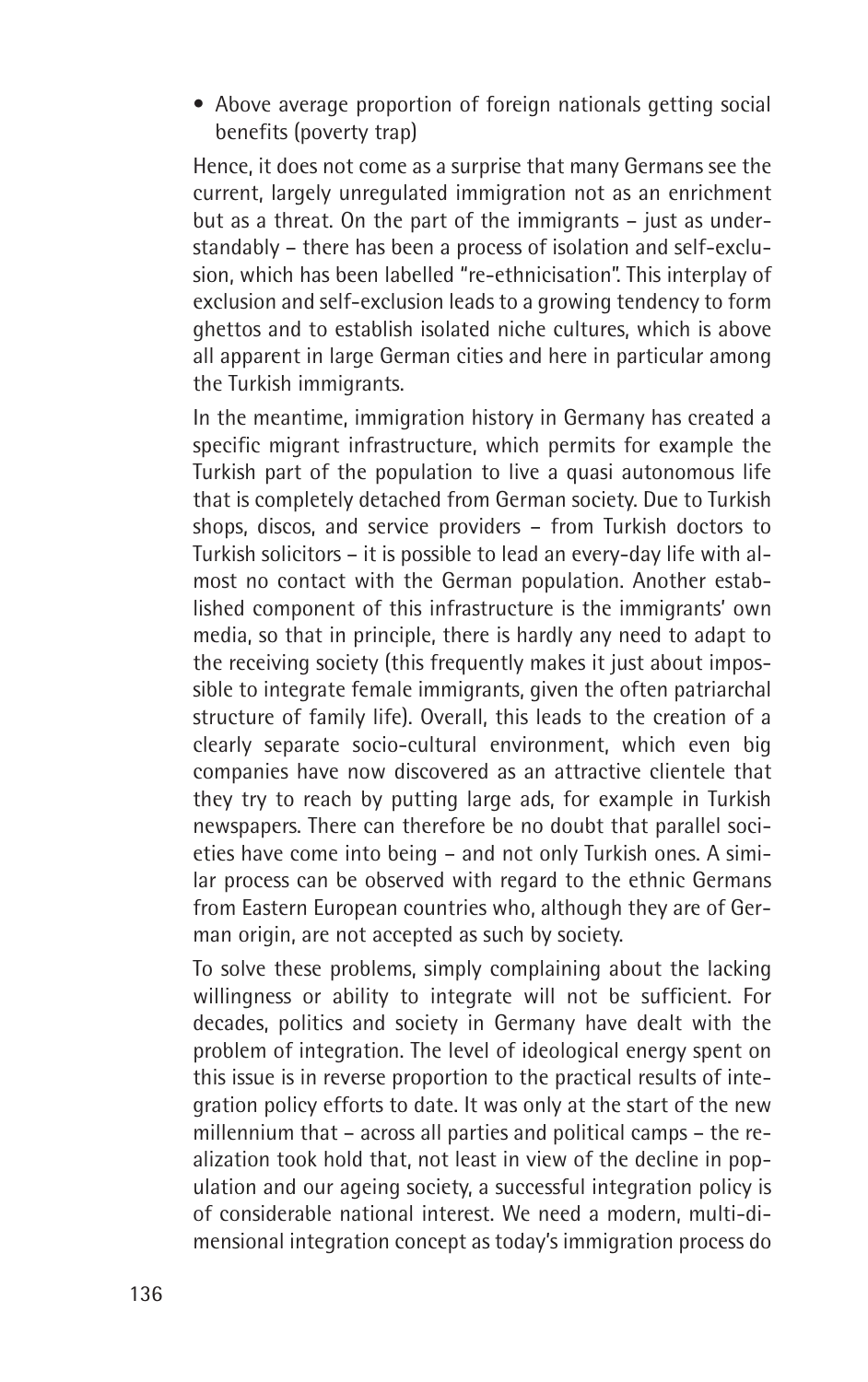not happen the way they did in the past; unlike the Polish coal miners who immigrated to the Ruhr area more than 100 years ago and created a successful model of integration there, today's immigrants are no longer cut off from their country of origin; today, communication and transport systems are available to everybody, and at the same time, the roots that the migrants bring with them can be maintained and cherished. On the other hand, it is becoming increasingly obvious that the receiving country can and must expect much greater efforts of adjustment from immigrants than before. Hence, Germany is at the beginning of a new culture of integration where everybody – majority and minorities alike – are expected to undertake much greater efforts than before.

## **Integration – not a one-way street, but our joint responsibility**

To take advantage of the opportunity that immigration has to offer our country, and to minimize the risk of insufficient integration, we need a consistent integration policy. Currently, Germany has no such concept. One promising integration model with the potential to solve these problems is the concept of "republican integration", represented by Prof. Dieter Oberndörfer, the most important feature of which is the division of the integration process into a public and a private sphere. In the public sphere, immigrants will clearly be expected to make an effort to adapt to the essential political and legal standards of the receiving country; first and foremost, this includes respect for basic public order as well as a cultural adjustment to the extent necessary for a coexistence based on equal rights of the local and immigrant population. One major aspect is to master the language of the receiving country since an adequate knowledge of the language will lead to a better and faster integration of migrants who are legally entitled to permanent residence in Germany. Only those who speak good German have a chance in the German labour market and in German society.

On the other hand, this concept of "republican integration" is just as clear-cut when it comes to allowing immigrants to maintain certain ethnic and cultural particularities in their private sphere, as long as there is no conflict with the fundamental principles of the receiving country. According to this concept, the population of the receiving country must show the immigrants tolerance and respect their possibly different customs within their private life.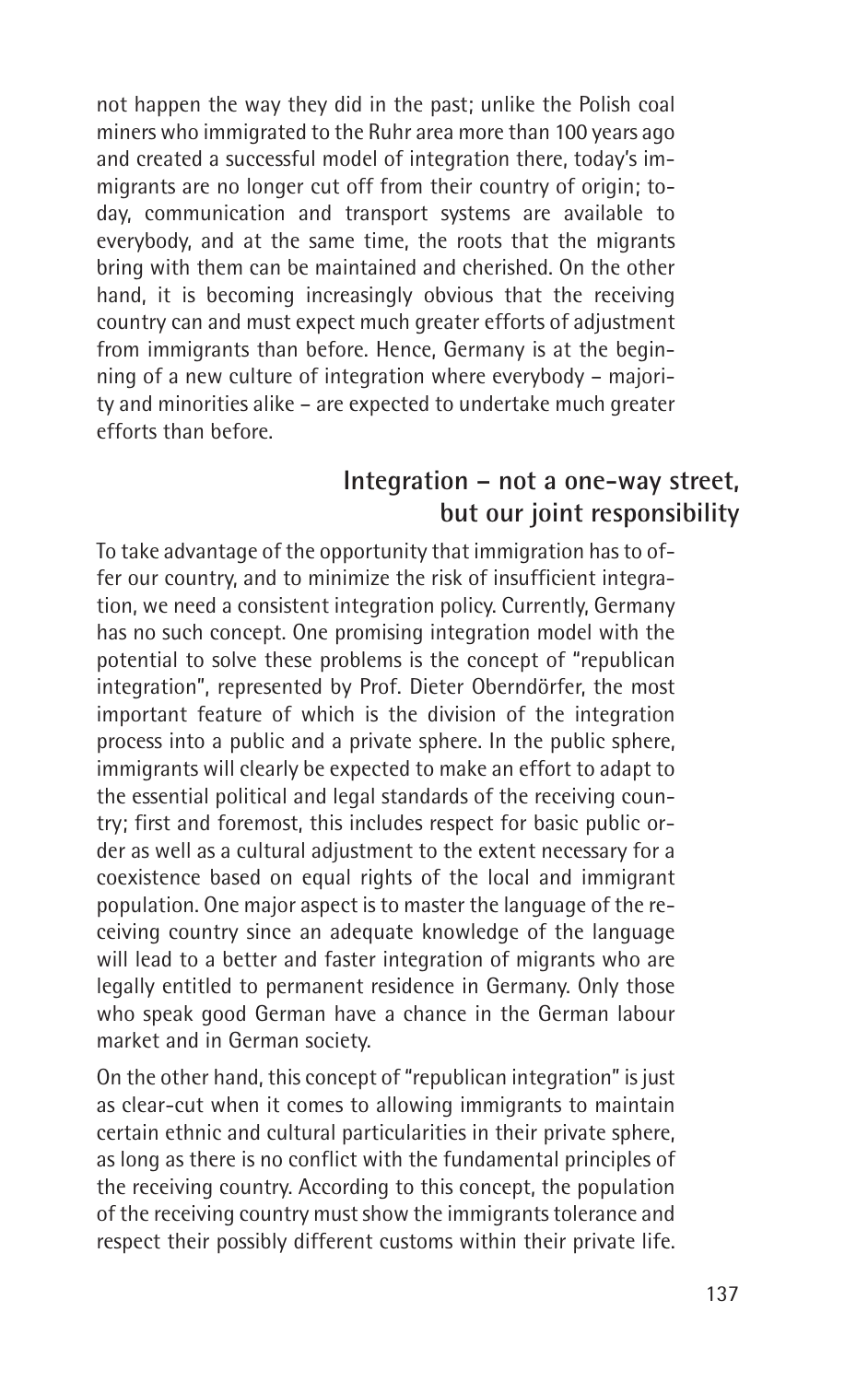It is a fact that even without immigration, modern nation states such as the Federal Republic of Germany are not culturally homogenous structures but are "culturally speaking" heterogeneous as they feature social, religious and regional differences. Cultural uniformity and isolation are the antithesis of the empirical content of modern societies; rather, our modern life is characterized by a diversity of possible identities.

Integration must be planned as a two-sided process. It expects the receiving society to show a readiness and to make active efforts to integrate immigrants while requiring the same from the immigrants themselves. The efforts expected of the migrants to adjust to the social order of the Federal Republic of Germany must be mirrored in the German people's tolerance of other ways of life, cultural traditions, and religious beliefs. Integration is a task for society as a whole. It can only be achieved if parties, associations, clubs, political and social institutions, churches, aid and self-help organisations, but also many individuals work together. In this sense, the integration process is also a challenge for an active society of citizens. Politically, this is not a challenge for social policy alone, but a true cross-sectional task.

Shaping the integration process will necessitate much greater financial resources than before. In the long term, the costs for a successful integration will be lower than the overall economic costs in the case of a failure of integration. The results to date of the integration efforts undertaken in Germany are varying and mostly unsatisfactory. This is not only true of the first generation of immigrants; even in the second and third generation, integration is not a natural and inevitable process. For this reason, the integration process must become altogether more binding in the future and should follow the principle of "support and demand". Integration offers must be geared more strongly towards the needs of individual target groups. A successful process of integration will require much stronger integration efforts – on the part of the receiving country as well as on the part of the immigrants and their organisations.

Successful integration requires a culture of tolerance and coexistence, which must form the basis for Germans and immigrants to approach each other, within the framework of the values of the Constitution. Integration means to become part of the social, economic, and spiritual fabric of the receiving country without having to abandon one's own cultural identity. A successful integration process offers a chance to enrich the receiv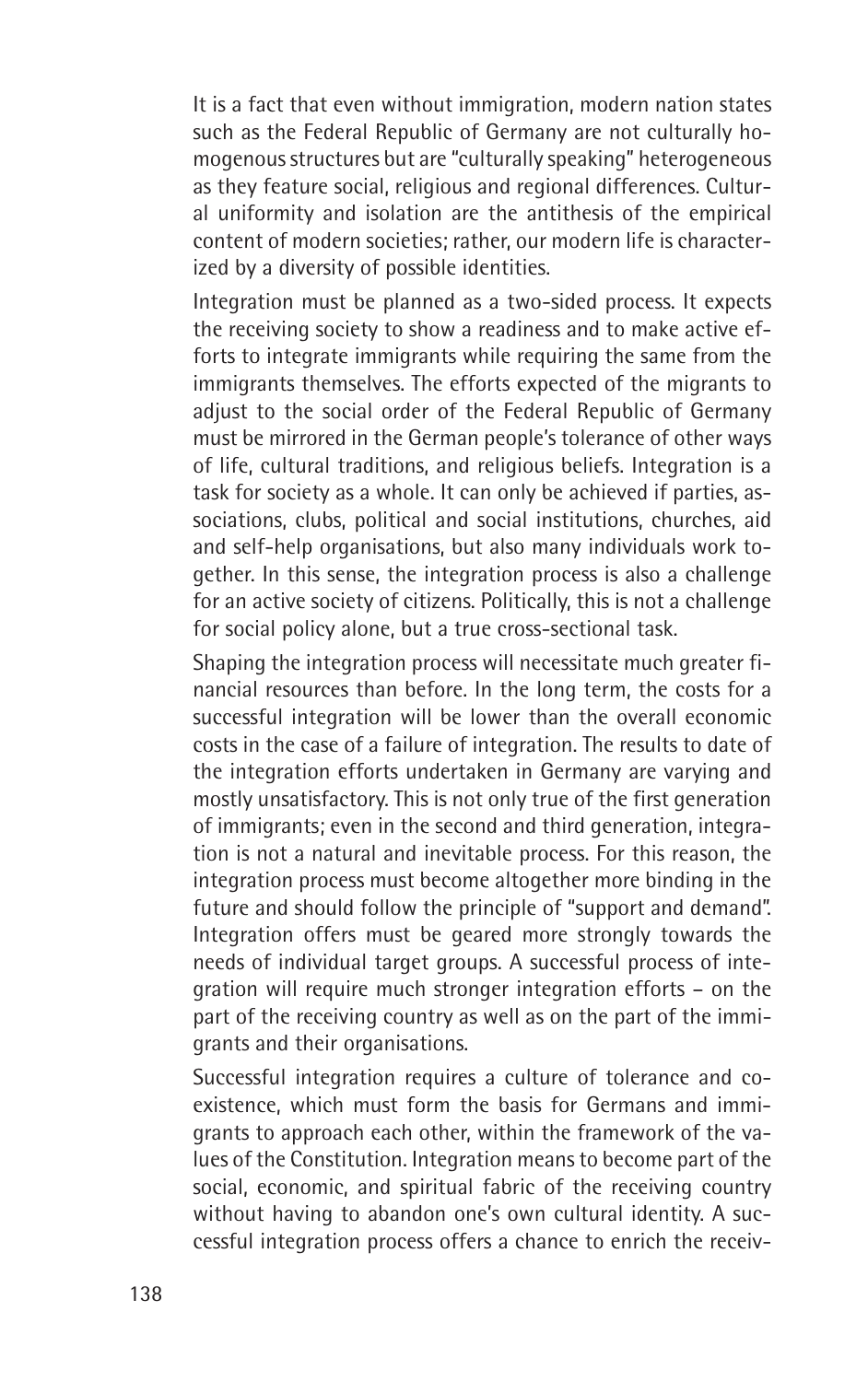ing society, to promote cultural diversity and to improve global competitiveness. The target of integration is to enable immigrants to participate in the social, economic, political, and cultural life in Germany on the basis of equal rights. It expects a lawabiding attitude, language competence and respect for the basic principles of coexistence in the receiving society. At the same time, it includes the possibility to maintain one's own cultural and religious background within the framework of the respective legal and constitutional system. Successful integration thus means social coexistence based on cultural tolerance and social peace. Its result is social and economic equality with regard to income, education, legal standing, housing, participation and social security. Integration does not mean assimilation. Its aim is not the complete adjustment of the immigrants to the culture and lifestyles of the receiving country. At the same time, integration is not compatible with the creation of parallel societies. A multicultural society in the sense of a permanently disconnected coexistence of different social or ethnic groups is not acceptable in the long term. Even an open, pluralistic and liberal society such as the Federal Republic of Germany has a core identity that must be maintained and protected against multicultural indifference – independent of our approval of cultural diversity and social heterogeneity.

## **Language as a bridge to understanding**

Many things make up the core identity of Germany's society in the 21st century. There are the values of the Christian culture of the West, moulded by Christianity, Judaism, Classical Philosophy, Humanism, Roman Law and Enlightenment; other components of this core of our political and social constitution include the historical experiences of the 20th century: the collapse of the Weimar Republic, the catastrophe of the criminal rule of the National-Socialists and, most of all, the economic and political integration of the Federal Republic of Germany into the community of Western nations and its values.

Our political and cultural self-image is one of a pluralistic, open and liberal society; this is the connecting and binding foundation for a pluralism of ethnic cultures within our national territory. Germany is an open-minded and hospitable country whose culture has been shaped for centuries by immigration and successful integration processes – from the Huguenots migrating to Brandenburg in the 17th century to the Polish coal miners in the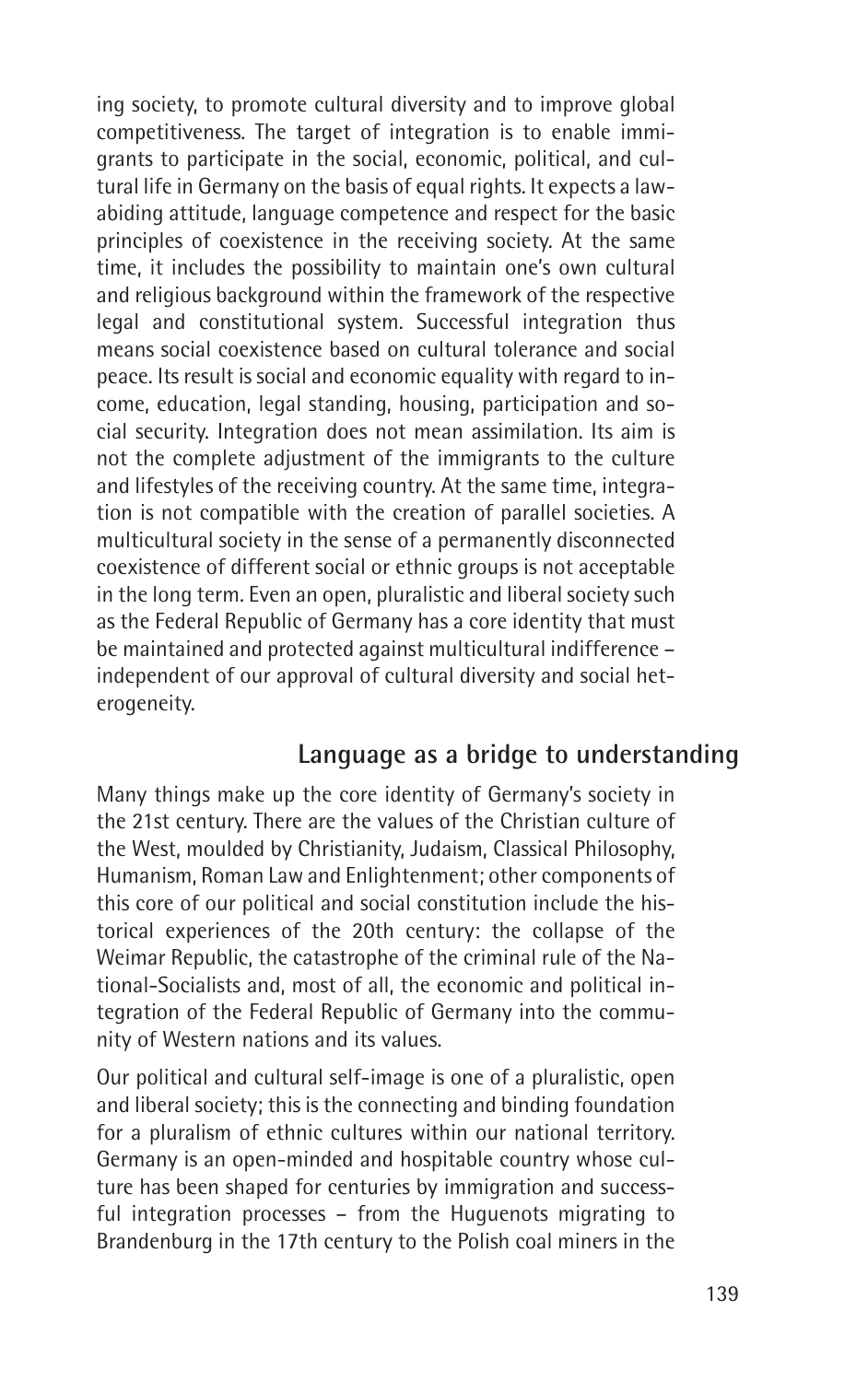Ruhr area to the Italian guest workers of the 1960s and 1970s. History shows: Non-binding and indifferent multiculturalism in itself does not have an integrating effect; in addition, an "integration culture" is required which keeps alive at least a small common denominator of national values and traditions. What must not be part of integration are lawless areas in ethnic ghettos, an anti-women stance including forced marriages and female circumcision, or religious fanaticism. What is at stake when talking about an integrative cultural pluralism, then, is not cultural homogeneity, but minimum levels of legal order and of a civil society.

Such a concept of integration is dependent upon the ability to communicate in the language of the receiving country. Understanding and communicating requires the cultural integrative bond of a common language. For centuries, it was a matter of pride for immigrants in the culturally pluralistic United States to speak fluent English in the second generation at the latest. Without this common language, the constant flow of new ethnic groups from all continents could hardly have integrated into a nation state ("melting pot") which, despite all deficits and conflicts, to this day produces examples of impressive unity, again and again. It is a fact that immigrants will be able to take advantage of the opportunities that they expect for their lives and their work from a receiving country like ours only on the basis of sufficient language skills. It is another fact that the immigrants' knowledge of the German language is stagnating and sometimes even declining. About one third of Turkish children know no or little German when they start school; more than half of those questioned in a survey carried out among the Turkish population of North Rhine-Westphalia stated that they have a bad or at best mediocre knowledge of German. Many young Turks speak only broken German because they are satisfied with watching nothing but Turkish satellite TV. Many Turkish mothers, after decades in Germany, speak no word of German since according to Turkish family tradition women are not to play an active social role outside the home.

In spite of its conceptional faults, the Schröder Government's Law on Immigration Control and Limitation, which was declared invalid by the Federal Constitutional Court, at last put an emphasis on language promotion and cultural integration. Foreigners who "cannot hold a simple conversation in German" have to take part in mandatory language and integration courses; these shall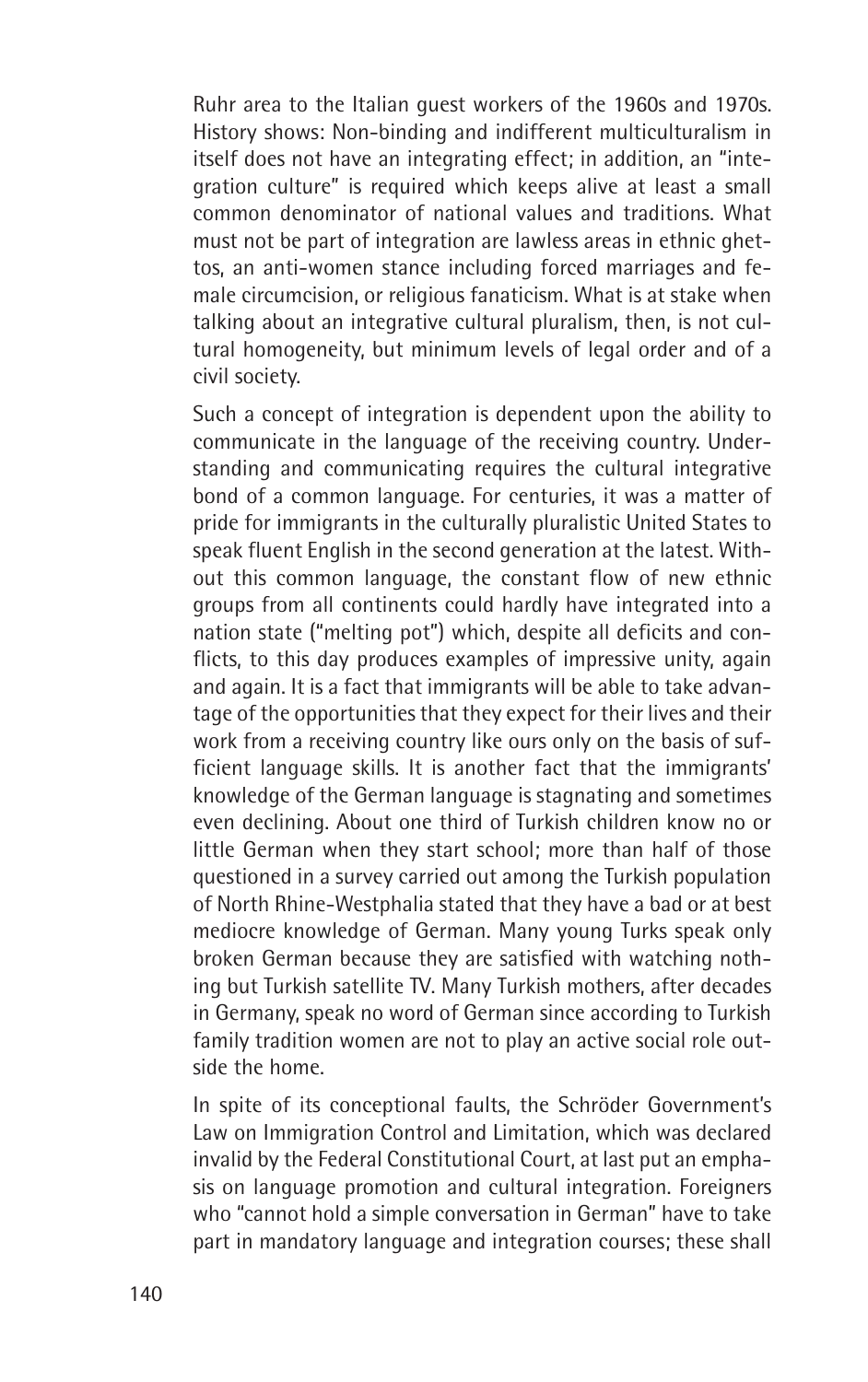introduce them to the "language, the legal system, culture, and history of Germany". This requires a further need-based allocation of funds in order to ensure that each participant is guaranteed approximately 600 hours of German to acquire such basic knowledge. Of special importance are offers for foreign mothers who must be more actively involved in the integration process than before. This could be achieved by offering mothers of school children "mother classes" in the mornings, at their children's school, for example, or by using integration assistants to support the families.

Adolescents and children have a particularly good chance of successful integration. This seems to contradict the fact that language and integration competence among children of foreign descent has not improved over the last few years. The stagnating number of interethnic friendships is typical of this development: 69 percent of German youths say that they rarely or never have contact with foreign youths. A total of 62 percent of young German people is of the opinion that there are too many foreigners in Germany. As a consequence of this lack of exchange among young people and children, there is a growing trend towards segregation, inner differentiation and polarisation. There is a process of returning to the virtues of the home countries, to one's own culture and religious beliefs. To be able to use the integration chances of young immigrants in the future, children of foreign origin should be acquainted with the German language as early as possible, if possible at pre-school age. The target must be to give them sufficient language knowledge by the time they start school at the latest; it is even conceivable to include the mothers of these children in these measures to convey language competence, with appropriate offers at the pre-school and elementary school sites. Associations and social organisations must also do their part and make a special effort to invite foreign youths and children, and offer contacts and joint activities.

#### **Integration as a holistic concept**

The most important aspect for the further progression of the integration process is to open up perspectives for school, education, and work. It is alarming to see that there is a declining trend in the number of foreign students in secondary schools, both female and male. The number of foreign youths without a secondary school leaving certificate is exceedingly high. The proportion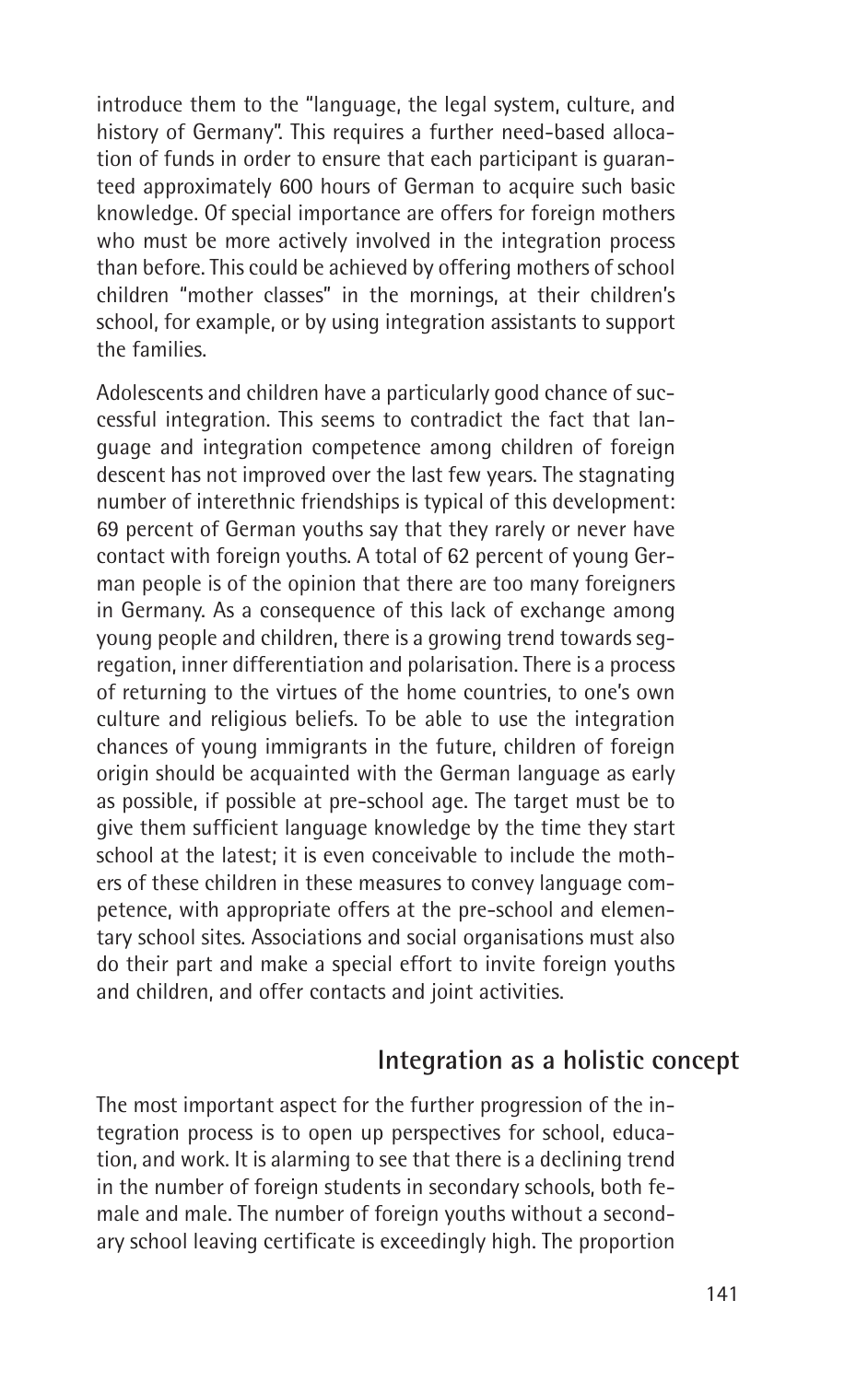of foreign youths leaving school without any qualifications stands at almost twenty percent; the number for German youths is about eight percent. As more than half of the 18-20 year olds of foreign origin do not have any vocational qualifications, above average unemployment levels of our foreign citizens is but a logical consequence of this qualification deficit.

Whether the existing integration deficits of the resident foreign population in Germany can be corrected, and to what extent, will depend on schools, vocational training and the employment market. It inevitably follows that all integration policy programmes, however well-meaning they may be and whatever their scope and quality, will fizzle out unless they are complemented by appropriate education and employment market programmes. Furthermore, the chances for a successful integration process can be improved if we manage to steer the type of immigration where we are able to impose limits towards integration. For example, when choosing immigrants, prior knowledge of the German language should be taken into account if possible; this is also true of ethnic Germans immigrating from Eastern Europe and their families. We may also need to examine whether it is possible for people to learn German and acquire other skills in their countries of origin prior to arriving in Germany. Another possibility of steering immigration towards integration would be to lower the age at which children who speak no German can follow their families to Germany since the chances for integration are much better with younger than with older children.

Hopefully, the German integration debate will pick up speed, and the time of ideological (pretend) debates and of semantic contortions will end. We need a Law on Immigration Control and Limitation that expects greater adjustment efforts on the part of the immigrants but at the same time will improve their legal status and integration chances. This is particularly true of the participation in integration courses, which should be mandatory in principle and – and this is especially important – should be linked to an incentive system. Those who take part in these courses should be rewarded with an improvement in their status of residence or work situation. They could be granted permanent residence or be given the right to reside at an earlier stage; they could profit from a speedier naturalization process, obtain a work permit more quickly or get permission to participate in vocational training courses. At the same time, any violation of this mandatory participation must be sanctioned with measures such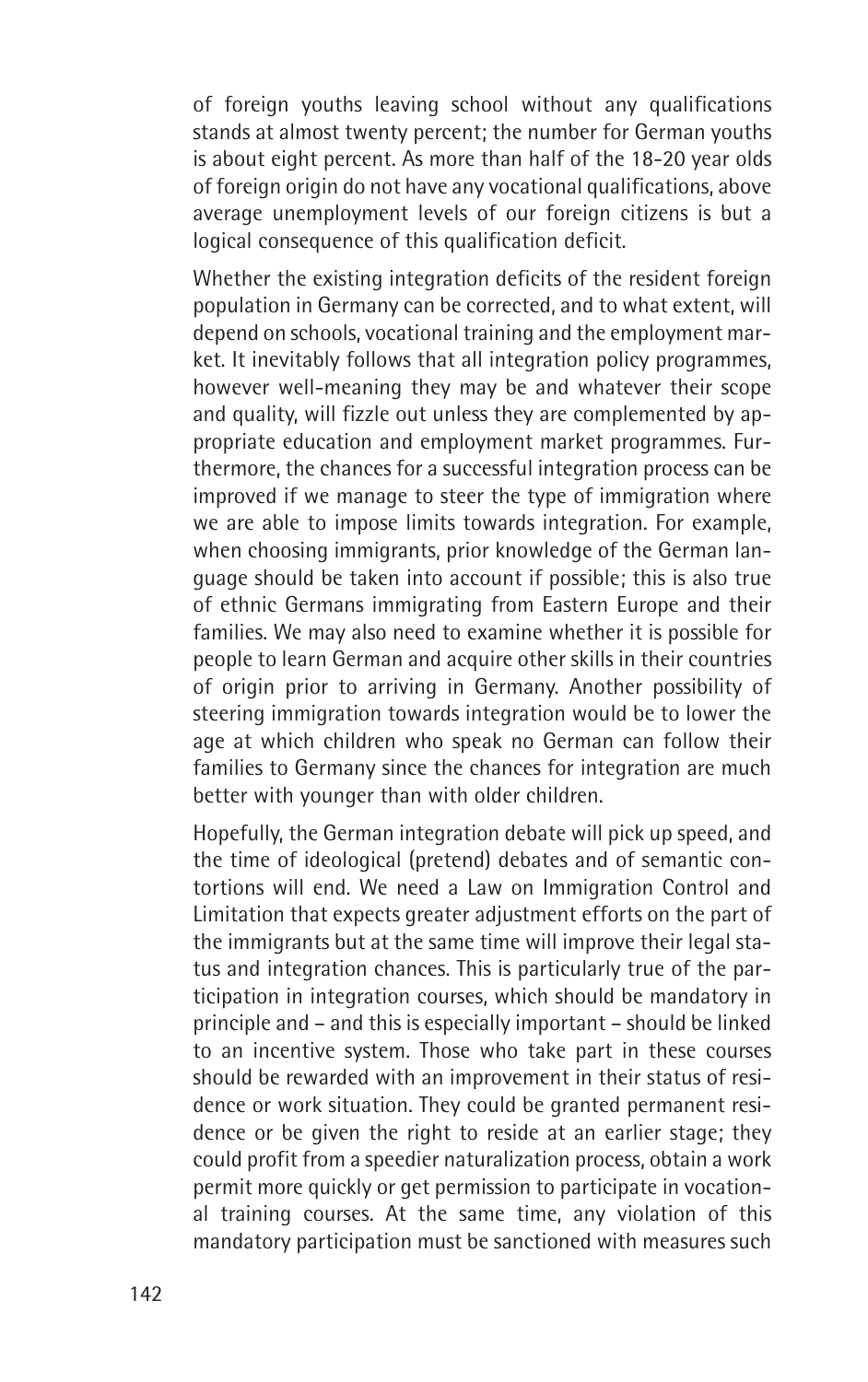as a loss of entitlement to social benefits, extending deadlines for an improvement of residence status, denying residence extensions, or putting certain conditions or time limits on the immigrant's residence status. Holding such integration courses for all future immigrants with an unlimited residence status will become the central tool of an improved integration policy and will increase the chances of a successful implementation of integration processes. However, beyond this, the aspect of "making up" for past shortcomings in the integration process must not be neglected. This very point was one of the basic deficits of the Law on Immigration proposed by the governing coalition of the Social Democrats and the Green Party.

#### **Identity and identification – two sides of the same coin**

The German debate about immigration policy was dominated far too long by ideological and dogmatic infighting and blocked by the rigid thinking patterns of political correctness. This is neither in the interest of the immigrants nor in that of the receiving society. We must be clear in the future that neither multiculturalism nor cultural homogeneity is a value in itself. Immigration and integration are extremely complex processes, which require a reasonable balance between our obligations to the immigrants, based on humanity and international law, and the legitimate economic, social and cultural interests of the receiving country. The immigration debate in Germany must not be held purely under the aspect of what the receiving society owes the immigrants; it is legitimate and also necessary to define what the receiving society has a right to expect from the immigrants. It is the receiving society that decides freely and based on its sovereignty to what extent it will take in which immigrants from which countries of origin, and under which integration policy conditions immigration to Germany should occur. On the other hand, the immigrants themselves have a right to know what is expected of them in the receiving country and what they, in turn, can expect from the receiving country.

The concept of a multicultural society is dubious, both from a practical and from a theoretical viewpoint. The attempt to make multiculturalism part of a political ideology is doomed to fail. The great weakness of this concept is the creation of artificial barriers between two identification models: the enlightened, republican conception of democracy in the sense of Habermas' constitutional patriotism on one hand, and the grown national and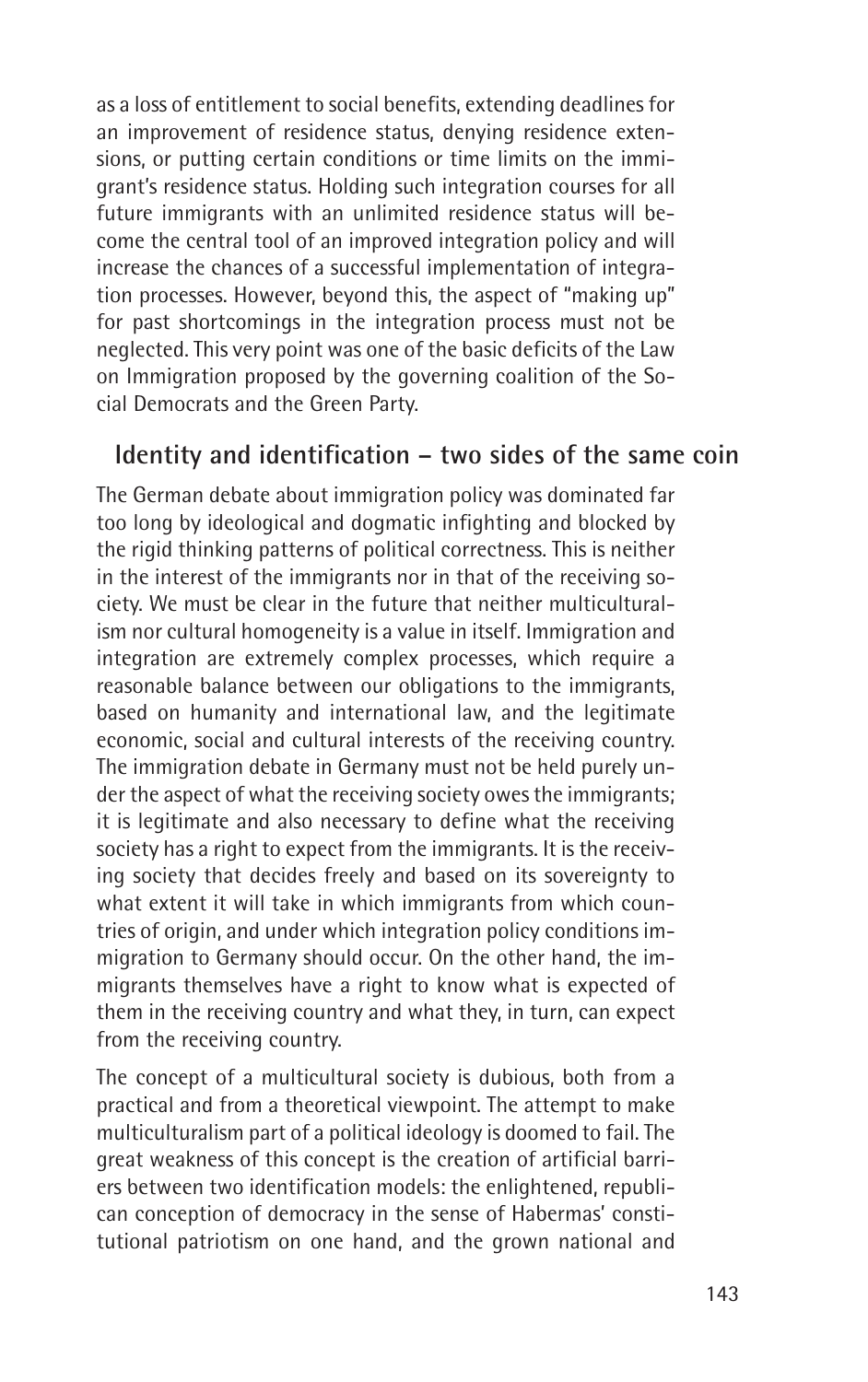cultural German identity on the other hand. The example of our neighbour, France, shows that the two cannot be separated, that the republic is no less than a synthesis of a national culture, moulded by history and ethnicity, and a democratic constitution. In other words: The republican idea is – ethnically speaking – relatively open because it is committed to universalistic human and civil rights; yet culturally it is committed to its own national culture which, in the age of Europeanization and globalisation, will never be exclusively homogenous but will always be a culture shaped by multiculturalism as well. Notwithstanding common misconceptions, the democratic-republican model in particular requires of the "immigrants a far-reaching identification with the norms and values of the receiving country as well as (...) giving up great parts of their own cultural origins", as multicultural proponent Micha Brumlick put it so well in his foreword to the German translation of the book "Multiculturalism and Democracy" written by the Canadian philosopher Will Kymlicka.

For many decades in the past, and for many years to come, our political culture in Germany has been and will be shaped by immigration. It is up to the immigrants and also up to us whether we see migration as a threat or as an enrichment. This much is obvious: The German receiving society has a great stake in a successful integration policy, if only for demographic and economic reasons. A merely formal and institutional integration based on adherence to the law and on the constitution, citizenship, or the right to vote alone will not suffice. What is needed is participation in the economic and social life of our country, which will not be possible without knowledge of the German language. Beyond that, there should be a feeling of belonging to the society and the country that offer a new home. Successful models of immigrant integration have shown that this feeling of belonging can help turn the receiving country into a place where the immigrant truly feels at home. On the other hand, we as the receiving society must approach immigrants with clearly defined expectations as well as offers of integration but, most importantly, we need to approach them with open arms so that they as well can develop a feeling of belonging. To perceive immigration as the responsibility of an active civic society while using the opportunities of an integration policy that is based on support and demand is a great challenge for the political and cultural identity of 21st century Germany.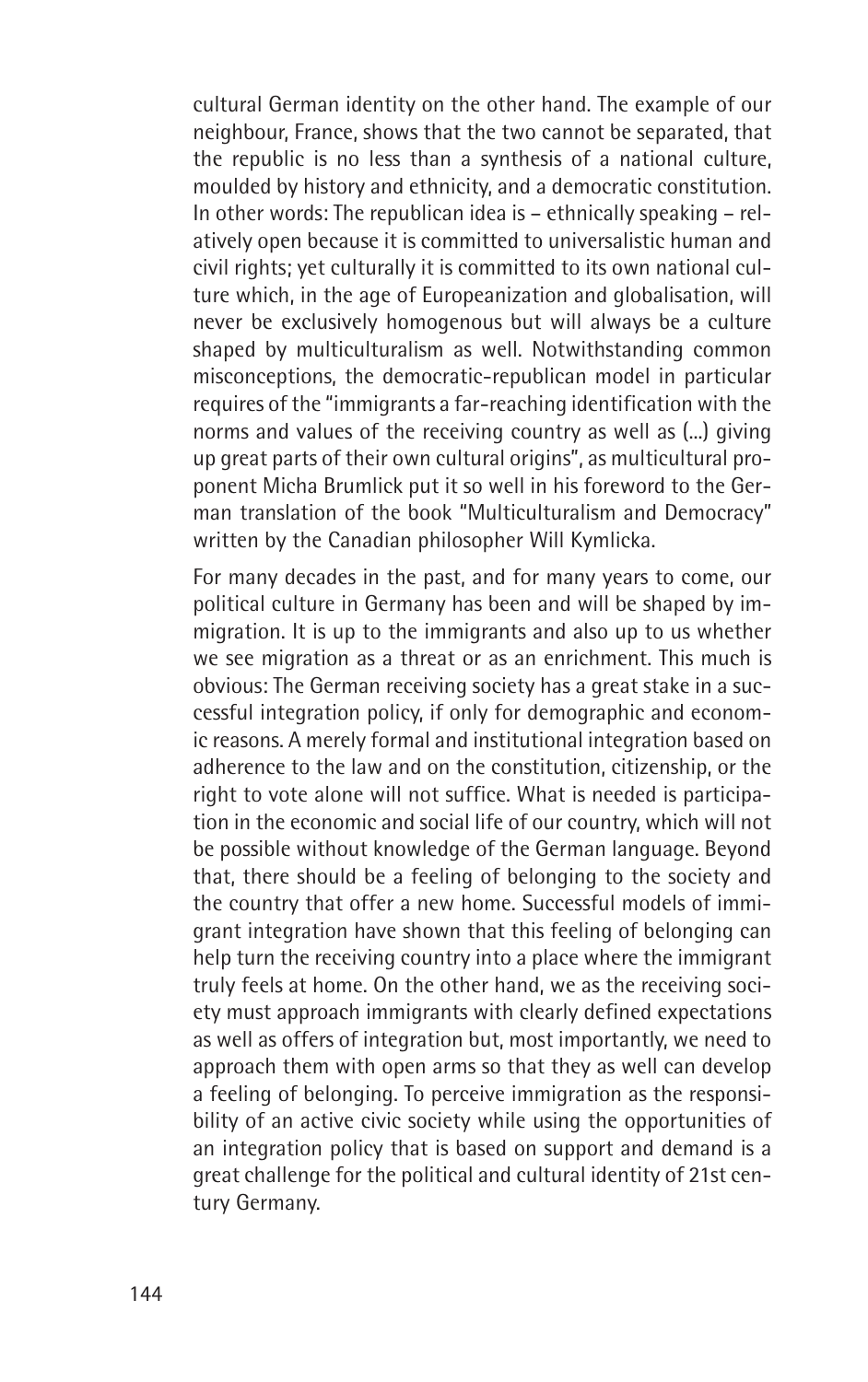# **Section II.2. International Challenges**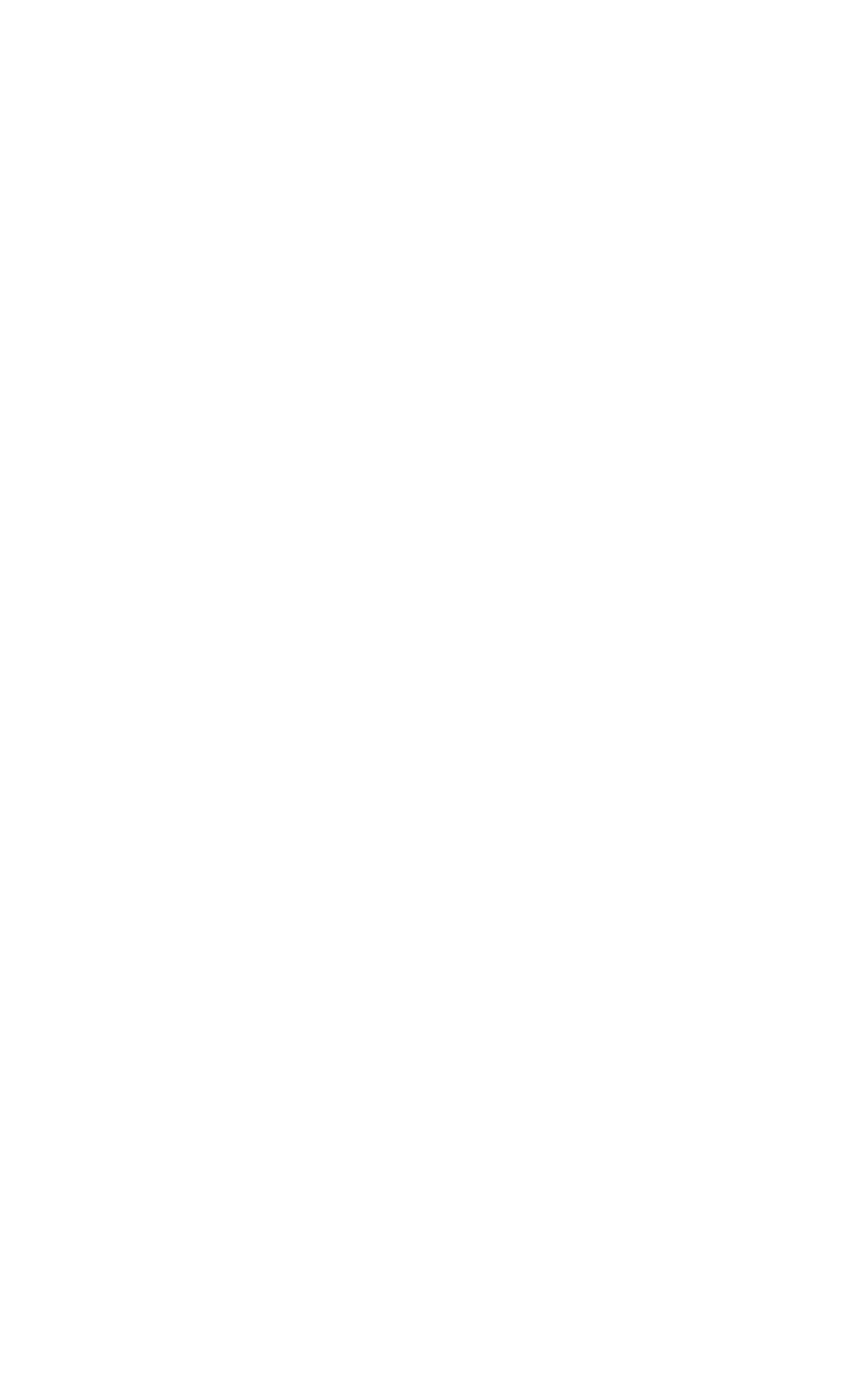# **Chapter 10**

### **Douglas Hurd**

## **The German Unification Process – A Special Episode in Anglo-German Relations**

The British attitude towards German unification in 1990 deserves deeper analysis than it is usually given. A comparison might be made between two cars approaching each other at high speed. If each car maintained its course a collision would be inevitable. At the crucial moment the road suddenly becomes wider. The smaller car alters course by a few degrees and, although the two vehicles touch when passing, the resulting scratches are minor and easily repaired.

Of course the United Kingdom, like France and the United States, had long been committed to the principle of German unification. The division of Germany, quite apart from the personal hardship which it caused to millions of Germans, was a destabilising fact in the centre of Europe.One could therefore have expected that the rapid decay of the GDR in the autumn of 1989 might have been welcomed by the British as by other allied governments, not least because it opened at last the door to the unification of Germany. I was however warned when Margaret Thatcher appointed me Foreign Secretary in October 1989 that her mood on the matter was very different, and so indeed it proved.

As her memoirs make clear, Margaret Thatcher had a firm idea of Germany which was not however based on any well founded understanding of the nature of the new German political system. Several factors came together to shape her scepticism, even hostility towards the rapid reunification of Germany.

First she was deeply impressed by the existing economic predominance in Europe of the Federal Republic of Germany. She assumed that this predominance would be greatly increased by unification. The Federal Republic would receive an addition of approximately fifteen million Prussians and Saxons, arguably the most disciplined hardest working and best trained workforce in Europe. Her anxiety on this point was strongly supported by Nicholas Ridley, a minister who was part of her inner circle. They were of course not alone in failing to foresee that in the short and indeed medium term the unification of Germany would cre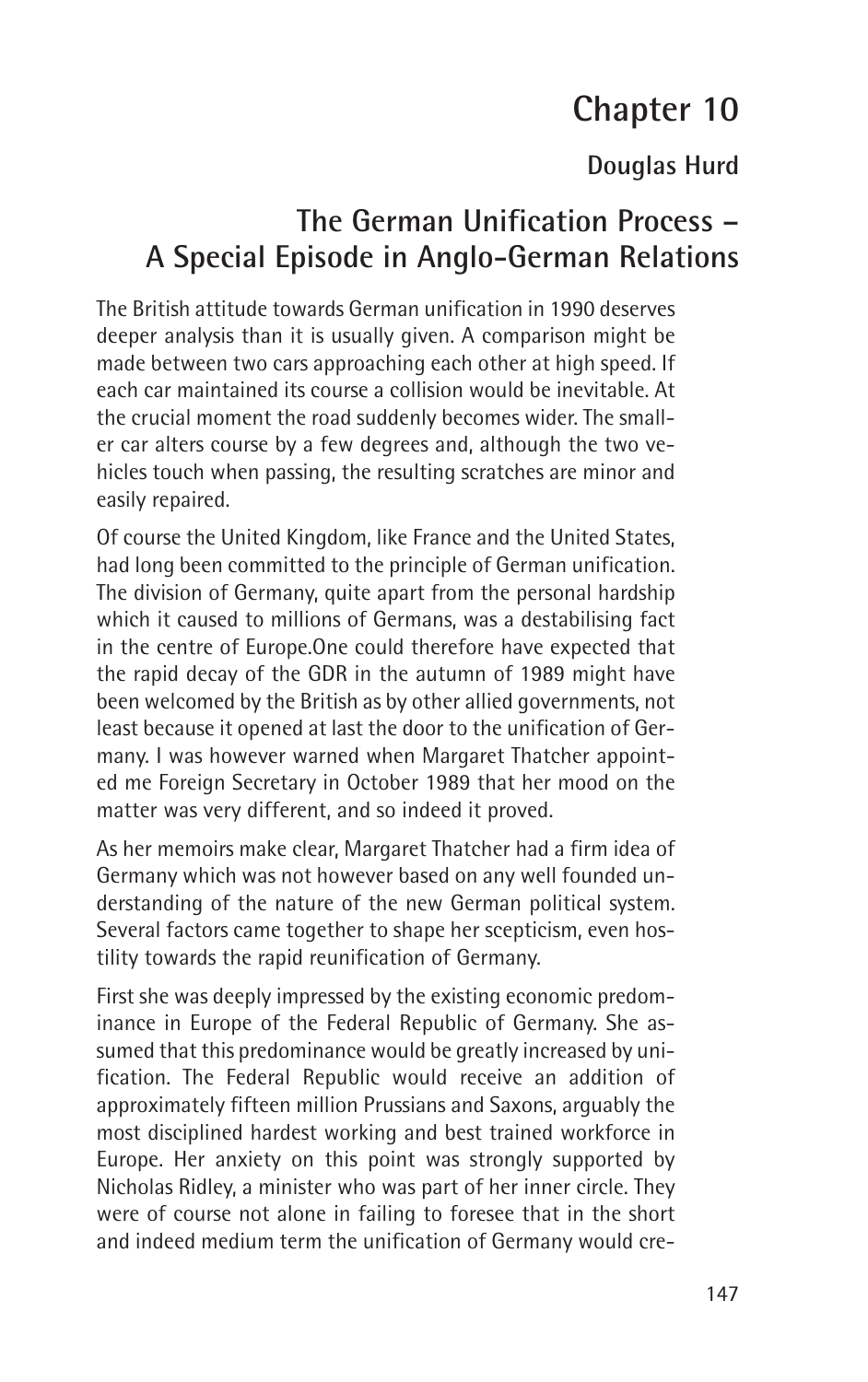ate not an advantage but a huge burden for the new Germany to bear. Chancellor Kohl himself in conversations with me repeatedly minimised the economic price to be paid for unification.

Second, Margaret Thatcher believed that Germany would certainly exploit this growing economic predominance in Europe for political purposes. The Prime Minister did not push this anxiety to absurd lengths. She did not believe that the ambitions of the Third Reich would be rekindled or that we should hear German marching songs once again along the roads of Europe. But neither did she accept as credible the assurance that the Bonn government wanted a European Germany rather than a German Europe. She supposed that the united Germany would use its economic muscle to achieve outcomes at the conference table which over time would add up to Germany hegemony on the Continent of Europe.

Third, she was worried at the threat to Gorbachev's prospects for achieving lasting reform in the Soviet Union. She maintained a strong and benevolent personal relationship with Gorbachev and believed that his success was crucial to the West. This success would be in doubt if he were pressed too hard to accept unification. She criticised Chancellor Kohl for subordinating the crucial western interest in Gorbachev's success to a narrow German objective.

Fourth, Margaret Thatcher believed that she might secure the help of others in at least delaying Germany unification. She was encouraged in this belief by her private dealings with President Mitterrand. The relationship between Mrs Thatcher and President Mitterrand was a subtle one. They differed greatly in background and belief but he always treated her with great courtesy. More important, he had provided substantial help to her during the Falklands War eight years earlier. While remaining wary of the French President's motives Mrs Thatcher respected his intelligence and sense of history. President Mitterrand enjoyed inventing historical parallels. Several times during the autumn of 1989, and in particular at the Strasbourg conference in December, he drew parallels between the actual situation and the coming together of Britain, France and Russia before 1914 to check the ambitions of the German Kaiser. (Two years later he used the same historical analogy when discussing the former Yugoslavia). President Mitterrand played with these ideas as an intellectual diversion; Mrs Thatcher received them gladly as further statements of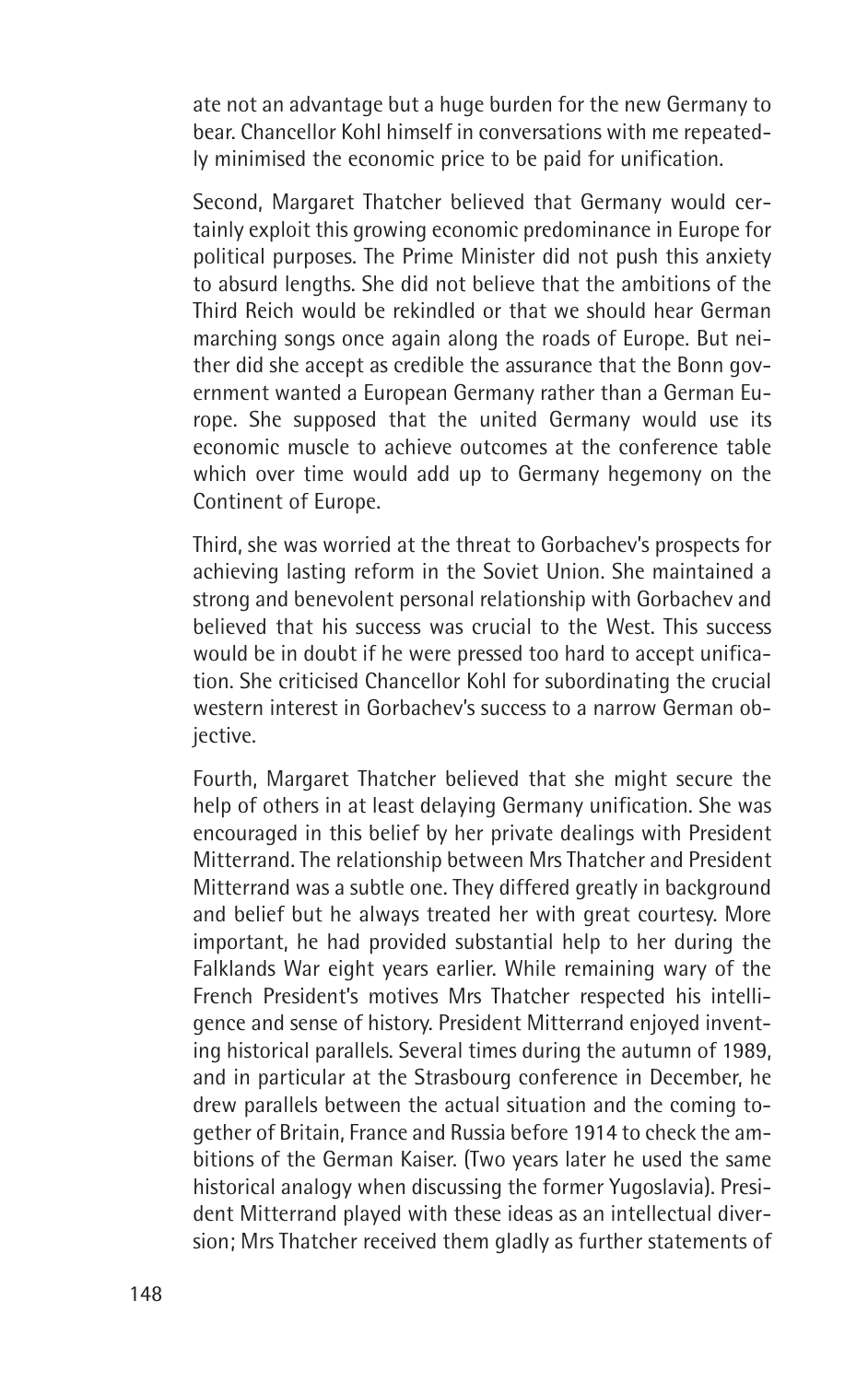French policy. I knew from my own dealings with the French Foreign Minister Alain Dumas that in practice President Mitterrand was playing quite a different game. Although he had no love for the prospect of German unification he used his acceptance as a bargaining tool to bring the Bonn government closer to his own ideas about the future development of the European Community. Mrs Thatcher knew that there was no hope of persuading the Americans to favour delay in unification; but it took some time to persuade her that the prospects of joint action in this direction with the French were equally vain.

It was not in the character of Mrs Thatcher to conceal misgivings which she genuinely and strongly held. As her doubts became clear her personal relationship with Chancellor Kohl, never strong, weakened to vanishing point. During the critical months I spent much time listening to each of them describing the characteristics of the other. It was not hard to detect a certain reluctant mutual admiration, but this was overlaid by the irritation which each felt with the others tactics, choice of words and method of working. Yet each leader recognised that there had to be close contact at the strategic level between our two countries. Unable to provide this contact themselves they delegated to their Foreign Ministers. As a result both Hans Dietrich Genscher and I had relatively easy access to the Prime Minister and Federal Chancellor respectively, which we used to steer them away from collision.

As for myself I did not share Margaret Thatcher's misgivings. Unlike her I had benefited for many years from the openness and generosity of German democracy, particularly at the Königswinter conferences and at numerous occasions organised by the CDU/CSU. Although I was surprised at the speed with which events moved, I could not bring myself to criticise Chancellor Kohl for seizing an opportunity which might well disappear if not grasped. I accepted as genuine his conviction and that of his colleagues that the gradual integration of a united Germany in a uniting Europe was the best way of banishing the ghosts of the German past.

My frequent discussions with Margaret Thatcher on this subject remained friendly. I had never been one of the Prime Minister's inner circle of intimates. On the other hand I greatly respected her determination and integrity. For her part, having just appointed me to the Foreign Office in a time of political turbulence,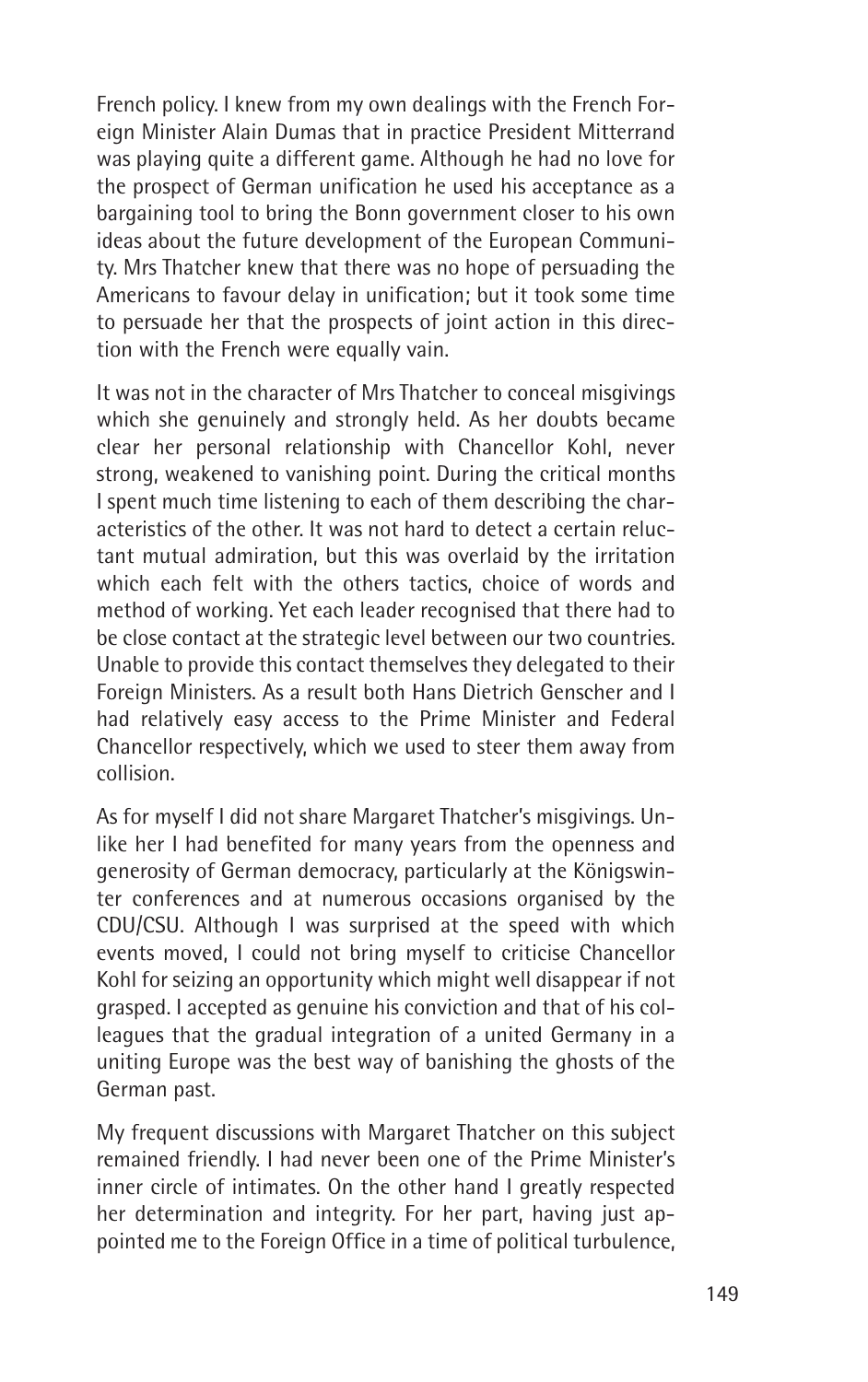she could hardly bring about my resignation on this issue. I argued that we should with a good grace join the Americans, and indeed the French, in accepting unification. This argument was inevitably in private. Officials from the Foreign Office and our Ambassadors on the Continent were drawing to my attention the damage we were doing to ourselves through a reluctance which was interpreted as hostility. I became somewhat irritated by these reminders of a fact which was certainly true, but was provided by people who did not experience the difficulties of inducing Margaret Thatcher to change her mind.

Towards the beginning of 1990 two developments greatly eased the situation so far as I was concerned. The first was the creation of the 2+4 process at American initiative during the Ottawa conference on open skies in February. Before then we British from time to time had the sensation of operating in the dark. As one of the occupying powers we had a legal status in Germany and we were an important ally of both Germany and the United States. But we were not a prime mover in this question of unification. There was no deliberate attempt at concealment, but in those early months we were never quite sure what was going to happen next. This created an extra uneasiness on our side and greatly increased Margaret Thatcher's fears. The 2 + 4 plan established a procedure of which we were fully part with a series of orderly meetings at the level of Foreign Ministers. Our personal relationships were good and although there was tough negotiation there were no disconcerting surprises. When the Polish question came to the fore it was possible for the French and ourselves to put forward clear views and indeed to arrange for the Poles to take part in our discussions. This would have been much more difficult to handle, not least with Margaret Thatcher, had the 2 + 4 procedure not existed.

Secondly the crucial discussions about the German status in NATO developed in a way which Margaret Thatcher found congenial. She was caught in a dilemma. On the one hand she was anxious not to make life impossible for Gorbachev, which inclined her at one stage to accept that Soviet troops might continue to be stationed in Germany. On the other hand loyalty to NATO was one of her strongest principles. She came to appreciate that the same was true of Chancellor Kohl; indeed she began to focus her anxieties on the attitude of the German Social Democrats. At the same time it became clear that Gorbachev was ready to take substantial risks with his own military, and would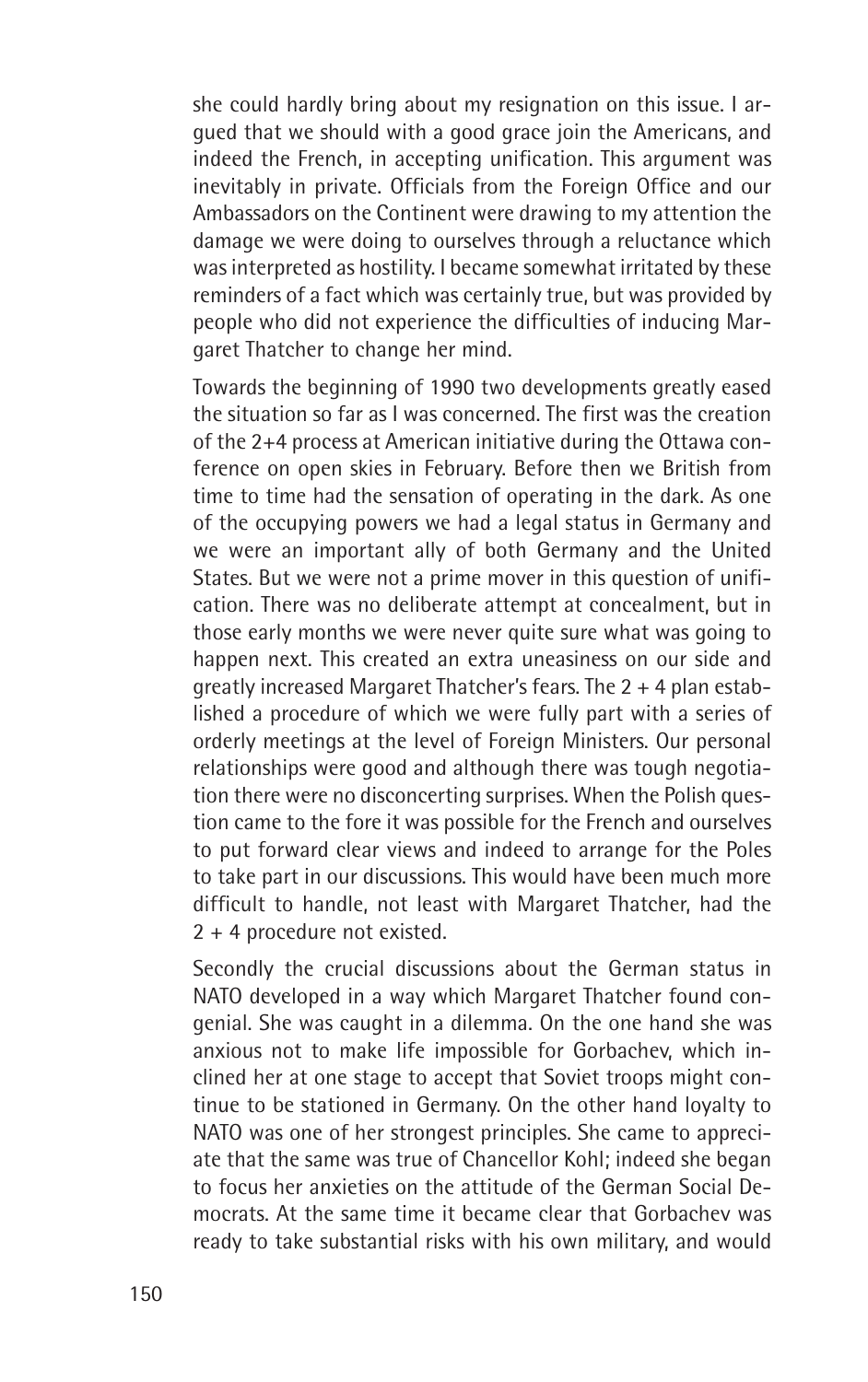not press beyond a certain point any Soviet proposals which would hinder or dilute full membership of NATO by a united Germany.

Two episodes are worth describing as a footnote to this analysis. When I went to Berlin to join with my former colleagues in commemorating the 10<sup>th</sup> anniversary of unification, I was surprised during a joint television programme to find myself pressed by the interviewer on an incident which occurred during the final 2 + 4 meeting in Moscow in September 1990. 12 September had been fixed as the date for signing the final agreement on unification. During the preceding night a final argument developed concerning the right of non German NATO troops to exercise in the former East Germany after unification. This was a point on which we and the Americans wished to make more progress if possible. It was quite reasonable to press the Soviet side for satisfactory last-minute clarification. It was agreed between British and American officials that the Briton, Sir John Weston, should take the lead. It never occurred to me that we should carry this pressure to the point of preventing the signature of the agreement next day. Misinterpreting the situation German officials became alarmed at the absence of a full agreement on all points. They in turn alarmed Hans Dietrich Genscher who woke up the American Secretary of State Jim Baker. Some of the Germans seemed to believe that Margaret Thatcher had instructed me at the last minute to impose a delay. In fact she knew nothing of the matter and I had no intention of allowing a relatively minor argument to get out of hand. No-one disturbed my sleep. At breakfast at the French Embassy next morning western Foreign Ministers agreed a compromise formula which the Russians accepted with minutes to spare. I forgot the whole incident, which had never seemed to me particularly important, and was therefore nonplussed when it was given such emphasis on television ten years later.

More important for historians is the story of the seminar which Margaret Thatcher summoned at Chequers in March 1990. Characteristically she preferred not to rely on her own instinctive opinions on an important matter, in this case the future of Germany. She liked to buttress her opinions with outside expert support whenever possible. For this reason she invited a group of highly respected academics to the Prime Minister's country home at Chequers. This gathering has passed into popular history for the wrong reasons. The Prime Minister as usual began with a ro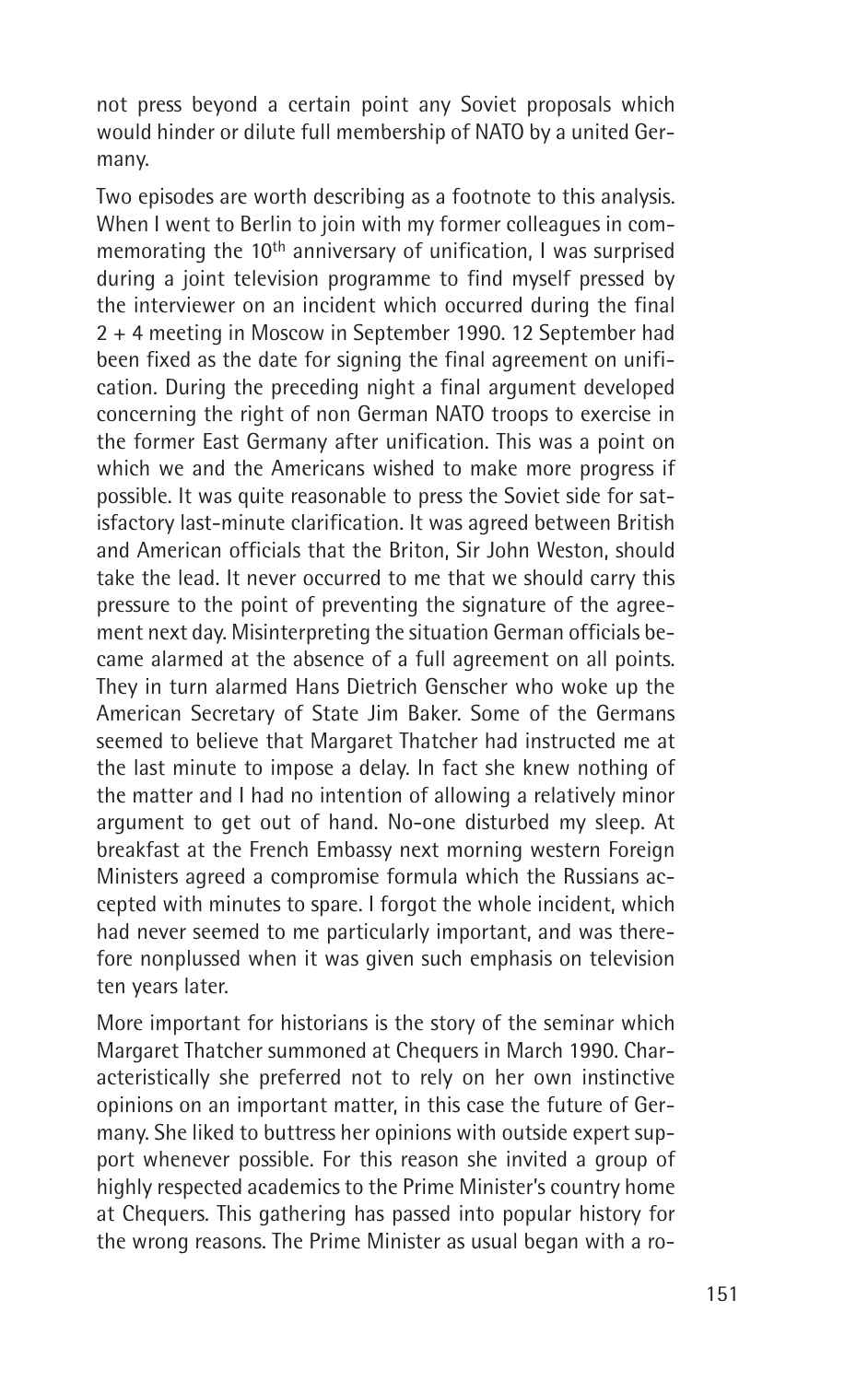bust statement of her own anxieties but found little support. I was present and noted the outcome in my diary that night, writing "they [the academics] none of them shared her extravagant suspicions of Germany but this just makes her flail about more. All good humoured, but they are half amused half depressed by her prejudices". A full record of the seminar was kept by her Private Secretary, now Lord Powell. Weeks later this record leaked to the Press. It was Charles Powell's vivid account of the Prime Minister's views which caught the imagination. Less noticed was his final (and correct) conclusion that the weight of the evidence and the argument at the seminar favoured those who were optimistic about life with a united Germany. Margaret Thatcher must have been disappointed with this outcome but it may have contributed to her final acceptance with a reasonably good grace of the process of unification.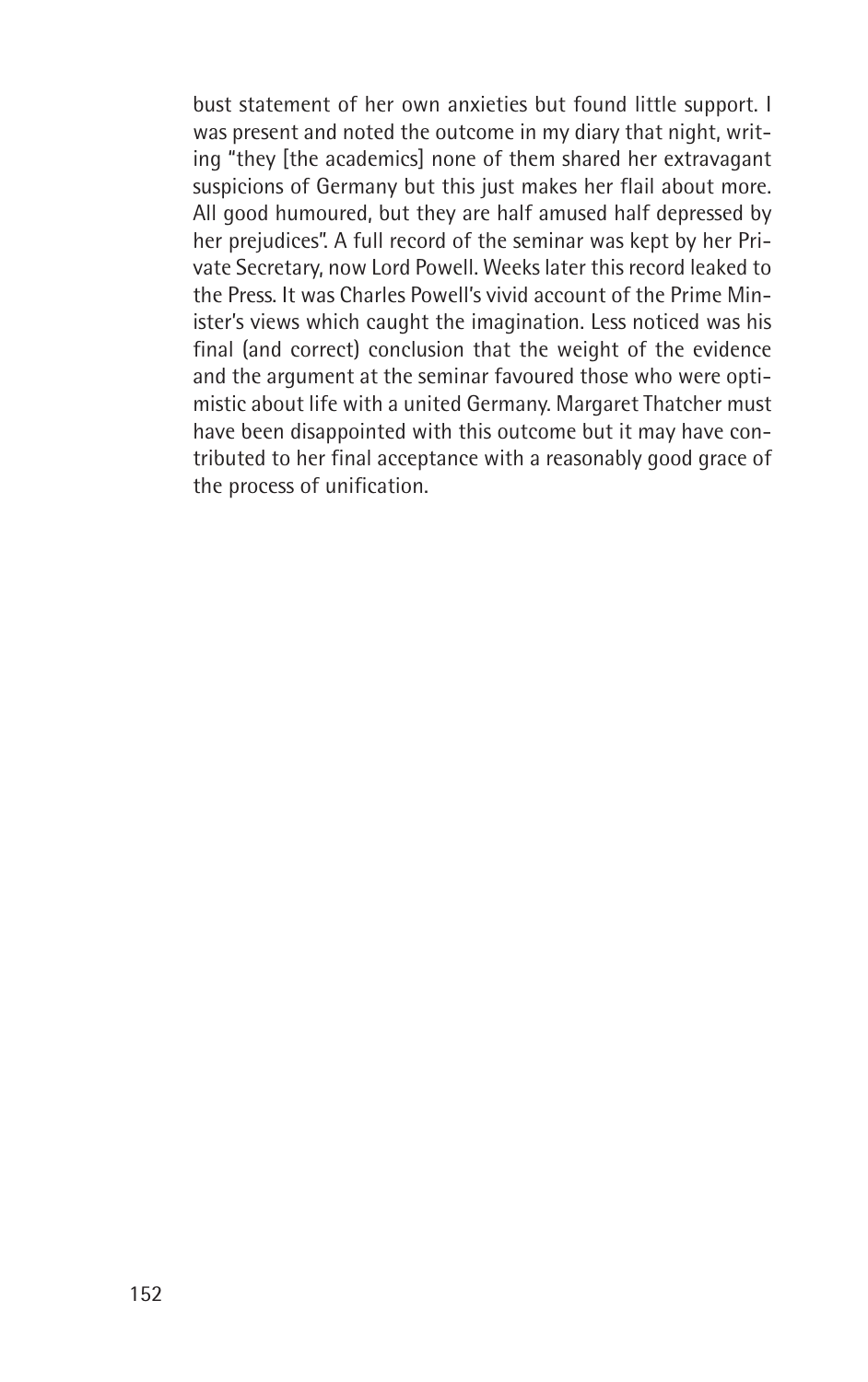## **Chapter 11**

### **Wolfgang Schäuble**

## **The London – Paris – Berlin Axis and the Question of Europe**

London-Paris-Berlin – many who view our continent from the outside will spontaneously think of these three capitals when asked what they associate with Europe. They may be thinking of culture and history, but also of the political weight carried today by the United Kingdom, France, and Germany. This weight, in turn, is indicative of the unique potential contained in the close cooperation between these three countries acting in and for Europe. A united Europe could not do without any one of these three countries, and none of the three could manage without the European Union. There is no doubt about this where Berlin and Paris are concerned; but it is just as true of London: "Europe needs the British" read an editorial headline in the *Financial Times Deutschland* (June 23, 2004) which went on to say: "The United Kingdom is the most pugnacious member state of the EU. And that is just as well – after all, someone must ask the awkward questions."

On June 13, 2004, approximately 340 million Europeans were called upon to help shape an enlarged Europe by making their democratic contribution and to make the voice of Europe heard through their vote. Most Europeans want a Europe that speaks with *one* voice. If this is not achieved, misunderstandings, noise and dissonance will follow. There has been no shortage of dissonance within Europe over the last few years about issues such as the Iraq war, the European debate about the Constitution and finances, the discussion of the stability pact, or the shape European defence efforts should take. Even when Europe comprised only 15 member states, it found it impossible to speak with one voice prior to the war in Iraq, let alone consistently pursue the same aims regarding such crucial issues as the future of transatlantic relations or the EU's global responsibility. Great Britain, France and Germany, the three most important and possibly most influential partners, remained notably divided on most of the controversial topics within the EU. This needs to be corrected, and through regaining lost trust, ways must be found for old and new member states to make a reliable joint contribution to a safer and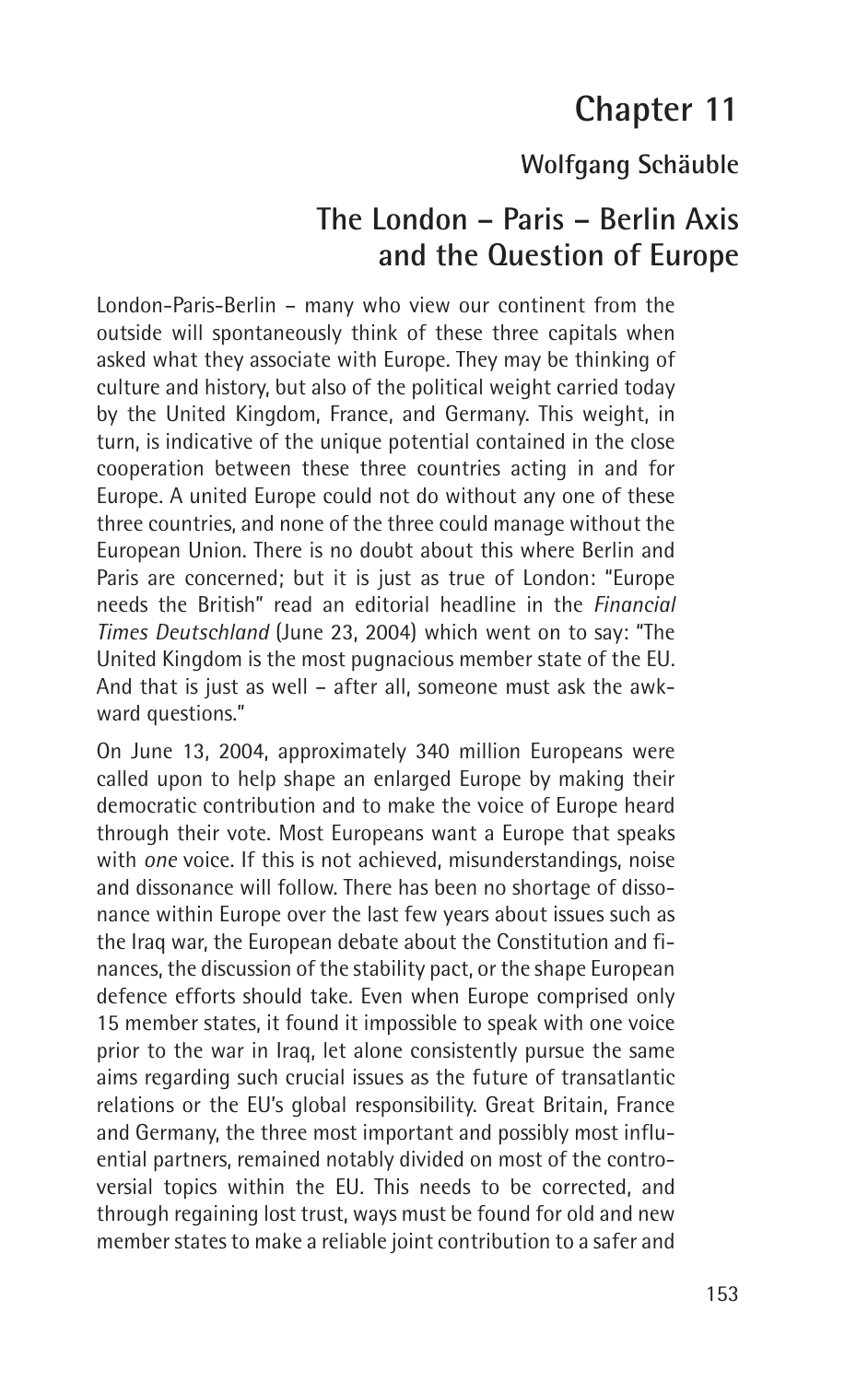more stable world – a contribution, which we urgently need, and long for.

What must take precedence over any new ideas about transatlantic relations or about what joint Franco-Anglo-German efforts may achieve as a sort of dynamic core or engine of Europe, is the concern about the threatening alienation of the Union's citizens from Europe. Ultimately, they – and they alone – will be able to create a European identity. Voters' turnout in the European elections in 2004 was once again frighteningly low, which is not exactly a symptom of growing enthusiasm about the European idea. Although, in practice, many competences are combined in Brussels and there is a general public awareness of this, the crucial entity for many citizens of the member states continues to be their own national government. European institutions, on the other hand, are met with scepticism and suspicion; much seems to point to the fact that at present, Brussels is rejected more often on an emotional rather than an intellectual level. Without a certain degree of support and euphoria, however, the feeling of having a common European identity cannot develop, which means that we as Europeans will run the risk of shouting with too many different, disharmonious voices for a while longer.

In one of his publications (*Die Krisen der Demokratie*, The Crises of Democracy, 2002) Lord Ralf Dahrendorf, German, Briton and true European, cites the growing apathy of citizens vis-à-vis politics as one of the major dangers for our democracies and for the European idea. There are two reasons for this apathy: One is the powerlessness felt by the individual; the second is the lack of awareness of issues that seem remote. In a globalised world, politicians find it increasingly difficult to tell their people about the truly important issues and to explain cause and effect between things that appear remote and matters that concern them directly; one reason for this is that the traditional distinction between domestic, foreign, security and development policies is becoming increasingly blurred. Hence, political culture is in the process of redefining itself in a globalised world, and the inevitable trend towards more openness, diversity, and competition is meeting with considerable barriers since today, the lack of transparency, the power of the technocrats and a tendency towards introversion define large parts of political life in Europe. Only an open, target-oriented, and dynamic European policy will be successful in the long run, and only such a policy will convince citizens to truly make Europe their own.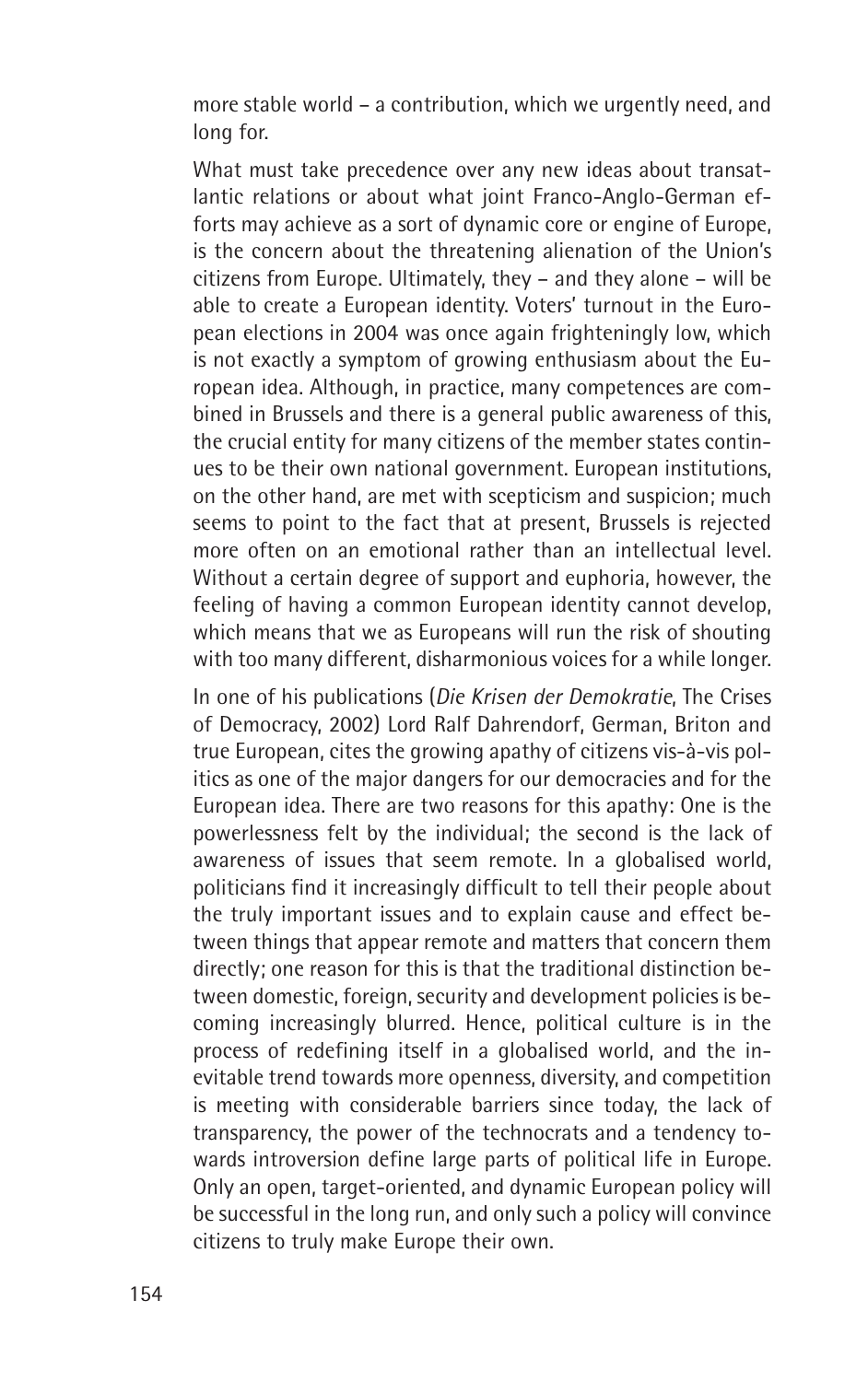It is an undisputed fact that the world has not become safer since September 11, 2001, and the Madrid attacks were a stark reminder that Europe too is and will remain a target for transnational terrorism. At the same time, the state of the economy in many European countries has been of concern for years, the modernisation of their social systems is not making any headway, and politicians seem to be at their wits' end when it comes to high unemployment. The information policy about the effects of the recent EU expansion in May 2004 has been inadequate and left too many things unexplained, which has led to deep-seated uncertainties among the population. Yet, particularly in a situation such as the present, it is essential for the citizens of Europe that national as well as European policies provide a sufficient level of clarity and are able to communicate continuity, stability and coordinated actions. When people perceive themselves as powerless, their feeling of fear and lethargy often causes them to put themselves at the mercy of those who try to fan the flame of fear. Hence, the primary aim of any European policy must be to give people orientation, especially in difficult times, and create conditions that enable them to rediscover their own dynamics, creativity, and commitment.

A strong, politically united Europe is important not only for the Europeans themselves, but also for our neighbours and for global stability. To be able to communicate such stability in a credible way to others, the unity of Europe must become evident in the willingness of its citizens to be part of this community. Without this identification, the European Union will at best stagnate or even risk moving backwards. At any rate, it would no longer be able to take meaningful steps towards further integration and a true political union.

An actively shared identity will curb national egoisms; but identity does not just arise and continue of its own accord. Therefore, European policy must identify its shared values in much the same way that it must create clarity about Europe's borders. Given the great importance of this subject for the vitality of a future Europe and for the EU itself, Germany, France and Great Britain should adopt it as their own. They should debate this issue with all partners in an appropriate form – and without wanting to dominate the outcome. It is obvious that this key issue simply cannot be resolved without a Franco-Anglo-German consensus.

This raises the institutional question of how the interests of the people and each nation state in Europe can be brought to bear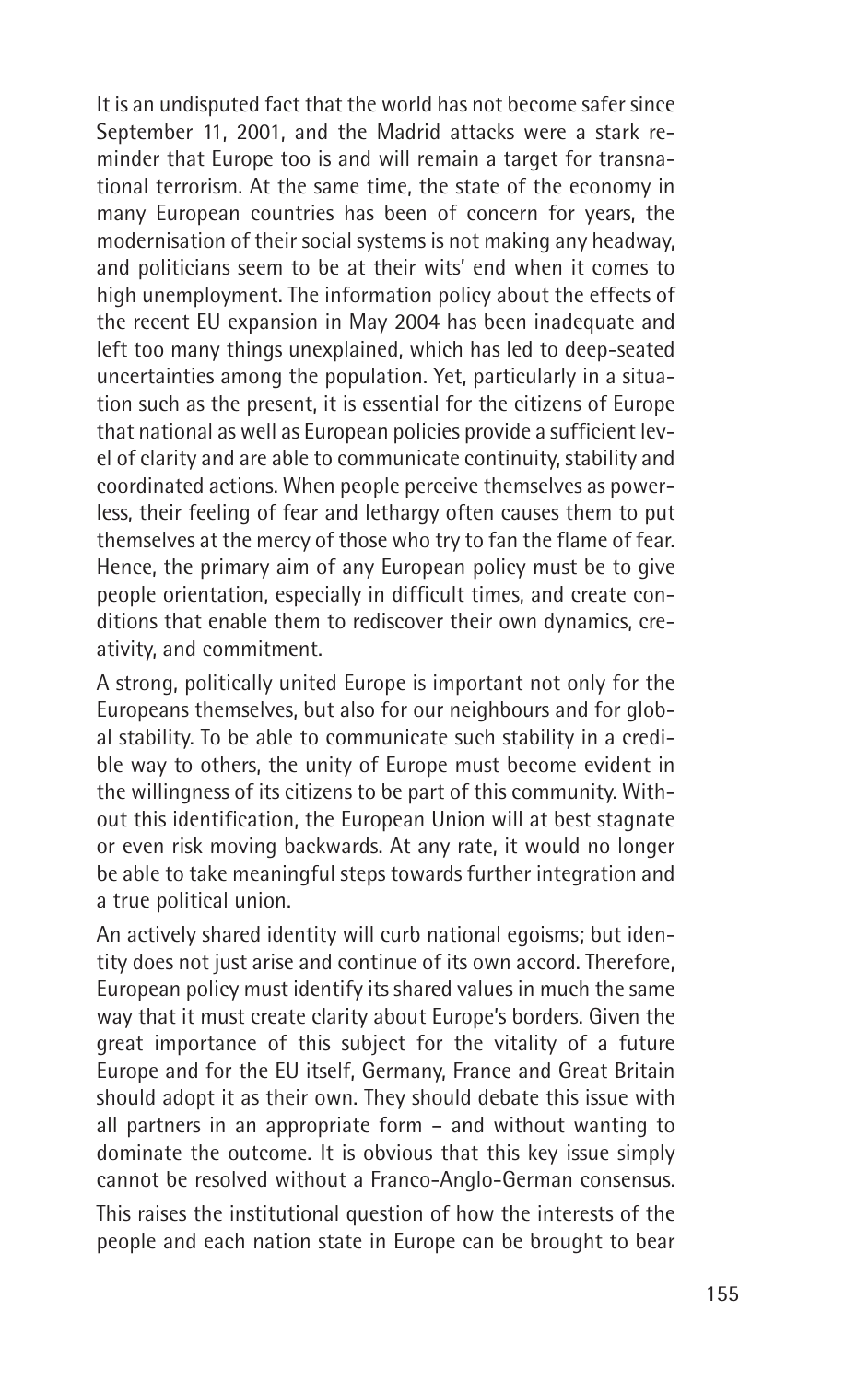as efficiently as possible. Nobody will deny that Europe is indispensable and without alternative from both a security and an economic perspective. A reversal of the European process of unification would run counter to the interests of all EU members, our neighbours and our American friends. This is why, in view of today's numerous great challenges, even vehement Euro-sceptics shy away from imagining our continent without the structuring force of the EU.

In spite of existing problems, politicians in Europe should also beware of belittling what has been achieved. The bringing together of twenty-five sovereign states – all with their own legitimate interests and many with a proud ego – which has already progressed very far and is unique in the world, is not exactly a bad result for the European unification process to date. Europe has established a common market and, with the Euro, a common currency in most of its countries which, prior to its introduction, was predicted to fail by many, in particular by British critics, and which instead has become one of the greatest European success stories. In addition, "European everyday life" for the most part works smoothly and well, at least as far as economic cooperation is concerned. Failures in important foreign policy questions, such as in the case of Iraq, can be explained not so much by faulty structures but rather by the lacking political will of member states to act together.

On the other hand, we must not allow our achievements to blind us. We are still facing daunting tasks, mainly to make the expansion a success, but we must make an effort to achieve more efficiency, transparency and, most of all, the citizens' acceptance of the unification process. The Constitutional Treaty as adopted by the Intergovernmental Conference is an interim stage in this process. Although it is not, in its current form, the great epochmaking success many were hoping for, it does constitute a certain degree of progress. However, what Europe would have urgently needed was a much more precise definition of responsibilities, among other things to prevent Brussels from drowning in bureaucracy, or an extension of the majority principle, particularly in foreign and security policies. Furthermore, there is no doubt that some things could have been planned in a more transparent and efficient manner. But, when weighing darkness against light, the text still serves well as a starting point for future improvements and developments, which must and will happen once the Europeans re-consolidate after today's troubling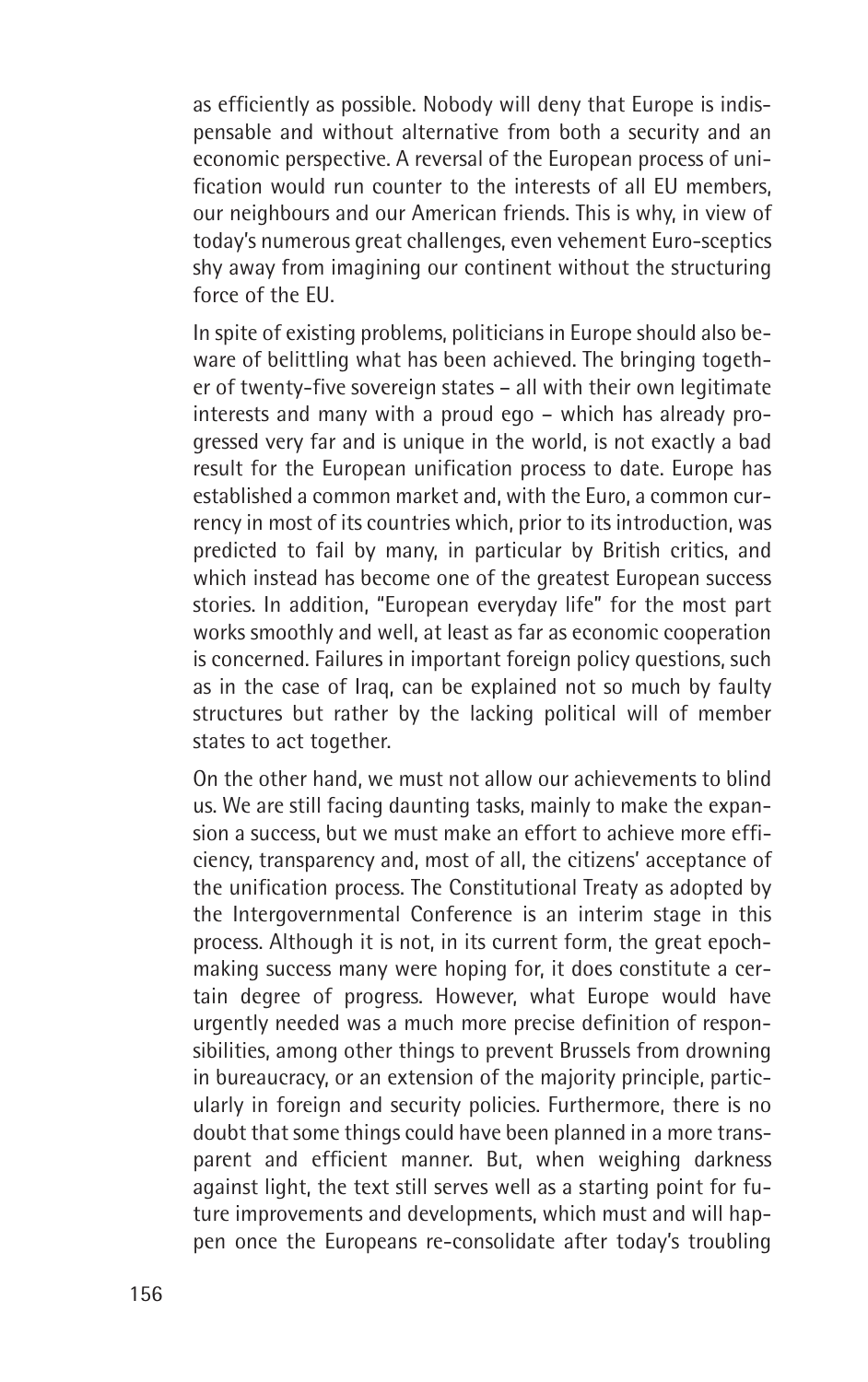phase, once they regain their strength after the most recent round of enlargement and start realising the need for strengthening common structures. All member states must be fully aware that everyone would be a loser in the event of a final failure of the Constitutional Treaty and that there is no alternative to the further integration of Europe, in carefully weighed steps.

Europe's future will also be determined to a large degree by the way we view Europe's role in the world and especially vis-à-vis the United States. In the United States, Europe is seen as losing future relevance because of its lack of political will, its declining military capacities, and trends of economic stagnation. "Ageing, rich und risk-averse" were the adjectives the *Financial Times* used to describe Europe's condition a year ago.

Tempting as it may seem to design new, completely changed global political constellations for the future, the fact remains that Europe on one hand and the United States on the other will remain dependent on each other. Europe cannot and will not manage to hold its own in a globalised world without stable partnerships. The past years have also shown that it is impossible to unite Europe against the United States. Whoever attempts to do so will cause a permanent rift in Europe since European unity and Atlantic partnership have always been the two inseparable sides of the same coin.

During the years 2003 and 2004 it also became apparent that even the United States cannot get by without stable partnerships and that Great Britain alone cannot fill this role in view of today's multi-faceted challenges. At present, the Americans are going through the bitter experience of realising the limits of unilateral political strategy. They know that they cannot remain the single dominating centre of world politics forever, and in view of the icy isolation which they feel at the moment, they are not or no longer eager to play that role. In the long term, they will not be able to rely solely on military superiority nor on changing and therefore unstable coalitions. Because of the width and depth of the common ground we share, America cannot find a better partner than a strong Europe. After all, the transatlantic partnership builds on much more than the interests of the Cold War: We share a common heritage and common values, a belief in human rights, democracy, tolerance and openness, and an absolute respect for the rule of law. This is why we should be optimistic that, particularly in view of the horrifying crimes of torture in Iraq for which its armed forces have to bear responsibility, Washington will do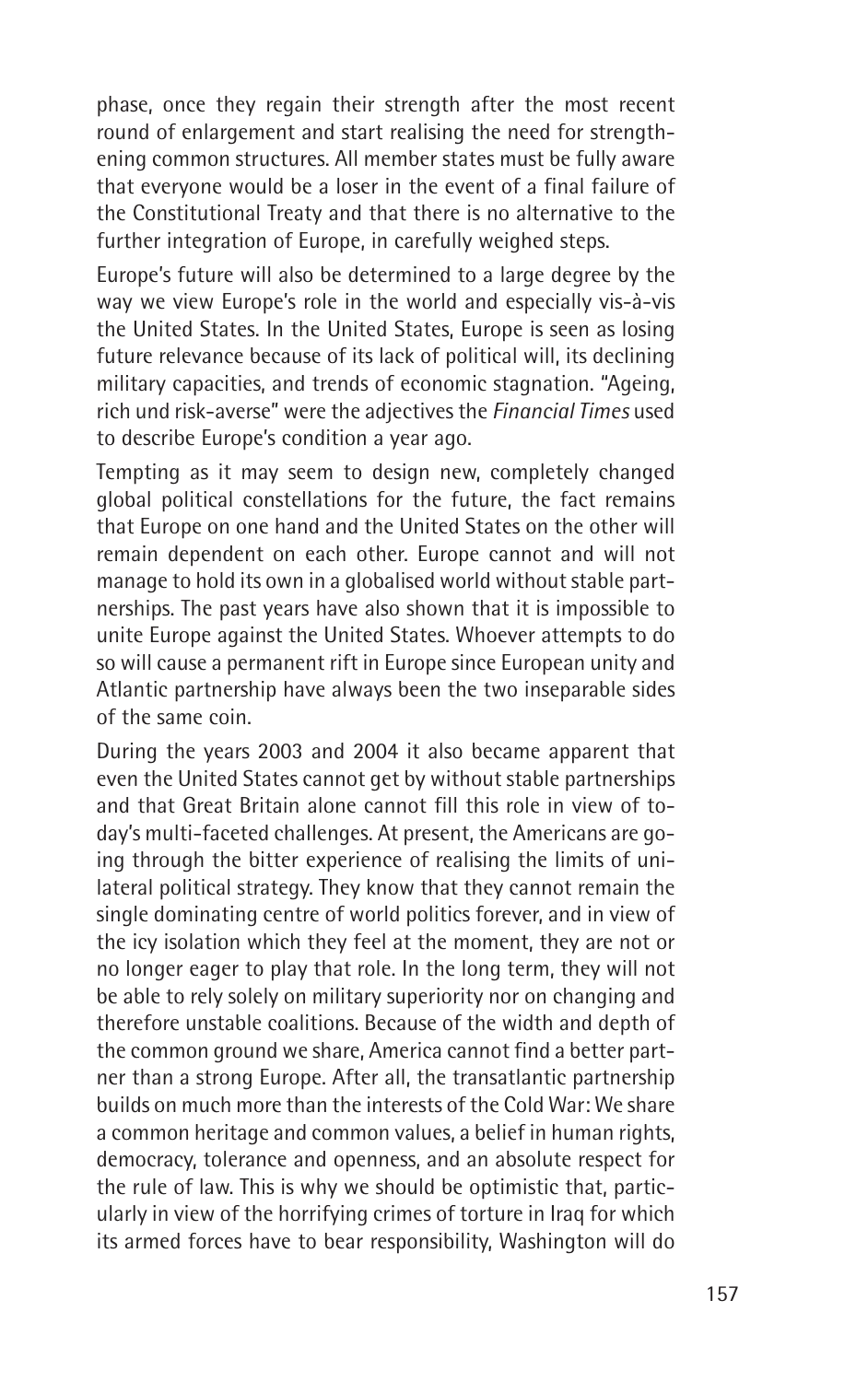its utmost to prove its irrevocable commitment to the principles of the rule of law and human rights. It will do so not only because otherwise it will lose its credibility in the world but also because not doing so would mean that America as a nation relinquishes the essential core of its raison d'état.

We will continue to have common interests and responsibilities because we belong to the economically affluent part of the world and because we are successful in the scientific, technical and political arenas. At the same time, we have a major impact on the environment and are using up of most of the world's natural resources. In addition, we as Western countries are all exposed to dangers because of the blind hatred that many have for our way of life. For a partnership to work, both partners must be willing on a steady and reliable basis to make joint decisions, take on responsibilities and develop the necessary capabilities. Today, both Americans and Europeans need both hard power and soft power – the ability to act and the ability to persuade. While America must be willing to understand Europe better, Europe must become more politically united and able to act and outgrow its economic stagnation. In all of this, it will be important particularly for Paris but also for Berlin to find ways to rebuild lost trust with Washington and that to this end, both sides refrain from overreacting either in tone or in action if and when incompatible positions emerge. As no other nation, Great Britain is destined to be the mediating and connecting link, both as a European partner and by virtue of its special relationship with Washington.

Together, we Europeans and Americans are facing a multitude of virulent, dangerous crises and conflicts outside our continent that are sufficient to make our heads spin: Iraq, Afghanistan, Israel/Palestine, the Indian peninsula, the Caucasus, Central Africa, East Asia, and the list could go on. What is truly frightening is that in hardly any of them, does a convincing or at least predictable solution appear to be in sight so there is every reason to fear that these conflicts will be with us for many years to come. This situation in made worse by the long list of complex longterm challenges: the inhumane transnational terrorism and its combination of fundamentalism and perfidious use of high-tech, which we find so hard to understand; but also the nuclear programmes of Iran, Libya, and North Korea and possibly others while we are still not paying nearly enough attention to the Director General of the International Atomic Energy Agency (IAEA), El Baradei, who keeps warning us that the use of nuclear weapons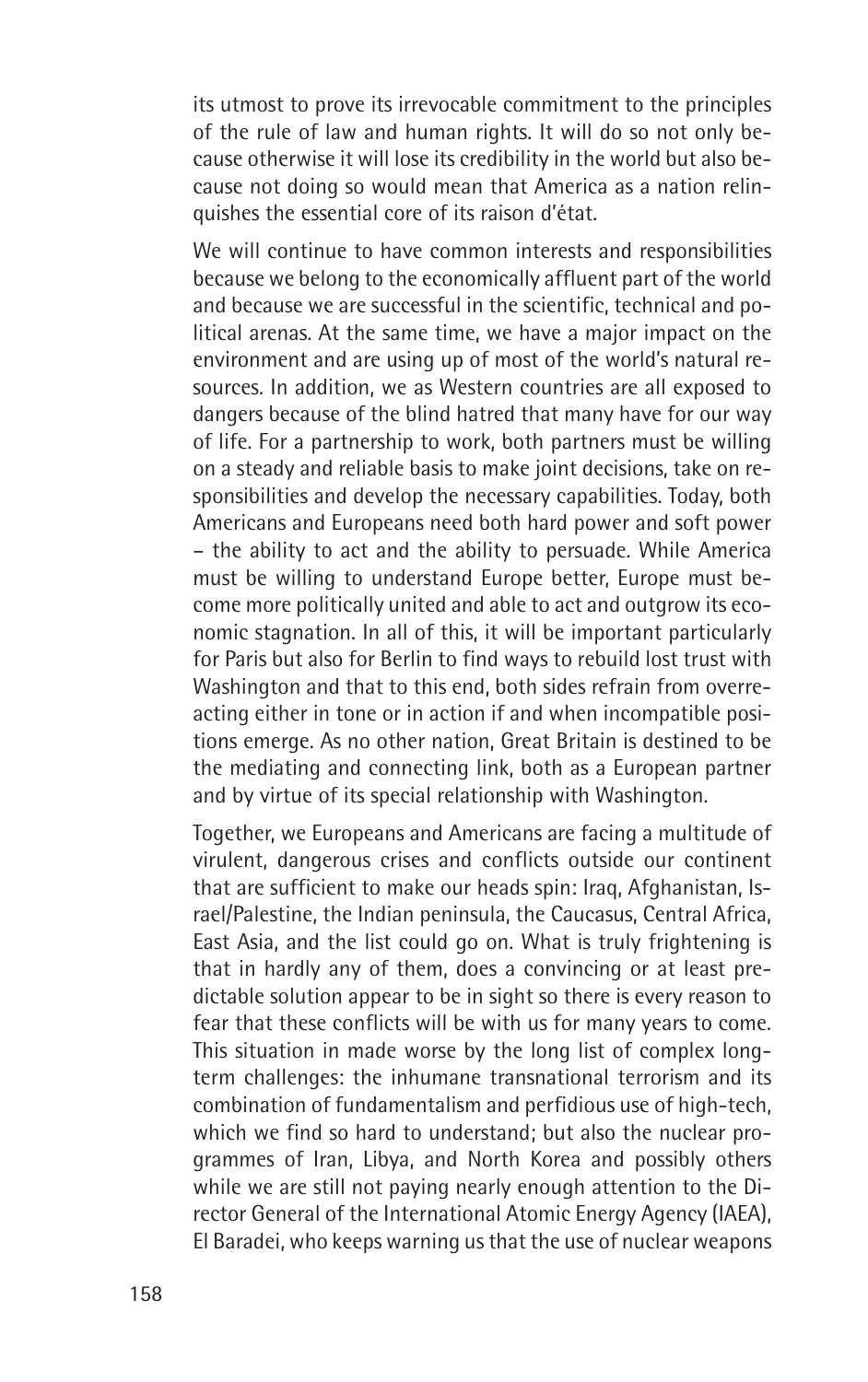might be dangerously close; the availability of weapons and weapons-grade materials of all types, disintegrating states and asymmetrical warfare, against which our rules of international law are powerless; in addition, there are global environmental problems, hunger, poverty and disease; the cultivation and trading of drugs; the unresolved issue of future energy supplies and fair access for all to dwindling resources; and also the consequences of a demographic development that leads to a dangerous shrinkage of western societies, with drastic effects not only on the social statics we are accustomed to in the West but also on future migration movements.

Hence, more than ever before, our future as Europeans depends on how we shape our relationship with the non-western world: we must do this in partnership with America as it is together that we shape the West, it is together that we are faced with all the challenges outlined above, and it is together that we will be able to deal with them most efficiently in the long term. Once we manage to get a grasp on our problems in Europe, we Europeans should then be able to influence world politics as a reliable part of the West. If Americans or Europeans were to shy away from the present challenges, it would, in the eyes of the world, weaken the credibility of the West as a whole – an overriding danger that we must never lose sight of in spite of the adversities of each single one of these crises. A failure in Iraq, a permanent slide of the country into political chaos, would be a great catastrophe affecting Europe just as much as the United States so that one can only hope that the partners on both sides of the Atlantic will be willing to learn from their mistakes and misiudgements in order. finally, to be able to bring to the country the security and stability that people are yearning for. In view of the many parallels between these explosive crises, anything else would lead to disaster and tragedy far beyond the region itself. The same is true of Afghanistan, which must be considered a country that is still far from stable. Extending the international security forces into the provinces has not been entirely successful and takes a huge effort without any truly sustainable success to show for it. Despite years of at times bitter and hard fighting, neither the Taliban, let alone Al Qaida, seem to have been defeated while, from an economic viewpoint, the only flourishing business is the opium trade. At the same time, the conflict between Israel and the Palestinians is stagnating at a dangerously high level of escalation. The experience of the last decades has shown that positive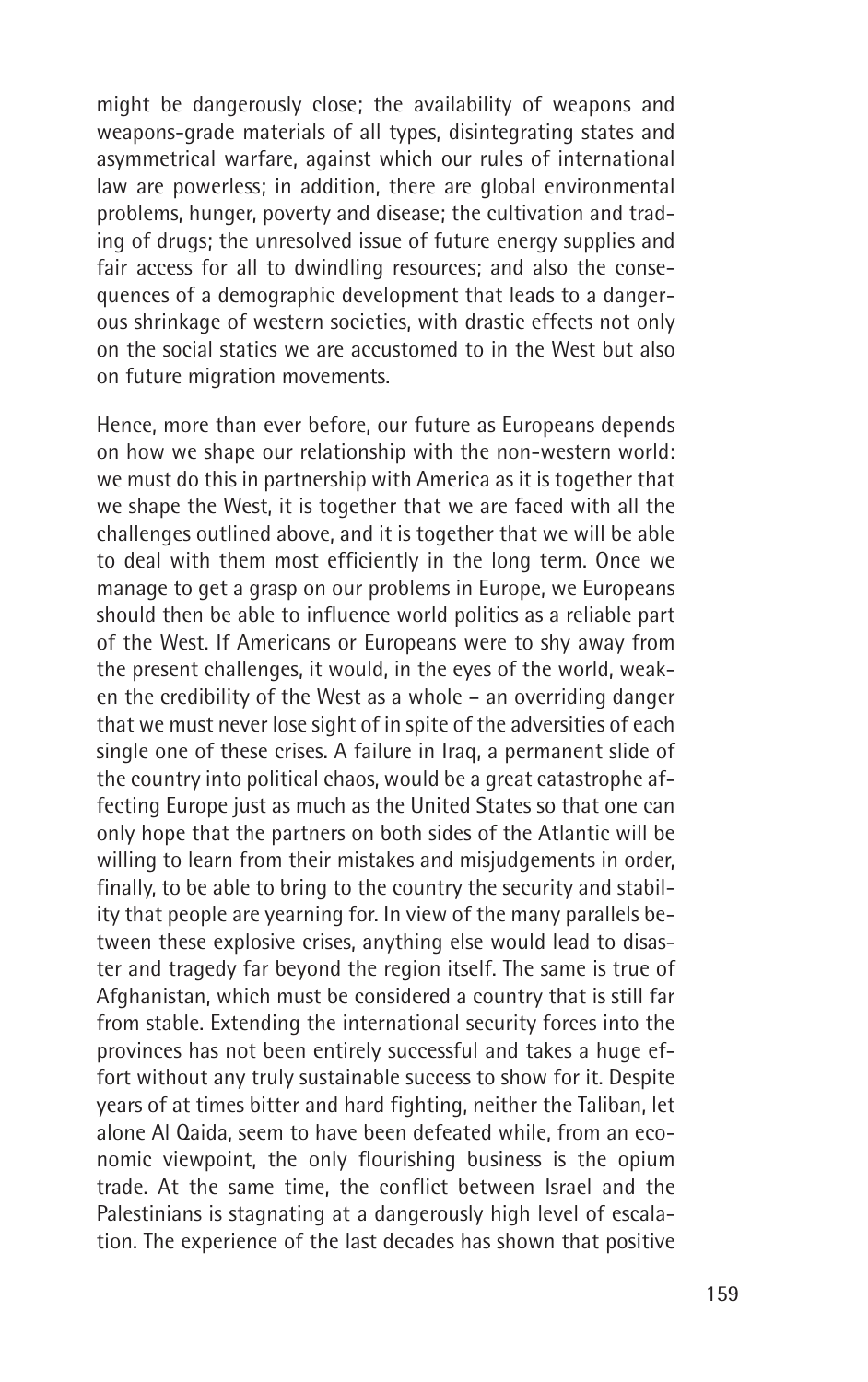perspectives will not be achieved by the unbalanced support of one side or by a position of "wait and see". Europeans and Americans should try their utmost to find the way back to a common and stabilising approach.

Should we fail to calm the conflicts particularly in the Middle East fairly soon, we will run the risk of putting an entire region on the wrong track, thereby permanently endangering ourselves. The solution must be both a political approach that overcomes the differences of opinion in the West and a joint effort that includes others, most notably Russia and the Arab states, and offers a credible perspective to the entire region.

In this context, it is promising that in view of the escalation in Iraq, Washington and London are intensifying their debate about the best possible mix of military feasibility and the political power of persuasion. Berlin and Paris as well are at least trying to take steps in the right direction: Accepting considerable and risky responsibility in Afghanistan and offering to play a part in the rebuilding of Iraq are proof of the realisation that in the end, no country can escape its international responsibility with regard to an explosive issue that concerns us all.

The challenges facing Europe require that Europe be led in the right direction. In this debate, the future of the European Union and its quality as a political union of nation states are issues of importance. Opinions voiced today maintaining that a true political union of twenty-five or more is an illusion must be taken seriously but they do not stand up to deeper analysis. The very definition of the tasks that Europe is facing under the conditions of globalised opportunities and risks implies that only a true political union can be the basis for the common ground needed to enable Europe to take on the role in the world with which it will ultimately be able to shape its own future.

After half a century of integration that has largely been determined by economic cooperation, foreign and defence policies will dominate the dynamics of European integration in the near future and presumably decide whether further integration will be found acceptable. It seems that the people of Europe have taken this far more to heart than their governments, which have always tended to cling to their sovereignty. The Germans for one would probably have no problem with a truly integrated foreign policy, and one can assume that many other countries think along similar lines.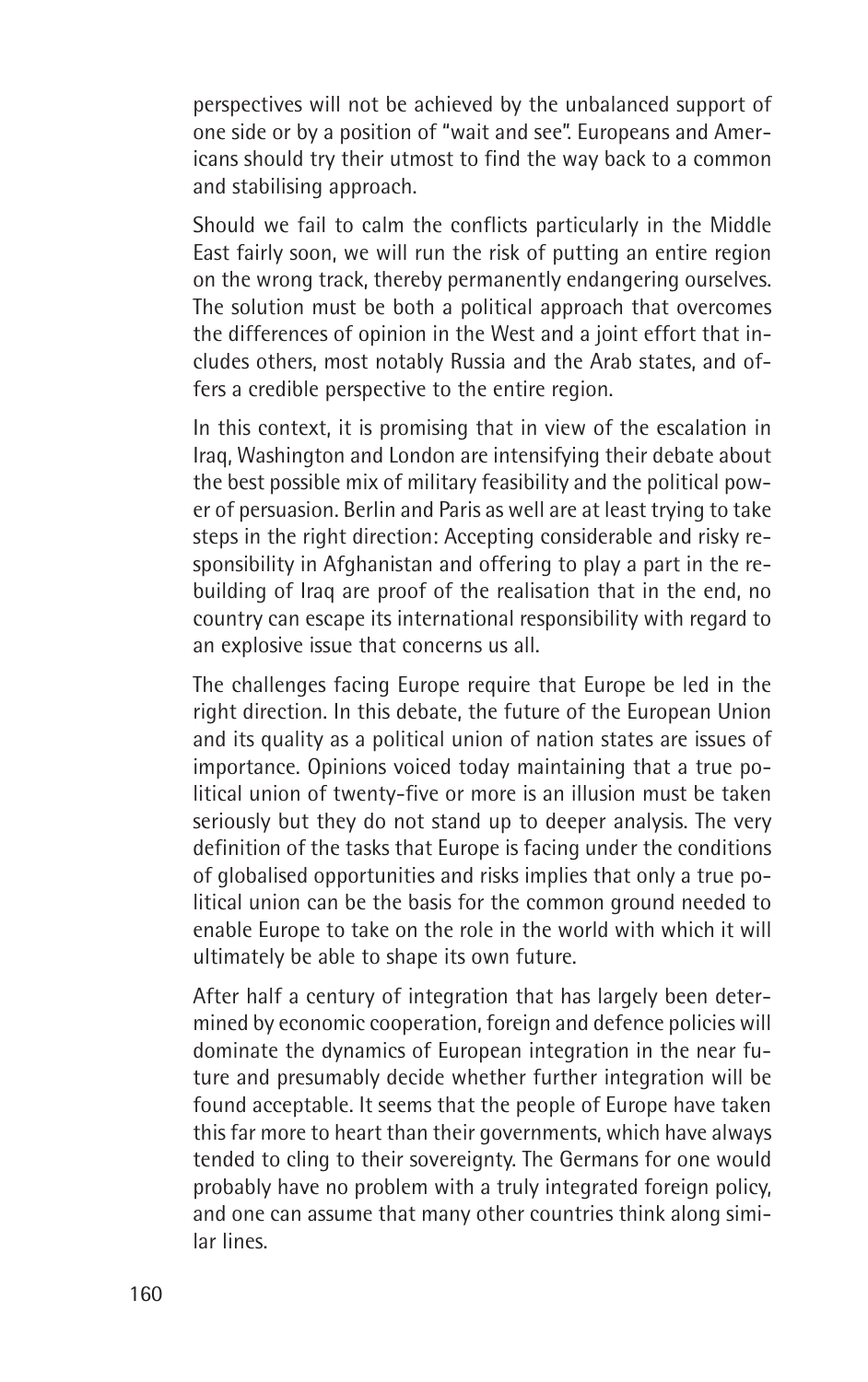Yet, looking at this debate, one will come across many extremely diverging viewpoints. Some countries are only interested in a large free trade zone; others see true political union as possible only on a smaller scale and are developing ideas of variable geometry or differentiated integration. Ten years ago, when Karl Lamers and I launched a debate about a core Europe, an idea that has various names today, we wanted to describe how, in a substantially enlarged EU, central topics could be advanced, how a mental process could be started and how others could be convinced so that the whole idea would act like a magnet for all. Core Europe as an idea was always intended to be inclusive, never exclusive. Anyone who was able and willing to join was to be welcome and, hopefully, all would be able and willing.

Seen from this perspective, Poland will be as much a part of core Europe after the enlargement as Great Britain, and it can be assumed that Warsaw will soon become one of the more dynamic and innovative European partners. However, if some governments of the "old Europe" feel they may be able to use the idea of a core Europe as a threat against those who want things done differently, they would be doing harm to both the original idea and Europe itself. After all, the first lesson from 50 years of European unification is to respect all other partners, great or small, and make a special effort to include the smaller partners and to avoid at any cost the impression of dominance or reckless assertion of interests through sheer mass. Germany and France have a special responsibility to act with more caution and sensitivity than others precisely because harmonious Franco-German cooperation is and will be so crucial to Europe. This holds even truer for the close coordination of German, French and British positions. Particularly in times of far-reaching turbulence in European and security policy issues, France, the United Kingdom and Germany should be careful not to upset the balance between them but instead to demonstrate by their own actions that rules which were set up together are equally valid for all partners. Much trust can be regained here, not only in the wake of the upheavals associated with the stability pact.

Close cooperation with Poland would introduce the perspective of the new partners into the well-established Franco-Anglo-German dialogue, especially of those who are undergoing a relatively painful process of transformation. At the same time, much could be done within such a framework to build new trust and thereby soothe the relations between Poland and France, which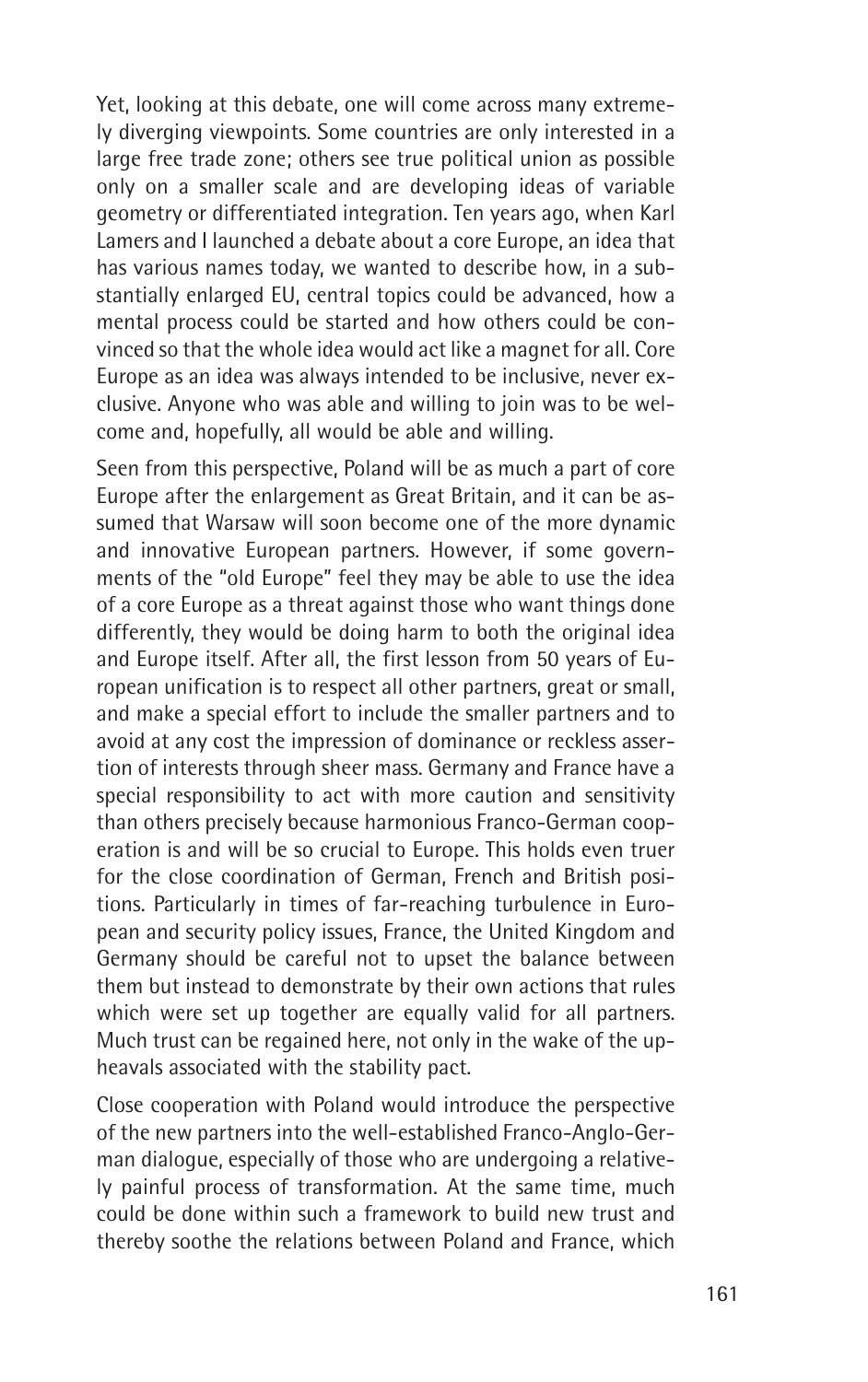have been rather strained since the Iraq crisis. At the same time, the presence of Great Britain could serve to remove any semblance of anti-Americanism from the cooperation of the other three – the three of the "Weimar Triangle" established in 1991 – and strengthen London's European and France's Atlantic profile.

For such a close coordination of European policy to succeed one of the most important lessons from the conflicts of the last few years must be taken to heart and be made a general principle: Europeans must not demand of each other to choose between their commitment to Europe and their ties to the United States. It must never be considered a drawback for the Germans or the British to have good relations with the United States or for Germany to acknowledge its special closeness to France. More than to London, Paris, or Berlin, this applies to the new EU member states, as these countries' recent memories of totalitarian foreign domination largely determine their sympathy for Washington whom they see as quarantor of their freedom. At the same time, Great Britain's traditional friendship with Washington should never be questioned by any European – if merely for selfish reasons since this relationship is the best chance of linking the United States to Europe, in particular as far as politics is concerned. While focussing on the tasks of the future, we must never forget that European unification would not have been possible without many decades of American presence on our continent – something we had to learn the hard way after World War I.

This has also been confirmed by the political discussions conducted in London after the events of the last months because Great Britain, while maintaining its special trust-based relationship with America, may also see its future as more secure if it strengthens its ties with Europe. It seems obvious that, in the case of doubt, London will only be able to maintain its influence in Washington if it presents itself as an important part of Europe. A former British minister once explained the limits of the "special relationship" to me with these words: "It's ruthlessness what makes a world power, not sentimentality". The more issues Great Britain, France, Germany, and perhaps Poland tackle together, the stronger Europe will make itself and the less estranged from the Atlantic concept it will appear.

By using the right tone and level of tact, London, Berlin, and Paris can jointly have quite an effect and achieve much in the interest of all Europeans and the Atlantic partnership. The joint trip of the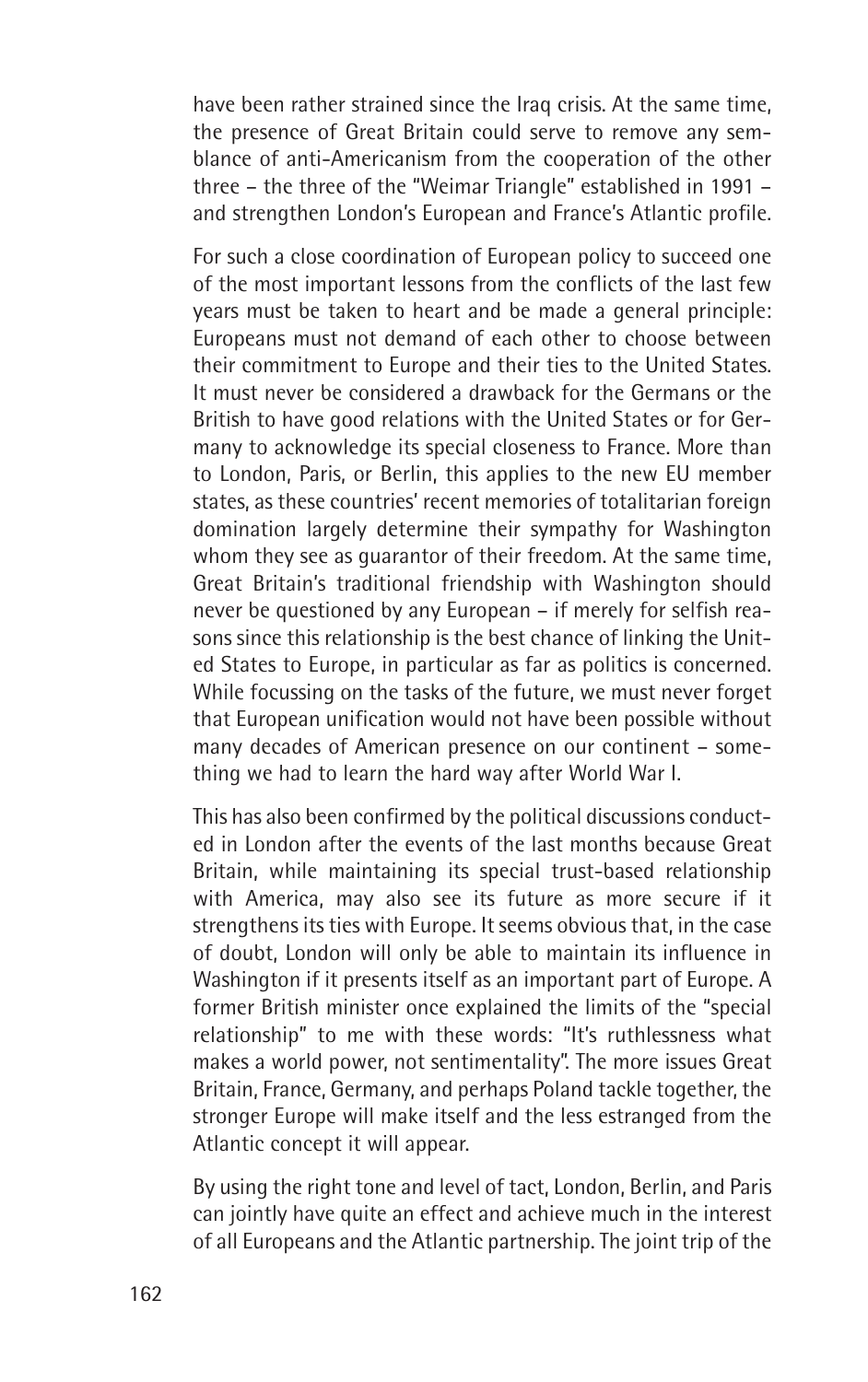British, French, and German foreign ministers to Teheran seems, at least short-term, to have moved Teheran in a sensible direction with regard to its nuclear policy – an effort which Washington, in view of its tense relationship with Teheran, could not have undertaken in the same manner and which the American President expressly welcomed. If the symbolism contained in this joint action were to have a positive outcome, one can only hope that the three will find the same strength and political will in other crises and receive appropriate support from Washington.

The European Union will only continue to be successful if it respects the principle of being a community of equals. Even the proposal of the double majority in European Council votes will not change that. On the contrary, this formula complements the deeply democratic requirement that the majorities in a supranational organisation should reflect both the majority of the participating states as well as that of its citizens. Even when the Union consisted of just fifteen members, political will, the readiness for and the actual possibility of implementing initiatives and new approaches were never evenly spread among the partners but sprang from the members' interests and performance levels. This created dynamism in the political discussion, with the permanent and constructive participants taking on a kind of leading role. Successful leadership was possible only as long as it was apparent to all that it would never violate the principle of equality for all. In the same way, in the Europe of twenty-five only those will be able to lead effectively who serve as a model and who succeed in integrating and convincing the others and often creating enthusiasm among them. Those who wish to be a model in this sense need an idea of shared values and a clear vision of where the European journey will lead. What is needed is a functioning political compass and a will to achieve consensus, which in European politics means the opposite of dominance. In Europe, the responsibility to lead can in principle only rest on many shoulders so that any fear of a Franco-Anglo-German Directorate would be unfounded for this reason alone. This does not preclude those who are particularly capable from taking on greater leadership responsibilities. Just as Europe cannot be built by bypassing its citizens, the guiding principle here too must be that the union cannot achieve anything without the willingness of all partners to cooperate and achieve consensus, and that none of the supposedly "larger" countries should attempt to follow such a path.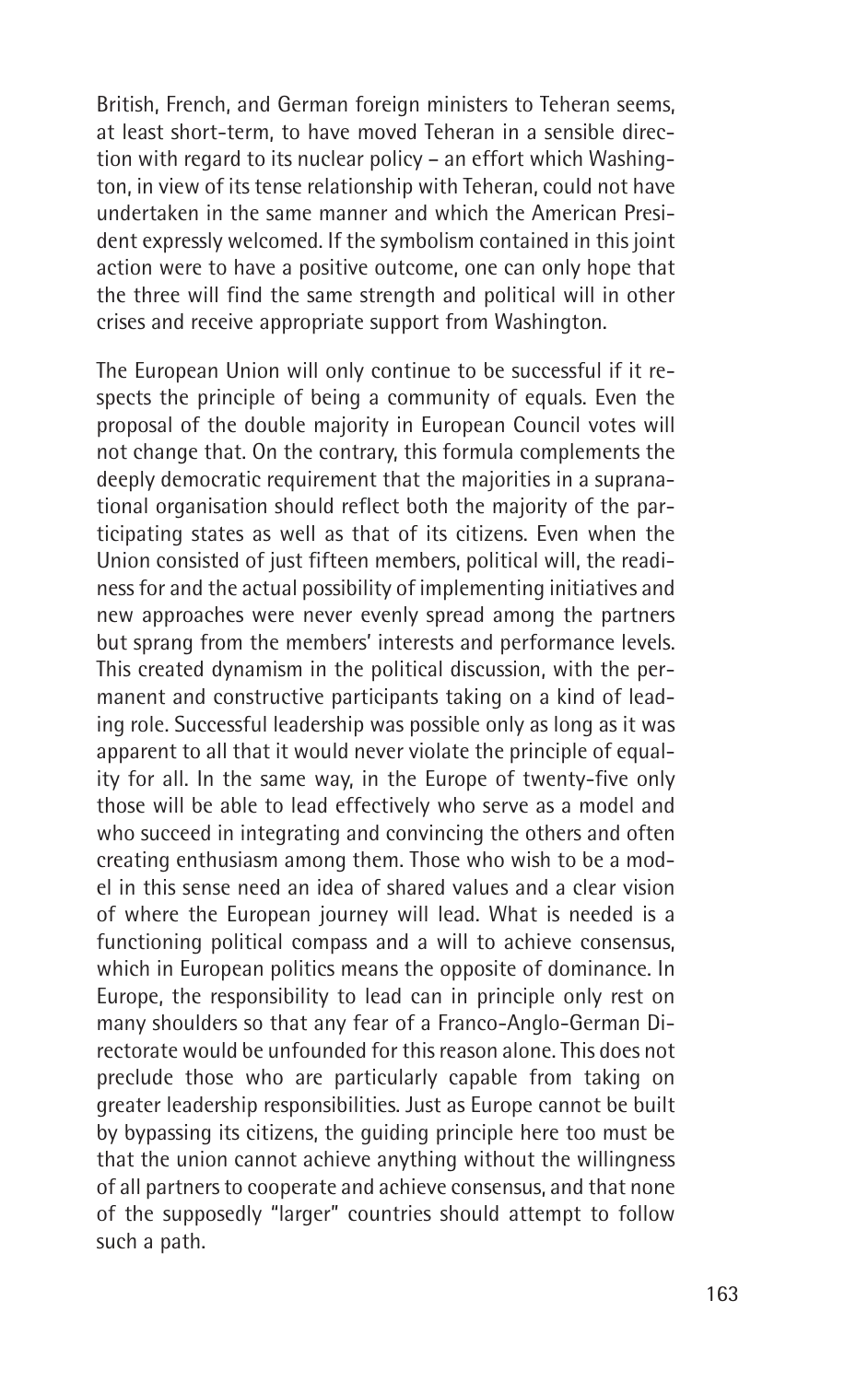There is no doubt that it will not be possible for either America or Europe alone to control, let alone settle, the numerous crises and problems in today's world. Herein lies the definition of our common perspective for the future, which is why there should be no doubt that European and Atlantic security will once again develop hand-in-hand and not be pitched against each other. Logically, then, steps to strengthen a European security partnership must never appear as a provocation to NATO. If we proceed wrongly, we Europeans will rob ourselves of our chance to correct Washington's security policy manœvers in a friendly and efficient way in situations where it is appropriate. One of last year's important lessons has been that the United States urgently and in its own interests needs such a well-meaning partner.

NATO must remain the basic foundation of European security. It is much more than a military alliance and even after the end of the East-West conflict, it has incredible political potential, which should be reinforced and used with the key security policy issues being discussed in this forum. The summit of Istanbul in 2004 was rather disappointing in this respect as well as with respect to the obvious lack of readiness of some allies to make personnel and materials available to the alliance, which will be needed to carry out politically desirable and jointly agreed missions efficiently and successfully while providing optimal care for the soldiers. Those who demand multilateral decisions must be willing to share the burden of responsibility and make adequate resources available to the alliance. This also applies to Iraq, particularly since NATO may at some point be asked to take on more responsibilities there, possibly for many years to come, as has happened in the Balkans and Afghanistan. Since all partners have agreed that the country's stability is of immense importance, this is what they should have in mind when deciding upon their contribution, rather than non-related domestic policy issues. Franco-Anglo-German consultations should focus on making constructive progress in these matters.

As to a European defence identity, the idea of an actual European army, which could be deployed independently, is by no means an illusion if this army were to serve as a European pillar of the Atlantic Alliance without the slightest doubt about a firm commitment to a functioning Atlantic security partnership. The Europeans would be well advised to launch their projects in a less confusing manner. This applies to the years of waiting for the European intervention troops, the establishment of which was de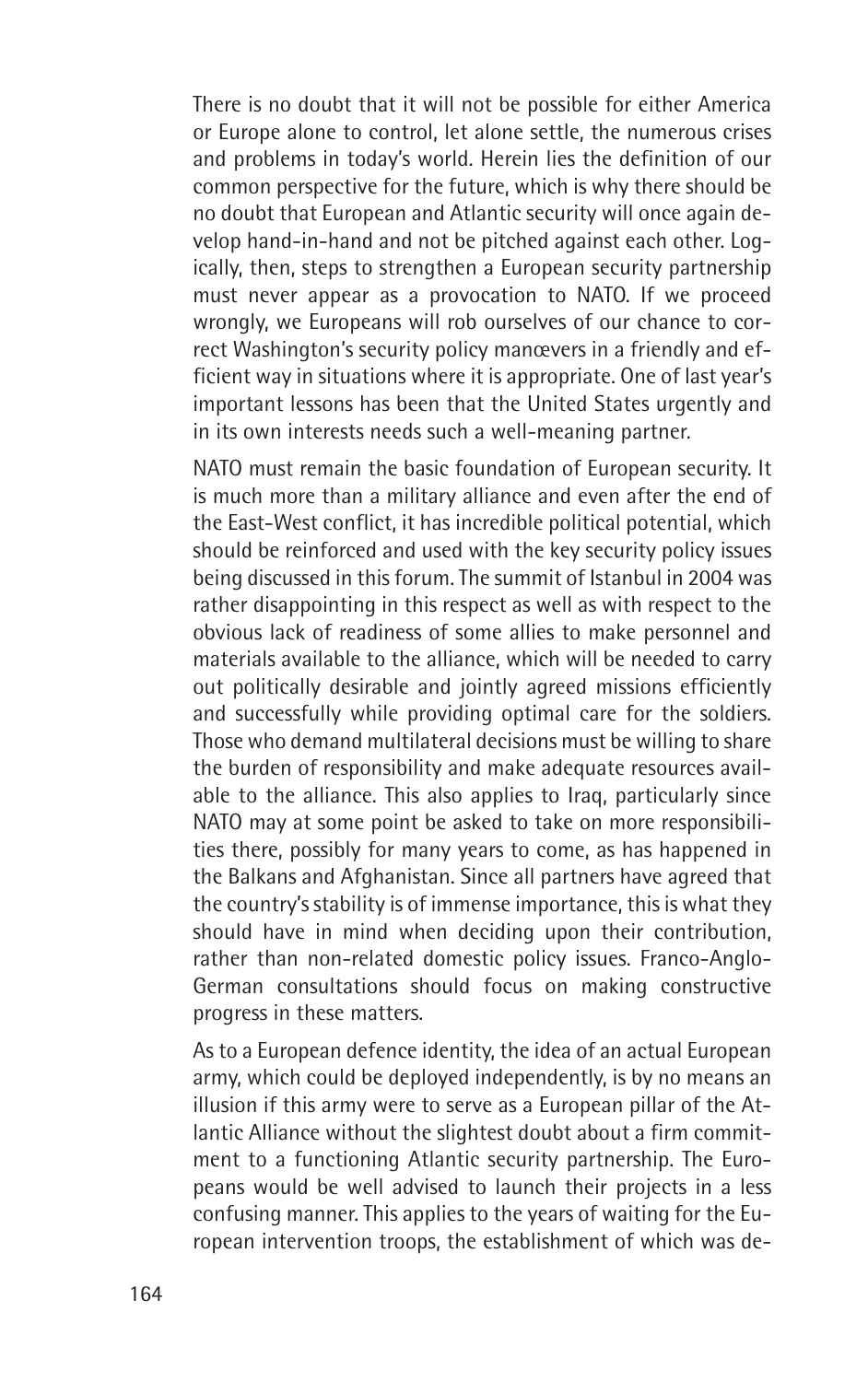cided as early as 1999, to be 'fully' operational, as well as to the issue of separate headquarters and the plans to establish European "battle groups". EU members should send out clear signals, improve their actual capabilities and work hard towards intensifying the division of labour, specialisation and harmonisation within the European association. While we Europeans especially need to keep the European defence industry in mind, we need to be guided by the principle that competition is always more effective than structures built around monopolies. This is especially true of Great Britain, France, and Germany whose defence spending, based on better coordination and a division of labour, could better equip a European defence identity and put it to more efficient use.

If the West perceives itself as a community linked by the same destiny and if it pools its resources it will be able to pursue its own best interests and take on its responsibilities in a globalised world. To this end, a trusting cooperation between the most influential Europeans and the Americans is of special importance. This requires respect for the other person's dignity, for different religious and cultural identities and for varying development stages and speeds as well as an effort to avoid being selective when calling for the observation of human rights. If we are willing to view diversity as an asset and if we take care to listen to others, we will strengthen our Western order, which is also at risk from exaggerations. Our principles of freedom, diversity and tolerance run counter to the idea of one single true order for human coexistence. Great Britain, France and Germany as well as Europe as a whole have much to contribute in this respect. For this reason, we Europeans should be determined to present a united front in order to be able to make the best use of our potential, which is unique in the world: shaped by our own history, with its association of unity and diversity, and based on centuries of experience of associating with foreign countries and cultures, for better or for worse.

After all, Britons, Frenchmen, Germans and all other Europeans are more or less in agreement as far as essential foreign and security policy interests are concerned: European integration and Atlantic partnership. These are what define us as part of the West. If the West perceives itself as a community linked by one destiny, it has a good chance of success in the globalised world. Together, we may be able to combine Washington's unique military strength with our determined support of providing a legal frame-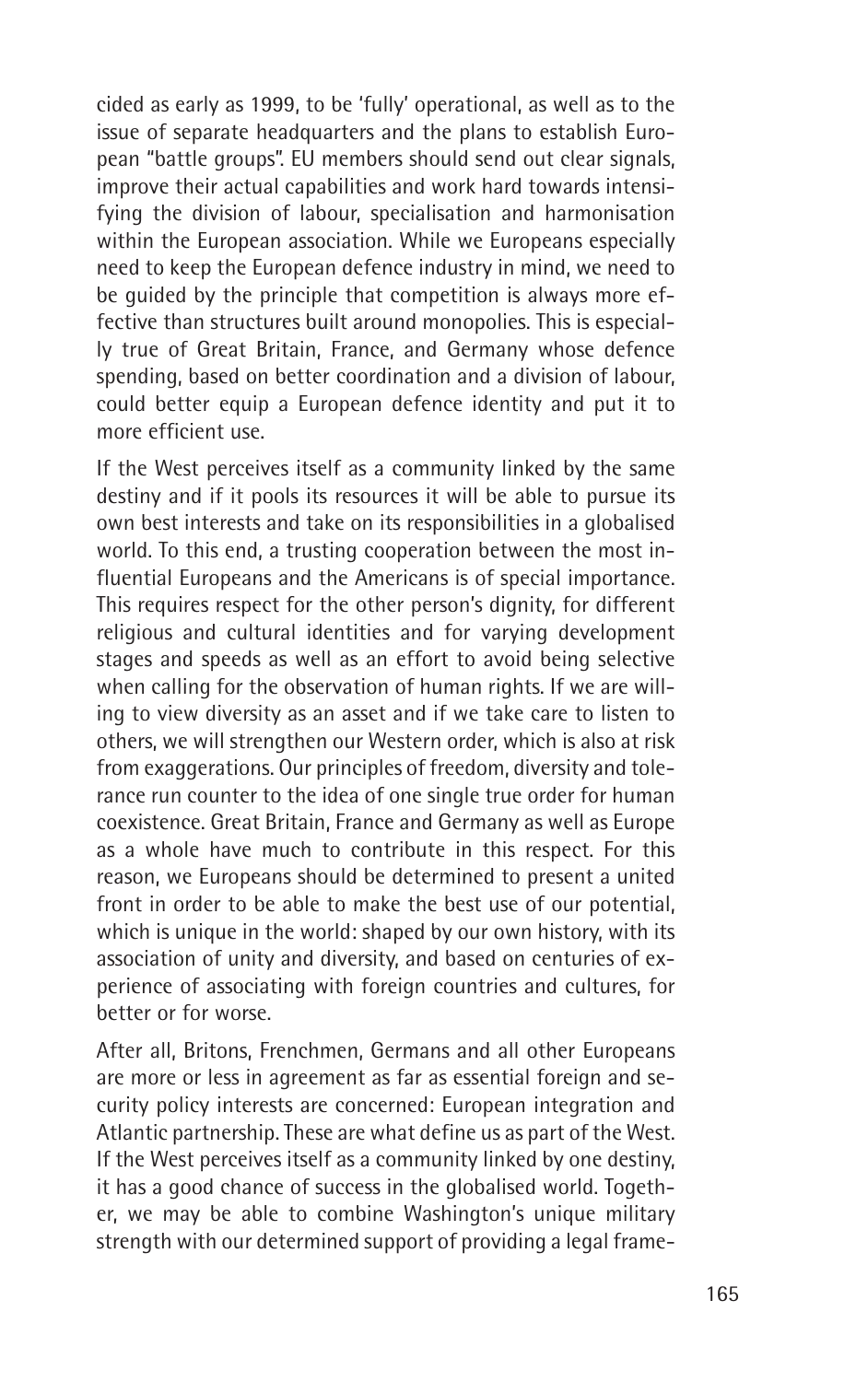work for international relations and, together, regain credibility, trust and the power of pursuasion.

Europeans and Americans seem to be ready for better mutual understanding. We must accept that after September 11, any US administration will make it its utmost priority to prevent another attack on this scale. The American people, on the other hand, seem to be slightly more willing to accept our multilateral concepts and consider the complexity of Europe and the EU. Together, we have the potential for a stable partnership since we continue to share a common basis of values. Together, we should rally our talents and skills. Europe as part of the West must face this challenge, and all Europeans need to work together in order to formulate policies that mirror our common global responsibility.

In particular, Great Britain, France, and Germany should take this to heart and send out the right signals. Only if our countries are ready for reform can we create a Europe that is able to pull its weight, establish a working Western partnership and maintain a meaningful relationship with the non-western world. It is one of the main duties of policy makers in Europe today to make this clear to the people of Europe, to explain the facts created by globalisation and affecting the individual, and to describe the connection between local and global affairs. If we succeed, it can and will help to overcome the political apathy in our countries and halt the process of alienation of the citizens of Europe.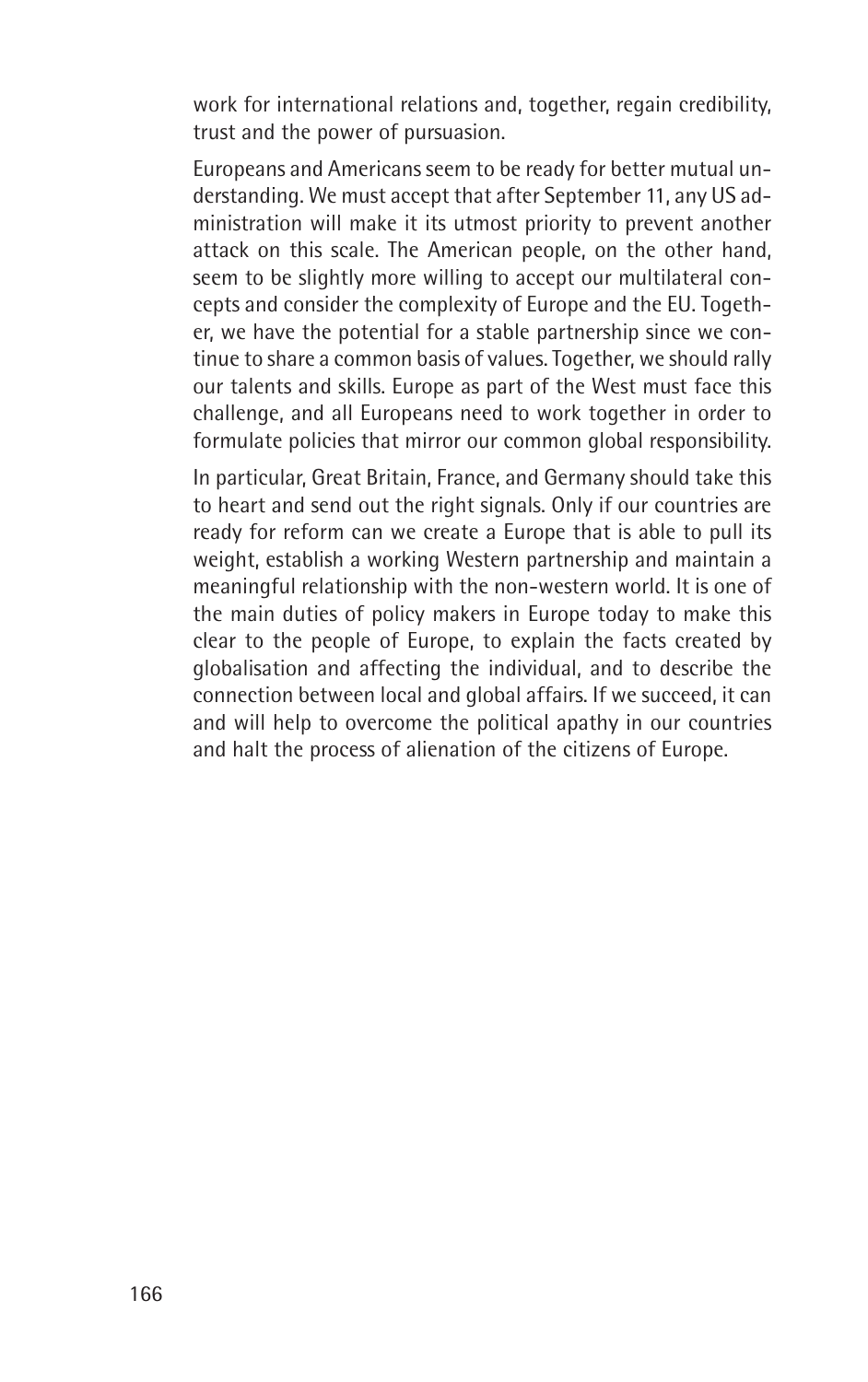# **Chapter 12**

### **Francis Maude**

## **German-British Relations as Part of the European Triangle London – Paris – Berlin**

The British system of government – 'the elective dictatorship' – concentrates much power in the hands of the few. This concentration of power is enhanced by the dominance of a government with a large parliamentary majority. For these reasons the political landscape in Britain has been dominated by the prime minister of the day and the last 20 years are no exception. Any policy analysis is best served by examining the differing attitudes and perspectives of the prime political actor of the day.

#### **1984–1990: British-German Relations under Margaret Thatcher**

Margaret Thatcher came to power with deep misgivings about the European Union. She has been described by some as Britain's first true post-war Prime Minister: at school when it began and at Oxford when it ended. Margaret Thatcher's overriding political and economic beliefs were free-market. While she saw the importance of European diplomatic cooperation, she had little admiration for federalist ideas for the United States of Europe. Lord Soames has, succinctly and famously, described her position on European integration, "she is an agnostic who continues to go to church. She won't become an atheist, but on the other hand she certainly won't become a true believer."

In 1984 Britain was still riding high on a wave of victory following the ultimately successful Falklands conflict. The biggest beneficiary of the war was perhaps the Prime Minister herself; no one could seriously claim that success in the south Atlantic had not contributed to the overwhelming re-election victory in June 1983. After the defeat of General Galtieri, Arthur Scargill was being routed. During the first Thatcher administration, the question of Britain's EC budget contribution was a constant annoyance. June 1984 saw Margaret Thatcher personally secure a symbolic 66 per cent rebate. This success allowed critics to portray Britain as a negative element in the community, as some have said an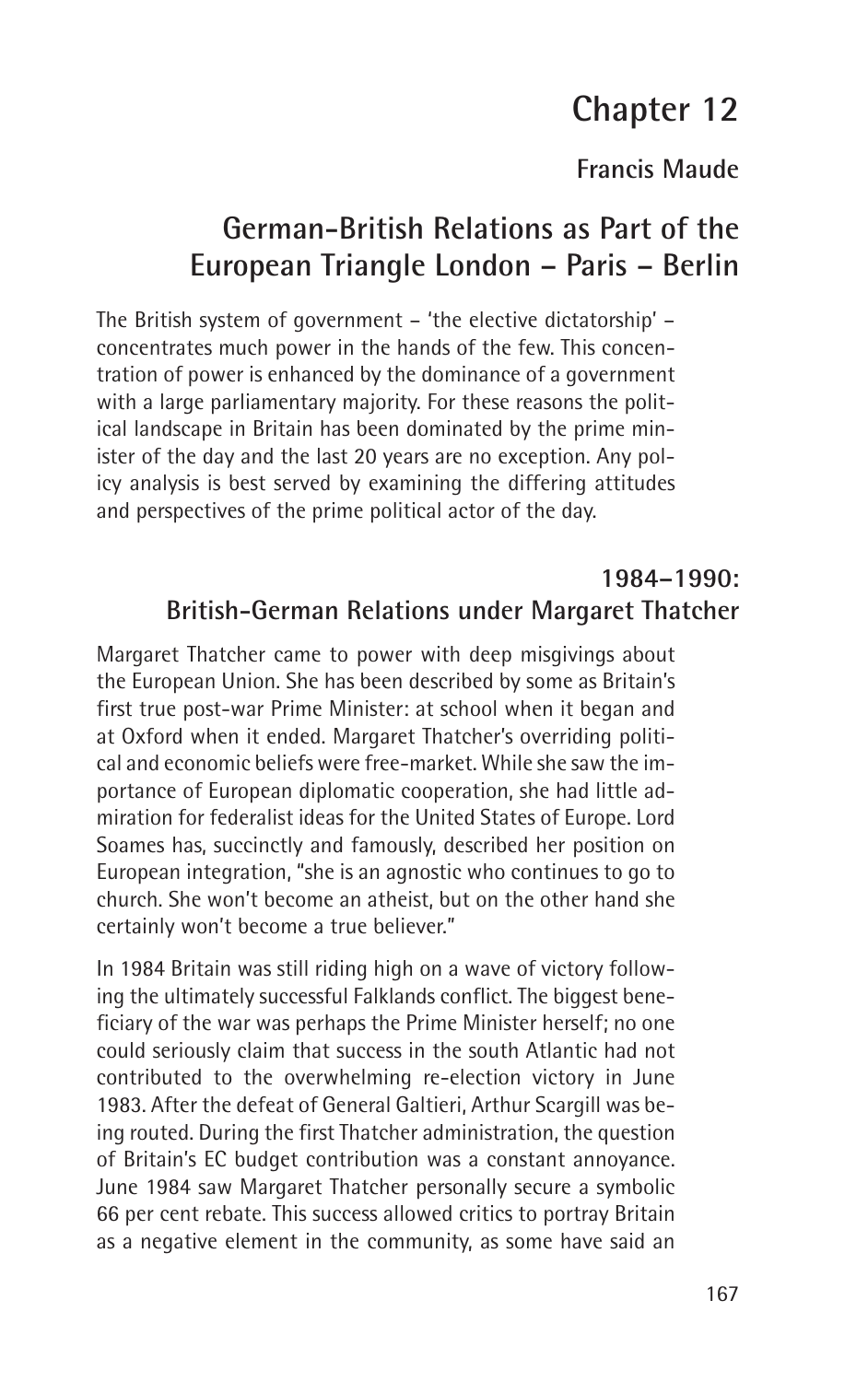'awkward partner'1, and this was reinforced by Margaret Thatcher's public and somewhat confrontational negotiating style.

After securing a favourable EC budget settlement Margaret Thatcher embarked upon sustained pro-European charm offensive. There were bridges to be built that stretched well beyond Paris and Bonn. Her paper entitled 'Europe – the future' set out her pro-European credentials. The message was clear and emphatic: a single market did not need further governmental integration to work properly. Her paper firmly rejected common monetary policy with the inevitable march to monetary union was. Furthermore, ideas for tax harmonisation and regional social policy were also excluded.

Thatcher's intention was to divert the gaze of Europe away from reform of the bureaucratic institutions that had yielded her budget victory and on to progress towards a single market. Lord Cockfield the British Commissioner in Brussels drew up a timetable for elimination the remaining obstacles to the single market. He compiled a list of 300 items of legislation that would need to be passed by member governments to further the push for a single market. By 1985 agreement was reached on Lord Cockfields' timetable and the single market was to become a reality in 1992. This was a British policy triumph. Yet it was overshadowed by the success of the Franco-German initiative for an intergovernmental conference on institutional reforms of the Treaty of Rome.

These negotiations on institutional reform gave birth to the Single European Act at the Luxembourg European Council in 1985. Margaret Thatcher's attempts at keeping Europe's centripetal forces at bay had merely delayed the inevitable Franco-German magnetism. The Government chose to highlight British success at achieving the 1992 deadline for a single market while the institutional reforms were played down. Yet it could be the final agreement on the majority of issues satisfied the British position more than anyone else. There was a muted response to the Single European Act which was hardly criticised at the time. Passage of the enabling legislation the European Communities (Amendment) Bill was, in retrospect, eerily smooth. It passed all parliamentary stages in just six days and even the arcane guillotine motion used to curtail further debate was passed by 270 votes to 153. It took some time for the implications of the Single European Act to become apparent. Five years after it received Royal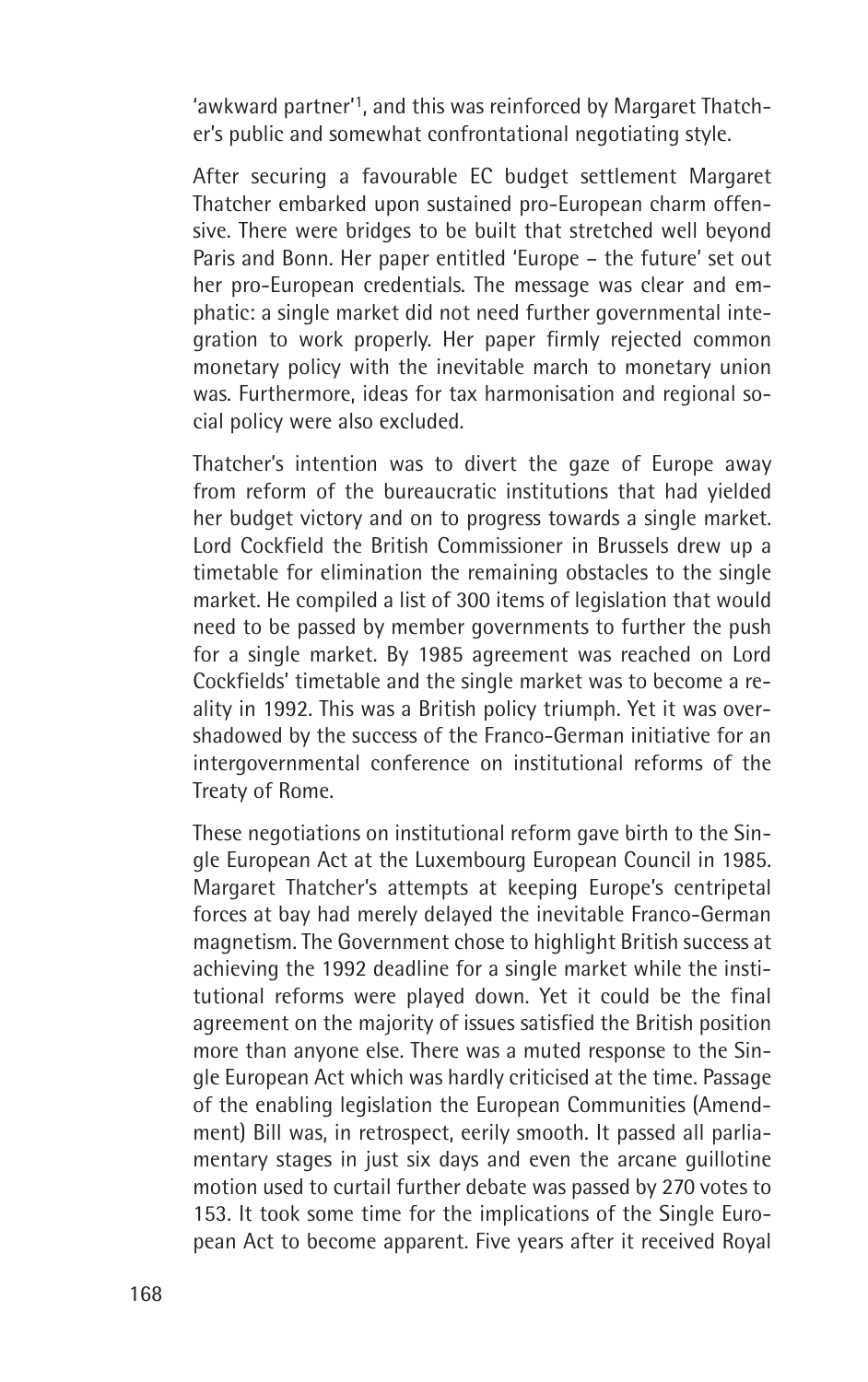Assent the first parliamentary criticism from the Commons Foreign Affairs Select Committee concluded that 'the SEA has had much greater institutional impact than anyone predicted'. The Conservative Party came to regard the Single European Act as the road upon which the march to ever closer European integration would travel and not as it was first hailed a liberalising force for the single market.

Undoubtedly, the most significant events for British-German relations for almost half a century began to unfold in late 1989. Following the post-war division of Germany into East and West, Britain and the other western allies had an unsatisfactory relationship with East Germany. Indeed, it took until 1973 for the policy of non-recognition to be changed. A succession of British Governments could not accept communist dictatorship as a form of rule and thought it much more economically and politically desirable to keep on good terms with West Germany alone. In early 1989 the remnants of the Cold War were still smouldering. British-German relations were recovering from the tension created by the dispute over modernisation of short-range nuclear missiles. Gorbachev's *perestroika* and *glasnost* were being driven forward. He had let it be known that 1,000 tanks would be removed from East Germany by the following year and in addition there were also to be large reductions in both nuclear and conventional weapons. Ever sceptical of Russian intentions there were those in the Conservative party and its traditional supporting media that thought this as Gorbachev's attempt using a united Germany as a vehicle to destroy NATO.

The first cracks in the Iron Curtain began to show in Hungary with dismantling of its barbed wire border with Austria. Soon a steady trickle of East Germans crossing the border swelled into a heavy flow as floods of the GDR's most talented and able young people became refugees to escape their economically unstable and corrupt regimes. By the end of 1990 the Iron Curtain had been torn from the political map and the question of German unification was on the agenda. There was, however, one publicly dissenting voice, that of Margaret Thatcher. The official British position was once again at odds with the rest of Europe. It saw the real issue as how to liberalise the existing system of government, rather than focusing on how to achieve smooth re-unification.

As the wave of liberalisation swelled over Eastern Europe the British establishment were concerned about the return of fascism from German reunification. The old saying resurfaced: "I like Ger-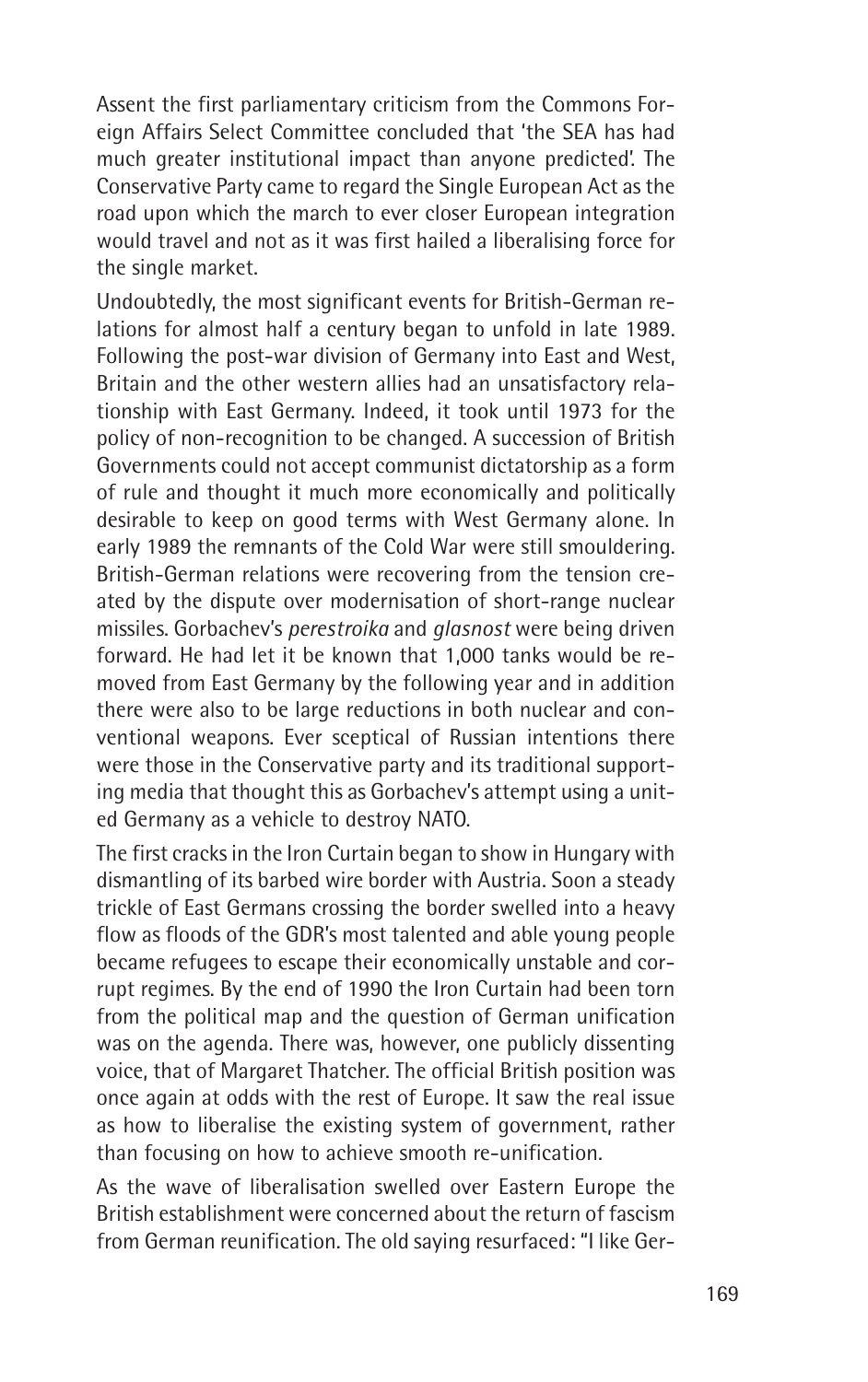many so much I want there to be two of them." Margaret Thatcher strongly believed that it was possible to divide democratic reform in East Germany from the demands for unification. Once again Thatcher was isolated in her public position. President Bush thought German reunification posed no cause for alarm, while President Mitterrand's reservations, just as strong as Thatcher's, were never aired in public. Indeed, there is evidence that Mitterrand skilfully encouraged Thatcher to oppose unification, while assuring Chancellor Kohl that he himself disagreed with her.

This left Margaret Thatcher dangerously isolated, and appearing to be the sole opponent of a development that seemed not only inevitable, but a legitimate and longstanding aspiration of most Germans. Even the traditionally conservative British press were urging the Prime Minister to take a more active role in shaping the future map of Europe suggesting that she not pay credence to old prejudices and out of date assumptions. There is little doubt that Mrs Thatcher's very public concern further damaged her already difficult relationship with Kohl.

Chancellor Kohl took matters into his own hands and put German unification at the top of the international agenda. He announced his Ten Point Plan for unification which soon gained the support of President Bush. The united western position became one of honouring the German people's wishes on re-unification and a commitment to peaceful change in a stable way within the European Union. And furthermore, this would be done under the umbrella of NATO. Margaret Thatcher was deeply troubled by the thought of rapid German unification. She had perhaps infected a nation with her scepticism for the unification with opinion polls in Britain suggesting only 45 per cent of people supported unification and that 53 per cent feared a return of German fascism. Strong majority support in France and America echoed their leaders' public commitment to unification.

Thatcher saw a united Germany as a potentially destabilising force in Europe and used her influence to try to persuade President Mitterrand to halt progress towards unification. Neither party could prevent the inevitable and in retrospect Mrs Thatcher clearly recognised this, saying 'the trouble was that in reality there was no force in Europe which could stop reunification happening.' 2

Despite strong British scepticism, momentum of unification was too strong to be restrained. The rapid deterioration of political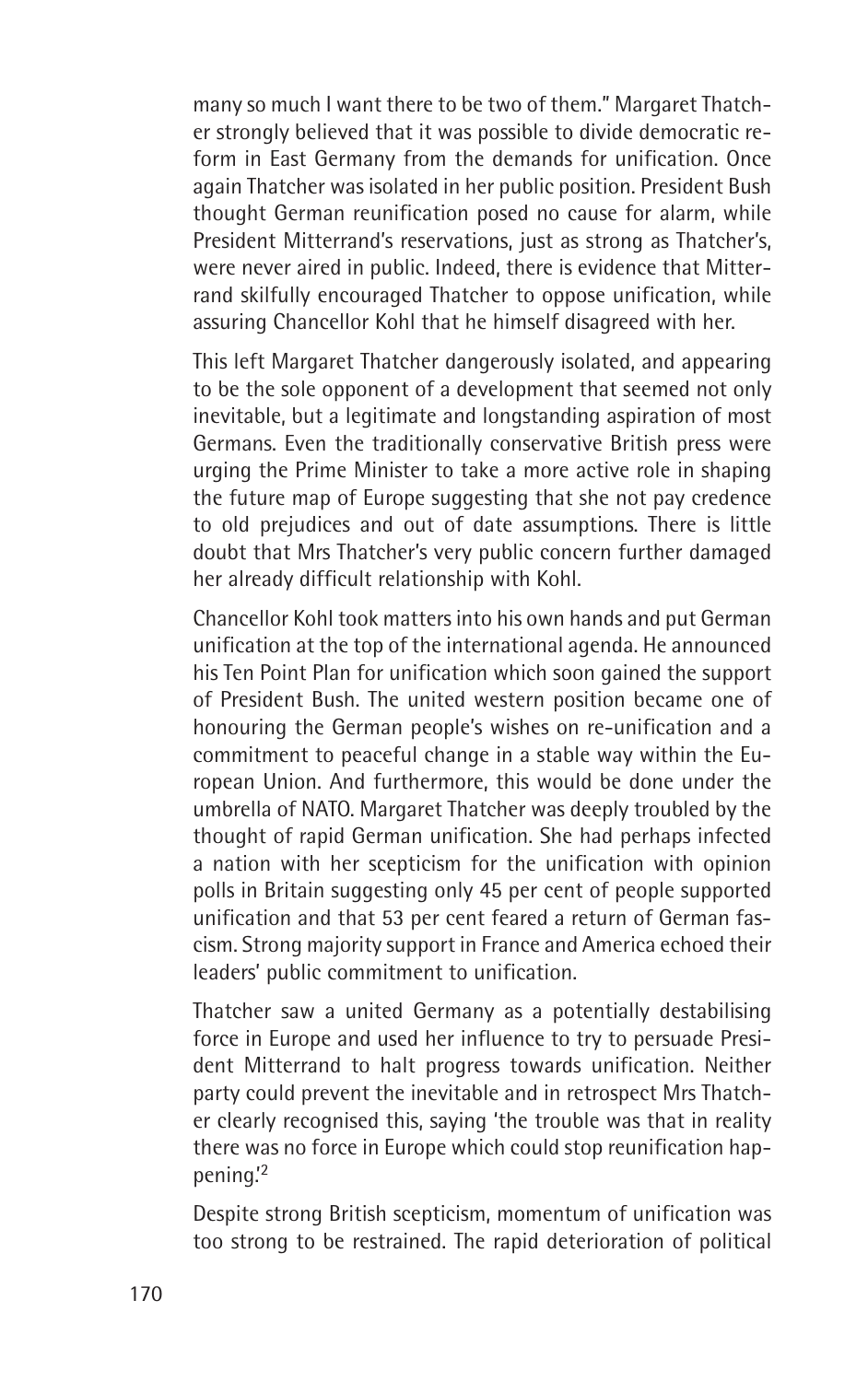and economic command in East Germany had to be addressed. The fast-track to reunification with the 'two plus four' mechanism with its ever contracting time-scales proved to be unstoppable. The Christian Democrat victory for the 'Alliance For Germany' in March 1990 showed the way to currency union in July, political union by October and further all-German elections in December. Concerned for the dominating effect a unified Germany would have upon the EU Margaret Thatcher did all she could to stall and prevent the process. A summit was called at Chequers a week after the Christian Democrat victory. It consisted of a group of eminent historians who were assembled to discuss the 'German question'. The very controversial paper prepared for the meeting by her foreign affairs advisor was leaked to the press. In the summer, Nicholas Ridley, a cabinet Minister known to be very close to Thatcher made some unguarded remarks to a journalist which were seen by Germans as thoroughly offensive.

In the end Margaret Thatcher's wishes had been defeated: Germany was united and British-German relations had reached their post-war nadir. Gorbachev, whose reforms had arguably unpicked the seam in the Iron Curtain, gave the all important final concession: a united Germany would remain in NATO and Soviet forces would be withdrawn from the former GDR.

The most significant European policy decision during Mrs Thatcher's watch was her reluctant acquiescence in Britain joining the European Exchange Rate Mechanism (ERM). This decision, supported by most opinion in Britain, was taken for reasons of economic management rather than European integration. The outlook for the domestic economy was not healthy. The late 1980's boom had ignited inflation and set the economy on the road to recession. Base rates at 15 per cent were crippling already wounded British businesses. Sterling was riding so high in the currency markets exports were hopelessly uncompetitive. Britain having failed to defeat inflation through a consistent domestic monetary policy, it was decided that the best weapon available to strengthen the fight against inflation was to link sterling to the other European currencies through the ERM. By this means it was hoped that sterling would import some of the benefits of the rigorous counter-inflationary zeal of the Bundesbank.

Britain joined the ERM on 8 October 1990 and interest rates were cut by 1 per cent prompting a favourable initial response by the public and media. Domestic political pressures had led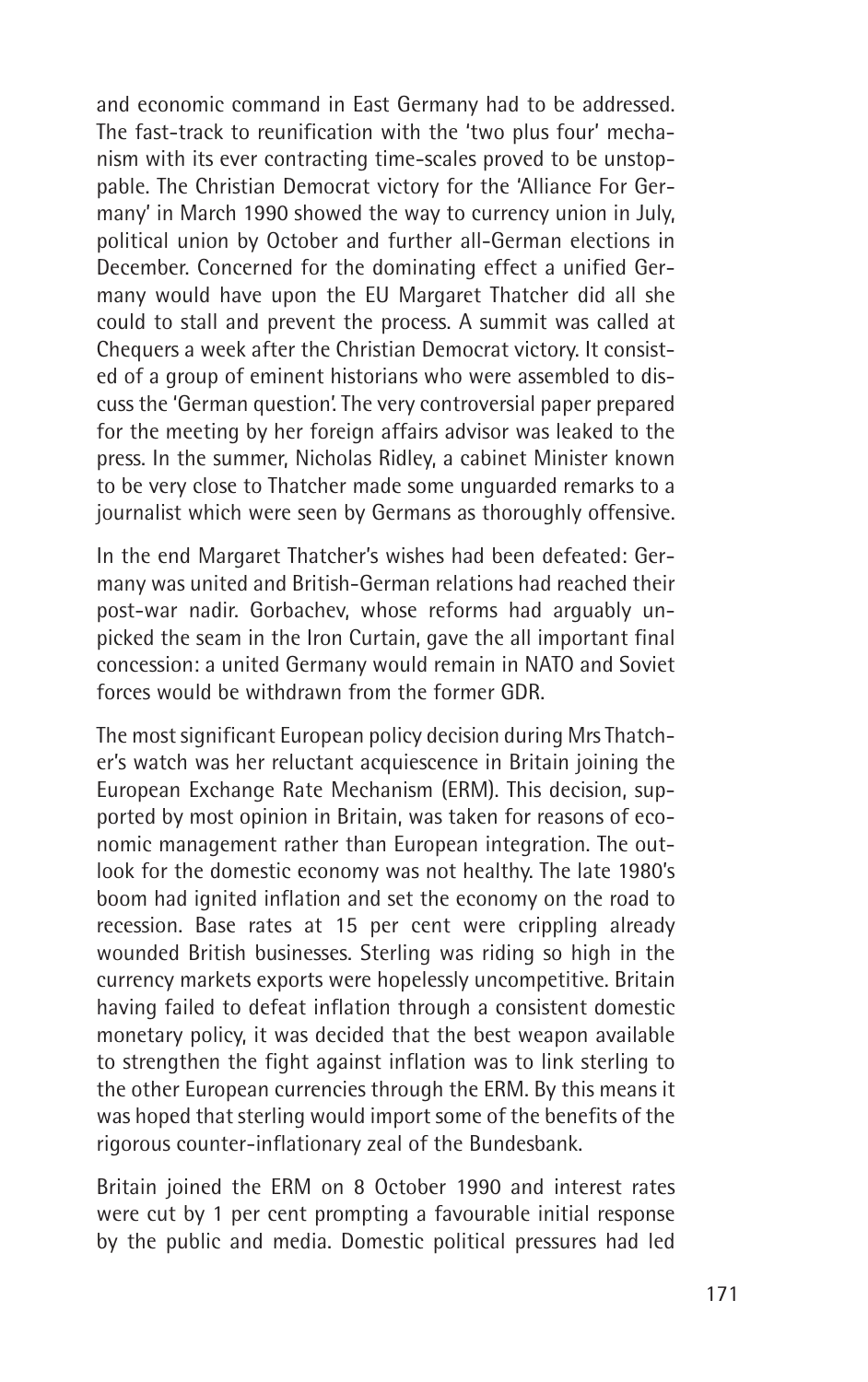Mrs Thatcher to make a policy shift on Europe which would have lasting consequences for Conservative economic credibility.

In retrospect, the timing of entry into the ERM was not optimal. With hindsight John Major, the then Chancellor of the Exchequer, remarked the choice on whether to join the Exchange Rate Mechanism was between 'bad and awful'3. The rate of DM 2.95 looked reasonable in the light of the last few years parity, but turned out to be unsustainable. The British economy was heading into deep recession, while the German economy experienced a continued boom with increased demand and spending following unification. In addition, Chancellor Kohl's insistence on exchanging the GDR's Ostmark into Deutschmarks at a one-to-one parity led the Deutschmark to weaken significantly, putting a serious strain on the whole ERM. The two economies were showing their greatest period of divergence in the last 10 years and their currencies were bound to a mechanism with only a 6 per cent band of flexibility either way. The consequences of joining the ERM as Chancellor would soon come to haunt John Major as Prime Minister.

### **1990–1997: British-German Relations under John Major**

With arguments raging and political careers being cut short over Europe John Major was quietly seeing his political fortunes change. From the backbenches and a posting at the Treasury he benefited from the ERM resignations of Sir Geoffrey Howe and Nigel Lawson to become Chancellor of the Exchequer in October 1989. Although very much Margaret Thatcher's protégé he disapproved of the disunity her policy on Europe produced and sought to heal the wounds.

John Major brought none of his predecessor's deep-rooted European prejudices with him to Downing Street. Famously in an address to the Konrad Adenauer Stiftung he proclaimed Britain to be 'at the very heart of Europe' but was sceptical of the single currency and against political union. Nevertheless, John Major recognised the pro-European requirement of a modern British government and tried to lead the phobic and philic sides of his party through a delicate and often destructive European course. As a much younger man and unlike his predecessor, he had no personal hang up about the Germans and saw them as fundamental to a greater British role in shaping the future of Europe. John Major went to far greater lengths than his predecessor to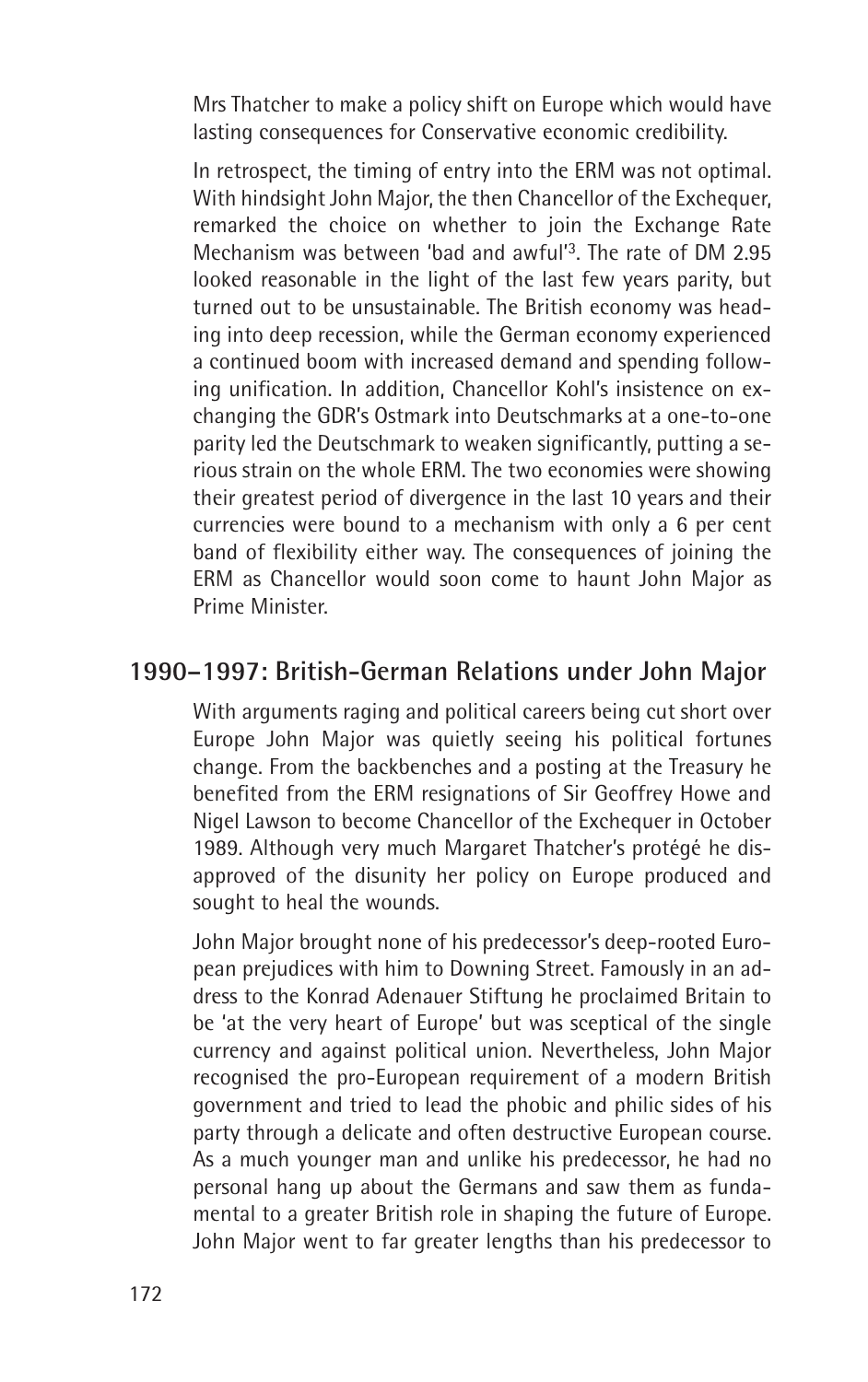build and further British-German relations. After the success of unification Chancellor Kohl was clearly the dominant European figure and John Major sought to change the preceding climate of strained relations by making his first foreign speech as Prime Minister in Bonn.

Major's European policy became a two front war in which the domestic engagement with his own party was at least as difficult as interaction with other member states of the EU. While compromise was sometimes the only option left open the adversarial British political system often views compromise alongside defeat. Major was a longstanding sceptic of European Monetary Union. Privately, he believed that such a system would collapse before Britain ever had to make a serious decision on joining. And that was the way he approached negotiations on Maastricht which had loomed over him from the day he became prime minister. Maastricht was viewed by the Major government as very much a French-led initiative to reduce the power of the German Bundesbank, to which the Germans acceded on the condition that steps towards political union would proceed in parallel. In reality, the British never wanted another Treaty at all; but throughout the rest of Europe monetary union was viewed as an increasing necessity to consolidate the single market and maintain European competitiveness in the global economy.

Before Maastricht, British and German policies on European integration were poles apart when the Dutch draft produced their own Treaty for negotiation. It was a far-reaching document which not only further polarised British and German views on closer integration but also strengthened underlying divisions within the Conservative Party. The proposals to cede decision making in both foreign and domestic affairs to the Commission; greater power for the European Court of Justice and European Parliament; and increased majority voting on social affairs, health and education represented a huge leap towards political union and a United States of Europe. This was a step too far and both France and Britain rejected the Dutch draft offering instead their alternative which, in effect, promised no greater integration than was envisaged in the Treaty of Rome. While the rest of Europe came to Maastricht with EMU as their central purpose; securing an opt out was Britain's.

Germany was comfortable with the Dutch proposals and felt able to offer leadership on achieving closer European integration to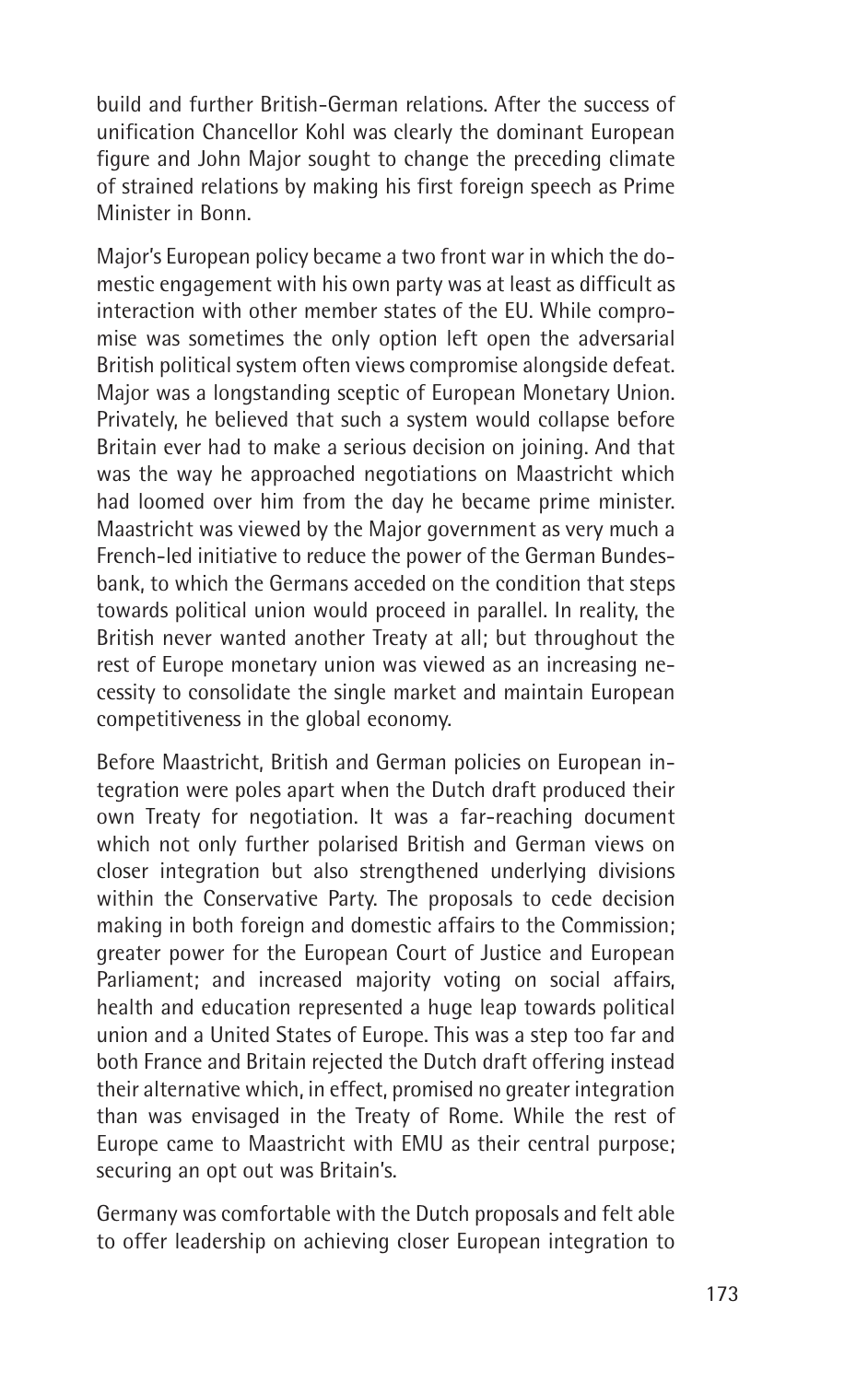those resistant to the idea. However, John Major had party issues to consider and believed that securing an opt-out on EMU would keep Britain involved at the heart of Europe but avoid any definite commitment and thus keep the party united. Nevertheless, the Delors Report made economic and monetary union a virtual certainty and further British procrastination was viewed at home as another Major act of party management and compromise. In the end it was opposition to the Social Chapter that secured the opt-out on EMU. Major believed that these proposals would reverse recent labour market reforms and push up unemployment and he had convinced other EU leaders that this position on the Social Chapter was immoveable. Fearing that the whole treaty would fall Britain's opt out on EMU was waved through. And furthermore, the Social Chapter was eliminated from the Treaty.

In retrospect, it is no great surprise that Britain was forced out of the ERM in 1992. The German and British economies were moving in different directions although membership of the ERM had served its primary anti-inflationary purpose. British unemployment was now rising and the economy was once again depressed. The unexpected no vote in the Danish referendum and fears that France may do the same meant sterling was approaching the strict limits required by membership of the ERM and a rise in interest rates was needed. Yet the British domestic economy clearly could not withstand such a rise. Despite there being real alternative choices available, the Major Government chose to defend sterling within the ERM. Norman Lamont's strong statement supporting fixed exchange rates proved to be a red rag to the currency speculators. By September, billions had been squandered by the Bank in sterling's defence and despite the obvious domestic implications interest rate rises remained the last hope. From 10 to 12 per cent in a day, followed by another, unimplemented, rise to 15 per cent. This was all in vain, the Government's economic strategy lay in tatters on the Treasury steps and Lamont conceded defeat. The speculators had badly bruised the Bank and Britain left the ERM. It was more than just a Black Wednesday. Britain's enforced departure from the ERM coloured John Major's tenure from that day on. His credibility had been irreparably damaged and battles in parliament and with the media raged from that day on. Much has been made of the lack of support for Britain during sterling's fall from the ERM by the German authorities. At the September ECOFIN meeting there were strong tensions between Norman Lamont and Helmut Schlesinger, President of the Bun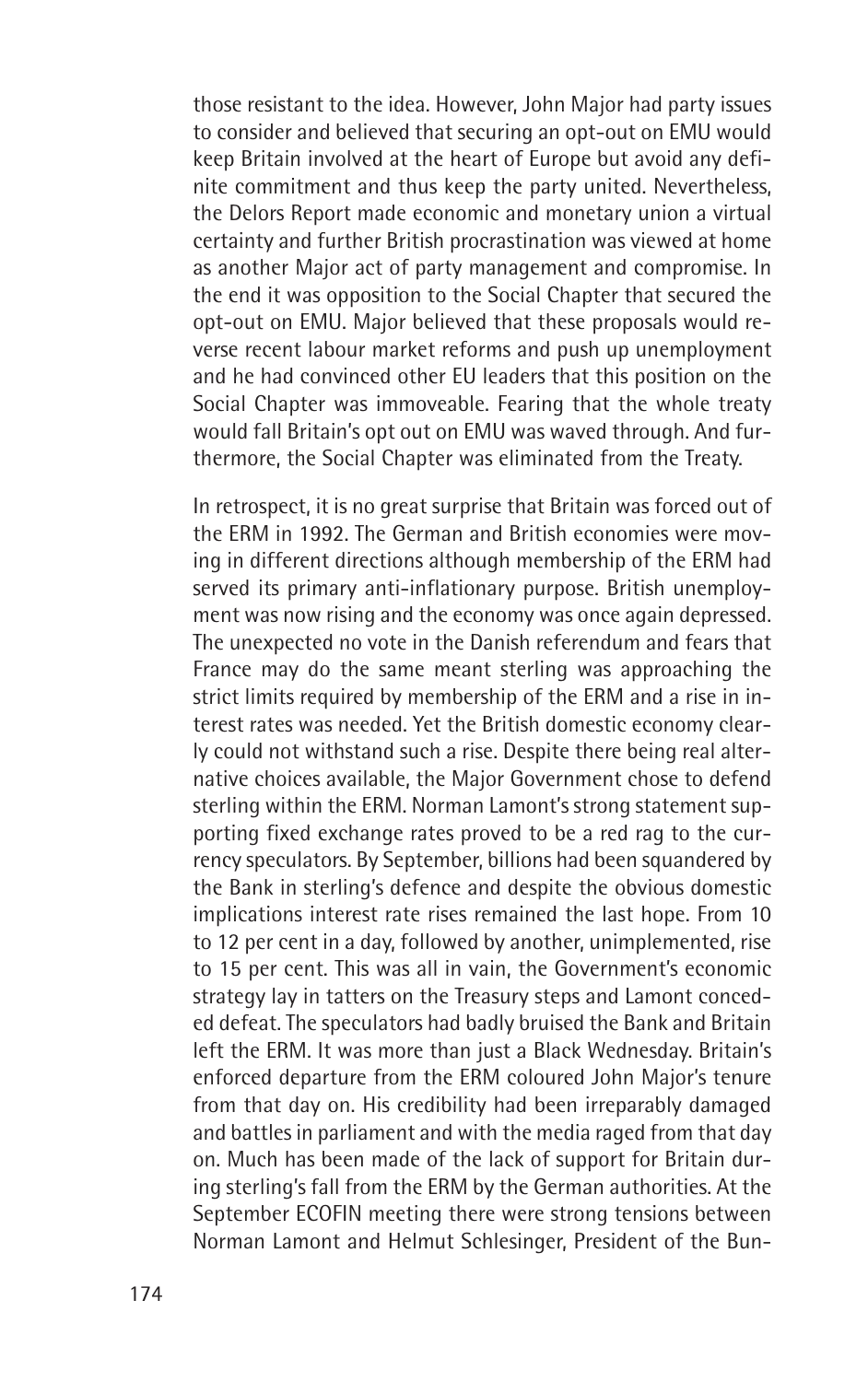desbank. Lamont had argued strongly for German interest rate cuts and openly criticised German domestic policy and he was demanding special treatment for sterling's position within the ERM. It was hardly surprising that German support was not forthcoming; the independent Bundesbank was bound only to consider German interests. However, closer analysis of the fundamentals suggests that Britain's exit from the ERM was determined long before Helmut Schlesinger could offer any help.

#### **1997–2004: British-German Relations under Tony Blair**

The election of New Labour marked a turning point in British domestic, and most notably, foreign policy. As has been described, until 1997 Britain had only entered each stage of the European project – excluding Thatcher's Single Market – after it had been established. Blair sought to reverse Britain's sceptical European stance, and to put an end to its persistent unease within Europe. Not only was this a fundamental policy shift for a British Government, but it was a remarkable policy departure for the Labour Party. Labour from Attlee onwards had periodically been fiercely anti-EEC, even to the point of proposing complete withdrawal under Michael Foot. Tony Blair was elected to Parliament in 1983 on a manifesto committing his party to exit the EC completely. Indeed, current UK Independence Party proposals bear a striking resemblance to those in the 1983 Labour General Election manifesto.

The New Labour policy on Europe had been conceived during the late Thatcher years fashioned by her vociferous objections to anything other than a single market. The policy switch gestated through the rise and fall of the SDP; the successive leaderships of Kinnock, Smith and was finally fathered by Blair. By the 1994 European Parliament elections Labour had a new outlook towards Europe and a year later this became firm new policy for New Labour. The Labour Party had undergone a fundamental policy transformation on Europe which now placed its thinking deep in the mainstream of other European social democratic parties. However, this continental mainstream view was in conflict not only with the majority of the British electorate but also a majority of its own support. Despite their strong showing in the opinion polls Labour remembered Kinnock's embarrassment in 1992 and so their new policy on Europe was laced with caveats and reservations. Excluding obvious divergence on the Social Chap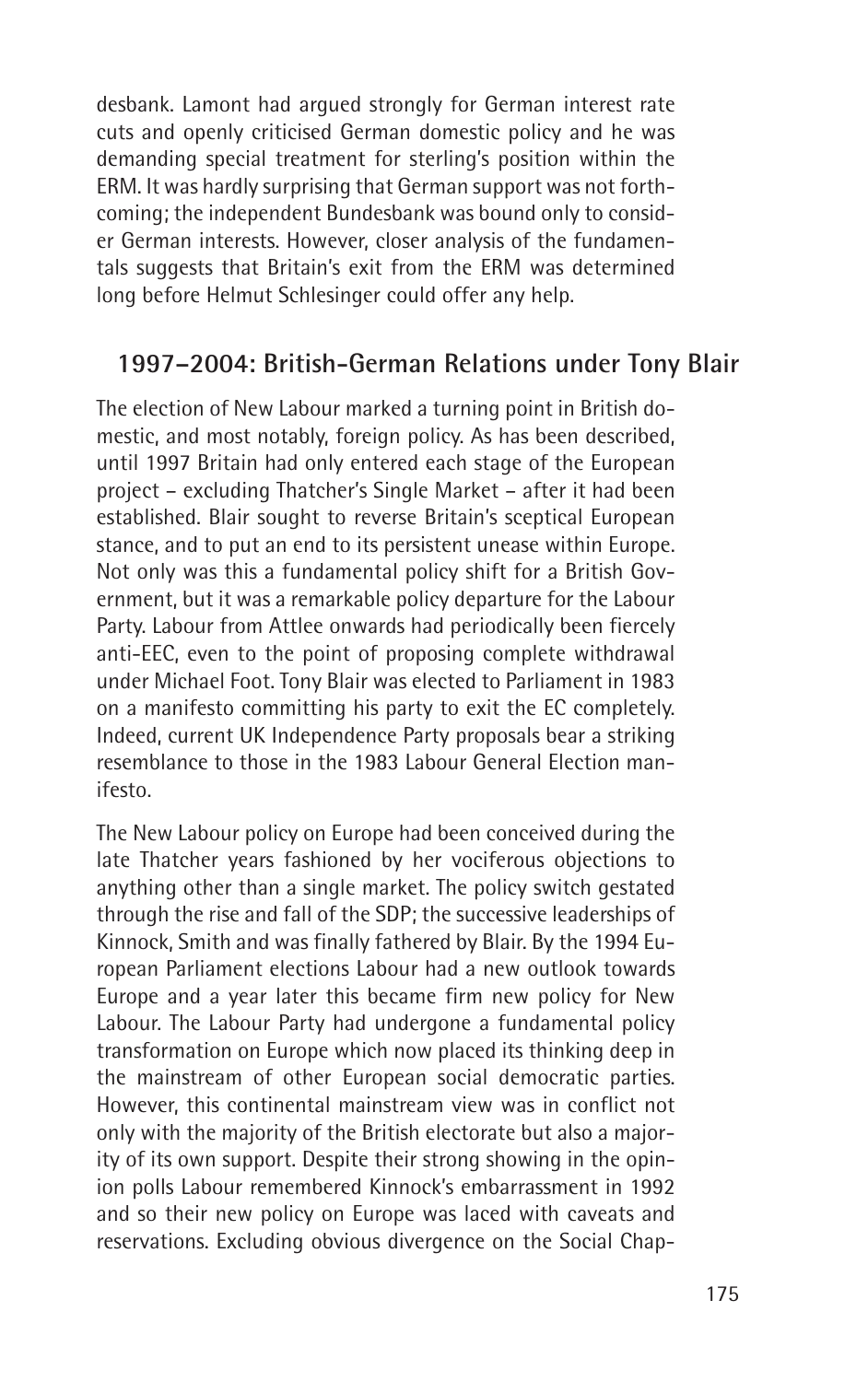ter, to an untrained eye there was no real difference on Europe between New Labour and the Conservatives.

And so the crushing Conservative defeat in 1997. The Blair government wasted not a day and immediately introduced a series of policy departures which on the surface heralded a new era for Britain's constitutional order and for its relationship with France and Germany. Within weeks of taking office, the New Labour Government had reversed years of Conservative caution by taking the first steps towards joining EMU and ended Major's hard fought opt out on the Social Chapter.

Within weeks of taking office Tony Blair took his new policy of constructive engagement to Europe. The Amsterdam IGC saw the start of a new era for Britain's relationship with France, Germany and the rest of Europe. Britain agreed to almost all treaty amendments and travelled further into Blair's vision on Europe by reversing many previous British objections. The rapid progress was only halted by Chancellor Kohl's limits on extending qualified majority voting. The new British spirit of cooperation, to the relief of its partners, marked a profound difference to the prevailing atmosphere at Maastricht.

But the legacy of Maastricht had left New Labour with the intractable problem of selling monetary union to a mainly eurosceptical Britain. Blair's Labour recognised that a decision on the euro would be the defining moment for Britain's future in Europe and now in power it understood its predecessor's skilled evasion of ever giving an answer to the question. Yet dealing with this conflict was an unavoidable problem for a new government that had so swiftly played its pro-European hand. On coming to office Gordon Brown ceded political control of interest rates and handed the task to the Bank of England. This move had the obvious effect of granting Britain's central banker some degree of the independence required by Maastricht for EMU membership. It could not be presented in these terms to either the party or the public. Instead, it was flavoured to suit the British palate and presented as a purely domestic policy.

Blair's New Labour evolved into a political party whose leadership instinctively sees itself as being pro-European. But Tony Blair's desire to see Britain in the Euro and adopting the EU Constitution is likely to be frustrated by the scepticism of the British public. In the meantime opinion within the Labour Party starts to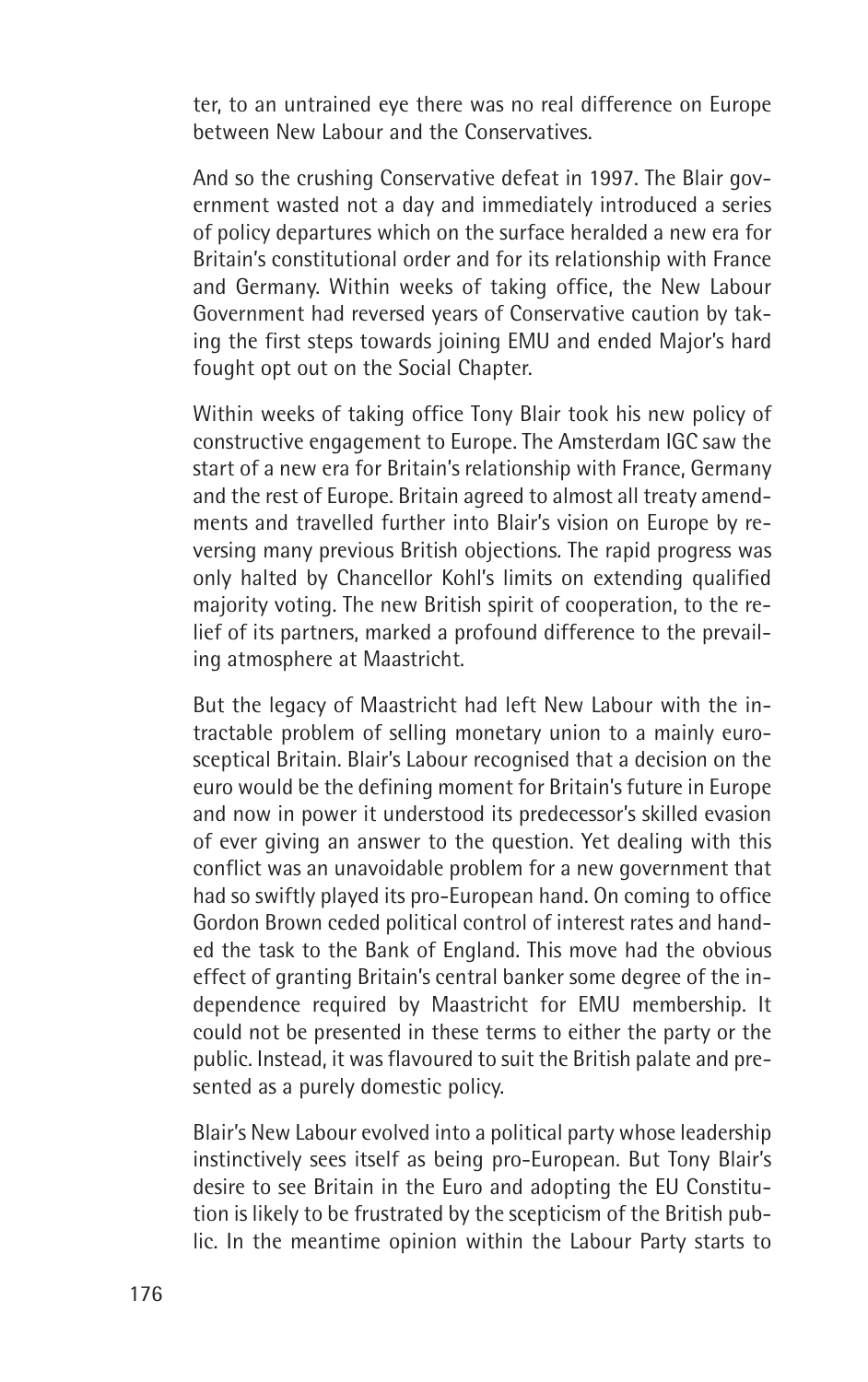look as divided as opinion in the Conservative Party used to be seen.

And so today, to Blair's chagrin, Britain once again looks like the reluctant European. The frustration felt by his counterpart in Germany, who as a Social Democrat should be closely in tune with Blair, has been greatly exacerbated by Blair's forthright and unquestioning support for President Bush's Iraq adventure. That unequivocal act of Atlanticism has reinforced the sense, never far away, that Britain is quite simply not committed to Europe in the same way that our partners are.

And in the end that is the case. Britain does have a global outlook. We do not feel the need to be part of an ever closer European union. We want to be collaborating closely with our friends and neighbours, but without what would seem to Britain to be a suffocating political union. The position of France and Germany is for historical reasons quite different. This should not make us anything but friends and close partners with our German neighbours. But it does mean that Britain is unlikely eve to develop a relationship with either that can come even close to rivalling the bonds that draw France and Germany together.

**Notes:**

- 1 Steven George, *An Awkward Partner: Britain and the European Community*. 1998.
- 2 Margaret Thatcher*, The Downing Street Years,* p 797.
- 3 John Major, *The Autobiography*, p 312.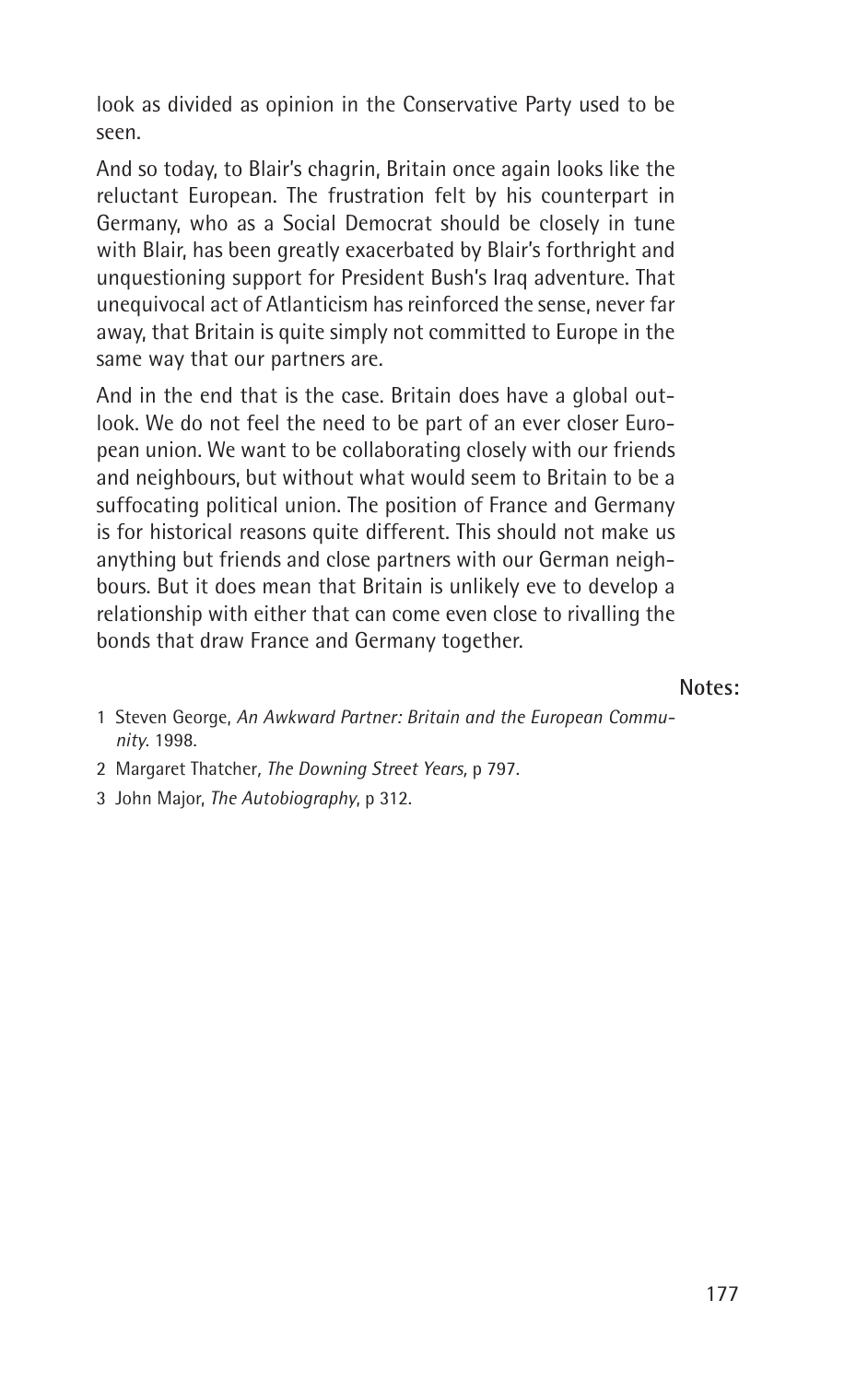# **Chapter 13**

### **Friedbert Pflüger**

### **German-British Relations and the Transatlantic Alliance: Old Partners, New Challenges**

At the turn of the millennium, The Economist wrote: "The chief question at the 1990s' end is whether Europe and America will remain a foreign-policy partnership or ignore the 20<sup>th</sup> century's lesson book and go their separate ways". In hindsight, this excellent magazine once again proved its farsightedness since it was barely three years later that the transatlantic partnership lived through its "annus horribilis" about this very issue. The debate about the right way to proceed in Iraq not only caused a split in the Atlantic partnership, but even in Europe itself into "old" and "new".

If there is a lesson that all participants on both sides of the Atlantic ocean should learn from what happened in 2003, it is this: Good and stable transatlantic relations cannot be regarded as a constant value in itself – or simply as a given. As any other, this relationship needs our efforts and involvement. This is not a new insight. It is at the core of the historic mission to which British governments, and German governments from Adenauer to Kohl, have always been committed. Both Great Britain and Germany, with different profiles and in different ways, have strived to keep Europe and the United States within the transatlantic alliance, to prevent continental Europe from drifting off and becoming a counterweight or even an opposite pole to the United States. We are and always have been united by our realization that the most successful alliance in history is not only built on common values, but that the partners on both sides of the Atlantic will be able to deal with and shape global challenges only if they stand united.

However, in 2003 it also became obvious that the time for traditional incantations and rituals is over. The generation of politicians who personally experienced World War II and to whom these incantations were essential is in the process of stepping down. Today's and future generations have yet to find their own language and forms with which they want to uphold the relations.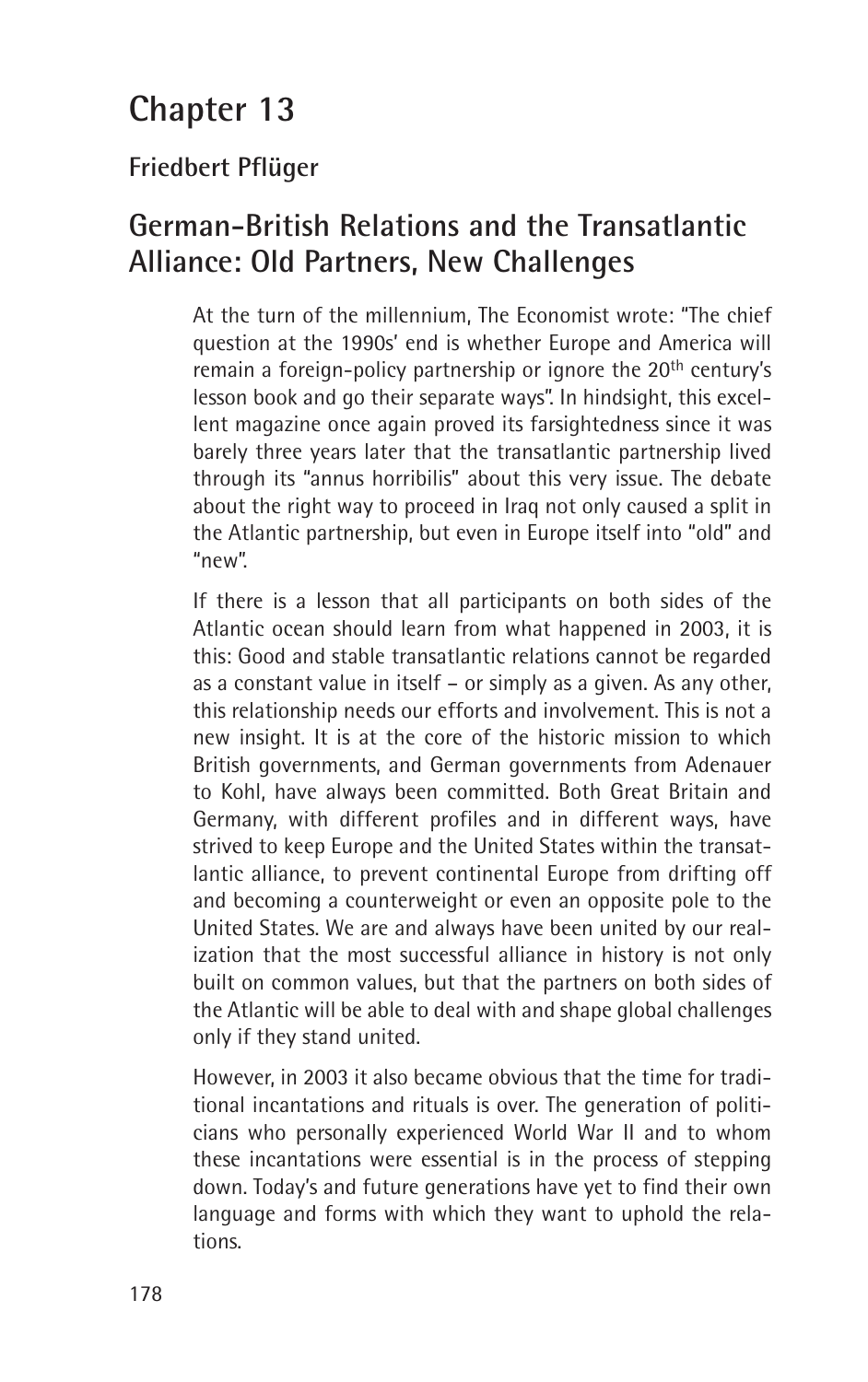It is of course true that "the purpose of Europe must be something other than resistance against the United States", as Henry Kissinger reminded us in his speech in Berlin on June 3, 2004; at the same time, Europe did and will not act as a compliant aidede-camp of the United States either. Rather, the aim of German governments from Adenauer to Brandt and Kohl has been to maintain a balance between a European orientation and the Atlantic connection. Expressed differently, these two elements are like the two traditional legs that the relationship rests on and that Harvard professor Joe Nye had in mind when he said in the FAZ (Frankfurter Allgemeine Zeitung) on April 2003, 2003: "Somewhere along the line, the Schröder government has obviously decided to chop off one leg." The German left of the generation shaped by the protest against the war in Vietnam has intentionally broken with traditional politics. It saw the rhetorically exaggerated and public manner in which the German government rejected the Iraq intervention to implement UN resolutions as a kind of necessary "declaration of independence" from the United States.

In Cadenabbia, the transatlantic relations have been the subject of regular debate. While the British Conservatives and the German Christian Democrats have always agreed on the necessity to have a transatlantic partnership, there were lively and even controversial discussions about how the "the silent alliance" can do justice to this balance. The Cadenabbia forum deserves a heartfelt thank you for offering an opportunity for an exchange of views far from the hustle and bustle of everyday events. There are not enough forum discussions of this kind!

Participants must and cannot proceed as if nothing has happened if they wish to put the relation between Europe and the United States of America back on a strong track after what happened in the last few years. There were reasons for the "annus horribilis". They can be found in the long-term developments that started with the European revolution of 1989/1990, and in the attitudes that are currently shaping politics on either side of the Atlantic. We must deal with both aspects.

At the beginning of the 21st century, there was a wide gap between the way the sensation of threat was perceived in Europe and in the United States. During the Cold War, there was an inevitable and very similar threat analysis on both sides. In the end, what was at stake was Europe itself. With the fall of the Iron Cur-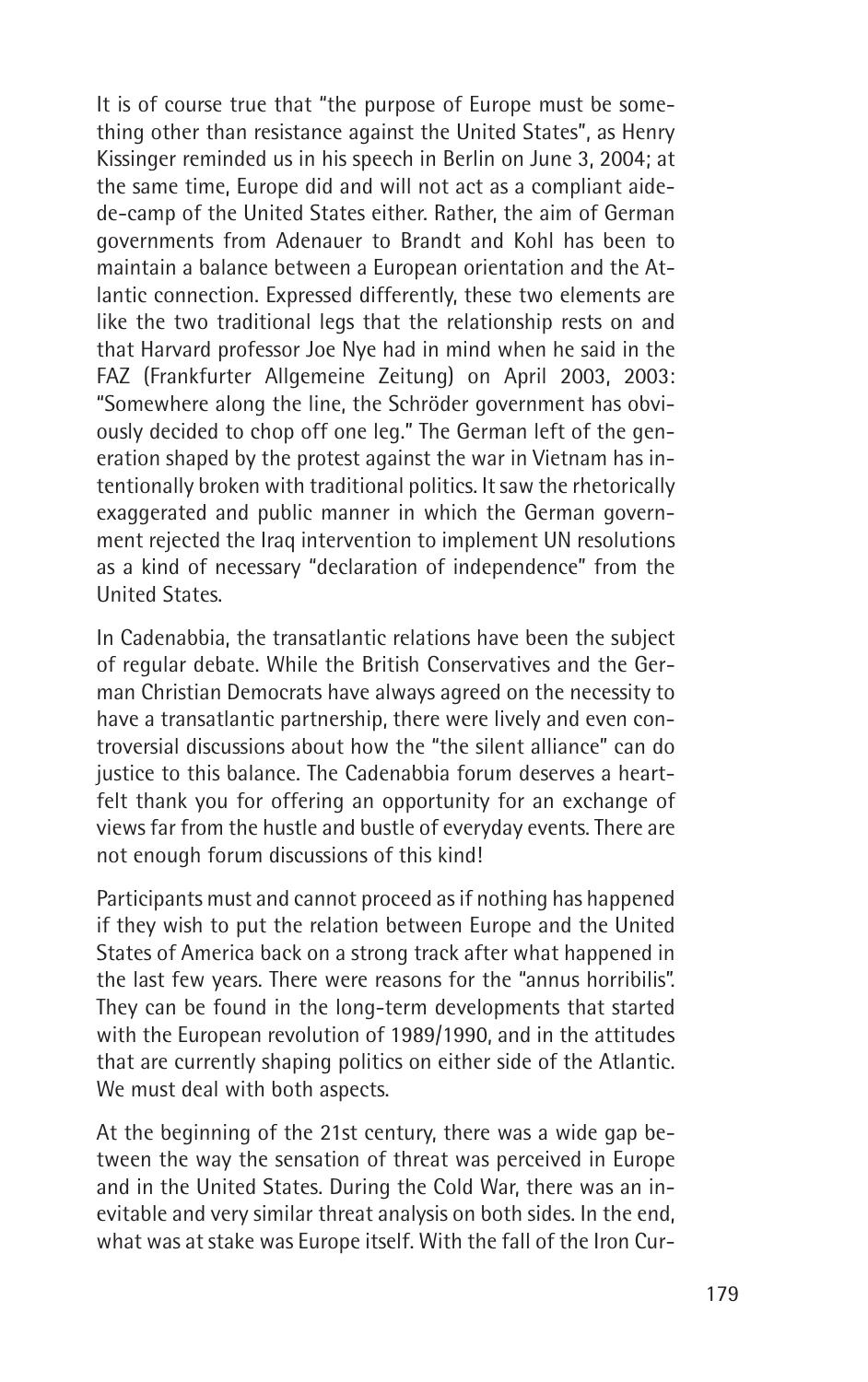tain, the coherence of strategic thinking on both sides of the Atlantic disintegrated. At the same time, in the 1990s the world became an ever more complicated and chaotic place. As early as January 1993, Douglas Hurd spoke of "the new disorder". Numerous ethnic, nationalist and religious conflicts, which had been suppressed by the confrontation of the two opposing blocs, now erupted. The wars in the Balkans were symptomatic of this development. The new disorder was an expression of the severe changes in the security environment which became instantly evident in the horrifying attacks of September 11, 2001.

First, globalisation and the break-up of bipolarity have fostered a multiplication of the number of players in international relations. In the 21st century, non-governmental organisations or even individuals are able and willing to pose a serious threat to national and international security. The goal of Al-Qaida, the best example for this new transnational terrorism, is to commit mass murder. Secondly, the actual geographic distance to a crisis has become less relevant. European security is thus no longer defined from within the European security zone but from without. This means that our security can no longer be guaranteed by defending our borders in the classical sense alone. Zones of instability and chaos are a fertile breeding ground for today's threats; the Afghanistan of the Taliban was the best example. Terrorists unscrupulously use these zones as their base of operations, as a recruiting pool and a financial source to pursue their inhumane targets. Thirdly, the attacks of September 11 have highlighted the vulnerability of democratic societies. Today, security policies focus their attention on asymmetrical warfare and its attacks on soft targets such as oil supplies, financial centres, or public utilities.

Much of Europe has not dealt with this development consciously. Rather, after the fall of the Iron Curtain, many Europeans demanded a peace dividend. This went hand in hand with the feeling that the American protective shield was no longer needed. The United States, however, started thinking about adapting American security strategy to the new challenges rather early on, under the first President Bush and President Clinton. This went largely unnoticed in Europe. The American debate focused on pursuing traditional targets while maintaining invulnerability and a hegemonic position, dealing with dangers headon and not in a reactive manner, and overcoming any status quo deemed unacceptable. In some parts of Europe, on the other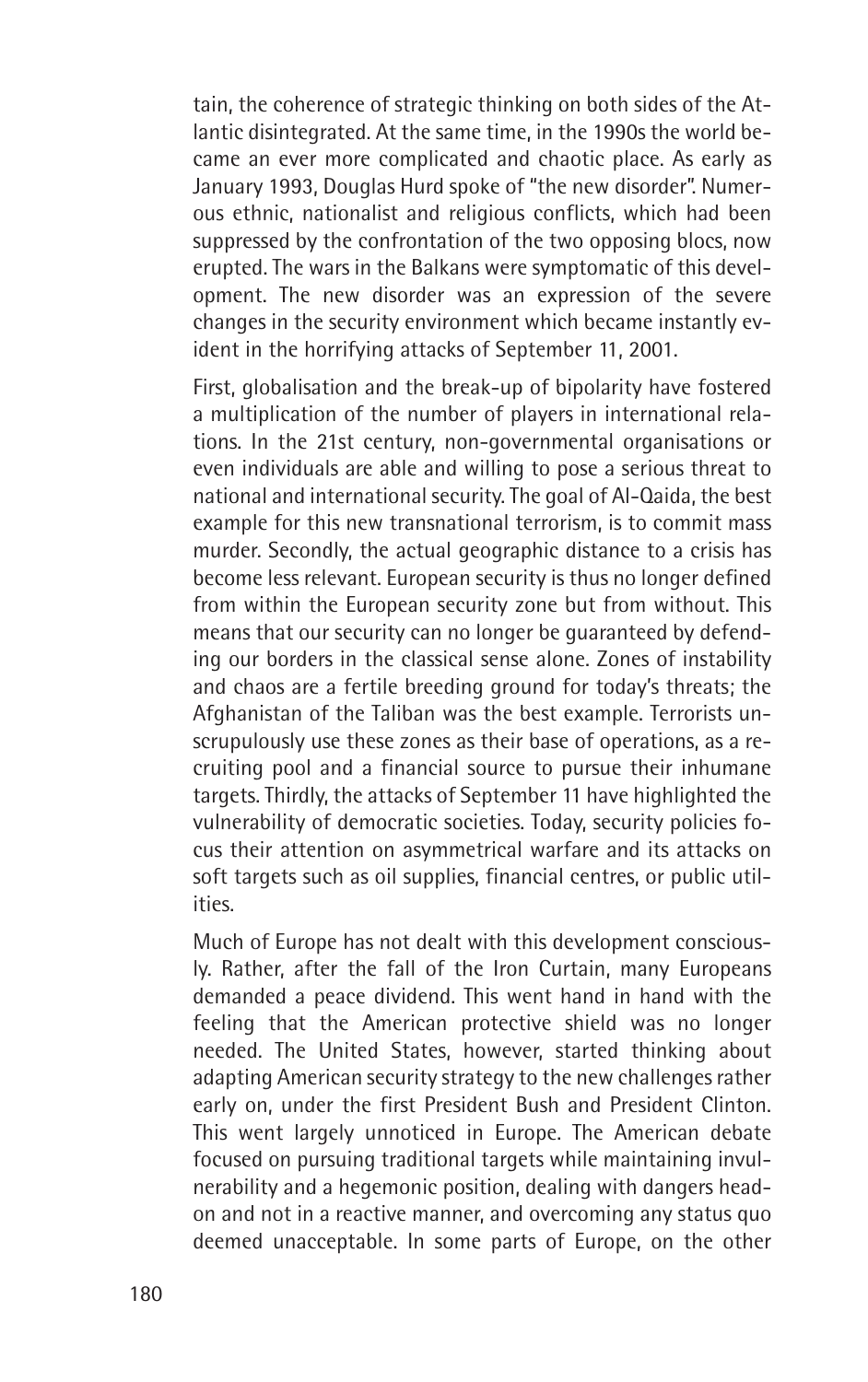hand, there has been a greater willingness to accept the status quo of power.

September 11 merely helped speed up this basic new orientation. The event had an enormous psychological effect on the United States. Since the Anglo-American War of 1812-1814, there had not been an attack on its own continental territory. Now, its vulnerability was suddenly and drastically brought home to the most powerful nation on earth, and has since been repeated countless times on television. That this new orientation was not a passion of the Republican administration alone became evident in the remark made by one of the leading foreign policy voices of the Democrats in the United States, Richard Holbrooke, who pointed out early on that, in spite of any justified criticism of President Bush, a Democratic administration basically would have pursued the same policy. Even John Kerry, the presidential candidate of the Democrats in 2004, planned to continue the war on terror forcefully. In January 2004, he said in a policy speech that he would "never entrust the country's security to some institution" and not let "those to whom it has become a reflex to object to any American military intervention anywhere in the world determine" national security strategy. In May 2004, he added that if necessary, he would use military force preventatively to protect American interests. He amended this statement in his speech at the Democratic convention in Boston in late July 2004 in which he reserved the right for America to use force unilaterally. It is true that there was growing criticism of President Bush in the United States soon after the Iraq war began, but the basic feeling of being threatened by Islamist terrorists and weapons of mass destructions as well as the resolve to proceed against any threat to the United States are very strong in both main political parties in the United States.

The effects September 11 had in Europe are not comparable. After initial dismay, compassion and the evocation of "unlimited solidarity" (as Chancellor Gerhard Schröder put it), Europe went back to its everyday business as if nothing had happened. In Germany, at least, "9/11" has not left a sustained sense of growing threat in the collective consciousness. Quite the contrary – a widespread evaluation assumed that this was a terrorist attack on America and that Europe would hardly be the target of terrorist attacks – unless there was too much solidarity with Washington. Even the horrifying attacks in Madrid on March 11, 2004 had not shaken Europe awake or led to a rethinking of the situation. Yet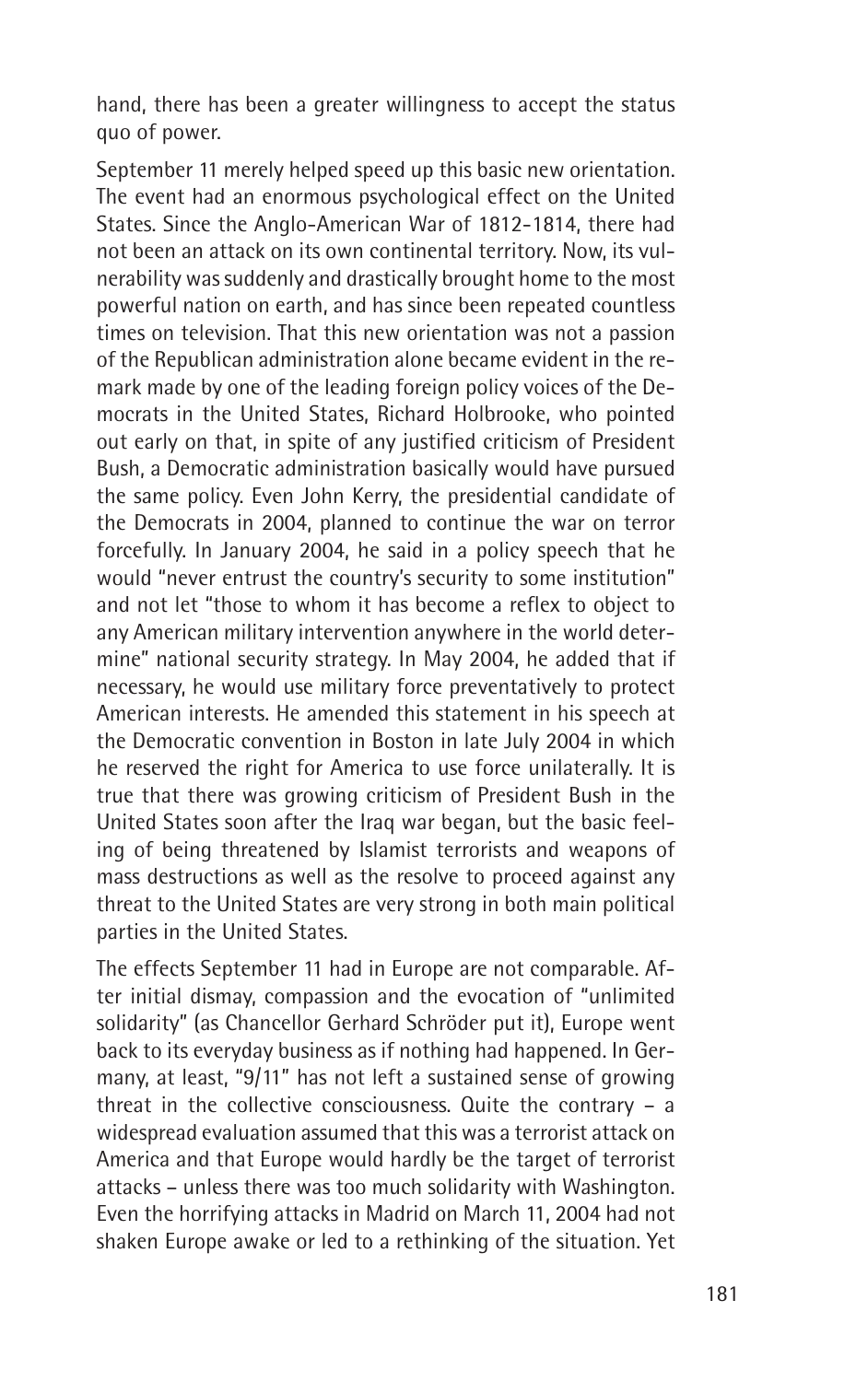the misjudgement that Europe could withdraw to some sort of "island of the blissful" and buy security by a policy of appeasement and distancing itself from its partners is a terrible illusion. In the course of history, appeasement as a concept has never worked in the face of a totalitarian threat. With the Madrid and now London attacks, Al-Qaida, its offshoots and imitators demonstrated that they plan to play with fears and perceptions. They deliberately want to drive a wedge into the Western alliance.

Since September 2003, German foreign minister Fischer has repeatedly and publicly admitted that it was a decisive error that the United States and Europe did not begin an extensive strategic discussion immediately following September 11. While Europe was busy smooth talking the threat situation, the United States developed a new National Security Strategy (NSS) and published it in September 2002. Had there been an instant and serious debate about this, many misunderstandings and conflicts between the transatlantic partners could have been avoided. Instead of developing its own alternatives to the new issues, Europe was demonising American answers. It was not until December 12/13, 2003 at the European Council in Brussels that the EU adopted a joint security strategy (ESS) which is a workable answer to NSS. After all the rhetorical skirmishes, the many points both approaches have in common are all the more surprising. One example: Even though the wording may be different, the ESS also speaks out in favour of a pre-emptive military strike as a very last resort.

While strategic perceptions were drifting apart, two social phenomena have also contributed to the differences of opinion in the transatlantic relationship.

In spite of the closeness and the many affinities, there is a general lack of in-depth knowledge on both sides of the Atlantic about each other. Malicious remarks about the gaps in the Americans' knowledge of Europe are common. But the prejudices that Europeans harbour about America – land of fast food, unbridled capitalists, no culture and trigger-happy rednecks – ultimately are a show of ignorance as well. At the same time, many are attracted by the American way of life. Europeans like to think of themselves as experts on the United States but primarily choose an image of America that they find acceptable. This is why US author and filmmaker Michael Moore is getting so much attention in Europe, and President Bush is so harshly rejected. Who remem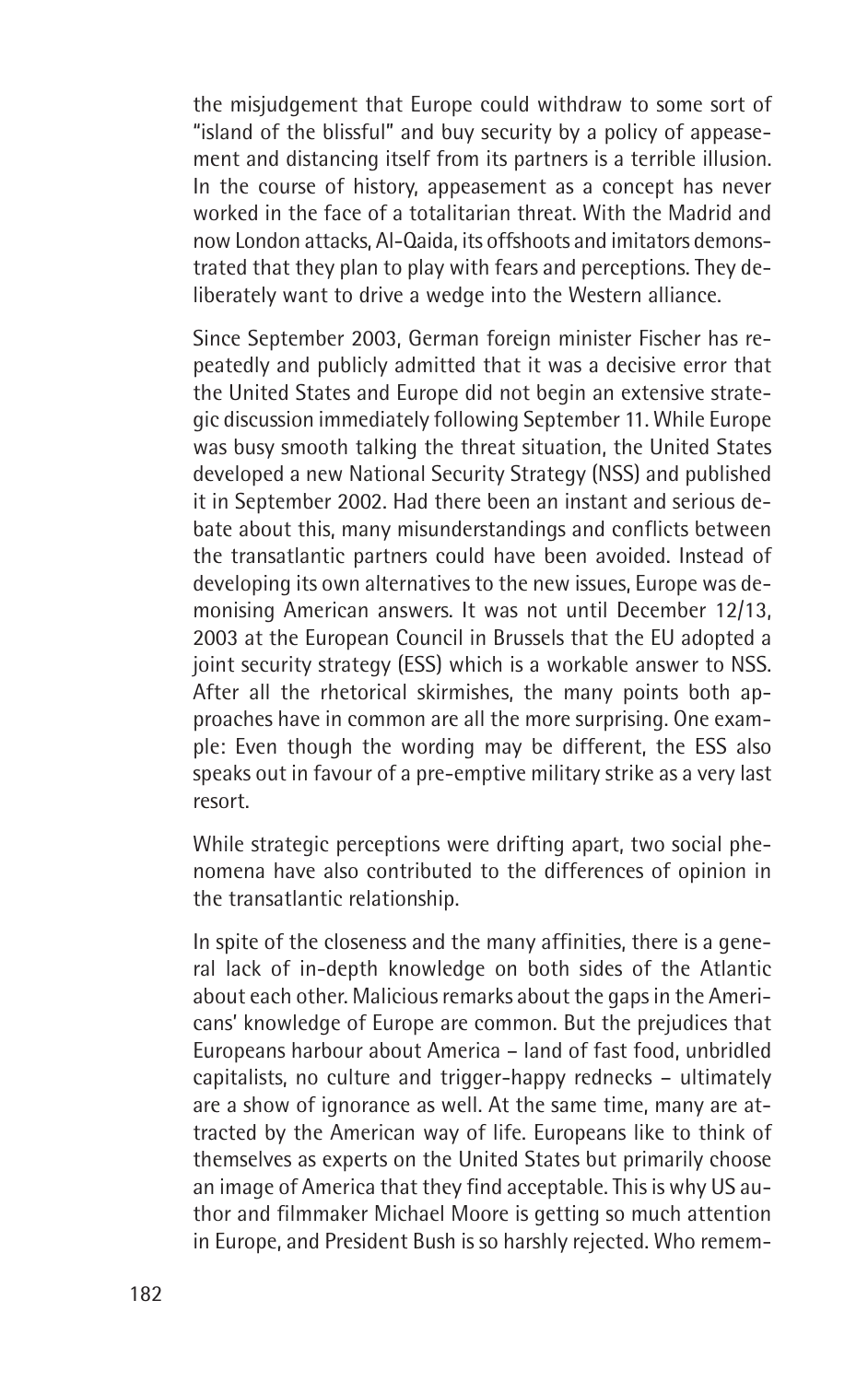bers that former president Clinton, so popular in Europe, ordered missile attacks against Khartoum and Afghanistan in 1998? This discrepancy makes it more difficult for politicians to communicate transatlantic positions, especially when others use these diffuse feelings as a political campaign tool.

America, a nation of unbroken dynamics characterized by a belief in the future, is the world leader, not only politically, militarily and economically, but today also in the cultural sector – and I am not talking about mass culture. Without ignoring the great differences between its different states, the United States are, on average, also more rooted in traditional values than any other Western country with the possible exception of Ireland. As to patriotism and religious fervour, the United States are closer to Turkey than to Germany or even the United Kingdom. The American sense of mission, which is so badly understood in Europe, and the huge importance of the concept of freedom are inseparably linked to the origins of the United States as a nation and the way it sees itself. After all, the first settlers were persecuted in Europe for religious and political reasons and defined America as an antithesis to Europe. It is no coincidence that on September 2, 2004, during the Republican convention, President Bush proclaimed "liberty's century". According to the most recent study carried out by the University of Michigan about values in the world, America turned to tradition even more in the late 20th century. In the United States, political ties depend much less on income than they do on values. There is any number of additional examples, including a different usage of terms such as "war / (German: Krieg)". In the United States, the term is used in an abstract sense meaning any type of fighting. For Europeans, and especially for Germans, the word "war / Krieg" evokes negative collective memories and fears.

A second trend is the vast difference in the development of innovation capabilities and economic power in the United States on one hand and Europe on the other. The EU today has one hundred million more people than the United States. If present trends were to continue, the United States would have more inhabitants than even the enlarged EU within the next four decades. While today, the average age is 36 years in the United States and 38 in Europe, in 2050 the average age would be 36.2 in the United States and 52.7 years in Europe. The process of the steady ageing of society would have permanent effects on the dynamics of the European economies. At the same time, the desire to achieve en-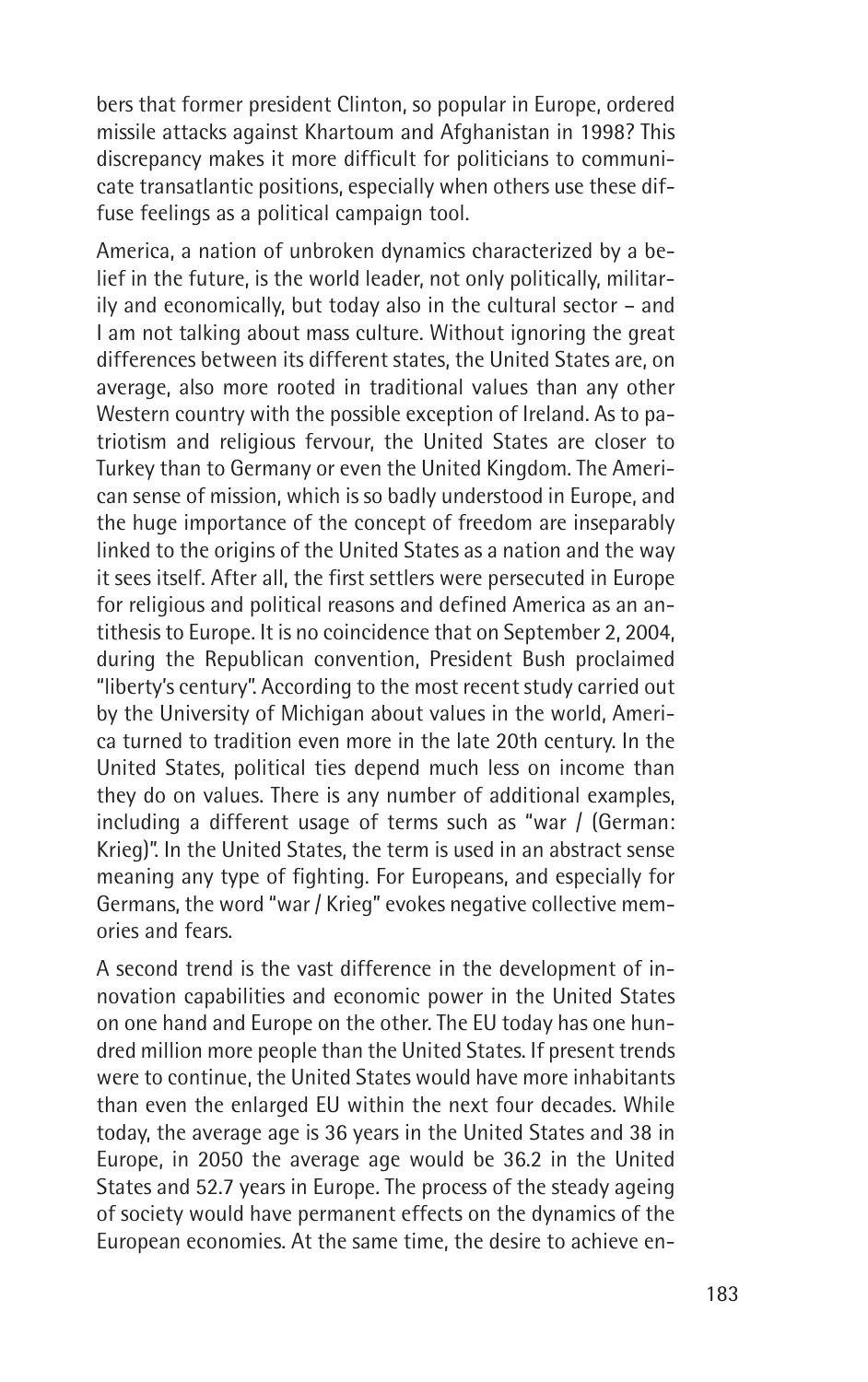trepreneurial independence is much stronger in the United States. In Europe, 50 per cent of the people prefer to work as employees rather than act as entrepreneurs. In the United States, only 29 per cent say they prefer this. In the United States, it takes an average of four days to set up a company, in Germany it takes 45 days. The work culture is very different as well. In 1982, Americans and Europeans worked about the same number of hours per year. Today, people in the United States work 300 hours more per person per year. Since progress in productivity is also greater in the United States than in Europe, this figure almost automatically implies that the competitiveness of European companies will decline. Thanks to their enthusiasm about innovation, Americans succeeded much earlier in adapting to the push towards globalisation – with the result that globalisation is – unfairly – perceived as an American phenomenon.

In no way do I wish to speak out in favour of a growing alienation of the transatlantic partners by mentioning these social trends. What has always been true still goes: The transatlantic community is built on a foundation, unique in the world, of common values, comparable civil societies, and a joint striving towards international implementation of democracy, human rights, individual liberties and market economy. No other two regions in the whole world are as closely linked and economically intertwined. Quite the contrary, I am trying to make two insights clear so we can better understand them: One, there have always been differences in the values and methods needed to achieve common targets; two, the transatlantic relationship requires a detailed mutual knowledge about each other.

Today, a multitude of people is thinking about how the transatlantic relations should be saved. Slogans abound. On March 6, 2004, foreign minister Joschka Fischer, in an interview with the FAZ (Frankfurter Allgemeine Zeitung), spoke of the need for a "reconstruction of the West" and a "new transatlanticism". He did not say what he meant by this. However, politics is a specific business. To me, five aspects are essential.

1. The transatlantic community cannot do justice to its tasks unless it faces up to the changing challenges. In doing so, Europe in particular must face the new realities and accept a bigger share of its responsibility for solving the foreign policy security problems. It is not enough to blow hot air and to accuse the United States of unilateralism, imperialism, breach of in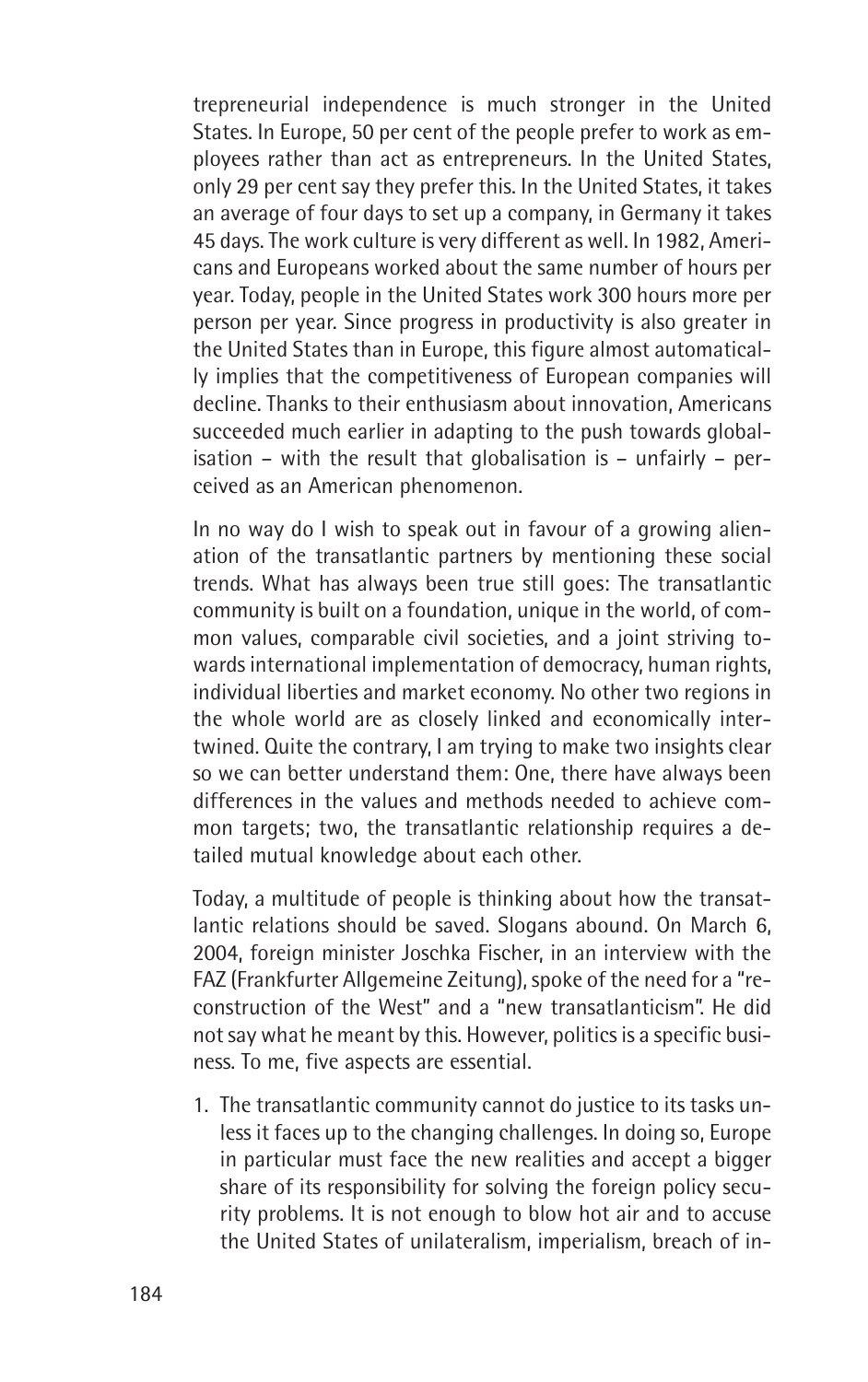ternational law, and war mongering, and then secretly trust that ultimately, the United States will end up taking on the responsibility for settling crises. Also, it is not possible to demand multilateral actions from the United States and at the same time refuse to deliver any contribution of one's own. Europe must be willing to invest more in its own strength so that we are able to work in a partnership based on the weight of our contributions in coping with crises and thus gain a right to share in decisions. Let me reiterate very clearly: From our point of view, European strength should not be used in an attempt to turn Europe into the opposite pole to the United States but, on the contrary, to strengthen the transatlantic alliance.

2. To strengthen transatlantic relations, it is essential to revitalise NATO. NATO must remain the key instrument of our global security policy. It must become a matter of course again for all members to identify their very own future security policy interests with the fate of NATO. We are still a long way from this after the breach of trust in February 2003, when Belgium, France, Luxemburg and the German government delayed the planning required by Turkey to lend support to the country in the case of Iraqi attacks. This became evident once again in the difficult negotiations about the NATO-ISAF deployment in Afghanistan and the NATO training mission in Iraq. Actions directed against the alliance must stop. This is true for both sides. The United States, on the other hand, must also be willing to continue having a transatlantic and multilateral cooperation in the future. Ultimately, the United States have a stake in both a unified Europe and a functioning NATO. The unilateralists in Washington who harbour the illusion that America can enforce its values and interests in the world without lasting alliances overestimate the capabilities of the US, regardless of its military strength. An America acting alone, on occasion aided by a "coalition of the willing" from the NATO tool box, can win wars but cannot create a lasting peace. Unfortunately, the Iraq conflict, where in the post-war phase the US administration for the most part pretended not to hear, has been a case in point. Within NATO, proceeding unilaterally may cause less friction in the short run, but in the long run it undermines transatlantic stability.

There are two aspects to revitalising NATO: Firstly, NATO must once again become the place for a transatlantic security de-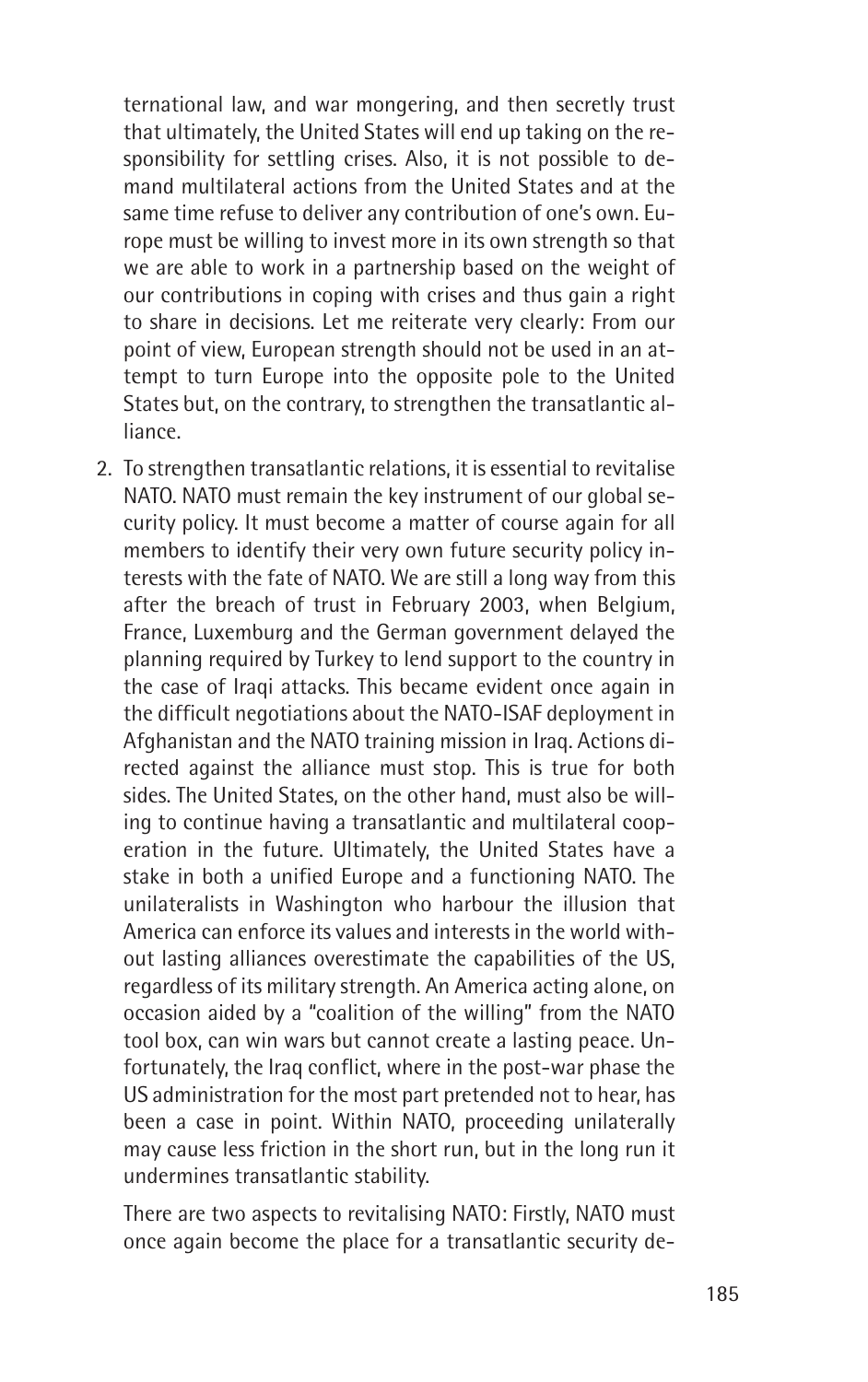bate. Its European Security Strategy (ESS) has enabled Europe to enter into the dialogue. Now it must engage in this very dialogue with the United States, to find, among other things, a way to agree once again on a joint transatlantic security doctrine. Secondly, Europe must undertake additional efforts to increase its military capabilities significantly. It is true that there have been encouraging signs within the framework of the European security and defence policy, such as the Franco-British proposal to set up "battle groups". Further steps must follow, such as the further coordination of defence efforts, making use of potential synergies, the pooling of military units among member states, and finally, the allocation of additional funds for the armed forces.

3. Both sides of the Atlantic must once again start to formulate joint targets for the most urgent geopolitical tasks and coordinate their steps. Acting together will be decisive in recreating the feeling of a transatlantic "belonging".

Afghanistan and Iraq are almost diametrically opposite examples of this. They show once again that North America and Europe can solve serious problems only – if at all – if they act together. To this end, they must share a sense of purpose. This is possible only if we all see each other as partners and allies and offer fair contributions to a solution; it cannot be achieved if we refuse to contribute to multilateral actions.

Since the spring of 2004, the transatlantic partners gradually seem to find the way back to their will to act together. The visit by President Bush in Europe in early 2005 was also encouraging in this respect. For example, the transatlantic partners' ideas of how to handle the transition process in Iraq seem to be converging at last. Already, the various summits in June 2004, G 8, EU, United States and NATO, had shown that the partners had understood and were willing to accept their common task in shaping the geopolitical greater region of the Middle East and North Africa, though many details are still to be worked out. In May 2004, in order to contribute to the ongoing debate, my parliamentary party put forward a motion in the Bundestag for a partnership for peace and stability in this region. In this motion, we emphasized that such a partnership must be shaped in a way that is just and equal and based on mutual respect and understanding. This also implies that we must regain credibility in the region. This will not be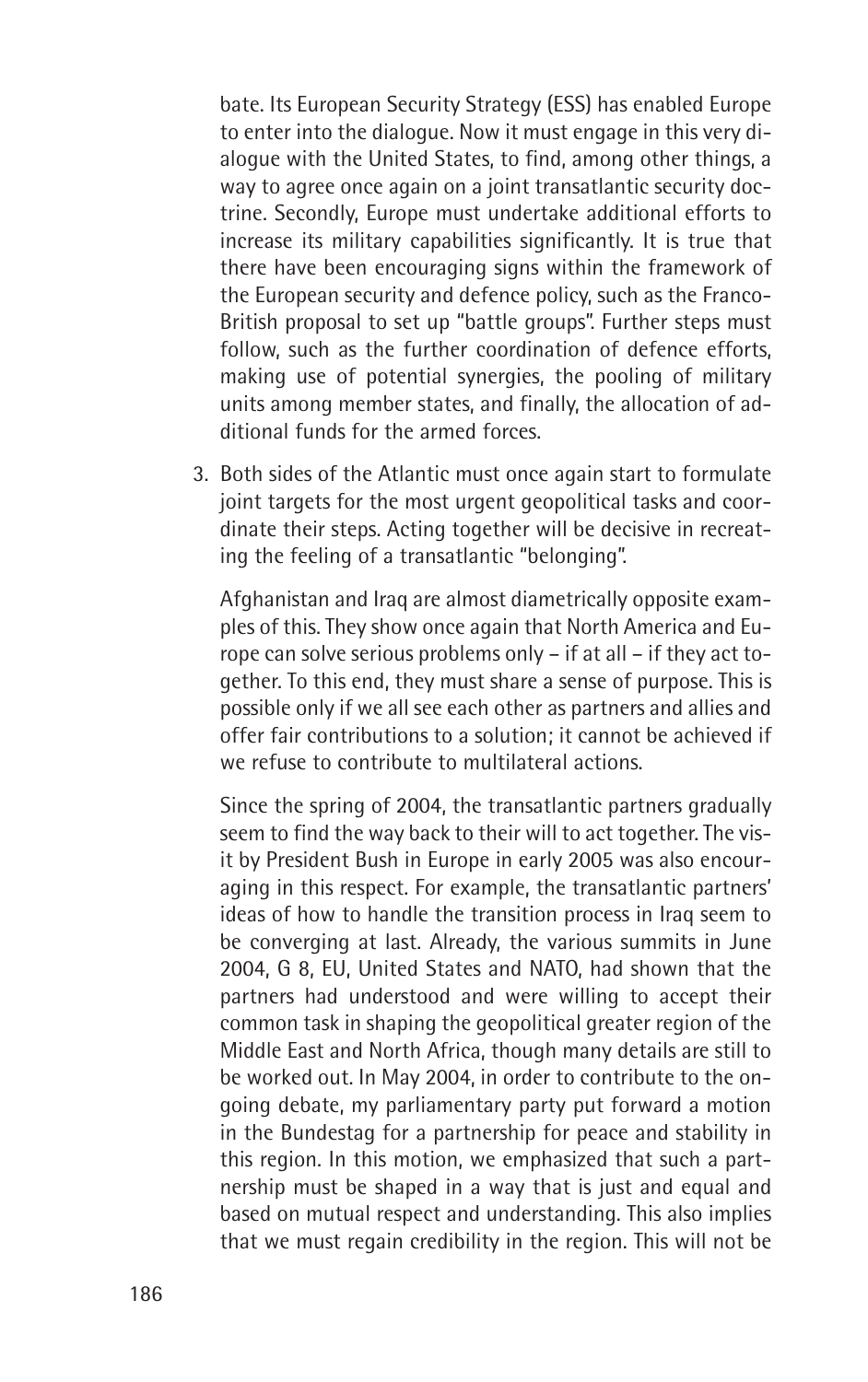possible without serious efforts to promote the peace process in the Middle East. However, closer cooperation with the region must not take the place of peace efforts nor must a peace in the Middle East become a prerequisite for the partnership. Whether we will be able to regain credibility will also depend on the future Iraq policy of the West. The incidents in American prison camps in Iraq have not just damaged American credibility in the long term, but that of the entire West. It must be made unmistakably clear that the transatlantic partners condemn any use of torture as a violation of inalienable human rights and that those responsible will be held accountable. In this context, there is no room for European gloating. We all have an inherent stake in making the new Iraq a success. For the sake of our own safety, the Iraq venture must not fail. Last but not least: A friend in need is a friend whom we must help.

Transatlantic divergences and convergences should not let us forget that the partners have worked together quietly and efficiently in many areas and, in some cases, for long periods of time. Afghanistan – despite all the friction – where NATO has been deployed outside Europe for the first time, is one example; another is the fight against transnational terrorism, and homeland security, which resulted in some ideas in such areas as making free travel safer and stopping the proliferation of weapons of mass destruction. The recurring question of the right way to deal with Iran, where until recently the transatlantic partners had more or less the same approach, may remain a serious test case for transatlantic relations.

Among the other topics that still await transatlantic agreement is, for example, the cautious further development of international law. The United States and the Europeans no longer agree on the role of international law, of multilateralism, the importance of international institutions and the proper balance between diplomacy and use of force. Robert Kagan assigns this to differing foreign policy traditions. While Americans should have a better understanding of the chances international agreements and international law offer for a peaceful world, we Europeans must reach a more realistic view of the possibilities and limits of multilateral action. It is no advantage of international law, for example, that it allows states to hide behind their sovereignty, or that states which have committed severe human rights violations are elected to the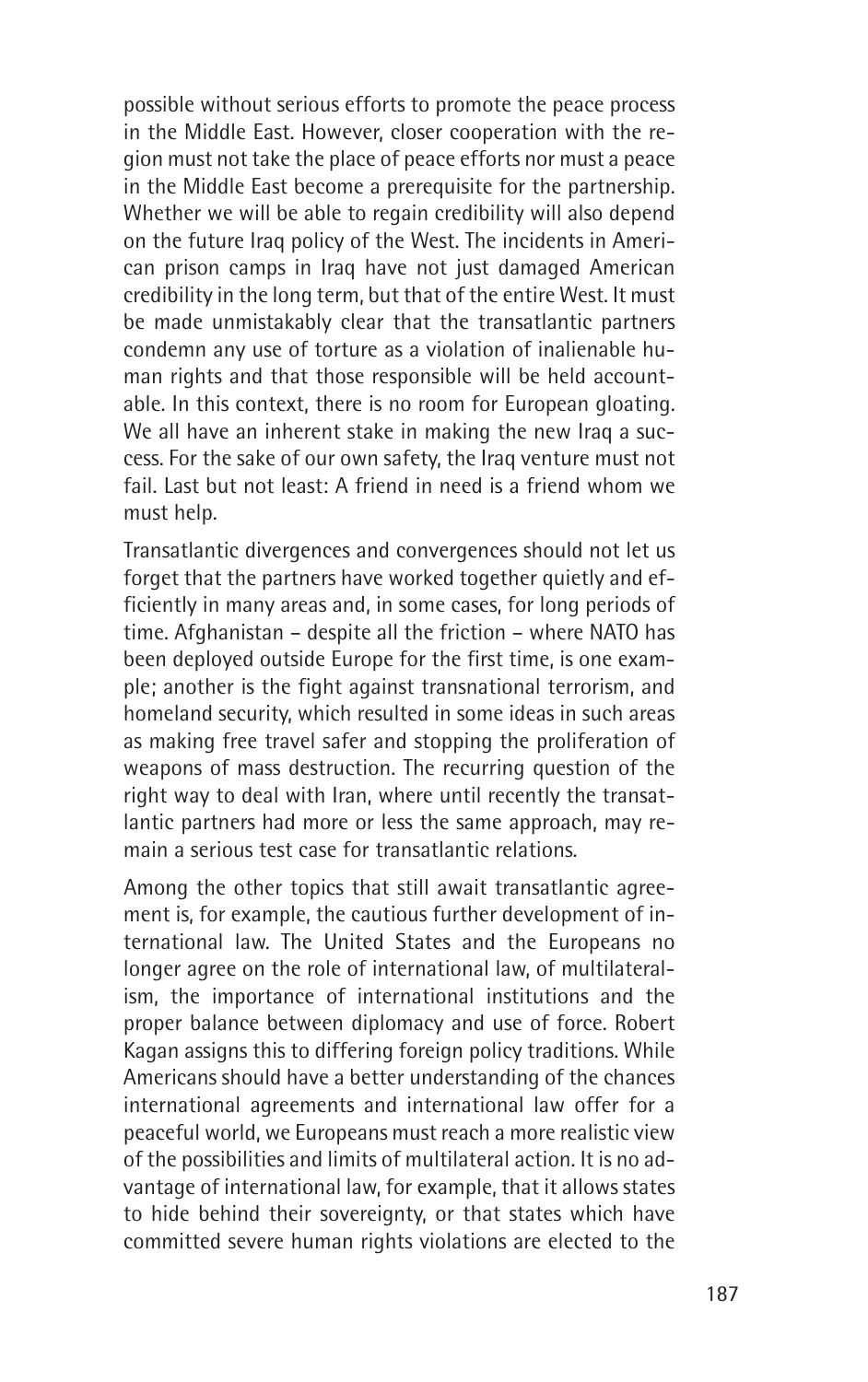UN security council of the UN human rights commission. What is needed is a functioning and effective multilateralism; it is up to us to define it.

- 4. Like no other area, the transatlantic economic relations can underpin the degree of closeness with figures: For example, in May 2004, the two regions were responsible for one third of all global trade. We should promote the growing linkage and, in the long run, should work towards an integrated transatlantic economic sphere or a single market. As a first step, we must find better ways to settle our disputes. The WTO and its dispute arbitration procedures need to be improved and strengthened. For example, one idea is to better coordinate the various cartel-related lawsuits – Microsoft, Honeywell/GE – which received a great amount of attention in the last few years and led to differences of opinion.
- 5. Last but not least, any improvement of transatlantic relations calls for the political, business, and cultural sectors in Europe to promote and support these relations. The image that the European public has of America is distorted; anti-American sentiments are growing. Both the American administration and, to a major extent, European politicians have contributed to this. However, the transatlantic partnership is not something that should be permitted to drift along at the low level of any average working relationship. It is our responsibility to see to it that this image and this trend do not take root. We must passionately endeavour to show the young generations a realistic, balanced, and optimistic picture of America. Of course, America's darker sides should also be part of this image, but not exclusively so. This is equally true of the United States. Consider what Willy Brandt said in his speech at Harvard University on June 5, 1972: "You, the younger ones, must not forget that the interdependence that John F. Kennedy proclaimed for the countries on both sides of the Atlantic must remain a moral, a cultural, an economic and political reality." This task has become even more important in the last few years since Americans stationed in Europe – who used to be excellent ambassadors and communicators for both sides – are gradually being withdrawn.

While these five points may sound blatantly obvious they are in no way fully implemented. Partly, they can be found in the EU declaration on transatlantic relations of December 13, 2003 or in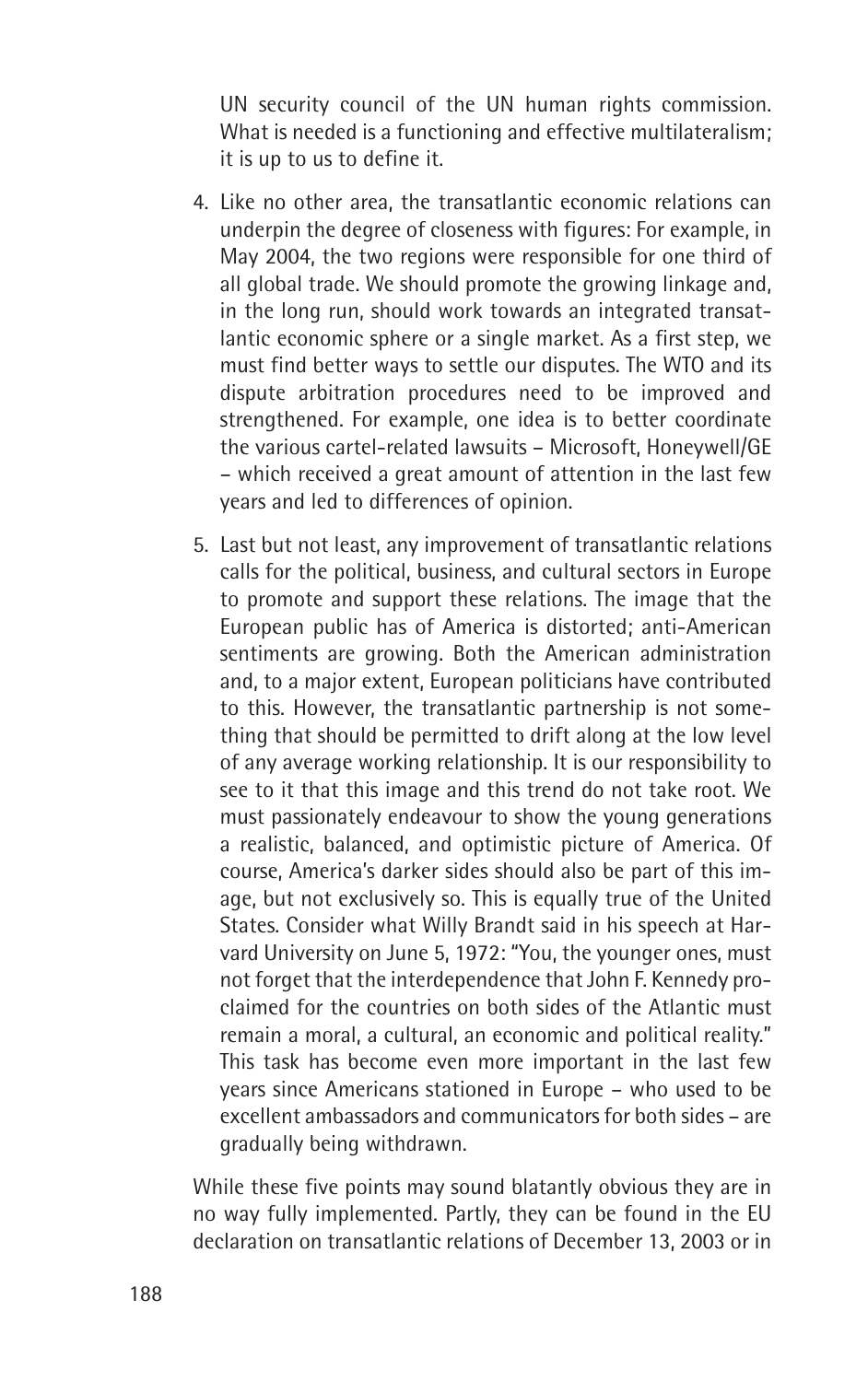the joint United States and EU declaration on the strengthening of our economic partnership, adopted at the summit of June 26, 2004; but both documents received very little attention. If we were to adhere to the five points, however, we would able to answer the question which The Economist asks at the outset as follows: the transatlantic partnership will be continued.

One final thought: British Conservatives especially are pursuing the mission of keeping the European Union on a transatlantic course and of preventing it from drifting off. We, the German Christian Democrats, share this endeavour and consider it one of the noblest tasks for the "silent alliance". At the same time, this shared belief reinforces our conviction that, because of the very necessity to have good transatlantic relations, we need the United Kingdom in the European Union! Its membership is imperative for the right balance between a European orientation and the Atlantic link.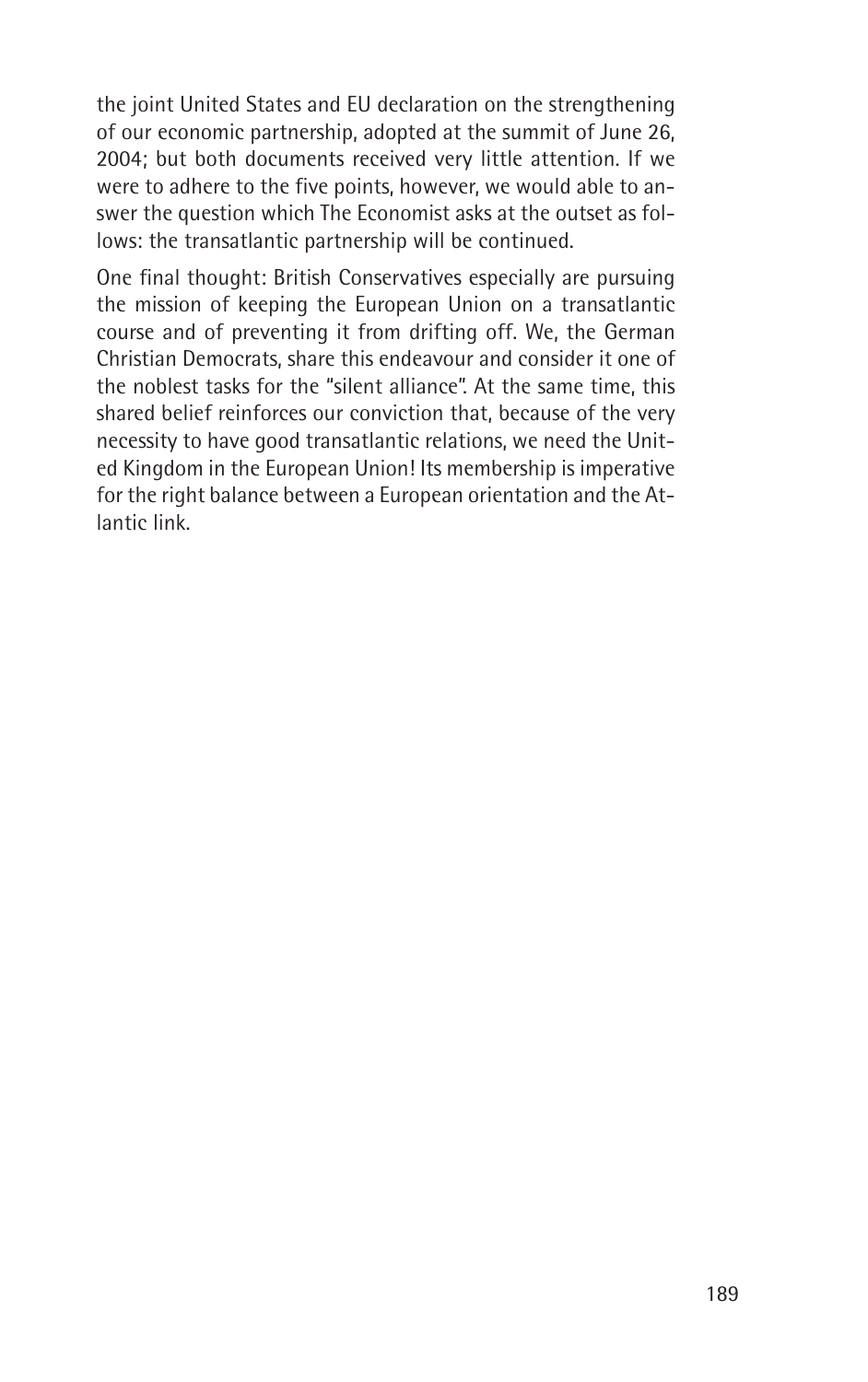# **Chapter 14**

## **Michael Ancram**

# **The Axis Berlin – London within the Transatlantic Partnership**

Anglo-German relations have always been close. On occasion they have been turbulent but that closeness and the bonds of shared history and often shared interest has remained. In the past half century Germany has also enjoyed a particularly close confluence of interests with the United States, in a relationship born from the shared threats and challenges of the Cold War. The final relationship in the triangle is the special relationship we in the UK enjoy with the USA.

The Cold War and Germany's crucial role in it provides the backdrop to this complex triangular relationship. Germany was the front line in the fight against Communism and the USSR and as such West Germany's relationship with both the UK and USA was at the heart of the strategy to defeat Soviet communism. A further factor in the relationship is the reaction to Germany's past historical development. The foreign relations of a country must always be recognised as conditional upon the domestic policy considerations of that country and by the impact of its past. Germany is no different from either the UK or America is this respect.

With Germany's territory divided in two, its former, and now once again, capital split in two by the Berlin Wall, and its territory the likely battleground in any military confrontation between east and west, this reality dominated geopolitical relationships. The challenges of this era were to rebuild Germany's economy, to face down the Communist threat, and for many Germans at least, eventually to reunify their country. For German governments under Chancellors such as Adenauer, Schmidt and then Kohl the relationship with America, and with the UK and other leading NATO allies, was the cornerstone of Germany's, and indeed Europe's, security and defence policy, while the relationship pursued within the EU served a dual and complimentary purpose.

On one level it served, through the Coal and Steel Community, then through the EEC, EC and then EU, to promote open markets and to help rebuild the shattered German and European economy. The common market served British and German interests well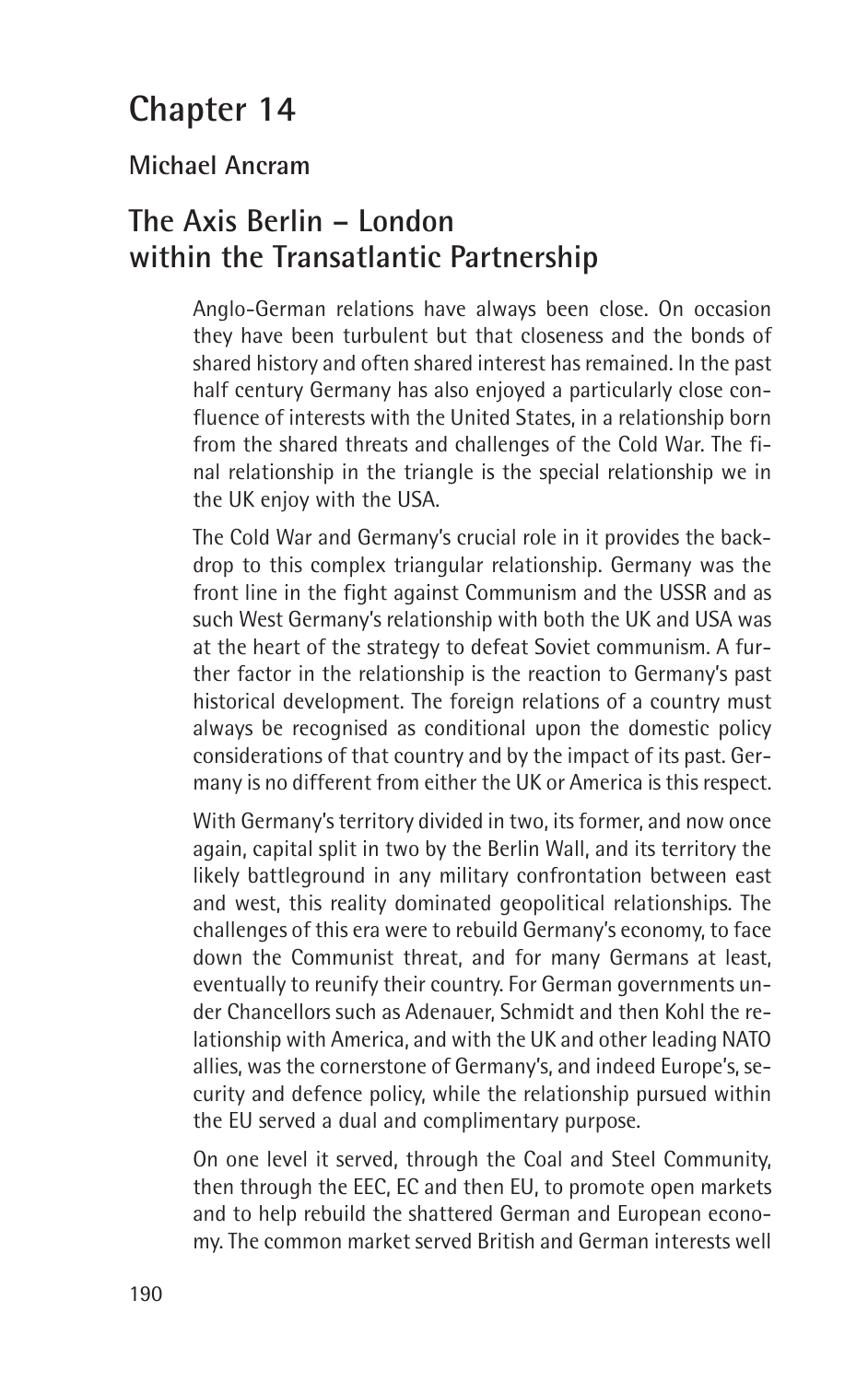in that respect. On another level the European relationships of both the UK and Germany were designed, certainly in the first instance, to create an internal European security framework, post-Second World War, in which it would be impossible for any one country to adopt hegemonic aspirations or attempt to dominate her neighbours in the way that had happened before. Perhaps fifty years ago such a mindset was understandable, and indeed western Europe has since experienced over half century of peace, but today individual countries and the entire global geopolitical environment has changed.

Today Germany is one of the leading democracies in the world and it is inconceivable to any of us that it could ever be anything else – it is an example of both post-war economic success and democratisation that many other countries would do well to look to. The politically integrationist ideas of the EU, exemplified by the proposed European Constitution, are no longer the necessities that some may once have perceived them to be. Instead both Germany and we in the UK should be looking to reforming the EU in such a way in which changes are judged against economic criteria balanced with the individualism and needs of nationhood rather than by a grand plan for European security and the creation of a new bloc to compete with America, a geopolitical strategy whose raison d'etre has since vanished.

It is the new geopolitical environment that characterises the new challenges and new transatlantic relationship. The Cold War pitted two vast 'blocs' of countries backed by either the USSR or America against one another in an uneasy nuclear embrace, balanced by the knowledge that the doctrine of mutually assured destruction made any military conflict disastrous.

The end of the Cold War and the fall of the Berlin Wall represented a fundamentally important turning-point in international affairs. The end of the Cold War launched a process of change in which many cherished old assumptions perished. Fluidity has replaced stability. This time, however, there is the added dimension of the "rogue state" complete with weapons of mass destruction – and unlike the blocs in the Cold War with no compunction about using them. This is a new challenge, common to all of us, as is the economic challenge we all share in the need to liberalise our economies further and to address the demographic timebomb. While these economic challenges are addressed elsewhere in this publication I turn to the new geopolitical challenges which together we must address.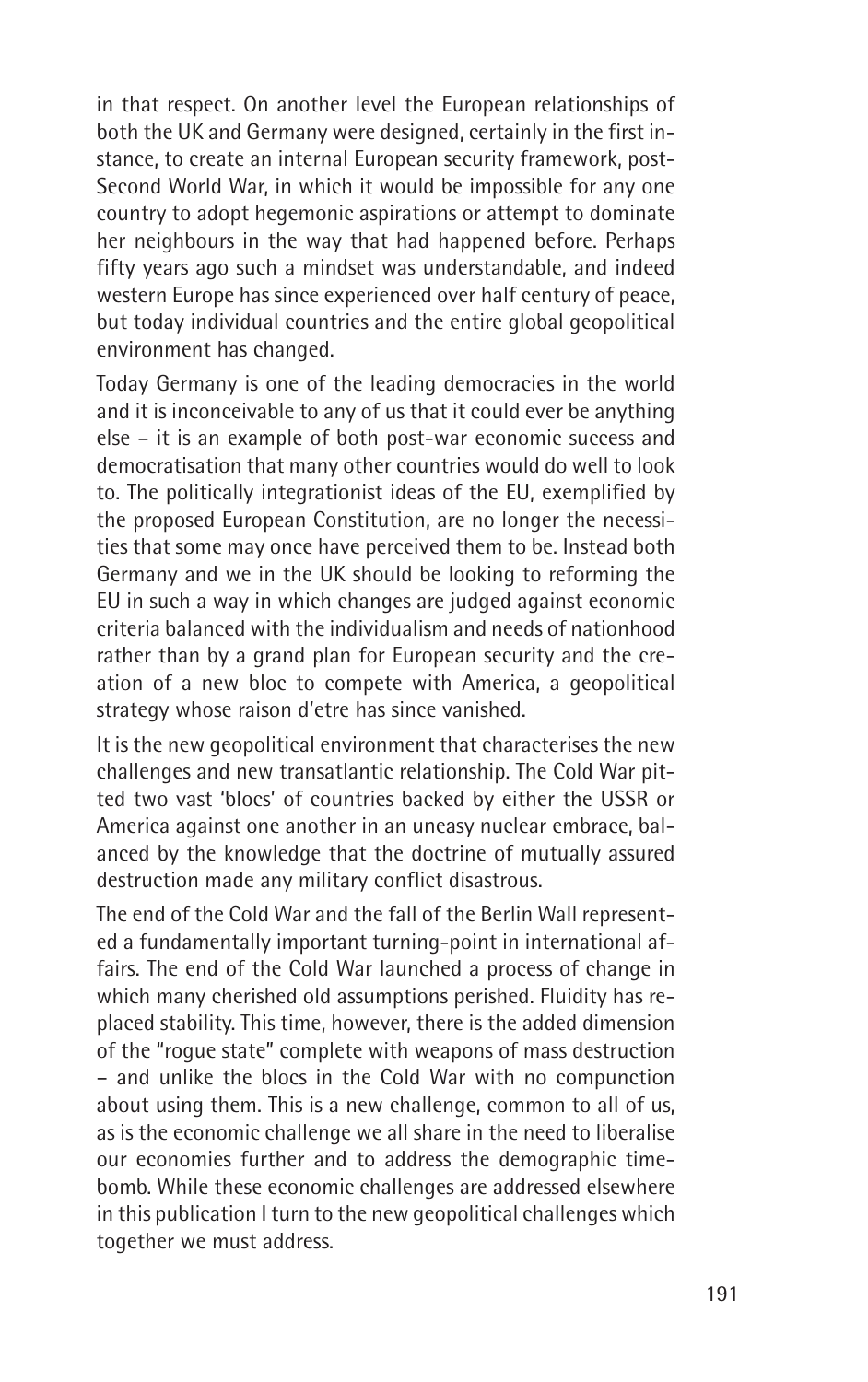At the heart of this new geopolitical environment stands America. America is in real terms probably the greatest superpower the world has ever known. It is the predominant force in the world today, and its predominance continues to grow. Her military might is unsurpassed and can project American power to the four corners of the globe.

Nor is America's strength merely military. Its technology leads the world. Its universities are the most advanced, its Nobel laureates the most numerous, its production now back to almost thirty percent of the entire global output. America is in every sense of the word a superpower. It is on its own not a bloc, not a supranational institution but a very big sovereign nation, jealous of its sovereignty and its independent rights of self-determination.

Yet like all great powers throughout history the USA gives rise to strong reactions and mixed feelings.

In 1988 the USA viewed West Germany as an ally of commensurate importance to her alliance with the UK. Germany, once again, post-reunification, is a global power, but events in the run-up to conflict with Iraq have shown fault lines between Germany and France on the one hand, and the other two sides of the triangle, the UK and USA, on the other in how best to respond to these challenges.

The gridlock in the UN preceding the conflict demonstrated that while the US and UK believed that the previous UN Resolutions rendered it incumbent upon those resolutions to be enforced were the UN to retain its authority, France and Germany believed that were the UN meekly to back the US position then it would effectively be rendered impotent. It is a difference of views that is tied to questions of what sort of EU, and what sort of relationship with America we wish to see.

My view of Europe is of a Europe working in partnership with rather than in rivalry to America. What is required is the development of a flexible Europe within which countries such as Germany and the UK are leading players and where it is possible for differences of opinion and position to flourish – never more important than now with an EU of 25 members. Such differences of approach can occur without undermining the whole. It will need to be a relaxed Europe, which is capable of presiding benignly over such groupings. It will need to be a non-centralised, nonconforming, non-coercive Europe.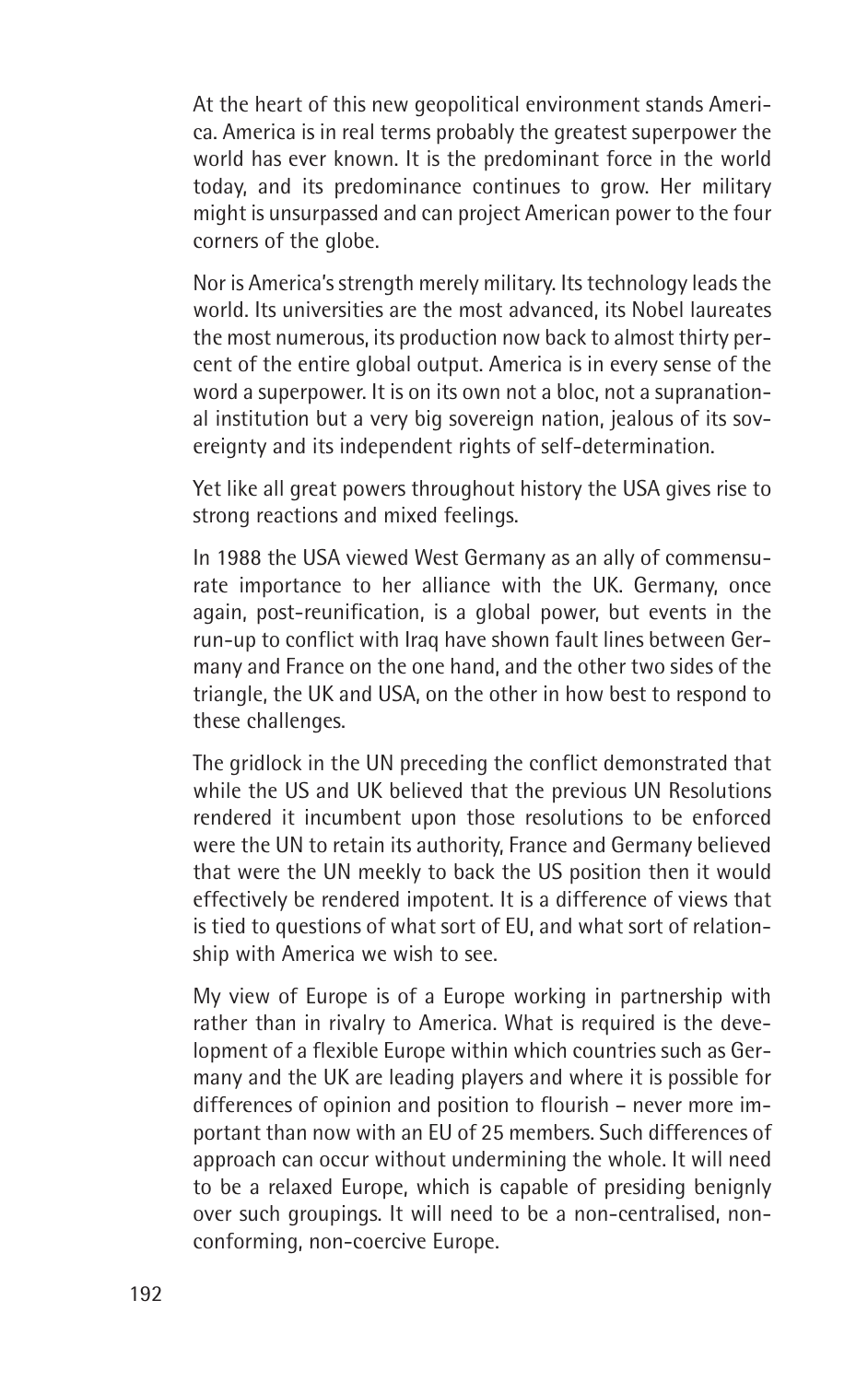Too often, however, the EU that many appear to strive for is a centralised EU, searching for ever greater conformity and ever closer political integration. It is an EU viewed as a rival bloc to the USA. Too often many in Europe seek to pose the choice – Europe **or** America. This infers that there are no realistic options outside this choice; and by inference that the wise will opt for Europe. It is a false choice because there is another. The Nations of Europe **and** America. Germany with her vast diplomatic experience and contacts, and with a history that causes her to look both east and west, is well placed to advance this latter course if she so chooses.

The Europe **or** America proposition is a dangerous one, particularly when it is posed with anti-American sentiment. Hostile rhetoric is an easy game for some Europeans to play. But it plays straight into the hands of those in the US who rejoice in what they see as their 'unipolar moment' and believe that they can go it alone. The truth is that Europe needs the US, and that the US needs Europe. The first because Europe is many years away from having the military resources required for its security and needs American intelligence and manpower. The second because September 11 demonstrated to America that it is now vulnerable and that it needs us and our European partners.

Instead the UK, USA and Germany should seek to advance the Nations of Europe **and** America proposition, a partnership not of superpowers but of shared interests and shared objectives. With our close relationships, and the close links amongst this triangle of nations we are ideally placed to help build and achieve this. It will require a less introverted and bureaucratic Europe and a sense of shared values around which a renewed Atlantic Charter can be formed – a broader Atlantic Charter than that drawn up over half a century ago.

The old tried and tested if unwritten formula of the Atlantic Charter– partnership, not subservience – was right, and it still commands the overwhelming support of informed British opinion, and I believe of German opinion. We are the colleagues and partners who offers advice in the spirit of greatest friendship and well-meaning. This is the basis of our 'special relationship' with America, greatly revived since September 11, which I would like now to see strengthened and entrenched as a durable feature of international relations in this new Century. That means not standing aside from America, but being actively involved with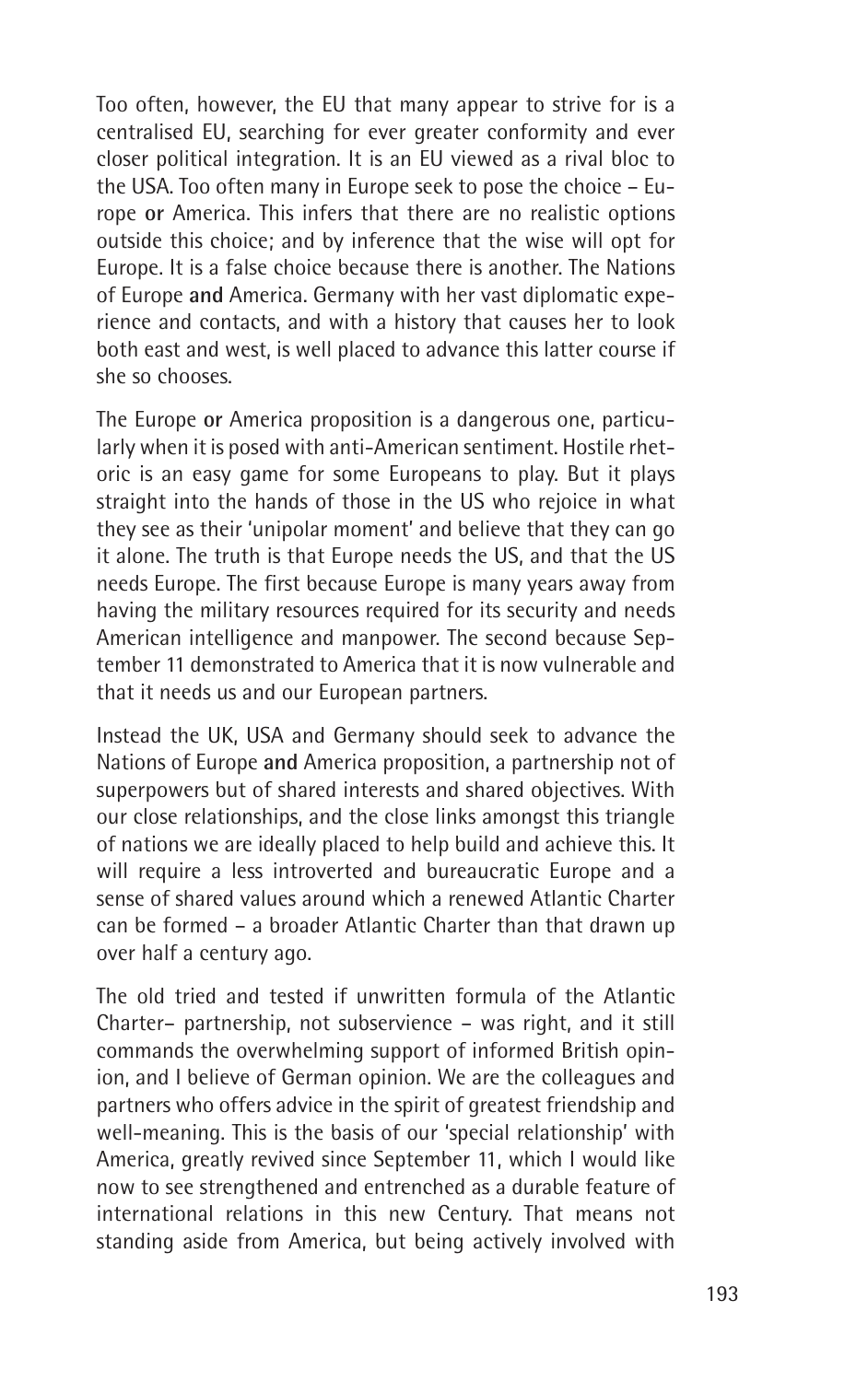her; not indulging in the US-bashing so beloved by the Left, but participating in the delivery of a higher moral responsibility which has fallen upon the US precisely as a result of the overwhelming might which she possesses.

But America cannot carry forward these responsibilities on her own. Nor can that spirit of openness and freedom, so crucial to American life, be protected by unilateral action. America knows only too well that terrorism can never be defeated, or even contained, within the US itself; hence the international campaign against the scourge of international terrorism. Nor however can it be finally defeated from the decks of America's gigantic carrier fleet. It can be 'degraded', if not physically destroyed, by military action; but it cannot be eradicated from the hearts and minds of those who are recruited to terrorism by threat or use of the big stick alone.

Germany is perfectly positioned, as a consequence of her Cold War history, to act as a bridge between western Europe, and the USA, and the new members of the EU from eastern Europe. At the same time these countries have strong political connections with, and among their populations a personal affection for, the US, UK and West Germany who are viewed as past allies against the Soviet Union and as their eventual partners in liberation. This represents a powerful natural bond to which can be added the bonds of shared interests in tackling today's challenges.

To bring together Germany, the USA and the UK in the common cause of tackling terrorism, WMD proliferation, and more traditional threats such as poverty and disease is a worthy objective.

The split we witnessed between the US-UK approach to the Iraq conflict and the Franco-German approach is not, in reality, necessarily the huge fault-line that it was perceived to be at the time. The support which we have seen expressed for a European agenda designed to create a *rival* bloc to the USA, rather than an organisation to act in partnership with it, and a certain degree of anti-Americanism, are more a Schroeder-phenomonen than a true reflection of the heartfelt views of the German people.

The discomfort and unease in some quarters with America's policy towards Iraq was real, but the underlying confluence of interests between the sides of our triangular relationship is stronger still. This relationship should be at the heart of the new partnership we seek to forge to address the post-Cold War world.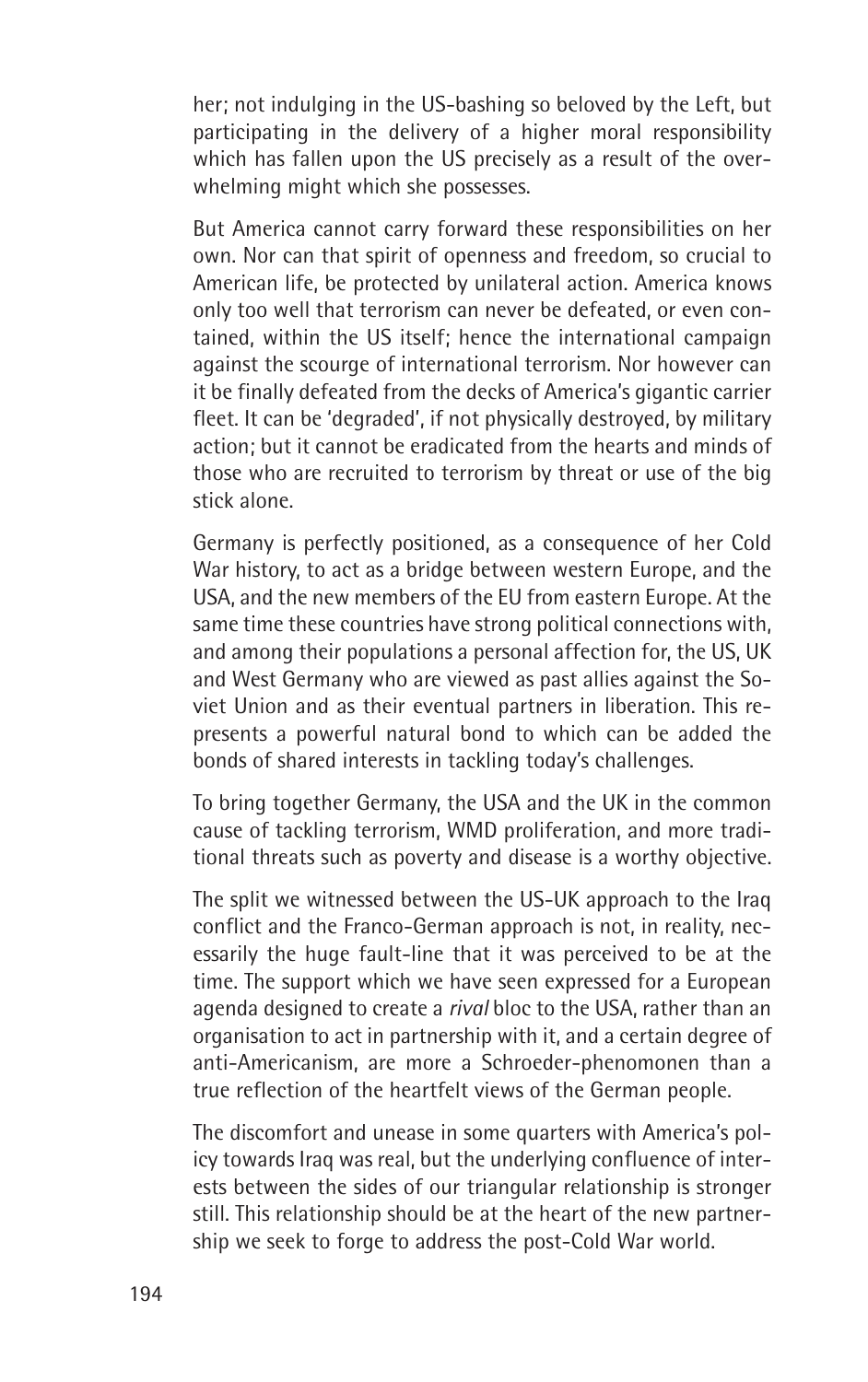We all have different perspectives and contributions to make in tackling today's threats: be they diplomatic, economic or military, but those strengths are not to be realised by creating an inwardlooking, remote EU that seeks to act as an unconstructive, even obstructive rival with its own foreign policy and an agenda which amounts to a de facto rejection of NATO's continuing role and relevance.

The current common foreign and defence agenda amounts to a distraction and duplication of capabilities within the European theatre. It is a policy whose timescale indicates the reality that it is a cover-up for inadequate European defence budgets and which shirks the real priority – to refocus the NATO agenda to address out of theatre threats and, more importantly, to retain the involvement of the USA, through NATO, in the European defence agenda. That involvement is something rarely recognised or supported by French policy, but the value of US support and collaboration should be very clear both the us in Britain, and to Germany.

These represent some of those areas which taken together amount to a powerful agenda of involvement and partnership that can utilise the triangular alliance of the UK, USA and Germany in a way that will help unite the world rather than divide it. It contrasts starkly with the tone than has emanated from some quarters in recent months and years that seeks to posit the EU and USA as rivals. It is, however, an agenda and partnership which offers us all a way to move forward to meet the new challenges posed by the post-Cold War world.

Each of our countries is multi-cultural and multi-ethnic in its make up, yet what might once have been termed as a natural Anglo-Saxon affinity does still exist. We share an outlook and in many ways an agenda that offers us, and our neighbours, a considerable advantage. It is an agenda of partnership not rivalry; It is an agenda that could be realised by a new Atlantic Charter formed around the partnership of America, Britain and Germany.

I personally believe that with the fall of the EU Constitution in the various referendums we will at last be forced back to the drawing board with a blank sheet of paper upon it.

It will provide for the first time an opportunity to work towards a more relaxed, flexible and varied Europe; A Europe of 'live and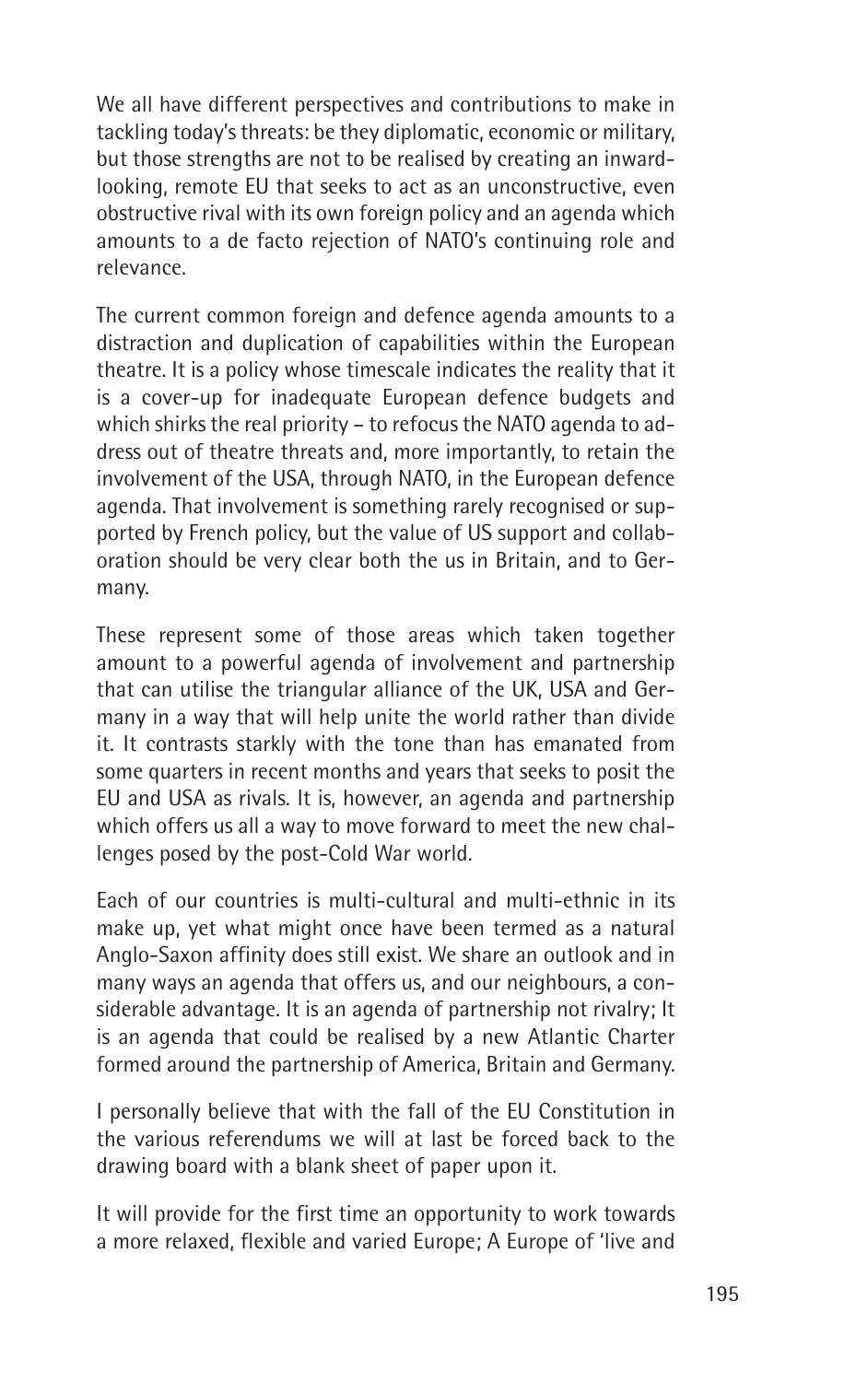let live'; A Europe more agile and better able to reflect and deal with the multi-faceted challenges of tomorrow's world.

If we are to treat with the growing challenges of Islamic fundamentalism and the omnipresent threat of terrorism which is its shadow, then Europe and America must stand together and act together. Germany and the UK are uniquely placed to lead Europe in doing so while retaining the confidence of America.

A new Atlantic Charter may be a glib phrase, but if Germany and Britain can work together to achieve it, it could well become one of the strongest pillars of global stability in the next century.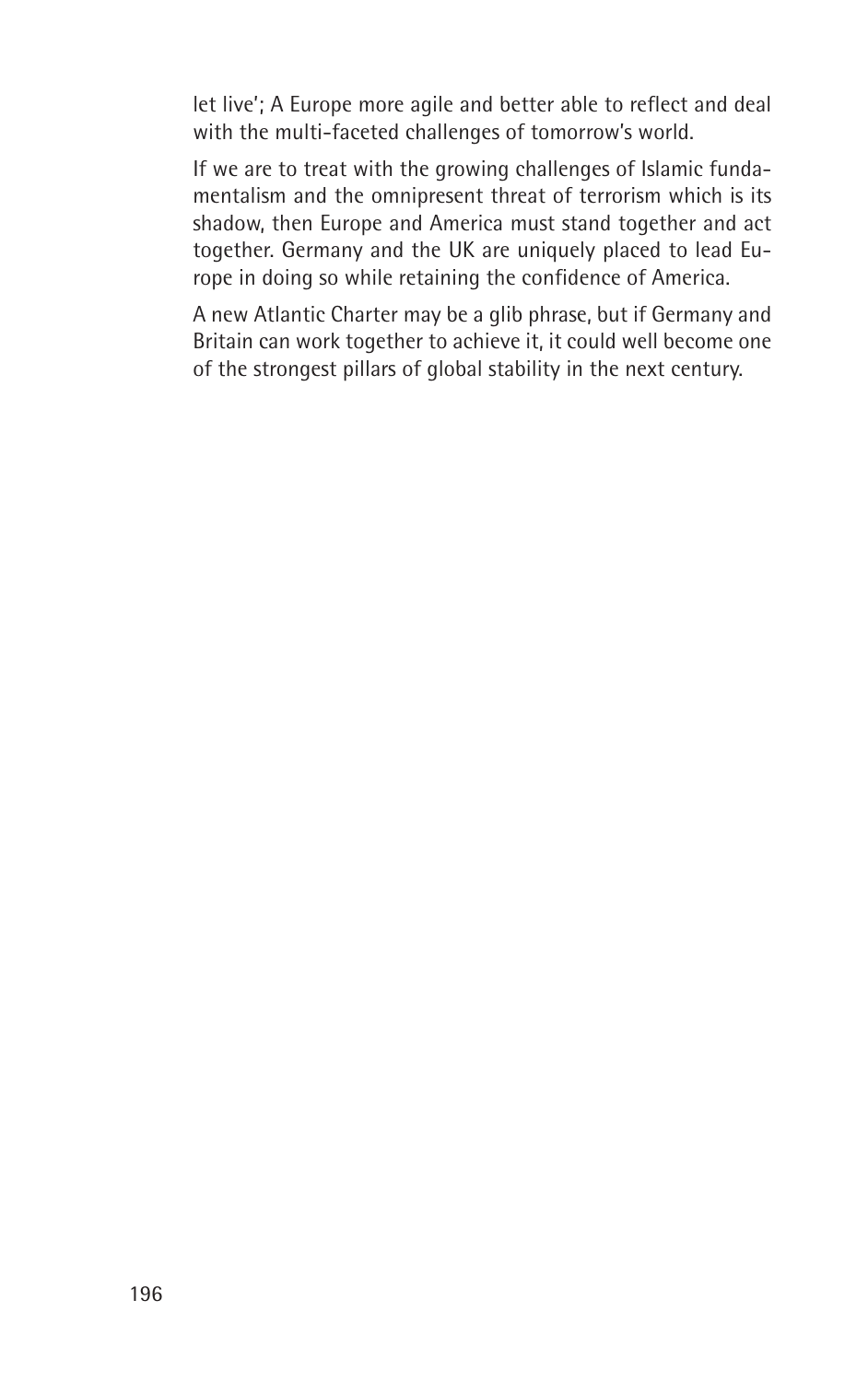# **Chapter 15**

## **Friedrich Merz**

# **Germany in the Age of Globalisation**

### **The integration of Germany into a closely networked world**

We live in a globalised world. Countries and continents are moving closer together at breath-taking speed. The globalisation of markets, the globalisation of knowledge, the globalisation of existential risks are all keywords which characterise the age of globalisation in which borders are no barriers any more. This development is reinforced by decreasing costs of transport and rapid progress in communication and information technology which makes it possible to send information to the most remote corners of the world in a matter of seconds. The Internet is turning the world into a global village for all of us.

Globalisation offers opportunities to export the progress mankind is making to all corners of the earth and to let it work for the good of all people, but at the same time it creates many fears. In the industrialised countries, for many people the term evokes uncertainty, injustice, unemployment, and social security cuts. Yet globalisation is not a new phenomenon. As early as the 5th century AD, markets sprung up along the salt roads. Ever since Marco Polo's travel reports have we been aware of the geographic opportunities offered by large markets. From today's economic perspective, globalisation simply means a growing interconnection of all economies in the world based on an increasing exchange of goods, services and capital across national borders. An initial globalisation boom occurred during the industrial revolution, in the period between the middle of the 19th century and the start of World War I. After World War II, the liberalisation of foreign trade and the creation of a multilateral world trade order (GATT) in 1947 as well as the growing liberalisation of capital markets set the course for a continuous expansion of the international division of labour. Commodity trade, for example, increased in real terms by an average of 6.1 per cent annually between 1948 and 2000, while production only increased an average of 3.9 per cent per year.<sup>1</sup> The globalisation that we are discussing and arguing about today differs from the first stages of trade as it was carried out in pre-Christian times, and partic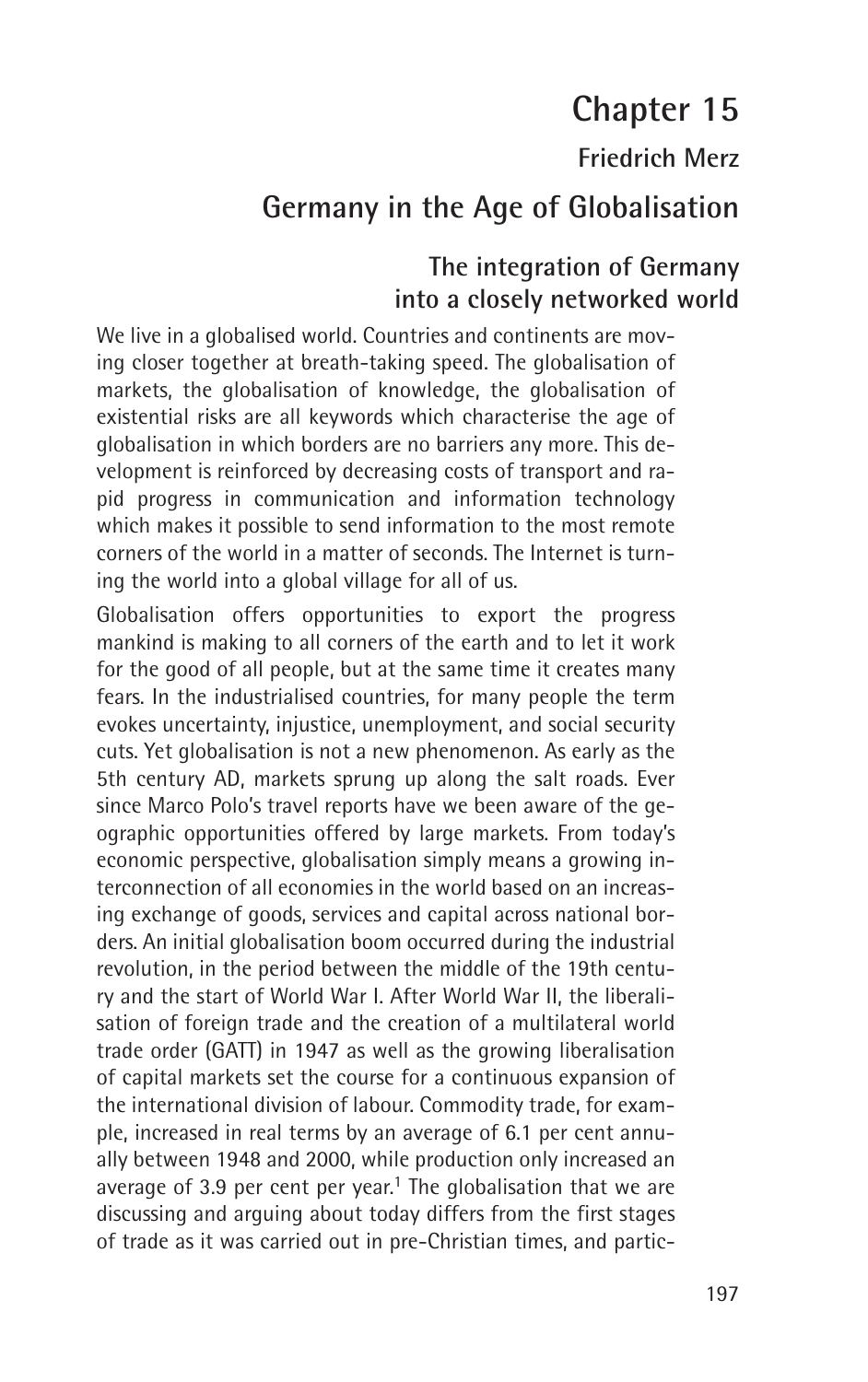ularly from the trade that occurred in the Middle Ages, purely in terms of quantity. The dimensions have changed. The phenomenon as such, however, has been known throughout history!

The process of globalisation has gained momentum in the last few years. Over the past twenty years, world trade, cross-border capital flows, and direct foreign investments have all grown to an extent unimaginable before. At the same time, former centrally administered economies and many developing countries were turning towards democratic institutions and regulatory systems based on the principles of a market economy; this, more than anything, helped to integrate more and more countries into the international division of labour. A few global figures offer impressive proof of the dynamics of this development: While in 1950, world trade and production developed at an equal pace, world trade in the 1990s increased almost three times as much as real world production<sup>2</sup> and, once the geopolitical uncertainties caused mostly by the military conflict in Iraq are settled, it will presumably continue to develop in this direction. For the year 2004 the OECD expected an increase in foreign trade of 8.6 per cent; this would have meant more than double the increase of the real GDP growth of all OECD countries which was estimated at 3.4 per cent<sup>3</sup> at the time. The expansion of international transactions in the financial markets was even more dynamic. The daily trading volume in the world exchange markets for example increased from US \$ 600 billion in the late 1980s to approximately US \$ 1.2 trillion today. <sup>4</sup> At the same time, the internationalisation of markets accelerated entrepreneurial cross-border activities. Between 1993 and 2001 alone, world-wide direct investments have tripled from US \$ 219 to 760 billion.<sup>5</sup>

Germany is an inextricable part of this international division of labour. Foreign trade is the most important growth factor in the German economy. This becomes evident when you look at the share of exports and imports in the GDP and its development. In 2003, the share of exports in the GDP was 37.3 per cent, the share of imports 31.5 per cent.<sup>6</sup> As late as 1970, these numbers were as low as 21.8 per cent for exports and 19.6 per cent for imports.<sup>7</sup> According to estimates provided by the Federation of German Industries (BDI, Bundesverband der deutschen Industrie), nine million jobs in Germany depend on foreign trade – this is almost one quarter of all jobs and ample proof of how important it is for Germany to be part of an economic system that is based on the division of labour.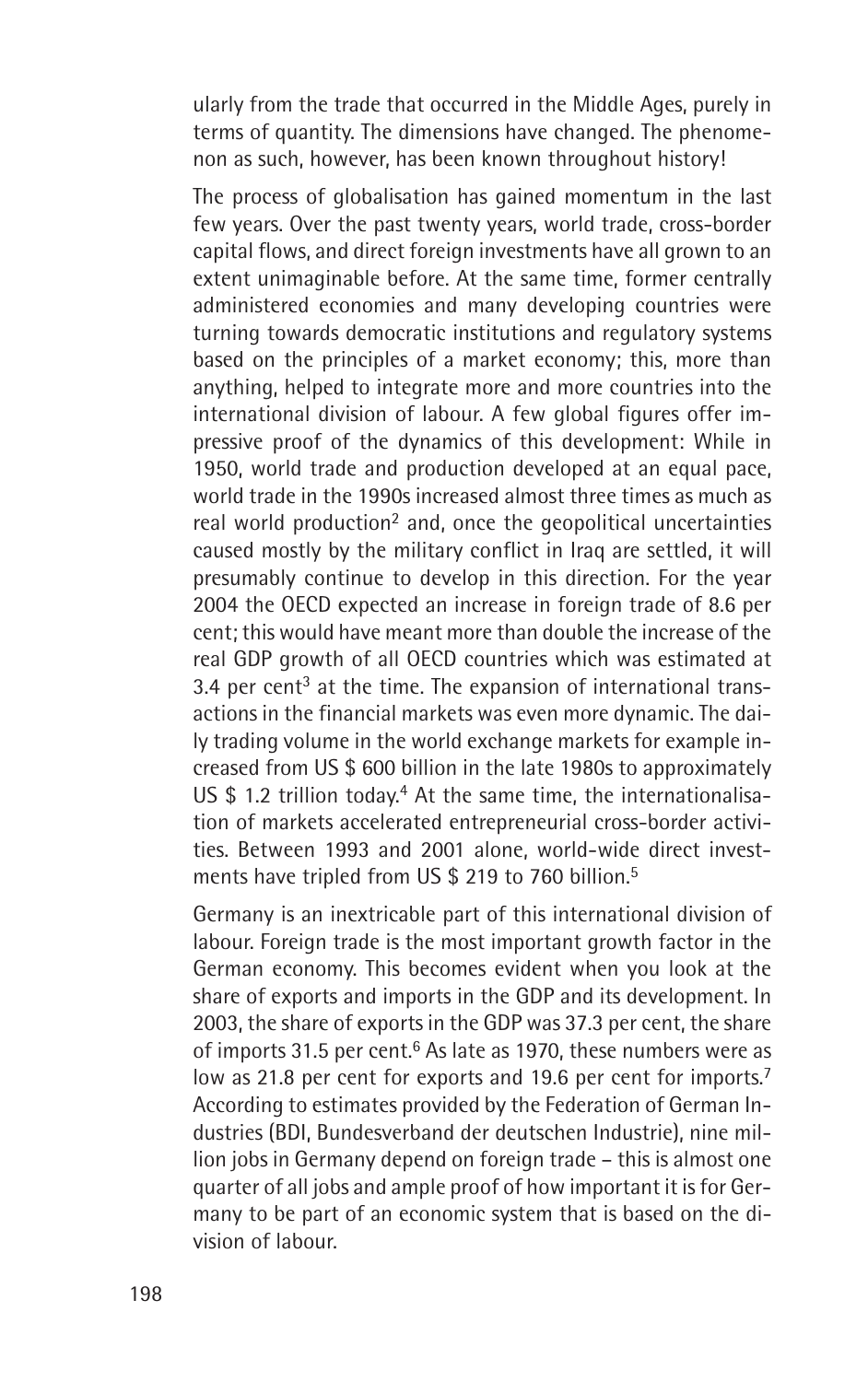## **International division of labour promotes prosperity**

The international division of labour is not a one-way street which benefits only a few chosen countries. An increase in prosperity based on foreign trade in one country does by no means lead to an automatic loss of prosperity in another. On the contrary, the international division of labour has the potential to increase the prosperity of all countries involved in trade. As early as 1817, David Ricardo offered impressive proof of this in his book "Principles of Political Economy and Taxation". Specialisation in a product that can be produced at lower cost in one country (principle of comparative cost advantage) increases production and consumption options in both countries. In this context, the borders between nation states are reduced to artificial barriers impeding the search for the best trading partner. In this model of a "world" economy, globalisation will ultimately lead to the optimum use of two production factors: capital and labour. Hence, market and competition can develop their power on a quasi worldwide scale. As Otto Schlecht once put it, the international division of labour therefore is a "mutually advantageous twoway-street"8 which increases the overall economic "pie" to be distributed, i.e. the national product generated.

The realisation that free trade, unfettered by protectionist measures, raises the prosperity of the countries involved is also at the heart of the completion of the European single market. As early as 1988, a study of the EU Commission, the so-called Cecchini report<sup>9</sup>, predicted these positive effects on the economy as a whole resulting from a better distribution of resources and better use of the specialisation advantages in the single market. The 1996 EU Commission report on the impact and effectiveness of the single market confirmed these positive effects. The Commission estimated that the single market program created between 300,000 and 900,000 additional jobs and led to an additional increase in incomes of approximately 1.1 to 1.5 per cent between 1987 and 1993.<sup>10</sup> The European monetary union as well as the EU Eastern enlargement – on May 1, 2004, ten new member states were accepted into the EU – will deepen and accelerate this process.

#### **Globalisation speeds up structural change**

However, globalisation is no automatic guarantee for economic progress, growth, and more prosperity. All it can do is create the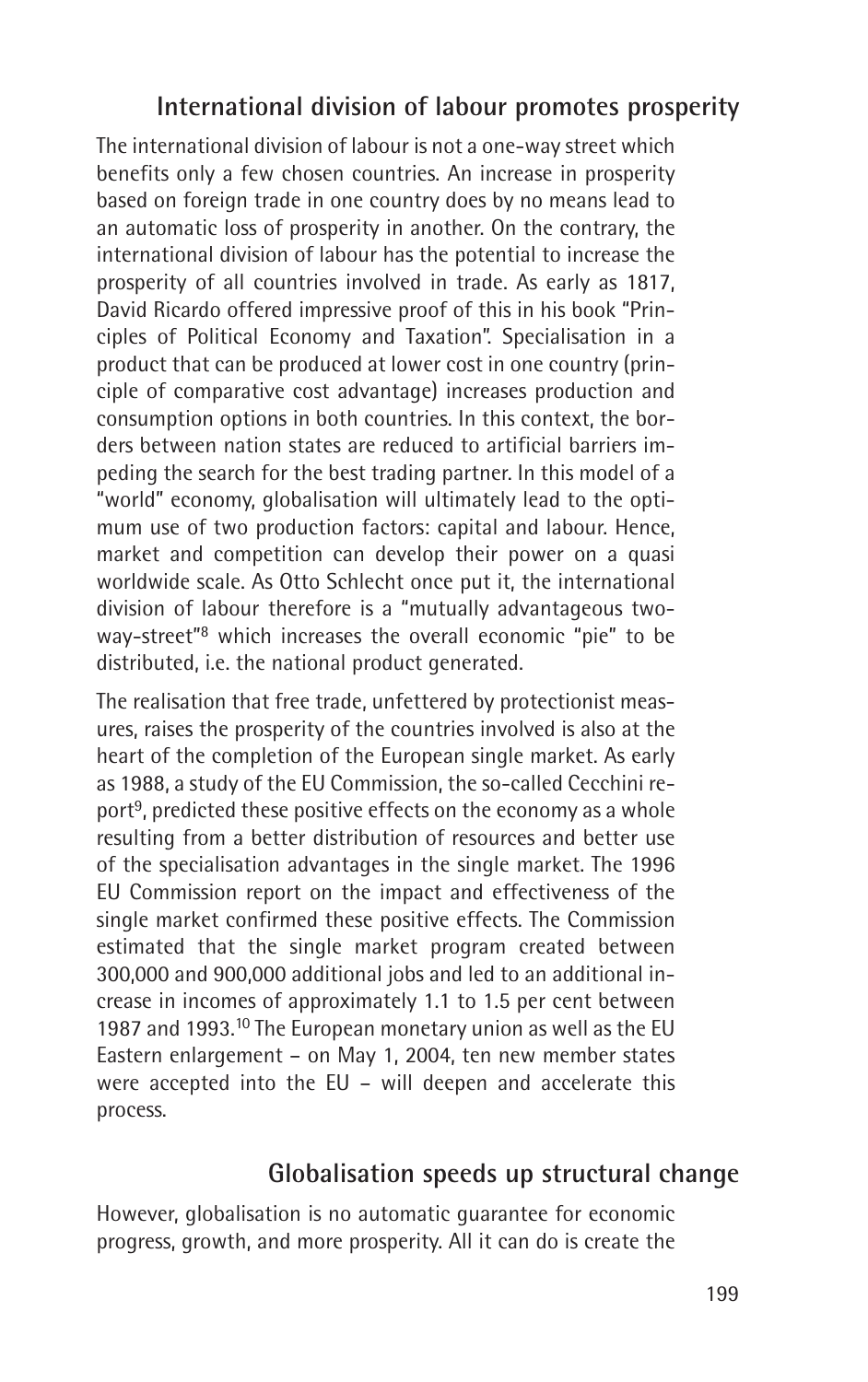potential for it. It is up to each country to decide if and how much it wants to make use of this potential. Success will be possible only in cases where a country is willing to adapt its national framework conditions permanently to the rules of competition which are now changing at a global level. In this context, globalisation is not a completed but rather a dynamic process in the Schumpeter sense of destruction and renewal, a discovery journey in search of better solutions which will include all countries participating in trade, and, ideally, the whole world.<sup>11</sup>

Increasing a country's prosperity by participating in the globalisation process therefore has its price, resulting from the intensified pressures of competition and the necessity to implement structural adjustments in the national goods and labour markets. In the real world, numerous obstacles stand in the way of such adjustments, causing readjustment costs, which is one explanation for the ubiquitous fears of and reservations about globalisation. People worry that the destruction of existing structures may bring about a loss of vested rights, and they fear to be among the losers of globalisation who will not profit from the creation of new structures.

Yet structural change as such is nothing new. The world continues to evolve; technical progress and innovation have accompanied man from time immemorial, and without them, we would not be where we are today. Without economic and social structural change, we would not have the many technical and medical achievements that make our lives so much easier and are the very essence of our prosperity. The transition from an agrarian to an industrial society and today's transition to a service and a knowledge-based society are instrumental in the emergence of new industries and jobs while others will lose all or some of their importance in this development process. The inevitable consequence of this process is that non-competitive companies will disappear from the market and new ones will be set up; workers will be let go and be re-employed. In some cases, the results developing from the market process and the related adjustments will be painful. This is hard to predict as it is rarely a straightforward process. This is a reflection of the fundamental principle of freedom underlying the market which Friedrich August von Hayek describes as follows: "Freedom that is only granted when we know in advance that its consequences will be to our advantage is not freedom. ... Our trust in freedom is based not on predictable results under certain circumstances but on the belief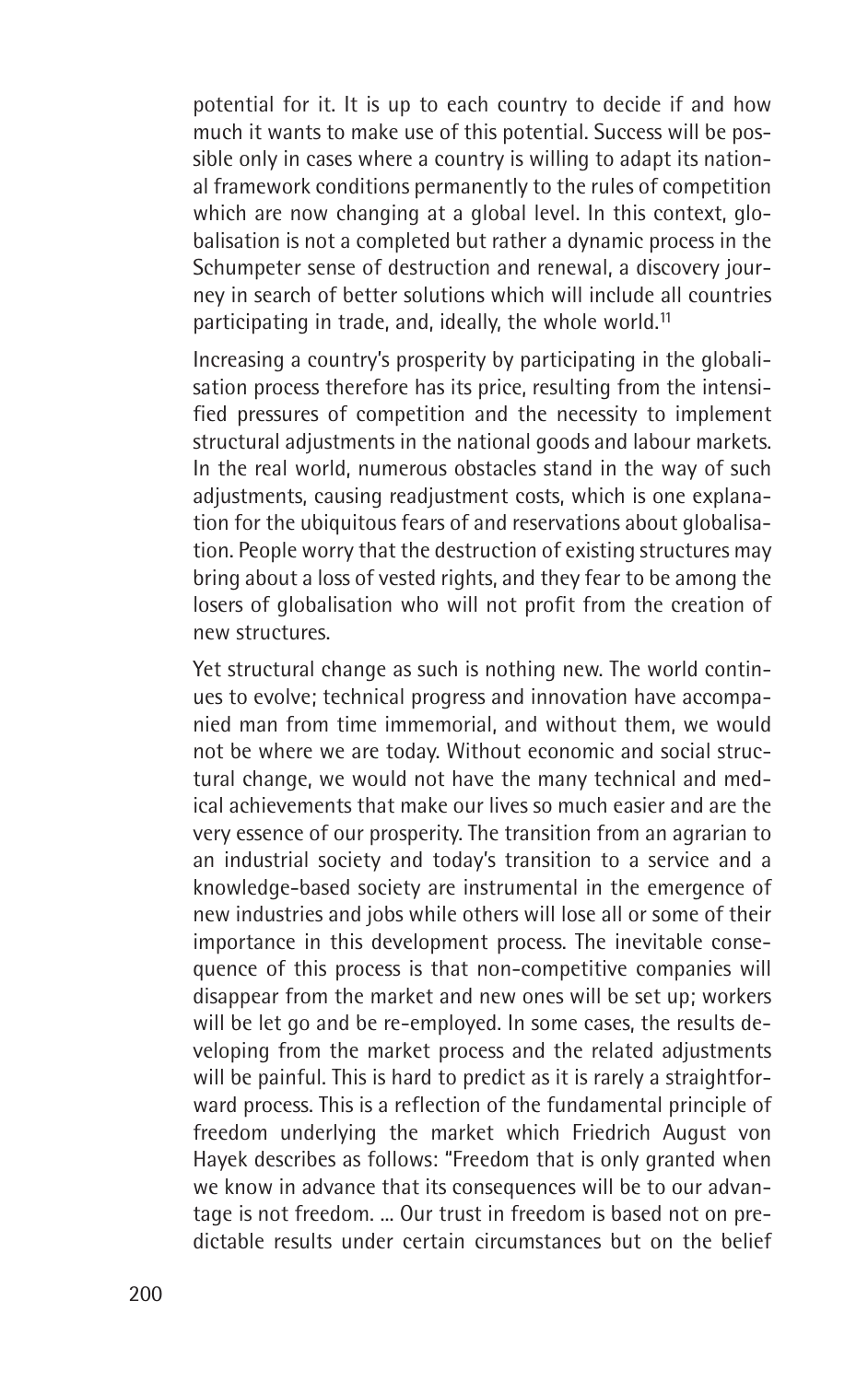that on the whole, it will trigger more forces for the good than the bad."12

We have seen in the past that progress and prosperity thrive best in a market economy system based on freedom, competition, and the appropriate general conditions, especially the rule of law and guarantee of property. Every sceptic should have realized after the collapse of centrally administered economies that any state which attempts to work with control measures is doomed to fail, especially because of information deficits. Freedom of the individual and freedom of society are prerequisites for a positive economic development since only they enable us to use the knowledge contained in so many heads successfully, coordinated through the market. In this sense, globalisation is a positive force since it works as the "a catalyst of competition which, inevitably, is a social journey of discovery with an open ending"13. Yet many empirical studies show that most countries that face up to international competition generally achieve higher growth and employment rates and higher incomes than countries that isolate themselves and withdraw from competition.14 This is true not only of the industrialised countries, but also of many developing countries that have used the potential for economic progress and social advancement.

## **Shaping globalisation – shrinking scope for bad politics**

The fact that, in the course of globalisation, national economies worldwide are moving closer together has considerable influence on society and business, but also on politics. The French economist, Alain Minc, summarised the impact of globalisation in a rather defensive manner: "To our economies, globalisation is what gravity is to physics. One cannot be for or against the law of gravity – one must simply live with it." He is right – we do not have to like globalisation, it exists, whether we want it to or not, and we must live with it. It is up to the individual countries, however, whether they profit or suffer from globalisation, whether they are winners or losers. It all depends on how they apply it to themselves. Surely, one thing that matters in this context is the creation of an international framework for cooperation and competition and a worldwide dismantling of trade and tariff barriers. Even more important, however, is the creation of framework conditions for each individual economy so that it will be able to profit from the worldwide division of labour and prosperity can grow.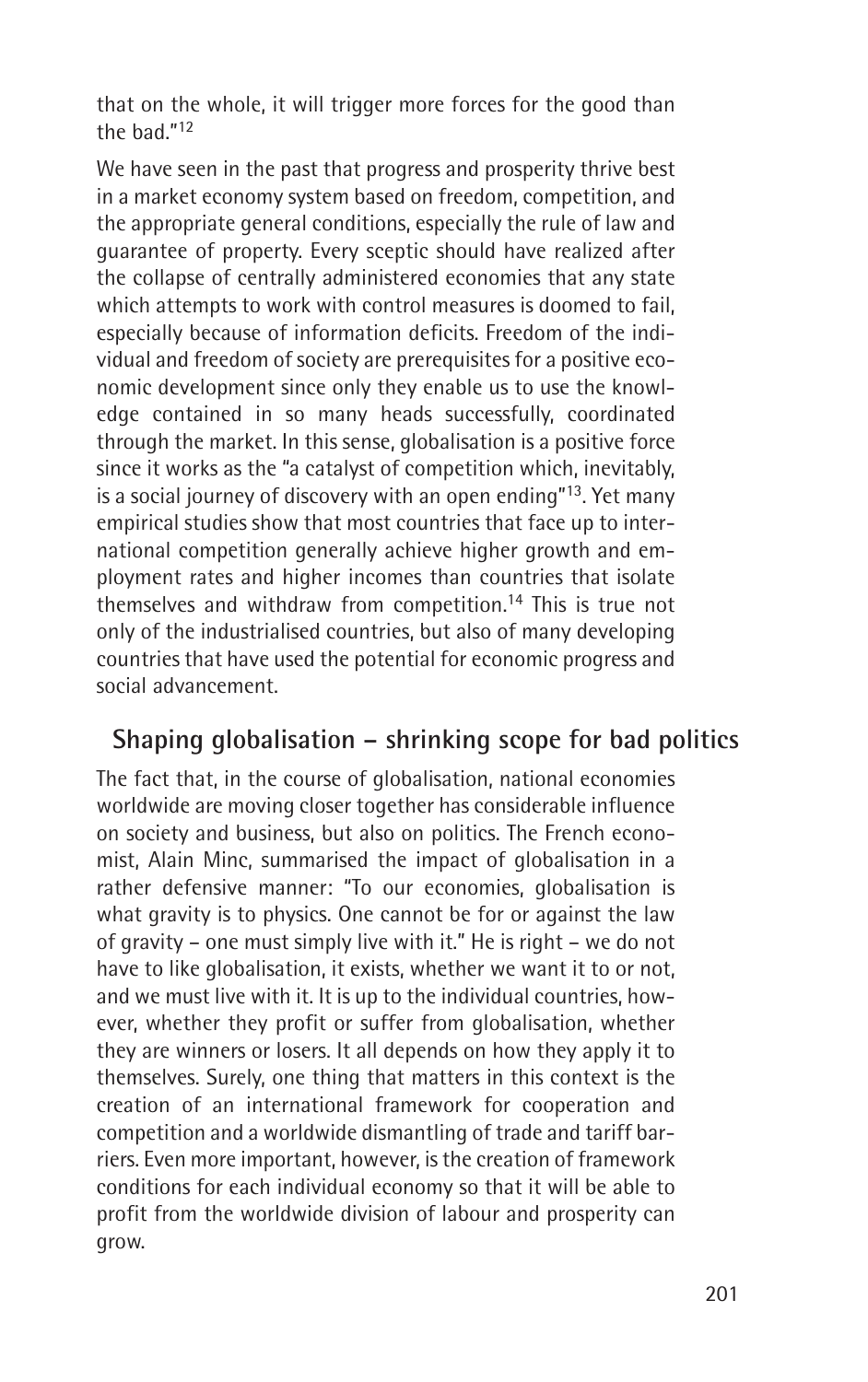On principle, any delay in structural changes causes considerable costs stemming from the inefficient use of production factors which slows down economic growth. Gradually, the pressure to adjust will grow since more and more production factors will have to be put to new use. As a result, underemployment will rise at least temporarily until the market once again fulfils its allocation function. The state is therefore in charge of ensuring that the entire economic framework is geared towards performance and growth so that commodity and factor markets remain as flexible and mobile as possible and are able to adjust to structural change.

As Germany learned back in the 1950s and 1960s, structural change and full employment are by no means incompatible. Estimates indicate that "in 1958, about 50 per cent of the jobs that existed at the time of the 1948 economic reform had disappeared"15. At that time, Germany succeeded in finding new employment for the workers who were made redundant by structural change, because the commodity and factor markets, supported by continuing economic growth, were flexible enough to deal with the transition successfully.

Since the 1970s, supply conditions in Germany have worsened. This was first triggered by the higher evaluation of the German mark as a result of the transition to flexible exchange rates, and by the first explosion of oil prices in 1973/74, which increased the pressure to adjust, especially in industries producing wage intensive, standardised goods where competitive pricing is a key factor for competitiveness. In the following three decades, excessive wage rises and the gradual extension of social security benefits were partly responsible for slowing down both private investment activities and growth. At the same time, growing rigidities in the labour market increased, and an attitude of entitlement became predominant which, hindering flexibility, stood in the way of good performance. Ever since, structural change inevitably went hand in hand with an increase in unemployment. During each cyclical crisis, the unemployment base in Germany would grow by approximately one million; in times of cyclical upswing, Germany did not manage to reduce unemployment to precrisis levels. Because of this, workers displaced by structural change frequently were not able to find new employment in the developing competitive new industries. The share of structural and long-term unemployment went up.

The labour market needs to become much more flexible to avoid a further dramatic increase in unemployment at the time of the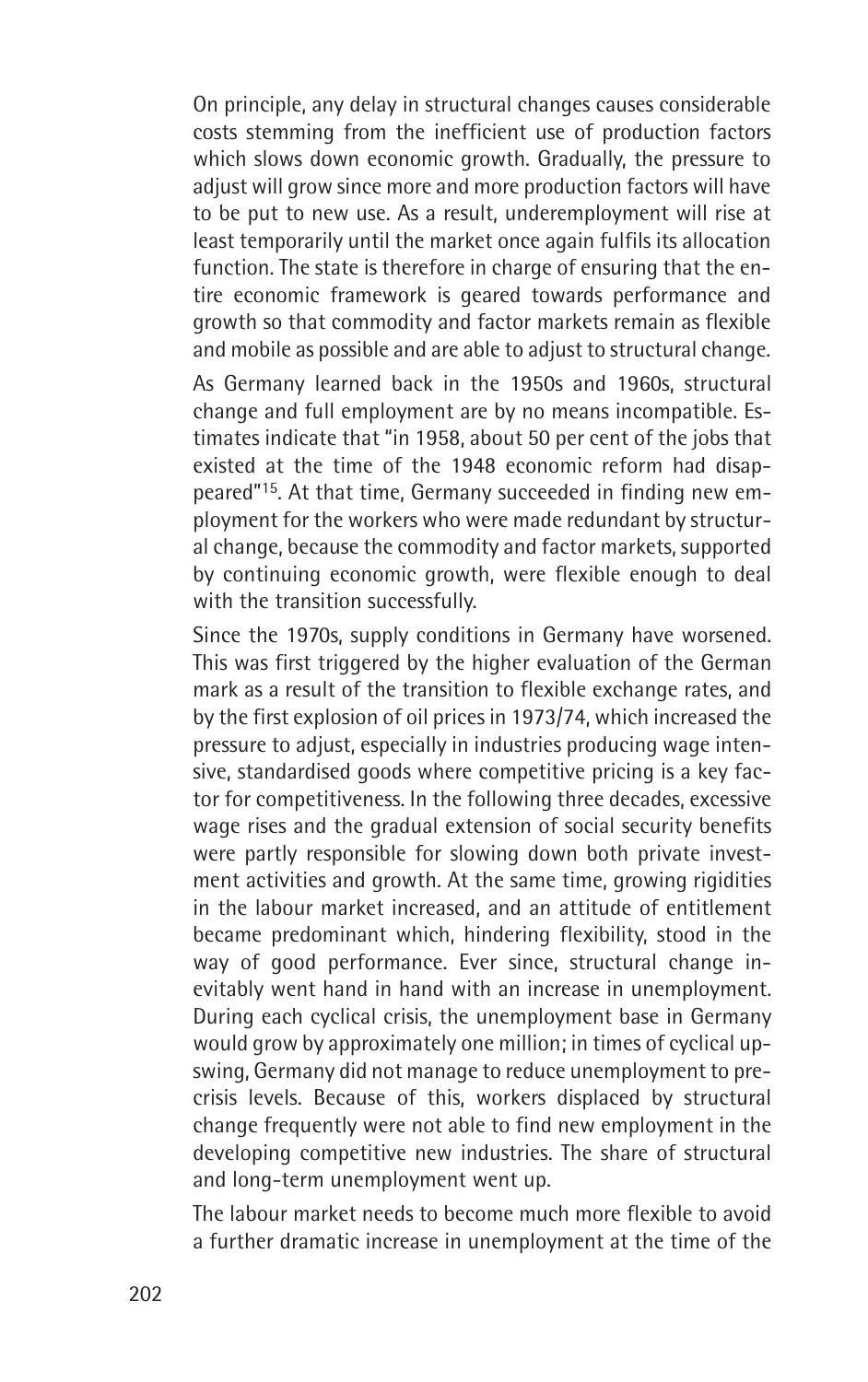next economic downturn. It is of the utmost importance to act now, since the globalisation process is gaining momentum. Booming developing countries as well as central and eastern European states will put up a strong fight for market shares. Inter-industrial trade will therefore gain in importance. In the industrialised countries, it will be mostly low-skilled jobs that will disappear. Contrary to the intra-industrial trade however there will be no new jobs created in the same industries. To be able to find new jobs in other industries, the displaced workers must undergo re-training, acquire new qualifications, and should display greater geographic mobility.

In today's globalised world, because of the rising pressure of competition, good overall economic conditions – for investments, production, research, and marketing – have become extremely important. A modern transport infrastructure as well as information and communication technologies permit the linkage of production capacities and a worldwide consolidation of capital markets. Knowledge and information are available and accessible all over the world. In such an environment, companies have little room for price increases, and only innovative and flexible companies will survive in the market. In addition, in a globalised world, companies anywhere will be able to pick the best location worldwide for their business. Therefore, globalised competition also entails direct competition between the different production sites for investments and jobs.

Defensive strategies such as protectionist trade policy measures, interventions in international capital movements, or international arrangements to avoid site competition will not prevent production relocations and the migration of skilled workers. They are based on the false premise that vested rights can be protected this way and do not take into account the dynamics of the development process. First of all, a country as firmly embedded in the international division of labour as Germany would no longer be able to make use of possible future specialisation and efficacy advantages needed to enhance its prosperity. Secondly, if Germany were to limit itself to national competition, the ensuing loss of dynamics and efficiency would endanger Germany's present international competitive position. The loss of market shares in the world markets would mean a simultaneous loss in prosperity. The danger of a relocation of production sites from Germany to dynamic growth and future markets would grow and lead to increasing unemployment. Instead of protecting vested rights,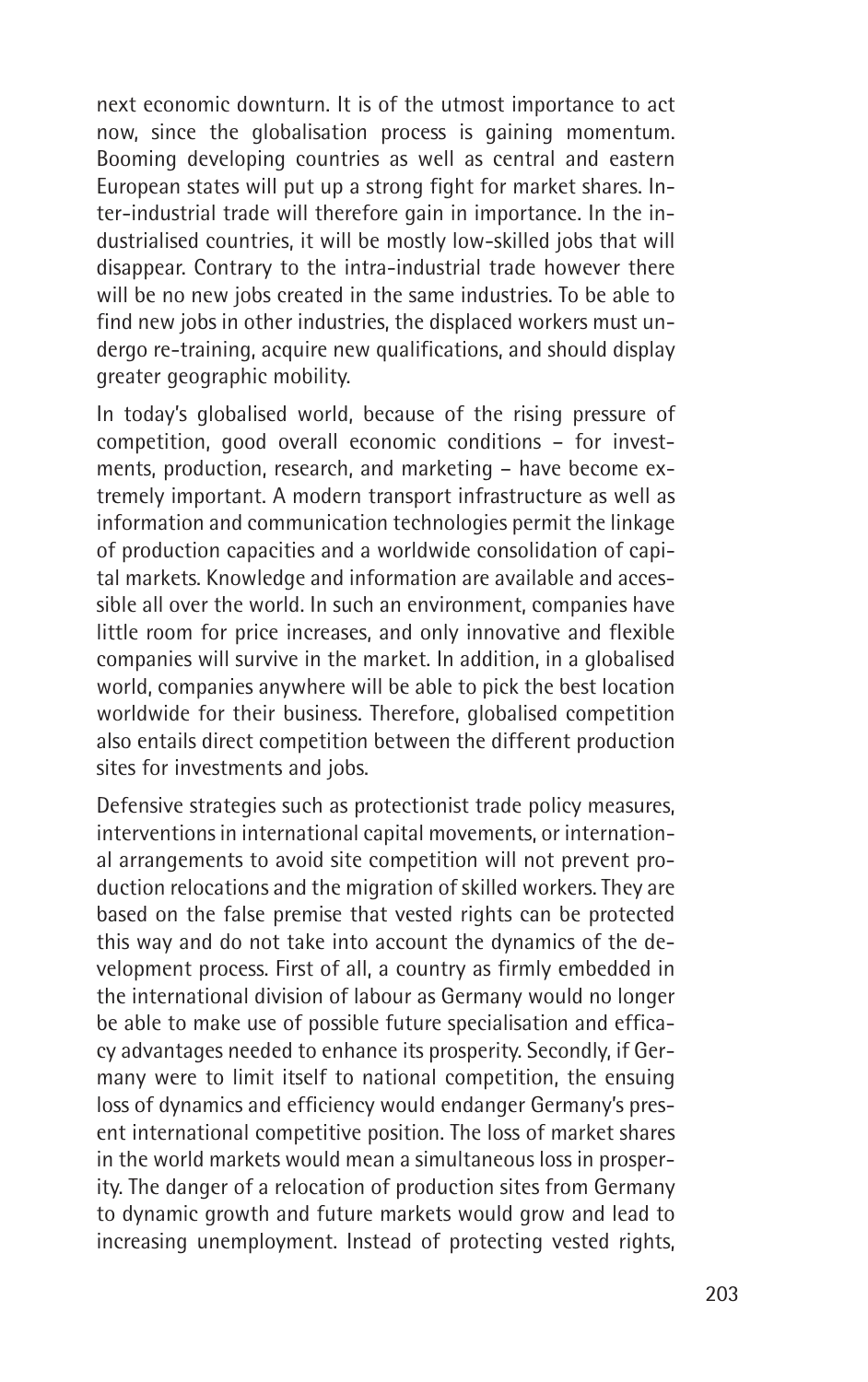prosperity would decline and endanger the very core of the welfare state. Thirdly, the less developed economies will never accept a levelling and harmonisation of standards at the level of the industrialised nations<sup>16</sup> because for them, such a step would mean giving up the most important site advantage in their process of catching up: low wages. For industrialised countries such as Germany, high labour costs present no competitive drawback as long as they are backed by equally high productivity and strong technological performance. Only if this is no longer the case will international competitiveness and jobs be threatened.

In the age of globalisation, good national policies will be those which continuously strive to modernise the general conditions for companies and workers in a way that helps maintain or improve the attractiveness of a location. Only economies that are able to gear their policies towards a better acceptance by the mobile sections of their population and companies will be able to take full advantage of the opportunities of globalisation; after all, no economy can afford a long-term brain drain of their mobile elites and of companies with strong capital resources. Especially for the more vulnerable people in society, this would mean the loss of their future.

### **Globalisation: destiny and opportunity for Germany**

Germany has no alternative but to accept the international division of labour and the conditions created by globalisation. In this respect, globalisation for Germany is its destiny as much as it is an opportunity. German politics therefore has no choice but to go on the offensive and accept the challenges of globalised competition. The faster business and society get on a new and modern track, the easier it will be to cope with the burden of adjustment and limit the impact caused by a reform overload.

How is the Germany economy prepared for globalised competition at present? Superficially, a prosperity which is high by international standards might indicate that the starting position is quite good for Germany. It is easily overlooked that today's level of prosperity has been achieved over the last forty years – it is based on the competitiveness of the German economy of the past. An in-depth analysis of the present situation shows that the German economy is actually facing huge problems. It is not without good reason that in many places, Germany is spoken of as the sick man of Europe.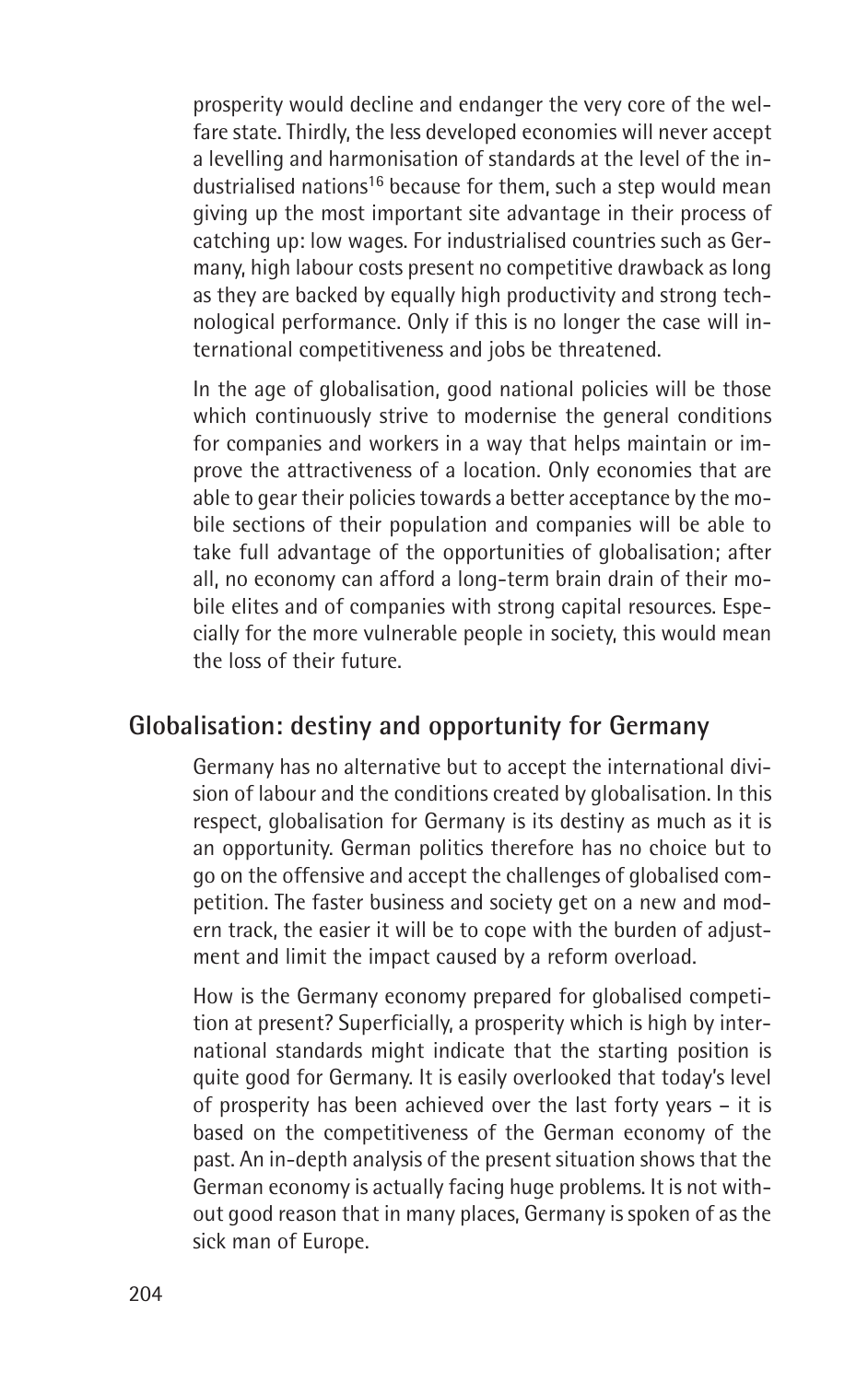Germany is undergoing a deep structural and growth crisis. Our economy's prosperity is declining, unemployment is rising, public debt is growing at the expense of our children, and the social security systems are in danger of collapsing. Germany's competitiveness has been shrinking continuously since 2000. Studies of the Kiel Institute for World Economics *(Institut für Weltwirtschaft)* show that Germany has been losing world market shares since the early  $1990s^{17}$  – and all this is happening against the backdrop of a demographic development which, in the next fifteen to twenty years, will put a heavy burden not only on Germany, but on all other European countries as well.

It is not the cyclical slump that is the root cause for the development in Germany. That would be acceptable and solvable if the basis of the German economy were sound. The problem is that at the core of the dilemma are the unsolved structural problems of the German economy and the present Government's refusal to start implementing decisive structural reforms in the labour market, in the social security systems, in the tax system, in Government budgets and, perhaps most urgently, in employment law. Without the structural reforms needed to increase the economic dynamics and economic growth, we will not be able to solve our problems and stop the downward spiral – the EU Commission, the OECD and all economic experts in Germany are in agreement on this.

The following facts show exactly where Germany needs to act in order to be able once again to take better advantage of globalisation:

- 1. Compared with the rest of Europe, Germany's growth has been far below average for quite some time now. The average real GNP growth rate in the past five years was 1.2 per cent while economic growth in the European Union came to an average of around two per cent. The gap would be even larger if the EU average were adjusted by the bad German growth rates. Even though Germany is no more dependent on the US and the world economy than other European countries, for years the growth slump has been the strongest in Germany. The main reason is the lack of activity in its domestic market.
- 2. One important reason for the slow economic growth is the state's reluctance to give economic players enough space to develop. This is evident in the public sector share of the GNP. In 2003, it amounted to 49.1 per cent, i.e. almost half the na-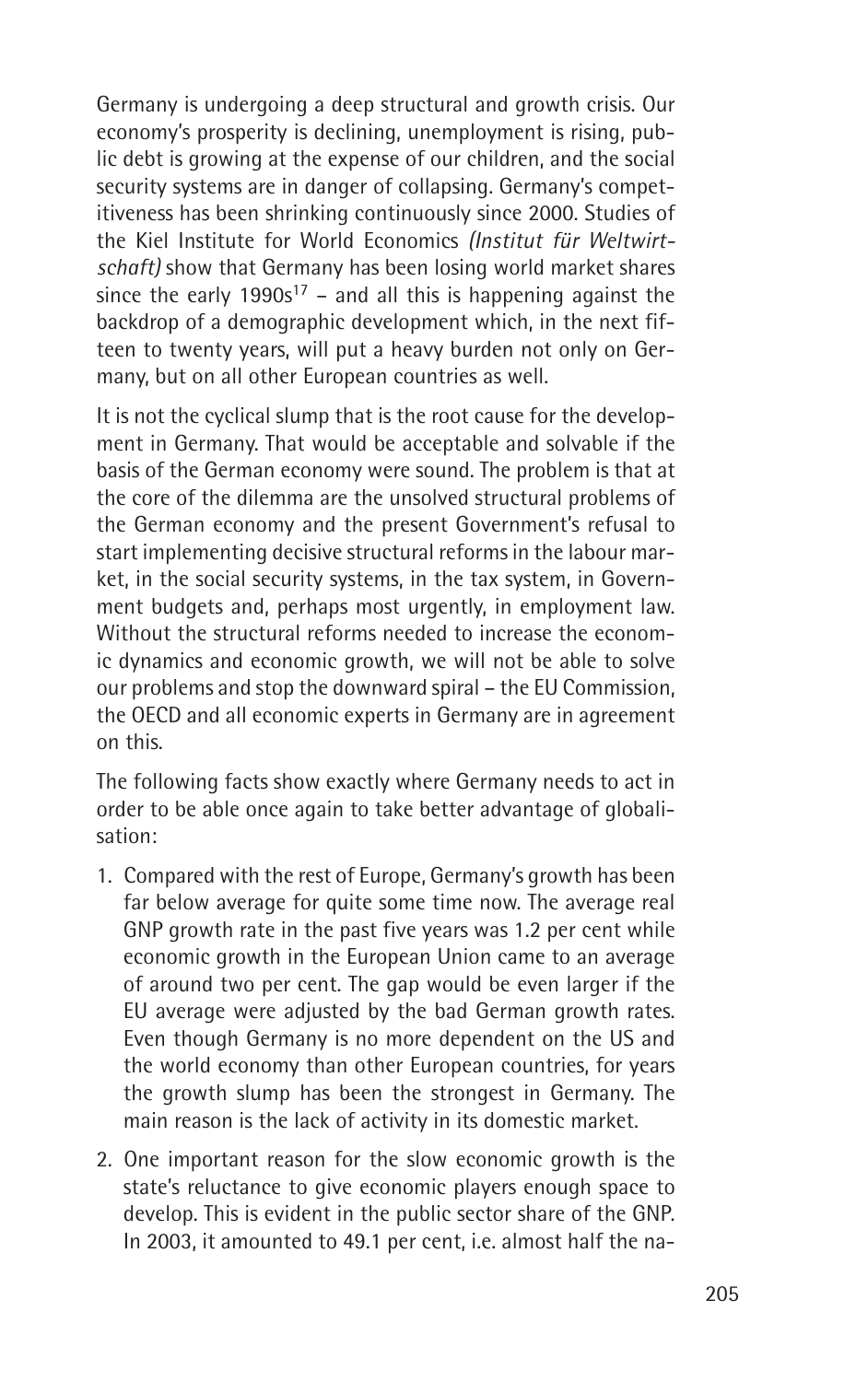tional product generated flows through the Government budget. This shows how much the Government in Germany interferes with the free market system. In 1989, this rate was 44 per cent. Germany will not manage to return to a more successful path of economic growth unless the market forces are once more given more space. To this end, the state must show restraint and public authorities must consolidate quantitatively and qualitatively. The expenditure patterns of public authorities are proof that greater savings and thereby a reduction of total expenditures alone will not suffice. The example of the federal budget shows that insufficient or delayed structural reforms of the statutory pension and health insurance system as well as the labour market will lead to a steady increase in the share of consumptive expenditure in Government budgets at the expense of investment. In 2003, 115.2 billion euros of the total expenditure of the federal state of 256.7 billion euros was spent on social security, 36.9 billion euros on interest payments and 27.2 euros on personnel. It follows that 179.3 billion euros, or about 70 per cent of the total expenditures of the federal state, were not variable over the short run. Hence, new legal regulations will be needed to lower the demands against the state, particularly the demands for social benefits, which have been a statutory entitlement.

3. As public spending, Germany's tax burden is too high and therefore detrimental to the economy and growth. In 2003, the tax load ratio was  $41<sup>1</sup>/<sub>2</sub>$  per cent of the GNP,  $2<sup>1</sup>/<sub>2</sub>$  percentage points over the 1990 level. This is due to the development of social insurance contributions. Despite a shift to tax funded pensions since 1998, social insurance contributions kept rising. In 1989, the joint contributions amounted to just under 36 per cent; in 2003, they made up 42 per cent and therefore contributed considerably to the recent increase in labour costs.

Once the new tax reform took effect, the tax load ratio at  $22<sup>1</sup>/<sub>2</sub>$  per cent decreased almost to the 1990 level (22.1 per cent); but a declining tax load ratio alone is not a sufficient indicator for a growth-friendly tax system. Although a high tax and duty burden in connection with complex tax laws offering many privileges does lower tax revenues, it may in some cases lead to a heavy burden. In the end, the deciding factor for economic decisions therefore is the marginal tax rate for additional labour or capital investments. Calculations carried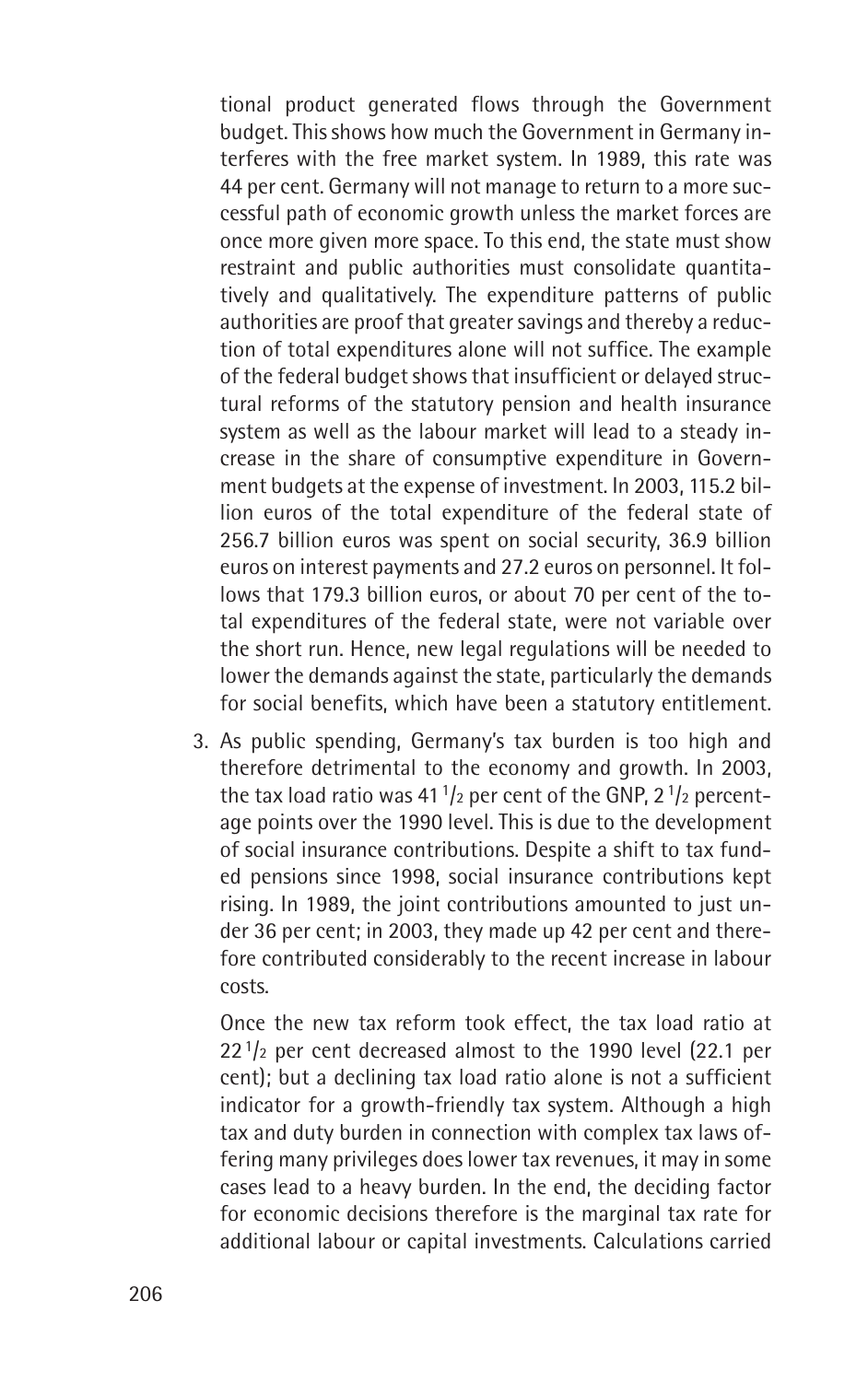out by the Deutsche Bundesbank showed that, compared with 1990, the marginal tax rate has clearly gone up.18 A single average wage earner with a gross annual income of 28.500 euros pays almost 64 per cent of each extra euro he earns into the public coffers, which is almost eleven percentage points more than even in 1990. According to the Bundesbank, about  $4^{1/2}$  per cent of this is a result of the increase in social security contributions, and around seven percentage points cover higher levels of income tax – in spite of the tax reform, which has now become effective. Under these circumstances, it comes as no surprise that the black market economy has been booming as never before.

We simply need a far-reaching tax reform that lowers tax rates and at the same time broadens the income tax base by reducing tax privileges. Experts agree that a reduction of marginal tax rates and a simplification of the tax system connected with such a reform will create new performance and investment incentives and be a positive influence on economic growth.

4. Another problematic area is public sector borrowing; one reason is that today's debts will be tomorrow's taxes. An increase in public sector borrowing will therefore have negative effects on the expectations of investors and consumers alike and lead to a wait-and-see attitude. Also, excessive levels of public debt jeopardize monetary stability. For this reason, at the time of the introduction of the euro it was agreed in the Maastricht treaty that certain set limits of public sector borrowing must not be exceeded. Germany has already violated this rule in 2002, 2003 and 2004. In 2003, according to the Federal Statistical Office (Statistisches Bundesamt), the public deficit was 82.1 billion euros. With public sector borrowing at 3.9 per cent of GNP, Germany therefore clearly missed the deficit criterion of the Stability and Growth Pact*.* As Germany's public sector borrowing reached 64.2 per cent of the GNP, it also failed to meet the second criterion, i.e. to keep the rate of borrowing below 60 per cent of GNP.

It is true that the level of Government debt has something to do with German reunification and the resulting cost. It was clear to all that Germany unity would not come free of charge; the differences in prosperity were too pronounced, and the economic substance of the former GDR was too light. When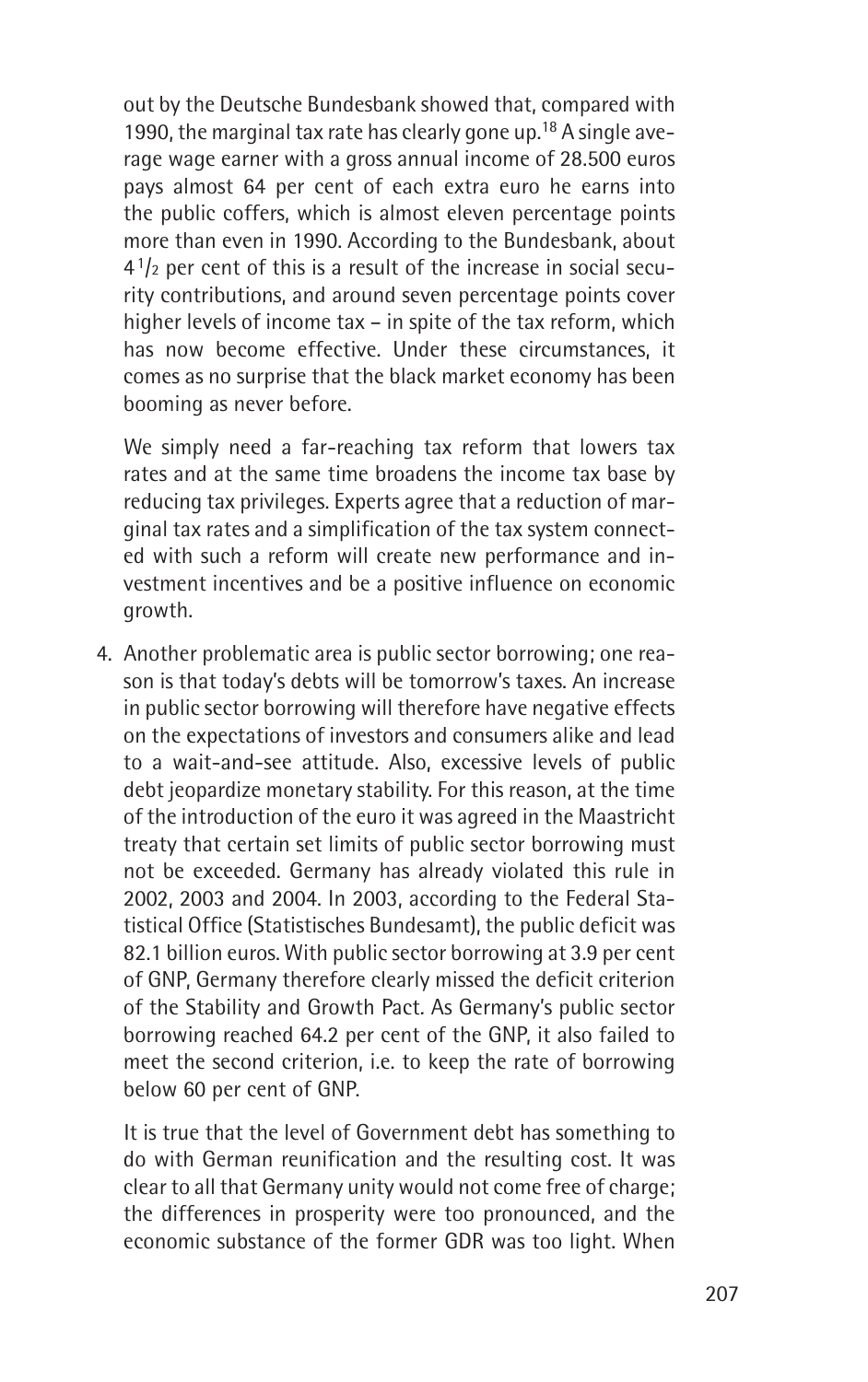two such different economies are combined, considerable problems of structural adjustment are bound to follow.

What is really disconcerting, however, is the fact that Germany has not been able to consolidate its Government budgets since. While from 1993 to 1998, Government expenditure decreased on balance by 300 million euros, in spite of the fact that the economic situation was difficult as well, from 1998 to 2003 total Government expenditure increased by 23.1 billion euros. If Germany performed as well as the UK, i.e. if it had debt levels of less than 40 per cent of GNP, we would be happy indeed.

5. The small and medium-sized companies in Germany are not in good shape. Their earnings position is unsatisfactory, and an analysis of their balance sheets shows insufficient equity cover, giving cause for concern. According to the Deutsche Bundesbank, the capital-to-assets ratio of small and mediumsized businesses is clearly below 20 per cent; in one third of the companies it is even below 10 per cent.<sup>19</sup> This low equity position makes companies vulnerable during times of economic downturn when company profits are low. In 2003, the negative development of the overall economy was mirrored in the total number of business insolvencies, which reached an all-time high of about 40,000; this year, the number will not be any lower. At the same time, the number of business startups has dropped.

The negative development of the German economy is reflected in the unemployment figures, which remain high – around 5 Million people. Analyses show that in over 80 per cent of cases, unemployment in Germany does not have cyclical, but structural causes. This is why structural reforms are needed, particularly in the labour market, to be able to deal with these causes. By international standards, the percentage of longterm unemployed who are unemployed for at least one year is exceptionally high in Germany. In 2000 – these are numbers from the OECD Employment Outlook –, their share of total unemployment figures was 51.5 per cent, compared to 6.0 per cent in the US, 32.7 per cent in the Netherlands, 28.0 per cent in the United Kingdom, 26.4 per cent in Sweden and 42.5 per cent in France.

The number of employees in Germany paying social security contributions gives even more cause for alarm than unem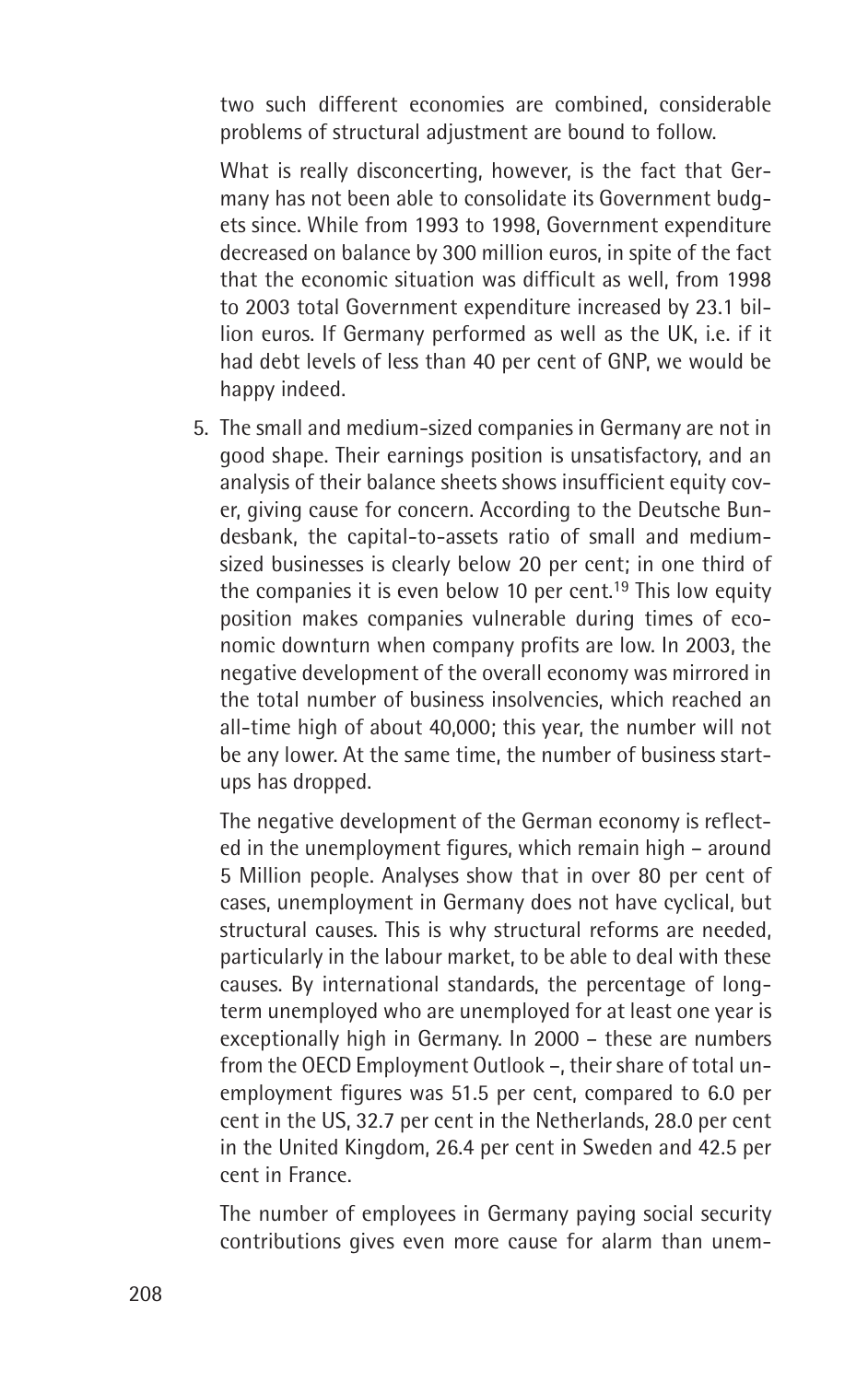ployment statistics. In February 2001, there were 27.6 million employees contributing; by February 2004, the number had declined by 1.3 million. Between 2002 and 2004, an average of 50,000 jobs was lost every single month. Among other things, this means that the German social insurance systems are carried by increasingly fewer people.

#### **Germany needs reform**

The German physicist and writer, Georg Christoph Lichtenberg, once observed: "It is true that I cannot say whether it will be better once everything changes; but I do know everything needs to change for things to improve."20 At the moment, things are not improving. The downward spiral of low growth, sinking employment and growing unemployment, increasing social insurance contributions and high public deficits leading to a loss of welfare for present and future generations cannot be stopped without dramatic and basic structural reform in employment, budgetary, financial and social policies. The confidence citizens and companies have in their politicians' ability to reform is badly shaken. This must be the starting point for the definition of new goals and ways to reach them.

The focus of economic and employment policies must continue to be "work for all" and "prosperity for all". To make both a reality will take an enormous effort. In any reform, it is mandatory that the social market economy remains the political model. It is the basic regulatory concept that we choose because it combines economic and social requirements and, as we have seen in the past, is immensely successful whenever the right balance between both aspects is struck, i.e. between market economy and social fairness. Together with the rule of law and a parliamentary democracy, it has been the very basis of prosperity and growth in Germany.

It is obvious enough what the German economy must try to achieve: Germany clearly needs to improve its economic growth rates. We must rate any reforms we will need in the next few years by what and by how much they will contribute to economic growth. For individual political sectors, this means:

1. Obviously, public spending must be cut back. The target should be to lower it to 40 per cent over ten years. This would give citizens and business more breathing space to make economic decisions as they see fit. Nearly every second euro gen-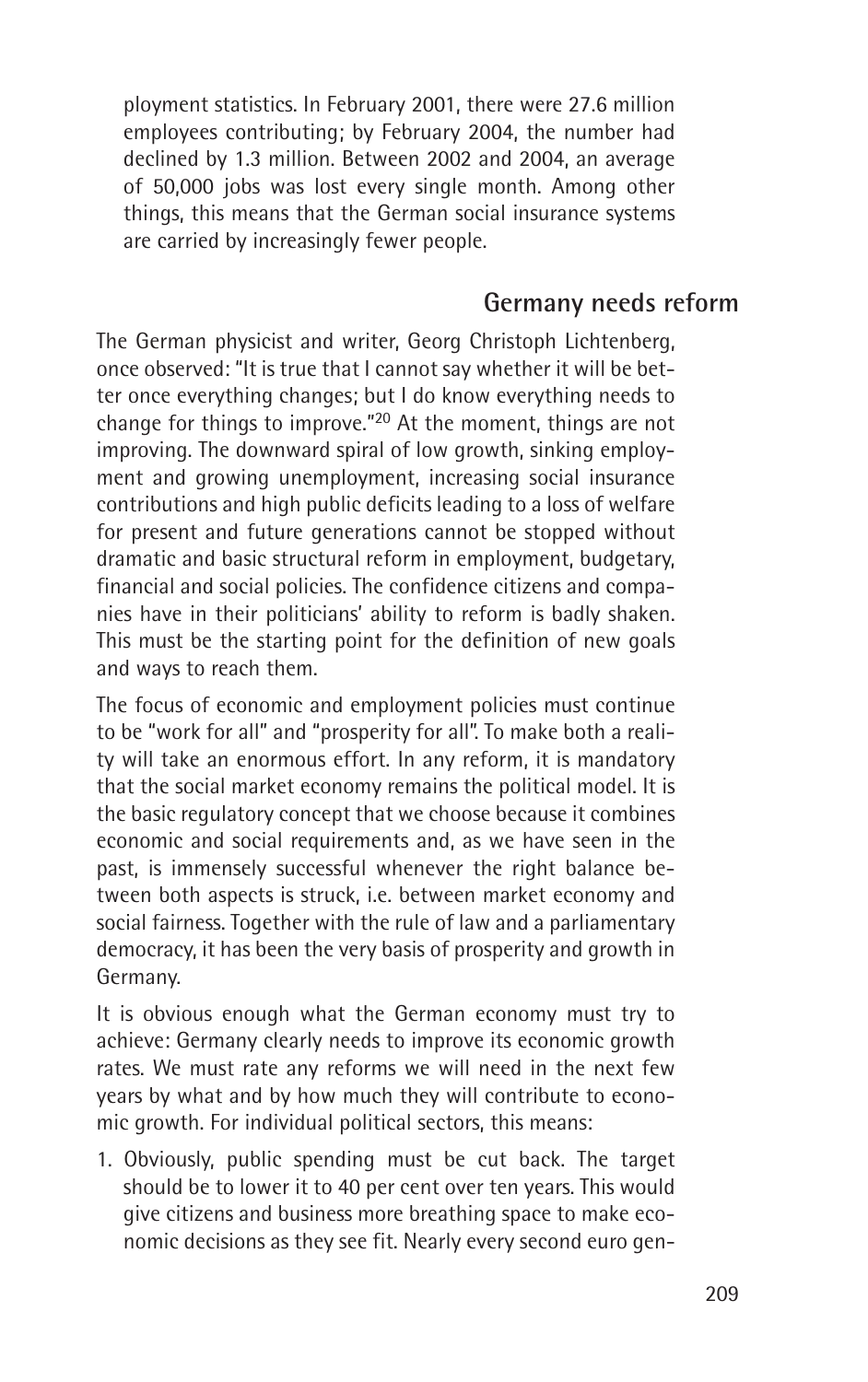erated in Germany is flowing through Government budgets – a level which has little or nothing to do with a market economy system. Accordingly, market mechanisms in Germany are no longer able to produce good results. Hence, we need to put more trust in our people again while the state should limit itself to the creation of a favourable framework of conditions. As a rule, people know much better than any state authority what is good for them.

Cutting public spending by  $8<sup>1</sup>/2$  percentage points will be a daunting task, which can only be achieved over time. This means that the growth of Government expenditure needs to be one percentage point below GDP growth for ten years, i.e. at present around 20 billion euros per year. At a growth rate of one per cent or less, as in the last few years, this will inevitably lead to an absolute cut in consumptive Government spending. This shows the dimension of this target, as the state will no longer be able to fund everything that is desirable. There is no alternative to this solution if Germany is to adhere to the criteria of the European Stability and Growth Pact in the future.

There is another reason to turn Germany once more into a centre of stability in Europe: In the long term, we will not be able to maintain the stability of the euro unless all member states' budgets adhere to the stability requirements and the monetary policy of the European Central Bank is not undercut by high budget deficits. There are signs that the lack of consolidation efforts by the German Government is prompting other countries to think out loud about the idea of easing the conditions of the stability pact. The only way Germany can counteract this trend is for the country to set a good example.

2. The reduction of Government involvement and expenditure must be mirrored in a lowering of taxes and fiscal charges for citizens and business. The citizens will not be able to take on additional responsibilities unless they are left with the financial means to do so. The answer is obvious: the tax burden in Germany must be lowered. By international standards, the top tax rates especially are still too high. Our target should be a tax rate of under 40 per cent, and a starting rate of no more than 15 per cent. In today's tight budget situation, this cannot be achieved unless the income tax base is expanded – to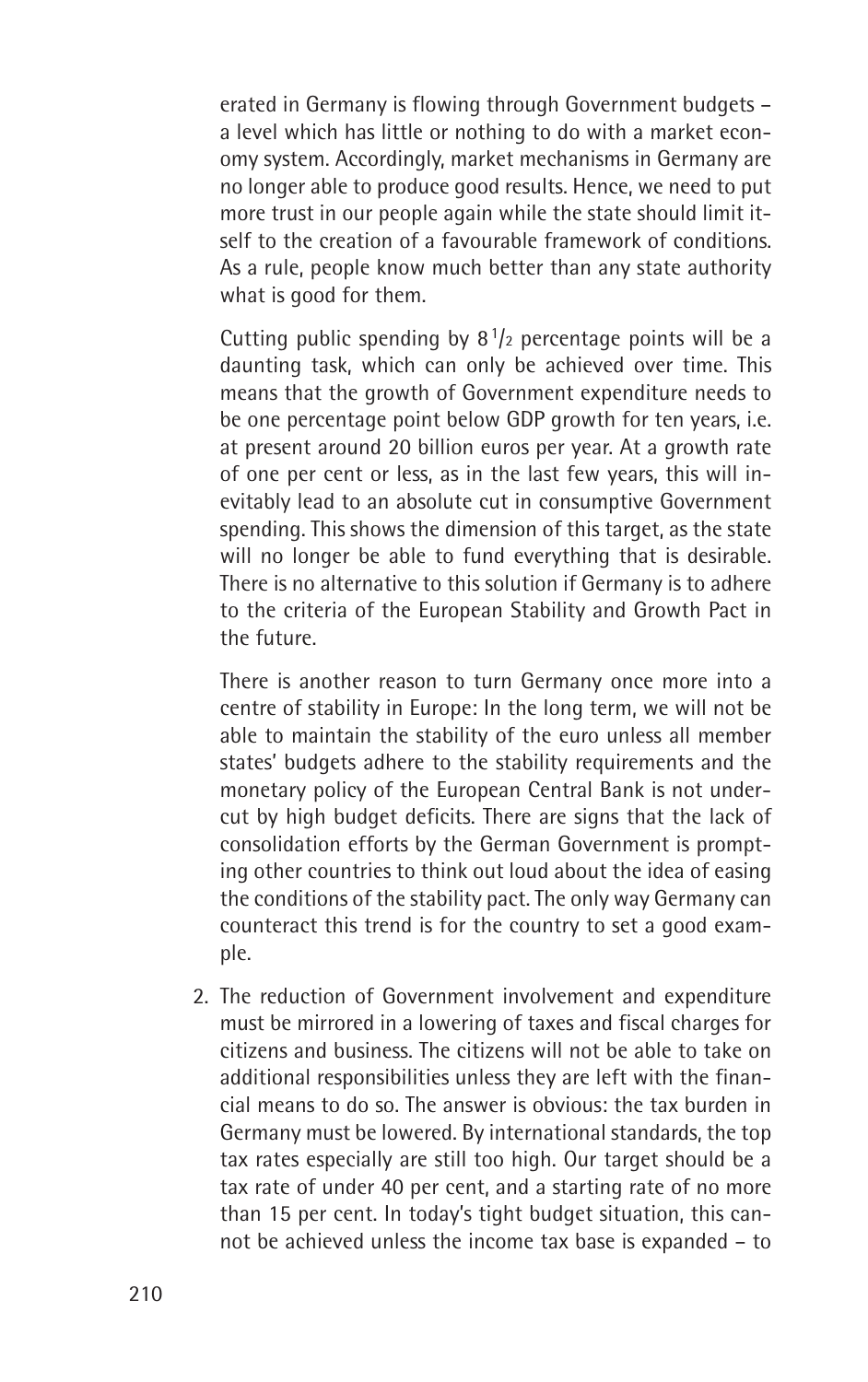that end, tax loopholes and subsidies will have to be cut back. An additional advantage will be that the tax system will become simpler and more transparent for taxpayers.

3. Any income tax reform must go hand in hand with reforms of the social security systems. Without a structural reform of the social insurance systems, i.e. the statutory pension and health insurance systems as well as unemployment and social benefits, Germany will neither be able to solve the budgetary problems of the Federal Government, the Federal States and the municipal authorities, nor will it be able to achieve lower social security contributions and reduce incidental wage costs. Without the latter, it will not be possible to lower the cost of labour and at the same time increase the demand for labour by companies, thereby contributing to the reduction of unemployment. Furthermore, the demographic development urgently calls for structural reforms of the statutory health insurance and pension systems. These systems must be made "demography-proof". If they are not, the cost that will accumulate in fifteen to twenty years will have to be financed with exceptionally high rates of contributions which will be detrimental to economic growth.

To achieve these targets of increased individual responsibility and private provision for old age, work on such structural reforms must begin instantly since – in order to ensure social acceptability – their implementation needs to be a very gradual process. The use of existing efficiency reserves, for example in health insurance, on its own will not be sufficient.

These targets cannot be the platform for one legislative period. Rather, they are beacons of light to guide the course of Government policy. Even with a high performance Government, it might take eight to ten years to implement them. It will be a tough process for all involved, but if the targets are clearly defined and the way to reach them is properly and reliably set out, people will be ready to follow a difficult path.

These reforms would be much easier to implement if it were possible, on a short-term basis, to stimulate the dynamics of the economic process in Germany. The added economic growth, the resulting increase in tax revenue and simultaneous reduction of expenditure could open the way for budgetary manœvers so that the consolidation of all Government budgets as well as structural reform of the social insurance systems could be advanced in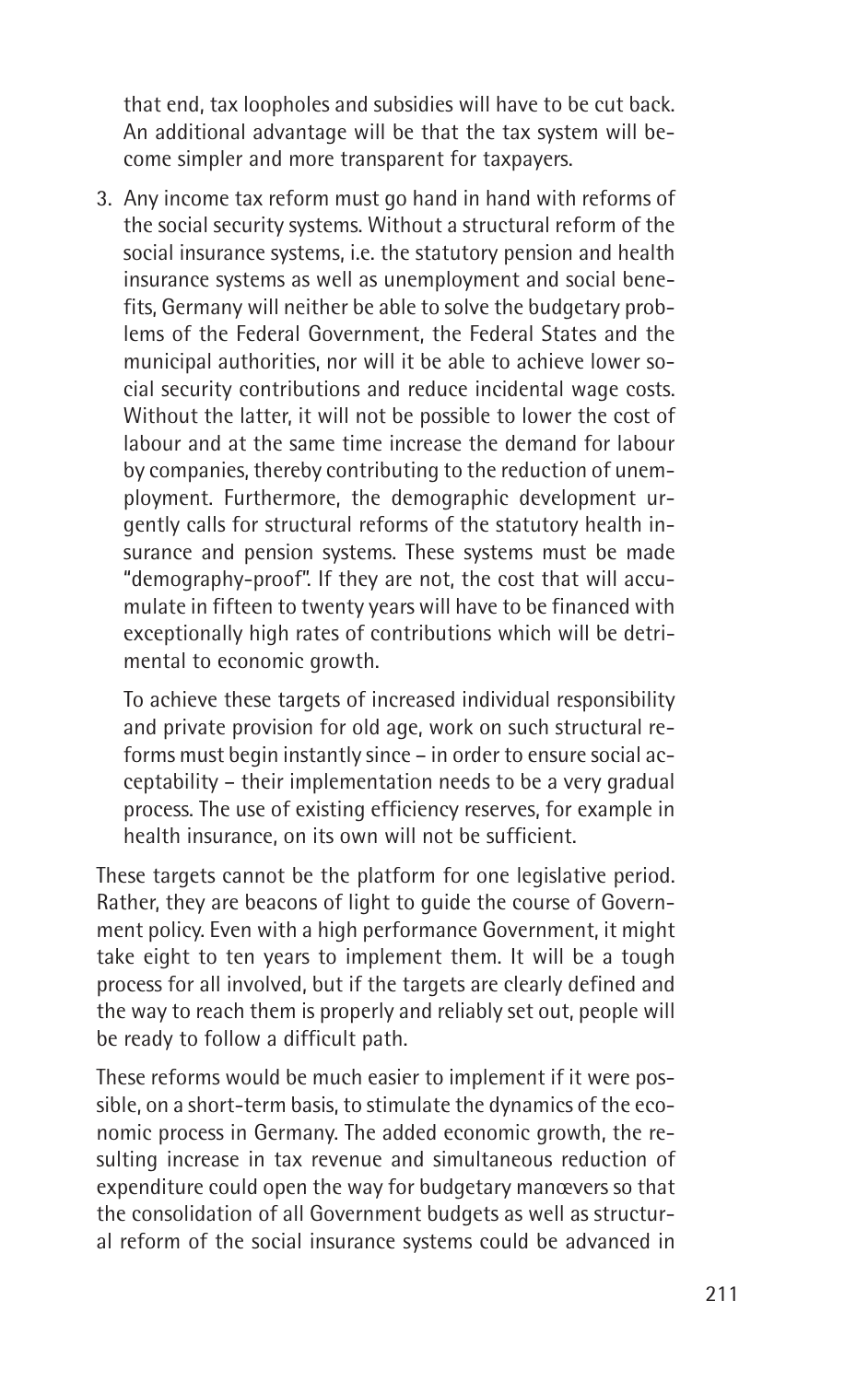accordance with the regulatory concepts and principles of a social market economy, and in a way which is socially acceptable; no one must fall through the mesh of the social net without being caught.

Therefore, legislation must be used as one tool to achieve labour market reform in the short term, for a reform that makes employment laws more flexible, that restructures incentive systems and strengthens the competitive element in the labour market. In past years, the focus of employment law in Germany has largely been to strengthen the employees' protection. However, it is a mistake to focus solely on those who have a job since it cements the status quo, gets in the way of necessary restructuring efforts and raises the threshold for employing people. This actually leads to job losses. What is needed instead is a change in employment legislation to promote employment, a deregulation of the entire German employment legislation starting by relaxing dismissal protection and proceeding to collective bargaining laws and the Industrial Constitution Law of 1972. This will reduce the costs of the labour factor for companies and make it more transparent, and will lead to a valuable surge in growth for the German economy in the very same year, which will help ease the dramatic cash situation of Government budgets at all levels.

#### **Summary**

The German economy must be made fit for globalisation and the transition to an information and science society. We must finally take on the challenges facing us and tackle the needed reforms. There is a saying that "those who stick their head in the sand today will gnash their teeth tomorrow." In view of the downward spiral, Germany can no longer afford to continue to do so. The measures mentioned above will make it possible for the German economy to reach a higher level of growth and create more employment. If this is achieved, people will put up less resistance to the drastic reforms needed. If we manage to set the course once again for growth and employment, in social policies, in the labour market and in budget and fiscal policies, Germany will be able to regain its position as the driving economic force in Europe, win back world market shares and profit from globalisation. The potential is there. What is missing at the moment is the courage at the political decision-making level to implement far-reaching reforms to dismantle existing barriers. The pressure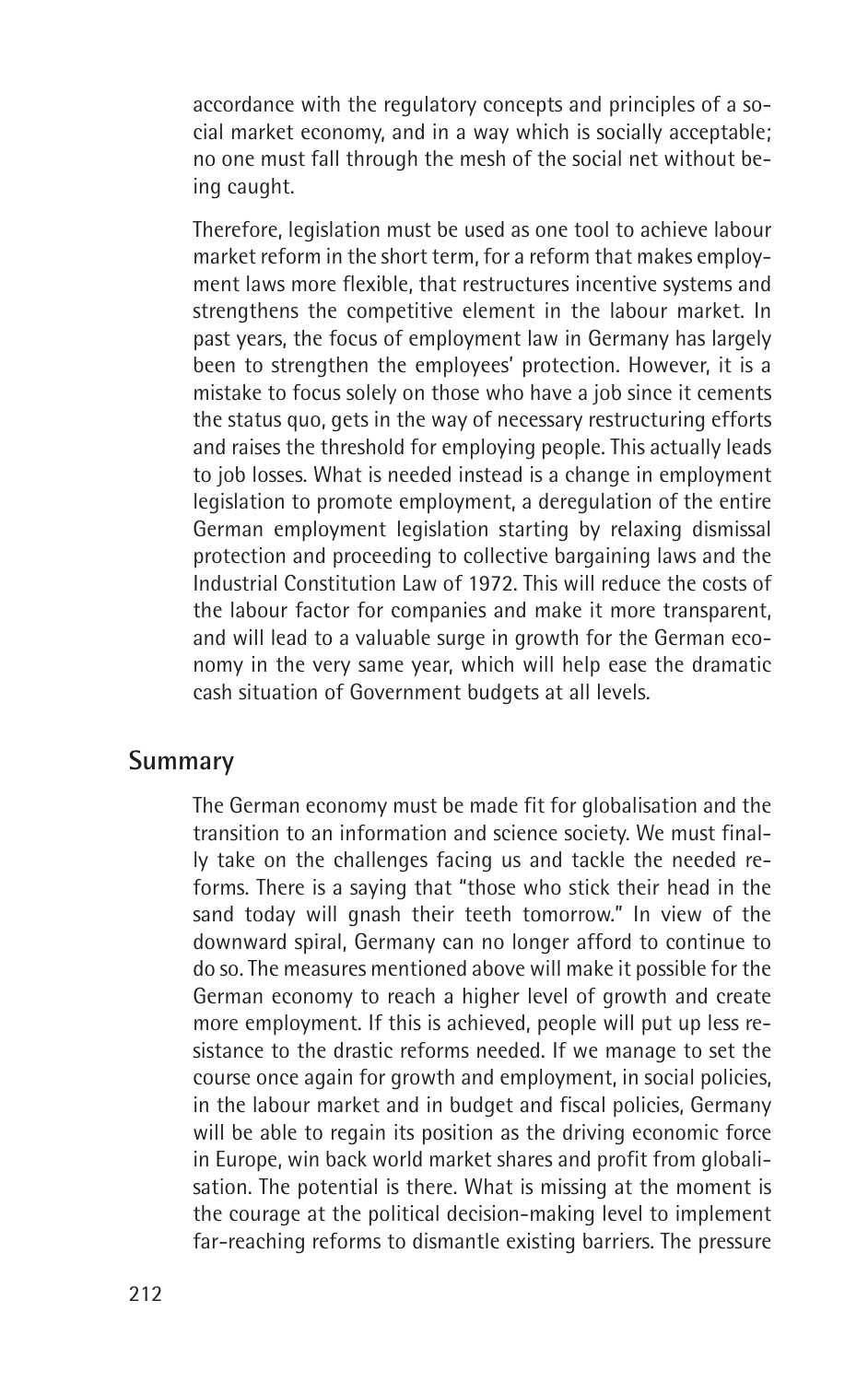to reform is growing. The population realises that things cannot continue the way they are. The German population is ready to walk the difficult path of reforms and change. At the same time, it has a right to expect political leadership that has a vision of our country's future and can offer straightforward solutions to realise this vision.

**Notes:**

- 1 See final report of the survey Commission of the Deutsche Bundestag, Globalisierung der Weltwirtschaft – Herausforderungen und Antworten, BT-Drs. 14/9200, p. 119.
- 2 See Sachverständigenrat zur Begutachtung der gesamtwirtschaftlichen Entwicklung, Jahresgutachten 2003/2004, p. 48.
- 3 See OECD, Economic Outlook No. 75, Summery of Projections, May 11, 2004.
- 4 See final report of the survey Commission of the Deutsche Bundestag, Globalisierung der Weltwirtschaft – Herausforderungen und Antworten, BT-Drs. 14/9200, p. 63. Until the creation of the Eurozone in 1998, daily foreign exchange trading stood at about 1.5 billion US \$ (ibid.).
- 5 Bundesverband der Deutschen Industrie, Außenwirtschafts-Report of February 15, 2002, p. 1.
- 6 See Frühjahrsgutachten der Wirtschaftswissenschaftlichen Forschungsinstitute of April 23, 2004, p. 98.
- 7 See Sachverständigenrat zur Begutachtung der gesamtwirtschaftlichen Entwicklung, Jahresgutachten 2003/2004, graph 29, p. 546 f.
- 8 Schlecht, O., Wohlstand und Arbeit für alle, in: Wirtschaftswoche Nr. 48 of November 20, 1997, p. 36.
- 9 See Cecchini, P., Europa 1992. Der Vorteil des Binnenmarktes, Baden-Baden 1998.
- 10 See communication of the Commission to the European Parliament, The Impact and Effectiveness of the Single Market, Com (96) 520, Luxemburg 1996, p. 9.
- 11 See for example Issing, O., Globalisierung ist nie Gemütlichkeit, in: Frankfurter Allgemeine Zeitung, May 19, 2001, p. 15.
- 12 Friedrich August von Hayek, Verfassung der Freiheit, 3rd edition, Tübingen 1991, p. 40.
- 13 Issing, O., Globalisierung ist nie Gemütlichkeit, in: Frankfurter Allgemeine Zeitung May 19, 2001, p. 15.
- 14 See final report of the survey Commission of the Deutsche Bundestag, Globalisierung der Weltwirtschaft – Herausforderungen und Antworten, BT-Drs. 14/9200, p. 461.
- 15 Willgerodt, H., Keine Angst vor pfiffigen Partnern, in: Frankfurter Allgemeine Zeitung, September 21, 1996.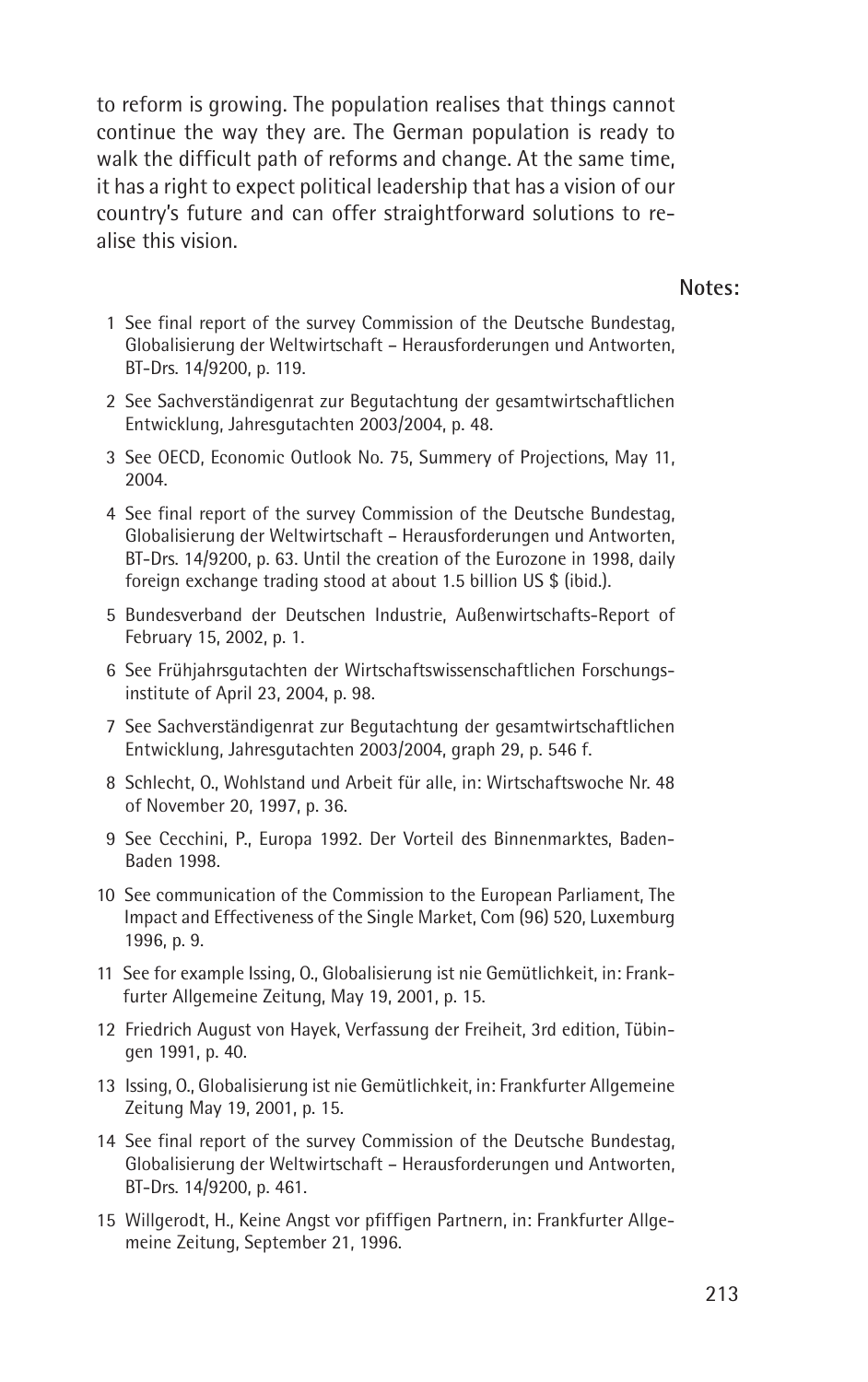- 16 Such suggestions are regularly offered by globalisation opponents like former SPD chair and finance minister Oskar Lafontaine. See for example Lafontaine, O., Müller, C., Keine Angst vor der Globalisierung: Wohlstand für alle, Bonn 1998, p. 56 ff.
- 17 See Siebert, H., Verliert die deutsche Wirtschaft Wettbewerbsfähigkeit?, essay, April 22, 2002, p. 2f.
- 18 See Deutsche Bundesbank, Öffentliche Finanzen in der Krise Ursachen und Handlungserfordernisse, Monatsbericht 3/2004, p. 21 ff.
- 19 See Deutsche Bundesbank, Zur wirtschaftlichen Situation kleiner und mittlerer Unternehmen in Deutschland, Monatsbericht 19/2003, p. 42 ff.
- 20 Georg Christoph Lichtenberg, Sudelbücher, Sudelbuch K 1793, K 246.3.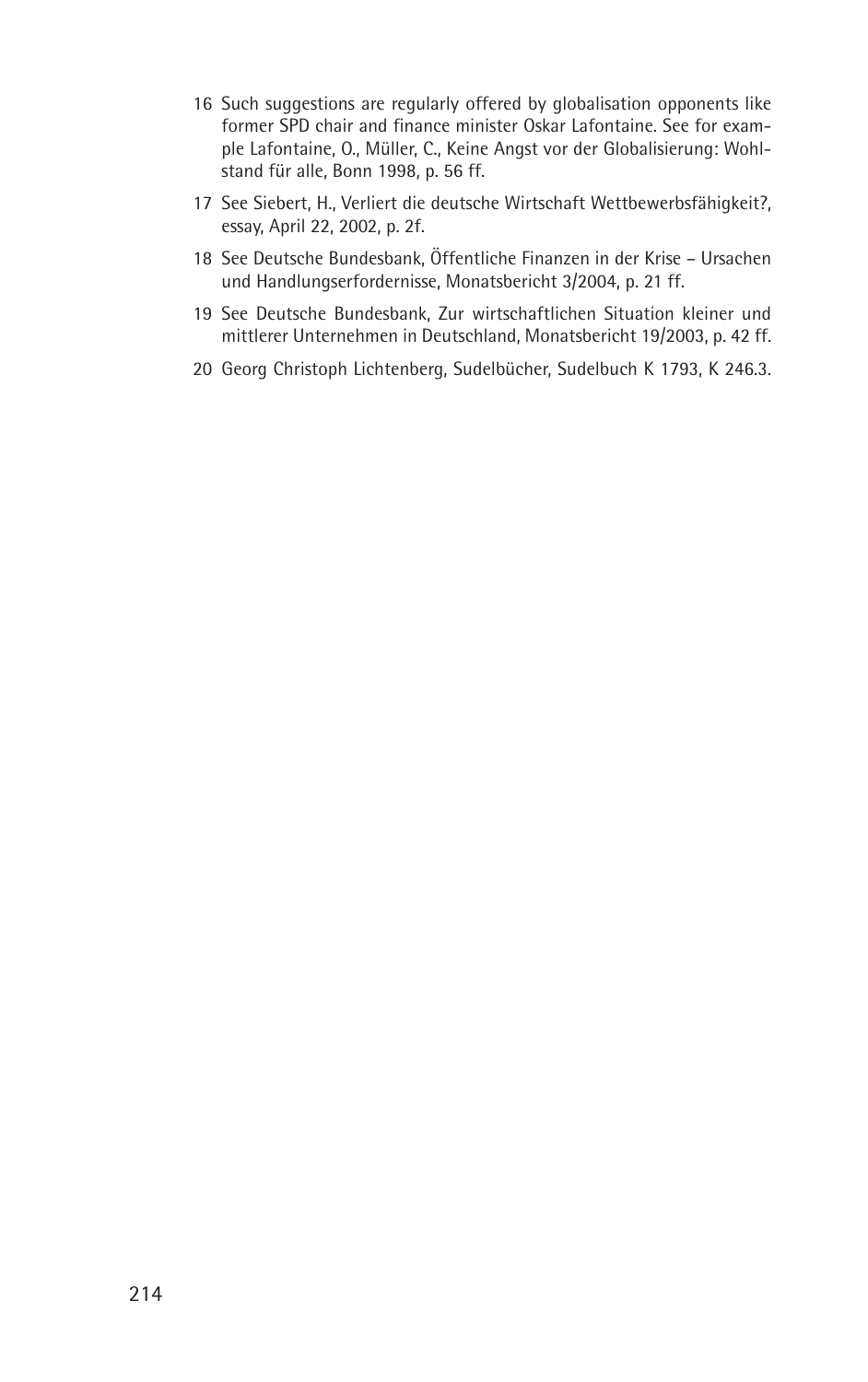# **Part III: Experts reflect**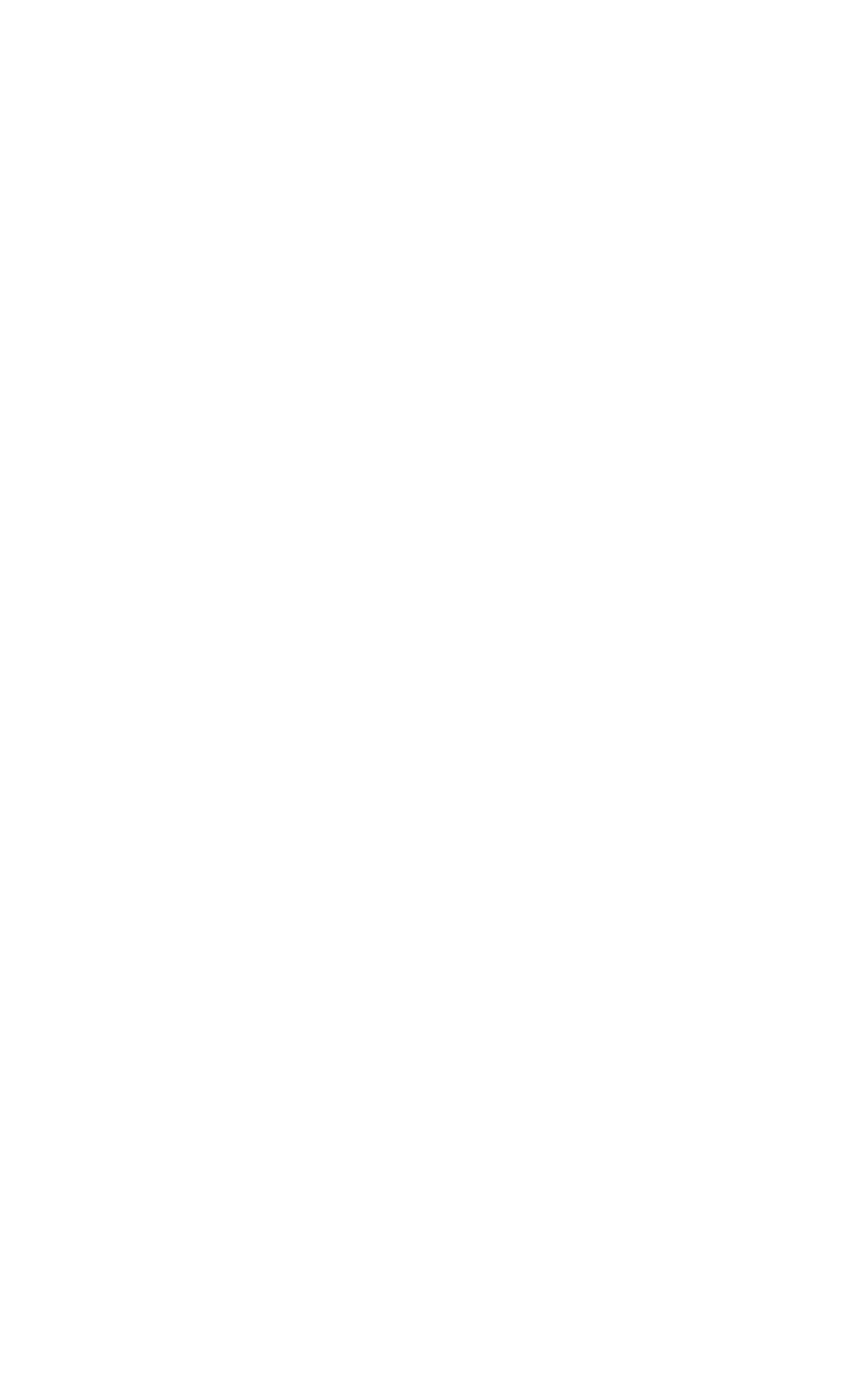# **Chapter 16**

## **Frank Bösch**

# **The CDU – Development of a Successful Model**

The CDU is a party with election results that stand up well by international comparison. Given that party systems all across Europe have increasingly been in a state of flux, it has managed to hold its own remarkably well. Land (federal state) elections and recent surveys show that it enjoys a level of support amongst the electorate that, in times of growing party fragmentation, is almost unique in Europe. Compared with the rest of Europe, the Christian Democratic Union is in a relatively comfortable position regarding both the number of its members and its party machine. Still, since the 1980s, the CDU has had to deal with crises that were a greater challenge than any one faced in the first thirty years of its existence. This essay will analyse this development in the period which roughly overlaps with the Cadenabbia anniversary we are celebrating. It covers the years from the beginnings of Helmut Kohl's government in 1982 to the lost elections in 2002. It will look at reasons for its success and analyse its slumps.<sup>1</sup> To this end, we will take a glance at its political practice, its party organisation, and its election results. The development of the British Conservative Party will serve as an explicit and implicit foil to put this process into perspective.

### **The government party of the 1980s**

It was not just any programme but Helmut Kohl's 1982 government policy statement that set the future long-term course. As an identity-forming leitmotiv, Helmut Kohl demanded to initiate a 'Wende' (turn-about). It has often been stated, however, that the government change in 1982 did neither bring about a "a radical market economy" nor a "neo-conservative" change that can be compared with the one in the United States or Great Britain. The Helmut Kohl government was not even characterized by terms such as "Thatcherism" or "Reagonomics". There were several reasons for this. First, the CDU with its Christian and social roots remained a people's party where social security played a much greater role. For this reason, its policies in the 1980s resembled those of other European Christian-democratic parties rather than the one adopted by the Tories'. Furthermore, the CDU formed a coalition with the liberal FDP party which, as the for-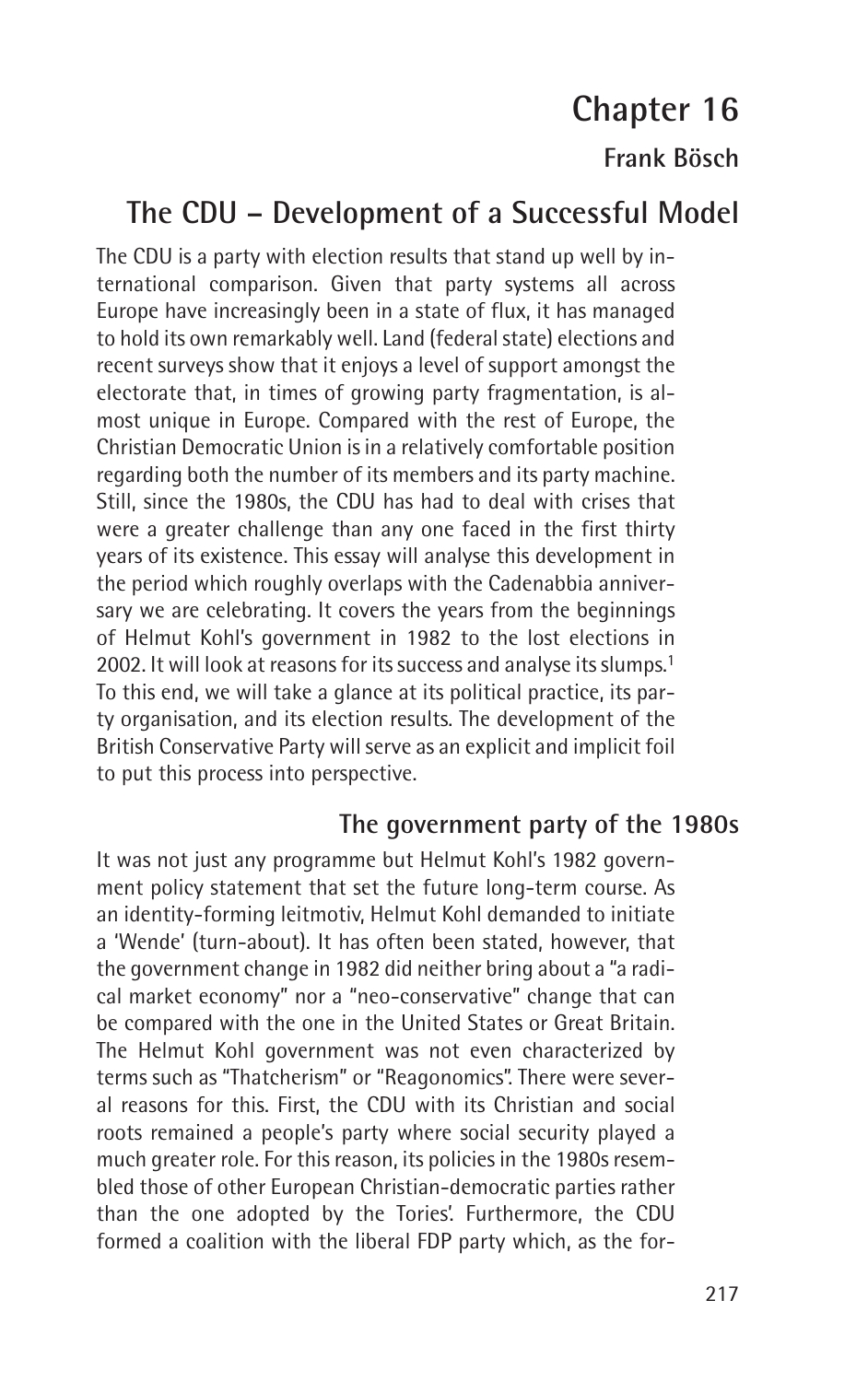mer junior partner of the SPD government, held some of the same ministerial posts that it had under the previous government. Compared with the situation in England, this provided continuity especially in the areas of foreign policy and civil rights issues. A radical change in direction would have been more difficult for institutional reasons anyway. Ultimately, there are more active players in Germany's political arena who prevent any radical change. Consider, for example, the social partnership between labour and capital, the Federal Constitutional Court, the segmented ministerial bureaucracy, or the federal structure of the Federal Republic.<sup>2</sup> At times, due to the federal organization of the country, the implementation of reforms within a party was much more difficult than in England. On occasion, this was even felt by the CDU government of the 1980s.

Yet, by German standards, the CDU had plenty of room for manœvre. The voters' clear mandate of 1983 legitimised change, and the majority in the Bundesrat (Federal Council, second German chamber) facilitated implementation. In addition, the economic legacy left by the former coalition government (SPD/FDP) was so bad that there was greater readiness among the population to accept cost cuts. As early as 1982, the Helmut Kohl government started implementing drastic reforms in economic, fiscal, and social policies. However, rather than reform the structure of the welfare state it simply reduced the level of benefits offered. In spite of certain differences to the Thatcher era, the extent of the cost cutting should not be underestimated. In 1982- 83, for example, social as well as unemployment benefits were reduced, any deductibles for hospitalisation and rehabilitative or preventative measures such as visits to spas were doubled, the student grant system 'Bafög' (Federal Law on Education and Training Promotion) was changed to a system where students had to take out loans, and the adjustment of pensions was postponed. At the same time, the government lowered capital and trade taxes and relaxed working hours regulations. However, the cut in the top tax rate in particular did not go nearly as far as it did in Great Britain. Yet, the CDU – like the Tories under Thatcher – was able to achieve almost immediate positive economic results. As early as 1984, economic growth had increased to 3.3 per cent, new net borrowing had gone down, and the inflation rate had dropped from five to two percent. By the late 1980s, the ratio of social security provisions was lowered by four per cent, while social insurance contributions showed only minor increases. While this pos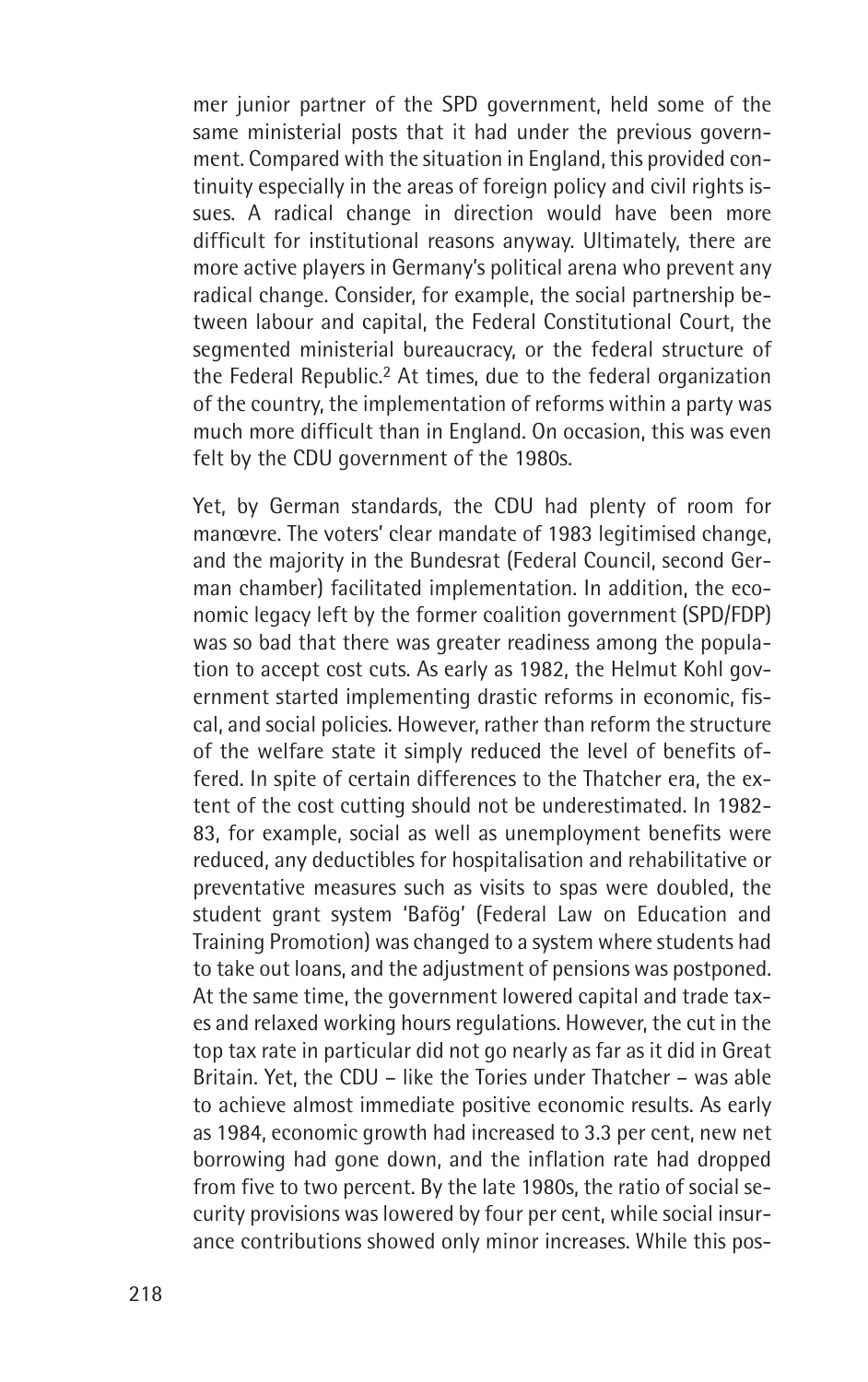itive economic cycle occurred at the time of a word-wide upswing, it still confirmed the cost cutting measures of the CDU. Price stability in particular served to increase the CDU's standing since due to Germany having suffered two inflations, the abstract percentage figures remained an important symbol on the basis of which many German voters used to judge economic policies. In the 1980s, Margaret Thatcher was similarly successful in fighting inflation until, at the end of the decade<sup>3</sup>, it started going up again in the UK.

In foreign and defence policies, the CDU continued to be a faithful ally of the West. In spite of mass demonstrations, it stood by NATO's dual track decision to deploy a new generation of arms. As far as the Ostpolitik was concerned, the Helmut Kohl government continued the tradition of the previous SPD/FDP coalition by being prepared to talk with the GDR but kept more of a distance during negotiations. Helmut Kohl's image was primarily based on his role as the architect of a united Europe. Since Adenauer's days, close cooperation with the French was considered the key to this united Europe. In 1986, Helmut Kohl's regular meetings with President François Mitterrand resulted in the signature of the "Single European Act" which represented a big step towards the creation of a single European market. However, while in the Brandt years, the focus had been on foreign policy, the CDU's defining priority in the 1980s was domestic policy. Three things made focussing on foreign policy difficult. Firstly, as before 1982, the Foreign Ministry was run by the very agile and popular Hans-Dietrich Genscher, member of the junior coalition partner FDP. Secondly, in the 1980's (as was the case later), it was very difficult to turn European policy decisions into an emotionally engaging project. Thirdly, at that time, it was still anti-communism, not some kind of 'rapprochement' with communism, which was the glue that held the CDU together. Helmut Kohl's conciliatory talks with Gorbachev and Honecker were met with a degree of scepticism by many CDU followers.

The greatest problems for the CDU, however, undoubtedly stemmed from the high unemployment rates. To lower these figures, the Kohl government tried, throughout the 1980s, to further deregulate the labour market. The Promotion of Employment Law of 1985, for example, made it easier to conclude employment contracts of limited duration and to take up parttime work and limited the right to strike. The latter in particular led to severe conflicts with the trade unions. These disputes were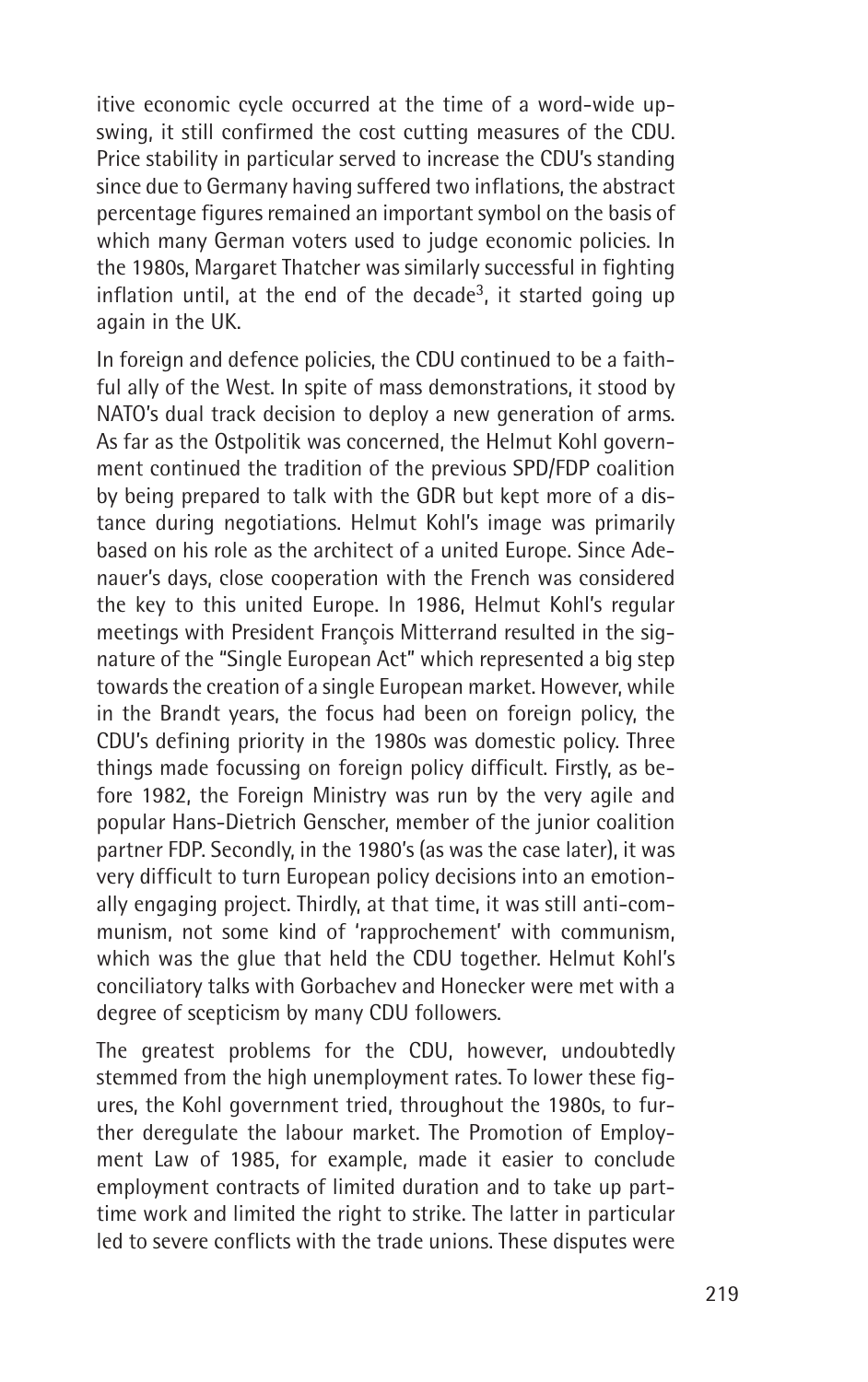not as intense as the labour disputes in England at the time of the 1984 miners' strike, but for Germany, the severity of the conflicts was remarkable. In both countries, these disputes ended with a clear loss of power for the trade unions. Since the supplyoriented policy of the CDU was not able to achieve much in the fight against unemployment, the CDU also tried to restrict the supply of labour. Its 1984 Law on Early Retirement made it possible for people to retire at the age of 58.

As the British Conservative Party, the CDU did not tackle a fundamental reform of the health care system. The CDU did focus on social policy measures for families. After initial cuts, times spent on bringing up children and looking after elderly relatives were included in the calculation of the statutory pension entitlement in the mid-1980s; the tax allowance for dependent children and child benefit was increased, and the government ensured that women taking time to bring up children received financial support and continued to have similar statutory rights as employed persons. As all large political parties, the governing CDU needed to deal with the very difficult task of reconciling its free market economy reforms with social balance. Astonishingly, it managed to do so by permitting the two extremes to coexist. Significantly, the exponents of both wings, minister of social affairs Blüm and finance minister Stoltenberg, counted among the most popular CDU politicians. The cabinet especially helped to integrate the different party segments.

There is no question that since 1982, the Chancellor's Office once again was the power centre of the CDU.<sup>4</sup> Helmut Kohl succeeded, however, to maintain a close and relatively uncomplicated relationship with the CDU parliamentary party. He soon found an excellent adviser in Wolfgang Schäuble, who not only prepared decisions but also presented them on Kohl's behalf to the committees and the parliamentary party. After the election victory of the CDU, numerous ministers came from the top people within the parliamentary party, which strengthened the ties with the parliamentary party while at the same time weakening it. The new leader of the parliamentary party, Alfred Dregger, turned out to be extremely loyal, although he never became part of Kohl's informal inner circle. Kohl in particular benefited from the fact that he himself had been leader of the CDU parliamentary party for six difficult years. Rare tensions occurred whenever the parliamentary party felt it had not been informed in sufficient detail or in time.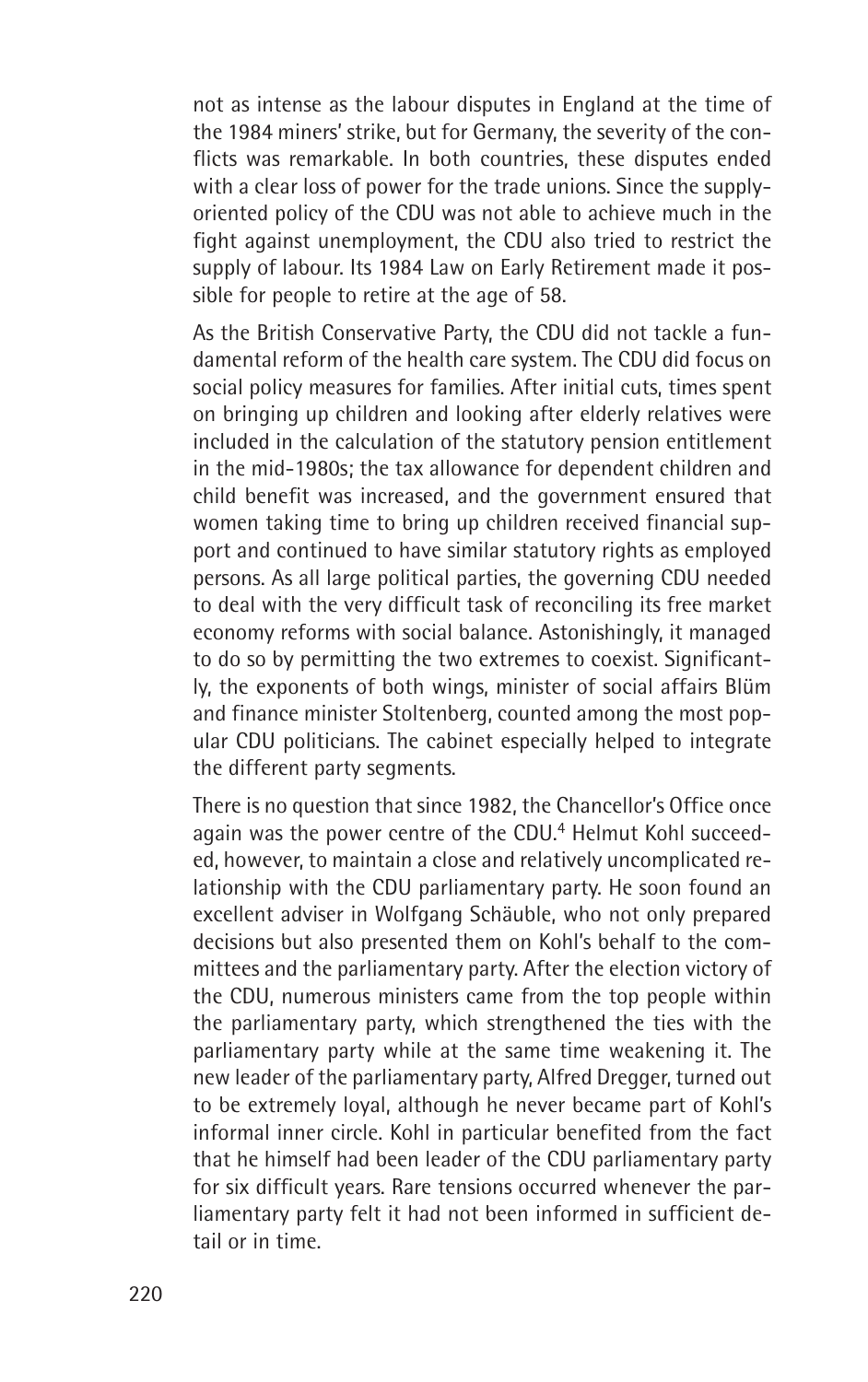Occasional frictions were more likely to occur with the party or with the leadership of the Bundesgeschäftsstelle (Federal Party Office). The situation was very different from the one in the Adenauer era: Unlike then, the Chancellor's Office now had a counterpart in a sophisticated, self-confident, and programme-orientated party machine. Its offensive independence was best embodied by secretary-general Heiner Geißler. Geißler not only distanced himself from the government's course but also from the CSU, which reinforced this profile shaping conflict even more. In 1985, he even resigned as minister in order to be able to dedicate more time to the party. Since 1987 at the latest, Geißler's remarks polarized the party to such an extent that the conservative wing kept demanding Geißler's removal from office. Apart from these content-based issues conveyed through the media, however, the political role of the secretary-general remained limited. For example, Heiner Geißler had very little influence on the regional party associations, which continued to enjoy great autonomy. With the enhanced status of the Chancellor's Office, the Bundesvorstand (Federal Executive Committee) lost some of its importance. Helmut Kohl prepared important decisions primarily in informal talks. The CDU Presidium, on the other hand, still had a certain influence. Since it was at the intersection of the Chancellor's Office, the parliamentary party, the federal states and the party, it continued to serve as an important clearing house for political decisions. Overall, Helmut Kohl's power cannot be compared with that of Margaret Thatcher.5 The federal states, the parliamentary party and the party were far too independent for that.

The election results represented an acknowledgement of the Christian-democratic course. In spite of countless demonstrations and cost cutting measures, in the federal elections of 1983, the CDU was able to celebrate the second-best result in its history. As in 1976, Kohl won the support of groups who had previously abandoned the party – in particular women, younger voters, and protestant workers. However, his success was predominantly due to the high mobilisation of loyal Catholic voters. According to the polls gathered by the research group 'Wahlen' (Elections), an astonishing 65 per cent of Catholics voted for the CDU. Yet, in the subsequent federal state elections, the CDU took mostly losses, which continued in the federal elections of 1987. In 1987, the CDU lost over four percent of the votes across nearly all federal states and professional groups. The only group whose support for the CDU did not waver were the self-em-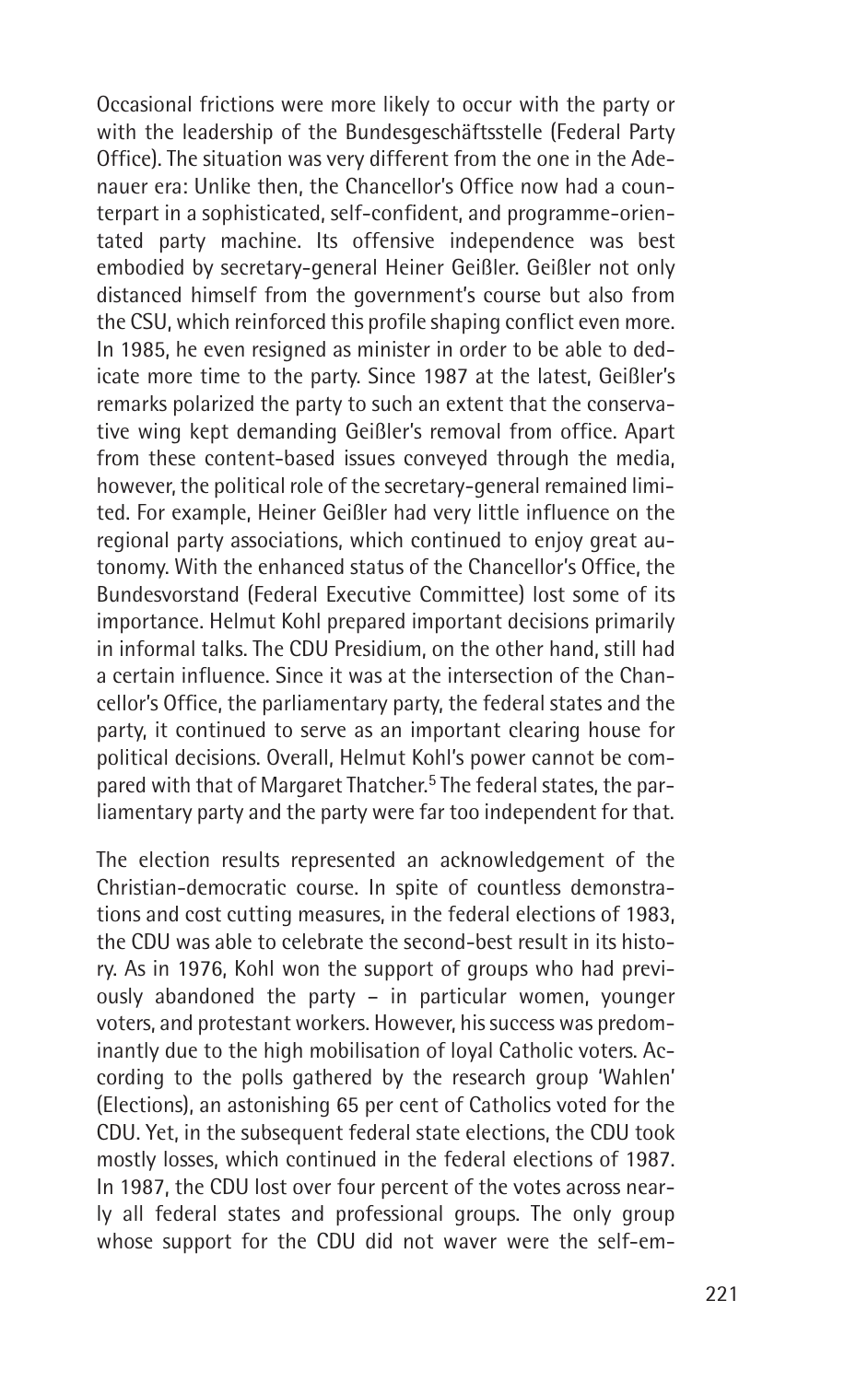ployed, while the losses among voters under 45 were above average. Also, this confirmation of the government was not a success that could be attributed to the Chancellor's popularity alone. According to surveys, 46 percent of the population would have preferred Helmut Kohl while the candidate of the opposition, Johannes Rau, was preferred by an equal number of people. Rather, the CDU succeeded as the party with superior economic authority.

### **The 1989 crisis and regeneration through unification**

In the late 1980s, both the Thatcher government and the CDU suffered a number of setbacks at several levels. In elections, the trend that had begun to beleaguer the CDU in 1987 continued. However, in the European and federal state elections of the late 1980s, the losses would become heavier. Losing voters led to another problem for the CDU: For the first time since the 1960s, a party of the extreme right, the Republicans, entered the regional parliaments. At the same time, the level of party membership, which had also reached its peak in 1983, had been sinking continuously since 1984, although not as dramatically as in the British Conservative Party. An internal CDU study found that the problems were the same as in the Social Democratic and traditional parties in other European countries: The members were becoming too old, the share of women was too low, and the lower classes in particular were becoming harder and harder to reach. The proportion of working class members now stood at less than ten per cent while the small group of the self-employed constituted twenty-three per cent.

At the same time, the conflicts within the party leadership became more visible to the outside world. In the federal states, there had been friction and various problems even around 1988. In the modern regional party association of Rhineland-Palatine, Carl-Ludwig Wagner and Hans-Otto Wilhelm fought over Bernhard Vogel's legacy, in Lower Saxony, the formerly successful double act of Albrecht/Hasselmann lost the party leadership and the elections for the regional government; in North Rhine-Westphalia, chairman Biedenkopf resigned after conflicts, and in Schleswig-Holstein, the CDU suffered from the consequences of the Barschel affair.

In 1989, these interior conflicts intensified and developed into the biggest leadership crisis of Kohl's entire chancellorship. There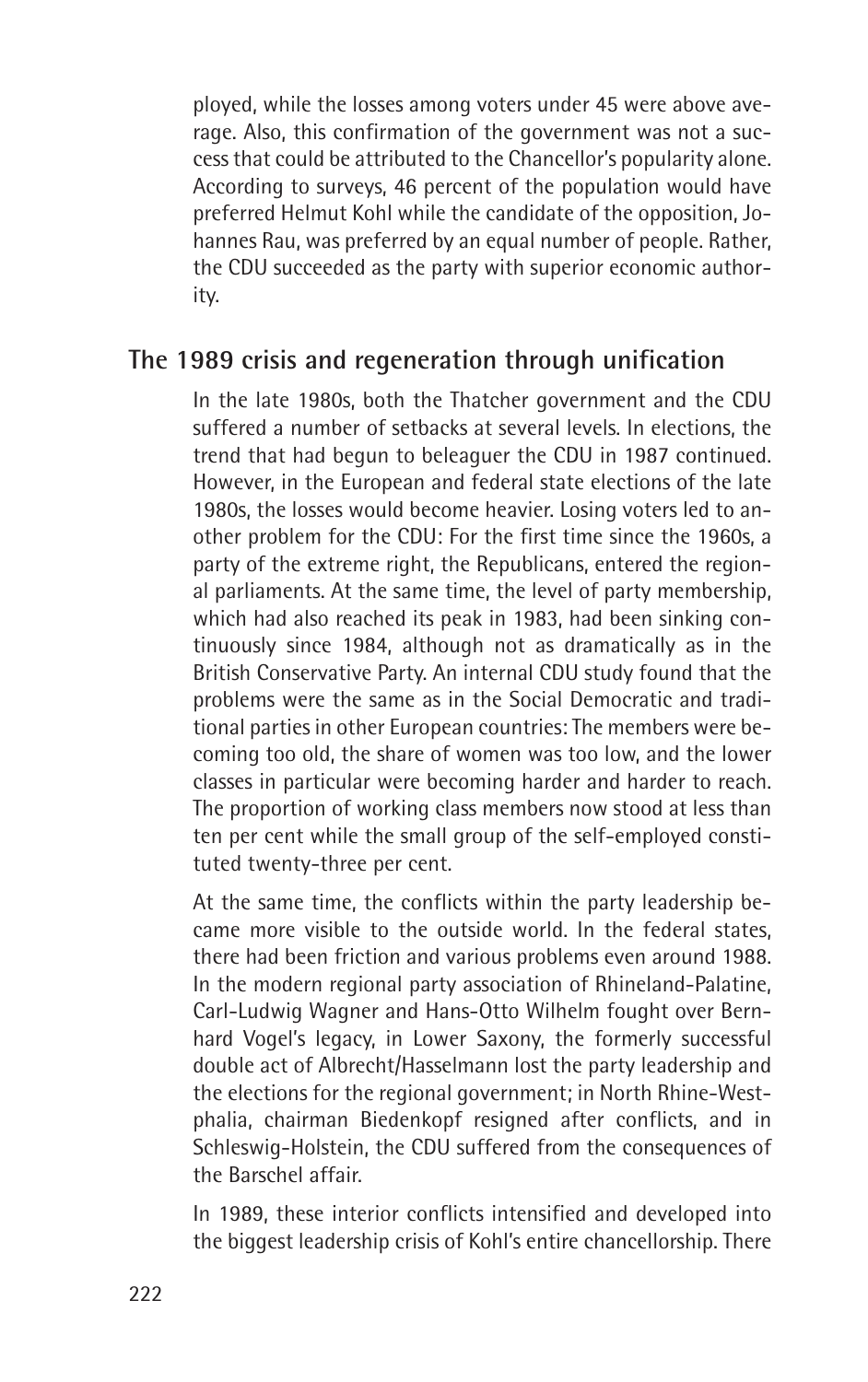were five interrelated major reasons for this. Firstly, the losses suffered in the European and regional elections cost Kohl his reputation as the eternal winner. Secondly, according to polls, his policies did not appear to appeal to the majority of voters; only 27 per cent of the population said they "more or less agreed with Helmut Kohl's policies". Thirdly, the party had accumulated huge debts so that dismissals and cost cutting measures became necessary, which further weakened Kohl's support from party officials. In the fourth place, the party organs felt neglected by Kohl. In the fifth place, Kohl allowed the latent power struggle with secretary-general Geißler to get so far that in 1989, without consulting the party leadership, Kohl ended up presenting Volker Rühe as the new candidate for the office.

Hence, in the run-up to the Bremen party conference, Heiner Geißler, Kurt Biedenkopf, and Rita Süssmuth tried to install the premier of Baden-Württemberg, Lothar Späth, as a rival candidate for the party chair. Their plan was to enter the history books as the 'attempted Bremer putsch'. At the party conference, the anger felt by many delegates about Helmut Kohl's leadership style erupted. This turned out to be yet another crisis Kohl survived with cunning and luck. His critics were not determined enough to vote him out of office. Their fear of defeat prevented them from setting up an opposition candidate; instead, they slowly started to back away from Späth and Geißler even before the start of the party conference. Also, Kohl's tactics were superior to those of his critics. In preparing the party conference, the numerous contacts that he had nurtured with the middle and lower party level finally paid off. After the Bremen "revolt", Kohl ensured that the Bundesgeschäftsstelle (Federal Party Office) was restructured in a way that strengthened his position. Helmut Kohl managed to survive the very crisis that was to bring down Margaret Thatcher a little while later, after the diminishing power of the whips to hold her party together had indicated the dissatisfaction with her course of action.

The way out of the crisis was undoubtedly facilitated by the reunification process. Even at the Bremen party conference, Kohl was able to gain the delegates' approval when he told them that GDR citizens were now allowed to leave their country via Hungary. From an analytical perspective, reunification contributed to a regeneration of the party at all levels. The weakened chancellor and chairman was instantly able to regain esteem and reputation when he announced in front of the 'Frauenkirche' in Dres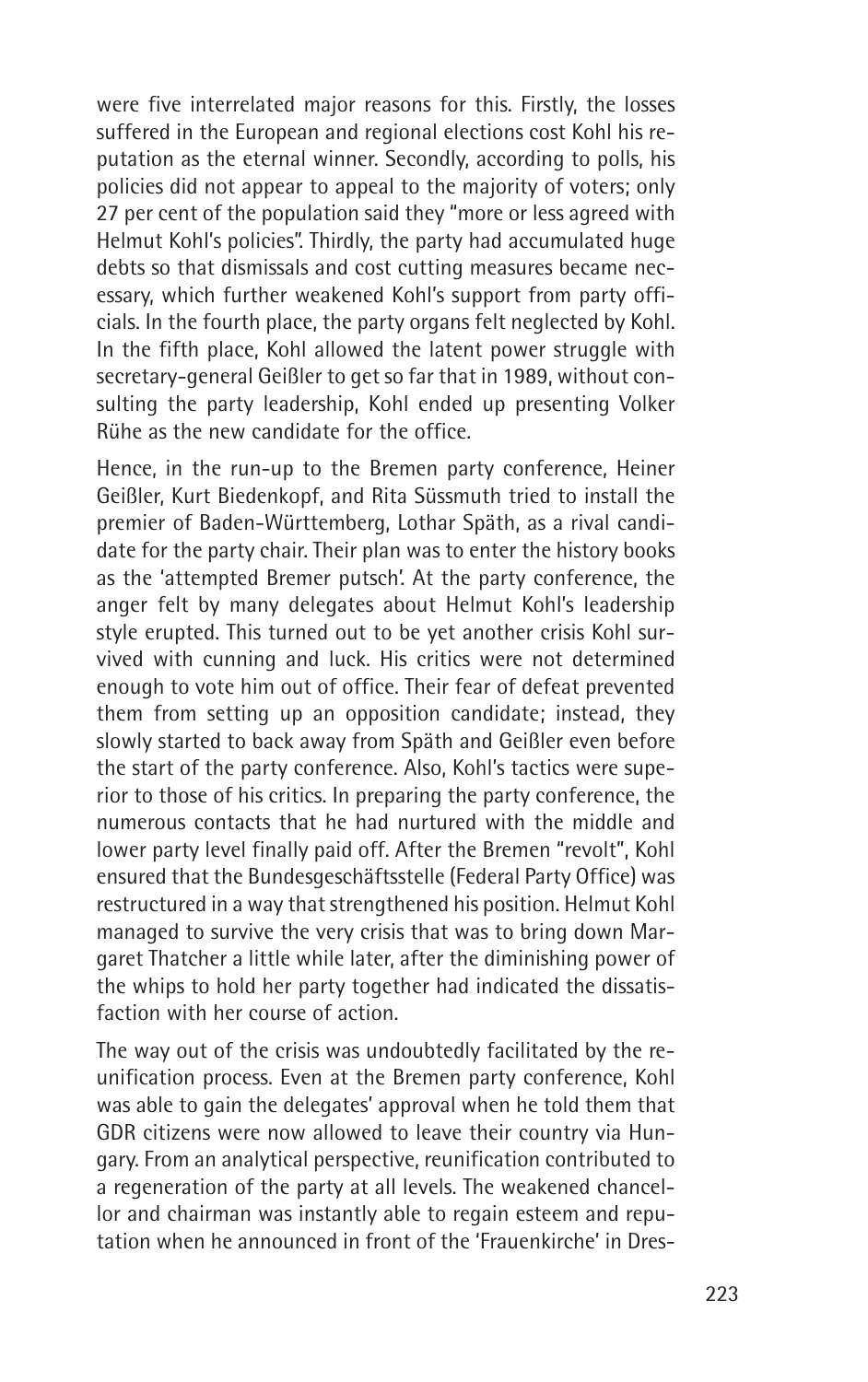den in December 1989 that a "united nation" was his aim and when he sped up the implementation of monetary union and the reunification treaty. The process of reunification also gave the CDU a foreign policy profile which consolidated the party internally. Finally, Helmut Kohl had the opportunity to present himself to the media as a statesman who moved successfully in international circles. Secondly, his commitment to German interests produced a patriotic enthusiasm that his matter-of-fact European policy could never incite. Thirdly, with its reunification policy, the CDU was able to isolate the left, which, in the eyes of the CDU, had betrayed German unity. Kohl's European policy, on the other hand, had always been based on a wide consensus between parties and had therefore not lent itself to this isolation of the left.

In all of this, the policies of the CDU once again displayed the virtues that had been the basis of its success under Adenauer. The self-confident optimism, which did not engage in time-consuming, tormenting discussions, was reminiscent of those days, as were the breath-taking speed of the decision-making progress and the pragmatic concessions. It might have been Helmut Kohl's very own experiences during the rebuilding of the country after the war that gave him the confidence he needed. The landmark decisions in the reunification process were based on the ideological and historical traditions of the Christian Democrats. This is true of their faith in the healing powers of the market, which, at the same time, was provided with safeguards in the form of subsidies. It was also true of the priority that the return of East German property was given over compensation: This reflected the great ethical importance of property. Also, the currency and pension reform compromises that were reached with the electorate in mind had their historical precedents. One surprising aspect was that the CDU, during the process of monetary union, took the risk of higher inflation, which, in spite of many such predictions, did not materialize. With regard to its ties in the West, the party adhered to its traditions. Reunification was not to lead to any changes for the former Federal Republic. As opposed to many Social Democrats, it planned from the outset to integrate the GDR under Article 23 and to keep the Basic Law, as opposed to drawing up a new common constitution under Article 146.

In 1990, the election victories in the new East German Länder in particular strengthened the position of the CDU at the national and regional level. After the less than sparkling election cam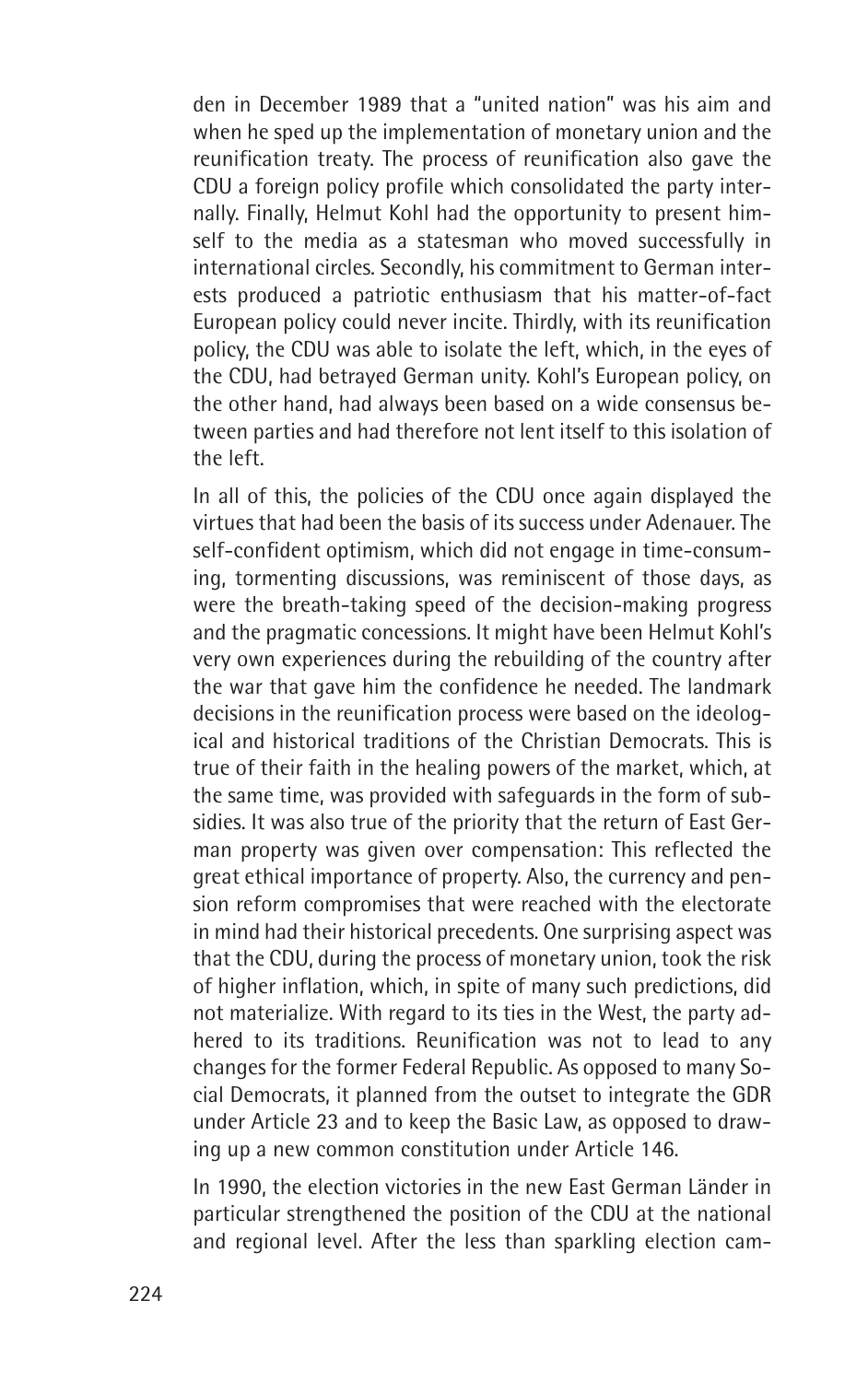paigns of the previous years, the CDU now had an opportunity to shine once more. In the East, the masses celebrated Kohl, which in turn had an effect in the West. His successful foreign policy negotiations made Kohl unassailable as a statesman. Unlike the newly founded Social Democratic Party in the former East Germany, the CDU had a broad communication network at its disposal, dating back to the days of the East German CDU.

In the course of joining together the East German and the West German CDU, Kohl was also able to restructure the party organisationally in a way which further strengthened his overall position. In Volker Rühe and his successor Peter Hintze, he had loyal secretary-generals, and at the party conferences, Kohl was welcomed with loud cheers. In 1990, he was re-elected chairman with a record 98 per cent of the votes. Subsequent party conferences as well were characterized by a high degree of party unity. The term "Chancellor's party" – if used in a political science sense – is best suited to the years 1990 to 1994.

At the lower organisational levels, the joining of the West German and the East German CDU helped raise the number of members considerably. After card-index adjustment, the Christian Democrats gained 111,248 new members from the East German CDU and the Bauernpartei (Farmers' Party) and reached its historical peak of over 750,000 members. Moreover, the new Länder associations had a social profile that was clearly different and, to a degree, made up for weak points elsewhere. The share of workers, women, and younger people under 40 was considerably higher. On the other hand, there were fewer self-employed people and civil servants. Even the CDU's finances could be restored to soundness in the course of reunification. The new members, election campaign refunds based on the larger number of voters, and an extraordinary willingness of companies to make donations led to a turn-about in 1990.

#### **The government party of the 1990s**

By preparing the party programme adopted in 1994, Helmut Kohl wanted to counter those who said the CDU was neglecting longterm political ideas. It is true though that, when adopting this programme after having been the governing party for so many years, the CDU was hardly in a position to identify basic social deficits in a convincing manner. Its demands for less bureaucracy, reduction of government borrowing, or safeguarding of jobs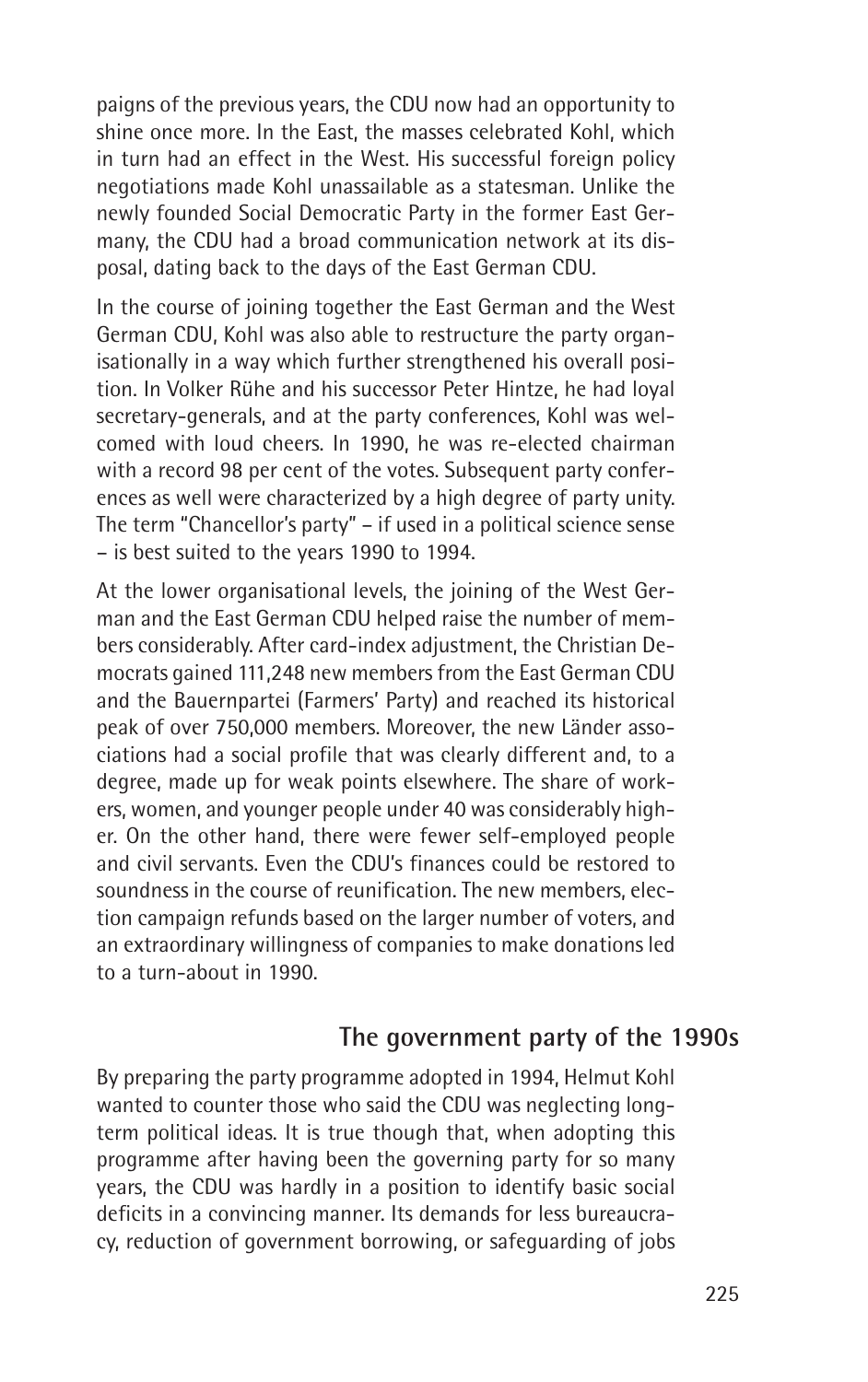therefore lost some of their attraction. Many sections of the programme simply promised to deal "to a greater extent" with the political areas mentioned.

Yet this party programme was very important for the self-image of the CDU. The first striking thing about this programme was that the CDU continued to refer widely to God and Christianity. Although the starting-point remained the "Christian view of mankind", in debates Helmut Kohl in particular was in favour of addressing non-Christians in the programme as well. Accordingly, the following sentence was added: "The CDU is open to anybody who respects the dignity and liberty of human beings and who accepts the fundamental principles of our policies derived from this premise." (Art. 1.2.). This means that the CDU is reacting to social change while keeping its religious roots in its programme. Secondly, the CDU appeared as an environmental party, supporting an "ecological and social market economy". As we know, this term (a rephrasing of Erhard's term of social market economy), which could be explained at the time by the emergence and consolidation of the Green Party, could not establish itself permanently. Thirdly, it becomes apparent that the programme adopts a rather liberal approach when it comes to economic and social policies. The political science analysis of the programme carried out by Irmgard Reichart-Dreyer confirms this and observes a shift from an image of people forming part of a community to an individualized image of man, which puts special emphasis on the "free development on one's personality".6 Accordingly, the sections on "equal opportunities for all" contained in the earlier programme paper were no longer included; neither was the New Social Question (social concept from the mid-1970s).

Naturally, the decisive factor for the party itself and for its public perception remained the CDU's government policies. In almost all areas, ambivalent positions emerged that foreshadowed the election defeat in 1998. The party's success stories occurred in the foreign policy sector. The CDU was the party that, under Helmut Kohl, was instrumental in preparing a common Europe. There can be no doubt that this was a contribution that shaped the selfimage of many party activists, but for the population, this was still not an issue that could stir emotions. On the contrary, CDU supporters as well were now beginning to wonder whether Helmut Kohl's European vision did not go too far and might even be disadvantageous to Germany.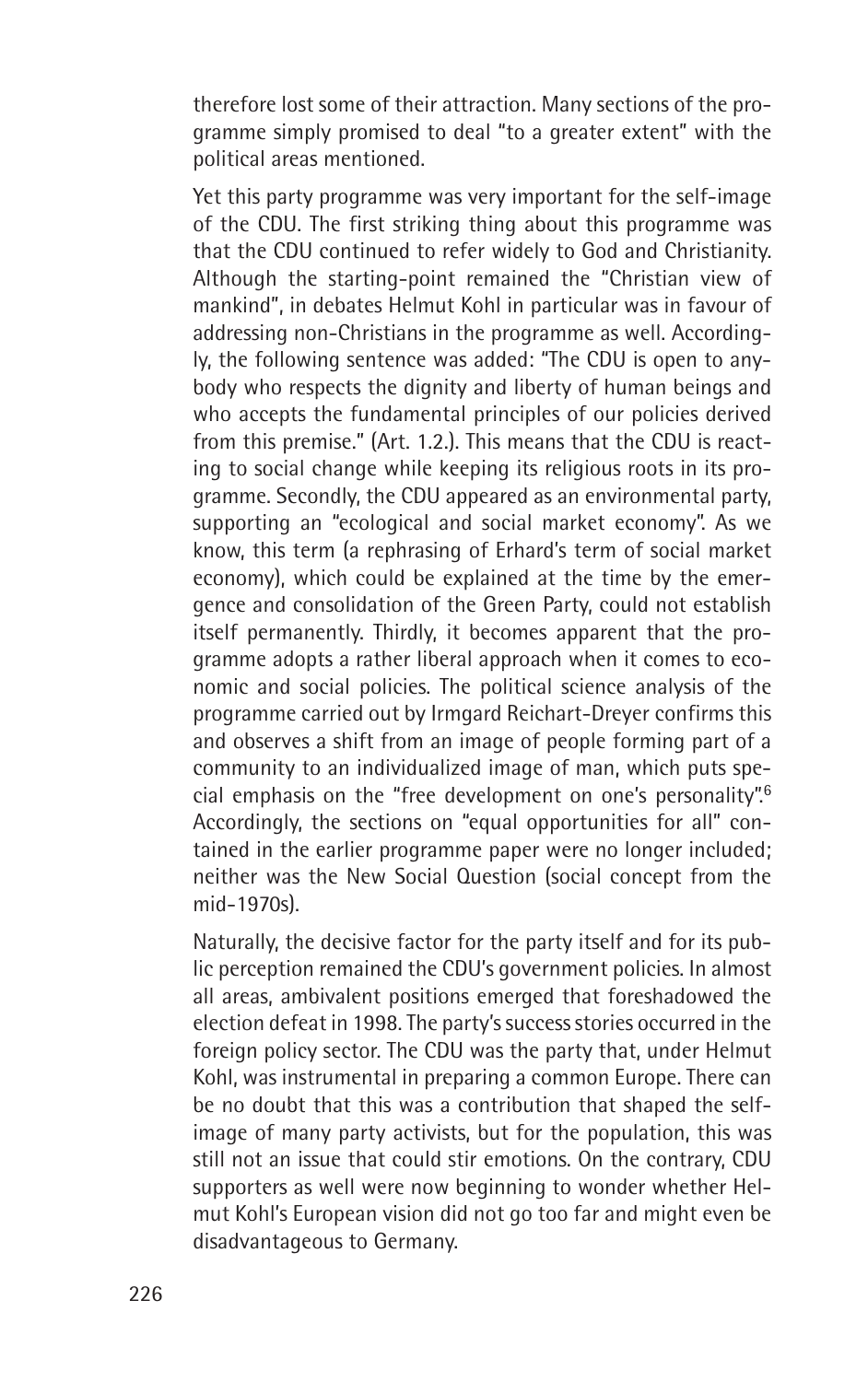In economic policy, the CDU was still successful at curbing inflation after a short-term price increase. However, the party was no longer able to make the most of this either. On the one hand, the section of the population that had lived through the inflation of both post-war eras was shrinking. On the other hand, price stability no longer was a specifically German achievement. Within the EU, it now increasingly became a European standard. Worse, the CDU now appeared as the party that was about to abolish its trademark, the stable Deutschmark, in favour of the euro. This indirectly took away one of the foundations on which the success story of the CDU was based.

At the end of the CDU's time in government, the economic data were no longer particularly impressive. Public sector borrowing, social insurance contributions and unemployment were all on the rise, and reunification was not the only explanation. The international recession had undoubtedly taken its toll on the German economy as well. However, a statistical comparison between the twenty-three OECD countries showed that by 1998, internationally Germany had fallen behind in many areas to middle and back positions.7 Yet at the same time, the CDU itself created the impression that Germany was no longer a safe location for business. While so far, its very optimism had been its key, the crisis scenario it was now spreading about the threat of an exodus of German companies reflected badly on the party itself. Its debate on Germany as a location for companies was meant to legitimise the restructuring of the welfare state. There is no doubt that basic reforms were overdue in this area. However, it can be assumed that any cuts would have met with more approval had there been a visible positive impact on the labour market.

The government's performance on the social policy front seemed similarly ambivalent. To stabilise the health care system, the CDU had introduced nursing care insurance in 1994. To free the employers from having to foot their part of this bill, the CDU abolished a religious bank holiday ("day of penance"). In particular for a Christian party, this was a highly ambiguous solution. The relationship with the churches, which had already suffered due to social cuts, deteriorated further. The change of the abortion law (§ 218), which was made in the course of reunification, further cooled the relationship with the most important bastion of the CDU. Another factor responsible for losses among the electorate was its 1996 "health care savings package", although cost cutting measures were undeniably needed, especially in this area. The in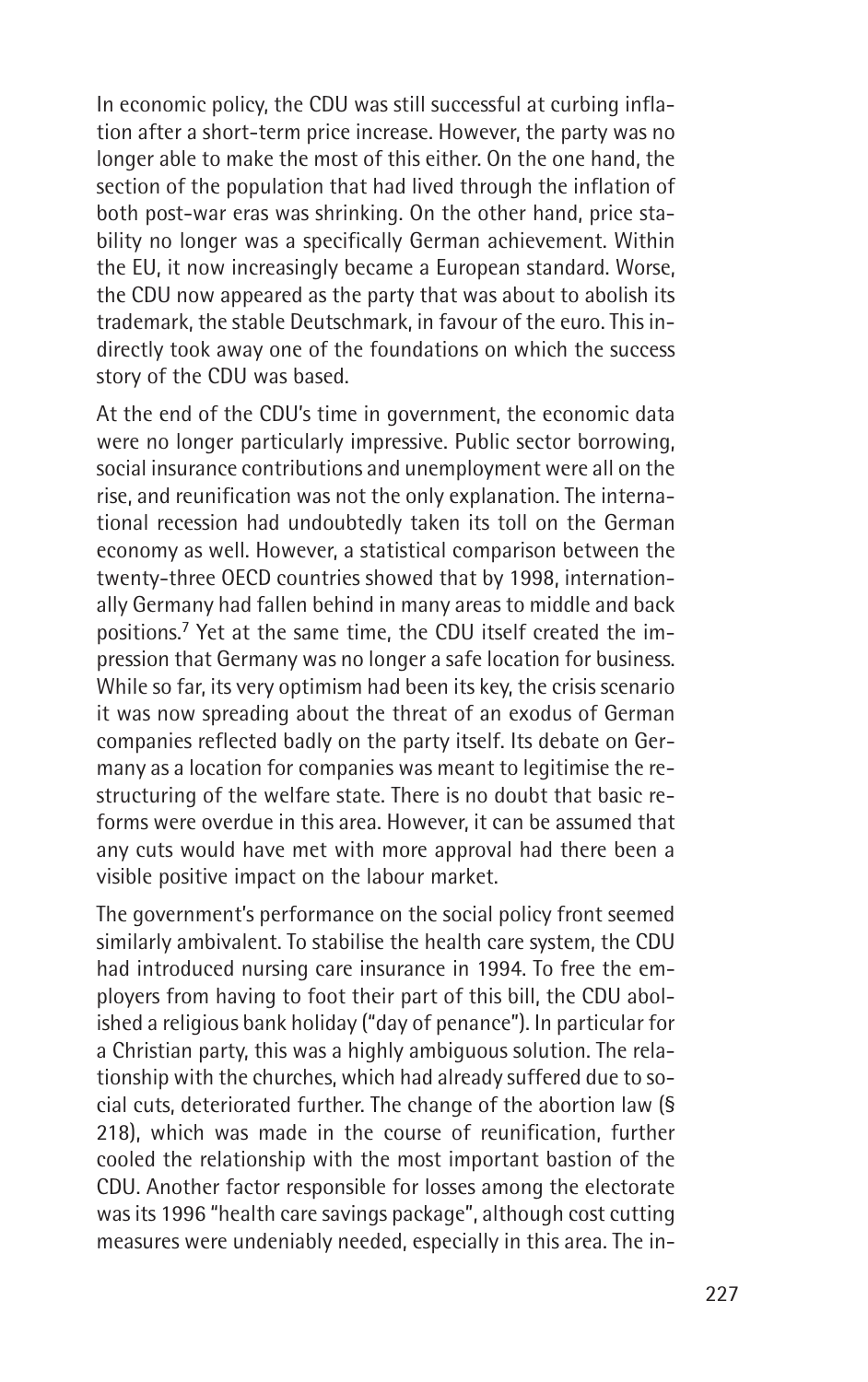crease in patient contributions and the health insurance companies' cuts in health care provision meant higher expenses on a regular basis for elderly core voters. Other factors that turned away the voters were reductions in both unemployment benefits and sick pay, and the relaxation of dismissal protection. Families, on the other hand, were still profiting from the CDU's social policies. Even in times of crisis, the CDU remained true to this ideological model. In 1992, the CDU decreed that a higher percentage of the time spent on bringing up children was to be included in the calculation of statutory pensions; four years later it increased the allowance for dependent children. Yet, those individual measures were not enough to underline the social component of its market economy.

Within the party organisation, the problems which had been solved or at least covered up for several years following reunification now re-surfaced. From their weakened position, the regional party associations in the Western part of Germany proposed basic reform ideas and amendments to the statutes. These ideas were directed, first and foremost, against an entrenched and overpowering party leadership. Term of office limitations, a limitation of board memberships to a maximum of three, or the reduction in the number of parliamentary undersecretaries were part of the demand catalogue of almost all associations. Secondly, they wanted to strengthen the power of the basis. The direct election of candidates for office and mandate candidates, member surveys, and plenary meetings at district level were among the demands. Thirdly, the party was to open itself to non-members. As guests, they were to have the right to speak and make proposals for a certain limited time even without joining the party.8

Both the diagnosis of the crises and the reform proposals of the politicians from the Länder were – not only, but clearly – directed against the party leadership style of Helmut Kohl. Limits on terms in office and on the number of posts one can hold were meant to prevent a similar accumulation of power in the future. The "young wild ones" who stood out in these efforts emerged as a group in media reports, and the media gave them an audible and united voice. The federal state and parliamentary party chairmen Ole von Beust (Hamburg), Christian Wulff (Lower Saxony), Roland Koch (Hesse), Christoph Böhr (Rhineland-Palatine), Günther Oettinger (Baden-Württemberg) and the Junge Union (CDU youth organisation) chairman Klaus Escher were among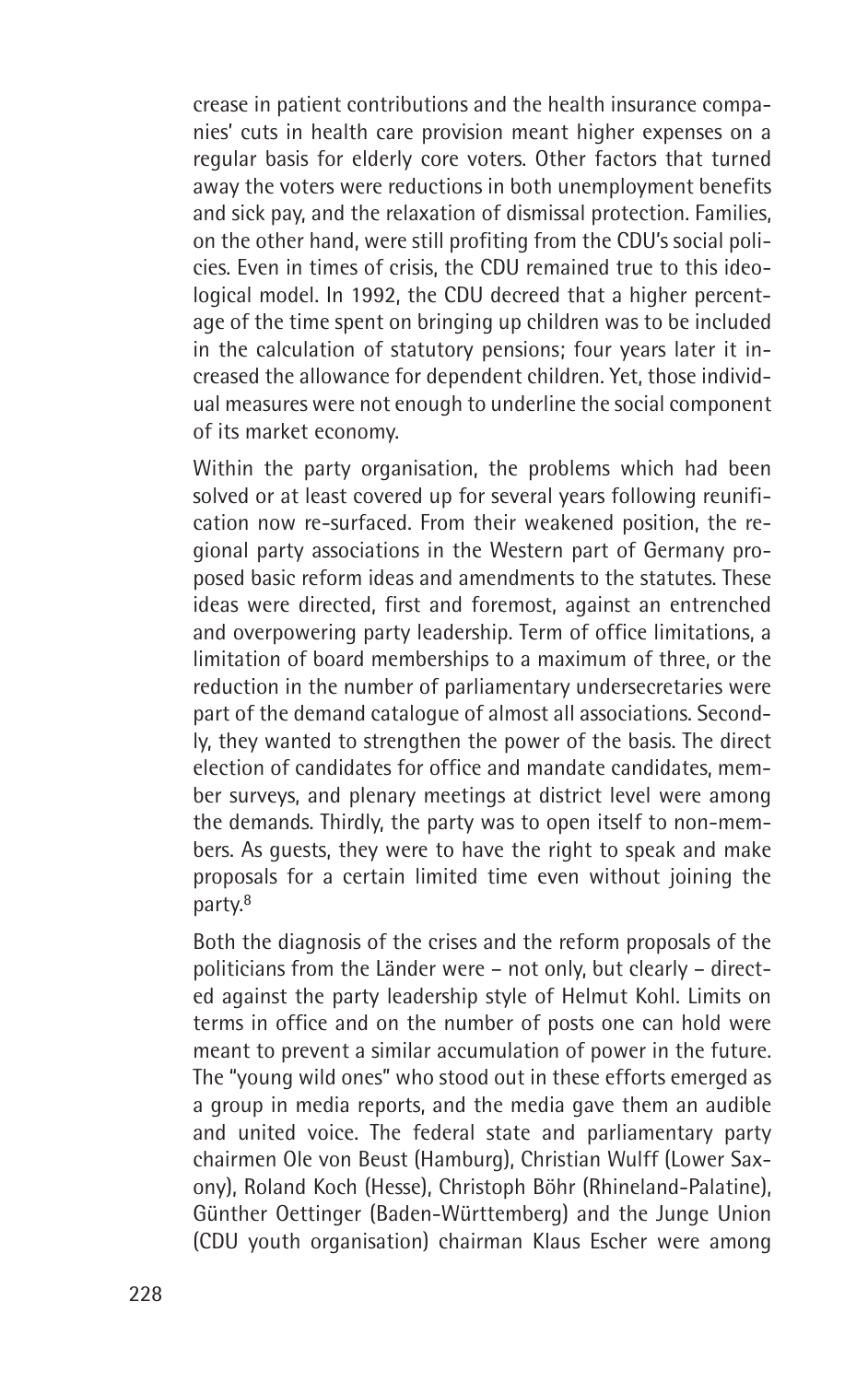them. However, their ideas for reform greatly varied. Roland Koch, for example, demanded an "evolutionary process" of renewal, while Christian Wulff wanted a "fundamental reform". In 1995, the Deutschlandrat (German Council) of the Junge Union adopted suggestions for reform that were particularly radical. For example, it demanded the direct election of the party chair, the cancellation of "mandatory speeches" at party conferences, the transformation of every second party conference into political fairs (in the style of a Church congress), municipal executive committee meetings which are open to the party, and the abolition of the Presidium which was to be replaced with an executive committee consisting of the federal chair, the deputy chairs and the treasurer.

The "old wild ones" joined the "young ones" in their criticism. Heiner Geißler warned in publications and many media appearances that the CDU might be in danger of becoming a "party with a 'Führer' cult". As he did before, Biedenkopf wrote critical papers warning of boring party conferences devoid of discussion, and of a fixation on the Chancellor. <sup>9</sup> Election results at the party conferences also showed that Kohl's star was clearly sinking. Kohl and his loyal party friends got worse election results at the 1996 party conference than either Geißler or Biedenkopf. Hence, after 1994, the CDU was certainly no longer a closed "Chancellor election club" where the party had no voice at all. Helmut Kohl was now forced to deal with opponents who were slowly building their own power base through the regional party associations.

At the same time, it would be much too easy to assign the blame for the organisational problems to Kohl and his secretary-general Hintze. At the 1994 Hamburg party conference, secretary-general Hintze had announced to begin a "comprehensive party reform". He included many plans from the regional party associations, such as member surveys, guest memberships without fees, and the limitation to three posts. He also included the women's quota, an issue of much debate within the party; Helmut Kohl was to become one of its proponents. When trying to implement these measures, Kohl's and Hintze's experience with the delegates resembled that of many a federal state politician eager to reform: The proposed member survey on topical issues was rejected by 417 over 331 votes at the party conference. The women's quota was rejected based on a very small majority and could be pushed through at the next party conference only with difficulty. The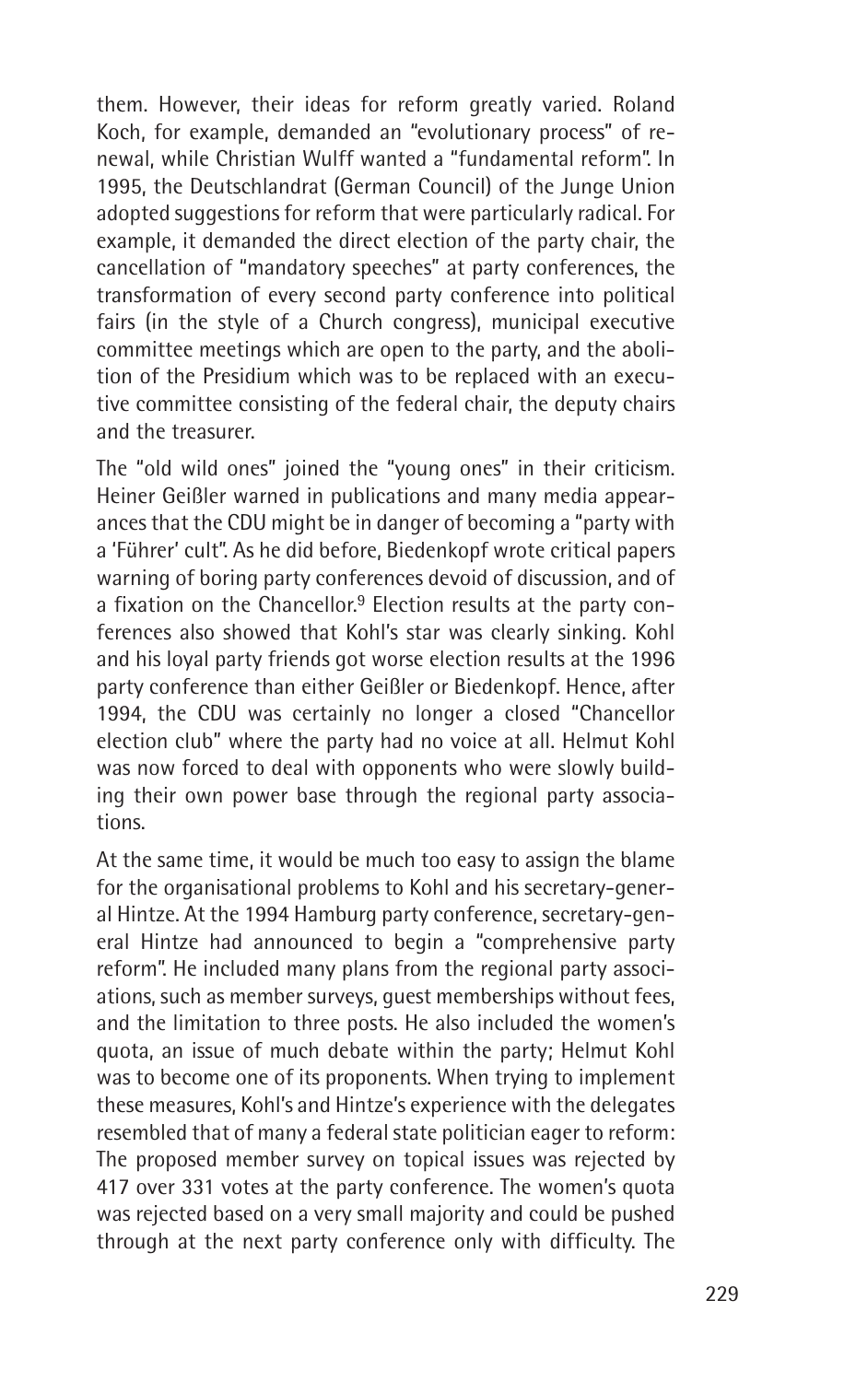mid-level party elite thus showed less of a will to reform than the party leadership.

Yet the basic dilemma for the 1998 election remained that, despite an announcement to the contrary, Kohl was not willing to step down. After he had spoken of his last term in office in 1994, his resignation was generally expected. As a popular potential successor, Wolfgang Schäuble, who had unequivocally and publicly declared his intention to stand, was waiting in the wings. Moreover, the CDU with its young federal state politicians had a better starting point for a generational change than the Social Democrats who, in the mid 1990s, had a shortage of people in that age group. Despite all this, Helmut Kohl, without conferring with the party, announced his renewed candidacy on television. The Presidium and the Federal Executive Committee approved this on April 21, 1997, with only Biedenkopf voicing reservations. It was not at the party conference, but on television that Helmut Kohl finally named Wolfgang Schäuble as the person who, in the long-term, would be an ideal successor. This also annoyed many delegates since, while Schäuble was well-liked, it reinforced their feeling that Helmut Kohl regarded his posts as his personal fiefdom where he and he alone determined who steps down and who will be the successor to the throne.

It is moot to wonder what would have been and whether a CDU led by Wolfgang Schäuble could have won the 1998 elections. The main problem for the CDU in this election was the fact that it had lost the trust of the less well-off voters. Only 28 per cent of workers and 30 per cent of salaried employees voted for the CDU, which was a historic low point, comparable only with the 1972 election. This development corresponds to the shrinking importance of the CDA (the party's labour representation) and the confrontational disputes with the trade unions in the run-up to the election. What was equally important was that many East German voters turned away from the CDU; it was to them that the CDU had widely owed its success in 1990 and 1994. Another factor that would matter in the long term: the increasing erosion of the women's vote. Ever since the CDU was established, women voters had been in the majority (except in 1980), and now they were withdrawing from the party despite the quota. The reason must lie in the CDU's image in social and family policy. Of all possible explanations of the 1998 defeat, the most banal one may also be the best one: After sixteen years in office, it was hardly possible for any government to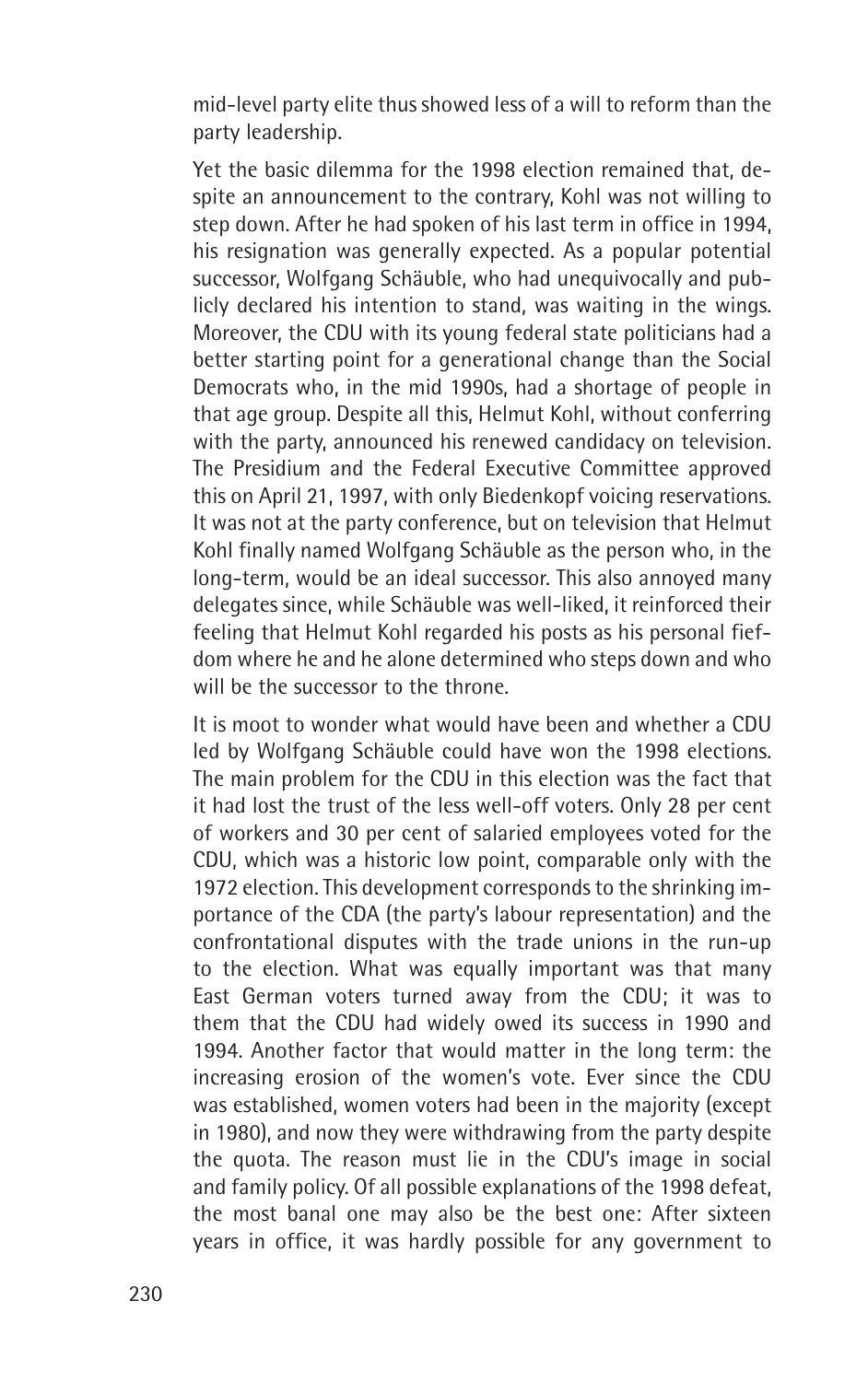embody positive new signals and new energy in a time of economic crisis.

## **Readjustment in opposition after 1998**

Although there was sadness caused by the defeat in the 1998 election, there was also a feeling that the CDU was finally ready for a time of new departures. Many people felt that after the final end of the Kohl era, the party would, after a general overhaul and fundamental reforms, be able to return to power within a short time. This led to a new period of programme discussions. Immediately after the change of government, younger politicians in particular were insistent on strengthening the neglected programme work. The reform-conscious "Erfurt guidelines" of April 1999 underlined how much the CDU, after the end of the Kohl era, wanted to set new directions. However, at the first party conferences that the CDU organised after it had returned to opposition, this debate on fundamental issues somehow never came about. Instead, the CDU decided to delegate these programme discussions to four commissions which were to develop longterm plans. This way, the CDU preserved its unity, which it might have endangered with a fraying party conference debate.

Much was reminiscent of the years after the first loss of power in 1969. As then, the loss of government initially reignited old disputes with the Bavarian sister party, the CSU (Christian Social Union), which was pushing for a more fundamental direction in many issues. It became obvious that the joint cabinet as an early clarification and disciplinary authority was missing. The various party wings of the CDU set new directions through the media. However, there was no apparent strategic guideline at first. In the year after the loss of power, the new reform euphoria subsided as it had before. Due to the victories in the 1999 regional parliament elections and the problems faced by the governing Social Democrat Party, many people developed a false sense of security which made a critical analysis of the party's principles appear unnecessary. Another delaying factor was that both times, with Rainer Barzel 1969 and Wolfgang Schäuble 1998, people shaped by the previous government took over both the chair of the parliamentary party *and* the party. On one hand, this meant that any content-based work had to be carried out by the parliamentarians. On the other hand, this continuity in personnel meant that there was no real break with old government policies. As in the 1970s, the party's independent programme work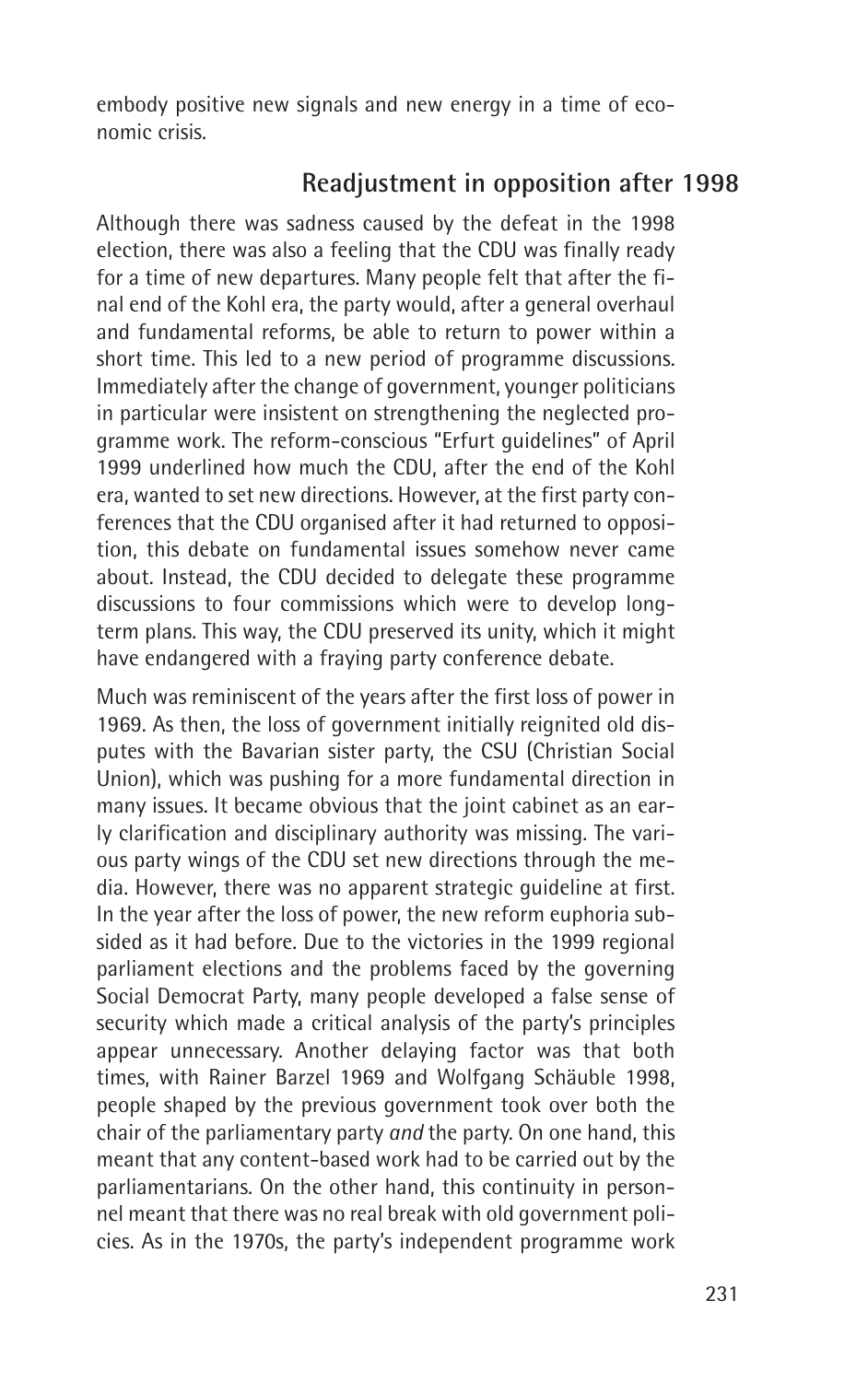only got off the ground when, after a leadership crisis, the position of parliamentary party chairman was once again separated from the position of party chairman. However, the crisis resulting from the 'Spendenaffaire' (party donation affair) paralysed and dominated the programme work that had barely begun – as had the crisis surrounding the treaties with the Eastern bloc and Barzel's failure back in the 1970s. In both cases, further election defeats and another change in leadership were needed to give new impetus to the party.

As in the 1970s, the CDU in 1998 held on to its basic programme while carefully putting a few new accents. First, this is true of its relationship with the "C" (as in Christian). Even after the second loss of power, there was no serious doubt that the Christian values would be maintained. Still, the reference to the Christian aspect has lost a little of its meaning under Angela Merkel – both in programmatic writings as well as in public symbolism. In the sense of its Christian tradition, in its programme and in its election promises of 2002, the CDU strongly advocated financial support for families. However, its programme reflected a new approach to reform in this area as well by redefining its definition of family as a social unit that contains children. This implies that non-married couples with children and single parents are now seen as families, a concept that is not without its opponents within the party. The CDU found it harder still to support fulltime day-care, which some federal state politicians were demanding and which seems to lead to higher birth rates in neighbouring countries. The attempts to liberalise family policy approaches in particular showed striking parallels to the programme reform instigated by the British Conservative Party which, at its party conference in Bournemouth in 2002, had also targeted single mothers in an effort to improve its image.

In its economic and social policy, the CDU's credo continues to remain the social market economy, which has formed the basis of all its programmatic statements. As with all parties, the CDU strengthened its liberal economic profile in order to be able to tackle the problems of the welfare state. All new policy programmes adopted by the CDU contained the demand for more responsibility to be placed upon the individual. They also demanded the expansion of a low wage sector intended to urge unskilled unemployed workers and social welfare recipients to take up work that does not require the payment of social insurance contributions but is subsidised by the government. Some of the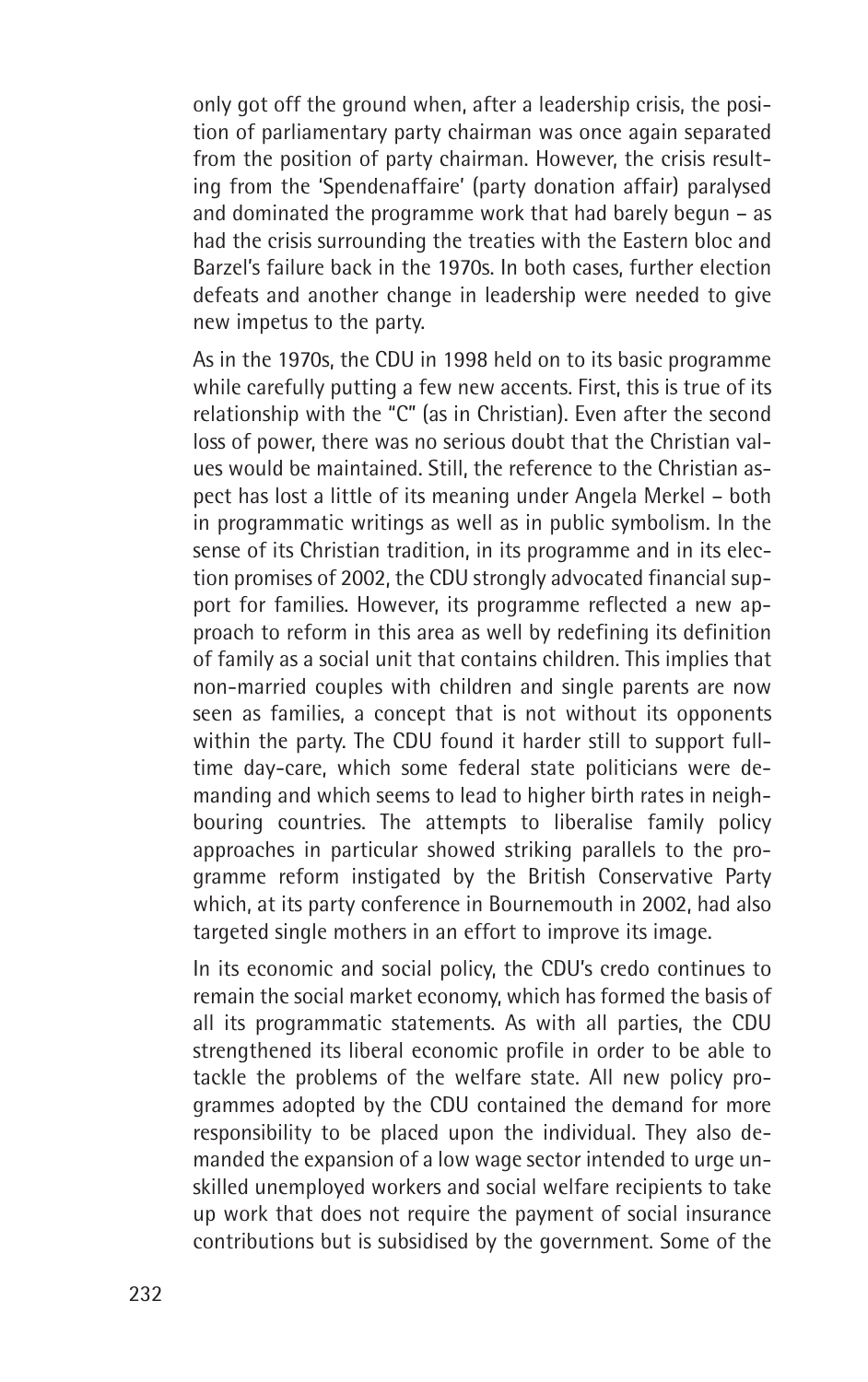new terminology which was coined and tried under Merkel's chair in 2001 has been less successful.

Remarkably, in 1999 the CDU succeeded in slowing down the continuous drop in membership; it actually gained new members for the first time since 1983. During the slush fund and donation affair 1999/2000, however, members were lost once more. A strong membership base may be of great importance for internal party democracy and for the way a party presents itself. However, it is not necessarily needed in order to win elections, as the results of the English Conservative Party under Margaret Thatcher showed – the party had lost a huge amount of its former large membership base before the election.

As far as it's personnel was concerned, the transition from the Kohl to the Merkel era was managed magnificently and much better than by the Tories after Margaret Thatcher's departure. Because of Kohl's quick withdrawal and the flexible leadership transition, the party was well able to consolidate in 1999 and do well in elections. Looking back, the *'Spendenaffäre'* (party slush fund and donations affair) of 2000, which many thought would ensure that the CDU would stay in the doldrums for many years to come, now appears to have been nothing more than an episode. Still, its importance for the party's history can hardly be overestimated. Most importantly, it resulted in changes in the party leadership, which after an initial training phase, is now able again to lead the party into the future. At the same time, it led to cutbacks not only in individual election campaigns, but also in the organisational structure. The *Bundesgeschäftsstelle* (Federal Party Office) in particular suffered from a shortage of funds that was caused by the affair.

It would be much too simple to say that the election result of 2002 was only due to surprising incidents such as the floods in the former East Germany and the Iraq war. On the contrary, surprising events that need to be responded to are the rule in politics, and if the candidate has leadership qualities, he can handle these. In the summer of 2002, the CDU/CSU candidates did not quite manage to step up to the plate. The election result documented that some voter groups were not convinced that Edmund Stoiber was the candidate who would best represent their interests. The CDU seemed to have particular problems with East Germans (who tend to vote for people rather than parties), North Germans, urban voters and (younger) women. In some ways, this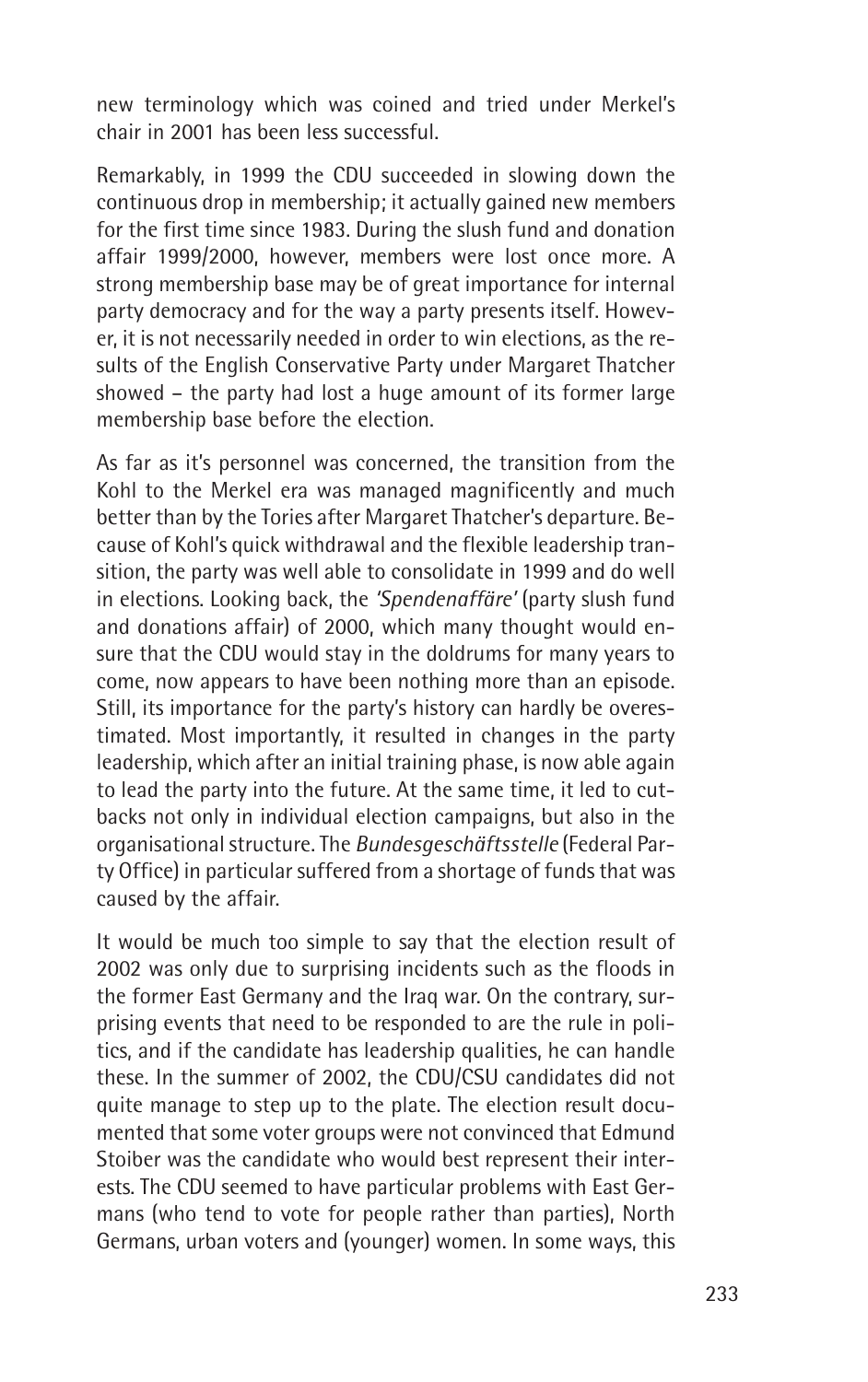is reminiscent of the weak points of the British Conservative Party, which, since the 1990s, has also been experiencing a regional North-South divide. It remains just as unclear whether a much better overall result would have been possible with Angela Merkel, who could have appealed to these very groups. Presumably, in 2002, she may not have been able to rally the strong support in the core areas of Southern Germany in the same way that Edmund Stoiber did. In the Länder elections that have been held since 2002, one thing above all was noticeable: The CDU was able to garner more votes in all voter groups and make up for the deficits of the previous years. It won more votes in Northern and East Germany as well as a higher percentage of the female vote. However, the party seems to have problems with the 45-59 age group. For its future chances, as the survey of the Shell study points out, what matters is the young generation who, in its value system, tends more towards non-socialist parties.

The CDU has undergone many changes in the years between 1982 and 2002. Its political profile has become more liberal. However, this is a trend that applies to all parties. Therefore, today's positioning of the CDU must not be measured against the status quo of twenty years ago, but rather by comparison with the profile of its current competitors. It is here that German parties, in spite of all complaints about the similarity of their programmes, still widely differ in their political practice. Also, the election losses of 1998/2002 can only be fairly judged when comparing them domestically *and* internationally. This is where Anglo-German comparisons seem to enjoy a certain continuity. It may well be that the relative staying power of the Christian Democrats is due to the fact that, unlike the Tories, they more or less avoided drastic changes of direction.

#### **Notes:**

- 1 For more details and references, see: Frank Bösch, Macht und Machtverlust. Die Geschichte der CDU, Stuttgart/München: DVA 2002. This text is based upon this book.
- 2 Werner Zohlnhöfer/Reimut Zohlnhöfer, Die Wirtschaftspolitik der Ära Helmut Kohl 1982–1989/90. Eine Wende im Zeichen der sozialen Marktwirtschaft?, in: Historisch-Politische Mitteilungen 8 (2001), pp. 153–174.
- 3 For a brief introduction, see: Wolfgang-Ulrich Prigge, Wirtschaft und Sozialpolitik während der Regierung Thatcher, in: APuZ B 28/1991, pp. 27–36.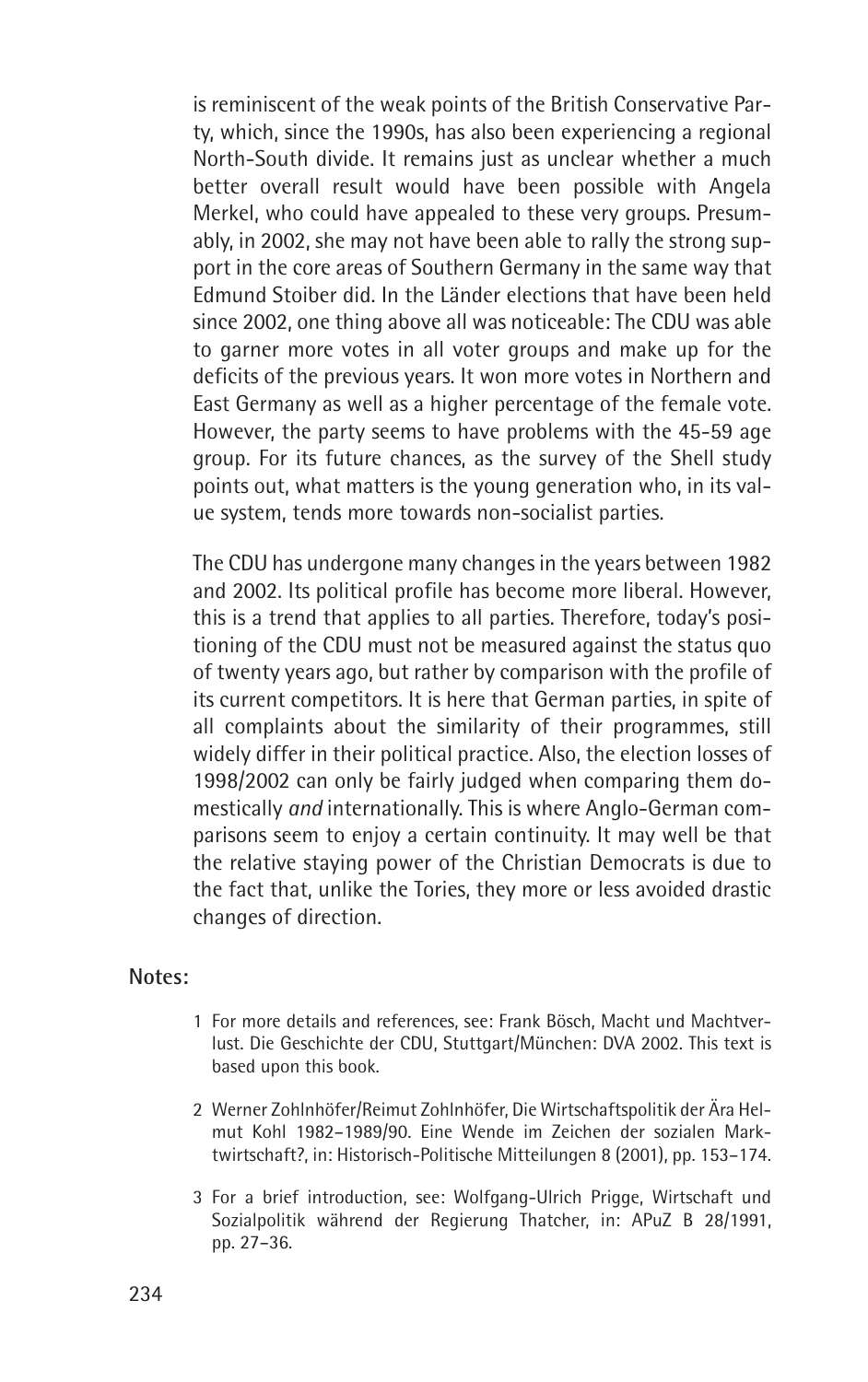- 4 Regarding arrangements and decision structures in the Chancellor's Office: Karl-Rudolf Korte, Deutschlandpolitik in Helmut Kohls Kanzlerschaft. Regierungsstil und Entscheidungen 1982-1989, Stuttgart 1998.
- 5 A critical analysis of the thesis of presidentialisation under Thatcher: Herbert Döring: Präsidentialisierung des parlamentarischen Systems? Westminster und Whitehall in der Ära Thatcher, in: APuZ B 28/1991, p. 3–13.
- 6 Irmgard Reichart-Dreyer, Macht und Demokratie in der CDU. Dargestellt am Prozess und Ergebnis der Meinungsbildung zum Grundsatzprogramm 1994, Wiesbaden 2000, p. 210.
- 7 For data, see: Göttrik Wewer, Vom "Modell Deutschland" zur Standortdebatte. Zeitpunkt und Maßstäbe einer Bilanz der Ära Helmut Kohl, in: Göttrik Wewer (Hg.): Bilanz der Ära Helmut Kohl. Christlich-liberale Politik 1982–1998, Opladen 1998, pp: 7-59, esp. pp. 34–42.
- 8 Regarding the following, see Land party documents in: ACDP 2/20, and: Artur Kübler, Die CDU diskutiert über Parteireform, in: Sonde 1/2 (1993), pp. 70–77; Thomas Leif. Hoffnung auf Reformen, Reformstau und Partizipationsblockaden in den Parteien, in: APuZ B 43/93, pp. 24–33.
- 9 See esp..: Heiner Geißler, Gefährlicher Sieg. Die Bundestagswahl 1994 und ihre Folgen, Köln 1995; Biedenkopf paper, "Anmerkungen zur politischen Lage" (1997).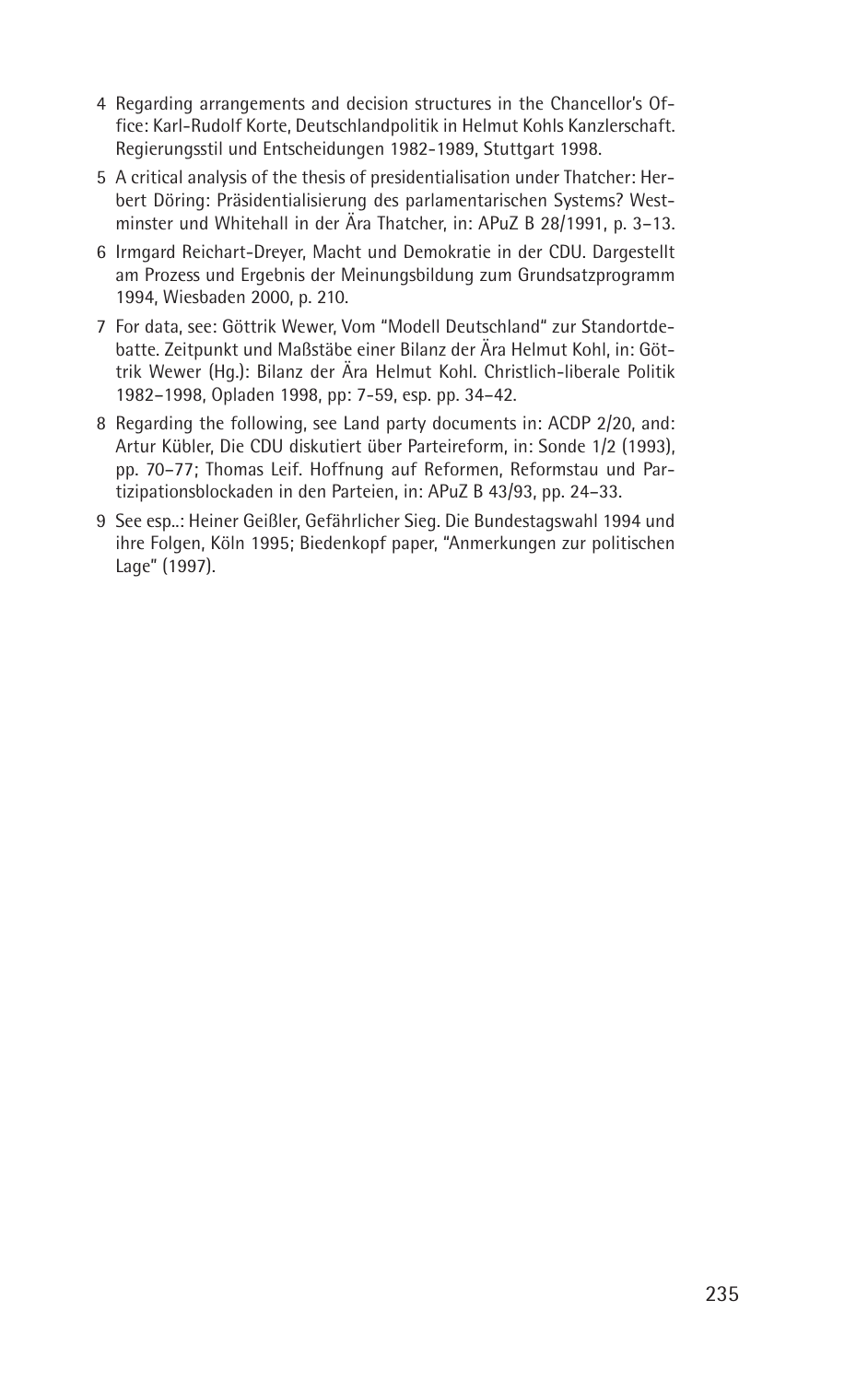# **Chapter 17**

## **Tim Gardam**

# **Media in Britain: The Closed World of Modern Television**

One of the major developments affecting politics in both Germany and Britain over the last 20 years has been the dramatic change in the electronic media. My contribution to this volume will analyse the adjustments of British television, an area I know so much better than the German. Trends in British and American TV, however, have always influenced media in Germany and other continental European countries, and I am sure that some of the conclusions I draw from the British case can be easily recognised across the channel.

In 1993, British television effectively still comprised just 4 channels. BBC1, BBC2, ITV and Channel 4 together shared 94 per cent of the audience. The share of just BBC1 and ITV together was 75 per cent. Channel 4 was the "alternative" channel for minorities. Ten years later, this world had been turned upside down. The same four channels took just 75 per cent of the audience with BBC1 and ITV together reduced to under half. 50 per cent of homes had digital televisions offering them between 30 and 300 channels. Television was watched on the internet, traditional television schedules, offering something for everyone, had to compete with a menu of automatically recorded programmes, specially chosen to meet individual tastes, to be watched whenever you wished. The younger you were, the less likely you were to even to turn on any of the four channels that had been the universal diet a decade before. Today, a viewer, watching the programmes of 2005, will see many of the faces and titles of a decade ago, but the nature of television has changed fundamentally.

#### **Apologia pro vita mea**

This chapter will concentrate on what has happened to factual programming during this time. It is not a detached analysis of trends in British television in the past decade. I have been involved in too much of what took place during that time honestly to be able to offer one. Rather it is the perspective of some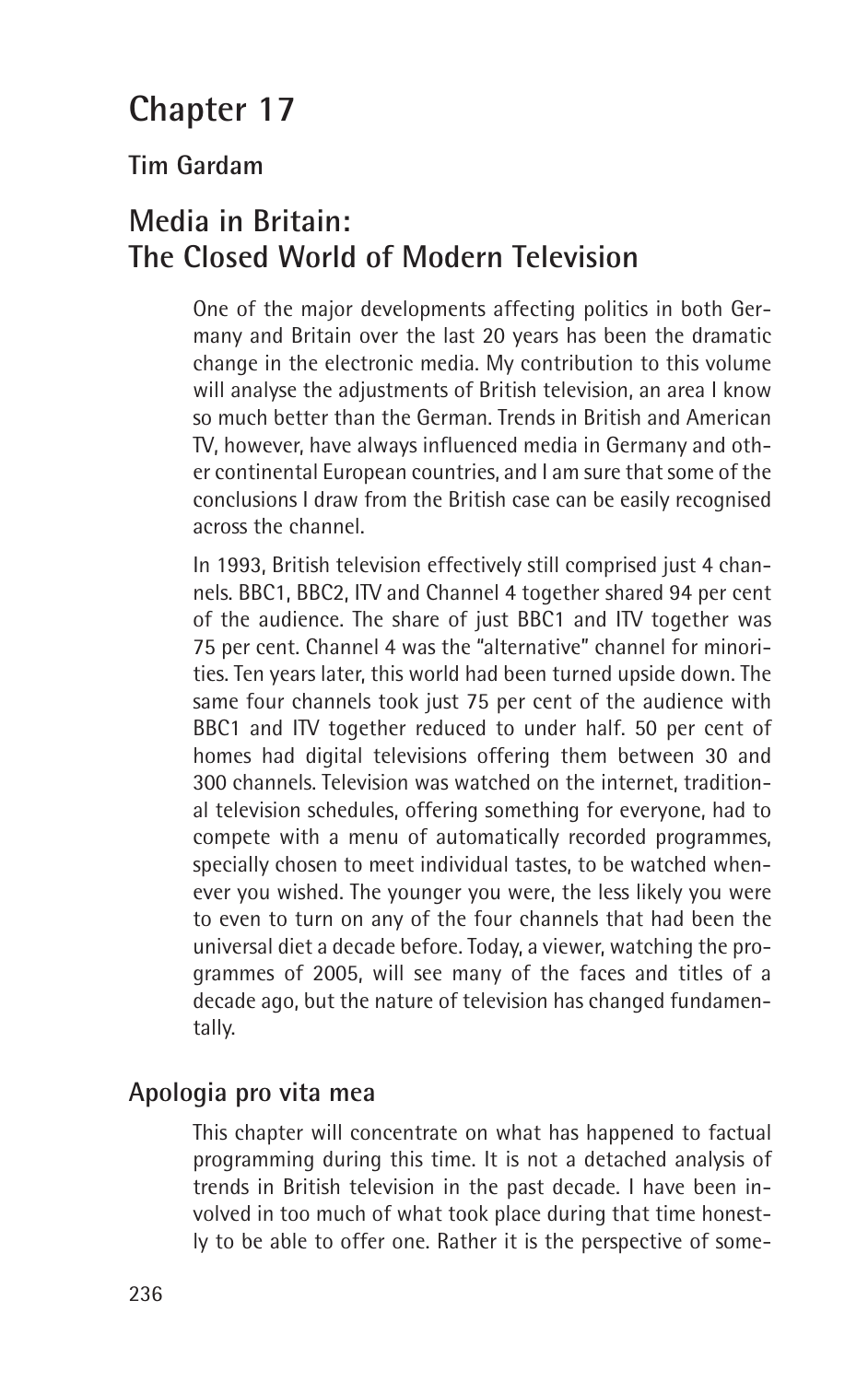one, now at one remove, who is trying to make sense of the direction that much of television has taken whilst he was responsible for some of the key decisions. During that period, I was, at one time or another, responsible for much of the journalism of the BBC, on radio and television, I was part of the team that launched Britain's last terrestrial television channel, Channel 5. I spent five years responsible for the editorial output of Channel 4. When I stepped away from this world in December 2003, there was little left of the ethos and culture in British television that had led me to choose such a career over 25 years before.

I entered television in the late 1970s not because, as an embryonic journalist, I was particularly interested in television as such, but because of the stories it enabled me to encounter. In the past decade television has not only changed its character, it has changed its purpose. It is no longer a window through which to see the world. It is a world of its own which it invites you to enter.

This does not mean axiomatically that television is worse. The cultural pessimists who wish us to believe that each generation dumbs down the aspirations of the one before need only to look at the schedules of twenty years ago to identify programmes of unparalleled banality. There was also a greater reliance on commodified American product. There are many more British made programmes on television today than there were a generation ago. We have also seen a flowering in factual programmes, particularly history and science that, using digital graphics technology, have imagined their subjects with a detail and scale impossible before.

However, two recent major audience surveys, in the first six months of 2004, both revealed that viewers had perceived that something had changed and that their confidence in television's creative credentials had been dented. Consistently, viewers say they believe that television has become repetitive, plagued by derivative programmes, and underestimates their intelligence.

Some fine programmes continue to stand out in the television landscape, but, in the everyday contours of the schedule, television has become, for the most part, a manicured version of the world. What once was a conscious creative tension between the values of information and entertainment has collapsed into the subordination of information to the end of entertainment.

The modern television producer, striving to break out of an antithesis between the serious/old fashioned versus the modern/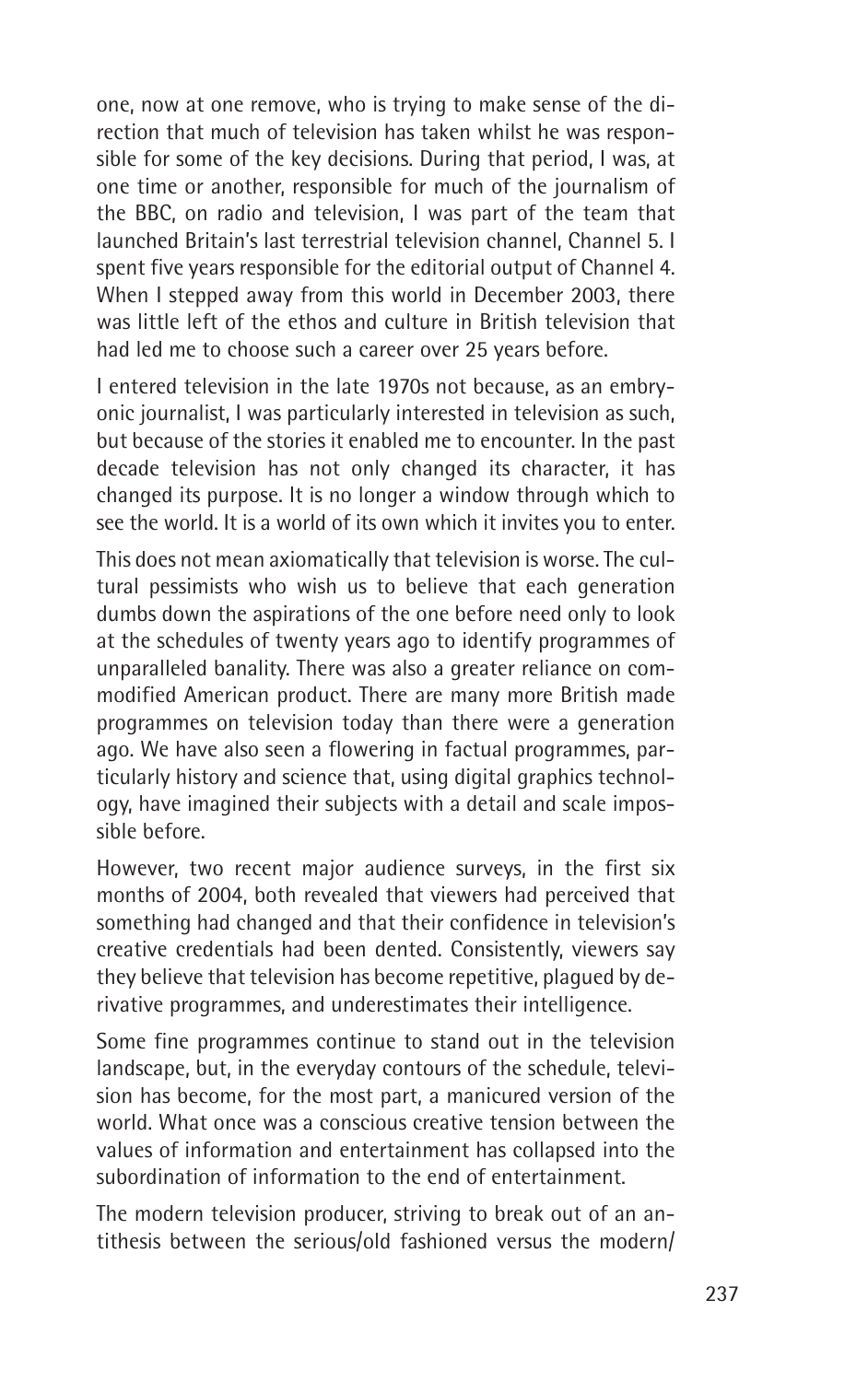trashy, has put an increasing premium on making the entertaining stimulating and the stimulating entertaining. At its best, this has resulted in some very good programmes. The sophistication of narrative experiment in the formatted documentary should be held in the same regard as that of a film or novel. The directness and candour of reality television can deliver a moral truth about individual behaviour as acutely as a drama. But, invariably, in such programmes, form dictates content. The paradox of modern television is that the ingenuity and intellectual discipline that has transformed the manner in which stories are told has been accompanied by a dramatic narrowing of interest in the range of stories attempted.

The charge against modern television is as follows: As television has exploded into a myriad of channels, so it inexorably has become a narrower experience, verging on a culture of self obsession. Television executives no longer see their role as offering a perspective on the richness and diversity of humanity. Increasingly, they seek to suck out of real life only the things that can be shaped into "formats" a playful confectionery of experience that can be moulded like spun sugar into shapes that appeal to the advertisers' remorseless appetite for young audiences. It follows that the arrangement of programmes in a schedule increasingly takes precedence over the worth of any one programme. Programmes that make demands on the viewer are accordingly relegated to times of the day or night where even greater demands are made of anyone who might want to watch them.

At its most solipsistic, the mind of the television executive reduces what is good on television to what makes good television. Why has this happened? How far is this change in editorial purpose the consequence of the digital revolution? The causes are economic and cultural. But it is, I argue, the economic forces that have underpinned the cultural shift.

#### **The changing economics of television**

When I became Director of Programmes at Channel 4 in 1998, one could still see quite clearly the contours of a system a generation old. The economics of British television were effectively controlled at the behest of social policy. For forty years, the government did not seek to regulate a market, but to direct a licensed oligopoly. The BBC was controlled by the most established instrument of legislative power, a Royal Charter. In commercial television, The Independent Television Commission (ITC) repre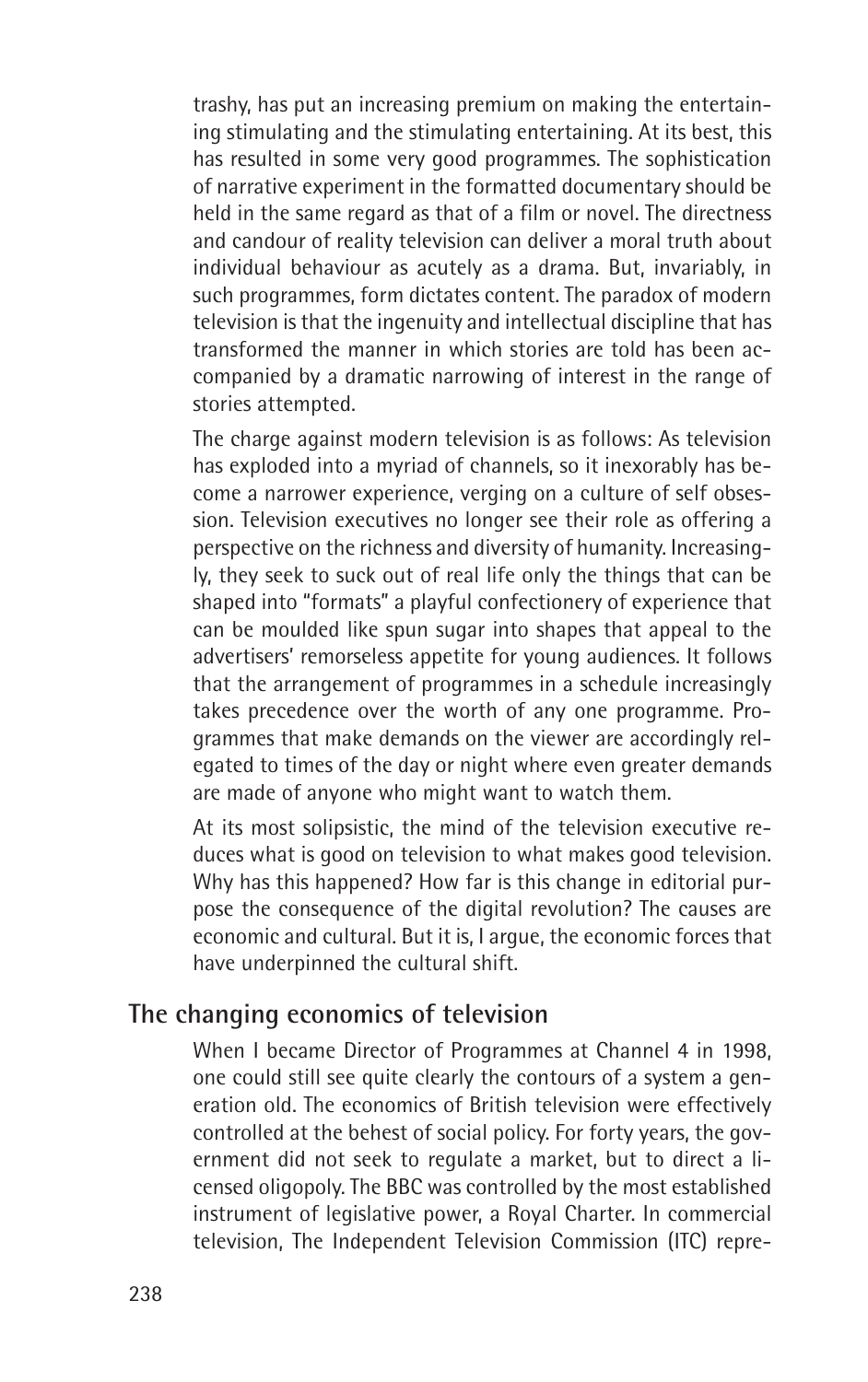sented the legislative will. It was wrong to call the ITC a regulator – there was a very limited market to regulate – rather it policed programme content with a series of trade offs, awarding licences in return for quotas of programmes stipulated according to genre – news, arts, religion, regional programmes, the clear categorisation of drama and documentary. It was a system of cross subsidy; highly profitable popular programmes made sufficient money both to return dividends to shareholders and to fund programmes that did not cover their costs. Programme quotas underpinned qualitative judgements. Television was a declared instrument of cultural and social purpose.

The economic models were carefully controlled too. BBC1 and BBC2, both funded by the licence fee, were matched by ITV and Channel 4, both funded by advertising; Channel 4 was also state owned and therefore freed from the imperatives of delivering shareholder value. ITV still remained a federation of regionally based companies though amalgamation had reduced the number to four principal players. Channel 5 was a new entrant in 1997.Its original diet of cheap programming and American movies, with a dash of sex, positioned it in a netherworld between the terrestrial public service and cable and satellite agenda, but it still had to fulfil licence obligations. Its news service had been acclaimed for its informality and freshness. The unregulated cable and satellite channels were dominated by Sky's diet of sport, films and American entertainment. But its subscription economic model was not significantly affecting the economy of the free to air terrestrial public service broadcasters.

Public Service broadcasting was therefore not simply a matter of cultural assumptions. It was a system based on a clear economic premise: that different business models would produce different outcomes. The interaction of the not for profit (BBC, Channel 4) and profit based (ITV, Five) broadcasters would incentivise the commercial broadcasters to compete for quality as well as revenue. In return for a licence to broadcast, the commercial broadcasters could both reward their shareholders, and afford a programme mix that, while driven by the profit motive, offered a cross subsidy between programmes which provided widely different commercial returns. At the same time, the BBC, well funded as it was by a universal licence fee, was kept on its toes by commercial service competition.

All this was workable so long as technology limited the numbers of channels available, and government could decide who should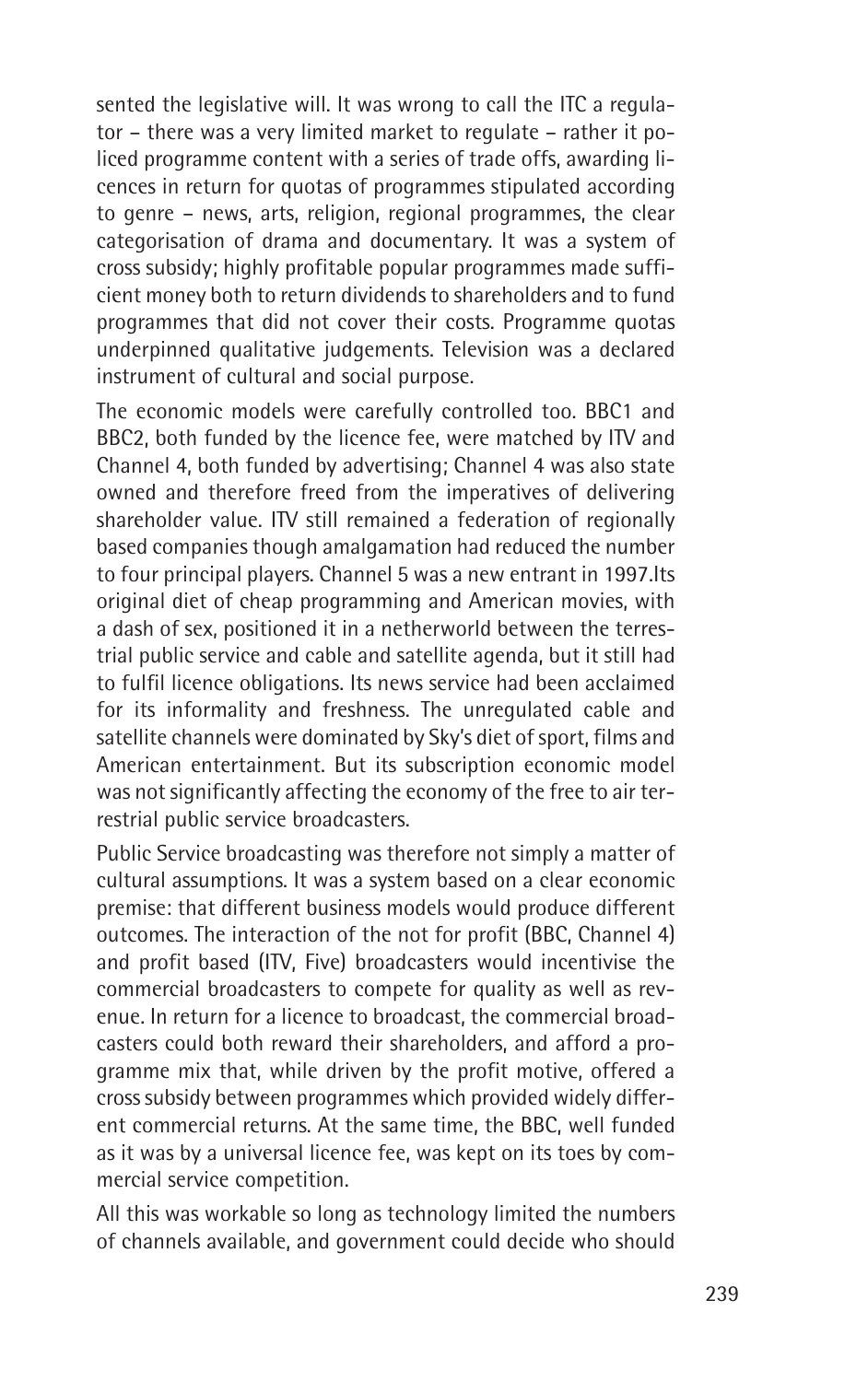own them. But with the coming of digital television in 2001, all these assumptions changed. A universal switchover to digital television by 2010 had been government policy since the turn of the millennium. Its economic benefits was obvious; the cultural implications of the change unknowable.

## **The Digital Year Zero**

The government recognised the implications of digital media convergence in the radical change it made to television regulation. In 2004, it established a successor to the ITC, the Office of Communications, Ofcom, an unapologetic economic regulator. The new regulator was given the specific brief to span the divisions between the different communications media. Ofcom has taken on the work of four previous regulators. Its Chief Executive, Stephen Carter has to make judgements about television, radio, telephony and online, as they themselves converge. In his first public pronouncement, he mocked the culture of television executives who believed television was somehow "special"; it might still be so in some senses, he argued, but it was much less "special" than they believed. Television had, he said, always regarded content and cultural issues as paramount, and seen distribution as a grubby engineering issue. Yet the lesson of digital technology was that distribution systems would from now on dictate content decisions and the economic parameters within which those decisions would be taken. His point was a simple one: digital technology at a stroke removed the limits to the creation of new television channels, and so had changed the terms of television forever.

He was right, even though he ducked the implications of his analysis. The characteristics of modern television, which I have outlined above, have not developed because television executives are more cynical human beings than they once were, (though some of them undoubtedly are). The shift of sensibility in television programmes is a rational response to the changing economics of a market itself led by the behaviour of viewers faced with a fundamentally different landscape of choice than existed even five years ago.

Since digital technology removed the scarcity of spectrum, it followed that television competition, once a battle for distribution, a battleground where the government set the editorial rules, was replaced by competition, not for distribution, but for attention.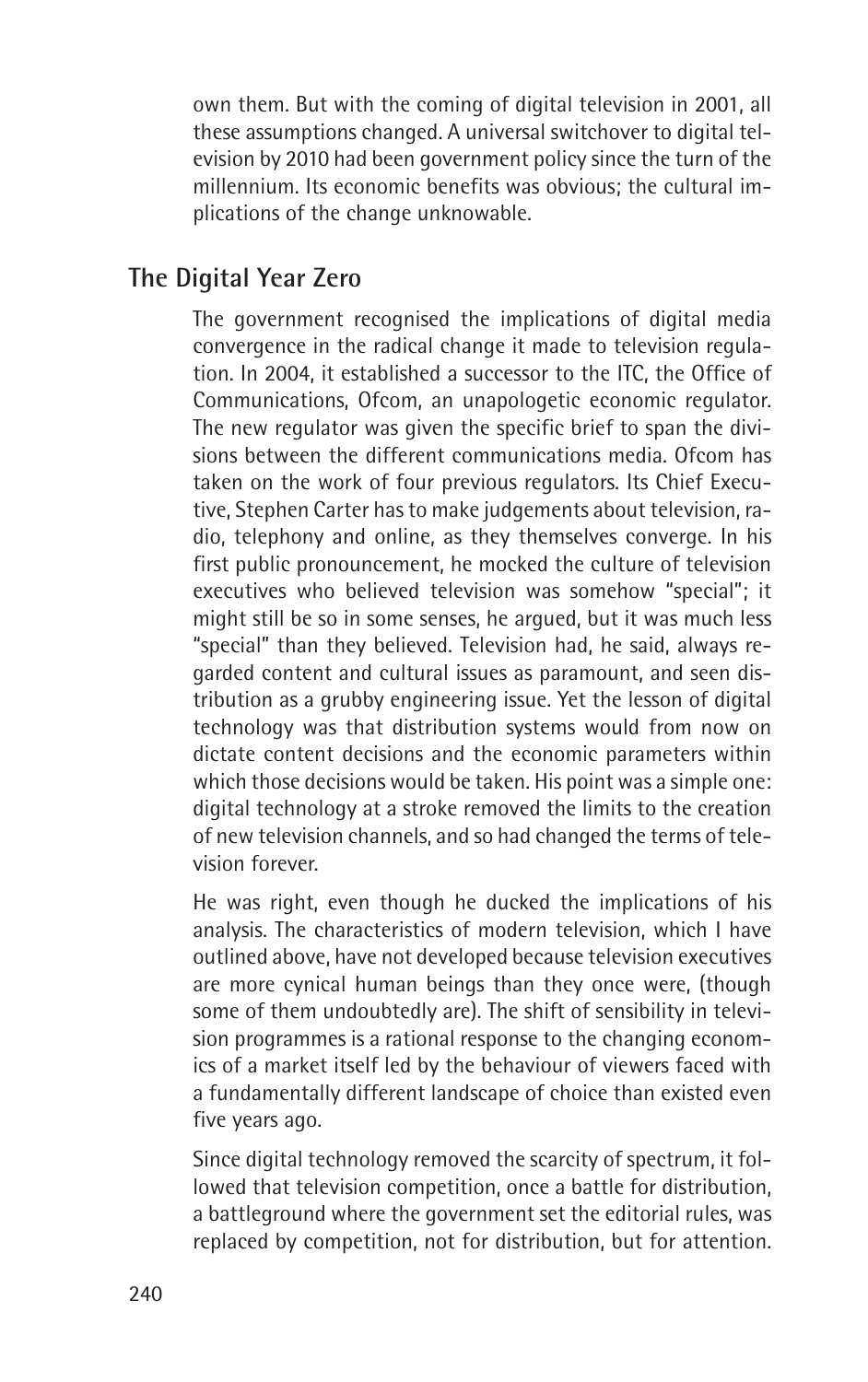In a world of hundreds of channels, the advantage of being a terrestrial broadcaster, once everyone had access to a multitude of channels, would inevitably diminish. Consequently, the value of the trade off between obligations to deliver a wide variety of programmes, regardless of their profitability, and shareholder pressure to maximise profit, would change. For commercial broadcasters, ITV, Channel Five and even state owned Channel 4, commitments to public service programming, rather than being a stimulant to competition, became simply a threat to advertising revenue.

The ill judged attempt of ITV to launch its own digital platform, Ondigital which failed at a cost of over £1billion in 2001, accelerated the pressures on commercial public service broadcasting. Ondigital's failure in turn provided the BBC with the opportunity to launch Freeview, a plug-in box which delivered a smaller number of digital channels free to air, for just £100 (later £50). This made the government's ambition for digital switchover for the first time seem achievable

### **The Role of the BBC**

The most significant player in the market was not commercially affected by any of these changes. The BBC remained publicly funded and in 2000 achieved its most generous ever licence fee settlement from the government, partly to stimulate the take up of digital television. The BBC shaped its digital proposition around seven core channels, adding to BBC1 and 2, and its 24 hour News channel, a further two childrens' channels, along with BBC3, a channel designed to appeal to an under 35 audience, and BBC4 a refuge for the Arts and Culture.

Though the BBC's income was not affected by audience fragmentation in the same way as its commercial public service counterparts, its behaviour was very similar. Funded by a universal tax, the BBC was increasingly worried about continuing public consent if its share of audience fell. How would it convincingly offer "something for everyone" in a world where people's choices were so much wider? Its new portfolio of channels was intended both to reassure as to its range of programming even as it relegated its lower audience and more intellectually demanding programmes from BBC1 and BBC2 to BBC4.

Under a new overtly competitive and commercial Director General, Greg Dyke, the BBC's new strategy took hold; at the same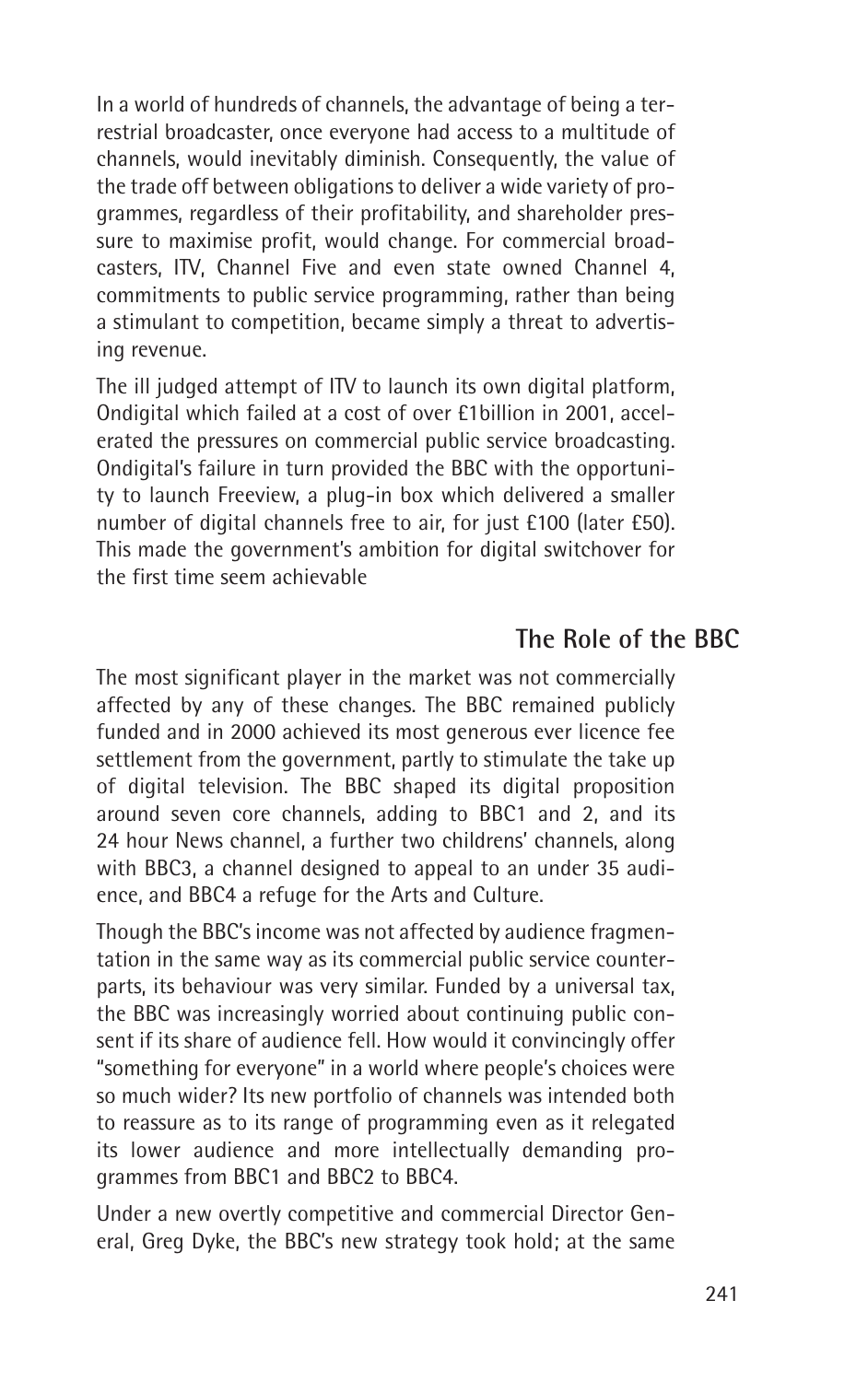time the sharpest advertising recession in a decade hit the commercial market place. An ITV, weakened by the failure of Ondigital, saw BBC1 out perform it for two years running, a victory that in itself exposed the BBC to accusations of being driven by competitive instincts no different to those of the commercial competition. Of its new channels, BBC3 was targeted at precisely the audience the commercial channels most valued, young adults, a strange example of public service purpose being conceived of in purely demographic terms, the currency of advertisers. BBC2 took the grammar and idiom of the woman's magazine and used it to paint in pastel colours what had once been an agenda designed to be imaginatively stimulating and intellectually demanding.

The moment of hubris came when BBC1 launched a programme that copied ITV's international brand Pop Idol, by purchasing a talent show format from the makers of Big Brother, " Fame Academy". There were in fact several good public service excuses for Fame Academy. It offered unknown people a chance to display their talents. It championed British music. But its naked disregard for its imitative roots marked a watershed in BBC editorial policy. By 2004, as the BBC prepared to argue for the renewal of its Charter, its greatest weakness was its perceived commercial success. It had outperformed the commercial broadcasters at their own game but in so doing the old equation of competition for quality complementing competition for ratings had been discredited.

#### **The ratchet of ratings**

The behaviour of the BBC and commercial public service channels alike was no more than a rational response to their competitive dilemma. They all faced a television market where the terms of success were impossible to define. The fragmentation of viewing that digital television had introduced meant that noone won. Together, the established channels fought just to retain audience share. The new digital channels, taken as a whole, gained share, but not one of them succeeded at the expense of the others. Indeed, the channel that suffered most in this time was the original, largest satellite channel, Sky One, that in 2003 haemorrhaged audience.

In response, the established public service channels defended their position by building up their most established brands, increasing the number of episodes of the programmes most likely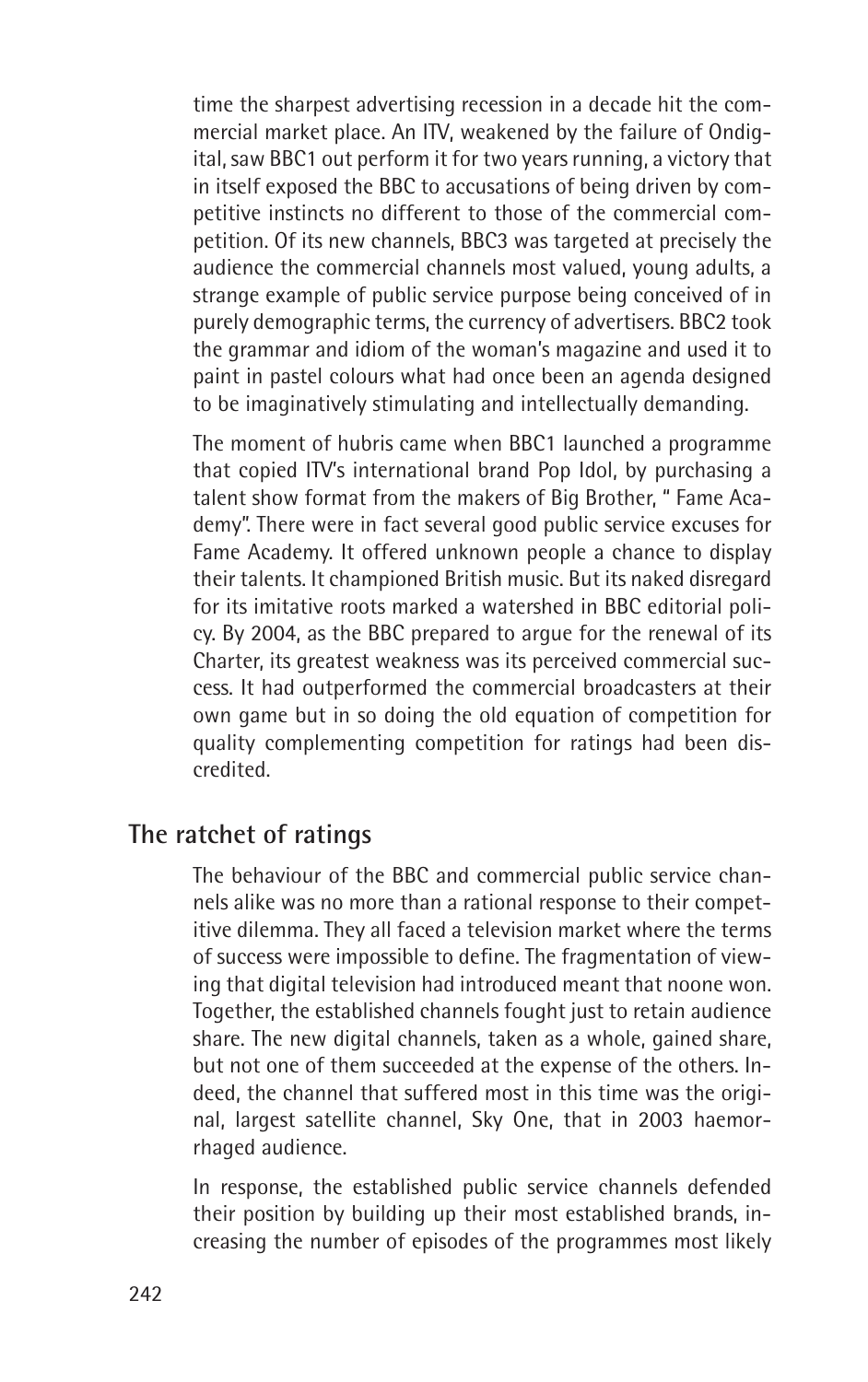to secure viewers. On BBC1 and ITV, the number of weekly episodes of the key soaps multiplied. On BBC2 and Channel 4 "lifestyle" programmes that made a gentle fairytale of life – the makeover shows and the home improvement fantasies – increased dramatically. And Channel 5, re-branded Five to distinguish it from Channel 4, shamelessly plagiarised them.

The commercial public service channels, based on advertising, were in a double bind. Subscription channels were taking away their audience, but their own means of revenue, advertising, was based on a different principle. Advertiser funded television works not by selling programmes to viewers, (there is not transactional relationship as between bookshop and reader), but by selling audiences to advertisers. Hence, in a world where viewers slide swiftly between a plethora of channels, the logic is to try to reinvent similar experiences for audiences that will deliver them once again back to the advertiser. It is a system which rewards replication over risk, familiarity over differentiation.

Every television executive would vociferously deny such a charge of deliberate intent. And not necessarily disingenuously. For, in a world of ever increasing competitive pressure, any decision that defies commercial logic looms larger in its significance as an act of cultural and creative daring. Each channel could point to moments of great creative risk and inspired bravery in the face of the daily judgement of overnight audience ratings – (in 1994, these had ceased to be published fortnightly, but became available daily). Yet, that these programmes were mere counter currents against a cultural tidal flow towards conformity was proved in the first considered act of the new regulator Ofcom.

# **Quantifying Quality**

The publication in March 2004 of Ofcom's first review of public service television for the first time gave a clear evidential basis to the shift in television's economy, and its consequences. Ofcom exhaustively measured, by volume and value, the trends in television programming over the past five years, from 1998 to 2003. Inevitably this massive exercise in quantification was in places reductive, but it pointed to some clear truths.

Ofcom found that, as the public service channels, BBC and commercial alike, had fought to hold onto their share in the face of digital competition, they had spent more money on programming; up 19 per cent in real terms. But such was the inflation in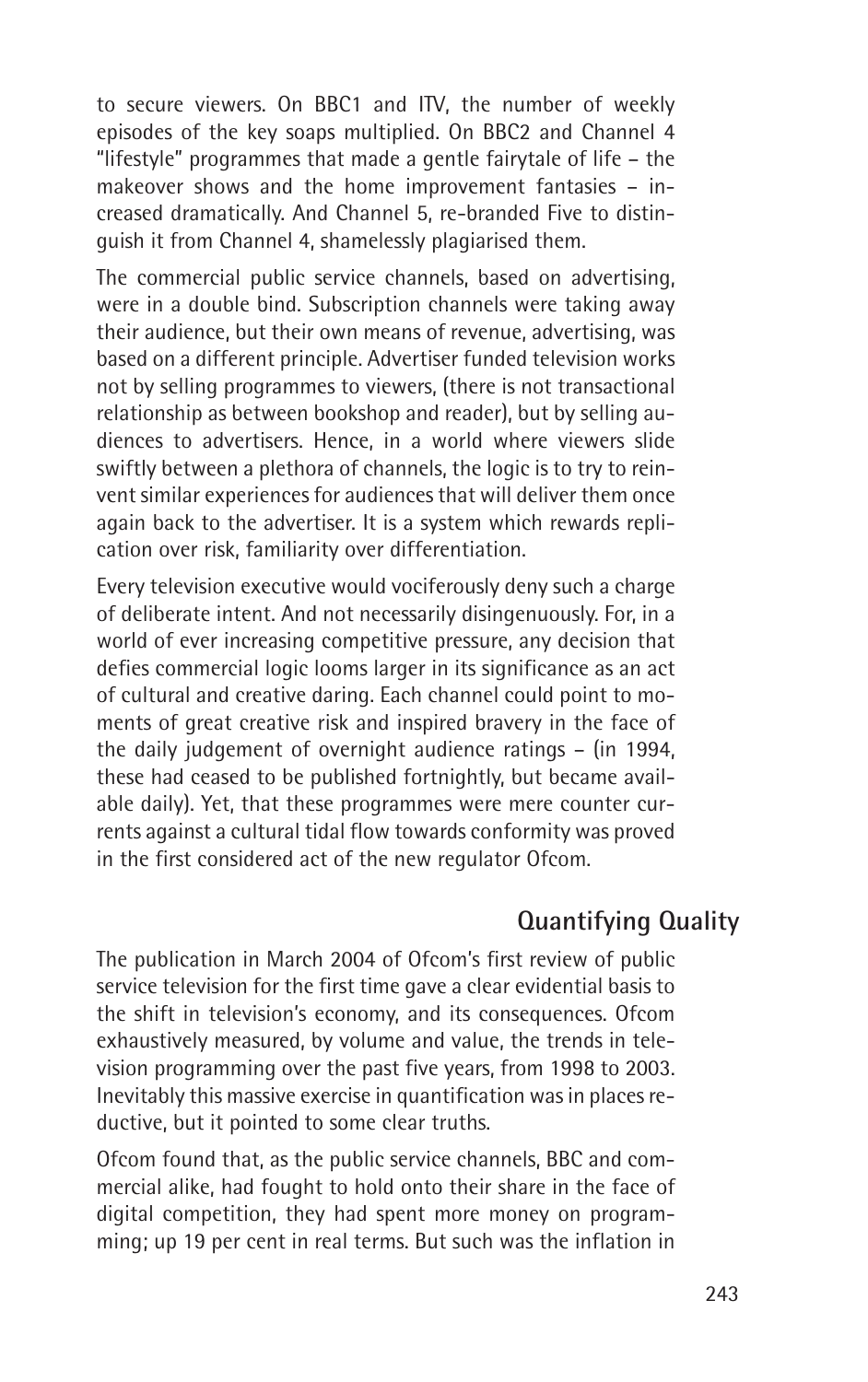the purchase of sports and movie rights, expenditure on original programmes had gone up by only 8 per cent. More British programmes were being made, but as the number of new titles launched each year increased, the range of subjects narrowed.

As Arts, Current Affairs and Religion were pushed out of peak time, so expenditure on them fell, as it did for children's programming, a self fulfilling spiral of decline that justified their further marginalisation.

More strikingly, Ofcom noted the diminished popularity of certain programmes once a household moved from terrestrial to multi channel television. Programmes such as the BBC's Science flagship, Horizon, Newsnight, and ITV's only surviving Arts programme, The South Bank Show, all lost over half their audience in multi-channel homes. Some ITV religious programmes, broadcast out of sullen duty, starved of money and creative commitment for years, lost over 90 per cent of their viewers in those homes where digital choice became available.

At the same time, viewers consistently believed that television was increasingly less ambitious and innovative, talked down to its viewers and relied too much on celebrity programming. The very programmes that soaked up the audience were the ones the viewers seemed most to criticise.

Arts programming fell by 50 per cent on Channel 4 and by 22 per cent on BBBC2. On Channel 4, Factual Entertainment grew from 1.3 hours a week in 1998 to 4 hours a week in 2002. Ofcom's figures calculated that, across all public service television, the volume of what it termed "serious factual" programming was down 36 per cent in five years, whilst factual entertainment was up 20 per cent. Across all channels, soap operas grew from 10.4 to 15.3 hours a week.

The value of the Ofcom research lies in its clinical, cold eyed view of the real behaviour both of those who make television and those who watch television. An audience that decries the lack of originality in what it sees increasingly chooses the unoriginal and less demanding when offered the choice. The commissioners of television, in a world of continuous distraction, fight to keep their viewers' interest by the promise of more of the same.

It is for this reason that the maker and the viewer of modern television have come to a Faustian pact. The programme maker will offer variations on the same experience; innovation and imagination will be lavished on the manner of story telling, as a proof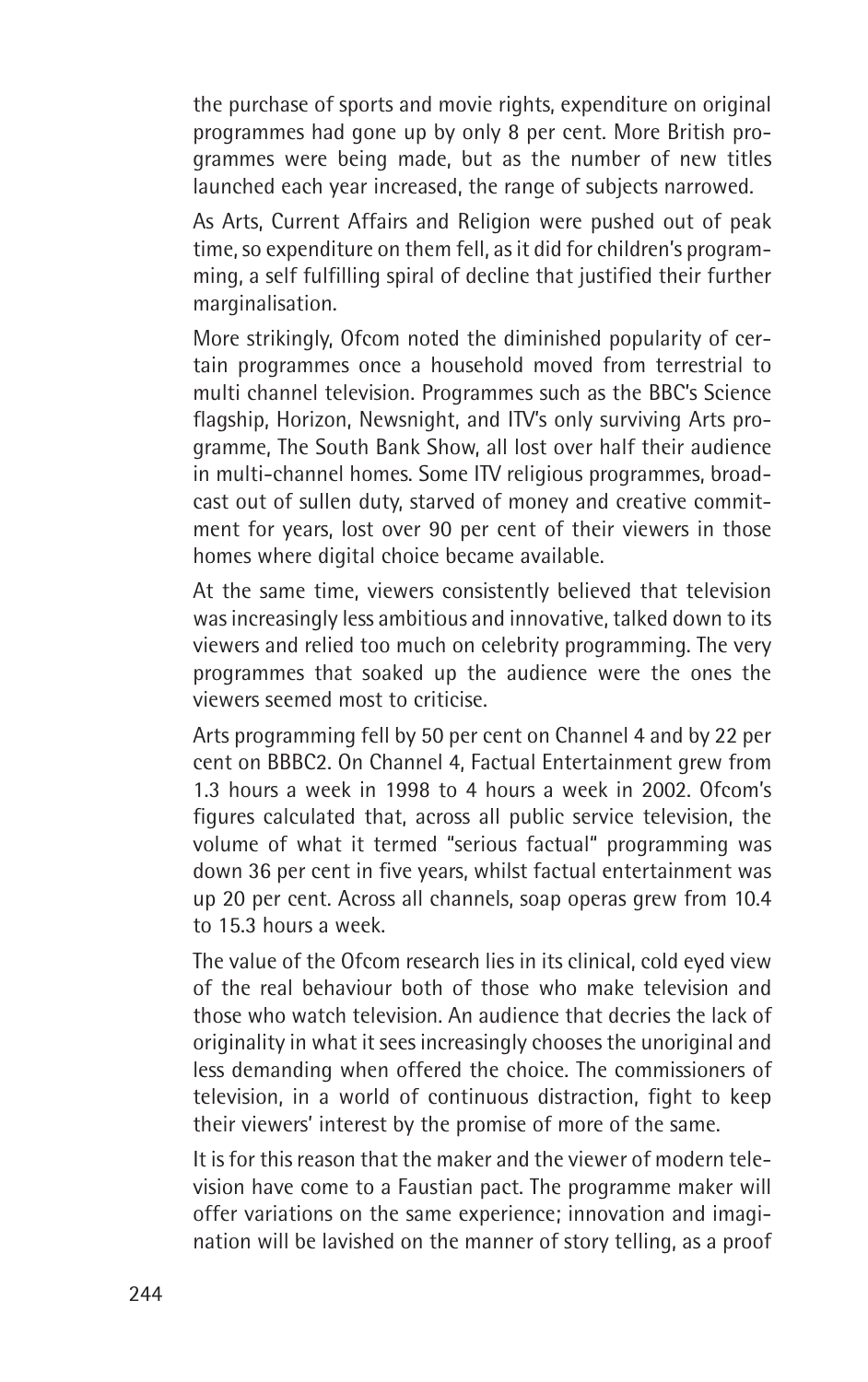of freshness, but the experience and subject on offer will be reassuringly recognisable. This is the deal that characterises modern television: you the viewer will not be asked to waste your time sampling the unknown, instead the programme maker will refresh your appetite for the familiar.

## **Case Studies in Public Service Programming**

So far, I have argued that the narrowing of television's experience in the past five years is a consequence of a chain reaction by incumbent broadcasters to a shift in broadcasting's economic model. They were responding rationally as the deal on which their previous programming decisions had been based was undermined by the destruction of the environment in which it had been forged. Digital television, in ending technological restrictions on the number of channels, caused such fragmentation in the market that the old balance between commercial incentive and social obligation increasingly began to break down. Innovation and fresh thinking were invested in the refreshing of reliable and established subject matter, and not in risking the unfamiliar and the demanding. Television could be as arresting as ever, but it inevitably was losing any desire to have a purpose beyond being good television. This explains the rise and fall of some of the most notable programmes and programme genres in British television in the past five years

#### **The News**

In all surveys of what the public value on television, News is cited as most important. Yet news audiences have been in decline and the under 35 year olds and ethnic minorities watch markedly less than the average.

News has also been in the forefront of technological change. Sky News was one of the original satellite channels, launched in 1988. It is a clear example of how public service value can come out of an unregulated system. It has only once made a profit, but is recognised as competing for quality with the BBC and ITN and in its 24 hour format was a catalyst for the BBC deciding to do the same. Today in digital households, the viewer has the choice of 5 main news channels, 3 British, 2 American.

However, in digital households, traditional news bulletins are watched by half the number of viewers who watch in terrestrial only households.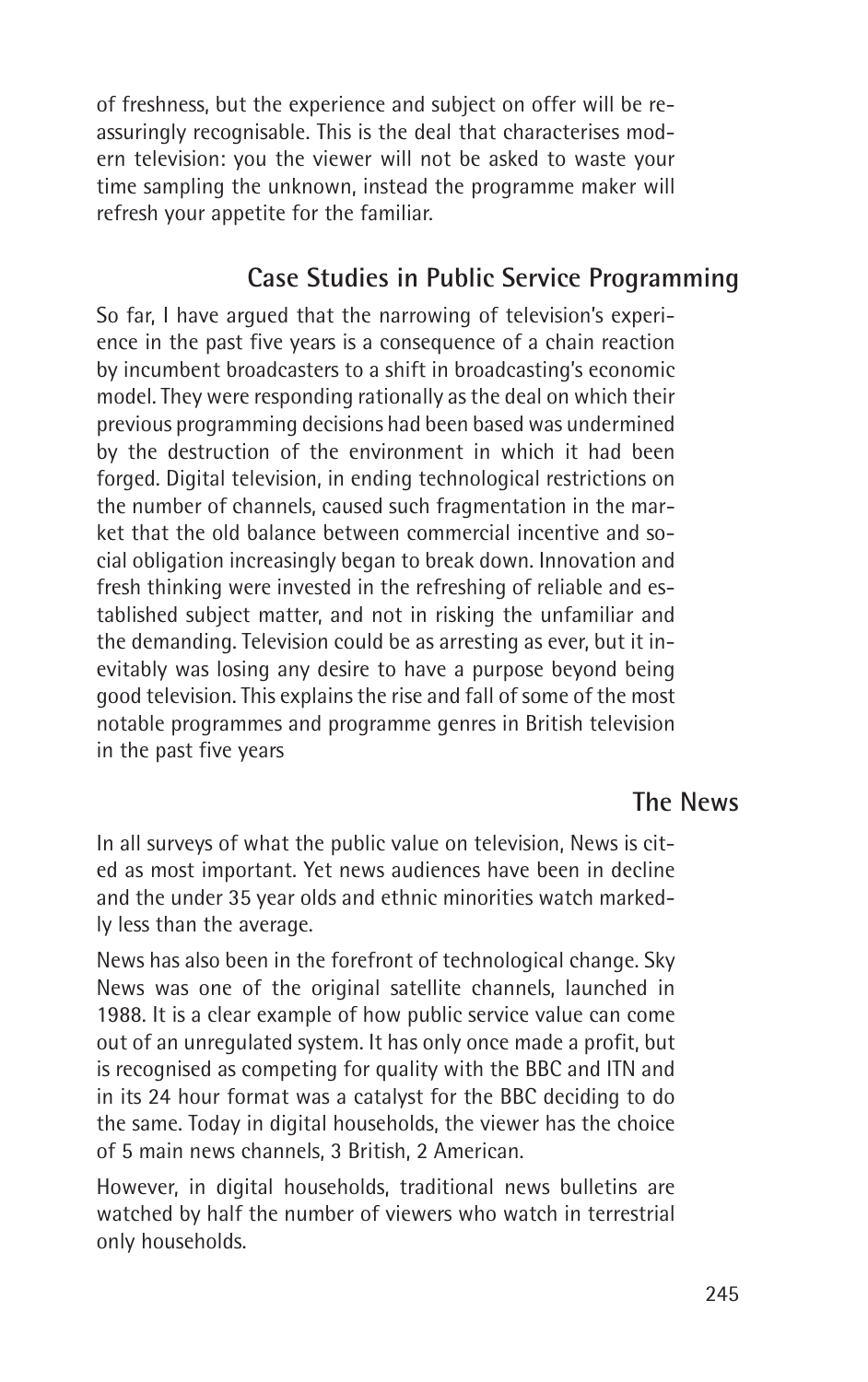Despite the value the public says it places on News, the schedulers on the terrestrial channels have invariably blamed the placing of the News bulletin for their competitive problems. Channel 5 moved its news three times in its first three years, trying to maximise ratings wherever it could. Even the BBC toyed with moving BBC2's Newsnight later to allow for greater audiences at 10.30 p.m. But, in the battle for ratings, the real rivalry was between BBC1 and ITV, and News was the battleground.

In 2000, ITV was determined to move its premier brand, News at Ten, and to eradicate the brand name ITN, as it clashed with its desire for a consistent ITV brand. Until the early 1990s ITN had been indisputably better than the BBC, but, over a decade, ITV progressively cut its News budget by half and deliberately destroyed the programme on which its reputation had been built. Why? It was not because News at Ten was unprofitable. It still was extremely valuable, if not quite as highly profitable as once it was, attracting valuable older upmarket audiences. But, at 10pm, it got in the way of ITV's ability to run films uninterrupted from 9 to 11. When Channel 5 began to do just this, ITV became convinced that a move of the news from 10pm would allow them to increase ratings and revenue. After a long wrangle with the regulator, it did so. The BBC responded by moving its 9 o'clock news to 10, so allowing it to build up its audience in the earlier part of the evening. ITV lost audience, BBC1 overtook ITV for the first time, and News at Ten's brand was destroyed.

The ITV decision came from a desire to maximise profit in each slot in the schedule. Under increased market competition, it was no longer possible easily to accept that some slots made money to subsidise others. This had been the core principle underlying the licence system of programme quotas in the past. However, at Channel 4, the News took a different turn. Channel 4 News has always been regarded as the most intelligent on television, with more international reporting than any other. However, broadcast at 7pm, it interrupted the audience flow out of the teenage soap at 6.30 into the lifestyle programming at 8. It was an irritation to the marketing department, and politely suffered by the schedulers. It interrupted Channel 4's profitable youth demographic, the key to its brand. Marketing lobbied to cut the length of the News by half. However, it was protected by the regulator's licence.

Between, 1998 and 2003, Channel 4 invested and expanded its news as ITV cut its news. (Both programmes were made by ITN.)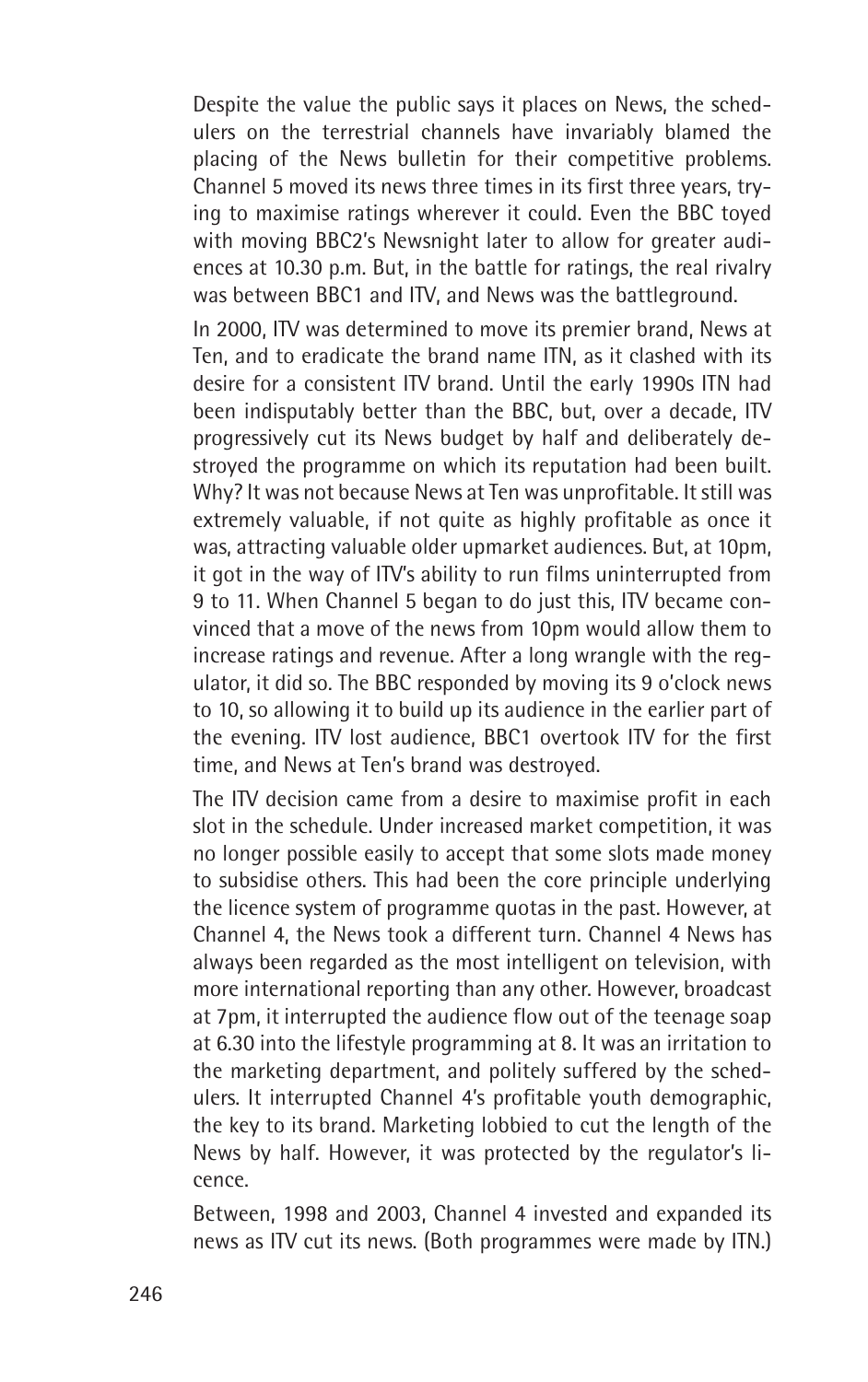Channel 4 News expanded from 5 to 7 days a week. Its investment increased by 20 per cent and its audience grew year on year for four consecutive years. Even so, that audience was far lower in digital homes, less than half that in terrestrial homes, and Channel 4 News lost money. It cost twice as much to make as it returned in advertising revenue, partly because the channel chose to place few commercials in its time slot, directing them to more profitable places in the schedule.

Channel 4 News remains a key to the Channel schedule and reputation as a result of editorial will. However, its economic underpinning points to a wider question for the future of public service broadcasting in a digital age – the future of cross subsidy.

## **Friends and Big Brother**

Cross subsidy of programming has been the principle behind public service broadcasting. As the digital market removes obstacles to competition, so cross subsidy inevitably comes under pressure. Throughout the1990s, Channel 4 was both very profitable and critically admired because it could afford to make experimental and ambitious British programmes which lost money. Profits were assured through its soap, Brookside, one or two trashy entertainment programmes, but above all through very cheap American dramas and comedies which attracted significant numbers of young viewers.

The US comedy, Friends, became one of the iconic brands of modern television. Channel 4 bought it in 1994; it was originally obliged to do so in order to purchase ER from Warner Brothers, the hot show of that year. Friends came as part of the package. Over the next decade, Channel 4 lucked out. Friends became cult viewing for people under 40, and it became the staple diet of the channel. By 2004 episodes of Friends, including repeats of past series, were playing 9 times in a week. However, its original price of around \$ 50,000 an episode inflated to \$ 1,000,000 an episode. Friends was still profitable but its margins radically diminished. The advent of multi-channel satellite television had split the rights into two markets, pay tv and free to air, so creating a bidding war. Channel 4 had no choice but to pay to hold onto one of the most valuable brands in television which it had nurtured. The inflation in Friends' price was being replicated in less dramatic fashion across the market for US acquisitions. The ability to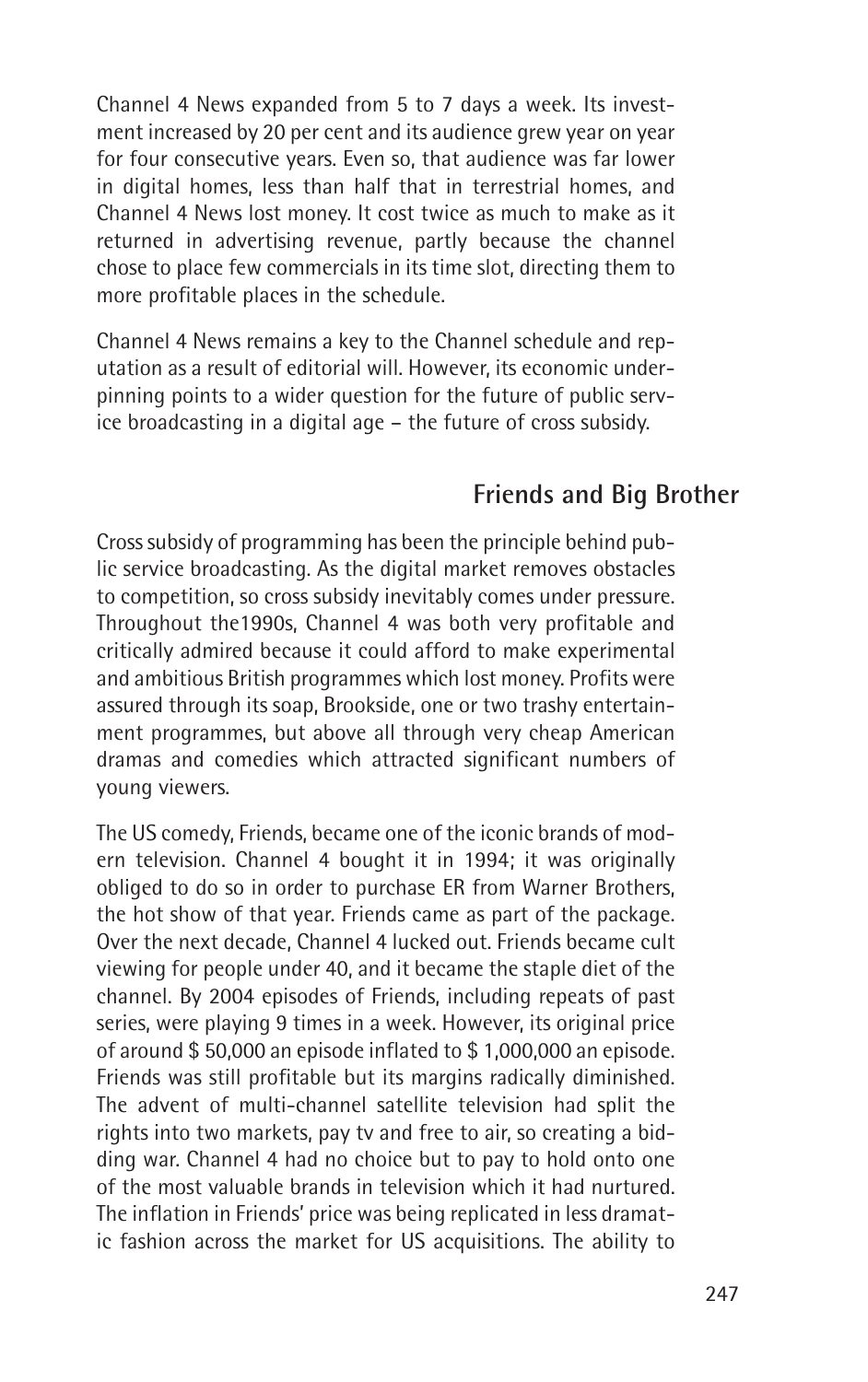cross subsidise British programmes with American content was fast diminishing.

Channel 4's British programming had to start to earn its keep. In 2000, Channel 4 launched Big Brother. This was the first "reality" programme and was a genuine revolution in the way television could be used by the audience. First conceived as a programme that worked across television and the internet, it became the prototype for streamed content on digital channels. The day's events in the Big Brother House summarised on the terrestrial channel, the continuous life of the house recorded on the digital sister channel E4. The audience was directly connected to the action, not simply watching but voting, by phone or online, on decisions that they saw implemented in front of them

The first Big Brother was also a genuinely illuminating and exciting experience. The housemates' ignorance of the sympathetic effect they were having on the audience was refreshing in its candour. It began as a programme characterised by exuberance, optimism and a generosity of spirit. However, as each year went by so the self consciousness of the participants increased, and a format that had been characterised by the fact the producer ceded control to the event and allowed spontaneity to take its course, turned around into a programme of increasingly intrusive manipulation. By its fifth year, Big Brother was a darker event, populated by exhibitionists, who were as much caricatures as the earlier housemates had been affectionate representative of their generation. In 2004, Big Brother remained extremely popular, its participants magnetic subjects of ephemeral gossip. In its own terms it was as powerful as ever. It had also rapidly become Channel 4's most commercially important programme, its profits responsible for 10 per cent of its programme revenue, its success amongst young audiences cross subsidising more than three times over the loss made on Channel 4 News.

#### **Formatted documentary**

No less significant than Big Brother has been the evolution of documentary in the face of pressure on ratings.

British documentary has, from its beginning, been imbued with a deliberate sense of moral and social purpose. Documentary narrative has always been highly manipulated, the signature of the director underscored by the careful craftsmanship of the cutting room, the intimacy of the relationship between documentary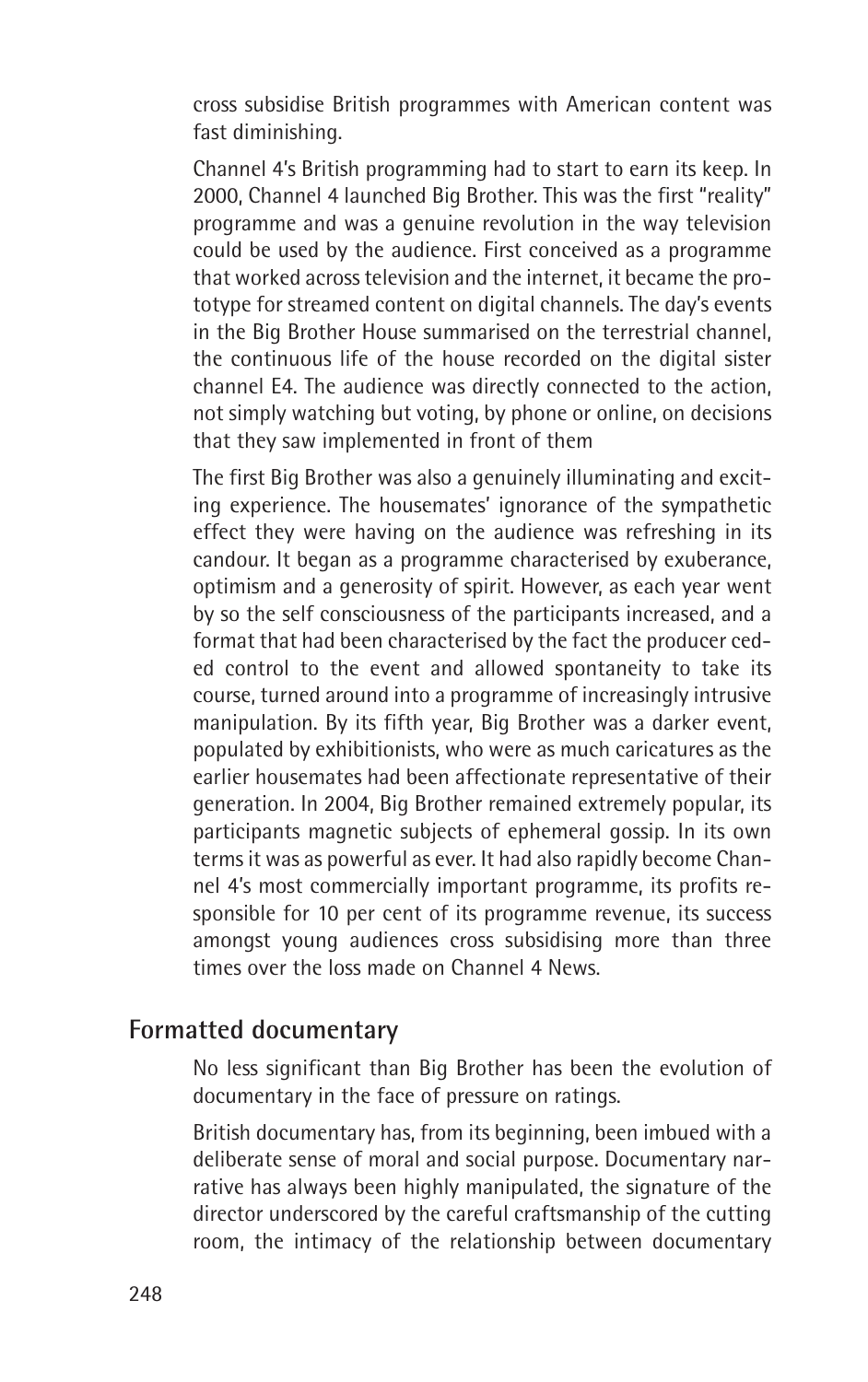maker and subject in the course of the shooting being distanced and objectified in the process of editing. However, the motive for this ambiguous relationship has always been harnessed to a morally charged perspective on the social condition underlying observed individual behaviour. This has led to programmes of intense emotional power, but equally to programmes that are demanding of the viewer's concentration.

The authenticity of such programmes has demanded that the documentary maker records the development of experience over the true passage of time. However condensed in the final cut, the documentary reflects the experience and understanding of engaging with a subject, often over weeks and months. Such an approach involves considerable financial risk; the relationship between subject and film maker may break down so that the film has to be abandoned; the "story" may not happen as one expected. The initially fascinating may turn out dull. The potential for financial write off is greater than in any other television genre. As the television market became more competitive so the economic basis for traditional documentary came under increasing pressure.

Markets however can be the catalyst for a creative response. In 2001 and 2002 a new form of documentary emerged. Faking It and Wife Swap have been acknowledged as two of the most interesting formats of modern television. Both series were devised essentially as a transformation game; the inspiration for Faking It was Pygmalion, or My Fair Lady. In Faking It, someone had four weeks' to master a skill to which they were entirely unsuited. Genuine changes of character took place in the protagonists before the viewers' eyes. Wife Swap was straight from the tradition of medieval fairytale or bawdy; two completely unsuited sets of partners swapped places and lived for two weeks' according to each others' rules. Both programmes were enormously successful, and carefully constructed. Faking It enshrined a belief in the capacity for growth of character, Wife Swap, for moral redemption.

Critically, however, each format was based on principles of narrative control that limited financial risk in the new television market. Each story was deliberately schematic, replicable time and time again, across different markets and cultures. What they lacked was the sense of distanced observation and exploration that epitomised traditional narrative documentary. These were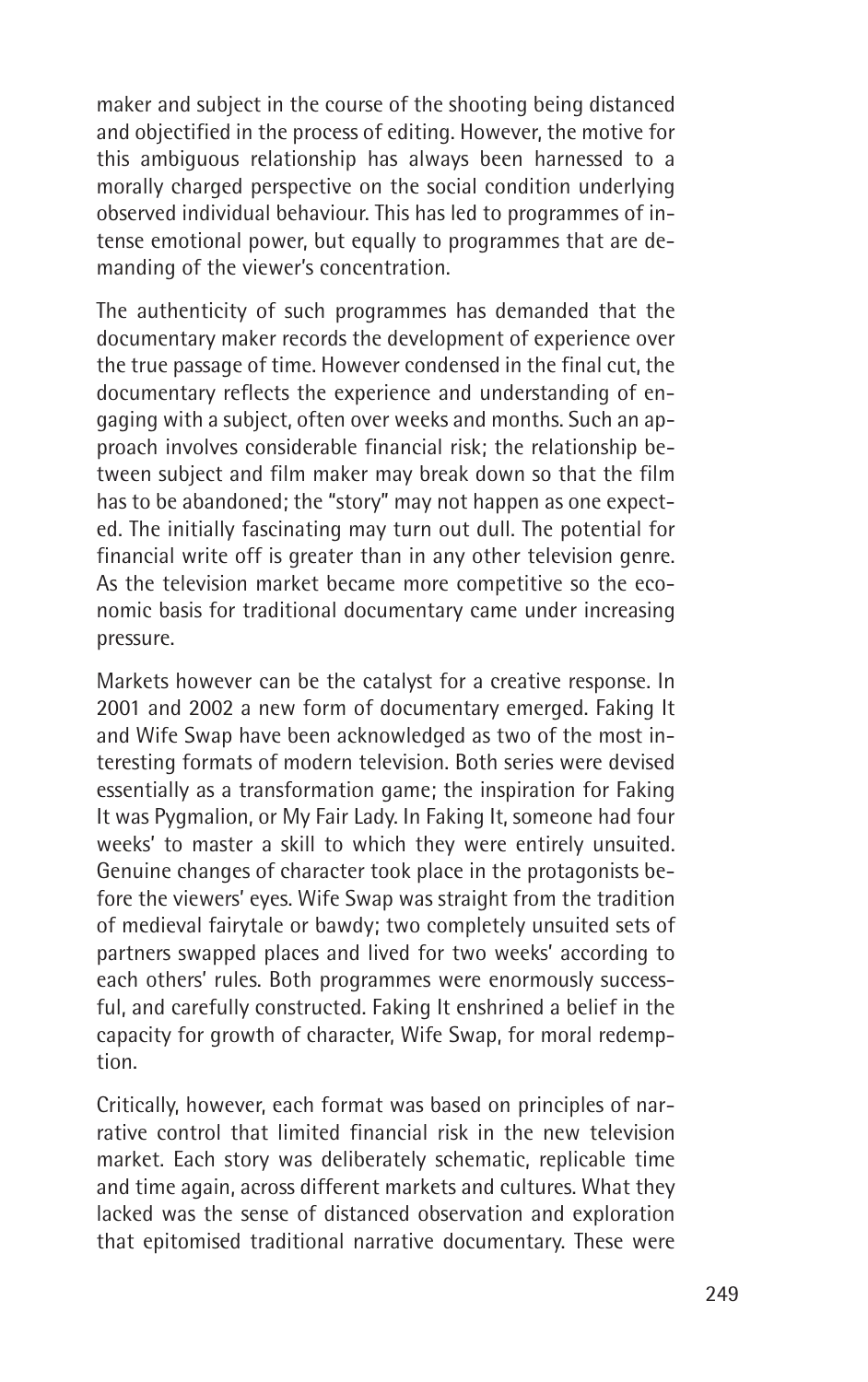not programmes where an outcome was uncertain at the beginning.

Such formats were immediately copied by less subtle and intelligent imitations. What was less noticed was the fact the exploratory narrative documentary was ceasing to be commissioned. Channel 4 in 1998 had transmitted Shanghai Vice, an account four years in the making, of the urbanisation of China. It had been part funded by the US Discovery Network, who never showed it in the US because its reliance on sub titles was deemed too off putting for audiences. It was cheaper for the American broadcaster to write off an investment of three quarters of a million dollars. Channel Four had shown the six hourly episodes.

In 1999 Channel 4 commissioned The Last Peasants of Europe, three hours that chronicled the decaying life of a Romanian village as its youth set off for the West, a parable of modern migration. Shanghai Vice and The Last Peasants cost respectively 100 per cent and 50 per cent more than Wife Swap. The Last Peasants also took three years to complete. The number of episodes that the material would justify was uncertain. Equally problematical was the preparedness of the schedulers to tolerate consecutive weeks of low ratings. This limited the appetite for commissioning such long running series in future. The Last Peasants was eventually shown in 2003, but it had stayed on the shelf for nearly nine months as the fear of the consequence for ratings delayed its transmission.

With their costs unable to be spread over a number of episodes. the unit price of such documentaries inevitably increased. So, just as Wife Swap and Faking It were re-commissioned in series of twelve, narrative documentaries exploring the un-travelled edges of the modern world were inexorably diminishing in number and scale.

### **The Future**

None of the new wave of programmes mentioned in these case studies should be defined as bad, in that they are badly made, boring, or shallow. Light hearted or serious, they were made with an energy and concentration on detail that in turn brought from the audience an intensity of engagement. Yet, they do represent a shift, from the passionate and committed to the disengaged and playful. From programmes where the maker clearly felt the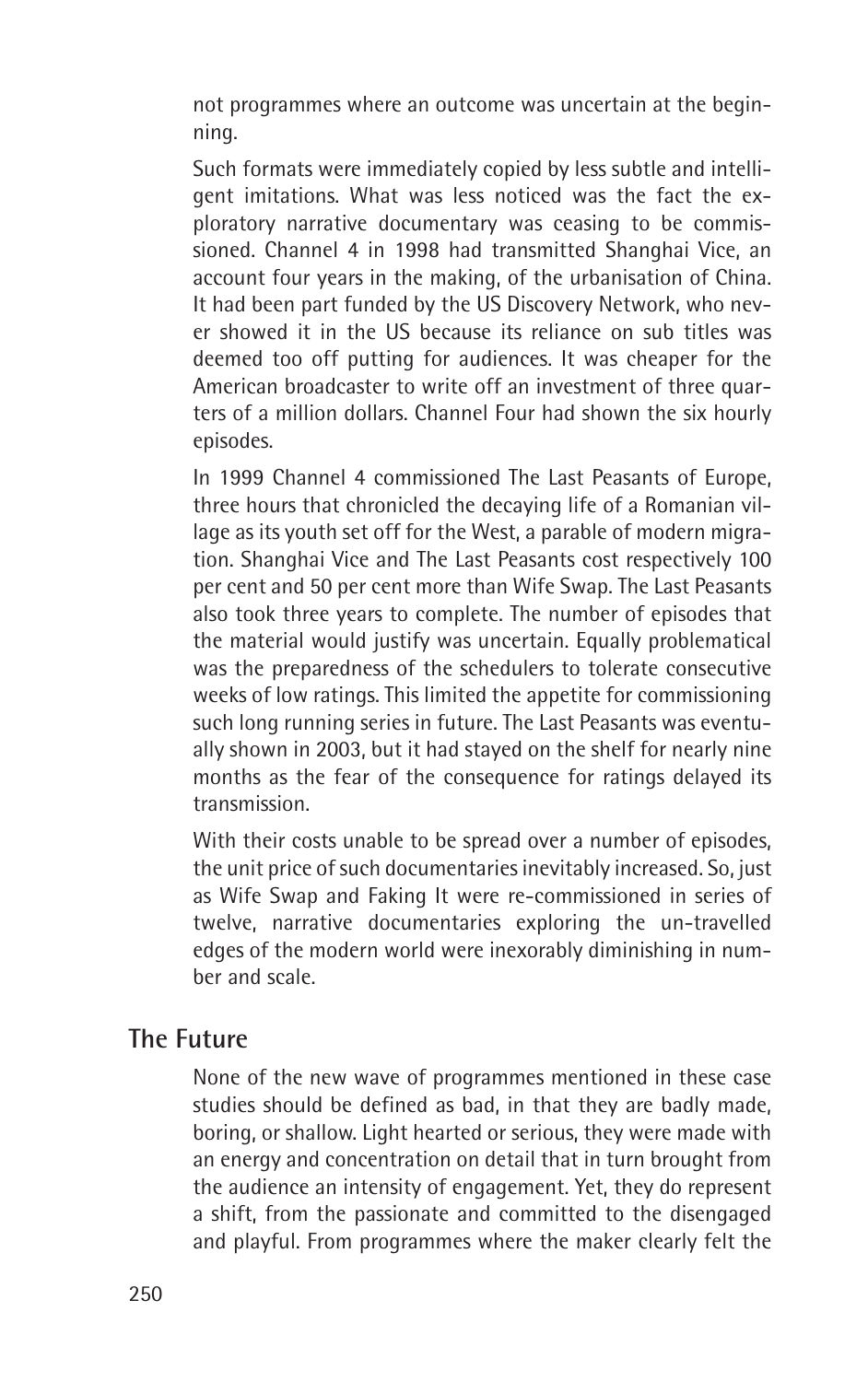subject "mattered" in some social or moral sense to those where the aim was detached manipulation and a delight in shock.

It is axiomatic that television must become less "special" as its prevalence increases, and with it consumer choice. But such an economic conclusion excludes any consideration of what happens when the programmes themselves become less "special" too. For all the energy of popular culture that television reflects, its power in the past has come from more than satisfying a lust for entertainment. It has placed the desire to chill out and relax in a context of social engagement. It has assumed that people who enjoy themselves still have room in their lives to care.

In a world where channels were scarce, television made room for programmes that, taken as a whole, encapsulated the full turmoil of human experience. Those values were housed inside public institutions, the public service broadcasters. Those institutions now buckle under the collapse of the economic model that they were meant to sustain. The institutional interests of the public service broadcasters, and their competitive instinct, will increasingly find itself at odds with the creative instinct for diversity and social purpose they were expected to promote.

Those who today criticise modern television for what it shows, invariably miss the point. To my mind, they reveal a dislike for the medium itself, largely paraded by people who never watch. Personally, I find it hard to work up an animus against the foolish, the hedonistic, the enjoyably trashy. My fear for British television lies not in what is shown but what will no longer be shown; the absence, at the key moment, of the interrogative current affairs programme on Iraq, or the fading away of the documentary series, five years in the making, filmed far from the media world. This is where television is becoming increasingly impoverished. If, in the future world of digital convergence, the economics of television will no longer allow it to be special, it follows that, as a catalyst for cultural and social purpose, television will not matter in the same way as once it did.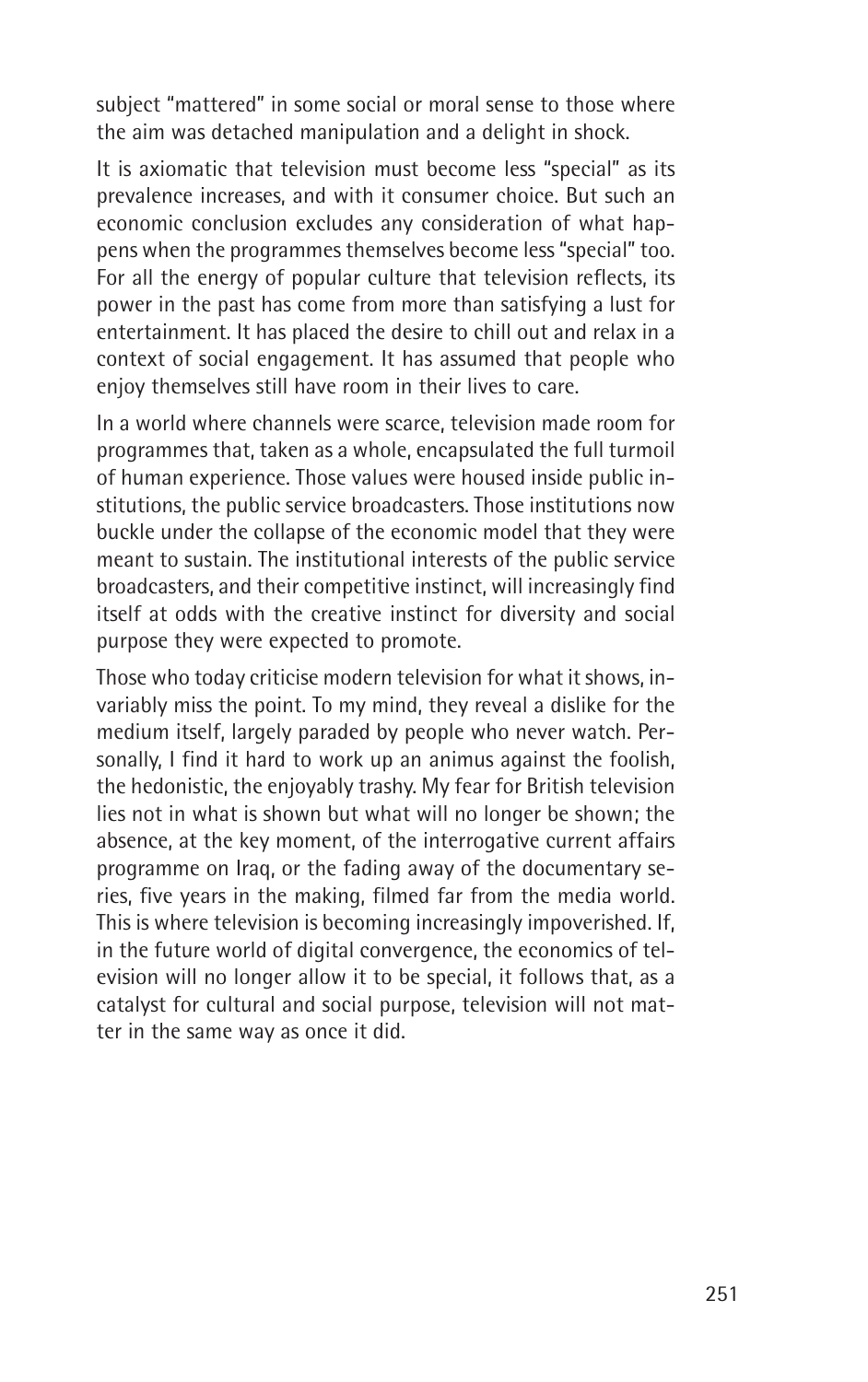# **Chapter 18**

## **Michael Rutz**

# **The Power of the Fourth Estate**

"Power" writes sociologist Max Weber in his book "Economy and Society", published in 1922, "is every possibility of imposing one's will within a social relationship even in the face of resistance." Even though the rigid authoritarian conditions of the early 20th century have been overcome in democratically organised societies, Weber's classical definition of power is as valid as ever.

Who is in control? The question is as valid in modern media democracies as it ever has been. However power is organised in a society, it will always need channels to communicate itself, and a stage to present itself on. But who, then, in a media society where catching people's attention unfortunately takes precedence over relating actual information, controls access to these channels? What is at the centre of today's media democracy – is it the institutions themselves or is it now the mass media? And what about the role of the media as the fourth estate: Ideally, their job is to control the powers in charge – but who controls the power of the media?

#### **The press as a monitoring body**

The media are known as the "the fourth estate". We all know that term, and we know the claim behind it: The press is supposed to have a monitoring function vis-à-vis the state. Historically, the idea dates from the 18th century, the era of enlightenment: Jean-Jacques Rousseau talked of the press as a "fourth pillar" within the state, a publicative power so-to-speak – alongside the classical state powers of the legislative, the executive and the judiciary.

Starting in the middle of the 19th century, one of the first newspapers to cultivate an image of being a "fourth estate" independent of government influence was the British daily *The Times.* Henry Reeve, leader writer and foreign policy editor of the *Times*, explained this claim by saying that the press was much closer to the people than parliament; it therefore mirrored the people's interests better than parliament and, at the same time, was able to inform the government better about the interests of the people.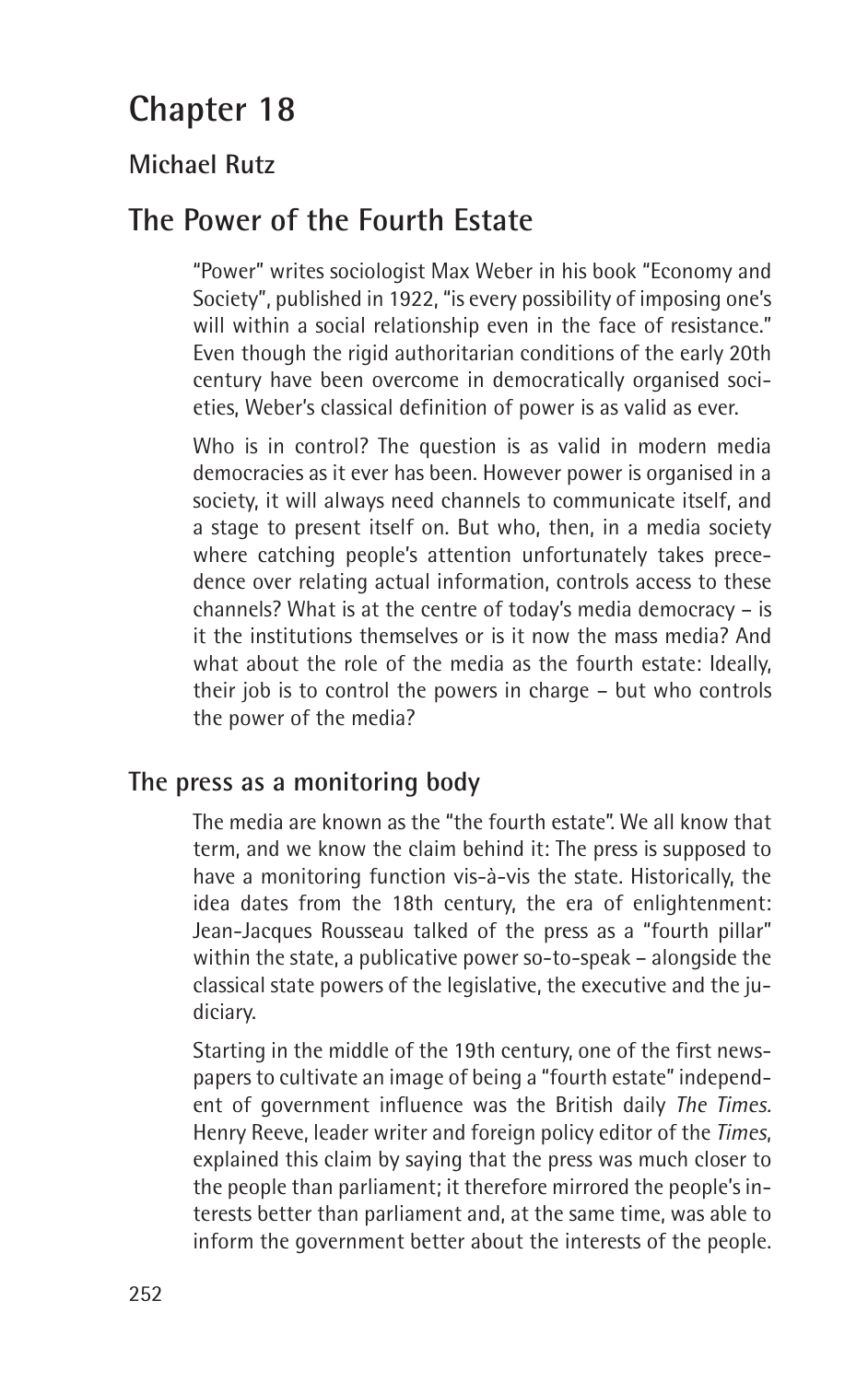What claim, then, is behind this concept of the press as the fourth estate? – It allocates the press a role as an interface between public opinion and government bodies. Even more: The press claims to have a mandate, so-to-speak, to act as an independent social force on behalf of the public and to express the public's opinion.

This describes the ideal of the function of the press. Compared to countries with a government-controlled press, the reality in democratically organised countries such as the Federal Republic of Germany comes very close to that ideal. Article 5, paragraph 1, of Germany's Basic Law states that "there shall be no censorship." There is great diversity in the media, there are (still) several hundred newspapers in Germany, dozens of television channels, and hundreds of radio stations, and magazines are ubiquitous. Anyone who wishes can learn everything they want to know, can educate themselves affirmatively, or concern themselves with opinions of people with different views; free and diverse opinion truly exists in Germany.

However, this very diversity has its drawbacks: The public now is highly fragmented. It is therefore increasingly more difficult to reach a wide audience, and for those with a message it has become an art form to get that message out to the people.

What makes it a little easier, however, is the fact that media consumption has undergone a strong shift towards television. A kind of television monopoly of political reality has developed. Adults in the Federal Republic of Germany watch television for an average of three hours per day. Television has long since become the dominating medium from which the large majority of voters get their information. We have become a media-centred democracy: The media, instead of the institutions themselves, are now at the centre of our democracy. Everything revolves around them, and they do not simply document reality. They shape it.

Rousseau the philosopher, Reeve the leader writer – it was thinkers like these who, in the 18th and 19th centuries, placed the press as the fourth estate squarely within the sphere of the state. They perceived media as institutions which are indispensable for the functioning of society. Today, the media have actually become a legislative power: More than ever before, our democracy depends on the laws governing television. And the key law governing this lead medium is the fact that television is an emotional medium.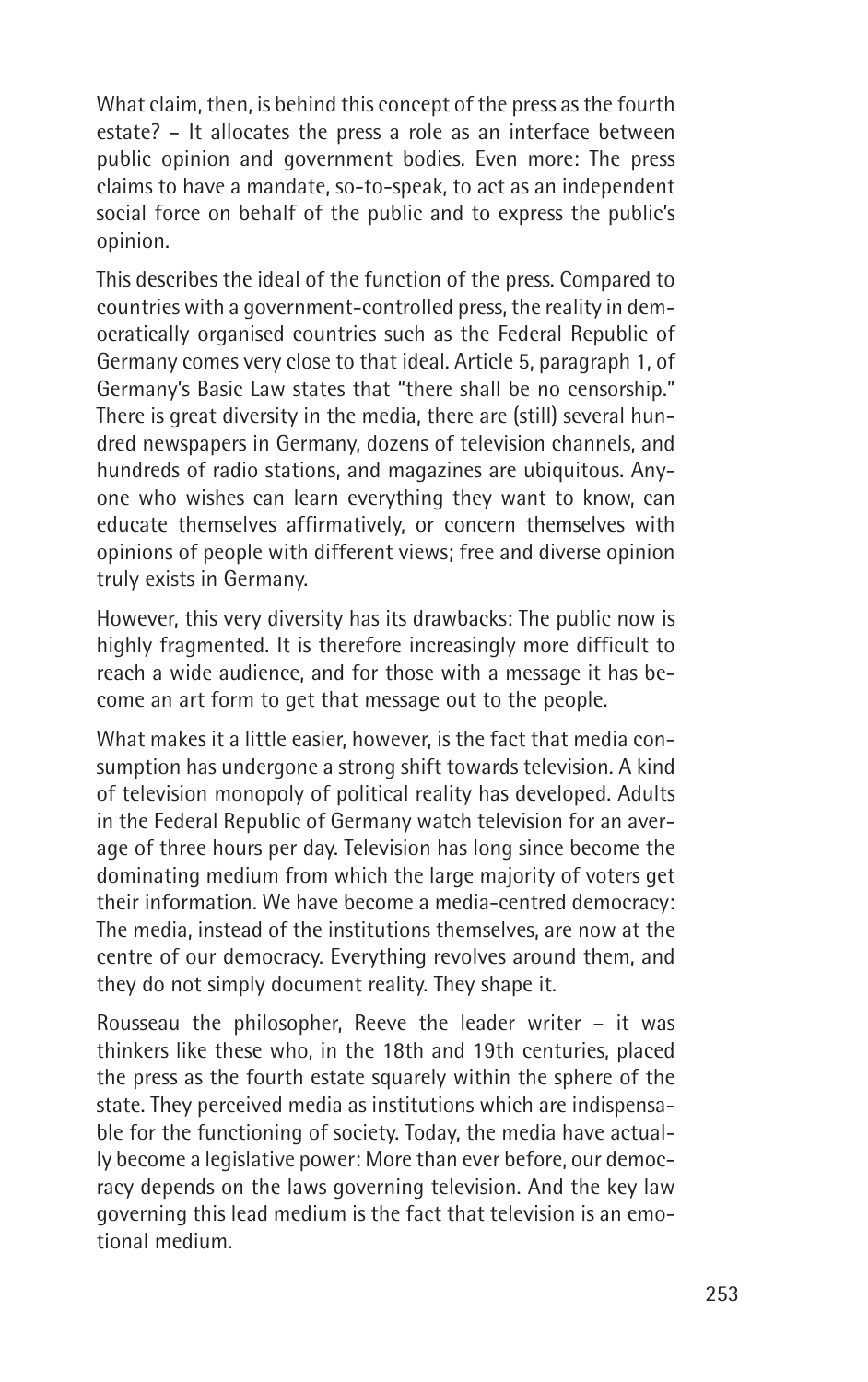The emotion conveyed by an image will stick in the viewers' memory long after they have forgotten the underlying text information. This means that emotion disassociates itself from reasoning, and it is a question of sending the same signals over and over again to the emotional memory to create certain attitudes in the end. There are numerous works confirming this, and the connection is undisputed.

This gives cause for concern: Democracy is based on certain prerequisites – such as the competence of the voter to have knowledge of what an election is about – which are endangered here. If emotions decide an election, politics need to be put on like a play. For quite some time now, the political elite have been arming themselves with communication strategies and have embarked on professional opinion marketing.

#### **Instruments of the opinion professionals**

What are its components? First of all: Issues do not come up any more just because they are on the agenda for their factual necessity. They are staged, they are made, they are marketed, depending on the needs that are the order of the day for politicians, parties and their managers.

Secondly: Every single day, regarding the news situation, the target is to win, that is to remain in control of the news and to be firmly in control of unpleasant surprises. This requires, thirdly, an extremely fast response by the political system to anything that is happening. Someone must be available at all times to give immediate and competent answers, which must of course be brief since it is all about marketing succinct sound bites suitable for broadcasting. Finally, it must be the concern of every political manager to orchestrate all public statements and avoid any possible discord.

The media have more or less come to rely upon this game, even though journalists have long seen through it. After all, they need to fill their programming slots, or their newspaper columns, so they willingly agree to become victims, or accomplices, in this production of politics. Even in Germany's public television, careers depend on ratings, so journalists are under constant pressure to succeed in the battle for "heads", i.e. interview partners, and for news – in other words, what is called a "scoop"; in Berlin, where, among other media, four major newspapers are trying to stand their ground, this competition is particularly tough. All too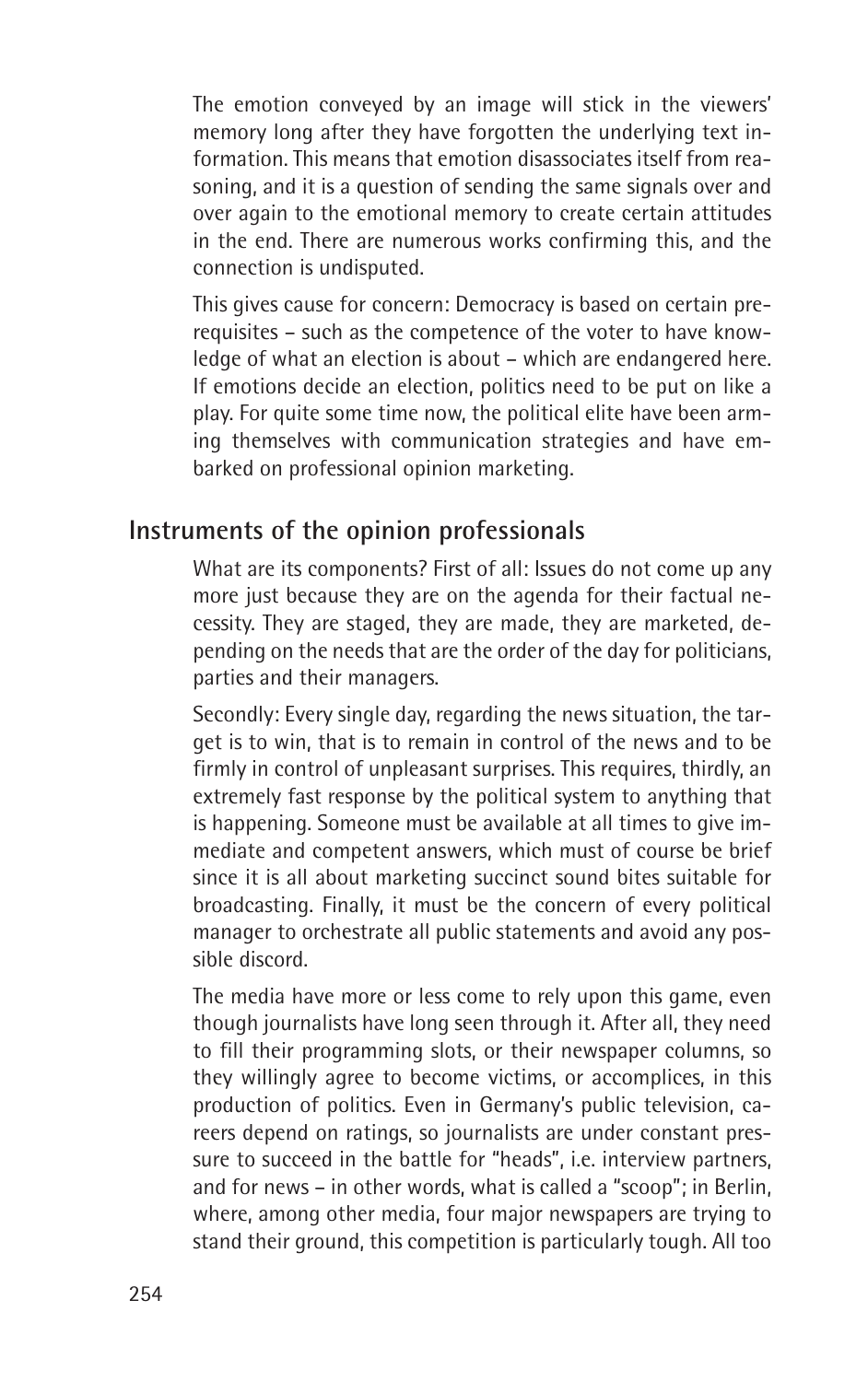often, this leads to a rushed, breathless type of reporting without any real substance, as can be observed in the constant special reports which are no more than repetitions, totally redundant, of newscasts run before. Correspondents step in front of a camera, and the news they announce from foreign countries has been read to them in advance by their home editorial department. A reduction in this type of thing would be helpful; it would increase the credibility of television.

On the other hand, journalists of course are aware of this overproduction of politics and try to put limits on its consequences. These over-staged scenarios create discontentment whenever journalists perceive themselves as nothing more than puppets serving the political system. Criticism arises, especially since these staged productions are obviously devoid of content, i.e. are short on substance.

When this happens, a fight for dominance between the political and the media elite will ensue. Each group tries to keep the other in check. And quite extravagantly so: In the United States, 120,000 journalists face 150,000 public relations people. In Germany, there are an estimated 63,000 journalists. They are canvassed by about 30,000 to 50,000 people active in publicity work or public relations, so the PR specialists have quite a bit of catching up to do. The key issue is to reach the minds of the media makers, and with regard to the competitive conditions explained above, journalists like to view themselves as victims of powerful and illegitimate PR strategies taking on dangerously anti-democratic forms. Political PR strategists, on the other hand, prefer to see threatening developments in the media themselves, based on growing competition, increased aggressiveness, shrinking ethical standards, and an atmosphere where the trust and closeness of background conversations have been lost or even replaced by a threatening sort of physical proximity.

#### **Fourth or second estate?**

However that might be: Those who say that the media have long since become the second power in the state, right behind the legislative, are probably not far off the mark. The professional staging of politics with the purpose of shaping people's opinion in a certain way began in the United States in the early 1980s, when Ronald Reagan was running for president. Ever since, the journalistic system has responded by massively cutting political air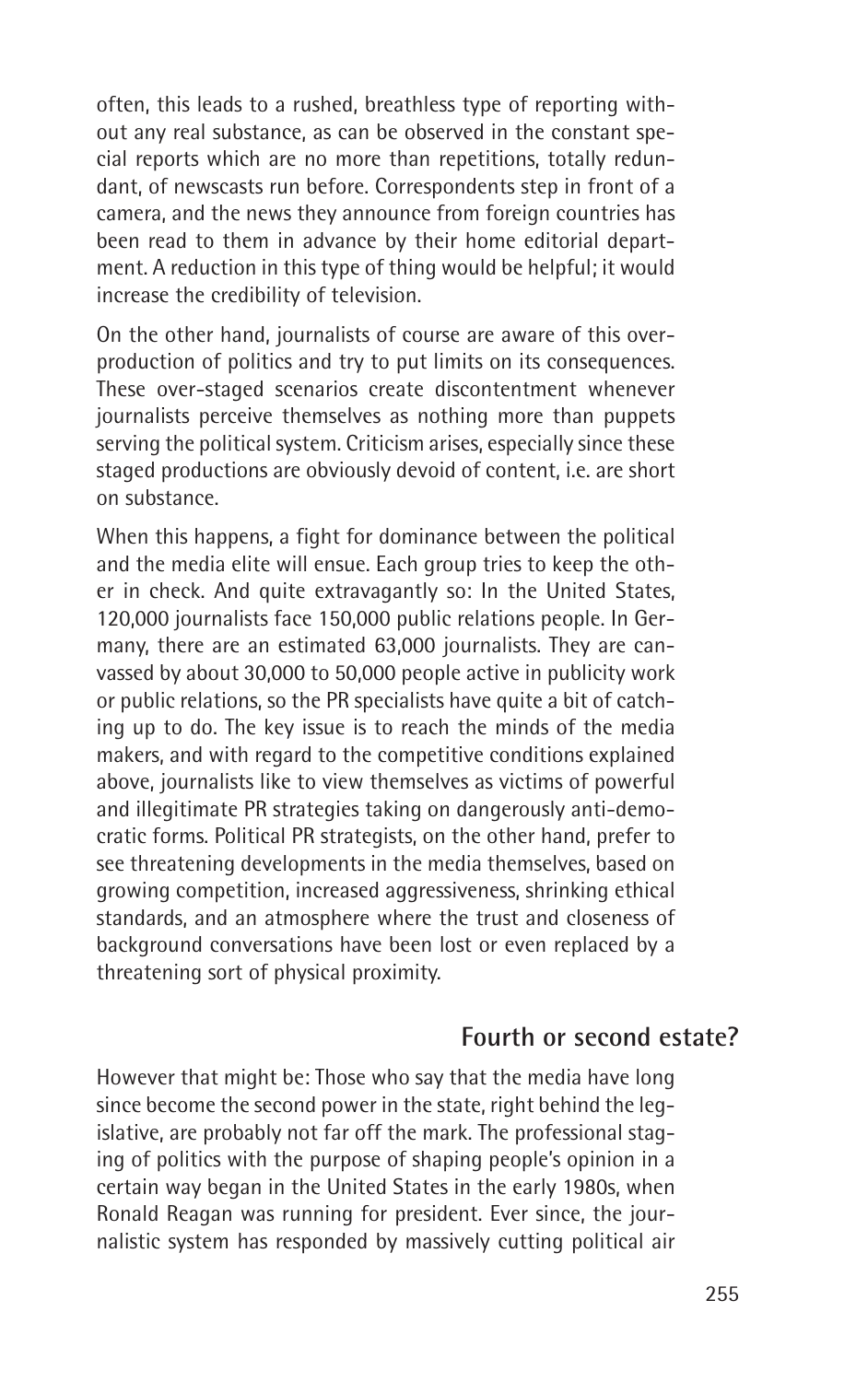time on television – which is, after all, the stage for these political productions – and also by cutting short the original sound bites from politicians. This fight for dominance can be shown in numbers. In the United States, the average sound bite length of a political statement in 1972 was about 45 seconds. In 1988, it was down to ten seconds, and in the presidential campaign in 2000, American politicians had an average of only 7.8 seconds to convey their political message. In Germany, we are a little bit better off, but not much. In 1998, the average length of a political sound bite was 18.3 seconds, 23 seconds on public television and 14 on private TV channels. The trend is pointing downward.

The consequences are obvious: Political programming has been flooded by a speechlessness which gives an impression of eloquence but which, in the end, will be to the detriment of the entire democratic system. There is a tendency towards pictorial presentation and away from communicating substantial content and from the importance of linguistic content, all this in view of the context described by Erfurt communication research scientist Wolfgang Bergsdorf as follows: "Communication is the key enzyme which creates history, makes society possible and holds it together, and gives us an imaginable future. It is communication which makes possible growth, sustenance, change, and the transmission of culture, and thus guarantees a minimum of political continuity, without which a society lacks structure and has no perspective for the future." One might add a quote by German politician Erhard Eppler who put it this way: "Politics is conducted linguistically. When speech ends, so does politics."

#### **Consequences of emotionalisation**

What are the consequences? The first result has often been bemoaned: The public feels that it is well informed politically, the more TV consumption, the better – in reality, however, the knowledge of actual facts, which should form the basis of election decisions made by educated citizens, is declining. According to the diagnosis of historian Karl Dietrich Bracher, too much TV leads to "a patchy, stereotyped impact on the sketchy and incomplete understanding of history which millions of viewers have".

One might even go so far as to say that, unless the public TV stations buck the trend as is in their "job description", the television system might lead us straight to the repeal of enlightenment. In that case, we would no longer take pride in "people liberating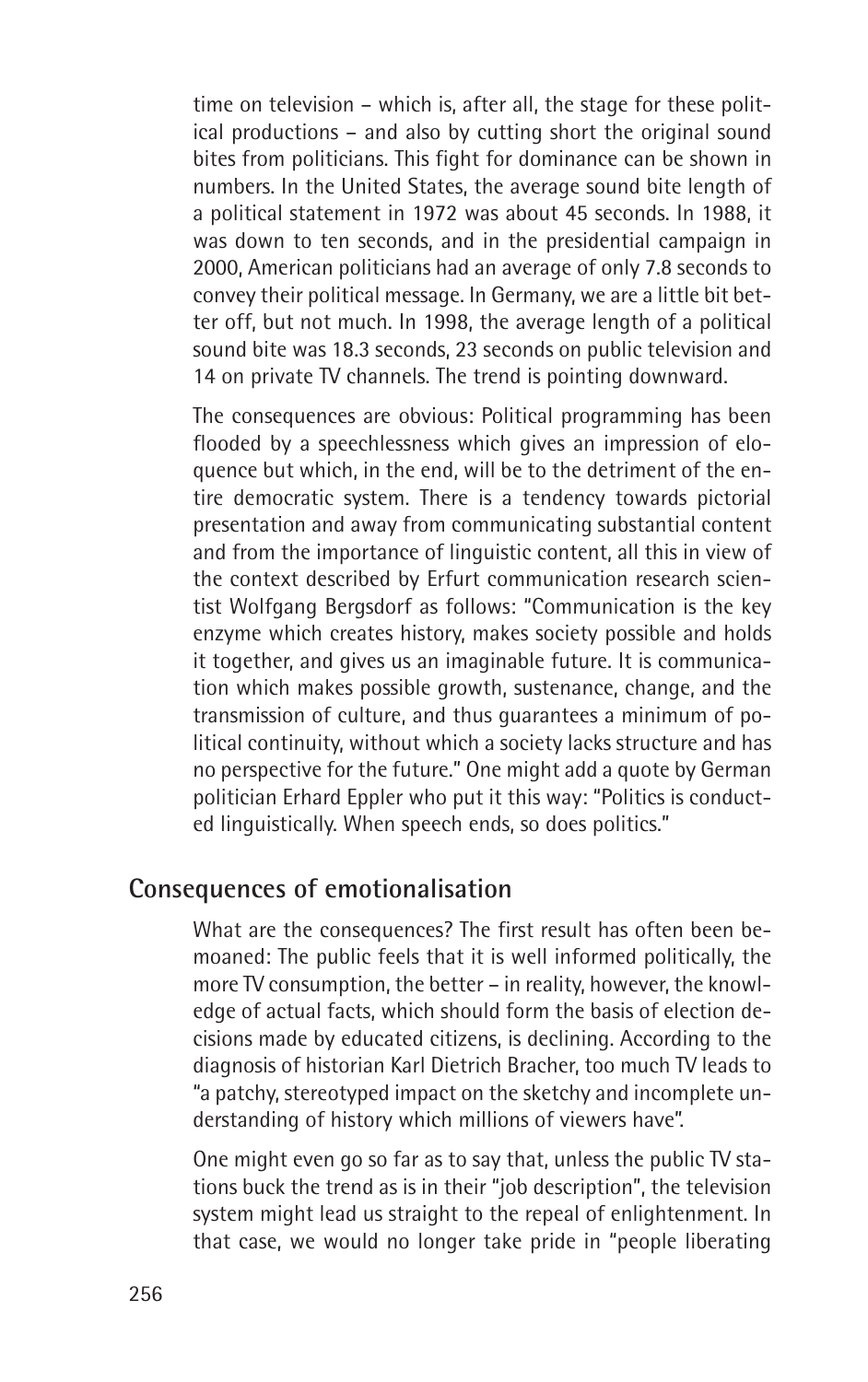themselves from the dependence they brought upon themselves" but instead would see people running back into the wide open arms of this "dependence they brought upon themselves" because they have turned themselves unable to use their "intellect without direction by another"; then we would have a public opinion in which, as Hegel feared, "truth directly mixes with endless error" and that therefore "neither one nor the other is truly sincere".

Consequence number two: Whenever politicians find that they cannot find a slot to convey their messages in political TV programmes, they resort to talk shows. First, there are the political talk shows which have long since become more attractive than participation in Bundestag (German parliament) debates. This is an erosion of what constitutes the "representative" in a representative democracy. It is now the political talk shows which spread opinions and messages. This is where you meet and muse upon how to fight terrorism or how to reform the pension system. This is where politics turns into entertainment, in an exchange of verbal blows in TV debates where the winner is the one who knows best how to put himself in the limelight – political achievements or the better argument seem to have lost their importance. At the same time, the established political TV programmes complain that prominent politicians are no longer willing to face tough questions or issues. The trend is away from the essential and towards subjects where anyone can join in the discussion – or think they can. Representatives of the parties and the media simultaneously descend upon a topic like an avalanche and then turn away from it just as quickly – while nothing is resolved at all.

Those who cannot find a place in political talk shows, i.e. politainment, try their luck in lighter entertainment. Entertainment programmes are the most important means of sending out political communication; they represent a politician's most important work-place. People who only get 7.8 seconds of time in regular information programmes to send out their message need escape routes.

The third change concerns the type of politician as such. Getting your political message across in this sort of media environment is not just a matter of the message and its brevity, but also one of the character of the messenger himself. The requirements which the newly media-streamlined political type must meet are roughly as follows: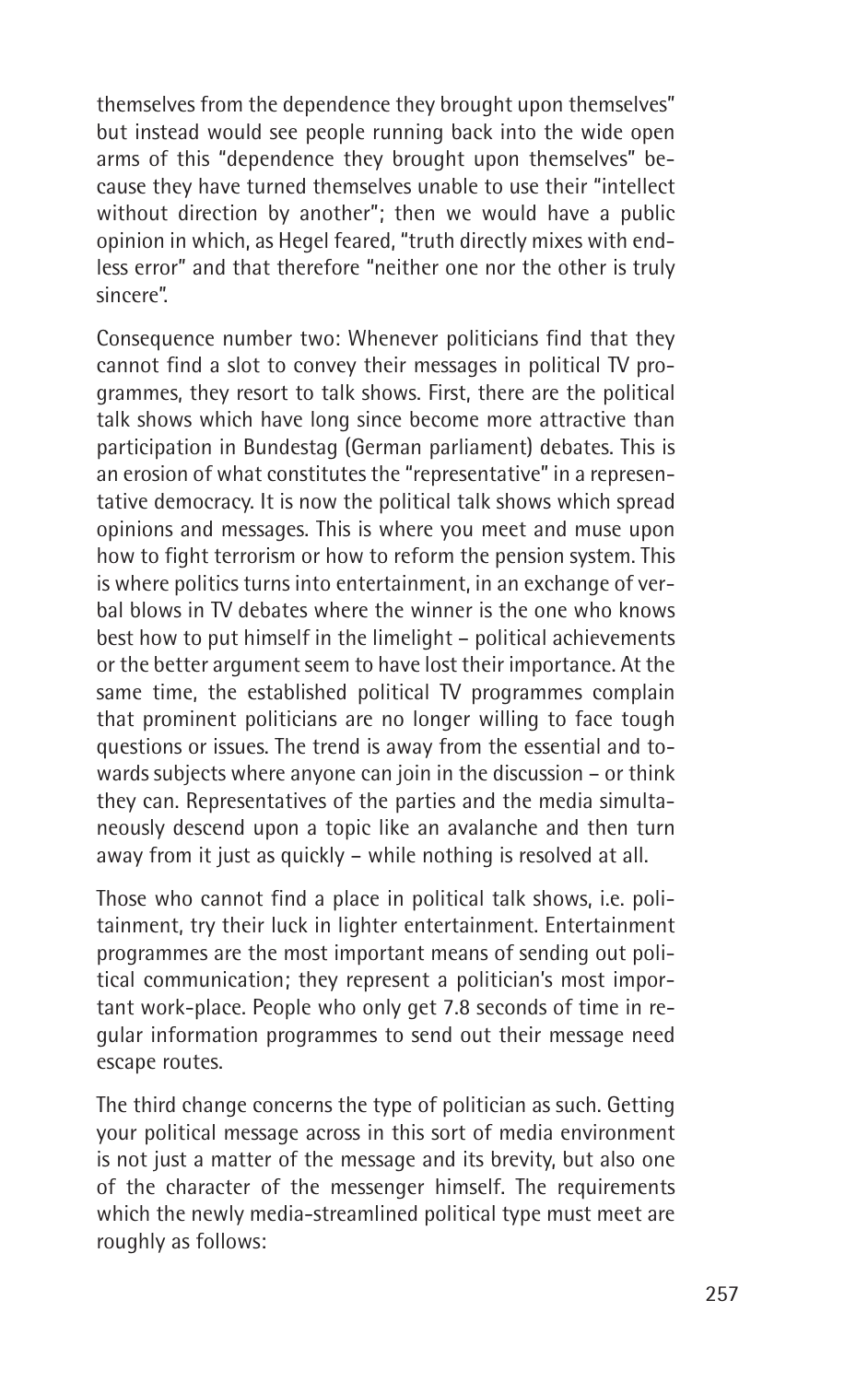## **Criteria of success for politicians**

First of all, there is the saying of an American election researcher: "Candidates have to be light." This means that a type of politician is in demand who knows how to approach things in a playful, optimistic, and straight-to-the-point manner. He must be a convincing master of the simple message, and he must not mind repeating the same brief message over and over again. As we all know: It is true that elections can be won with very simple slogans.

Let us remember just a few of them. "Freedom or socialism", the election slogan of the CDU/CSU in 1976, was such a simple message. People instantaneously grasped what alternative was suggested to them here and were impressed. Or take the slogan used in the GDR People's Chamber (Volkskammer) election in 1990: "We are one people." This slogan too went down very well. In 1994, we had: "It's the chancellor that counts", and the election was won. In 1998, it was: "We don't do everything differently, but we do many things better", also a product concocted by some communication geniuses who knew how to interlace a simple message with the mood for change manifest in the population.

Furthermore, the politicians must be willing to put themselves on public display. The result is that their home stories are carefully worked on, there are special advisers working for the politician's family, the chancellor's wife writes cook books and children's books, she gets involved in social issues, she addresses target groups which may be useful for media appearances or in elections.

Also, more than ever before, politicians must appear trustworthy in their bearing and their gestures. This emotional effect is all that matters, the arguments politicians use are of very little importance. As we know, these will have been forgotten ten minutes after a TV programme is over, while the emotional impact will last.

And finally: We need masters of symbolism. When television grants you so little time, you are forced to check each appearance for its symbolic value. Such symbols can be laden with content, actually they must be if they are to survive the times. The image of Adenauer and de Gaulle in Reims Cathedral, Mitterrand and Kohl at the graves of Verdun, Willy Brandt on his knees in Warsaw – all of these have remained symbols which are still valid today.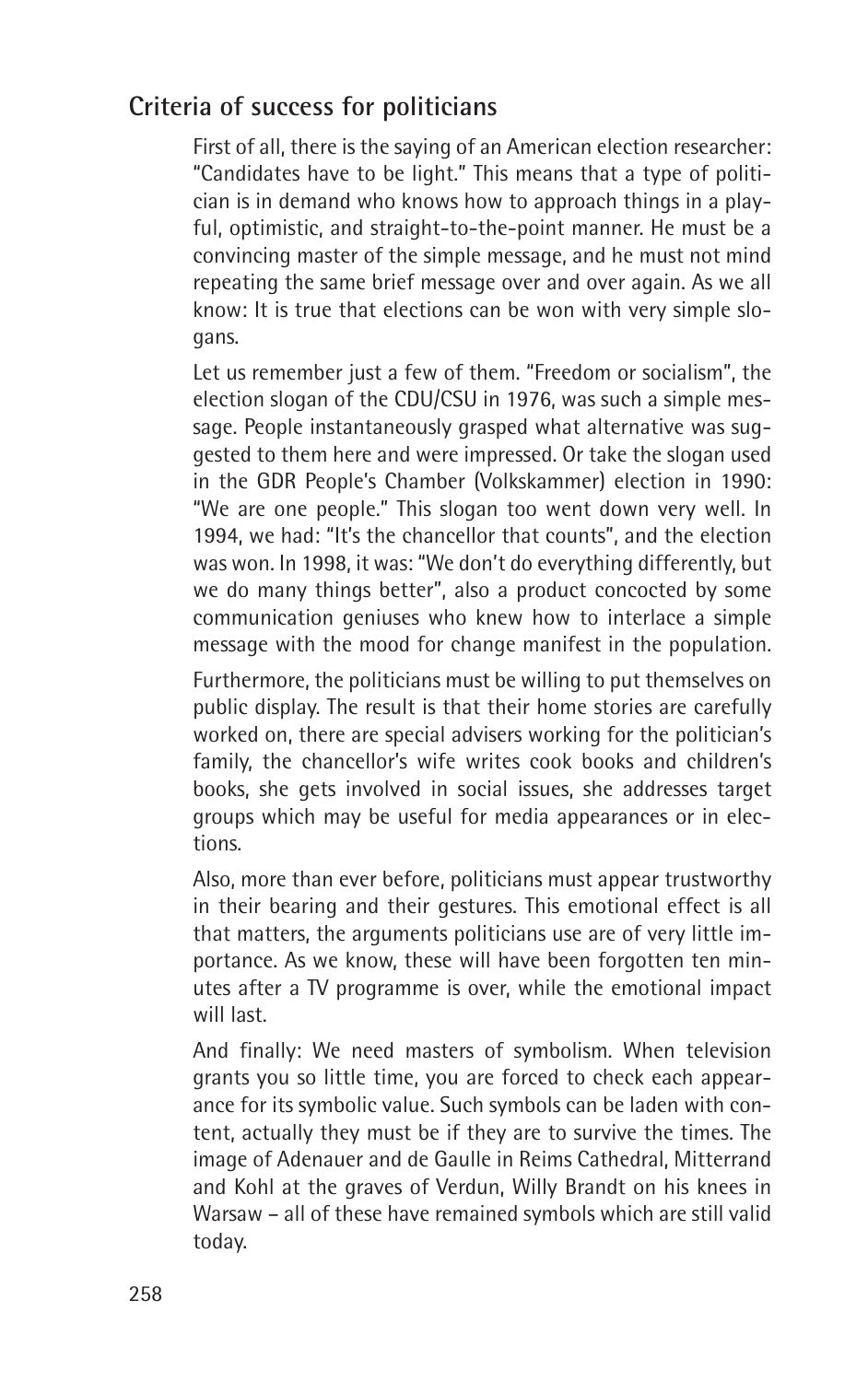What remains is the hope that politicians who are able to fulfil all these criteria are not necessarily unfit for politics. There is no law that says politicians of this type cannot be educated, intelligent, and have personal integrity. The question should perhaps be whether the selection process used by our political parties produces these desired combinations.

#### **What becomes news?**

Those among us who wish to avoid the trend towards emotion and turn to the news instead of the talk shows should not do so without a healthy amount of scepticism either. If you adhere to the criteria formulated by sociologist Niklas Luhmann for the way news comes to you, you cannot help but conclude that it produces a questionable image of reality.

The first criterion Luhmann mentions for what will make the news and what will not is a "marked discontinuity". And is it not true? We do have a desire to know what is changing; the continuity of conditions which we can count on to stay the same seems uninteresting to us. On the daily evening news, we do not wish to hear that the tax rates will remain unchanged, that trains are arriving on time and without accidents, that all planes have landed safely. The opposite, however, is of great interest to us: tax increases, train accidents, flight cancellations, plane crashes. In day-to-day reporting, there usually is no room for the positive, and Kästner's call for good news to be reported goes unanswered.

Luhmann's second criterion is: conflict. More often than not, conflicts are staged in the media for their own sake. Once they become news, conflicts may of course have relevant content, but most of all they contain the promise of providing serial news, they can be stirred up further by the journalists themselves (and among politicians and other protagonists, there are always those eager to participate), and at the end of the conflict, there is frequently a winner or a loser, which again plays to the emotional.

As his third criterion for the origin of news, Niklas Luhmann names "deviations from the norm". Deviations from legal standards, i.e. any violations of the law, are of extremely high news value, which explains the presence of so many journalists in the world of criminal courts and investigation committees. For the yellow press type news industry, there is only one thing more attractive than violations of the law, and that is breaches of moral standards; but in this case, the journalistic fraternity has estab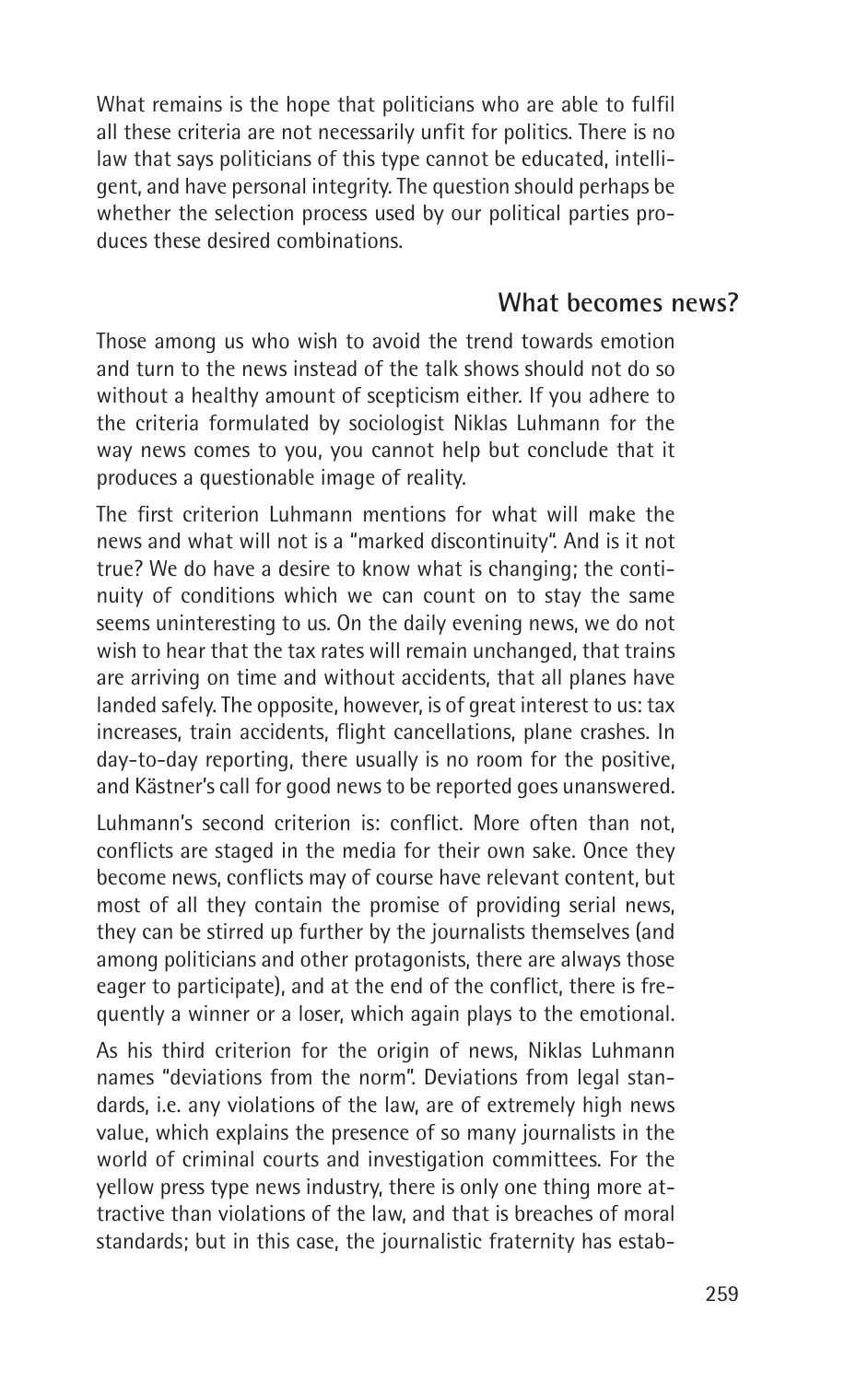lished adequate self-protection. A moral norm in a people is defined by being publicly reported on when it is broken. Once journalists have decided to redefine their moral yardsticks for themselves and their private lives, they will no longer be inclined to sanction breaches of this norm by others by mentioning them in their publications. As a result, public morals will move right along to where journalists arrived a long time ago. However, moral infringements are always wonderful since they, at least in the yellow press, make good serial news productions, and since you can always manage to get the deceiver and the deceived – or the perpetrator and the victim, or the loved or the left one, with or without cheque book journalism – to give ever new insights into parts of society which might not consistently be called honourable.

The people want to be entertained, and the reason as well as the justification for this may well be found in Theodor Adorno's observations of the culture industry and the theory that he developed in his book "Dialectics of Enlightenment". In it, he states: "Amusement under late capitalism is the prolongation of work. It is sought after as an escape from the mechanized work process, and to recruit strength in order to be able to cope with it again." We cannot – yet – completely rule out the possibility that today's hedonistic "fun society" might find a way to turn itself around.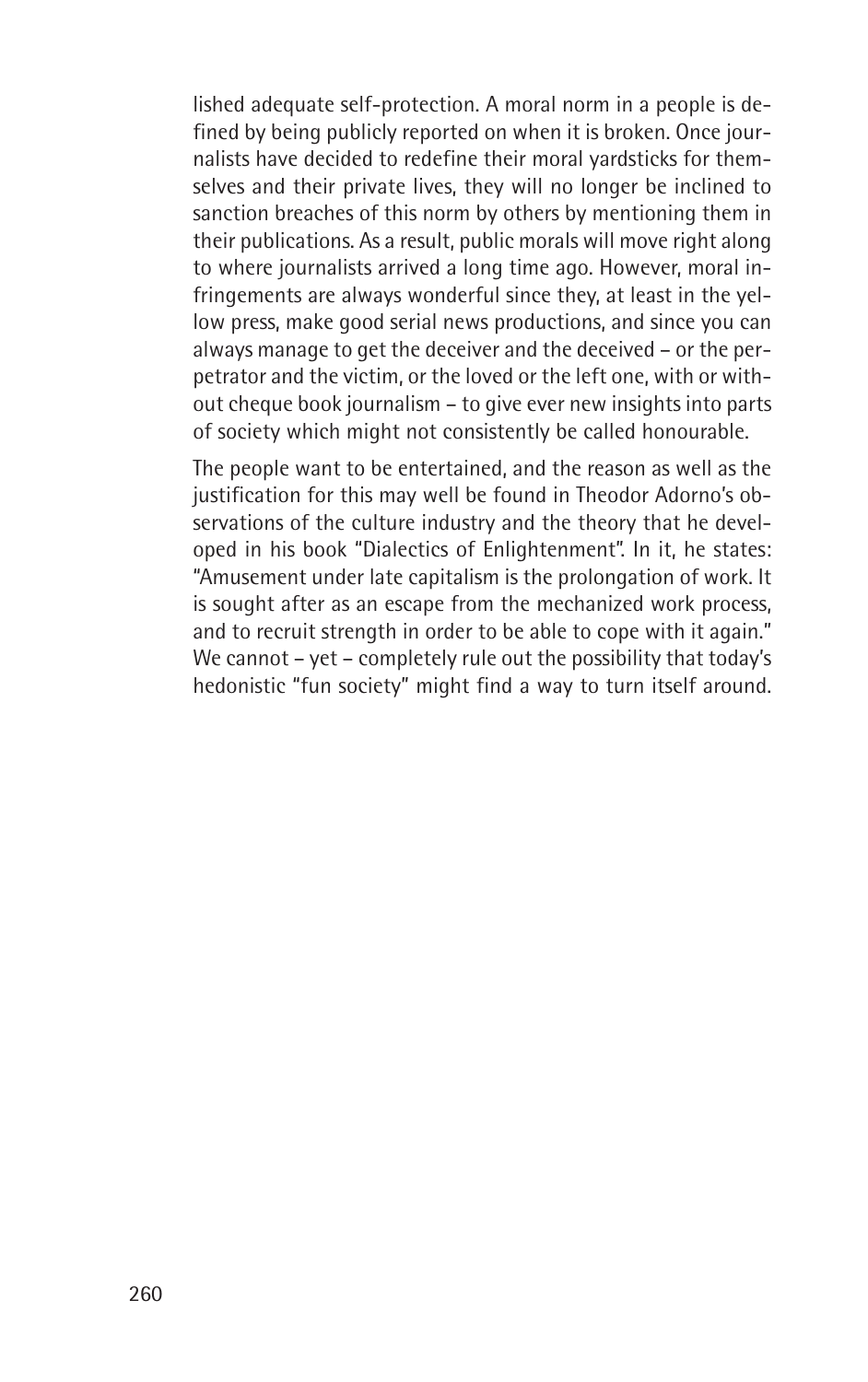## **Hartmut Mayer/Thomas Bernd Stehling**

# **Conclusion**

Any twentieth anniversary or birthday is invariably a decisive turning point. Two decades are enough time to allow a person's or an institution's basic character to mature and to overcome childhood ills and youthful transgressions. The authors writing in this book mark the 20th anniversary of the Cadenabbia meetings, and they share the feelings of someone having the traditional English 21st birthday celebration: Content, pride, gratitude and a certain relief regarding what has been achieved so far are accompanied by the hope, but never certainty, that there will be more and equally good things to come in the future. In two decades, the Cadenabbia meetings have made it possible for German and British parliamentarians, Christian Democrats and Tories, to climb to a new level from which it has been easy to look back and forward. The conclusion of this volume will try to achieve precisely that. It is not intended as a simple or even a ceremonious toast or a comprehensive summary, but rather as a modest attempt to sum up the topics of the individual contributions, put them in the broader context of German-British relations over the past 20 years, and invite the reader to contemplate the problems which will inevitably be the focus of future Cadenabbia meetings.

### **A look back: German-British relations from 1984–2004 in a historical context**

One of the topics which has consistently caught the attention of the parliamentarians in Cadenabbia has been the general climate of German-British relations. It has always been possible to sound an all-clear: while wind gusts and high waves have been frequent occurrences in the last 20 years, there have been neither storm tides nor breaches in dams. Compared to the turbulent decades of the early and mid-20th century, political relations have become normalized to the extent now common among European partners. This very success is the reason that today the concrete bilateral relations between Germany and the United Kingdom receive little public attention outside a small circle of experts. The German-French tandem, the special relationship between the United Kingdom and the United States, relations between Germany and Israel, Germany's role in Central and Eastern Europe,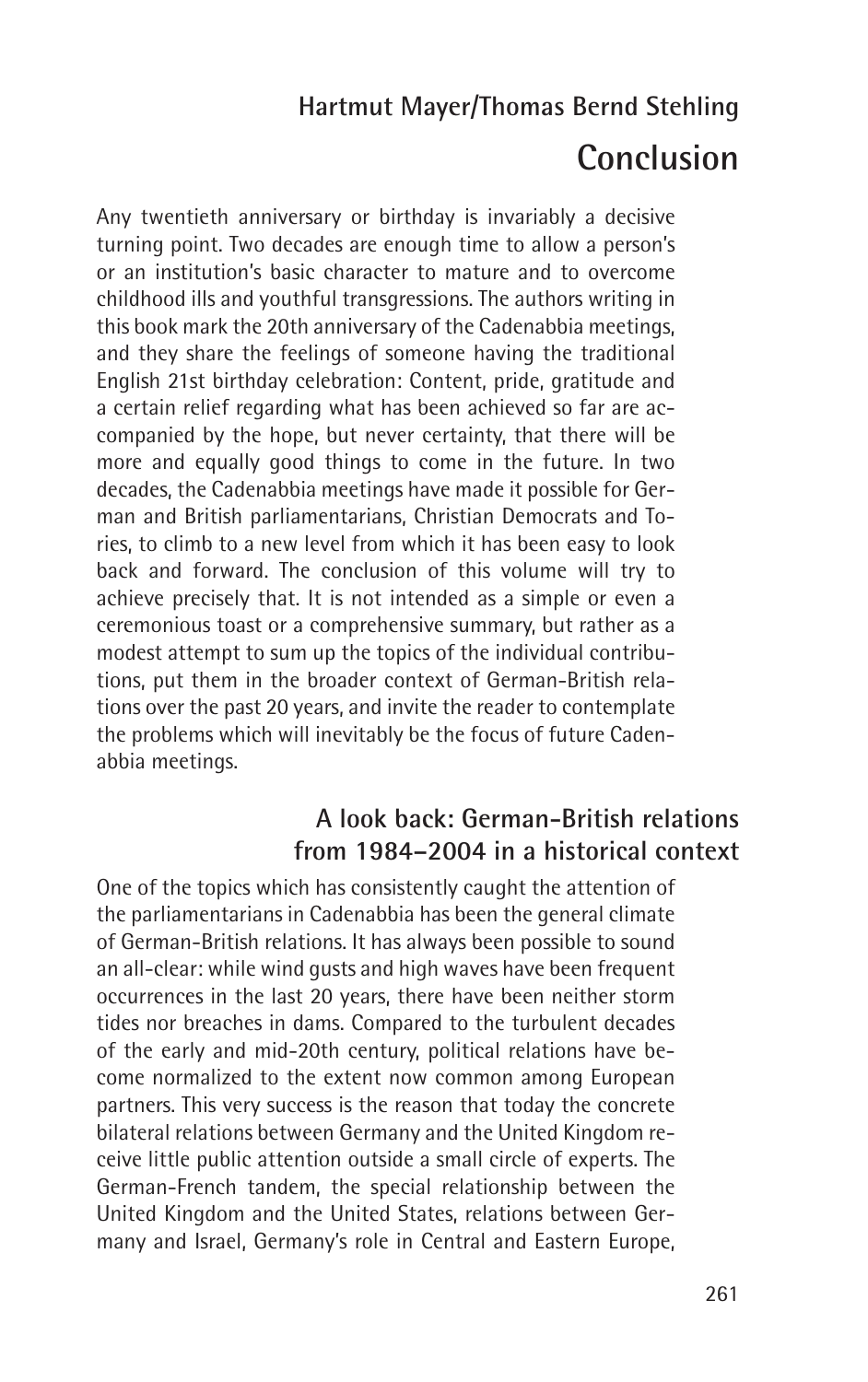London's leadership in the Commonwealth, and each country's bilateral relations with Moscow, for example, are all much more at the forefront of people's awareness.

Scientists as well have spent relatively little time analyzing recent German-British relations. There is a much larger volume of literature dealing with the era of the growing enmity before 1914, of World Wars I and II, of German-British relations in the 1920s during the attempt, and eventual failure, to achieve a democratic reconstruction of Europe, of the wretched subject of appeasement, or the years of occupation after World War II, and the first two decades of the Cold War. In all those periods, German-British relations were the fixed point of the foreign policy of both states. However, since the 1960s, the importance of the Bonn-London axis has declined. Britain's shrinking influence in the world and the hesitant British attitude towards the European integration process have played a role in this development, as did the ambivalent British fear that such an economically successful Bonn Republic might dominate Europe. The Bonn Republic's foreign policy has primarily focused on balancing bilateral relations with Washington, Moscow, East Berlin and Paris, and on taking on responsibilities as a partner in NATO and in the European Community. While Britain was a very important partner, both as a victorious ally and a comrade-in-arms in NATO and in the EU, it has no longer been perceived in Bonn as playing a central role. The security of the Federal Republic was primarily guaranteed by the United States, Europe advanced due to close cooperation with France, and the key to the policy of détente was located in Moscow and East Berlin. Within NATO, relations – with the exception of occasional quarrels about "burden sharing" – have basically run smoothly. This was precisely what Karl Kaiser and John Roper described as the "Silent Alliance" in the mid-1980s<sup>1</sup>. A strategic partnership based on joint values and goals was much easier to achieve within the framework of NATO than in the process of European integration.

#### **Cooperation in security matters**

In the years which are at the core of our book, 1984-2004, this basic history of a working silent alliance in matters of security continued unchanged, in spite of the far-reaching and epochal changes which occurred during those two decades. The link which initially connected the Christian Democratic and Conservative parliamentarians in the first years of the Cadenabbia meet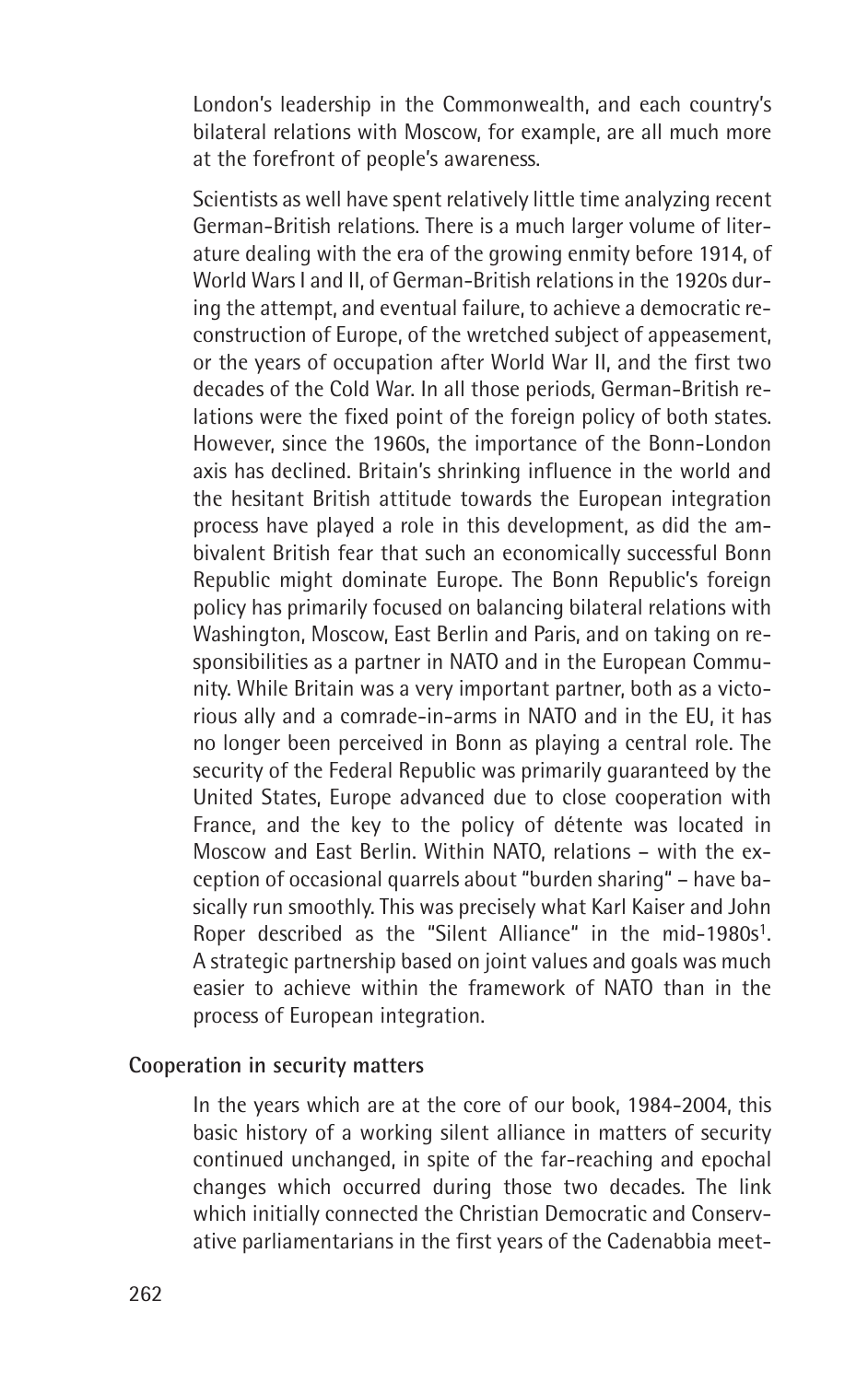ings was their joint implementation of the 1979 NATO dual-track decision. Against the determined opposition of the German peace movement and the Campaign for Nuclear Disarmament (CND) in Britain, the Kohl and Thatcher governments stood firm and carried through the stationing of a newer generation of intermediate range nuclear missiles (Pershing II). In contrast to the French, both governments in principle also supported Ronald Reagan's SDI initiative of March, 1983, which, while controversial to this day among scientists and politicians, helped to end the Cold War. In this matter, solidarity with the Americans outweighed any reservations – which existed in both the Thatcher government and the Kohl-Genscher coalition – as to the initiative's content. In the years after the take-over of power by Gorbachev in March 1985, relations between the British Prime Minister and the US President – strengthened by this very solidarity – were to prove a stroke of luck. As early as 1983 and 1984, when he was but an up-and-coming personality in the Soviet Union, Margaret Thatcher had built a trusting relationship with Gorbachev in several face-to-face meetings. Among other things, she discussed the SDI ambitions of the United States with Gorbachev. Especially in the German debate about Margaret Thatcher's role at the end of the Cold War, it should never be forgotten that the Prime Minister saw a partner in Gorbachev long before Chancellor Kohl did, and that it was she who brought him closer to the West. She used her influence in Washington to lead the Americans away from the "evil empire" rhetoric of the first Reagan administration and towards a path of constructive dialogue with the new Soviet leadership.<sup>2</sup>

However, in historical perception, this highly positive role is greatly overshadowed by Margaret Thatcher's stubborn and unrealistic attitude regarding the process of German reunification. In this volume, Douglas Hurd and Francis Maude once again deal with this important episode which considerably dampened the mood for years and marked the lowest point in German-British relations after World War II. But their essays also show that the British position was by no means congruent with Margaret Thatcher's attitude, and that the alliance during this time as well was closer and calmer than the Prime Minister's strident tones. Hurd and Maude base their explanation of this policy on Margaret Thatcher's personality and a historically justified, but outdated fear the Prime Minister harboured of a powerful Germany in Europe. Maude recalls the isolation in which Margaret Thatch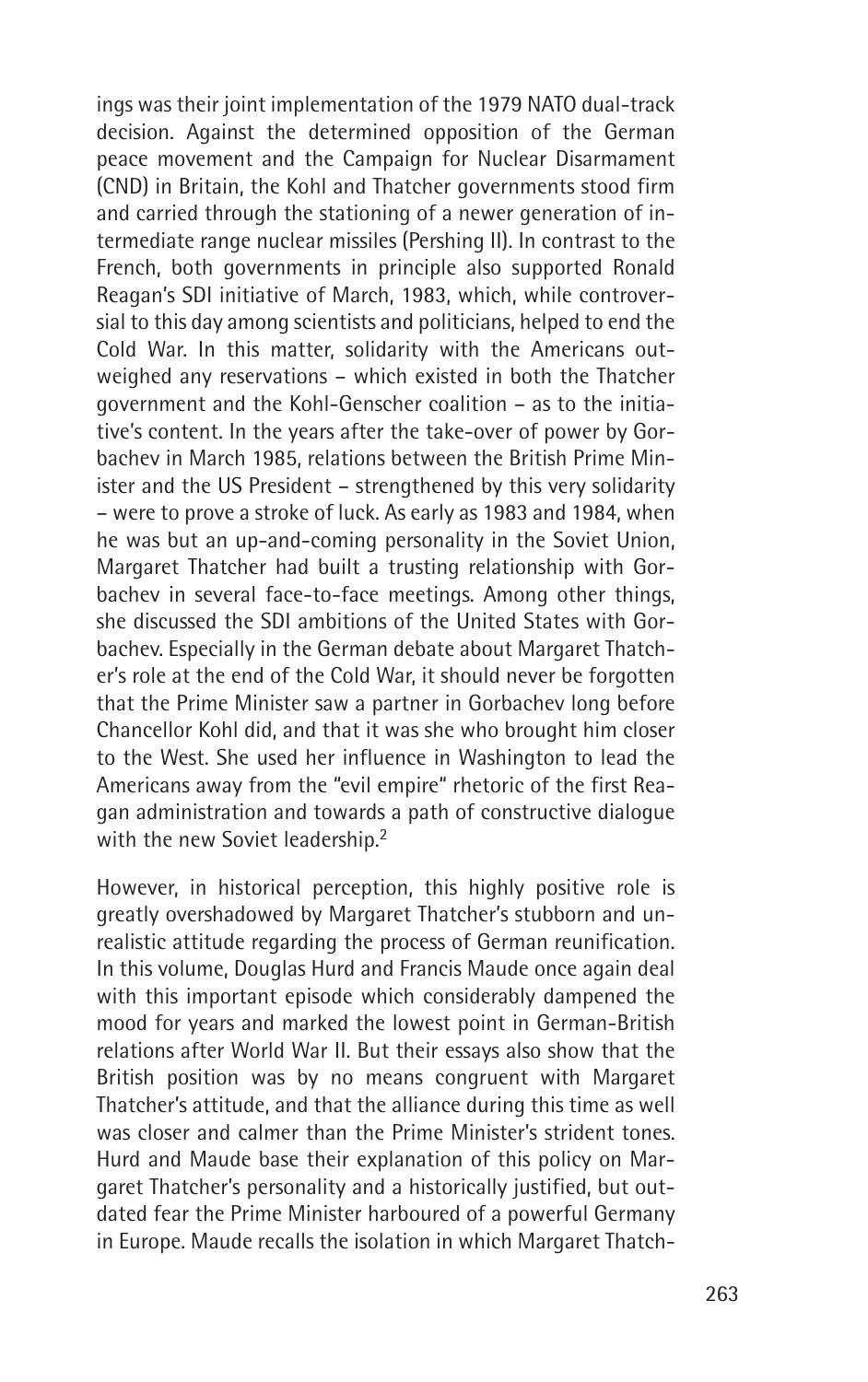er found herself even in the United Kingdom because of her public statements. Furthermore, Hurd and Maude try to make us understand the two concerns which Margaret Thatcher shared with many at the time: one, Gorbachev's weakening position at home, and two, the weakening of NATO which might result from an over-hasty reunification of Germany. One concern was eliminated, the other was not. The 2+4 process, which Britain helped create in a most constructive manner, brought about an ideal solution for NATO. Gorbachev, however, was ousted less than a year after German reunification. In the course of German reunification, the presence of the British Rhine Army in Germany was also significantly reduced and put on a new legal basis. Because of Margaret Thatcher's attitude, this was another British-German process that did not always run smoothly. However, a basic solution was found in a constructive manner which satisfied all parties involved.3 The results in those days were always better than the overtones. And yet one German-British wound was to remain unhealed: The relationship between Helmut Kohl and Margaret Thatcher, not good at the best of times, was beyond repair.

A new beginning in German-British communication became possible only after John Major took office in December 1990. The trust established at the Cadenabbia meetings between many of the people involved helped in this process. The essays written by Nobert Lammert and David Hunt are expressions of the deep friendship between participants which undoubtedly was carried over into their political work. Far be it from us to indulge in selfpraise, but the role of the London office of the Adenauer Foundation as a connecting link between the élites of the German Christian Democrats and the British Conservatives and as a catalyst in the rapprochement between Kohl and Major has been appreciated by neutral observers of the times as well. For example, Simon Bulmer, Charlie Jeffrey, and William E. Paterson wrote the following:

*"A key role was also played at that time by Ludger Eling, the representative of the Konrad Adenauer Foundation in London, who acted as the link to the Conservative leadership. Eling was also central to the decision by Chancellor Kohl to go to Edinburgh in May 1991 where he referred to Major as 'eine Glücksache für Europe !', a 'stroke of luck for Europe'."* <sup>4</sup>

From the German viewpoint, far from all wishes regarding European policy were fulfilled by the "stroke of luck for Europe", but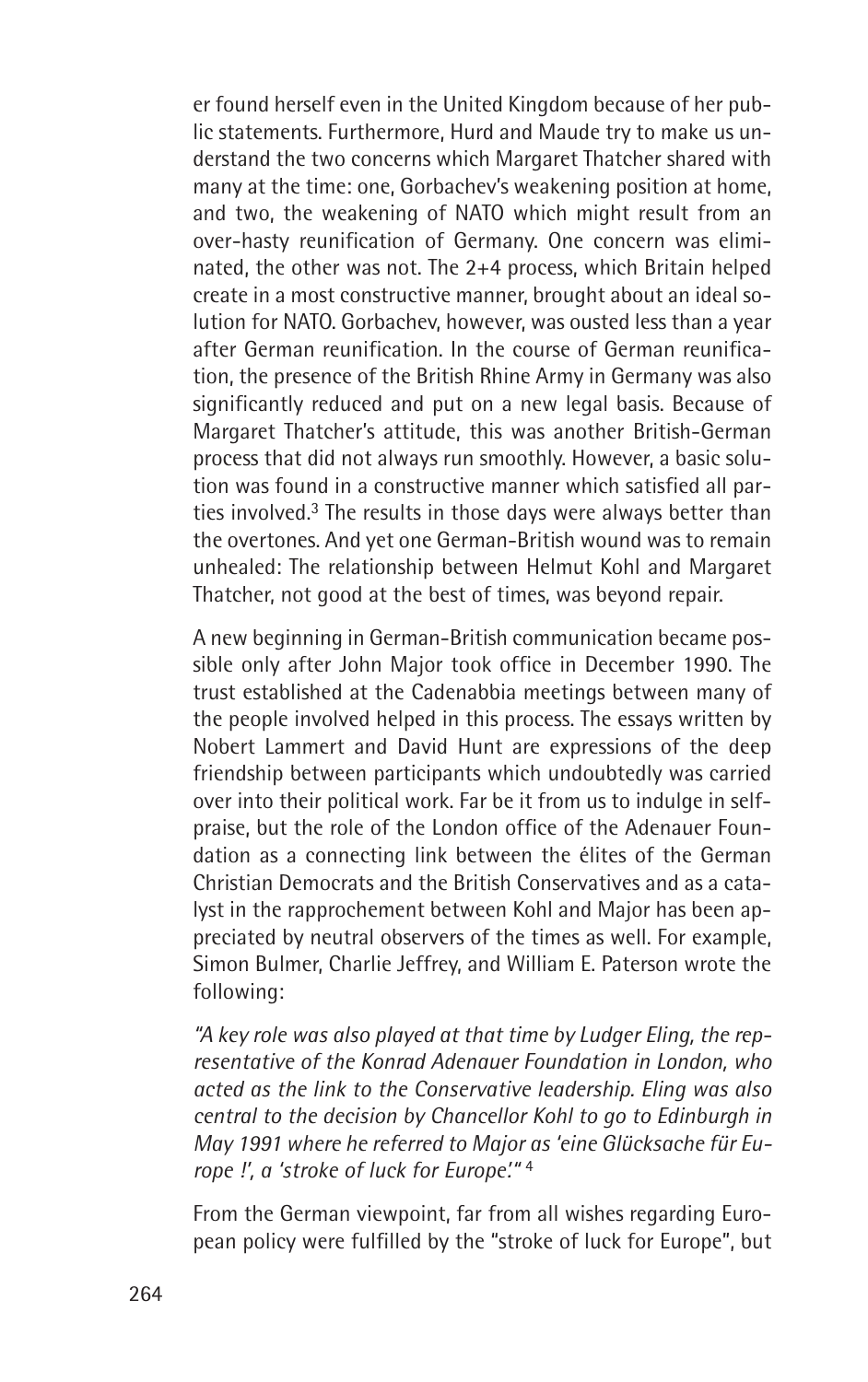in general issues of security policy, despite several crises, the British and the Germans basically returned to their well-proven path of cooperation.

And yet the early 1990s presented a special challenge to the international role of the Federal Republic. A German decision in December 1991 actually put a strain on the German-British dialogue for several years: the diplomatic recognition of Slovenia and Croatia. The Kohl-Genscher government asserted itself against the opposition of the United States, the UN, France, and Britain and presented its allies with a fait accompli. The British negotiator, Lord Carrington, in particular had warned that recognition would be the fuse which would ignite a war in Bosnia. He was proved right. The criticism of the allies regarding this failure of German diplomacy went on for a long time and made the Germans realize once again that one should always beware of a goit-alone policy.

At the same time, the reunified Germany had to redefine its role and decide whether the foreign policy culture of restraint, which had been sacrosanct in the Bonn Republic, should or could be maintained. For the British and other partners in the alliance, the first Iraq war, the role of NATO in the crises and wars in the former Yugoslavia, and the changing and increasing humanitarian, peace-keeping and peace-making UN missions in Haiti, Somalia, Rwanda and Bosnia raised the question whether it would not be appropriate for a reunited Germany to make a full military contribution to UN missions and NATO "out of area" operations in the same way as other countries did. The so-called "normalization" of Germany's international role was the subject of many a discussion in Cadenabbia. After the decision of the German Federal Constitutional Court of July 12, 1994, which provided a constitutional law framework for possible out-of-area operations, Germany has, since the mid-1990s, expanded its ability to act in security matters. It has taken on more political responsibility using military means, for example in Bosnia, Kosovo and Afghanistan.

From a British perspective, regarding security policy, Germany at the beginning of the 21st century was precisely in the place that the British would have liked it to be during the 20th century: It was a reliable, normal, and peaceful partner anchored in the community of the West. Despite the crises in the past 20 years mentioned earlier, the participants in the Cadenabbia meetings have always agreed that trusting and close German-British coop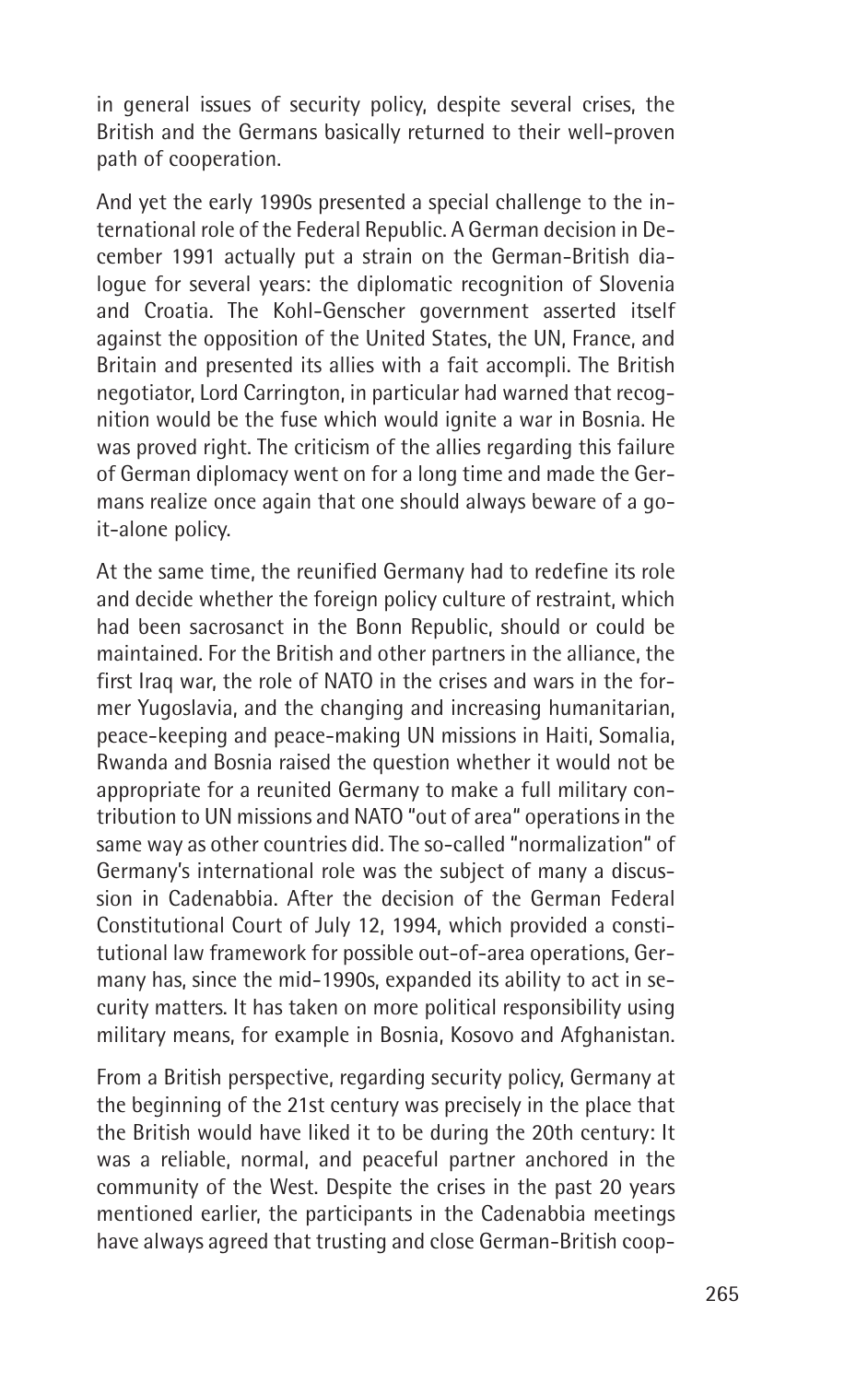eration was and will remain an essential cornerstone of the entire western security structure. However, this agreement quickly reached its limits when it came to evaluating European integration.

#### **Europe – a contentious issue**

Looking back at the 20-year dialogue between German Christian Democrats and British Conservatives on European policy is reminiscent of the British New Year's Eve sketch "Dinner for One", ever popular in Germany, but almost forgotten in Great Britain: *Same Procedure As Every Year*. In almost all trailblazing issues of the past 20 years – i. e. the debate about the British rebate in 1984; the revisions of the EC/EU contracts made in the Single European Act in 1986, in Maastricht in 1991, in Amsterdam in 1997 and in Nice in 2001; the recent European Constitutional Convention; and the introduction of a single currency – German and British positions in basic and individual issues were practically incompatible.

In spite of the disputes surrounding all these issues, Cadenabbia participants on both sides understood perfectly well why, since the early years, their respective countries have approached the European project from rather different historical vantage points. After the catastrophe of the Nazi dictatorship, the European integration process was the best way for the Federal Republic to regain its standing and influence, to achieve reconstruction and prosperity, and to become reconciled with its neighbours. Identification with Europe took the place of exaggerated nationalism. Multilateralism became the Federal Republic's new patriotism. An ever closer integration of Europe was the decisive instrument to secure peace in Europe, and not only in the eyes of Helmut Kohl. Last but not least, the unification of Europe was linked to the hope for a reunification of Germany; in Adenauer's words, "European and German unity (are) two sides of the same coin."

On the other hand, the perception which Britain had of what was happening across the Channel had always been more down-toearth. While for Germany, the integration process inevitably meant a gain in status, for Britain it symbolized, among other things, a loss in its own economic and political status after World War II. There was no comparable emotional bond with the continent. From a British point of view, the answer to the question of war and peace lay in the strengthening of nation state democracies as well as in free trade – but never in an excessive model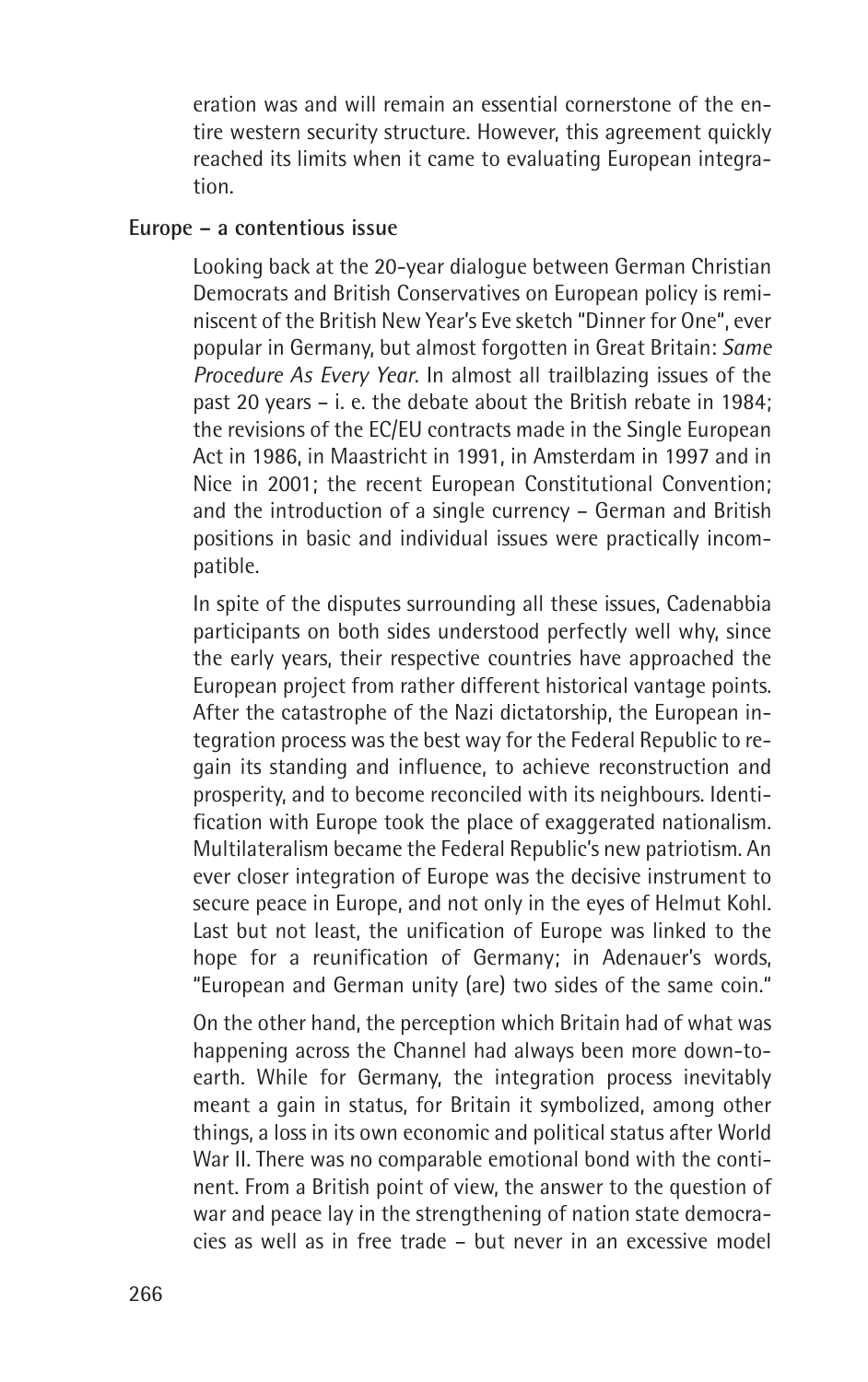supranational structure. A well-functioning single market which would benefit the British economy too was the main attraction of the European integration process for London and the reason why it sought admission in the 1960s and finally joined in 1973, after two failed applications. Even in those early days, Europe had been the cause of several disappointments in German-British relations. While the Federal government under Adenauer had originally supported the first British application in 1963, it then proceeded, to London's dismay, to give priority to General de Gaulle and German-French reconciliation. During the second application process in 1966/67, Great Britain tried to influence the German position by exerting pressure within NATO and instrumentalizing the British Rhine Army, which led to irritations and disappointment on the German side. When Great Britain finally did join in 1973, however, it caused no problems in German-British relations. From a specific German viewpoint, any political and economic strengthening of Western integration was welcome at the time to safeguard Germany's policy of detente with Moscow and East Berlin in the West and to stifle effectively any growing doubts about loyalty to the Western alliance. In UK in particular, the economic crises of the 1970s and the decreasing international competitiveness of the entire European economy led to criticism of the existing European economic and social system and to a call to find new dynamics by liberalising the member states' economies and establishing a truly free single European market.

Thus, Germany and Britain approached the years 1984–2004, which were so crucial for European integration and which are the focus of this book, from totally different historical backgrounds and after a history of problems in German-British cooperation. In the early 1980s, however, both countries shared the hope that a consistent implementation of the European Single Market would bring about an economic upturn.

In his contribution, Francis Maude paints a picture of the development in these twenty years. First, he tells how Margaret Thatcher – swimming on the wave of self-confidence after her Falklands victory – started an "extensive pro-European charm offensive" in the mid-1980s, characterized by considerable reservations regarding political integration, but at the same time by a firm belief in a liberating Single Market. Her paper "Europe – the future" pointedly emphasizes the fundamental British attitude: A functioning Single Market does not need political integration,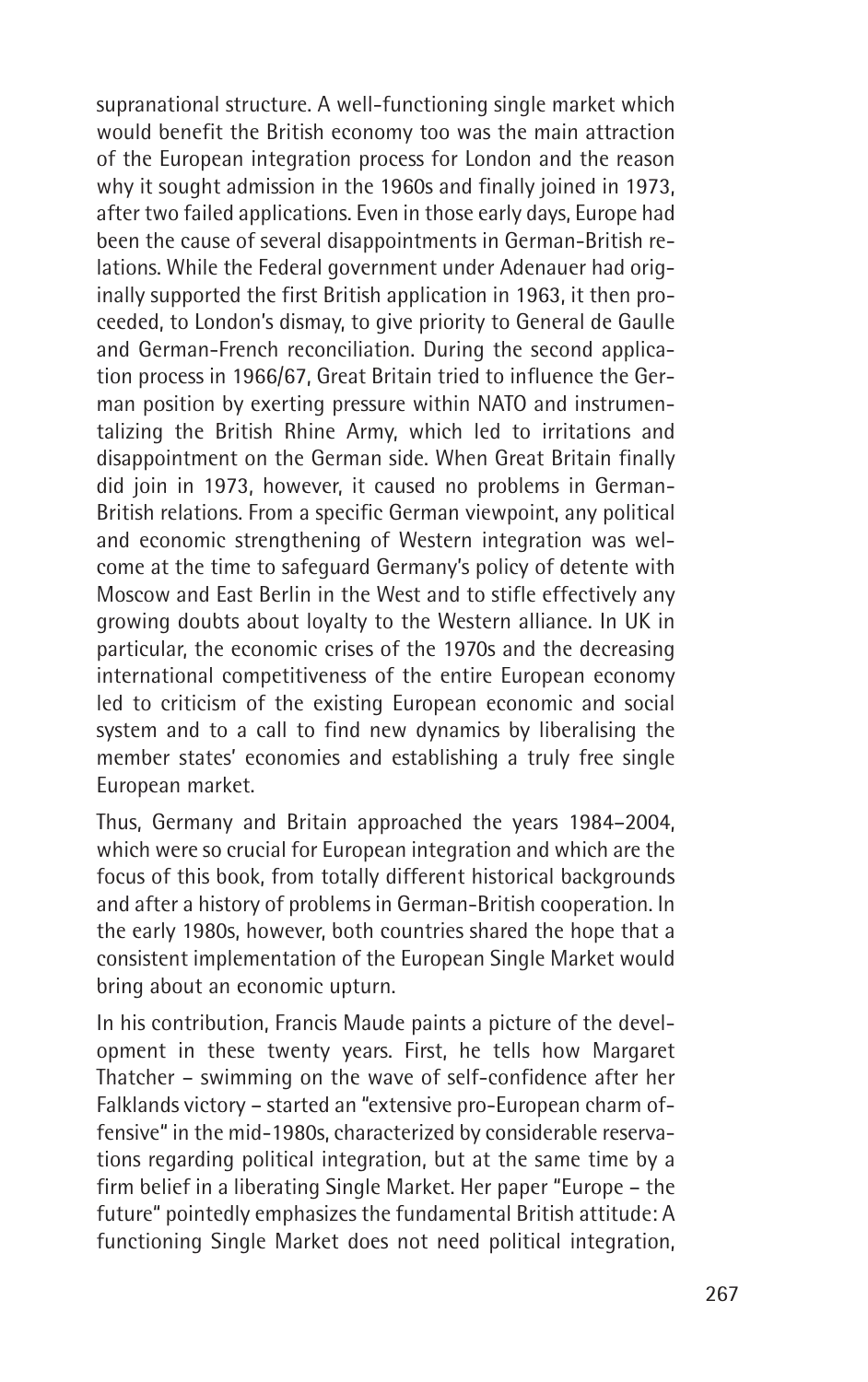nor does it need a single currency, tax harmonisation, or a European social policy. To this day, many British Conservatives are able to subscribe to such "essentials". The French and the Germans, on the other hand, rarely took to this "pro-European charm" of Margaret Thatcher's – and Helmut Kohl never did. The continental Europeans had learned to fear Margaret Thatcher's confrontational style, at the latest at the legendary 36-hour negotiating marathon in Fontainebleau in May, 1984. After years of discussions about the British contribution to the EC budget, the Prime Minister managed to secure the "British rebate", which guaranteed Britain a regular refund of 66 per cent of its annual net contribution the following year. While Margaret Thatcher was claiming victory for her side, the already existing distrust in Germany in the motives and goals of British European policy intensified. It was in this context that the Adenauer Foundation in London decided to create a forum to improve communication between the governing parties in Great Britain and Germany: the Cadenabbia meetings. The need for such a forum was more obvious than ever.

In contrast to Fontainebleau, both the British and the Germans notched up the negotiations and the adoption of the Single European Act in 1985/86 as a success. As Francis Maude reminds us in his essay, London saw the implementation of the Single Market programme as a British triumph; yet, it was overshadowed by the success of the German-French initiative regarding the institutional reform of the Treaties of Rome. The consequences of this reform, in particular the expansion of decisions reached by qualified majority voting (QMV), were obviously underestimated in London. A parliamentarian committee determined that their effect surpassed all predictions. For the British Conservatives, Maude says, "the Single European Act was regarded as the road upon which the march to ever closer European integration would travel." The pronounced scepticism vis-à-vis more expansive supranational steps of integration which characterized the British position in the 1990s in all governmental conferences about treaty revisions, whether at Maastricht, Amsterdam, or Nice, and about the European Constitutional Treaty, can partly be explained by this experience of the late 1980s.

An event which influenced Britain even more was the entry (1990) into and, shortly thereafter, the forced exit (1992) from the Exchange Rate Mechanism, which is viewed as a disaster in the United Kingdom to this day. Maude captures this development in detail as well. The divergence and differing cycles be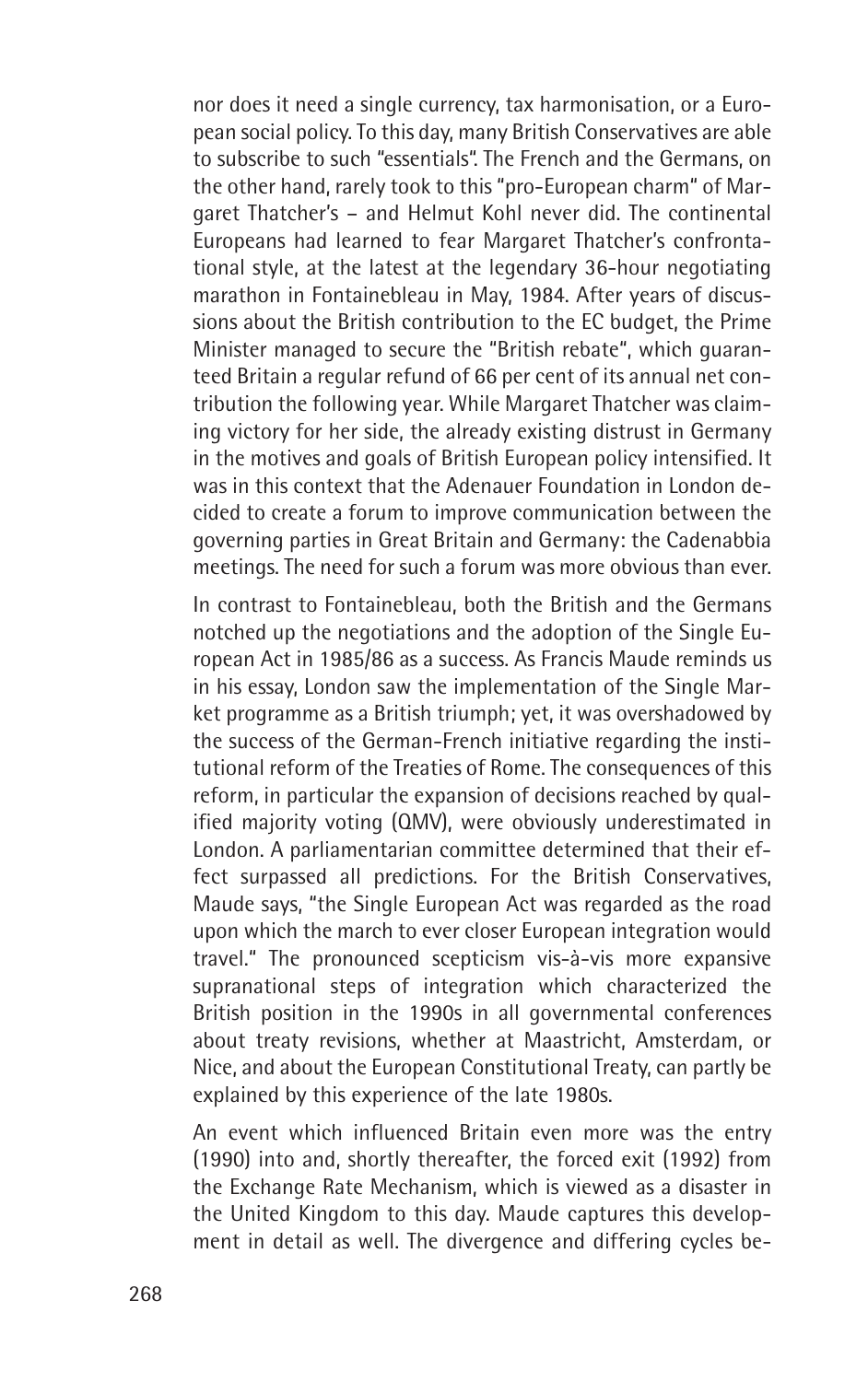tween the British and the German economies in the early 1990s were the major reasons for a constellation which, as John Major put it, only left a choice between "bad and awful". In the early 1990s, voices could be heard in many parts of Europe claiming that the rigorous anti-inflationary measures which the German Bundesbank imposed as a consequence of German reunification were to blame for weak economic growth and monetary turbulence in Europe. These arguments also put a strain on the German-British dialogue about the creation and introduction of a single currency by the end of the decade, an idea launched in Maastricht. The pro and cons of the EURO and the dispute about the details of a sensible European stability and growth pact were the topics of some of the most heated Cadenabbia debates about the European question in the 1990s. It is true that the dangers as well as the usefulness of the EURO were probably exaggerated back at that time. Looking back, if it is possible to do so after the very short life span of the EURO so far, it seems that both countries, Germany as well as Great Britain, have made the right decision for their own purposes. All in all, the EURO has become a stable and important international currency which has brought the continent closer together politically, has greatly facilitated trade within the Single Market, and is widely accepted by the citizens. At the same time, it is undoubtedly true that Britain, outside the EURO zone, has fared very well economically, at least in the last few years.

#### **Close economic ties**

Even though European and economic policies were closely related, actual economic relations between Germany and Britain were politically much less problematic. They had always been close. With the onset of the post-war era, Britain and the Federal Republic very quickly evolved into important markets for each other. Bilateral trade grew faster than the general export growth of both countries; mutual direct investments increased rapidly as well. What was typical was not just the continuous increase in the interconnection of the two economies, but also the relative ups and downs of both countries. Their economies usually developed in different cycles, a fact which has carried more weight in England than in Germany; it has always determined the British EURO debate.

In the post-war years, Germany caught up quickly at first. In 1950, the overall economic performance of the Federal Republic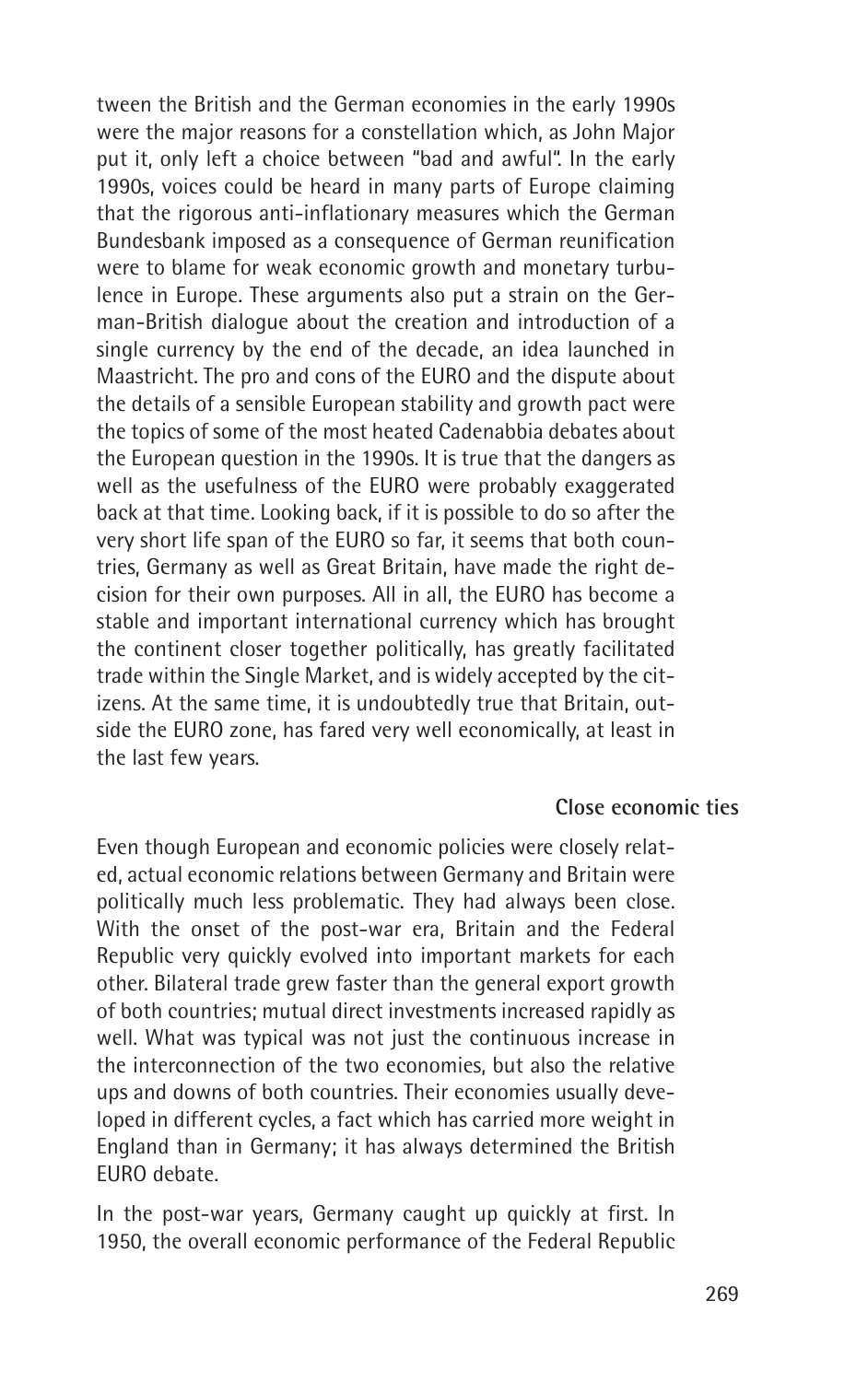was 60 per cent that of Great Britain; in 1997, Great Britain's performance was 60 per cent that of the Federal Republic.<sup>5</sup> The Germans' per-capita income was clearly lower in 1950, somewhat higher in 1985, clearly higher in 1995, and, in 2005, a little lower again than that of the British. Growth rates too differed in almost every post-war decade or at least diverged so much that Germany cannot help but sympathize with the British desire to leave the fiscal policy mix in national hands as much as possible. The economic developments in the past five years in particular have shown that at present, the economies in Germany and Britain are developing in opposite directions. Over the last twenty years, both states have played the role of the "sick man of Europe" at different times. The Cadenabbia meetings have always been helpful in explaining the economic development of both countries and in the joint search for instruments to increase economic growth. Participants have always been willing to learn from each other, while never abandoning the traditions of their own economic model.

This brief review shows that in spite of a very harmonious basic tune, over the last twenty years there has always been considerable dissonance in issues of security, European and economic policy. This could always be felt at Cadenabbia. And yet it is fair to say that these differences have but rarely led to a truly serious crisis in German-British relations. The atmosphere in the Villa Collina has always been conducive to fanning the heat up these particular differences.

## **Prospects: Challenges for the German-British dialogue in the coming years**

This retrospective does not give the slightest cause for concern regarding the future and the attractiveness of the Cadenabbia meetings in the years to come. The next 20 years will probably be just as eventful and – taking special events such as German reunification aside – will bring equally important political and social changes. German-British cooperation, and this is the basic thesis of this conclusion, will gain in importance and, at the same time, become much more difficult than before. The challenges in domestic and foreign policy which both countries will have to overcome have at least an inherent potential for Berlin and London to drift apart.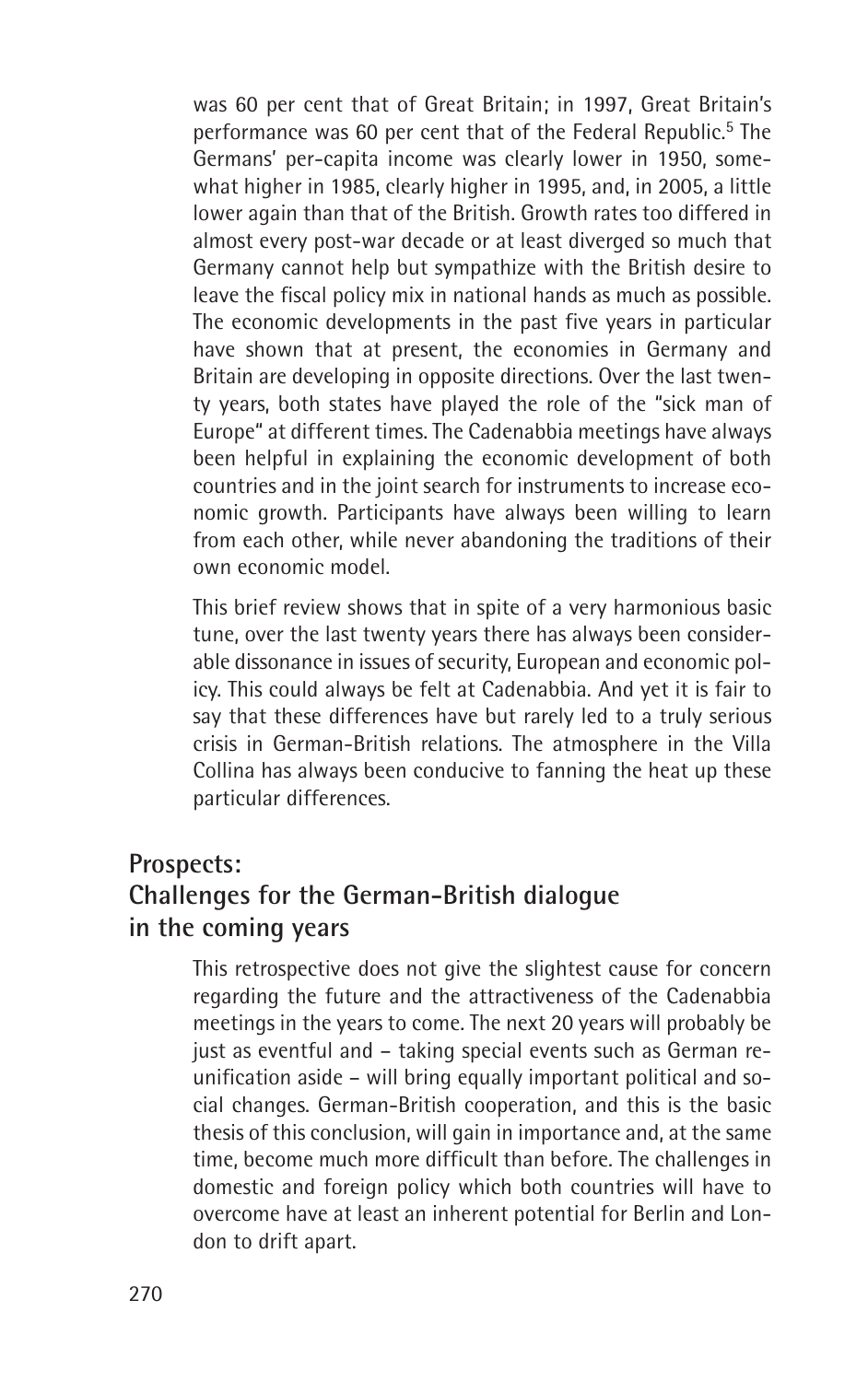The German-British dialogues between Christian Democrats and Conservatives about necessary domestic reforms will remain exciting and rewarding. The problems have similar headings – economic growth, reform of the political system, reform of the social welfare state – but the starting-point in each of the countries is a very different one. Hence it will as always be possible to compare, explain, and learn a lot from each other in Cadenabbia. Yet it will hardly be possible to transfer approaches to solving problems one-to-one.

Between 1984 and 2004, German Christian Democrats and British Conservatives held the roles of government and opposition in their respective countries almost simultaneously; this will change, at least in the next five years. After their third severe election loss on May 5, 2005, the British Conservatives are facing a process of inner renewal. Even with a drastically reduced Labour majority, there is no denying that the Conservative Party continues to find itself in an unprecedented historical crisis. In the next few years, the Conservative Party will have a debate about personnel issues, but more importantly, about its future orientation, in short, about a new "Tory Agenda". Neither a narrow orientation as the party of neo-liberalism and individual freedom nor a return to traditional cultural values will per se provide the Tories the election victories it had got used to in its long history. The party will have to open itself to new ideas regarding both its content and its social concept. The generation change imminent in the Conservative Party is also going to change the Cadenabbia talks. A new generation of British decision-makers, who will generally look less frequently to Germany than the post-war generation of politicians did, will have to develop its own image of Germany. In the same way, the younger parliamentarians of the Christian Democratic Union are generally less in tune with Britain than any other democratic generation before them in Germany. The new definition of the Conservatives' and the Christian Democrats' programme contents in a world where, by now, almost all parties offer the combination of solid economic policy and social justice, will be one of the most fascinating topics at the Cadenabbia conferences. And perhaps another group will grow together and become close friends, the way it happened before in Cadenabbia in the early days in the 1980s, as David Hunt describes.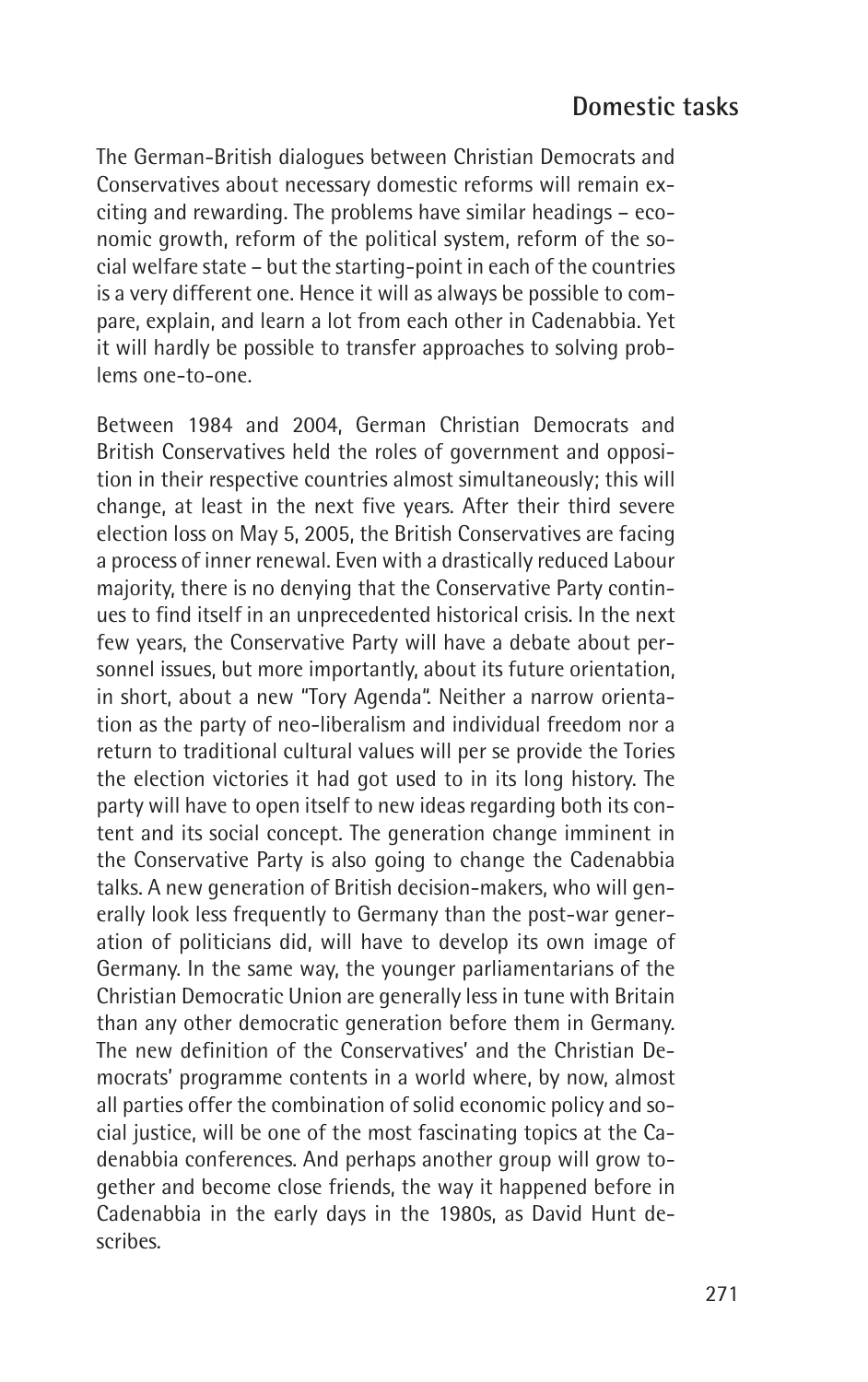The German delegations will start out by sparkling with optimism. The prospect of a change in leadership in Berlin seems promising. In this context, the excellent historical contribution by Frank Bösch in this book can be read in a new light. Much of what determined the debate in 1982 sounds very familiar today. Bösch explains, for example, that the change in government in 1982 was not geared to engineer a "market radical" or "neo-conservative" orientation and was by no means an attempt to imitate "Thatcherism" or "Reagonomics", but that the Kohl government nevertheless implemented "drastic reforms in economic, fiscal, and social policies", made cuts in social assistance and in the benefits paid out by the Federal Employment Office, delayed the adjustments for pensions, increased deductibles for hospital stays, relaxed working hours regulations and lowered capital and trade taxes. All these instruments sound topical today, as does the idea of "English conditions", which to this day scares many Germans.

A CDU in government will have to tackle major reforms quickly. There will be a limited time window. The expectations of the electorate are so high that success must occur within two to three years. Christian Wulff, Friedrich Merz and Matthias Wissmann in their essays describe the necessary steps in detail. Taxes, pensions, health, the labour market, and the reorganisation of nursing care insurance are among the most urgent tasks. Frank Bösch reminds us that the measures taken by the Kohl government over 20 years ago did not change "the structure of the welfare state so much as the extent of its benefits". This is precisely where the basic reform debate of the year 2005 comes in. As Friedrich Merz points out, Germany is in the middle of a deep structural and growth crisis and will be able to take advantage of the opportunities inherent in globalisation only if it implements more radical reforms. And indeed, the picture he paints of the international economy no longer has anything to do with the comparatively tranquil circumstances of the year 1982. For Merz, there is no question but that in Germany, business and society must get on a "modern track". Merz maintains that in the next 15 to 20 years, the new circumstances will put a heavy burden on Germany and on all other European countries as well. Christian Wulff, on the other hand, stresses that in spite of all reforms, people should not be made to feel uneasy, and horror scenarios should not be conjured up. At the same time, the pressure on politicians is rising. Frightened citizens are confronted by more rigorously organised inter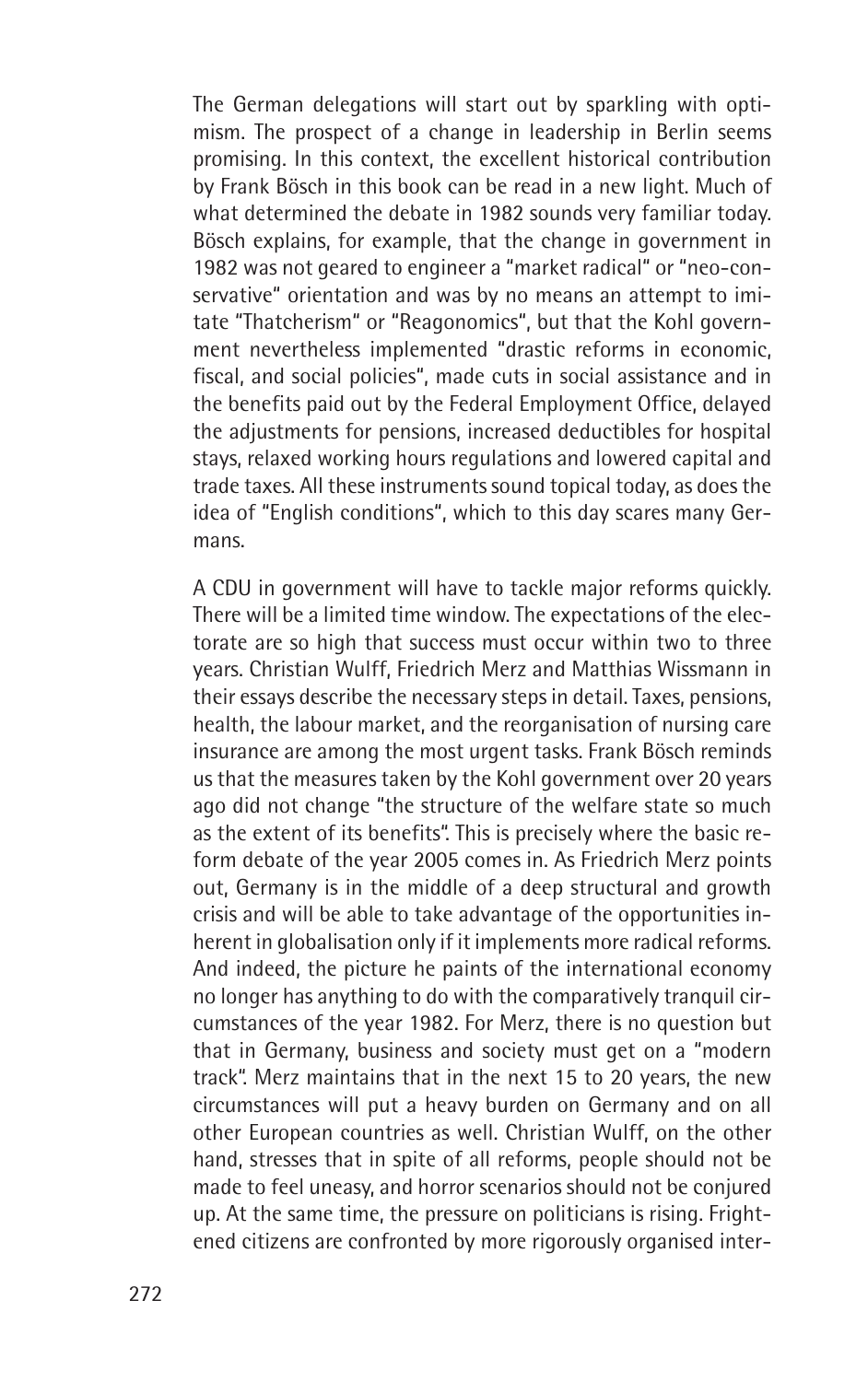est groups which advocate a basic renovation of the social welfare state and a "New Social Market Economy"6. Among both the Germans and the British, it will remain an open question as to how one should proceed: Will it be enough to adjust a few screws, or should one risk a radical new beginning? The question will remain controversial, yet it will determine the crucial and fascinating domestic policy debates in the next few years.

In Cadenabbia the question is, and has always been, how much you can learn from the other country. The tradition of the British social welfare state has always differed from the German tradition. In his contribution, Tim Yeo describes the historical development of the post-war years. Experts agree that there are three different basic models for the social welfare state: firstly, the Anglo-Saxon model, which reduces social security to a protection system against extreme poverty. Important areas such as health and education are privatised and operate parallel to and in competition with state institutions. Secondly, the continental European model, which is not only much more generous, but whose financing is largely based on social insurance contributions which are paid by employers and permanently employed salaried personnel. Thirdly, the Scandinavian model, which is also generous, but financed primarily by taxes. In principle, all three models have reached their limit in the last decade. Where Germany has financial gaps, Britain faces quality problems. In his contribution, David Willetts concedes without envy that public services work better in continental Europe, that German trains run on time, hospitals are cleaner and state schools more rigorous. He sees the strength of the Christian Democratic system as one of the reasons for this since, despite all economic reform, it always – unlike the Conservative Party in Great Britain – keeps an eye on its social element. Willetts continues to ask what the British can learn from the Germans, while in the on-going debate, many Germans tend to look to London for advice.

Matthias Wissmann's examination in this book of the British model of "public private partnerships" and its applicability to Germany is a good example. Such mutual exchanges are not just the stuff of Cadenabbia fireside talks, but point to an undeniable fact: British citizens would never accept the high insurance contributions of the German social welfare state, while Germans would never accept the often alarming standards of Britain's public services. The health system offers the best comparison. The two countries approach the modernisation of their systems from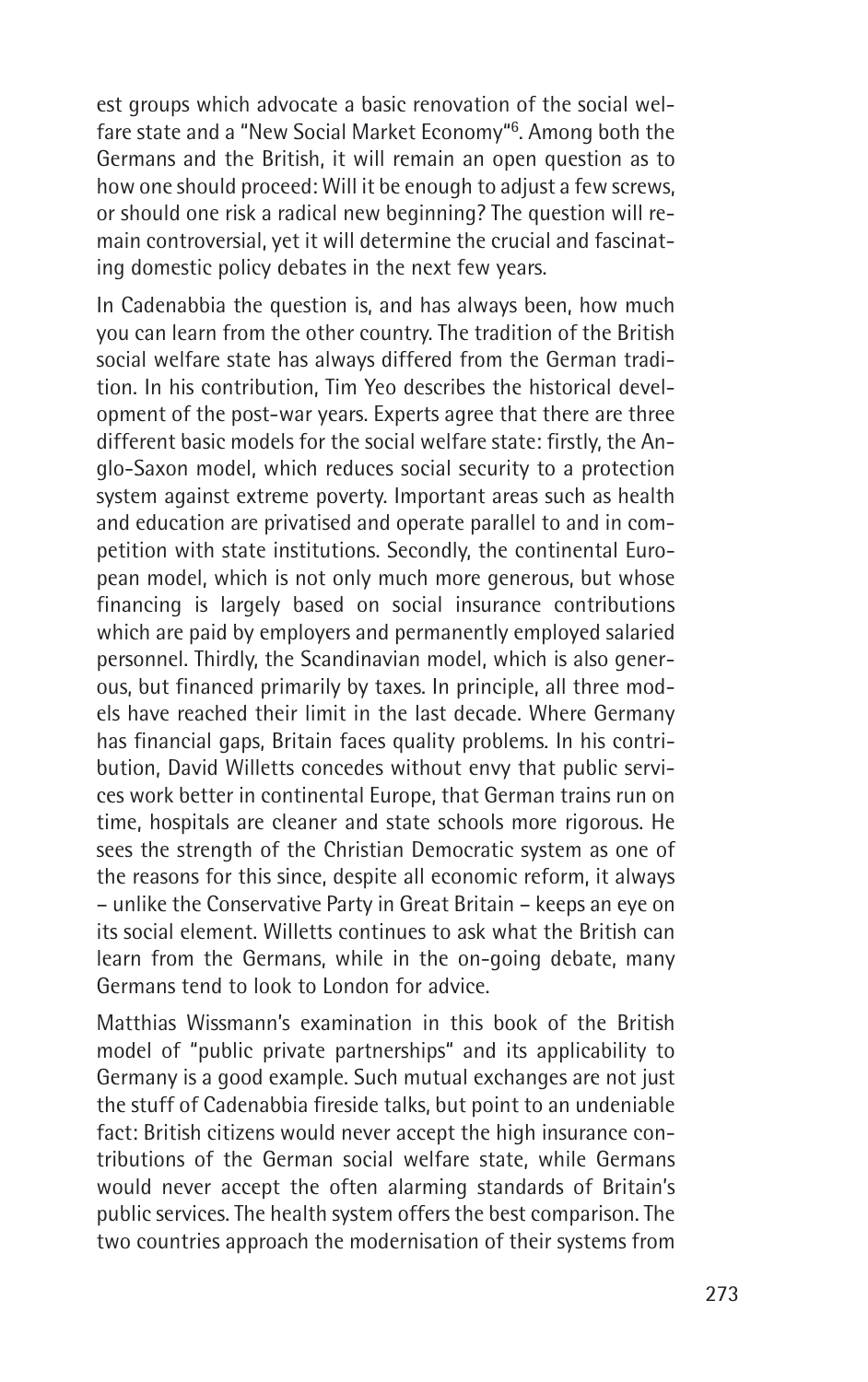different directions. While Germany wants to maintain its standards and will have to bring down costs, Britain will undoubtedly be forced to invest more to be able to reach halfway normal standards in its National Health Service compared to other wealthy OECD states.

A German-British comparison of quite a different kind will also move to the forefront of the Cadenabbia dialogues: The experience with immigration and integration models for immigrants. Compared to Britain and France, and even to Italy and Spain, Germany appears to be lagging behind in the migration debate. Peter Müller rightly points out that the immigration debate in Germany seems to oscillate between irrational exaggeration and illusionary trivialization; the reason is that Germany seems to have an identity problem and a lack of national sovereignty and calmness. Müller quotes Wolf Biermann and agrees with him that Germans "are not at ease with themselves." In Germany, Müller writes, immigration problems become a test for the country's political culture. It is tempting to add that it is with some envy that Berlin looks at the relaxed, but sincere national pride of the British. Despite all the difficulties of integration, which do exist in Britain as well, the country is simply more advanced in its acceptance and development of a multidenominational and multiethnic society. The societal change in Europe and the often misguided international discourse about Islam present a challenge for the members and voters of all parties whose identity goes back to the roots of Christianity. The CDU, but also parts of the Conservative Party, still have an important debate ahead of them in the coming years and decades which will lead to slow and cautious change.

From the German perspective, the focus will be on very concrete reform projects which the CDU will face once it is in government. Unlike Kohl and Schröder, a future CDU-led government will be able to rely on the support of a majority in the Bundesrat for years to come. Ever since reunification in 1990, the conflicting relative strengths in the Bundesrat and Bundestag have been one reason for the much-lamented reform backlog in Germany. The need for a renewal of German federalism, which Roland Koch analyses in this volume, will presumably become somewhat less pressing. Yet the basic problems of federalism should continue to be taken seriously and be eliminated. In Britain, the reform pressure regarding devolution, which David Curry describes in detail in his contribution, has decreased somewhat. At the same time,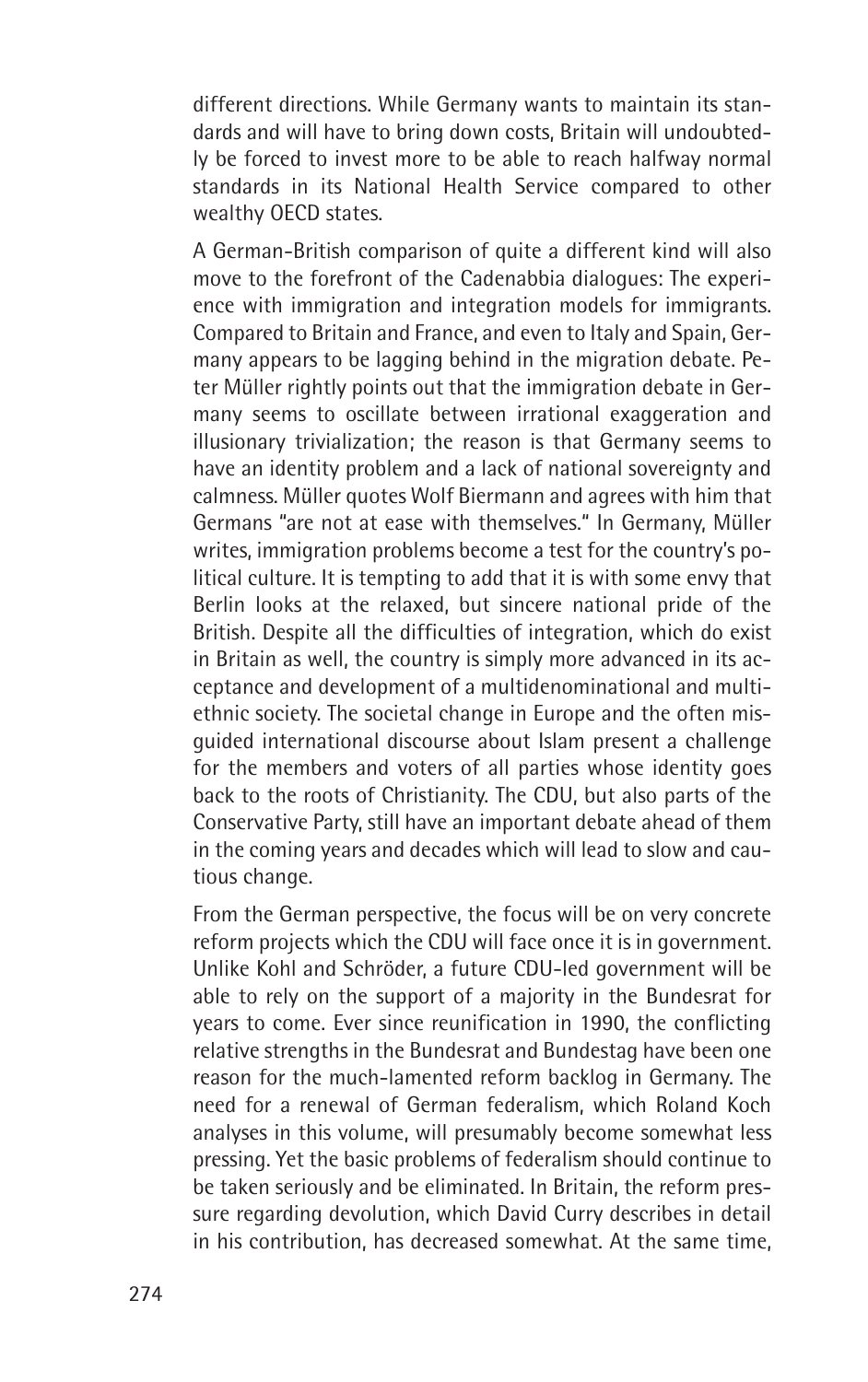another reform of the political system may be on the agenda: that of the voting system. The election in May 2005 once again showed clearly that Conservatives as well as Liberals are at a strong disadvantage in the current system. Labour has a structural advantage resulting from the cut and composition of the constituencies. In theory, with a different voting system and identical numbers of votes, there might have been a stalemate in parliament instead of a solid Labour majority (67 seats). Hence, some voices can now be heard that demand elements of proportional representation for the United Kingdom as well. It is too early to speculate what such a reform might look like, but it is possible to imagine that there might be room to think along those lines, especially in a framework like Cadenabbia. However, the experience in the debates on the regional parliaments in England has shown that in general, British voters approve of the present political system.

The cultural relations between the two countries are another field for an exchange of ideas, and possibly even new initiatives. Unfortunately, many observers note a decrease in interest in the other country – at least in public perception. On the occasions of the 60th anniversary of the end of World War II and the appointment of a German pope, for example, old clichés were raked up once again in the press. The Nazi obsessions of the British press, and not only the popular press, are a constant nuisance from a German point of view. However, the dramatically falling standards in the press are a reason for concern in both countries. Michael Rutz's thoughtful essay should be recommended reading. One might add that many journalists today have gathered little life experience outside the media and that even their university courses of study are focused on the media. This is not a good development. It seems many journalists live in a world which could hardly be more narcissistic. The consequences for the political system and democracy in both countries are considerable, as Rutz justly points out. In his very personal contribution about the British TV scene, Tim Gardam paints another somewhat depressing picture and explains how the quantification of quality and economic pressure have affected reporting. One might be reluctant to remember, but when the Cadenabbia meetings began 20 years ago, citizens and politicians lived in a media world which was rather different. It was more official in tone and dull, but regarding substance, both electronic and classical print mass media were probably one step ahead of today's media.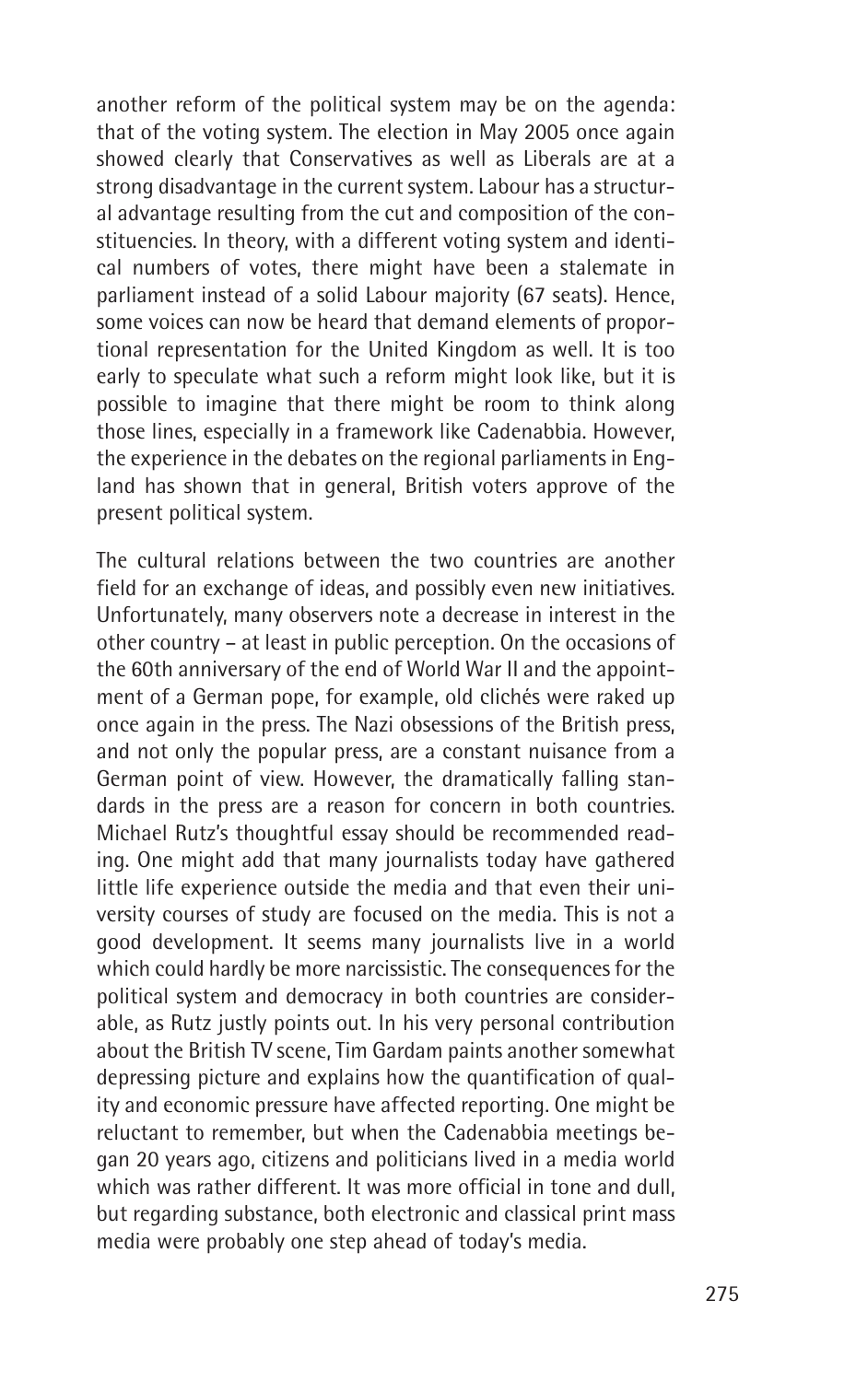In the education sector as well, both countries have taken steps ahead and steps back in the past 20 years. The rather deplorable condition of the German mass universities can no longer be tolerated. The same is true of the underfinancing of British universities. Both countries will have to find solutions which make it possible for all levels of society to have access to the universities while at the same time improving the quality of education and research. Like everything else, today's universities operate in global competition with the United States and Asia. Traditions and resting on old laurels count for little under those circumstances. Germany and Britain will therefore have to continue to differentiate their university systems and offer broad-based education as well as top research. The subject of education as a focus for the future might well gain in importance in the Cadenabbia meetings. What is particularly sad from a British-German perspective is the rapid decline in the number of British students taking foreign languages, especially in the optional subject German. The declining interest in Germany, the German language and culture in the younger generation will certainly change bilateral relations.

This will make it even more important to strengthen the dialogue between the élite of both countries and to expand fora like the Cadenabbia meetings. Apart from the above-mentioned domestic policy and cultural necessities, today's global political situation and shared international challenges make an even closer German-British cooperation absolutely indispensable.

### **Foreign policy challenges**

Formally, future Cadenabbia meetings will differ little from those of the past 20 years where the most important foreign policy challenges are concerned: Transatlantic relations, the future of Europe, worldwide security threats, and the issue of how economic globalisation can be dealt with and steered politically and in the institutions, will dominate the debates of the future as they have in the past. However, in many areas, what sounds similar in form will undergo a new orientation in substance.

#### **Transatlantic relations**

A strong link between German Christian Democrats and British Conservatives, which has not once been questioned in Cadenabbia, is the shared conviction that the new global challenges can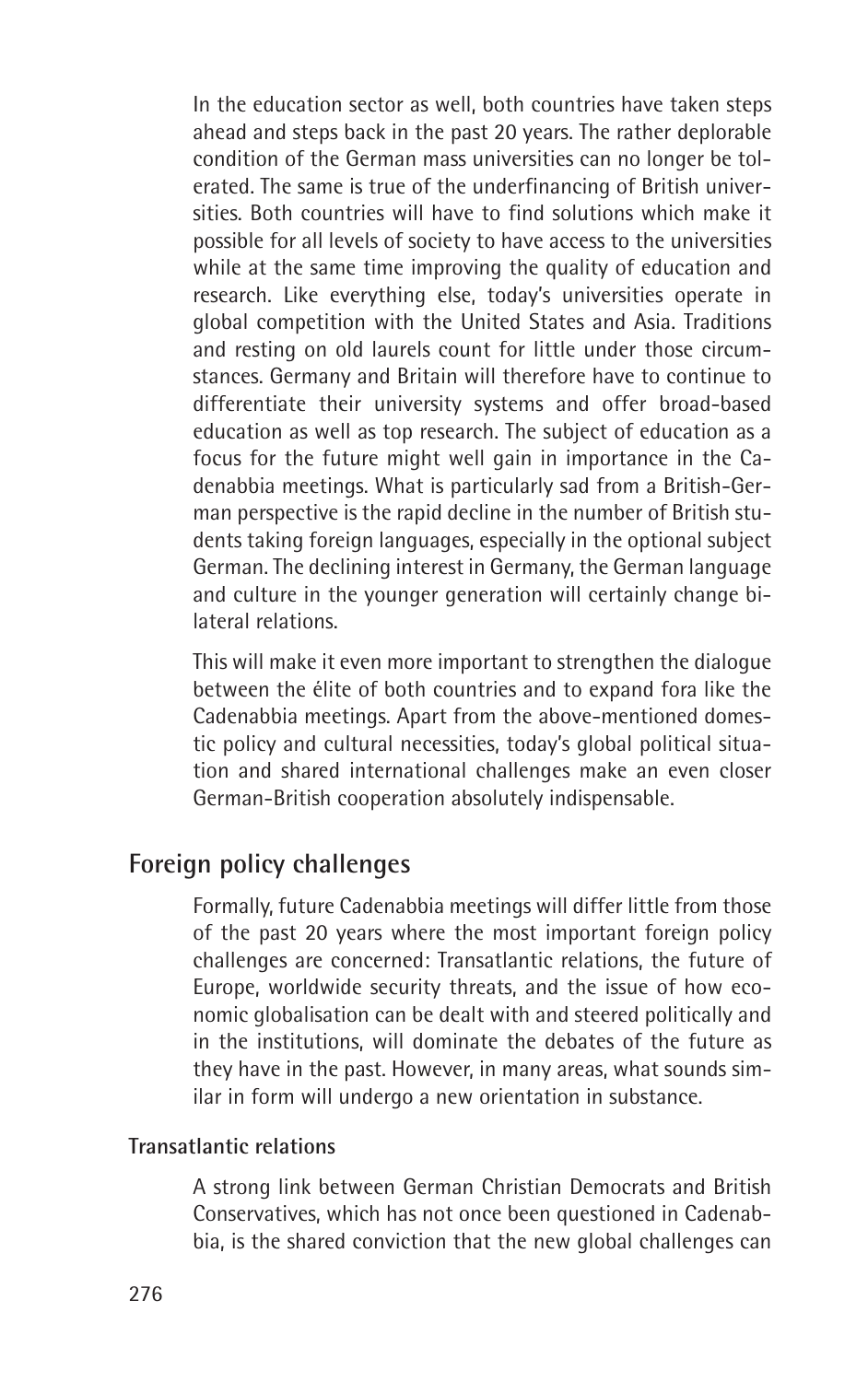be met and shaped only in a strong transatlantic alliance. It hardly comes as a surprise that both Friedbert Pflüger and Michael Ancram demand in their essays that Britain and Germany jointly strive to avoid a further drifting apart of Europe and the United States. Pflüger maintains that the tensions between Europe and the United States, which became most obvious in the Iraq crisis in 2003, have shown that the time for traditional incantations and rituals in transatlantic relations has passed and that both the Germans and the British must launch a new effort to keep Europe and the United States in the well-proven alliance. It is true that the worst excesses of the "annus horribilis" 2003 are over, and both Europeans and Americans are reaching out a hand hoping to overcome transatlantic discord, but despite all reconciliation, the tectonic shifts in transatlantic relations cannot be ignored. The looming questions of the world order following the end of the Cold War in 1989/90 are far from having been answered. Both sides, Europeans and Americans alike, must learn to see our times as a transition phase in which the balance of power of the 21st century will evolve anew. And they must decide which role they want and will be able to play in the new world order.

The basic questions resemble those of the year 1990: Will the old bipolar order be replaced by a unilateral or a multilateral order? Will new powers such as China, India or Brazil fully exhaust their economic and power potential, thereby challenging the West's claim to leadership? In the future, will the new world order rely on regional and integrated economic blocks, and will competition between these regions be of a cooperative or an antagonistic nature? In a global and integrated economic order, will the process of governing beyond the nation state be achieved within the framework of more supranational institutions or will strong nation states continue to dominate the course of world events? Will multilateral organisations like the United Nations and the World Trade Organisation be strengthened so that they will be able to maintain world order or will they become the playthings of the strongest nation states?

In a new world order, will Europe and the United States become rivals or will they continue to exist as a united West? Will the West remain the fixed point of the world order?

In all these questions, the future of the transatlantic alliance plays a decisive role, and politicians worldwide are called upon to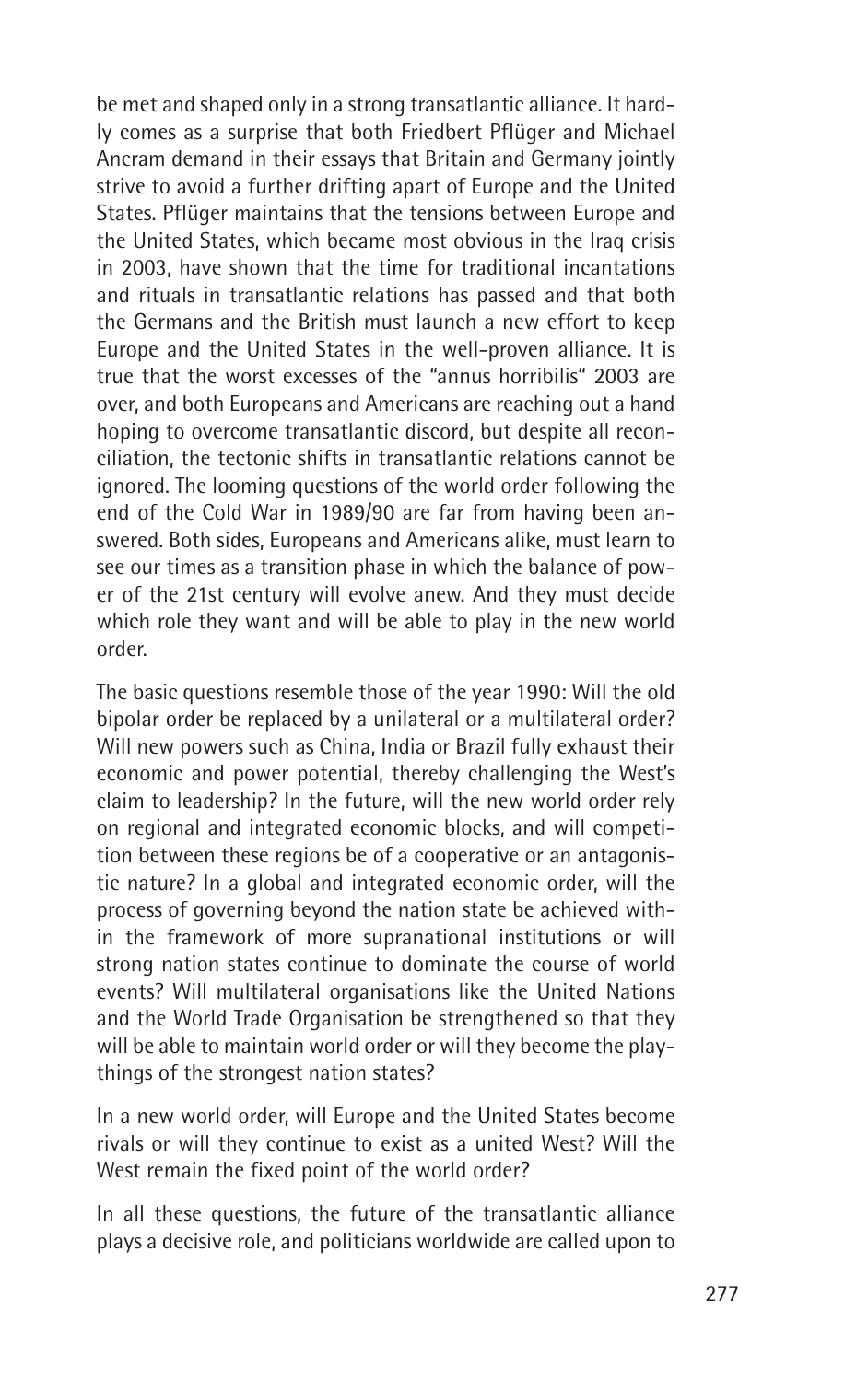set necessary courses at the beginning of the 21st century. In his essay, Michael Ancram provides a guideline which almost all German Christian Democrats and British Conservatives can subscribe to. He says that a point of view which positions Europe against the United States and propagates the idea of an "either Europe or the United States" is very dangerous. Instead, we should hold on to the idea of unity between Europe and the United States and strengthen the proven formula of the Atlantic Charta – partnership instead of subordination. Even while agreeing with this, we may still join Wolfgang Schäuble when he asks the legitimate question of how integrated, ready to act and strong Europe will have to be in the future to pull its natural weight in this very partnership.

In retrospect, the crisis in transatlantic relations over the last few years may even turn out to be an opportunity. Both sides have made mistakes and, in 2005, are willing to admit to them in public. The United States had become a little too captivated by its own idea of hegemony, while many Europeans had succumbed to moral self-righteousness. Both sides showed considerable communication deficits and underestimated how much they actually need each other. During the Cold War, both Germany and Britain invariably played the role of mediator whenever tensions arose, usually in friction between France and the United States. In the last few years, both countries – and certainly neither the German Christian Democrats nor the British Conservatives are to blame for this in any way – have left their classical position of mediator: Britain meets with little response in Europe these days because, in the eyes of many continental Europeans, it has grown too close to, and is too uncritical of, the United States, and does not sufficiently support the European unification process; Germany has lost influence and credibility on both sides of the Atlantic because it gave up any long-term foreign policy strategy by following a zigzag course primarily motivated by domestic politics. It is one of the most urgent foreign policy tasks of the two countries to reclaim their traditional mediating role and develop it reliably. Germany needs a new appreciation of transatlantic, Britain of European, unity and friendship. And, as Friedbert Pflüger so correctly points out, the transatlantic community as a whole needs the United Kingdom in the European Union.

What will be at stake in Cadenabbia in the future will be to defend this mission and this basic conviction, especially at a time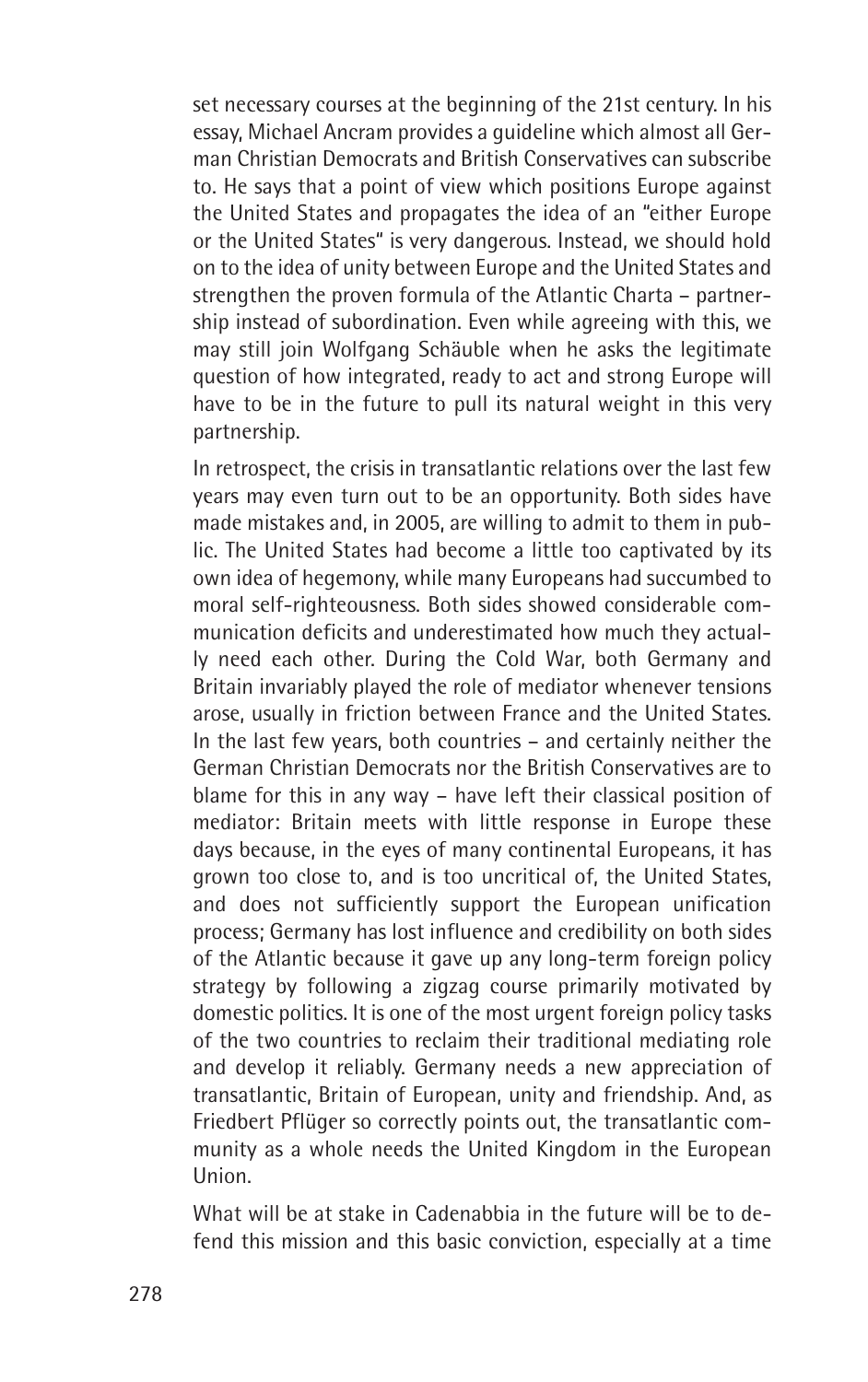when the European crisis after the French and Dutch "no" in the referendum on the Constitutional Treaty calls for a rearrangement of the German and British efforts.

#### **Europe**

As it was twenty years ago, the European question will once again become the focus of the Cadenabbia meetings. In their essays, Angela Merkel, Wolfgang Schäuble, Michael Howard and Francis Maude rightly point out that the debate about the future of Europe will continue to be the most important foreign policy issue between Christian Democrats and British Conservatives. In the last 20 years, the conflicts and differences in mentality on the European question have always been a bone of contention in the foreign policy debate in Cadenabbia. In both camps, there has often been a lot of head shaking on the quiet: The British were puzzled by what they perceived as the presumably naive German misconception that greater integration was the only way to greater peace and prosperity in Europe; the Germans, by the insular vision and stubbornness of the British who seemed to them to lack a feeling of responsibility for the continent as a whole. The essays in this volume are careful not to exaggerate, but even so they are proof once again that in spite of a strong will to agree, some basic convictions remain hard to reconcile. Now that the French and the Dutch have turned down the Constitutional Treaty with, respectively, about 55 per cent and over 60 per cent of the vote, the Germans as well as the British will have to find new ways of thinking about the future of Europe. However, times of crisis are not good times for advice on political decisions; hence a phase of reflection in the European question will be needed. The shock of the French and Dutch referenda should not let us forget the basic positions which led to the draft of the Constitutional Treaty. The contributions in this book mirror the differing German and British positions.

Michael Howard counters Angela Merkel's argument for a basic ratification of the Treaty for a European Constitution with his vision of a flexible Europe whose very agility will make it easier to treat each individual member state more fairly. While Merkel believes that the potential of the expanded EU in economic and security policy can only be realised in an appropriate structure safeguarded by European agreements, Howard argues that different states are pursuing very different goals and that the EU, through a more open structure, must acknowledge this diversity.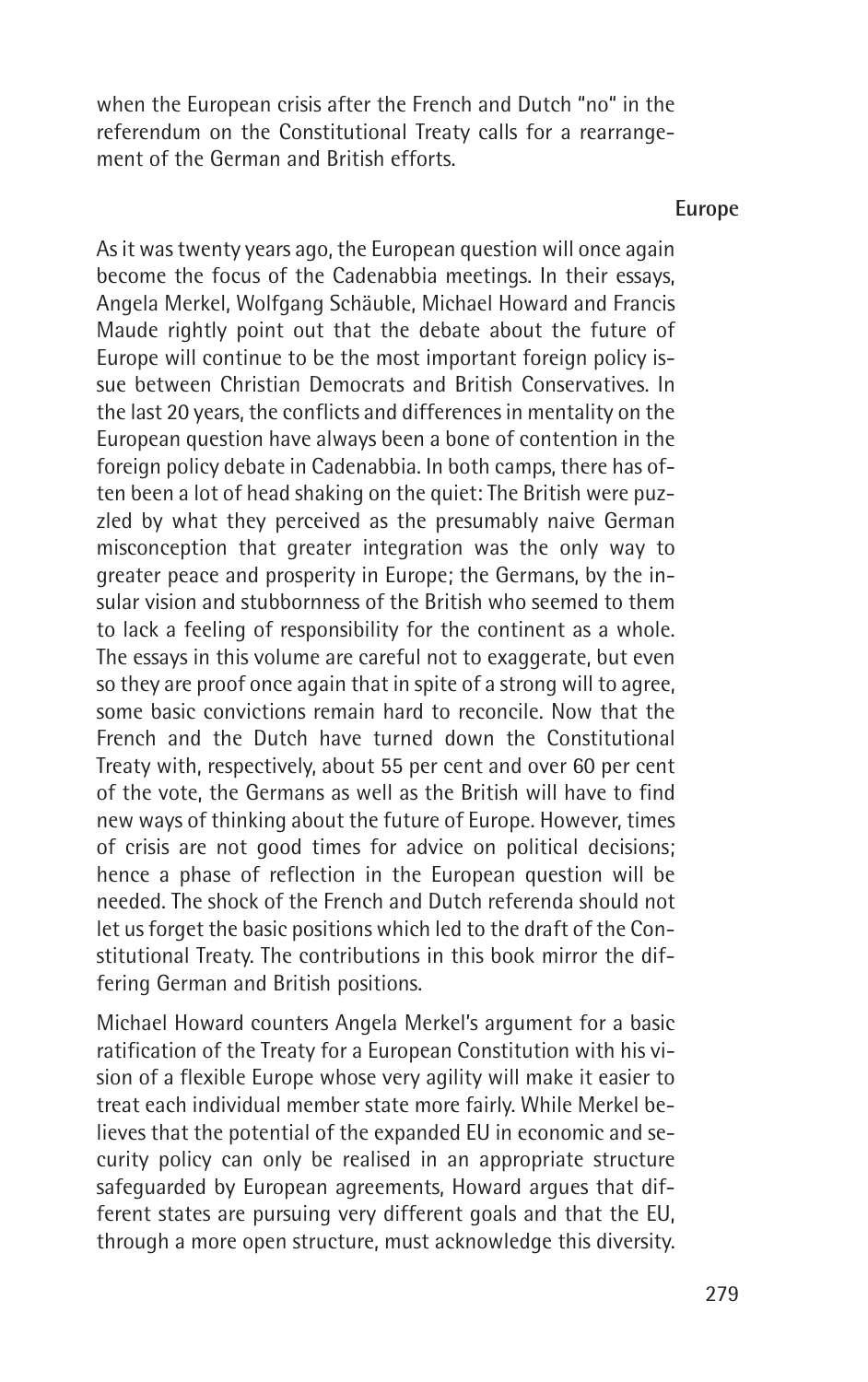Both share the desire to avoid the creation of a "superstate" with a centralist bureaucracy and to preserve the identity, democratic legitimacy and cultural tradition of the nation states in Europe.

The old issue of how much of a firm structure and how much flexibility the European house needs will determine future debates in Cadenabbia. In this context, joint responsibility of Britain and Germany for the European Union will continue to grow, especially in a time of crisis. In his contribution, Wolfgang Schäuble rightly points to the fact that in any German-British consultations, it is always of the essence to integrate Paris as well, since the special potential for Europe depends exclusively on the close cooperation of the three big countries, France, Germany and Great Britain. Schäuble regrets that the three most important and presumably also most influential partners have not been able to agree on most of the issues which have remained controversial in the EU. He maintains that this should be changed, since without a German-British-French understanding, the core problems of Europe cannot be solved. In the summer of 2005, the situation again seems to be that London, Paris and Berlin have very different ideas of the future order in Europe and will have to deal with very different domestic policy challenges, so Schäuble's argument is more valid than ever.

A complete failure of the existing Treaty for a European Constitution, for whatever reason, would make it necessary in any case to completely realign the diverging German and British forces. In his contribution, Michael Ancram assumes total failure and believes that it will force Europe's politicians "to start all over again." He sees a positive opportunity for a much more flexible Europe, a model shared by few German politicians concerned with foreign policy. Here, German and British, Christian Democratic and Conservative, positions continue to be almost diametrically opposed. Politicians of both countries must be aware, though, that the alternatives to the present Treaty for a Constitution might not exactly be an improvement. The next three to five years will be of great importance for the development of our continent. Last year's enlargement by 10 states has not nearly been digested yet, Bulgaria and Rumania will, in all likelihood, join in 2007 or 2008, and other states are pushing for membership. International expectations for the EU to play a much stronger role globally will continue to grow.

If the treaty were to fail altogether, the alternatives would mean a time of even greater tension in German-British relations. The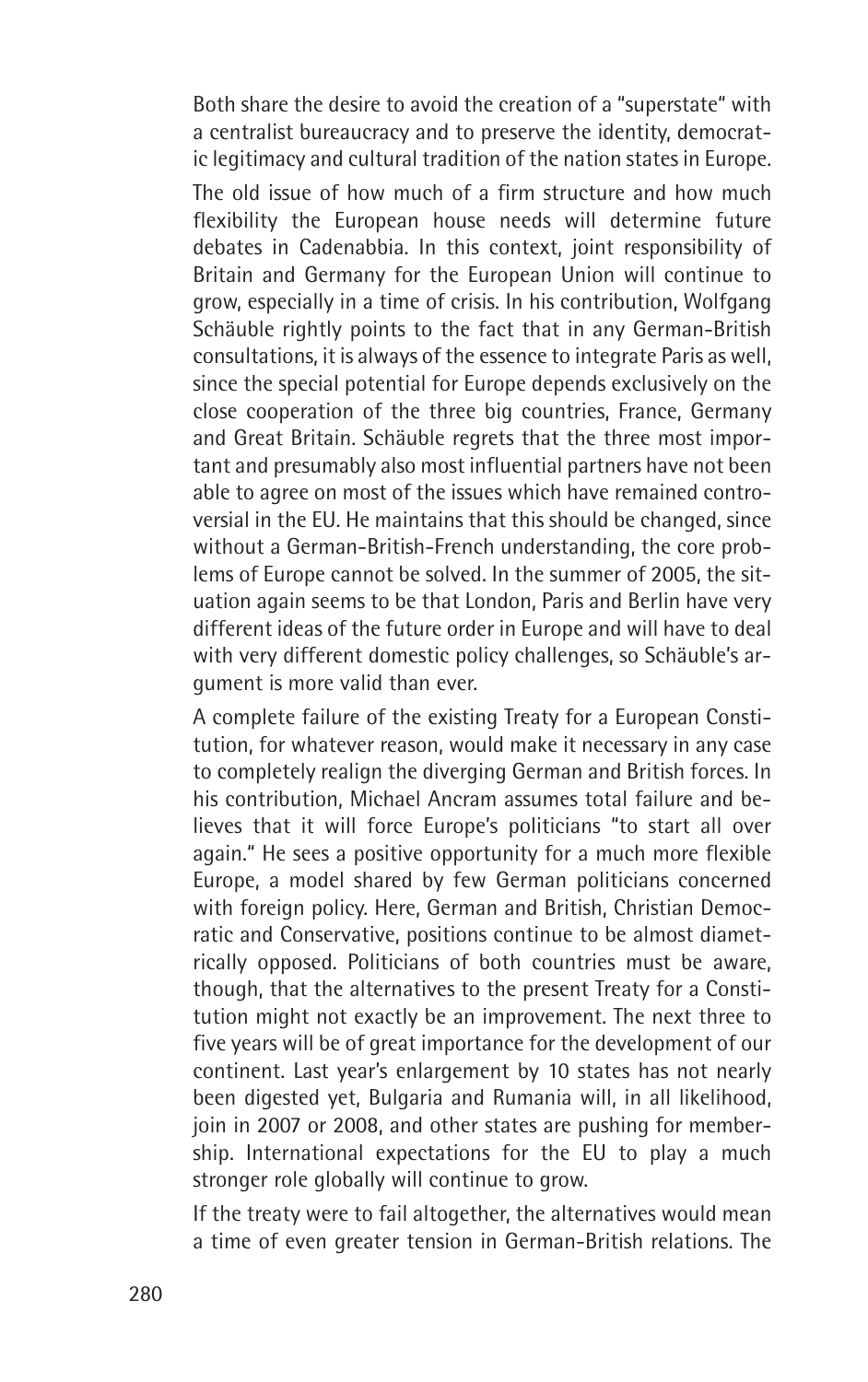Treaty of Nice will be the basis for cooperation, a treaty which even today is no longer a useful and practical basis for an efficient European Union. A long process of haggling between the Commission, the Council, and the nation states over the implementation of certain elements of the treaty will be inevitable, even without ratification. The German viewpoint is that this will presumably not entail a true advantage compared to the Treaty option. However, many British Conservatives have a different view. They believe that the ratification shock might trigger a new and productive debate about the finality of the European project. Some are actually calling for a roll-back, that is a scaling down of integration ambitions and a return to a looser association of nation states in a common internal market.

There is no doubt that the issue of Europe will remain the top issue at the Cadenabbia discussions and be a particular attraction of the meetings. However, this must never turn into some sort of European ego contemplation; instead, we must put greater emphasis on the global political order.

#### **Global Governance**

A topic which has not played a major role in Cadenabbia in the past, but was touched upon in several of the essays, is the search for new worldwide government structures that are appropriate for today's global economic challenges. Among the authors of this book, Friedrich Merz is the one who focuses most clearly on globalisation. As often happens, globalisation is primarily seen as the globalisation of markets, finances, knowledge, existential risks, transport, and communication and information technology. And national politicians are justified in searching for national answers to these problems. They wonder how their country can be brought up to par to compete for production locations, investments and jobs, and which specialisation and effectiveness advantages the old European industrial states should look for and make use of. This is perfectly legitimate and convincing, but the debate on the subject of globalisation should be put on a broader base.

In the last ten years, the epidemic of the word "globalisation" in scientific literature spread from American business schools, first to the faculties of economics, and only then to the humanities and social sciences. Apart from its economic aspects, which are certainly dominant, globalisation has important social, cultural, legal, and political dimensions which get less than their fair share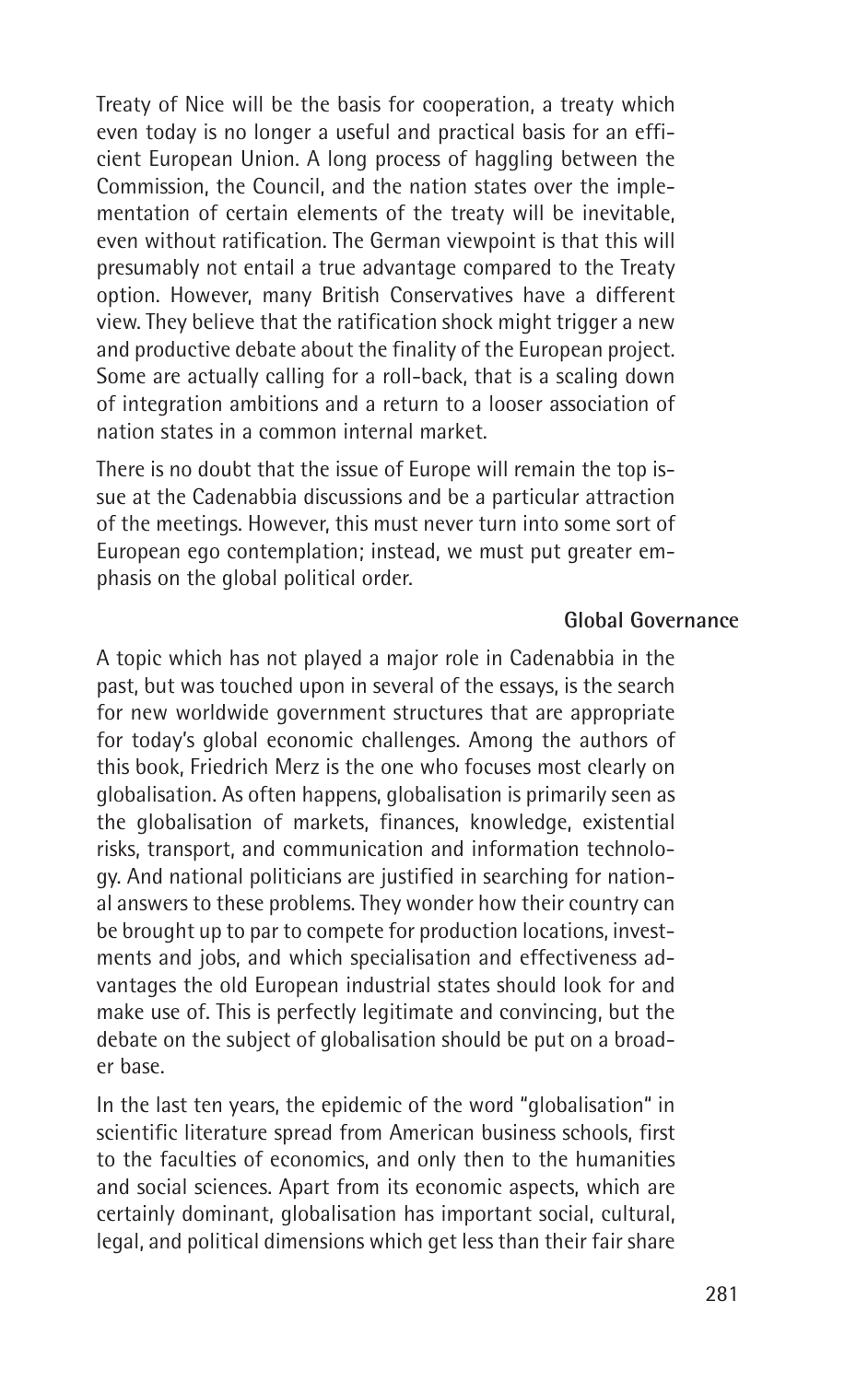of political debates. In international political science, the concept of "Global Governance" has firmly taken root. The question is how, beyond the nation states and the existing international organisations, structures of government can be created which can work efficiently in policy areas such as poverty, war, migration, health, epidemics, shortages in raw materials, and environmental destruction, all of which have also become global. Politicians should not limit themselves to the question of how to make countries and economies fit for global competition, but should also ask how the worldwide social question will be dealt with and what political structures will be needed to sustain and strengthen the global public goods and distribute them more fairly. In this respect, it is not a presumption to assume that the European experience can serve as a global model in every respect. Europe has created clear supranational decision structures, has shown in the 1989 revolution how to overcome authoritarian regimes peacefully, and has devoted itself more than any other region to the sustainability of its economic development. These important issues should therefore receive a prominent position on the agenda of future Cadenabbia meetings.

British and German, Conservative and Christian Democratic answers will differ in this area too; but that has always been the very attraction of the meetings. The future of Cadenabbia will be at least as exciting as the past has been.

#### **The future of the Cadenabbia meetings**

"In the beginning", writes Norbert Lammert in his essay, "there was Helmut Kohl. Or Ludger Eling. Upon close inspection, both." Acting for many others, he thanks the original initiators and all participants from the "Christian Democratic Königswinter". This volume is dedicated to all those who, with the help of a good idea, a historical location and an incomparably beautiful villa, have created a political institution which Lammert and many of his comrades-in-arms cannot value highly enough. Just one example: Without the personal connections established in Cadenabbia, asks Lammert, would the Conservatives ever have become members of the EPP Group in the European Parliament? Lammert himself considers it unlikely. Many other silent success stories could be mentioned. Our retrospective and our look ahead definitely prove that a forum for dialogue such as the meetings of parliamentarians in Cadenabbia is, without a doubt, more need